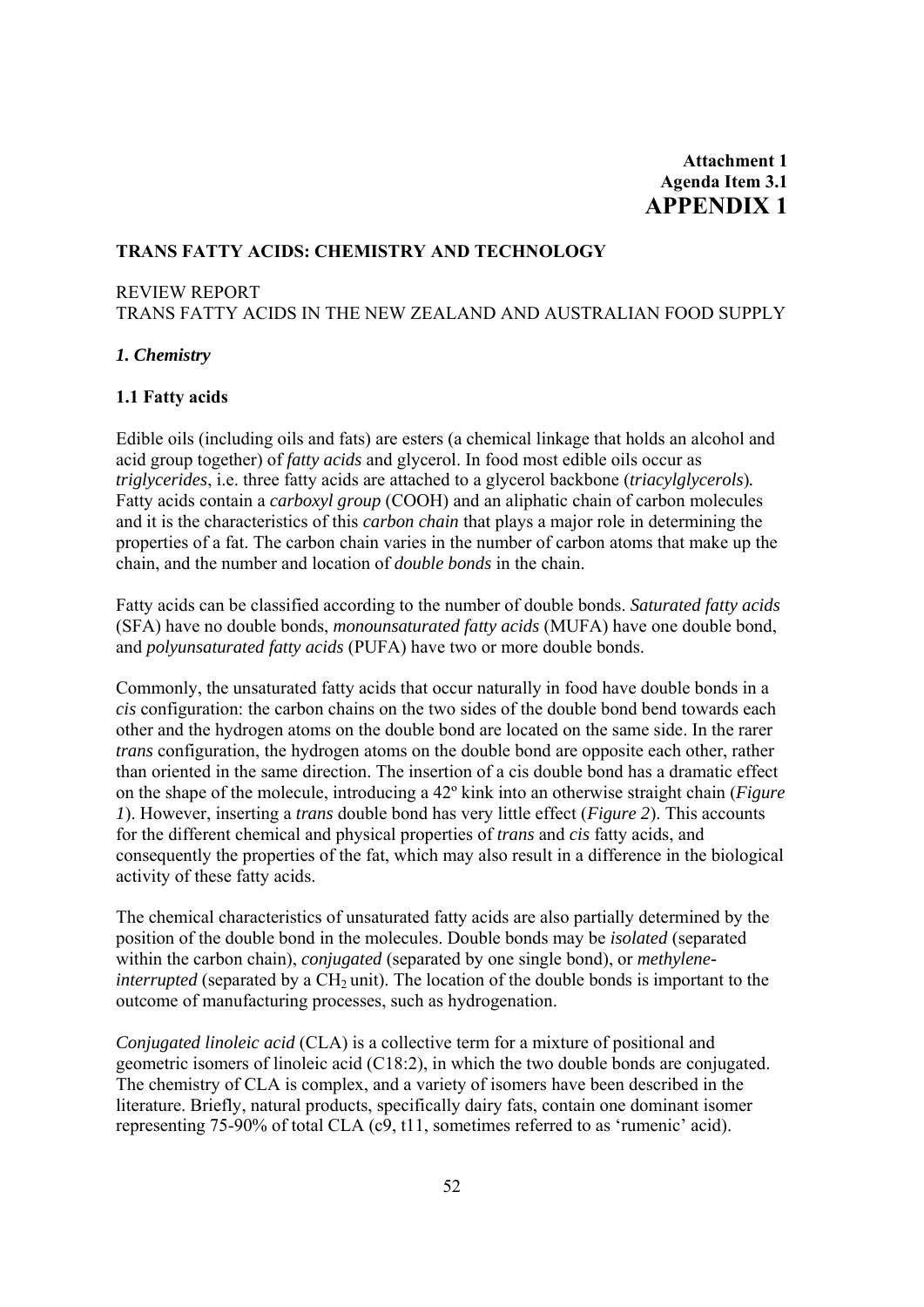The second most prevalent isomer is *trans-*7, *cis* 9 CLA comprising 3-16% of total CLA. There are other isomers that occur in significant concentrations (t9,c11 and t11,c13), and up to 20 more minor CLA isomers. It is increasingly evident that different CLA isomers have distinctly different physiologic and biochemical properties.



*Figure 1* Oleic acid: an 18 carbon *cis* monounsaturated fatty acid

$$
H_3C\overset{H_2}{\curvearrowleft}C\overset{H_2}{\curvearrowright}C\overset{H_2}{\curvearrowleft}C\overset{H_2}{\curvearrowleft}C\overset{H_2}{\curvearrowleft}C\overset{H_2}{\curvearrowleft}C\overset{H_2}{\curvearrowleft}C\overset{H_2}{\curvearrowleft}C\overset{H_2}{\curvearrowleft}C\overset{H_2}{\curvearrowleft}C\overset{H_2}{\curvearrowleft}C\overset{H_2}{\curvearrowleft}C\overset{H_2}{\curvearrowleft}C\overset{H_2}{\curvearrowleft}C\overset{H_2}{\curvearrowleft}C\overset{H_2}{\curvearrowleft}C\overset{H_2}{\curvearrowleft}C\overset{H_2}{\curvearrowleft}C\overset{H_2}{\curvearrowleft}C\overset{H_2}{\curvearrowleft}C\overset{H_2}{\curvearrowleft}C\overset{H_2}{\curvearrowleft}C\overset{H_2}{\curvearrowleft}C\overset{H_2}{\curvearrowleft}C\overset{H_2}{\curvearrowleft}C\overset{H_2}{\curvearrowleft}C\overset{H_2}{\curvearrowleft}C\overset{H_2}{\curvearrowleft}C\overset{H_2}{\curvearrowleft}C\overset{H_2}{\curvearrowleft}C\overset{H_2}{\curvearrowleft}C\overset{H_2}{\curvearrowleft}C\overset{H_2}{\curvearrowleft}C\overset{H_2}{\curvearrowleft}C\overset{H_2}{\curvearrowleft}C\overset{H_2}{\curvearrowleft}C\overset{H_2}{\curvearrowleft}C\overset{H_2}{\curvearrowleft}C\overset{H_2}{\curvearrowleft}C\overset{H_2}{\curvearrowleft}C\overset{H_2}{\curvearrowleft}C\overset{H_2}{\curvearrowleft}C\overset{H_2}{\curvearrowsim}C\overset{H_2}{\curvearrowsim}C\overset{H_2}{\curvearrowsim}C\overset{H_2}{\curvearrowsim}C\overset{H_2}{\curvearrowsim}C\overset{H_2}{\curvearrowsim}C\overset{H_2}{\curvearrowsim}C\overset{H_2}{\curvearrowsim}C\overset{H_2}{\curvearrowsim}C\overset{H_2}{\curvearrowsim}C\overset{H_2}{\curvearrowsim}C\overset{H_2}{\curvearrowsim}
$$



#### **1.2 Fatty Acid Nomenclature**

Fatty acids are often referred to by their common name e.g., 'oleic acid'. Following the Geneva (IUPAC) system of chemical nomenclature, carbon atoms of fatty acid chains are numbered consecutively staring with the carbon of the carboxyl group and continuing to the carbon in the terminal methoxy group. Their systematic name is based on the prefix describing the length of the carbon chain and if appropriate the position of any double bonds, such as '9-octadecenoic acid' for oleic acid.

For convenience, fatty acids are commonly referred to as based on the number of carbons and the number of double bonds in the molecule. For example, the saturated fatty acid palmitic acid is referred to as 'C16:0', the MUFA oleic acid as '18:1', and the triple double bond PUFA linolenic acid as 'C18:3'. In addition, the position of the double bonds can be shown after the symbol ' $\Delta$ ' or within brackets, for example  $\alpha$ -linolenic acid (9, 12, 15octadecatrienoic acid) can be written as '18:3  $\Delta$  9, 12, 15' or '18:3 (9, 12, 15)'

The status of the double bond can be specified as *cis* or *trans* as an additional prefix to the name, as in '*cis*-9-octadecenoic acid', or given as part of the shorthand: 18:2 (tr9, tr 12) for linolelaidic acid. Common names are frequently used for the better know *trans* fatty acids

A table of some examples of fatty acids along with their common names, designations and sources is given below.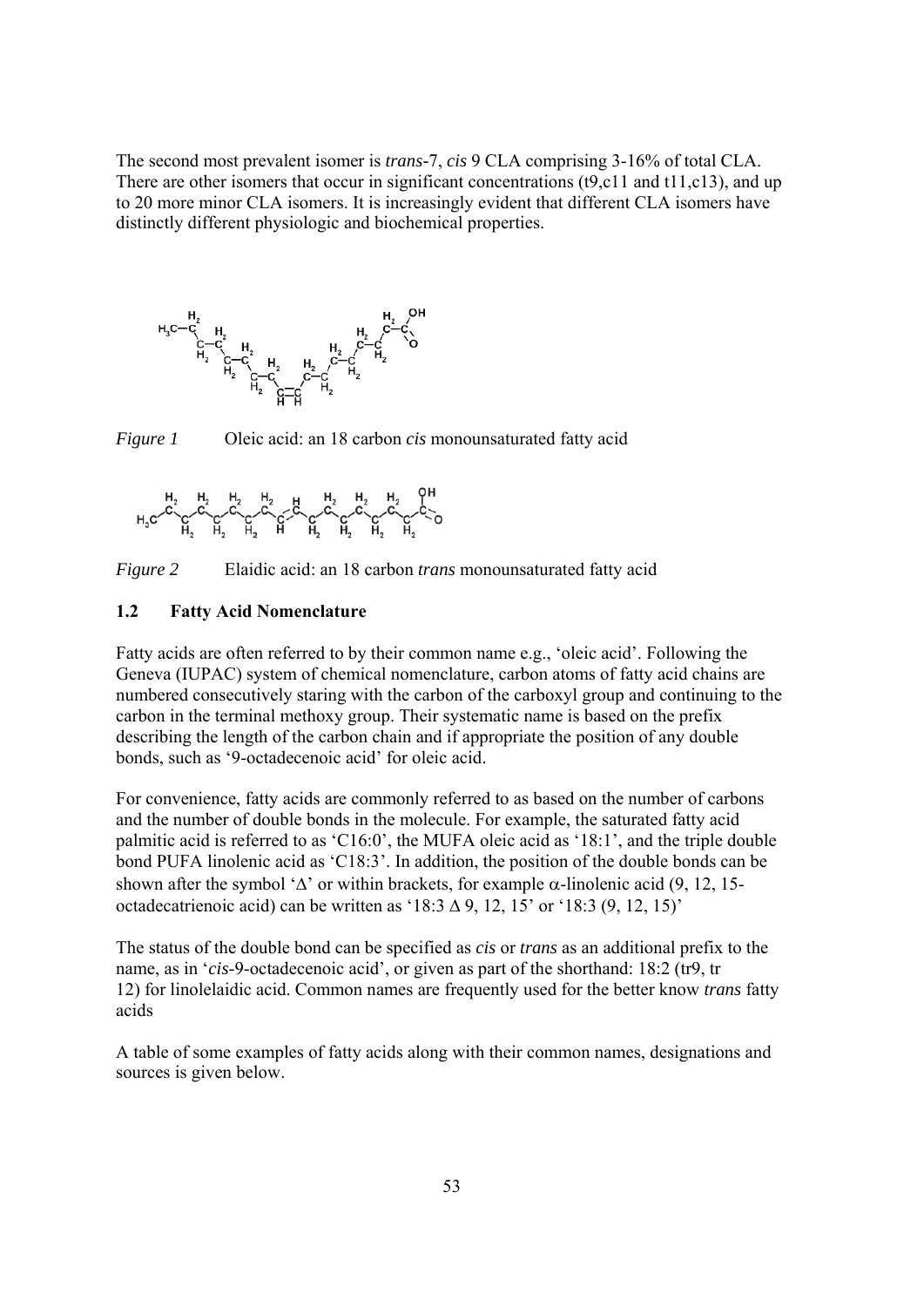| <b>Systematic</b>                     | Common         | Chain  | <b>Examples of sources</b> |
|---------------------------------------|----------------|--------|----------------------------|
| <b>Name</b>                           | Name           | length |                            |
| Butanoic                              | <b>Butyric</b> | C4:0   | <b>Butter</b>              |
| Dodecanoic                            | Lauric         | C12:0  | Butter, coconut, lard      |
| Hexadecanoic                          | Palmitic       | C16:0  | Cocoa butter, palm oil     |
| Octadecanoic                          | Stearic        | C18:0  | Cocoa butter, tallow       |
| 9-Octadecenoic                        | Oleic          | C18:1  | Olive, canola, peanut      |
| $trans$ - $(E)$ -9-Octadecenoic       | Elaidic        | C18:1  | Hydrogenated oils          |
| trans-11-Octadecenoic                 | Vaccenic       | C18:1  | <b>Butterfat</b>           |
| 9,12-Octadecadienoic                  | Linoleic       | C18:2  | cottonseed, sunflower      |
| 9,12,15-Octadecatrienoic              | Linolenic      | C18:3  | Soybean, canola, corn      |
| trans-5,cis-9,cis-12-Octadecatreanoic | Columbinic     | C18:3  | Columbine seed oil         |
| 5,8,11,14-Eicosatetraenoic            | Arachidonic    | C20:4  | Marine oils                |

*Table 1* Nomenclature and sources of some fatty acids

### **1.3 Regulatory definitions of** *trans* **fatty acids**

The Australian and New Zealand approach closely follows the chemical definition of *trans*  configuration in fatty acids, and includes all types of TFA, including ruminant TFA. However, the chemical definition of TFA differs from the regulatory definition used by some countries. Many regulatory definitions, while not specifically excluding ruminant TFA, exclude fatty acids with conjugated bonds from the definition of TFA, even though these acids have double bonds in *trans* configuration. These definitions stem from the view that regulatory definitions adequately identify the fatty acids targeted by the regulation.

When the regulations regarding TFA were developed in the USA, there were a number of requests that certain ruminant TFA should be excluded from the regulatory definition of TFA. Further, there were some suggestions that the definition should be based on functional or metabolic aspects of the fatty acids, and not their actual chemical structure.

For comparison, the following regulatory definitions are used in selected countries:

# **Australia and New Zealand:**

*Trans fatty acids means the total number of unsaturated fatty acids where one or more of the double bonds are in the trans configuration and declared as trans fat* 

#### **Denmark:**

*Trans fatty acids are defined as the sum of all fatty acid isomers with 14, 16, 18, 20 or 22 carbon atoms and one or more trans double bonds, i.e. C14:1, C16:1, C18:1, C18:2, C18:3, C20:1, C20:2, C22:1, C22:2 fatty acid trans isomers, but only polyunsaturated fatty acids with methylene interrupted double bonds.* 

#### **Canada:**

*Trans fatty acids means unsaturated fatty acids that contain one or more isolated or nonconjugated double bonds in a trans-configuration* 

**USA:**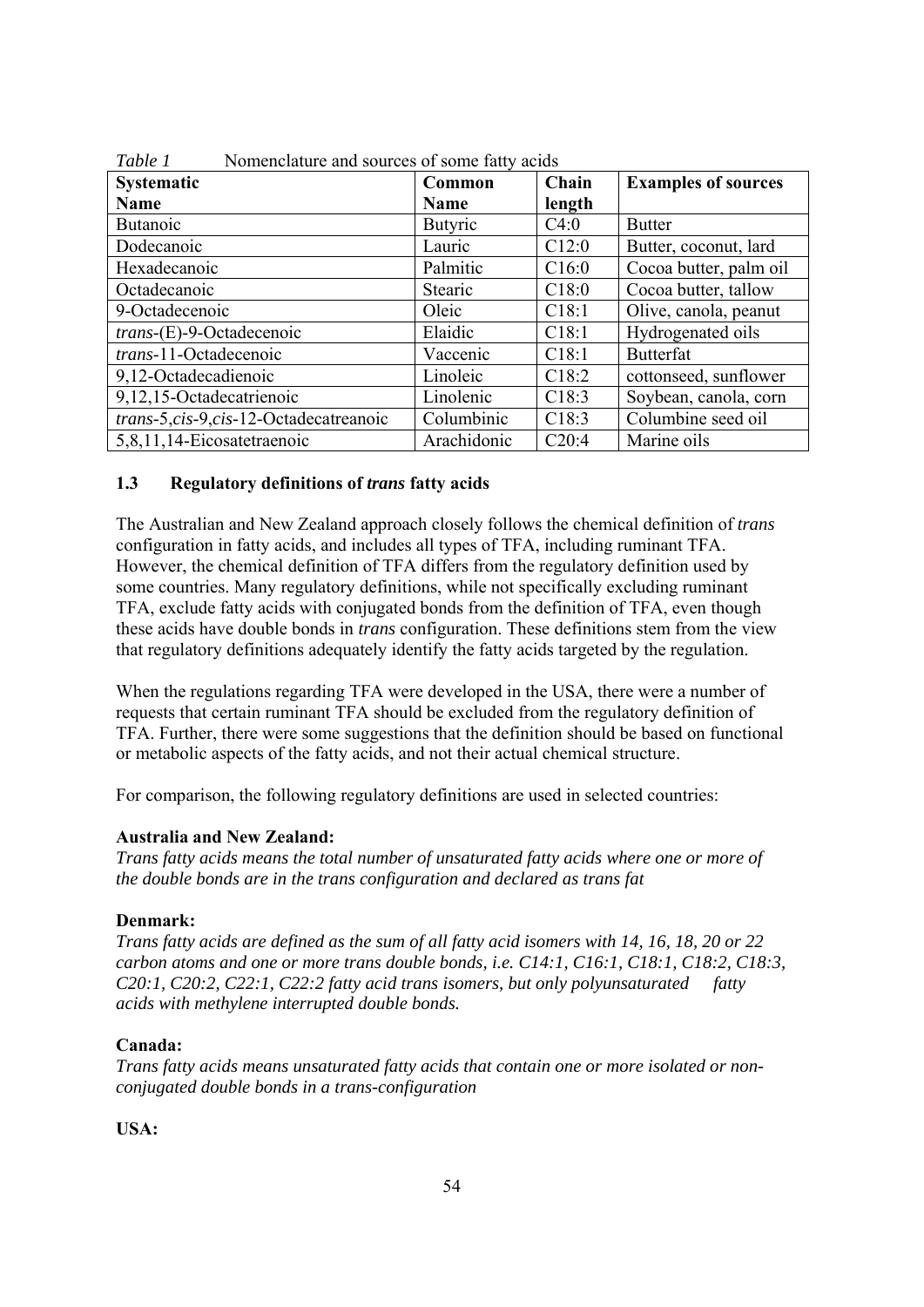*Trans fatty acids: unsaturated fatty acids that contain one or more isolated (i.e., nonconjugated) double bonds in a trans configuration* 

### **1.4 Sources**

Dietary TFA come from two primary sources:

- **manufactured TFA**: industrial, partial hydrogenation of edible oils containing unsaturated fatty acids, formation as a consequence of oil deodorisation and high temperature cooking
- **ruminant TFA**: bacterial transformation of unsaturated fatty acids in the rumen of ruminants.

TFA from both sources are formed by a process of partial hydrogenation of *cis* unsaturated fatty acids; one achieved by microbial activity, the other by an industrial process. The molecules are indistinguishable from each other. The species formed, and the proportion of the species as a percentage of the total fatty acid content, are subject to fluctuation dependent on the substrate and conditions under which the reaction takes place. Sources of human intake of TFA therefore are foods containing manufactured TFA, and beef, mutton, lamb and dairy fat.

The TFA content of manufactured edible oils varies considerably and may be lower than 1% or as high as 60% of their fatty acid content. The majority of TFA formed from partial hydrogenation are *trans* MUFA, whereas PUFA have a greater tendency to isomerise during heating than MUFA. Hydrogenation of fatty acids is discussed in more detail in section 4.5 below.

TFA, including CLA, are formed in low concentrations during biological hydrogenation of fats in stomach of ruminants. Consequently, they are commonly found in meat and dairy products. TFA content of beef and dairy products is comparatively low, generally estimated at 2-5% of fatty acid content. The distribution of TFA isomers in ruminant fats is subject to much variation. For example, the TFA content and isomer distribution in cow's milk for cattle fed corn silage or grass are quite different (*Figure 3*, Couvreur et al., 2006).

There are differences in the relative abundance of individual TFA in ruminant and manufactured TFA. The principle TFA found in the rumen is *trans* vaccenic acid (*trans* 11-octadecenoic acid), which accounts for over 60% of the TFA content of butterfat from cows. In addition, a relatively small quantity of CLA is formed. In manufactured edible oils the predominant TFA is elaidic acid. The difference in the abundance of different species of TFA between manufactured and ruminant fats is thought to be the basis for potential differences (if any) in their effect on human biochemistry. Current analytical techniques cannot reliably distinguish between ruminant and manufactured TFA.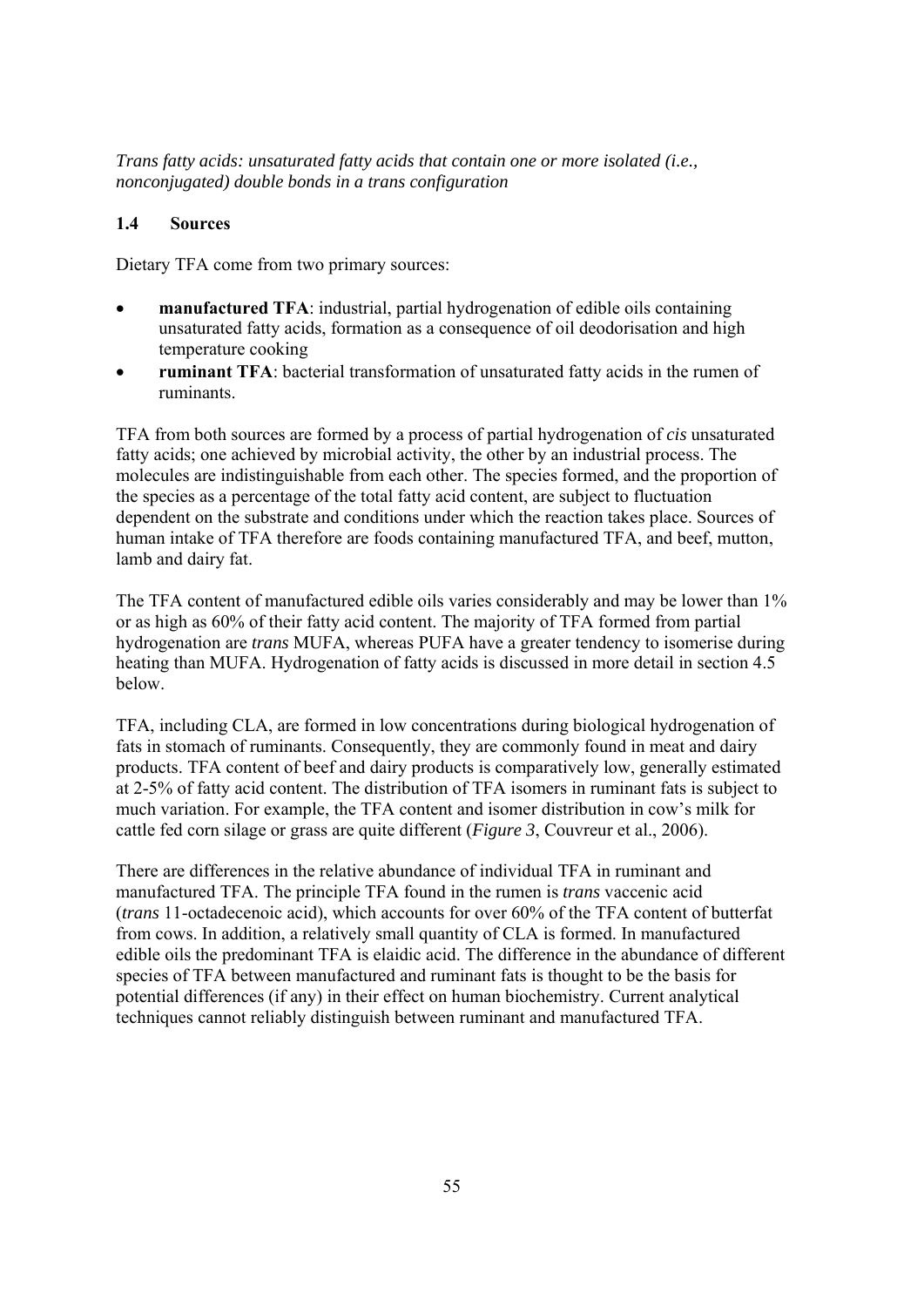#### *2. Technology*

The supply of edible oils which are solid or semi-solid at room temperature is determined by price, seasonal availability, animal or vegetable source requirements, and market demand for specific oils. There is great demand for such edible oils, and to meet this demand a process based on the hydrogenation of unsaturated (liquid) edible oils has been in use by the food industry since the early  $20<sup>th</sup>$  century. It is estimated that worldwide in excess of 4 million tonnes of nutritional edible oils per year are produced by hydrogenation. Sources of partially hydrogenated edible oils in the diet include fried foods, margarines, shortenings, and their products – biscuits and baked goods.



*Figure 3 Trans* fatty acid isomers in cow's milk from cattle fed corn silage or grass (Source: Couvreur *et al*., 2006)

Manufacturing aims to modify edible oils to impart a set of quality parameters, such as oxidative stability, melting point and plasticity. During the process of hydrogenation *trans* MUFA dominate, however, a extensive range of structural variants occur. Small quantities of conjugated TFA are also formed, including the conjugated *trans* linolenic acids (*trans*CLA) commonly found in ruminant fats.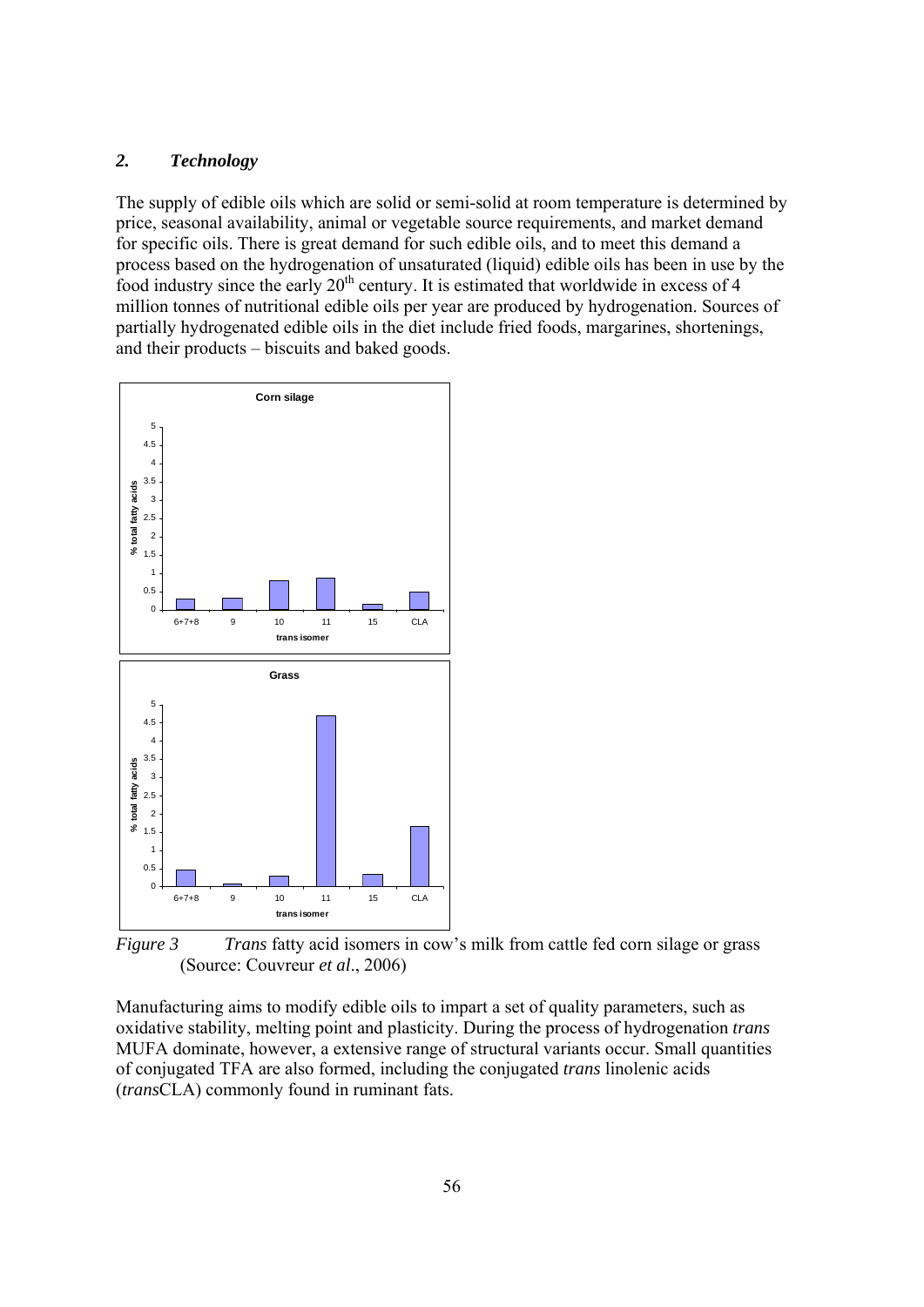Hydrogenation of edible oils involves the addition of hydrogen to double bonds in the chains of fatty acids in triacylglycerols. In the hydrogenation reaction, gaseous hydrogen, liquid oil and solid catalyst participate under agitation in a closed vessel. The process is of major importance in the edible oils industry since it accomplishes two main objectives:

- it allows the conversion of liquid oils into semi-solid or plastic edible oils more suitable for specific applications, such as in shortenings and margarine.
- it improves the oxidative stability of the oil.

Hydrogenation or hardening causes an increase in the melting points of edible oils. Hydrogenation has great commercial significance in the edible oil industry, as many of the raw materials such as fish oils, soybean oils and others are liquid at room temperature and liable to oxidative deterioration. Hydrogen addition to some, if not all, of the double bonds present in the fatty acids of the triglycerides gives greater stability and a higher melting point to the product. Many of the cooking edible oils and margarines available today contain a proportion of hardened edible oil blended with liquid oil.

By controlling reaction conditions (temperature, pressure, catalyst type and concentration) the processor can make end products having greatly varied chemical and physical characteristics Hydrogenation conditions are said to be selective or non-selective (*Table 2*). A single change in the process parameters with the others held constant, affects the reaction selectivity, extent of *trans* isomer formation and reaction rate. These differences, taken together produce changes in the solid fat index profile of the hydrogenated fat. Because the solid fat index is the key to the properties of the margarine or shortening produced from the hydrogenated fat, there is a strong connection between reaction conditions and final product quality.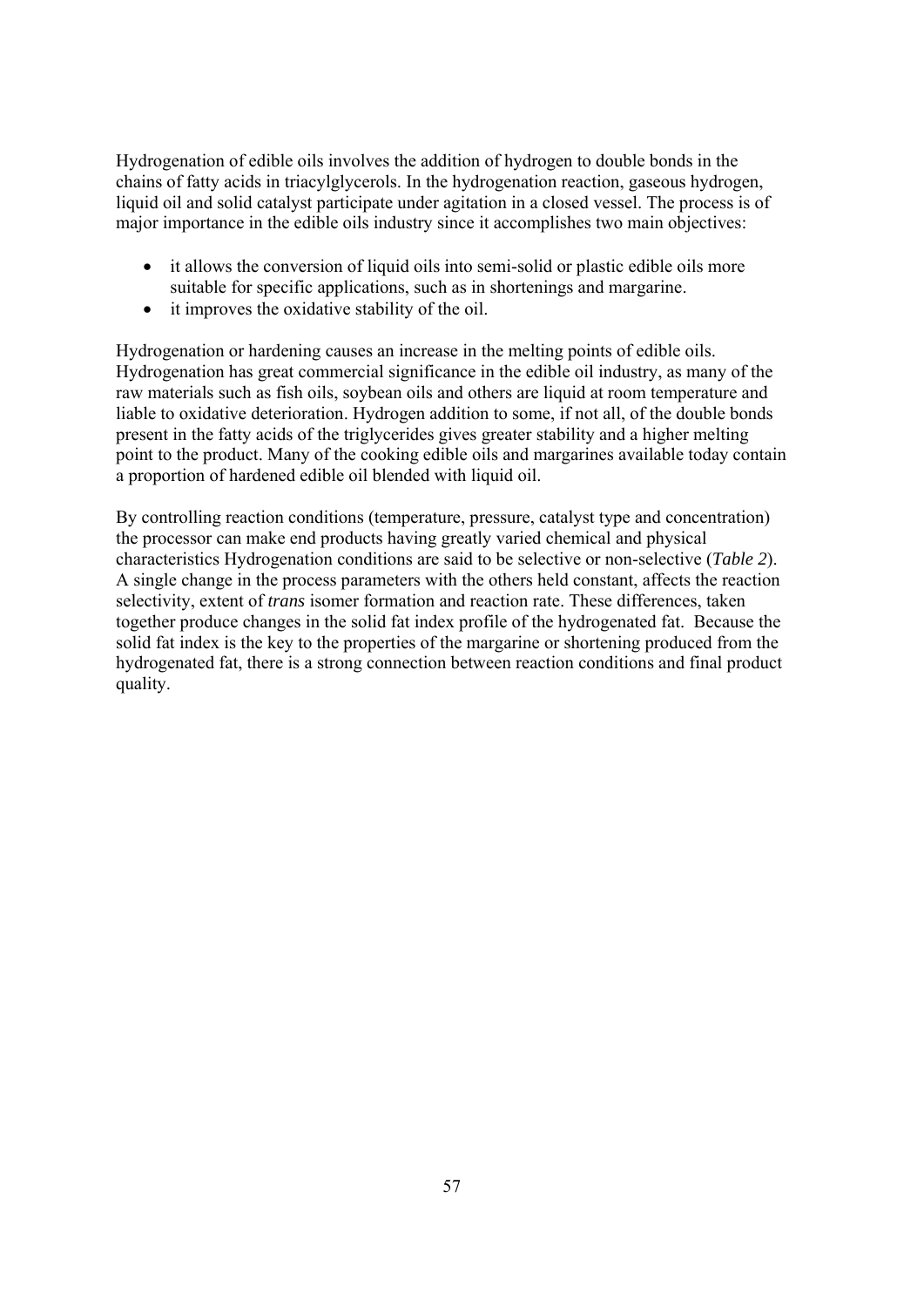*Table 2* Hydrogenation conditions

| <b>Reaction Parameter</b>   | <b>Selective Hydrogenation</b> | <b>Nonselective</b> |
|-----------------------------|--------------------------------|---------------------|
|                             |                                | hydrogenation       |
| Temperature                 | High                           | Low                 |
| Hydrogen pressure           | Low                            | High                |
| Agitation                   | Low                            | High                |
| Catalyst concentration      | High                           | Low                 |
| Catalyst type               | Selective                      | Nonselective        |
| Trans-isomer formed         | High amount                    | Low amount          |
| Solid Fat Index Curve shape | <b>Steep</b>                   | Shallow             |

Shortenings are anhydrous edible oils (unlike margarines, which contain water) used primarily in baking. By proper selection of *basestocks* almost any desired solid fat index profile can be obtained, according to the requirements of the application. Basestocks are vegetable oils hydrogenated with varying degrees of selectivity, and to different extents, to give edible oils the desired solid fat index profile. A manufacturer has a "stable" of basestocks, from which any shortening on the product line can be made by combining set proportions of certain basestocks.

When triglyceride molecules in a fat form a solid they can pack into three types of stable arrangements: α, β', or β. The major difference between these arrangements lies in the relative orientation of triglyceride pairs when viewed endways. α *Crystals* are random in shape; edible oils with this structure are waxy. β*' Crystals* are shaped like needles; edible oils with this structure are smooth and creamy and preferable for most commercial and domestic applications. β *Crystals* are shaped like blocks; edible oils with this structure are brittle and sandy.

It is important when choosing sources for basestocks to select an oil that will result in β' crystals in the final product. Most vegetable oils are comprised of mainly fatty acids with 18 carbon atoms, and because of this uniformity, the hydrogenated oils form stable β crystals. The crystal habits of the oils affect the textural properties of the shortening or margarine. Oils such as cottonseed palm, tallow and butterfat are stable in the β' form while oils such as canola, coconut, corn, palm kernel, olive, peanut, safflower, sesame, soybean, sunflower and lard are stable in the β form. Hence, the selection of the type of edible oil will affect the texture of the shortening or margarine, so hydrogenation of specific oils is important for the blending of oils for shortenings or margarines.

High stability commercial edible oils are obtained by selective hydrogenation of the base oil. Frying oils are made by hydrogenating oil to reduce most of the PUFA to MUFA. After hydrogenation, the oil is fractionated to remove the high melting triglycerides. The oil remaining has a melting point around room temperature and high oxidative stability. The word 'rancid' refers to off-flavours resulting from oil oxidation. If a fat or oil has a high oxidative stability it has a reduced tendency to develop rancidity.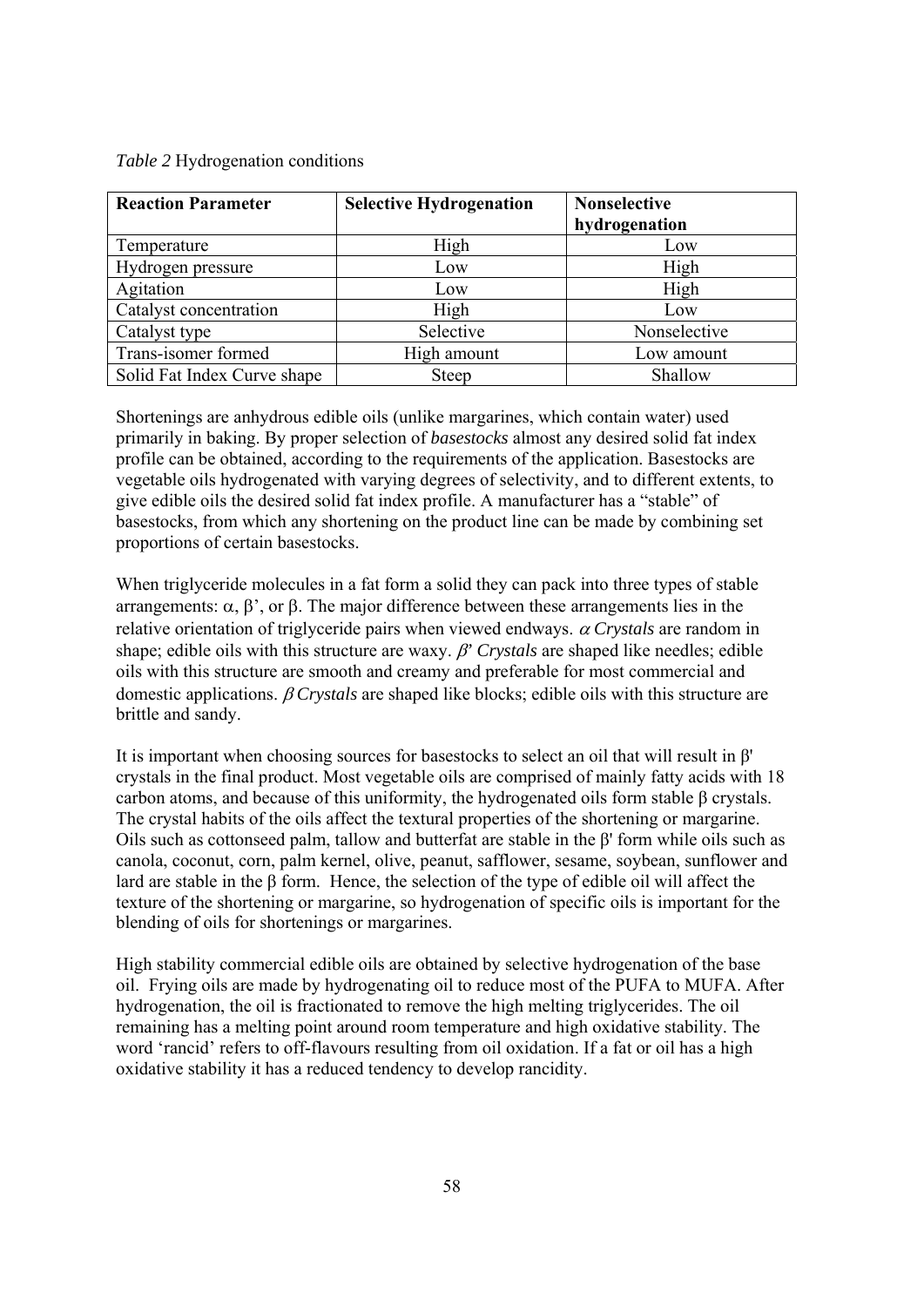# **Bibliography**

#### **Chemistry and Technology**

- Belitz, H.-D., Grosch, W., Schieberle, P. 2004. *Food Chemistry*. 3rd Revised Edition. Springer Verlag, Berlin, Germany.
- Brown, W.H. 1988. *Introduction to Organic Chemistry.* Brooks/Cole Publishing Co, Pacific Grove, USA.
- Buckle, Ken. 2006. International Union of Food Science and Technology Scientific Council. Information Bulletin #4 – Trans Fatty Acids. *IUFoST Scientific Council Information Bulletin # 4*, May 2006. Ref: IB.06.05
- Coultate, T.P. 1989 *Food. The chemistry of Its Components.* 2nd Edition. The Royal Society of Chemistry, Cambridge, UK.
- Couvreur, S, Hurtaud, C, Lopez, C.,Delaby, L., Peyraud, J.L., 2006. The linear relationship between the proportion of fresh grass in the cow diet, milk fatty acid composition, and butter properties. *J. Dairy Sci.* 89(6): 1956-1969.
- Gunstone, F.D., Bengt G.H. 2004. *Lipid Glossary 2*. The Oily Press, Bridgewater, U.K.
- Jang, E. S., Jung, M. Y. and Min, D. B. 2005. Hydrogenation for low *trans* and high conjugated fatty acids. *Compreh. Rev. Food Sci. Technol*. 4(1): 22−30.
- McGee, H. 2004. O*n Food and Cooking. The Science and Lore of the Kitchen.* Revised Edition. Scribner, USA.
- Mead, J.F., Alfin-Slater R,B., Howton, D.R., Popjak, G. 1986 *Lipids. Chemistry, Biochemistry and Nutrition*. Plenum Press, USA.
- Stauffer, C.E. 1996 *Fats and Oils. Practical Guides for the Food Industry*. Eagan Press, St Paul, USA.
- The British Nutrition Foundation 1992. *Unsaturated Fatty Acids. Nutritional and Physiological Significance*. The Report of the British Nutrition Foundations Taskforce. Chapman and Hall, London, UK.

#### **Regulatory Definitions**

- Canadian Food Inspection Agency (CFIA) 2005. *Information Letter: Labeling of Trans Fatty Acids*. 23 September 2005. http://www.inspection.gc.ca/english/fssa/labeti/inform/20050914e.shtml
- CFIA 2006. *Nutrition Labelling, Nutrition Claims and Health Claims*. 11 January 2006. http://www.inspection.gc.ca/english/fssa/labeti/nutrition-pagee.shtml
- Danish Nutrition Council (DNC). Stender, S. and Dyerberg, J. 2003 *The Influence of Trans Fatty Acids on Health*. 4th edition. DNC Publication No. 34. http://www.meraadet.dk/default.asp?id=1370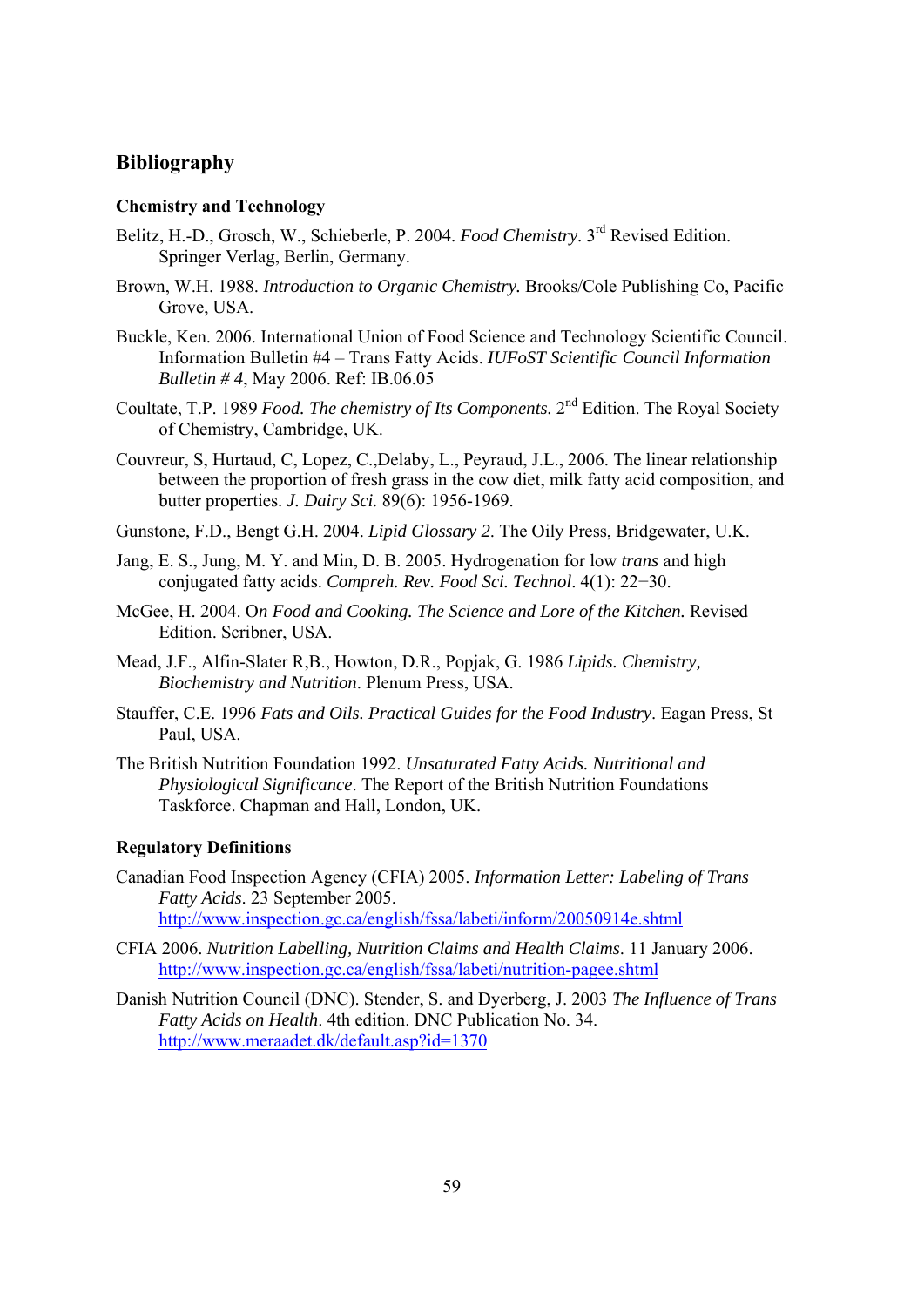Food Standards Australia New Zealand (FSANZ). The Australia New Zealand Food Standards Code. Standard 1.2.8 – Nutrition information Requirements. http://www.foodstandards.gov.au/\_srcfiles/FSC\_Standard\_1\_2\_8\_Nutrition\_Info\_v88. pdf

Federal Register Final Rule: Trans Fatty Acids in Nutrition Labelling, Nutrient Content Claims and Health Claims. http://www.cfsan.fda/gov/~lrd/fr03711a.html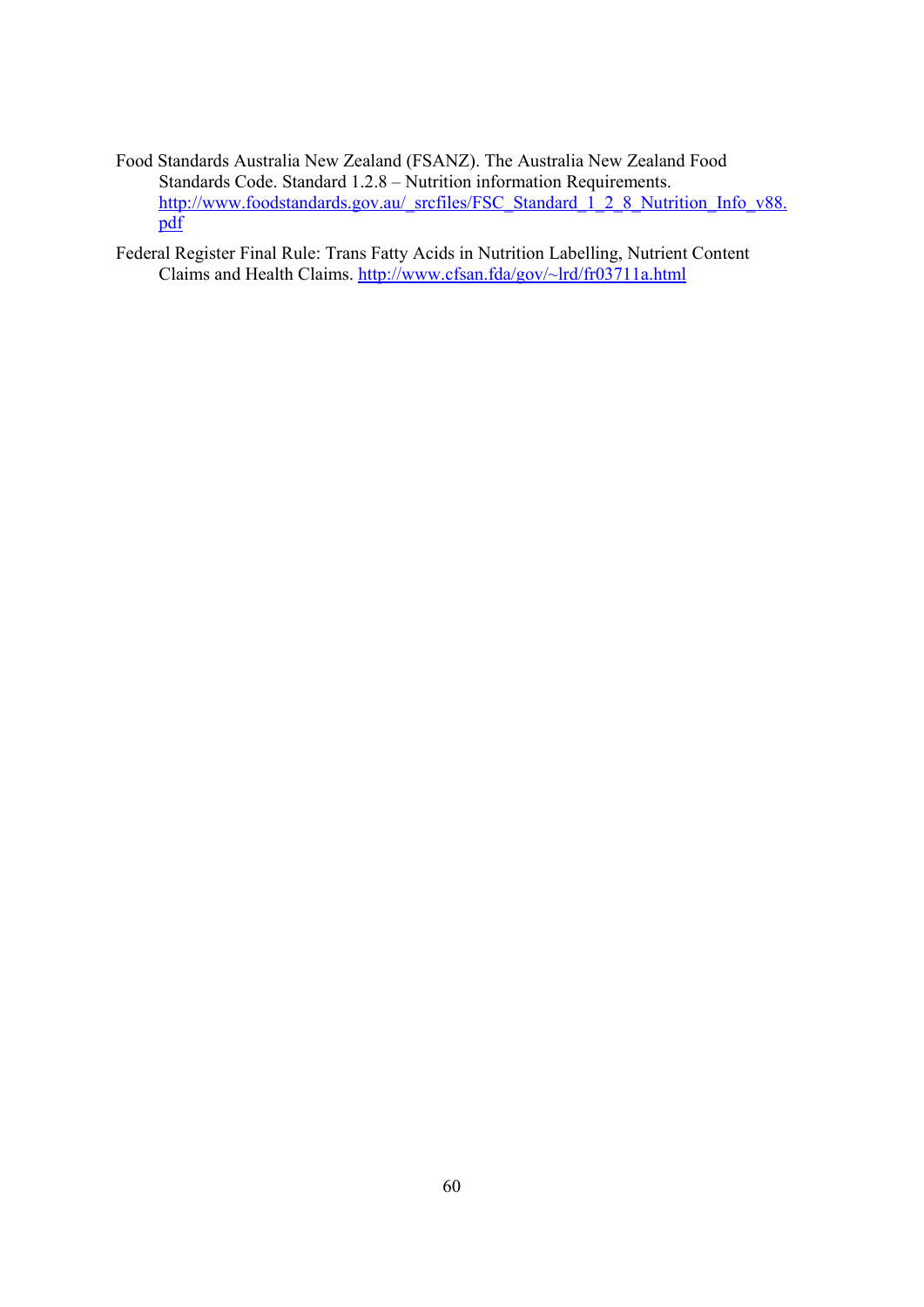# **DIETARY INTAKE ASSESSMENT REPORT**

#### REVIEW REPORT

TRANS FATTY ACIDS IN THE NEW ZEALAND AND AUSTRALIAN FOOD SUPPLY

#### **Executive Summary**

An estimation of the dietary intake of *trans* fatty acids (TFA) for the Australian and New Zealand populations was derived based on recently available concentration data for TFA in foods.

The concentration data for Australia were from laboratory analyses conducted by the New South Wales Food Authority (NSWFA) in 2005, South Australia Health in 2006 and by FSANZ between 2001 and 2006. The food consumption data used for the intake assessment were from the 1995 Australian National Nutrition Survey (NNS). The concentration data for New Zealand were from laboratory analyses conducted by Institute of Environmental Science and Research Limited (ESR) in 2006 and the New Zealand Crop and Food Research Institute from 2002. The food consumption data used for the intake assessment were from the 1997 New Zealand NNS. The intakes were calculated using two days of food consumption data (the second day only on a sub-set of NNS respondents) in order to estimate more usual or longer term nutrient intakes.

The dietary intake assessment was conducted for both the Australian and New Zealand populations; for populations aged 2 years and above, 2 to 4 years, 5 to 12 years, 13 to 19 years, 20 to 44 years, and 45 years and over in Australia; and populations aged 15 years and above, 15–19 years, 20-44 years, and 45 years and above in New Zealand. A dietary intake assessment was also undertaken for New Zealand Maori and Pacific Islanders as a separate group, using the same age groups as for the NZ population as a whole.

Estimated dietary intakes of TFA for the Australian population ranged between 1.2 and 1.6 g/day at the mean level of intake, between 0.5 and 0.6 g/day at the  $5<sup>th</sup>$  percentile level of intake and between 2.0 and 3.2  $g$ /day at the 95<sup>th</sup> percentile level of intake. Estimated dietary intakes of TFA for the New Zealand population ranged between 1.6 and 2.0 g/day at the mean level of intake, between 0.9 and 1.0  $\alpha$ /day at the 5<sup>th</sup> percentile level of intake and between 2.6 and 3.1  $g/day$  at the 95<sup>th</sup> percentile level of intake. Estimated dietary intakes of TFA for New Zealand Maori and Pacific Islanders were very similar to those for the NZ population as a whole, ranging from 1.6 to 2.1 g/day at the mean level of intake, between 0.7 and 1.1 g/day at the  $5<sup>th</sup>$  percentile level of intake and between 2.8 and 3.1 g/day at the 95<sup>th</sup> percentile level of intake. These estimated TFA intakes were comparable to or lower than those reported overseas.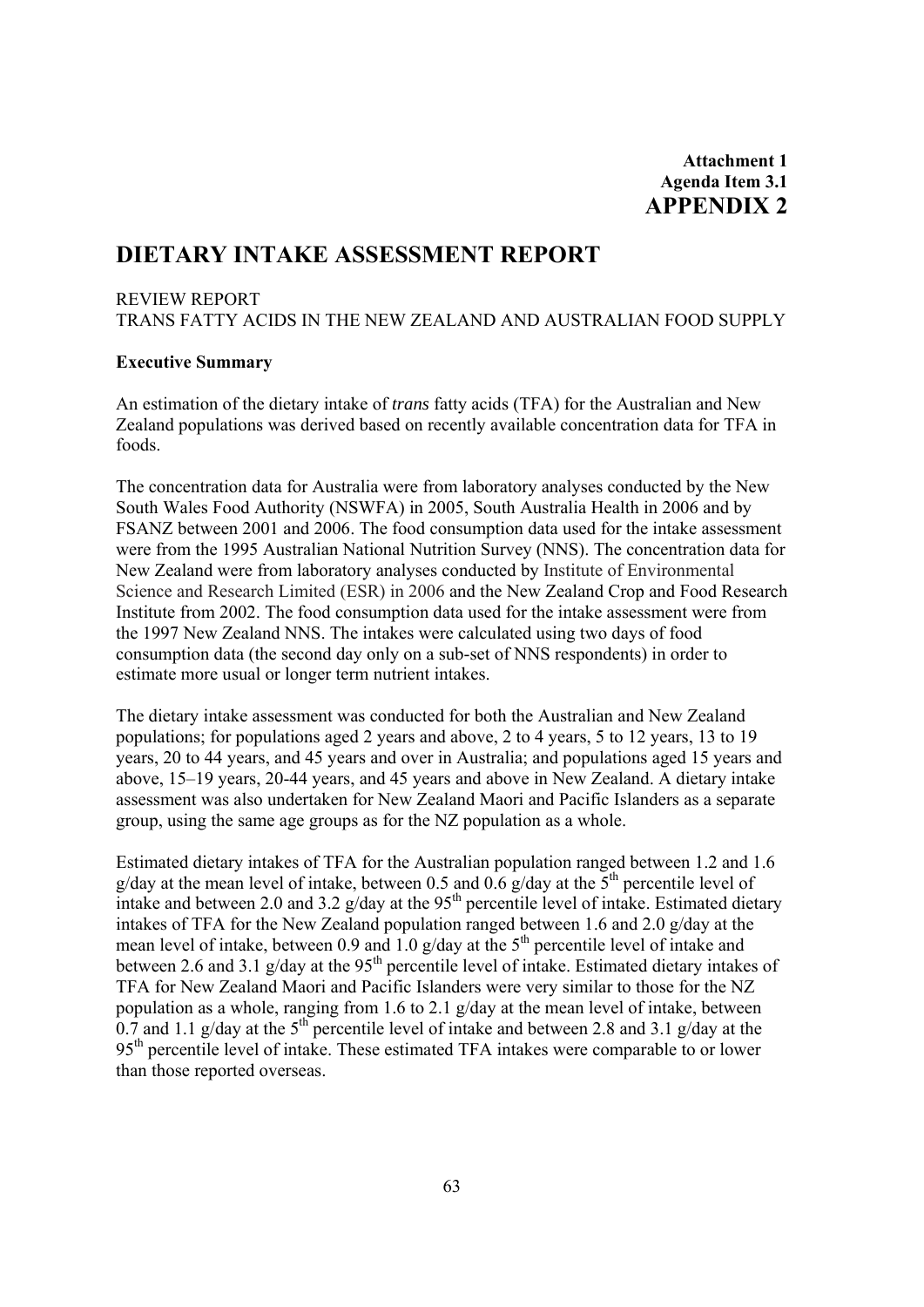Major contributors to the intake of TFA for Australia were dairy products (26-44%), pastry and pastry based mixed foods  $(8-17%)$ , fats and oils  $(8-18%)$ , meat & poultry  $(9-15%)$ , cereal and cereal products (10-13%) and cereal based mixed foods (6-12%) depending on the population group assessed. Major contributors to the intake of TFA for New Zealand were fats  $\&$  oils (30-44%), dairy products (19-21%), cereal  $\&$  cereal based products (9-10%), pastry and pastry based mixed foods (8-11%) and meat & poultry (8-10%) depending on the population group assessed. Major contributors to the intake of TFA for New Zealand Maori and Pacific Islanders were similar to those for the New Zealand population as whole, fats & oils (31-44%), dairy products (18-19%), meat & poultry (8-13%), cereal & cereal based products (8-11%) and pastry and pastry based mixed foods (6-10%) depending on the population group assessed. The higher contribution to total TFA intake from fats and oils for the New Zealand population compared to the Australian population is likely due to the higher TFA levels reported in spreads available in New Zealand.

The proportion of *trans* fatty acid intakes that came from naturally occurring versus manufactured sources was also estimated. Some mixed foods were assumed to contain TFA from both sources. For the Australian population 2 years and above the percent contributions from naturally occurring, manufactured and mixed sources were 60%, 24% and 16% respectively. For the New Zealand population 15 years and above the percent contribution from naturally occurring, manufactured and mixed sources were 41%, 46% and 13% respectively and for New Zealand Maori and Pacific Islander population 15 years and above were 42%, 45% and 13% respectively. Foods derived from ruminants (cattle, sheep), including dairy products were the main sources of naturally occurring TFA in the diet.

The contribution of TFA intake from Take Away foods was estimated. For the Australian population aged 2 years and above, between 8-24% of TFA intake came from Take Away foods. The population group 13-19 years in Australia had the highest proportion of TFA coming from Take Away foods being 13-32%. For the New Zealand population 15 years and above Take Away foods were the source of 3-16% of TFA intake and for the New Zealand Maori and Pacific Islanders between 4-18%.

The contribution of TFA intake from labelled foods was estimated. For the Australian population aged 2 years and above, between 46-84% of TFA intake came from foods that display a Food Label. In New Zealand (15 years and above) the intake of TFA from foods containing a Food Label was between 63-90%, and in the New Zealand Maori and Pacific Islanders population at between 61-86%.

In order to determine whether food consumption patterns have changed markedly since the NNS data were collected and therefore, whether the *trans* fatty acid intakes based on the NNS data are reliable, the proportion of people reporting consumption of major food contributors to TFA intakes in the NNSs were compared with up to date data from the Roy Morgan Single Source Survey for 2001-2006. Data were not available on all relevant foods and results are not directly comparable due to different survey methods, but for two major contributors, spreads and milk, the proportion of people consuming these products appears to have remained the same from 1995 to 2006. However, within the milk category, the Single Source Survey data indicate a trend to decreasing consumption of full fat milk and increasing consumption of low or no fat milk, which may result in decreasing TFA intake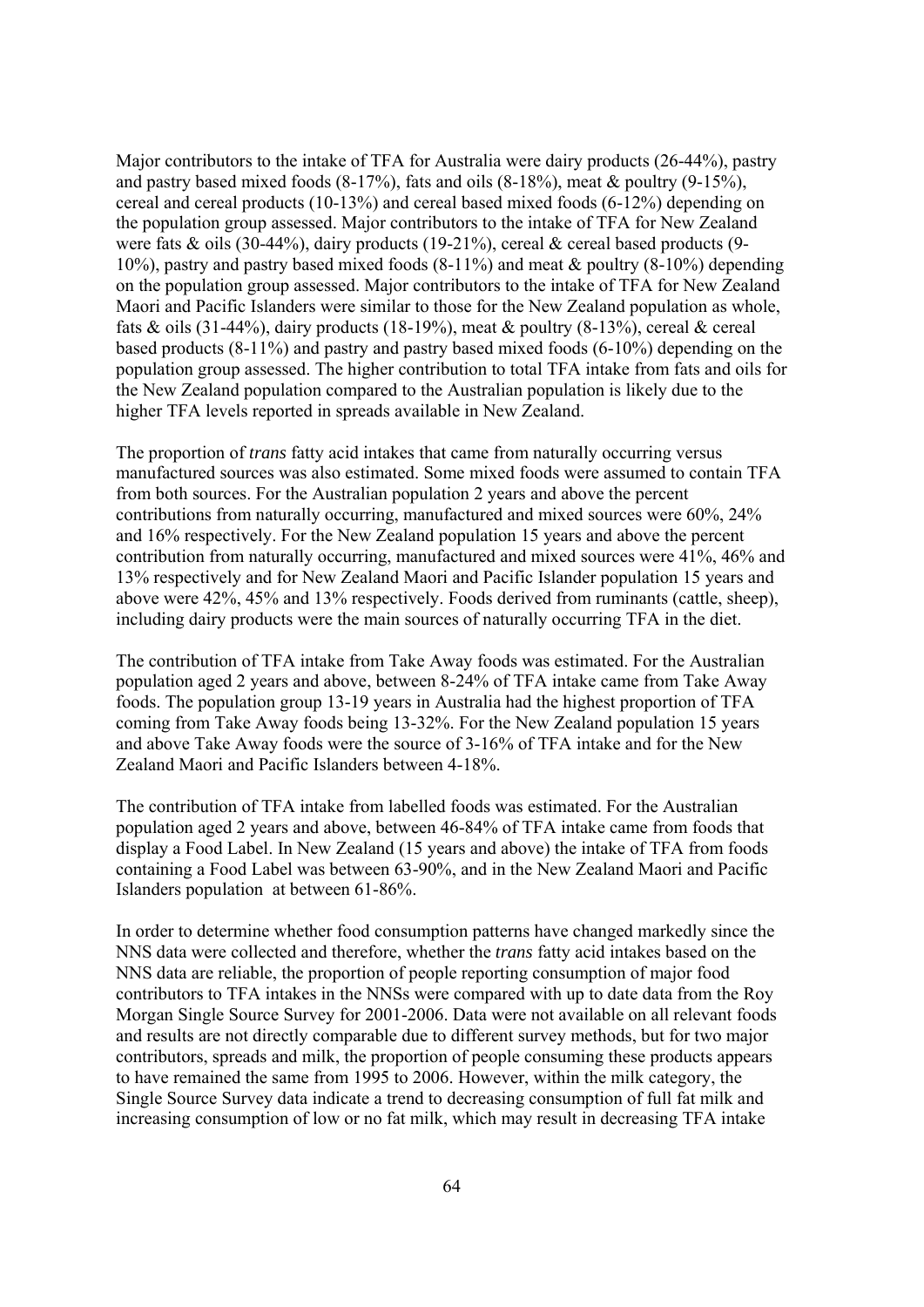from natural sources that was not captured in the dietary intake estimate. For foods such as cheese, although proportions of all age groups who reported consuming cheese in the NNS 24-hour recall were lower than that in the more recent Single Source Survey, the proportion consuming on a weekly basis reported in the NNS Food Frequency Questionnaire (FFQ) were very similar, again indicating little change from 1995 to 2006. For foods such as yoghurt and potato crisps where the proportion reporting consumption of these foods was much higher in the more recent Single Source Survey, it is not possible to determine if this is only because they are occasionally consumed or if food patterns have actually changed in the last ten years. However, as these foods were minor contributors to total TFA intakes, any change may not influence the results a great deal. Unfortunately there are no comparable data for take away foods.

Estimated TFA intakes were compared to a reference health standard in order to determine whether intakes are likely to be a concern to public health and safety. In 2006 Nutrient Reference Values (NRV) were established for fats in the Australian and New Zealand diets, in the form of an Acceptable Macronutrient Distribution Range (AMDR)♦ such that total fats should contribute between 20-35% of total energy intake, and saturated fats and *trans* fats combined should comprise no more than 10% of total daily energy intake. The percentage of total energy intakes from saturated fats and *trans* fats combined was estimated to be approximately one and a half times the relevant reference health standard (130-170% AMDR). Even if all *trans* fats were removed from the diets, intake of saturated fats would still exceed the AMDR.

In 2003 the World Health Organisation<sup>1</sup> (WHO) set nutrient goals, including one specifically for TFA recommending that TFA contribute less than 1% total daily energy intake. The contributions of TFA intakes to total energy intakes for the Australian population 2 years and above and the New Zealand population 15 years and above were 0.6% total energy intakes and 0.7% total energy intakes respectively, and were therefore below the WHO nutrient goal. These estimates were comparable to, or lower than reported TFA contribution to total energy intakes estimates from other countries.

<sup>♦</sup> AMDR: Acceptable Macronutrient Distribution Range is an estimate of the range of intakes for each macronutrient for individuals (expressed as per cent contribution to energy), which would allow for an adequate intake of all the other nutrients whilst maximising general health outcome.

<sup>1</sup> Joint WHO/FAO Expert Consultation (2003) *Diet, nutrition and the prevention of chronic diseases*.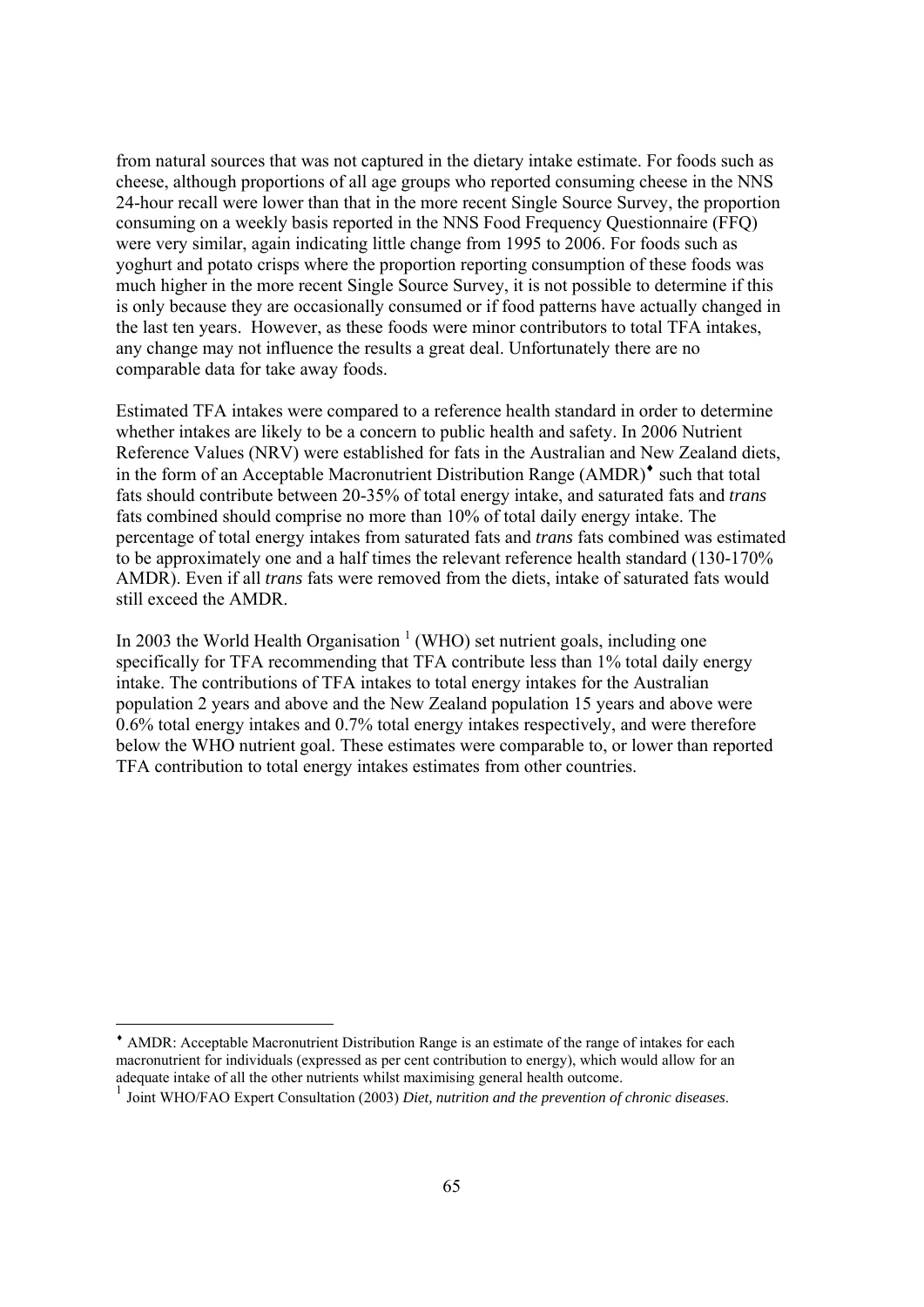# **CONTENTS**

| 7. COMPARISON OF TFA INTAKES FOR AUSTRALIA WITH INTERNATIONAL ESTIMATES.93                                                                     |  |
|------------------------------------------------------------------------------------------------------------------------------------------------|--|
|                                                                                                                                                |  |
| APPENDIX 1 HOW WERE THE ESTIMATED DIETARY TFA INTAKES CALCULATED? 97                                                                           |  |
| APPENDIX 2 TRANS FATTY ACID CONCENTRATIONS IN AUSTRALIAN AND NEW ZEALAND                                                                       |  |
| APPENDIX 3 TFA CONCENTRATIONS USED IN THE DIETARY INTAKE ASSESSMENT 105                                                                        |  |
| APPENDIX 4 COMPLETE INFORMATION ON DIETARY INTAKE ASSESSMENT RESULTS 128                                                                       |  |
| APPENDIX 5 COMPARISON OF PROPORTION OF PEOPLE CONSUMING DIFFERENT FOODS<br>BETWEEN THE 1995 AND 1997 NNS AND ROY MORGAN RESEARCH SINGLE SOURCE |  |
|                                                                                                                                                |  |
|                                                                                                                                                |  |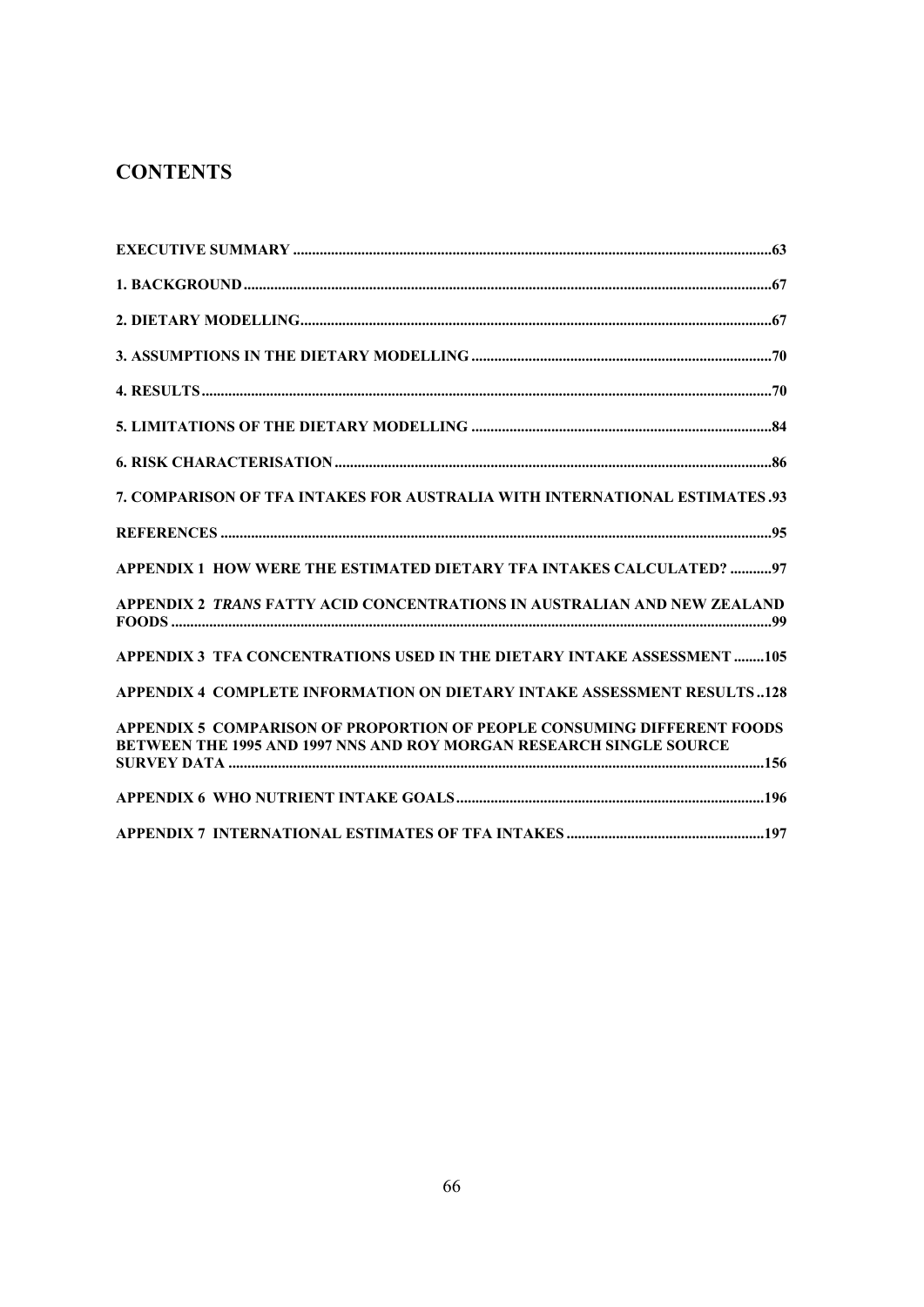# **1. Background**

Given the current interest in TFA by the government and the media, along with the recent availability of TFA concentration data, a dietary intake assessment was deemed necessary in order to estimate the current dietary intake of TFA and the impact of TFA in the food supply on public health and safety.

There are two main groups of fatty acids; saturated and unsaturated fatty acids. *Trans* fatty acids are a type of unsaturated fatty acid that have the potential to impact adversely on health.

Dietary TFA come from two primary sources:

- **manufactured TFA:** industrial, partial hydrogenation of edible oils containing unsaturated fatty acids, formation as a consequence of oil deodorisation and high temperature cooking; and
- **naturally occurring TFA: including ruminant TFA** (occur naturally in the fat of dairy products and meat by bacterial transformation of unsaturated fatty acids in the rumen of ruminants) and other natural sources.

Manufactured TFA can be formed in the chemical process of making semi-solid fats from liquid polyunsaturated fatty acids (partial hydrogenation) for use as edible oil spreads, margarine or as shortening for baking. The hydrogenation of vegetable fats gives these products a longer shelf life.

At present, the Australia New Zealand Food Standards Code ('the Code') does not require manufacturers to label the *trans* fatty acid content of foods unless they make a nutrition claim about cholesterol, saturated, unsaturated or TFA (Standard 1.2.8).

# **2. Dietary modelling**

# *2.1 What is dietary modelling?*

Dietary modelling is a tool used to estimate dietary exposure to food chemicals from the diet as part of the risk assessment process. To estimate dietary exposure to food chemicals, records of what foods people have eaten are required and information on how much of the food chemical is in each food. The accuracy of these exposure estimates depends on the quality of the data used in the dietary models. Sometimes, not all of the data required are available or there is uncertainty about their accuracy so assumptions are made, either about the foods eaten or about chemical levels, based on previous knowledge and experience. The models are generally set up according to international conventions for food chemical dietary exposure estimates. However, each modelling process requires decisions to be made about how to set the model parameters. Different decisions may result in different answers. Therefore, FSANZ documents clearly all such decisions and model assumptions to enable the results to be understood in the context of the data available and so that risk managers can make informed decisions.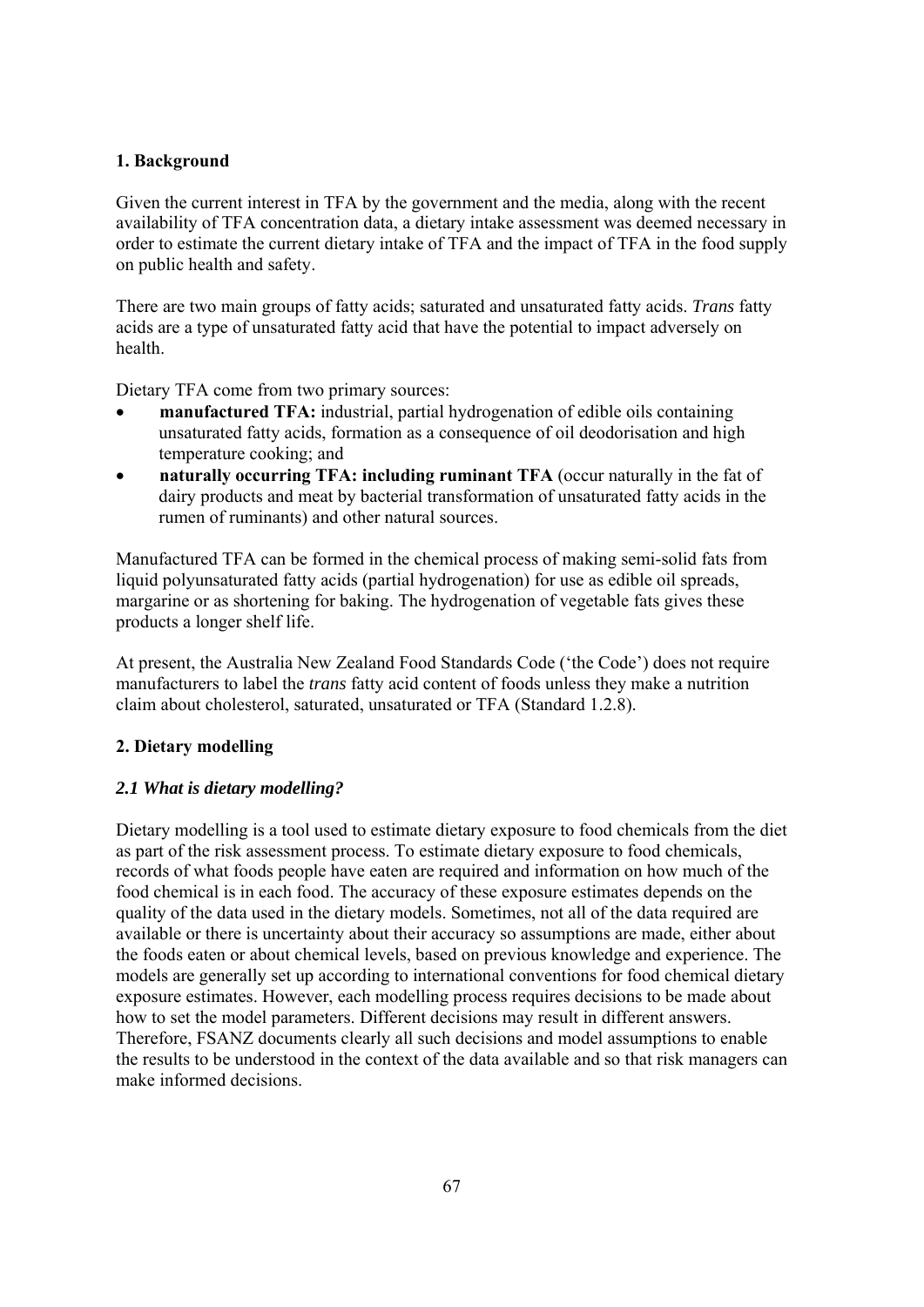# *2.2 Dietary modelling approach for consideration of the dietary intake of TFA*

The dietary intake assessment was conducted using dietary modelling techniques that combine food consumption data with food chemical concentration data to estimate the intake of the food chemical from the diet. The dietary intake assessment was conducted using FSANZ's dietary modelling computer program, DIAMOND.

# Dietary intake = food chemical concentration x food consumption

The intake was estimated by combining usual patterns of food consumption, as derived from national nutrition survey (NNS) data, with recently determined concentrations of TFA in food.

A detailed explanation of how the estimated dietary intakes are calculated can be found in Appendix 1.

# **2.2.1 Dietary survey data**

DIAMOND contains dietary survey data for Australia and New Zealand; the 1995 NNS from Australia which surveyed 13,858 people aged 2 years and above, and the 1997 New Zealand NNS that surveyed 4,636 people aged 15 years and above.

Both of these surveys used a 24-hour food recall methodology. A second 24-hour recall was also conducted on a subset of respondents from the NNS for a non-consecutive day. Standard methodologies were used to estimate the intake based on consumption data from the first 24 hour recall (day one), which were then adjusted to estimate 'usual intake' by using consumption information from the second 24 hour recall (day two). Adjusted nutrient intakes were calculated because they better reflect 'usual' daily nutrient intakes and because reference health standards such as the Nutrient Reference Values NRVs are based on usual or long term intakes and it is therefore more appropriate to compare adjusted or 'usual' nutrient intakes with NRVs. For more information on the second day adjusted nutrient intake methodology, refer to Appendix 1.

It is recognised that these survey data have some limitations. For a complete list of limitations see Section 5 *Limitations*.

# **2.2.2 Additional food consumption data or other relevant data**

No further information was required or identified for the purpose of refining the dietary intake estimates for this assessment. However, it should be noted that more comprehensive analytical data on the TFA concentrations in a wider range of foods would improve the accuracy of intake estimates in the future.

The currency of the food consumption data used to estimate intakes of TFA were validated using the Roy Morgan Single Source data. More information on the validation can be found in Appendix 5.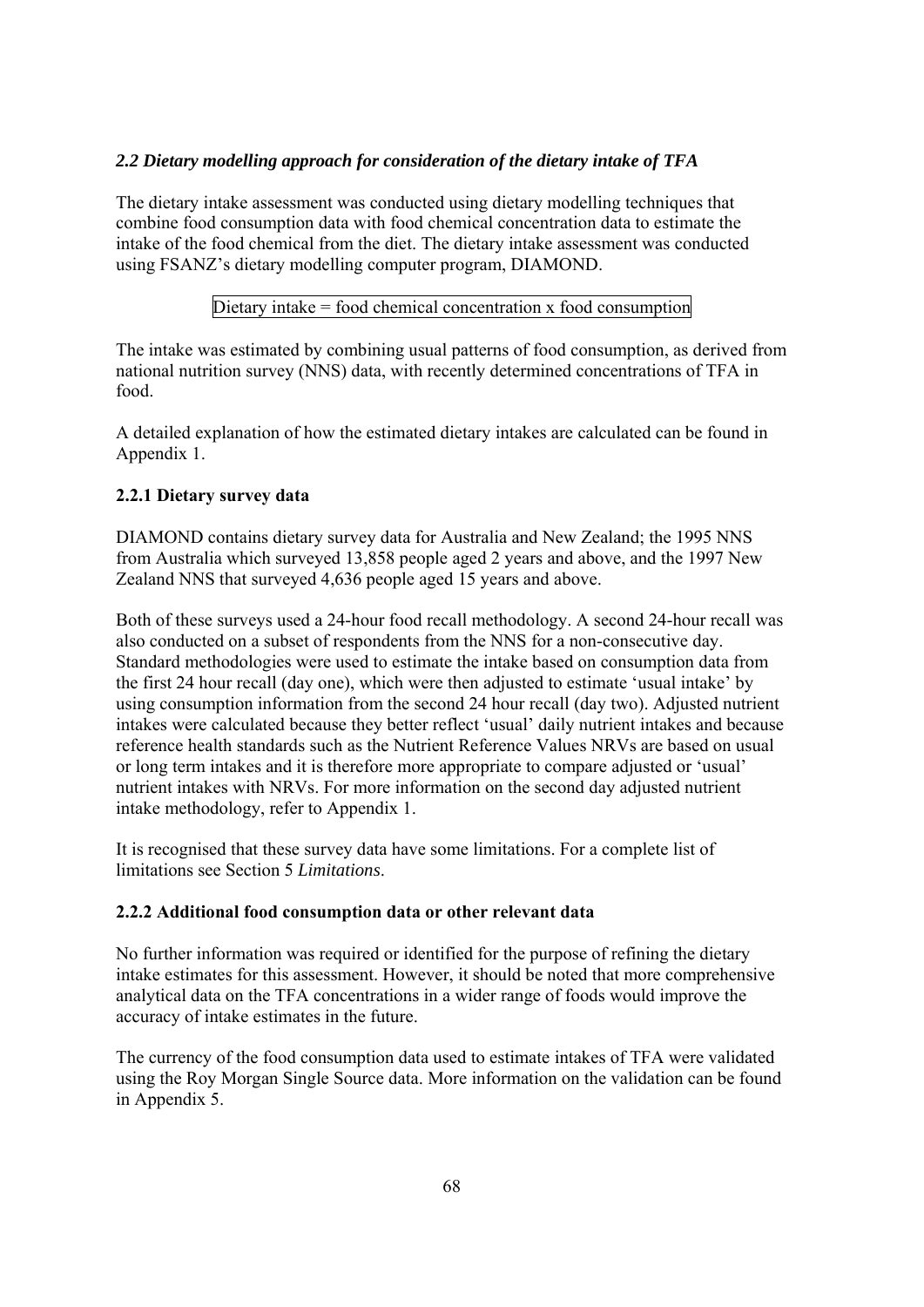## **2.2.3 Population groups assessed**

A dietary intake assessment was conducted for the population aged 2 years and above for Australia and 15 years and above for New Zealand as a proxy for lifetime intake. The population sub-group considered to be at greatest risk of cardiovascular disease from TFA was identified as those aged 45 years and over and therefore results for this age group are presented separately to the population estimates. A dietary intake assessment was also conducted for younger age groups (2 to 4 years, 5 to 12 years, 13 to 19 years and 20 to 44 years) to obtain dietary intake estimates of TFA for comparative purposes. A dietary intake assessment was also conducted for New Zealand Maori and Pacific Islanders as a separate group, using the same age groups that were used for the NZ population as a whole. It is important to note that while younger age groups have been assessed separately, they are also included in the assessments for the population assessments. Also, the New Zealand population assessments include the Maori and Pacific Islanders that were also assessed separately.

### *2.3 TFA concentration levels*

l

The concentration data for Australia were from laboratory analyses conducted by the New South Wales Food Authority (NSWFA) in 2005, South Australia Health in 2006 and by FSANZ between 2001 and 2006. The concentration data for New Zealand were from laboratory analyses conducted by Institute of Environmental Science and Research Limited (ESR) in 2006 and Crop and Food Research from 2002.

While the NSW Food Authority data (Soenario, 2005) provided information on concentrations of individual TFA, the FSANZ data did not. Therefore estimated intakes were only calculated for total TFA. A summary of the analytical methods, the foods analysed and the range of concentrations of total TFA determined in each analytical study are shown in Appendix 2.

 $TFA$  (total) = mono  $TFA$  + poly  $TFA$ 

Both the Australian and New Zealand datasets were developed using data from foods analysed by gas chromatography. Identification and quantification of individual fatty acids relies on the availability of confirmatory standards and may be hampered by the presence of closely related cis fatty  $acids^2$ , which are generally present in much larger quantities than TFA.

Concentrations used in the dietary modelling were means of analysis of up to five single samples or were a single value derived from analysis of a composite sample. The NSW study indicated there can be considerable variation in TFA concentrations between different samples of similar foods. In the case of beef and lamb, the NSW study only provided data for raw meats; raw values were used to represent cooked meats as well.

<sup>&</sup>lt;sup>2</sup> In the NSW study, four TFA were quantified: C16:1 (6t), C18:1 (9t) (elaidic acid), C18:2 (9t, 12t ) and C18:3 ( 9t, 12t, 15t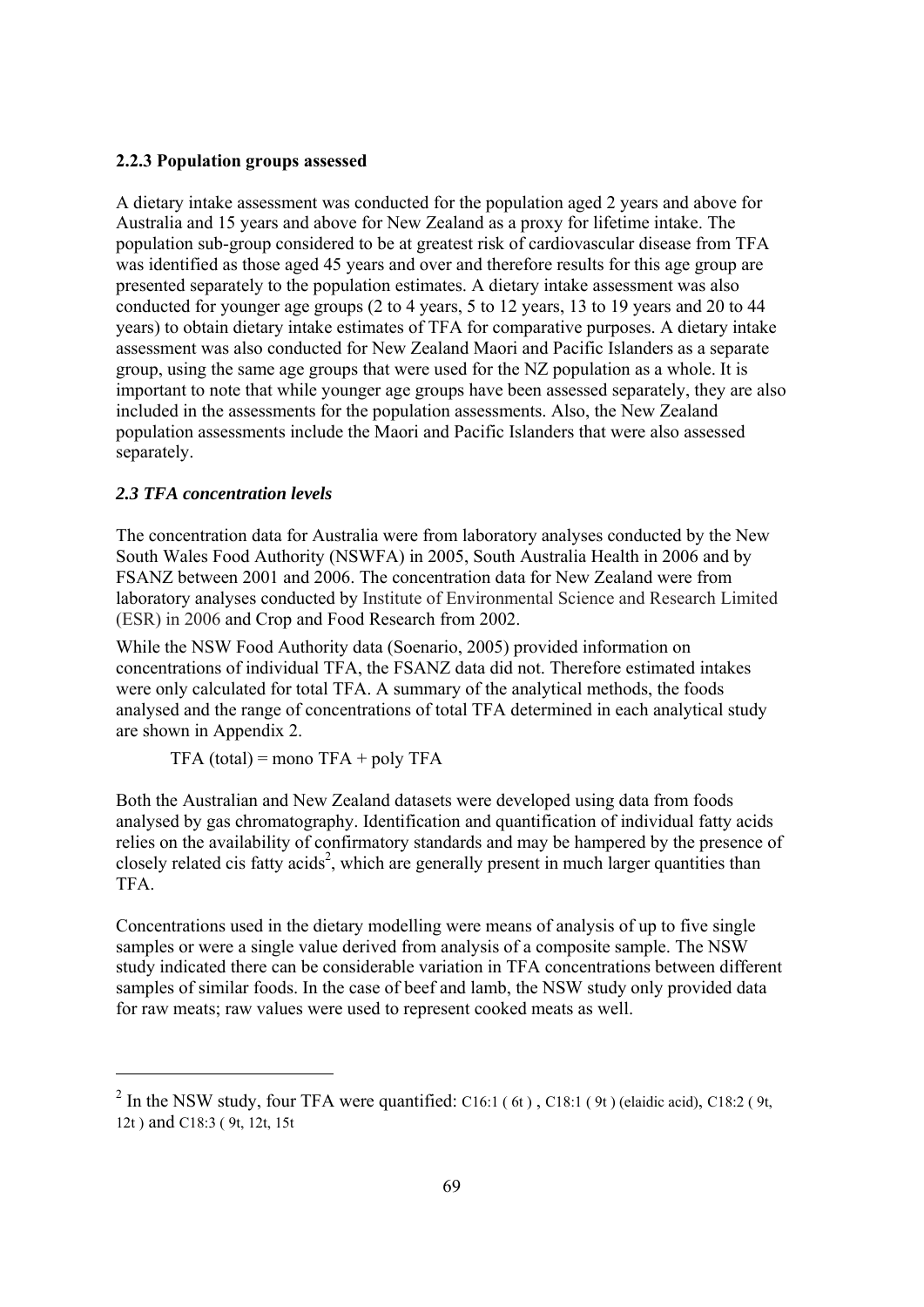The foods and concentrations of TFA used in the dietary intake assessment (which were derived from the studies described above) are shown in Appendix 3.

Due to the limited number of analytical values available, individual TFA levels could not be assigned to each food reported in the NNS. Concentrations of TFA found on analysis were therefore assigned to groups of related foods. Individual foods from the NNS data were matched to the most appropriate food group for dietary modelling purposes.

## **3. Assumptions in the dietary modelling**

The aim of the dietary intake assessment was to make as realistic an estimate of dietary intake as possible. However, where significant uncertainties in the data existed, conservative assumptions were generally used to ensure that the dietary intake assessment did not underestimate intake.

Assumptions made in the dietary modelling include:

- Where a concentration is assigned to a food group, all foods in that group contain *trans* fats at the levels specified in Appendix 2, Table A2.1;
- TFA concentrations have not changed since the time of analysis;
- consumption of foods as recorded in the NNS represent current food consumption patterns. (The currency of the food consumption data used to estimate intakes of TFA were validated using the Roy Morgan Single Source data. More information on the validation can be found in Appendix 5.);
- where a food was not included in the intake assessment, it was assumed to contain a zero concentration of TFA;
- where a food has a specified TFA concentration, this concentration is carried over to mixed foods where the food has been used as an ingredient e.g. raw beef mince as an ingredient in "beef mince curry with rice";
- all mixed foods with recipes in DIAMOND were assumed to be prepared in the home (and not produced commercially). Therefore, if a recipe uses an ingredient that contains TFA, the quantity of TFA from the ingredient will carry-over into the mixed food;
- there are no reductions in TFA concentrations from food preparation or due to cooking; and
- for the purpose of this assessment, it is assumed that 1 millilitre is equal to 1 gram for all liquid and semi-liquid foods (e.g. milk, yoghurt).

These assumptions are likely to lead to a conservative estimate for TFA dietary intake.

# **4. Results**

Results are presented for Australia, New Zealand (including Maori and Pacific Islanders) and New Zealand Maori and Pacific Islanders separately. Further details relating to the results presented below can be found in Appendix 4, including estimated dietary intakes, food contributing to dietary intakes (including some methodological explanations) and summary food consumption statistics for each population group derived during the calculation for estimating the dietary intakes.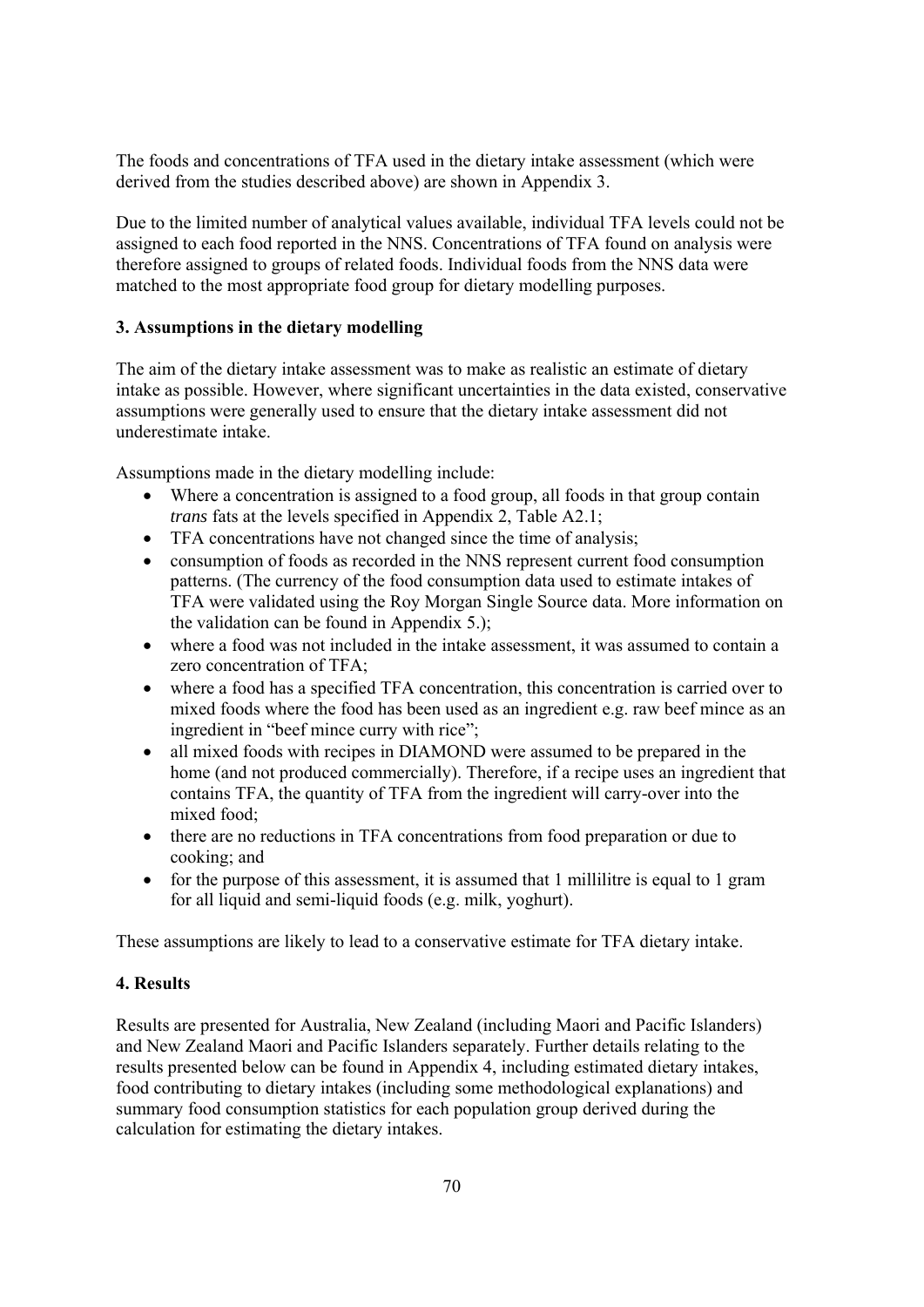### *4.1 Estimated dietary intakes of TFA*

The estimated dietary intakes for TFA are shown in Table 1 and Figure 1 (full results in Appendix 4, Table A4.1, including intakes broken down by gender). Due to the dietary intake methodology used and the assumptions made for the purposes of conducting the intake assessment, all respondents in the 1995 NNS and 1997 NNS were consumers of TFA, therefore the results presented are based on all respondents.

#### *Australia:*

Estimated dietary intakes of TFA range between 1.2 and 1.6 g/day at the mean level of intake, between 0.5 and 0.6 g/day at the  $5<sup>th</sup>$  percentile level of intake and between 2.0 and  $3.2$  g/day at the 95<sup>th</sup> percentile level of intake, depending on the sub-population group assessed.

### *New Zealand:*

Estimated dietary intakes of TFA range between 1.6 and 2.0 g/day at the mean level of intake, between 0.9 and 1.0 g/day level of intake at the  $5<sup>th</sup>$  percentile and between 2.6 and  $3.1$  g/day at the 95<sup>th</sup> percentile level of intake, depending on the sub-population group assessed.

### *New Zealand Maori and Pacific Islanders:*

Estimated dietary intakes of TFA were similar to those for the New Zealand population as whole and ranged from 1.6 to 2.1 g/day at the mean level of intake, between 0.7 and 1.1 g/day at the 5<sup>th</sup> percentile level of intake and between 2.8 and 3.1 g/day at the 95<sup>th</sup> percentile level of intake, depending on the sub-population group assessed.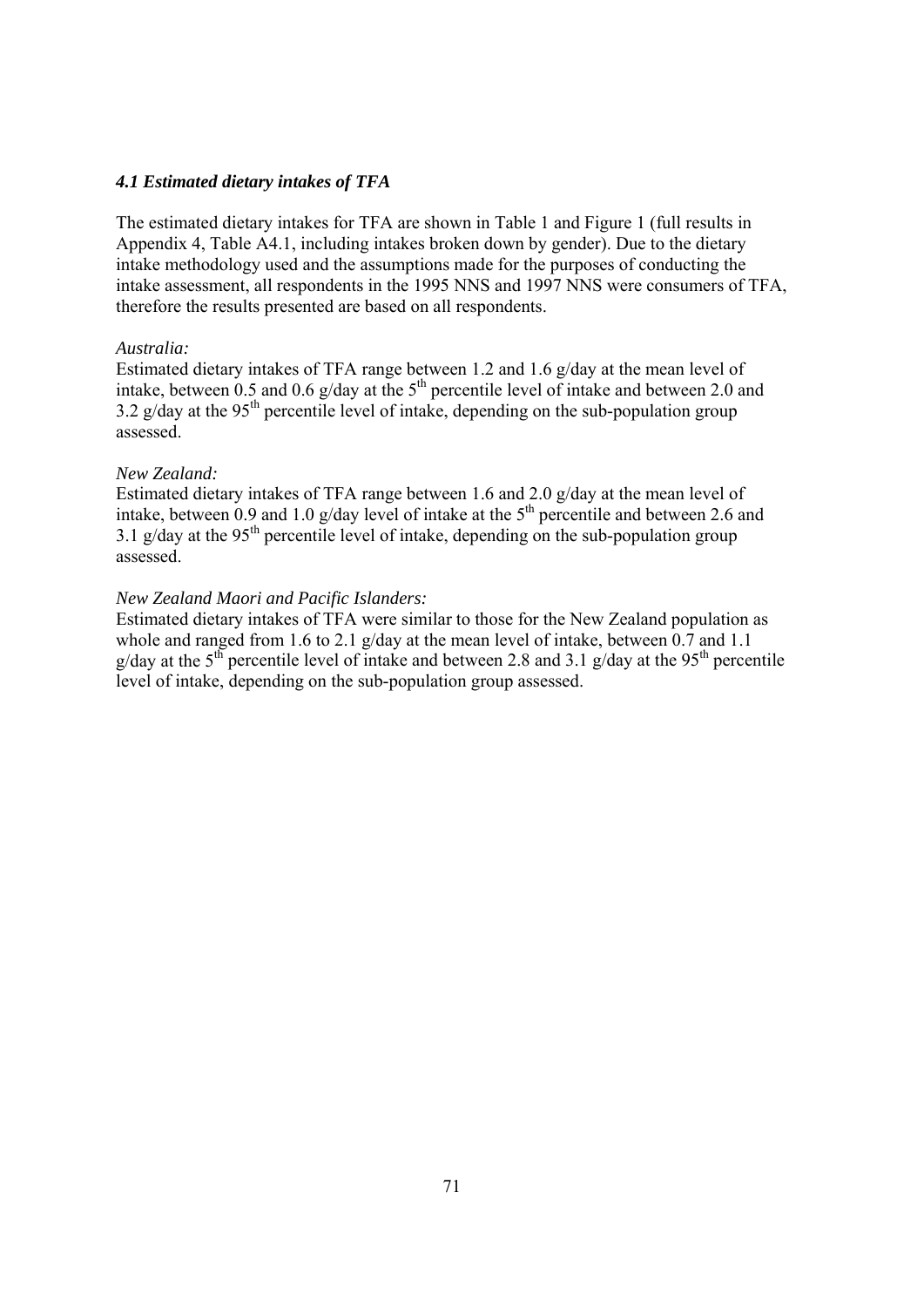|                    |                         |        |                       | Trans fatty acid intake<br>(g/day) |      |                                |
|--------------------|-------------------------|--------|-----------------------|------------------------------------|------|--------------------------------|
| Country            | <b>Population Group</b> | Gender | No. of<br>respondents | 5th<br>Percentile                  | Mean | 95 <sub>th</sub><br>Percentile |
| Australia          | 2 years & above         | All    | 13,858                | 0.6                                | 1.4  | 2.7                            |
|                    | 45 years & above        | All    | 5,266                 | 0.5                                | 1.2  | 2.3                            |
|                    | $20-44$ years           | All    | 5,450                 | 0.6                                | 1.5  | 3.0                            |
|                    | $13-19$ years           | All    | 1,063                 | 0.6                                | 1.6  | 3.2                            |
|                    | 5-12 years              | All    | 1,496                 | 0.6                                | 1.4  | 2.4                            |
|                    | 2-4 years               | All    | 583                   | 0.6                                | 1.2  | 2.0                            |
| <b>New Zealand</b> | 15 years & above        | All    | 4,636                 | 0.9                                | 1.7  | 2.9                            |
|                    | 45 years & above        | All    | 2,072                 | 0.9                                | 1.6  | 2.6                            |
|                    | $20-44$ years           | All    | 2,267                 | 0.9                                | 1.8  | 3.0                            |
|                    | $15-19$ years           | All    | 297                   | 1.0                                | 2.0  | 3.1                            |
| <b>New Zealand</b> | 15 years & above        | All    | 1,011                 | 0.8                                | 1.8  | 2.9                            |
| <b>Maori</b> and   | 45 years & above        | All    | 248                   | 0.7                                | 1.6  | 2.8                            |
| Pacific            | $20-44$ years           | All    | 652                   | 0.9                                | 1.9  | 3.1                            |
| <b>Islanders</b>   | $15-19$ years           | All    | 111                   | 1.1                                | 2.1  | 3.0                            |

# **Table 1: Estimated 5th, mean and 95th percentile of TFA intakes for various Australian and New Zealand population groups**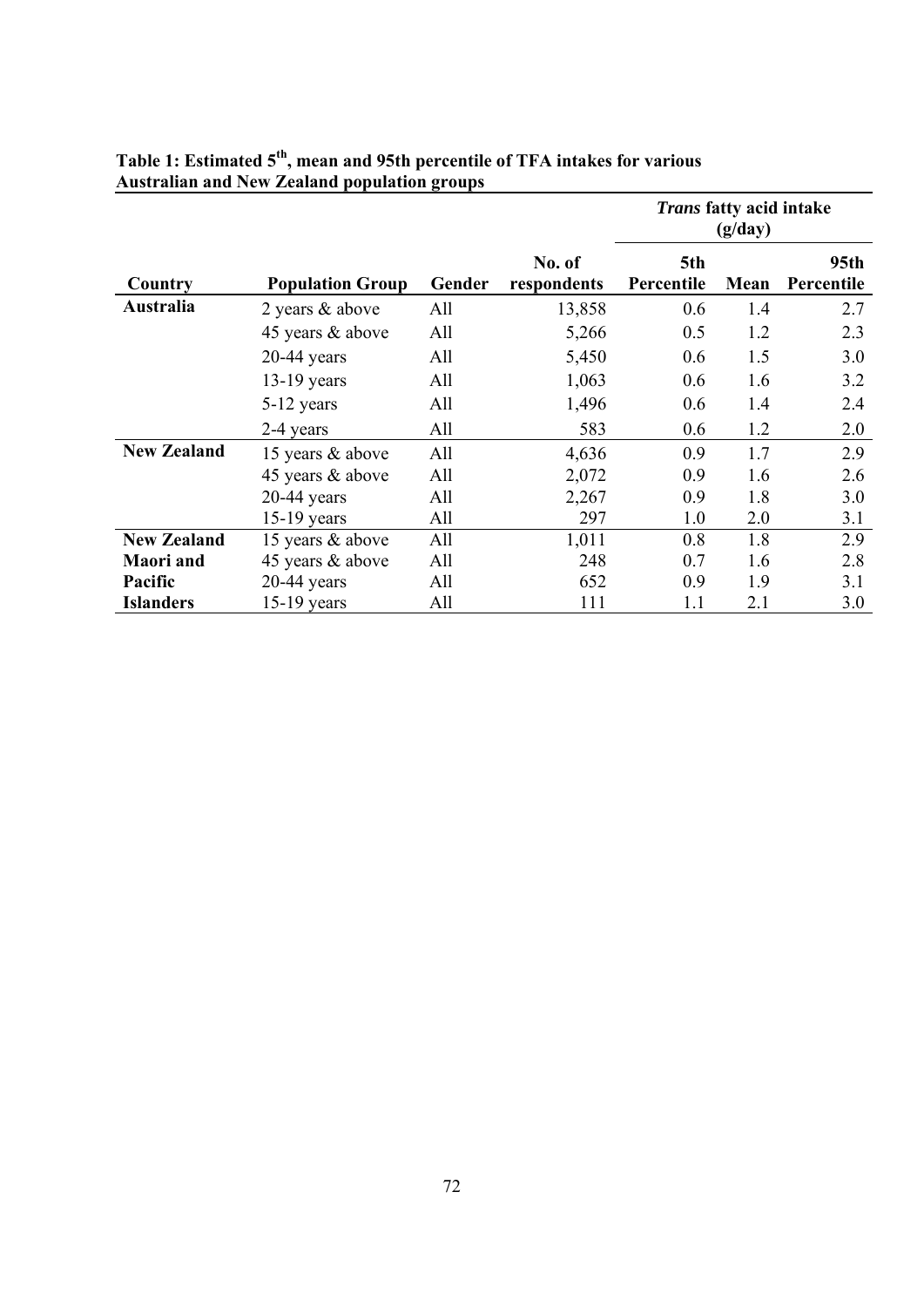

**Figure 1: Estimated Dietary Intakes of Total TFA**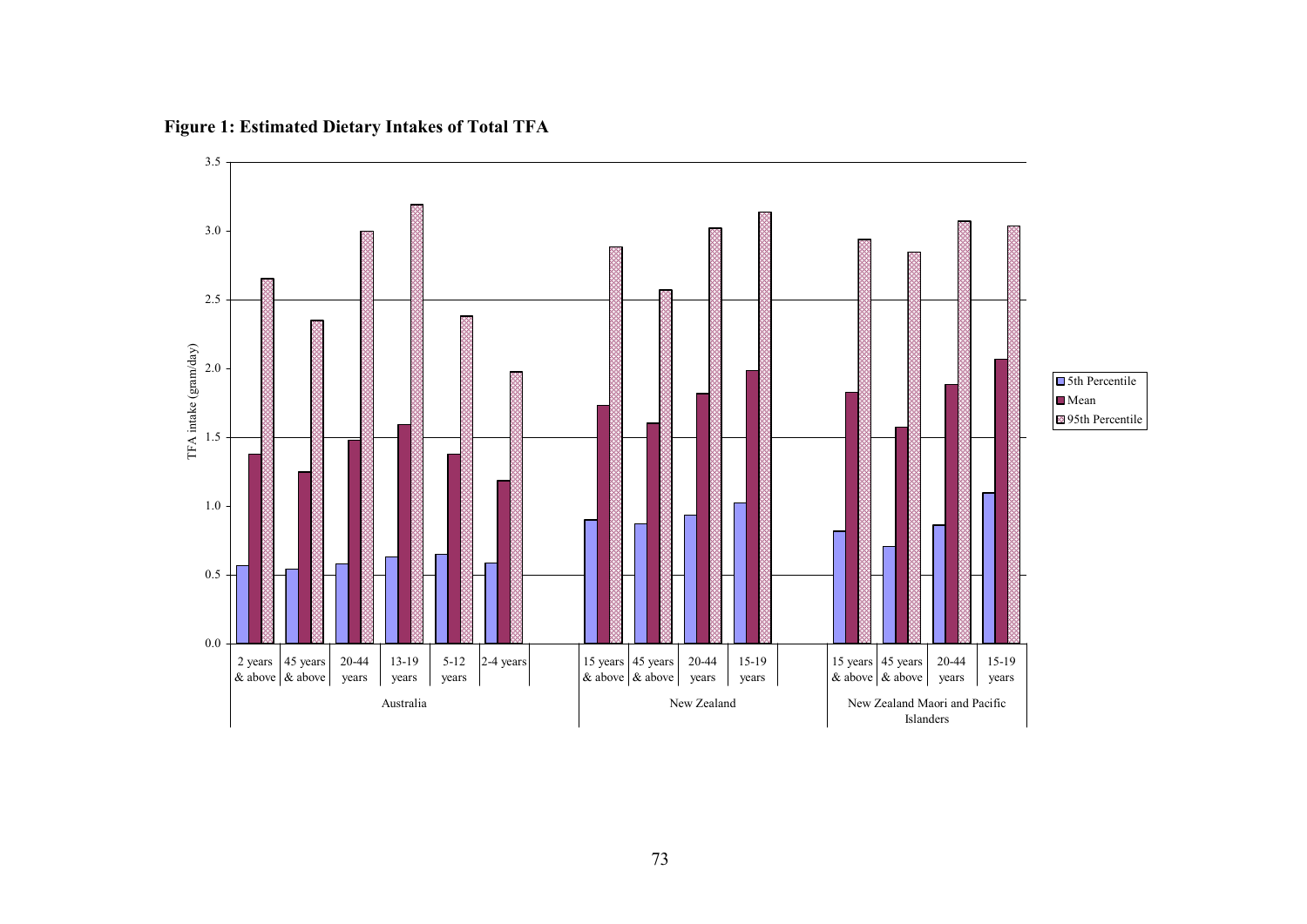#### *4.2 Major contributing food groups to total estimated dietary intakes*

An assessment was conducted to determine the percentage contribution of each food group to total TFA intakes. Several other assessments were also conducted to determine contributions of types of foods to total TFA intakes, such as naturally occurring or manufactured sources of TFA, TFA intakes from take away foods and TFA intakes from labelled foods. These assessments were conducted in order to assist in determining appropriate risk management strategies should they be required.

### **4.2.1 Contribution per food group**

The contribution of every food to total TFA intakes was calculated (see Appendix 4, Table A4.2, a. Australia, b. New Zealand and c. New Zealand Maori and Pacific Islanders). Presented below is a summary of contributors by major food group.

#### *Australia:*

The major contributors to total TFA dietary intakes are shown in Table 2a and in Figure 2a for all the population groups assessed. The major food groups contributing to total TFA intakes for Australia were dairy products (26-44%), pastry and pastry based mixed foods (8- 17%), fats & oils  $(8-18\%)$ , meat & poultry  $(9-15\%)$  and cereal & cereal products  $(10-13\%)$ depending on the population group assessed. The same major food groups contributed to TFA intakes in the over 45 year population group, although for this group the proportional contribution of fats and oils was higher than for the population as a whole. It is notable that for young children (2-4 years), dairy products contributed 40% of intake.

#### *New Zealand:*

The major contributors to total TFA dietary intakes are shown in Table 2b and in Figure 2b for all the population groups assessed. Major contributors to the intake of TFA for New Zealand were fats  $\&$  oils (30-44%), dairy products (19-21%), cereal  $\&$  cereal based products  $(9-10\%)$ , pastry and pastry based mixed foods  $(8-11\%)$ , meat & poultry  $(8-10\%)$  and cereal based mixed foods (2-7%) depending on the population group.

#### *New Zealand Maori and Pacific Islanders:*

The major contributors to total TFA dietary intakes are shown in Table 2c and in Figure 2c for all the population groups assessed, and were similar to those for the New Zealand population as a whole. Major contributors to the intake of TFA for New Zealand Maori and Pacific Islanders were fats & oils (31-44%), dairy products (18-19%), meat & poultry (8-13%), cereal  $\&$  cereal based products (8-11%), and pastry and pastry based mixed foods (6-10%) depending on the population group assessed.

The higher contribution to total TFA intake from fats and oils for the New Zealand populations compared to the Australian population is likely due to the higher TFA levels reported in spreads available in New Zealand.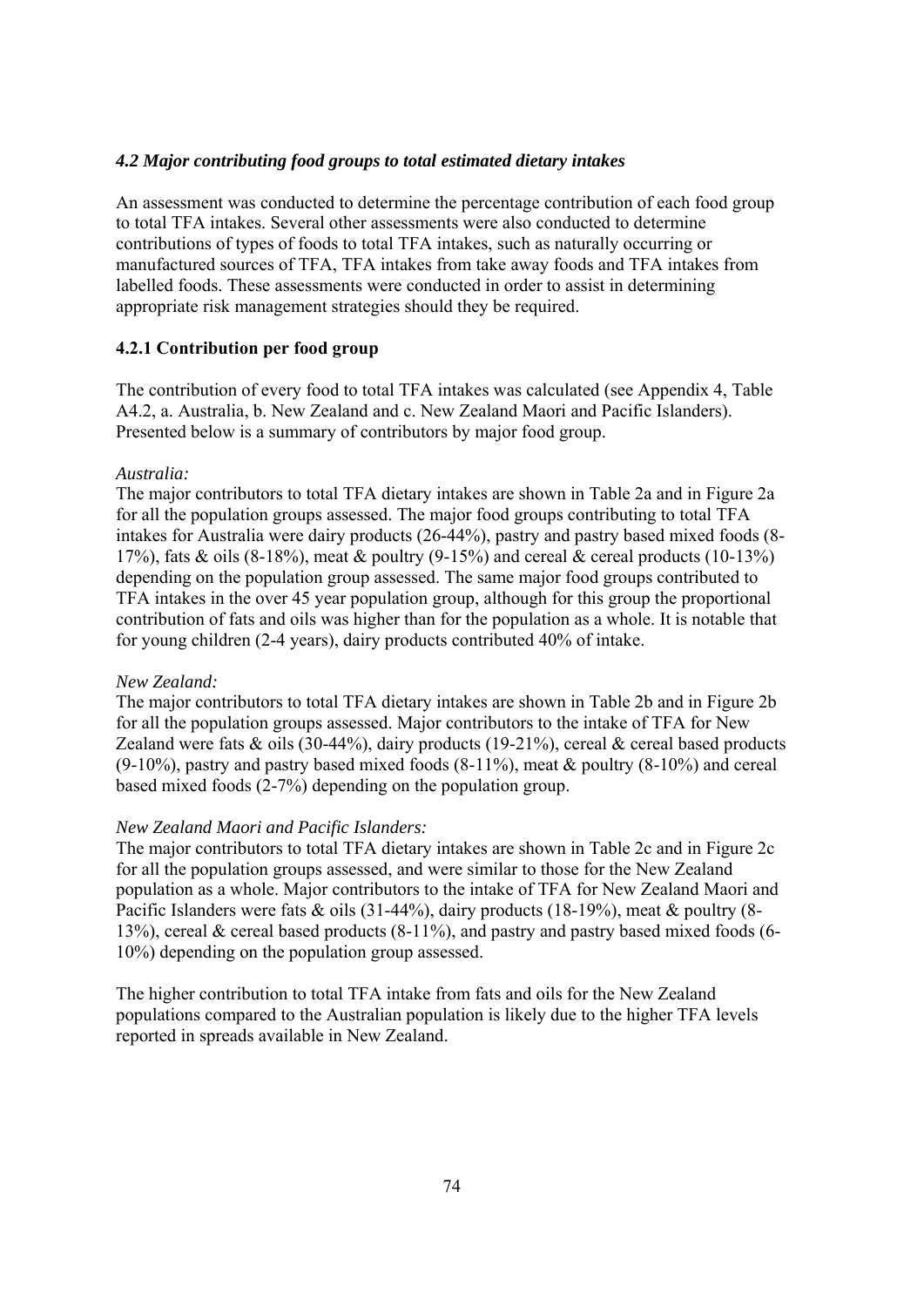| Australian <sup>®</sup><br>a.     |                                     |                |             |             |            |          |
|-----------------------------------|-------------------------------------|----------------|-------------|-------------|------------|----------|
| <b>Food Name</b>                  | % Contribution toTFA dietary intake |                |             |             |            |          |
|                                   | 2 yrs & above                       | 45 yrs & above | $20-44$ yrs | $13-19$ yrs | $5-12$ yrs | $2-4yrs$ |
| Dairy products                    | 29                                  | 29             | 26          | 28          | 33         | 44       |
| Pastry & pastry based mixed foods | 14                                  | 13             | 15          | 17          | 12         |          |
| Fats and oils                     | 13                                  | 18             | 12          | 8           |            |          |
| Meat and poultry                  | 13                                  | 15             | 13          | 10          | 10         | 9        |
| Cereal and cereal products        | 11                                  | 12             | 10          | 10          | 13         | 10       |
| Cereal based mixed foods          |                                     | 6              | 11          | 12          | 11         | 9        |
| Vegetables                        |                                     |                |             | 10          |            |          |
| Snack foods                       |                                     |                |             |             |            |          |
| Fish, seafood and fish products   |                                     |                |             |             |            |          |
| Eggs                              |                                     |                |             |             |            |          |
| Nuts and legumes                  |                                     |                |             |             |            |          |
| Sugar/Confectionery               |                                     |                |             |             |            |          |
| Condiments                        |                                     |                |             |             |            |          |
| Beverages, alcoholic              |                                     |                |             |             |            |          |
| Infant formula and foods          |                                     |                |             |             |            |          |
| Beverages, non-alcoholic          |                                     |                |             |             |            |          |
| Fruit                             |                                     |                |             |             |            |          |

**Table 2: Contribution of each food group to total TFA dietary intake for different population groups** 

# Total number of respondents for Australia: 2 years and above = 13 858, 45 years and above = 5266, 20-44 years = 5448, 13-19 years = 1065, 5-12 years = 1496, 2-4 years = 583,. Respondents include all members of the survey population whether or not they consumed a food that contains TFA.

<sup>∗</sup> Note: The percent contribution of each food group is based on total TFA intakes for all consumers in the population groups assessed. Therefore the total TFA intakes differ for each population group and each scenario.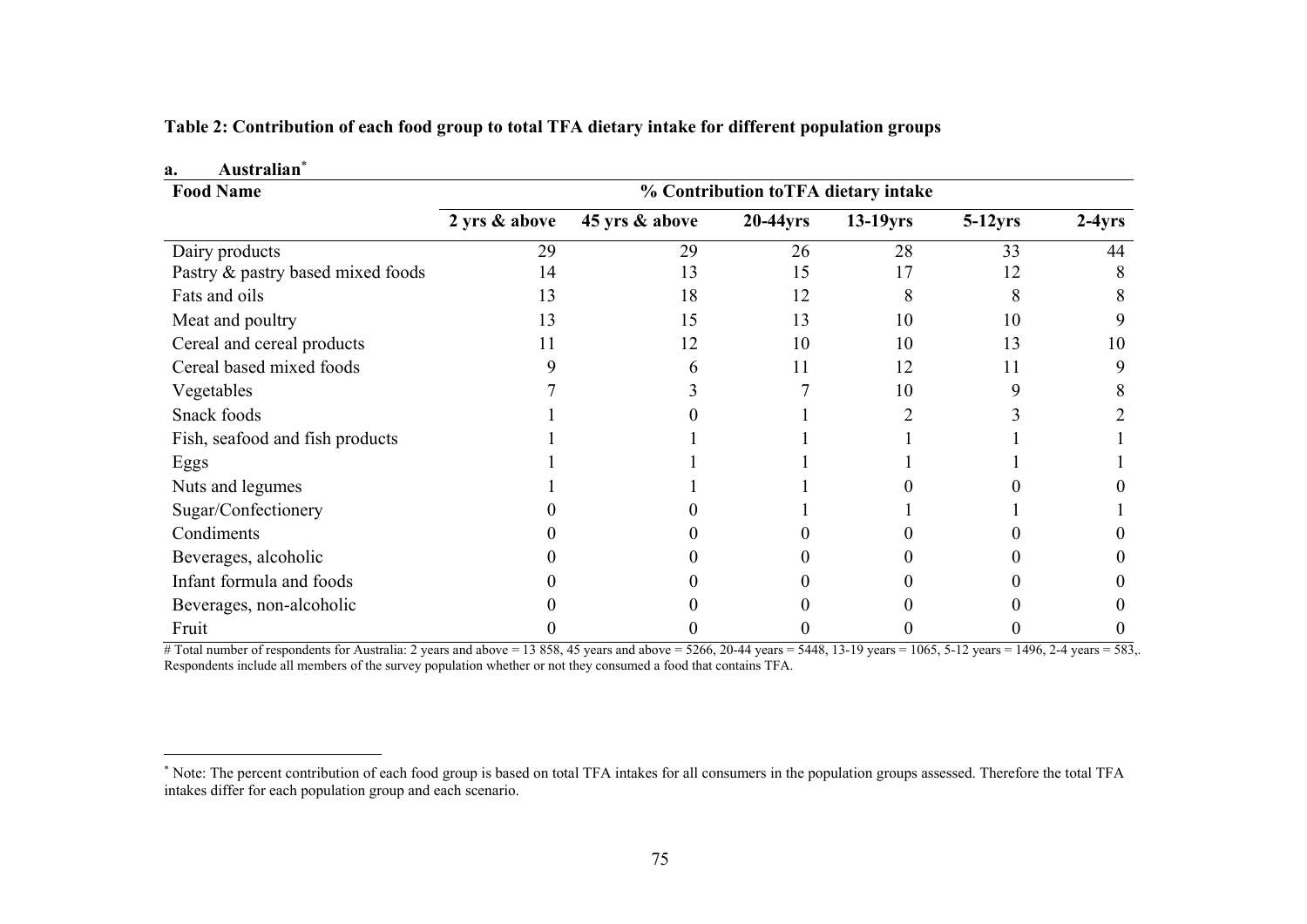| b. | New Zealand* |
|----|--------------|
|    |              |

| <b>Food Name</b>                    |    | % Contribution to TFA dietary intake |             |             |
|-------------------------------------|----|--------------------------------------|-------------|-------------|
|                                     |    | 15 yrs & above 45 yrs & above        | $20-44$ yrs | $15-19$ yrs |
| Fats and oils                       | 38 | 44                                   | 34          | 30          |
| Dairy products                      | 20 | 19                                   | 21          | 20          |
| Cereal and cereal products          | 10 | 9                                    | 10          | 10          |
| Pastry and Pastry based mixed foods | 10 | 8                                    | 10          | 11          |
| Meat and poultry                    | 9  | 9                                    | 10          | 8           |
| Cereal based mixed foods            |    |                                      |             |             |
| Sugar/Confectionery                 |    |                                      |             | h           |
| Condiments                          |    | 2                                    |             |             |
| Snack foods                         |    |                                      |             |             |
| Vegetables                          |    |                                      |             |             |
| Fish, seafood and fish products     |    |                                      |             |             |
| Eggs                                |    |                                      |             |             |
| Nuts and legumes                    |    |                                      |             |             |
| Beverages, alcoholic                |    |                                      |             |             |
| Beverages, non-alcoholic            |    |                                      |             |             |
| Fruit                               |    |                                      |             |             |
| Infant formula and foods            |    |                                      |             |             |

# Total number of respondents for New Zealand: 15 years and above = 4636, 45 years and above = 2072, 20-44 years = 2267, 15-19 years = 297. Respondents include all members of the survey population whether or not they consumed a food that contains TFA.

<sup>∗</sup> Note: The percent contribution of each food group is based on total TFA intakes for all consumers in the population groups assessed. Therefore the total TFA intakes differ for each population group and each scenario.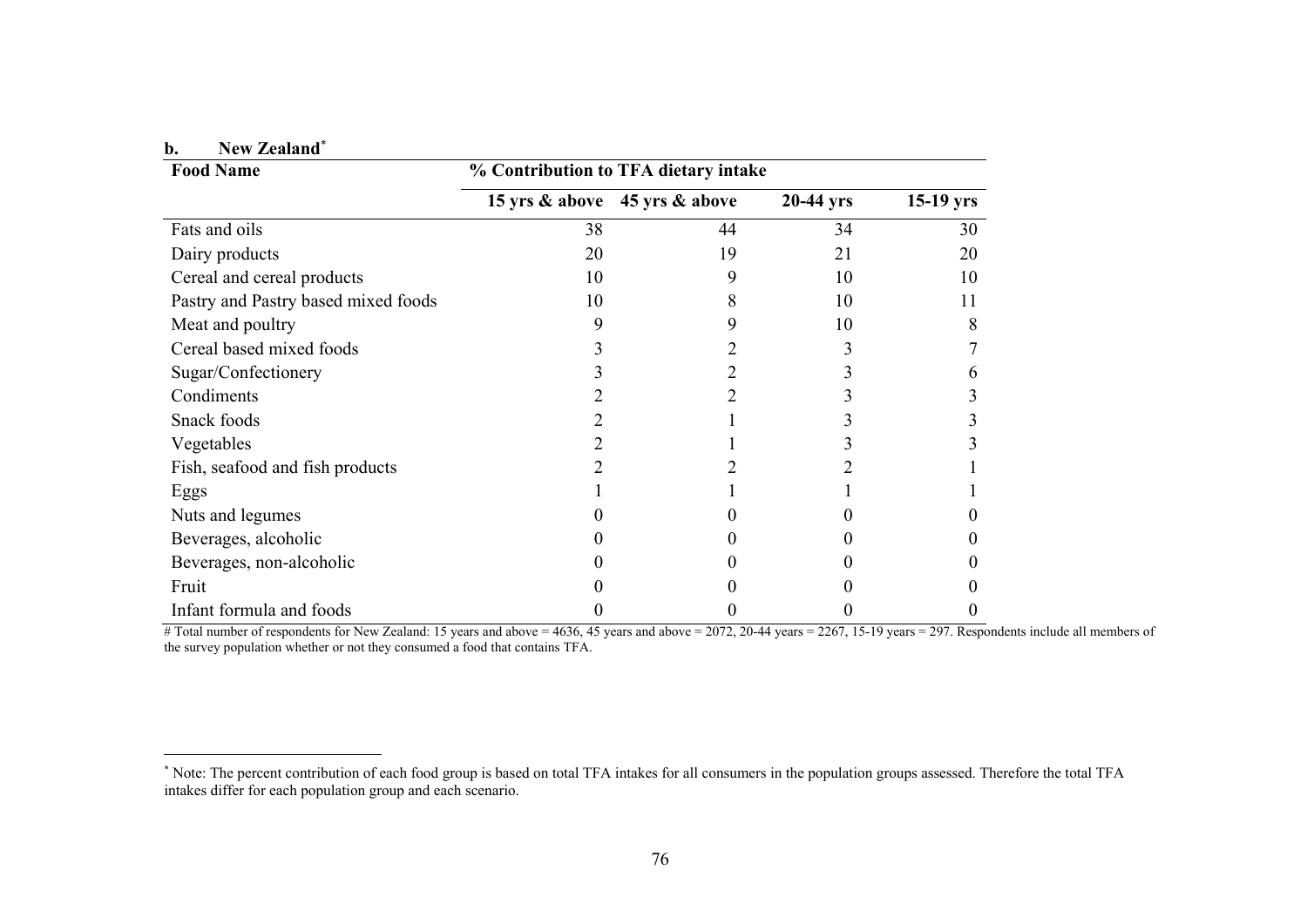| <b>Food Name</b>                    | % Contribution to TFA dietary intake |                |           |             |  |  |
|-------------------------------------|--------------------------------------|----------------|-----------|-------------|--|--|
|                                     | 15 yrs & above                       | 45 yrs & above | 20-44 yrs | $15-19$ yrs |  |  |
| Fats and oils                       | 37                                   | 44             | 35        | 31          |  |  |
| Dairy products                      | 19                                   | 19             | 18        | 19          |  |  |
| Meat and poultry                    | 11                                   | 13             | 10        |             |  |  |
| Cereal and cereal products          | Q                                    |                | 9         | 11          |  |  |
| Pastry and Pastry based mixed foods |                                      | h              |           | 10          |  |  |
| Snack foods                         |                                      |                |           |             |  |  |
| Sugar/Confectionery                 |                                      |                |           |             |  |  |
| Cereal based mixed foods            |                                      |                |           |             |  |  |
| Vegetables                          |                                      |                |           |             |  |  |
| Fish, seafood and fish products     |                                      |                |           |             |  |  |
| Eggs                                |                                      |                |           |             |  |  |
| Nuts and legumes                    |                                      |                |           |             |  |  |
| Condiments                          |                                      |                |           |             |  |  |
| Beverages, alcoholic                |                                      |                |           |             |  |  |
| Beverages, non-alcoholic            |                                      |                |           |             |  |  |
| Fruit                               |                                      |                |           |             |  |  |
| Infant formula and foods            |                                      |                |           |             |  |  |

#### **c.New Zealand Maori and Pacific Islanders**<sup>∗</sup>

# Total number of respondents for New Zealand: 15 years and above = 1,011, 45 years and above = 248, 20-44 years = 652, 15-19 years = 111. Respondents include all members of the survey population whether or not they consumed a food that contains TFA.

<sup>∗</sup> Note: The percent contribution of each food group is based on total TFA intakes for all consumers in the population groups assessed. Therefore the total TFA intakes differ for each population group and each scenario.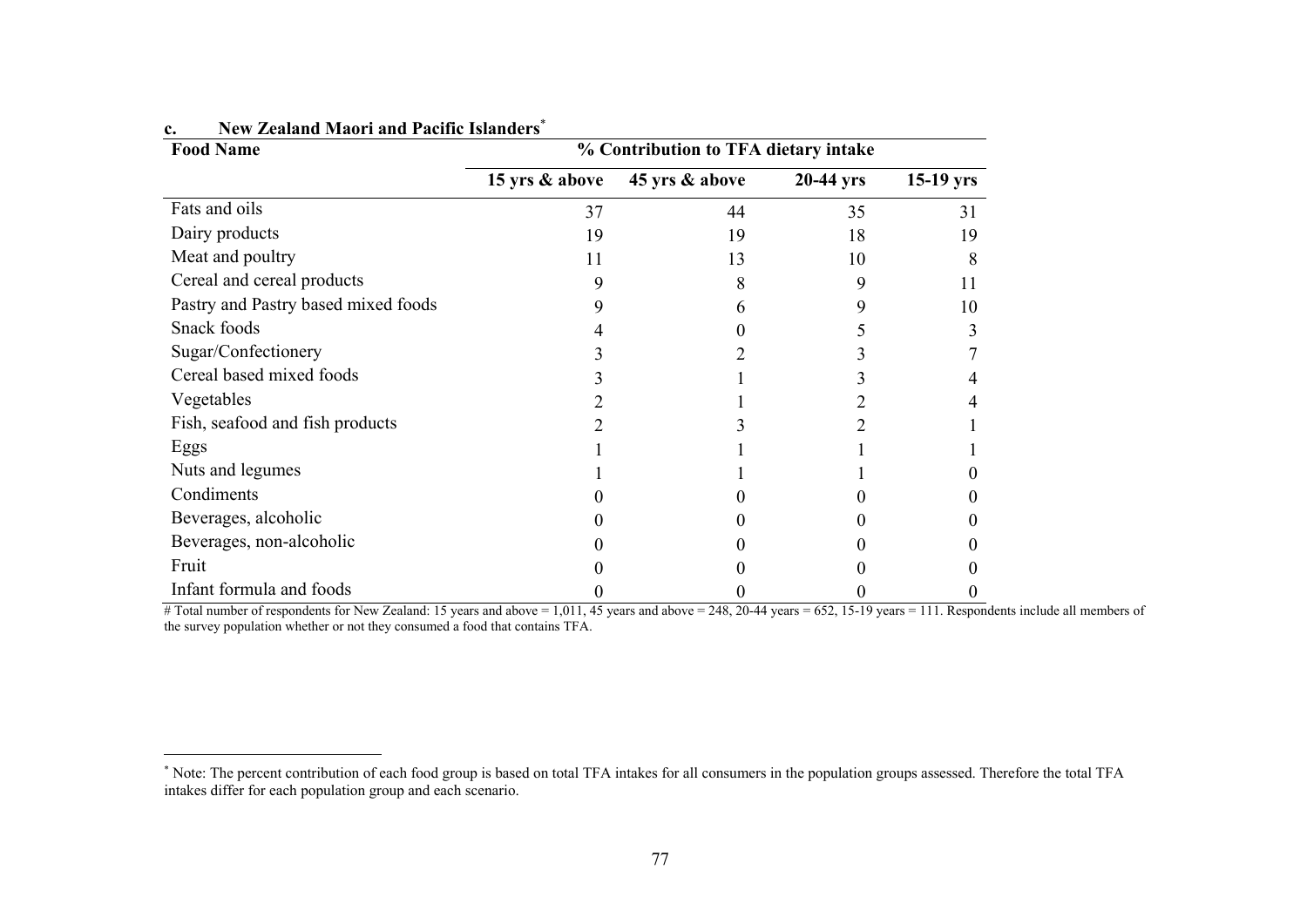**Figure 2: Major contributing food groups to total TFA intakes for different population groups** 



# **a. Australia**<sup>∗</sup>

<sup>∗</sup> Note: The percent contribution of each food group is based on total TFA intakes for all consumers in the population groups assessed. Therefore the total TFA intakes differ for each population group and each scenario.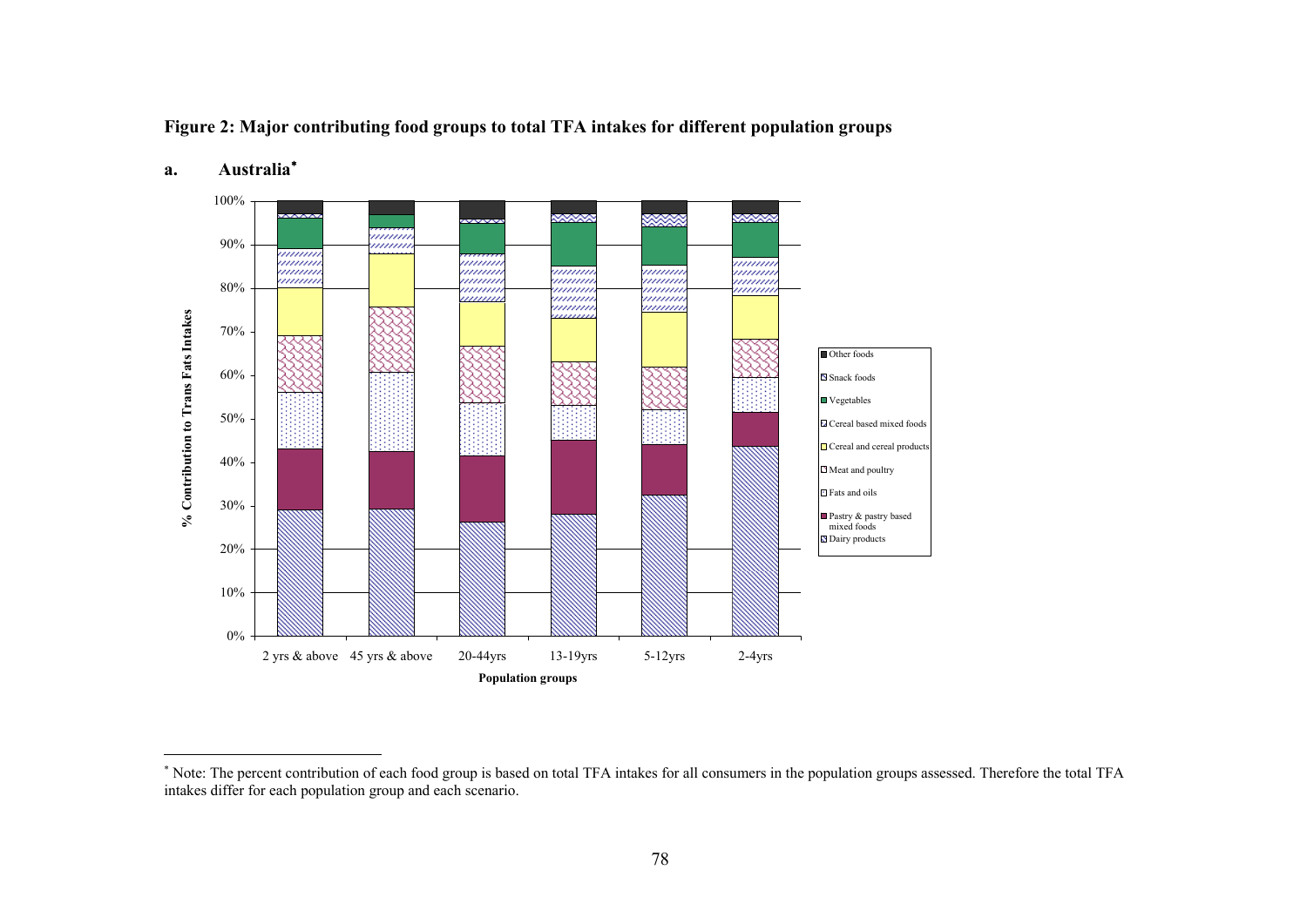#### **b.New Zealand**<sup>∗</sup>



<sup>∗</sup> Note: The percent contribution of each food group is based on total TFA intakes for all consumers in the population groups assessed. Therefore the total TFA intakes differ for each population group and each scenario.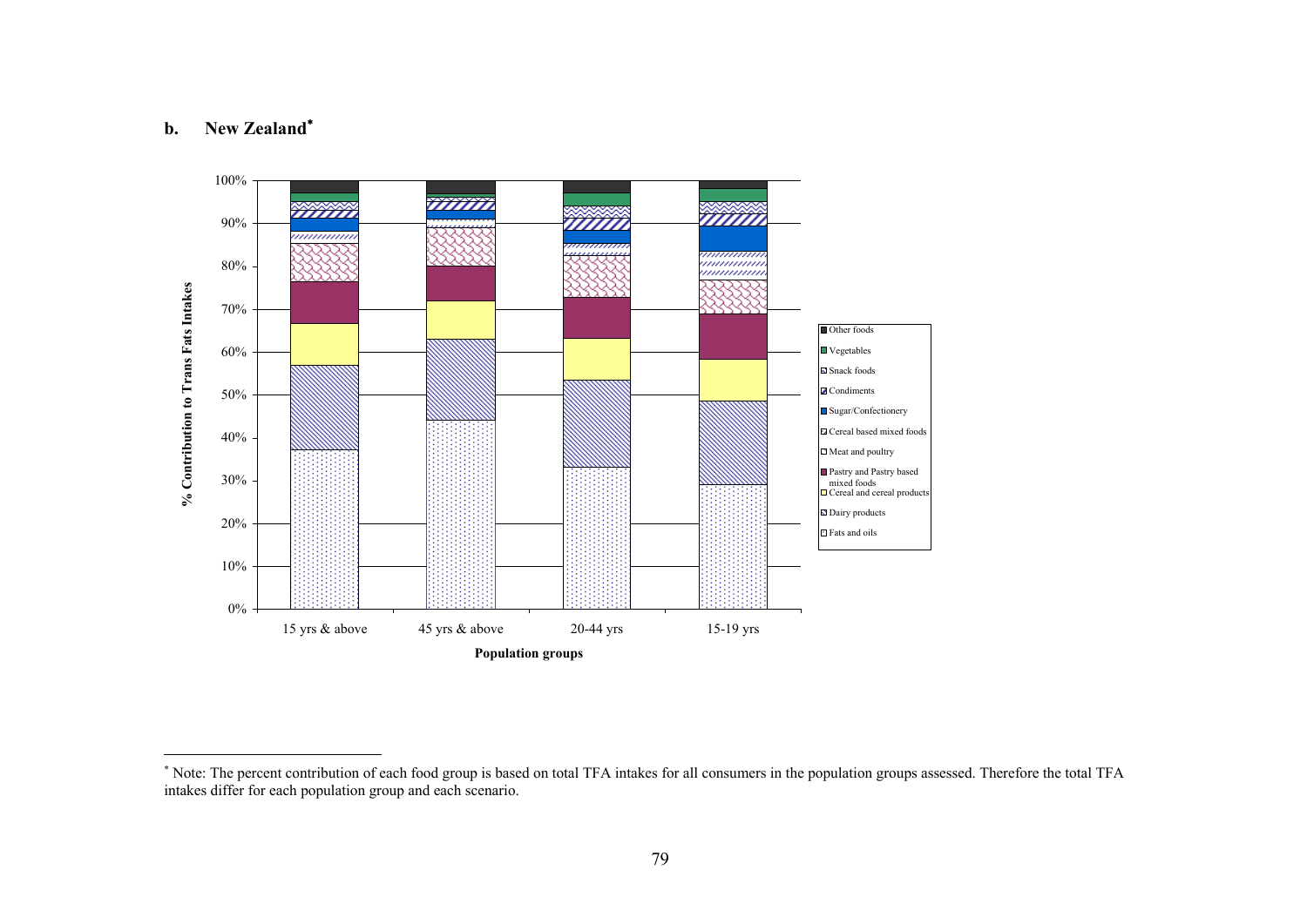

#### **c. New Zealand Maori and Pacific Islanders**<sup>∗</sup>

<sup>∗</sup> Note: The percent contribution of each food group is based on total TFA intakes for all consumers in the population groups assessed. Therefore the total TFA intakes differ for each population group and each scenario.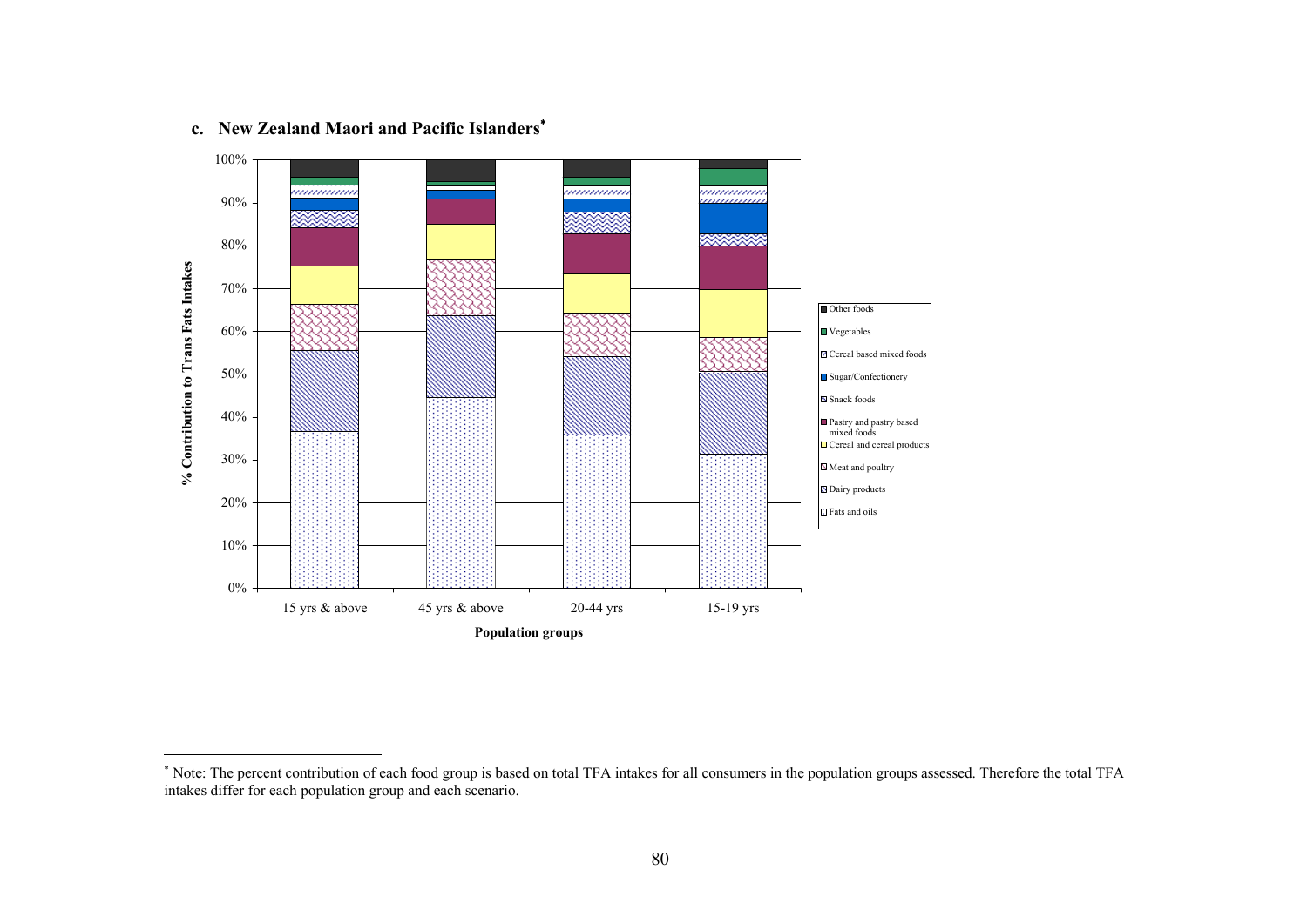# **4.2.2 Contribution from naturally occurring TFA versus manufactured TFA**

Some TFA in foods is from naturally occurring sources, predominantly from foods derived from ruminants. The proportion of the estimated TFA intakes from naturally occurring versus manufactured sources was determined. For the Australian population aged 2 years and above, 60% of TFA intake came from naturally occurring sources, 24% from manufactured sources and 16% from foods with mixed sources of TFA. For the New Zealand population aged 15 years and above, 41% of TFA intake came from naturally occurring sources, 46% from manufactured sources and 13% from foods with mixed sources of TFA. The contributions for New Zealand Maori and Pacific Islanders are similar to that for the New Zealand population. The contributions to total dietary intakes of TFA for naturally occurring TFA and manufactured TFA are shown in Table 3. The foods classified as containing naturally occurring TFA , manufactured TFA and both naturally occurring TFA and manufactured TFA are shown in Appendix 4, Table A4.3.

# **Table 3. Percent contributions of naturally occurring TFA and manufactured TFA for different population groups\***

|                                                                          | % contribution to TFA intakes |                        |             |             |            |            |
|--------------------------------------------------------------------------|-------------------------------|------------------------|-------------|-------------|------------|------------|
|                                                                          | $2yrs \&$<br>above            | $45$ vrs $\&$<br>above | $20-44$ yrs | $13-19$ vrs | $5-12$ vrs | $2-4\nyrs$ |
| Foods containing naturally<br>occurring TFA only                         | 60                            | 63                     | 59          | 55          | 58         | 67         |
| Foods containing<br>manufactured TFA only                                | 24                            | 21                     | 24          | 27          | 29         | 23         |
| Foods containing both<br>naturally occurring TFA<br>and manufactured TFA | 16                            | 16                     | 18          | 18          | 13         | 10         |

#### **a. Australia**

# **b. New Zealand**

|                                                  | % contribution to TFA intakes |                |           |             |  |  |
|--------------------------------------------------|-------------------------------|----------------|-----------|-------------|--|--|
|                                                  | 15 yrs & above                | 45 yrs & above | 20-44 yrs | $15-19$ yrs |  |  |
| Foods containing naturally<br>occurring TFA only | 41                            | 40             | 43        | 41          |  |  |
| Foods containing<br>manufactured TFA only        | 46                            | 48             | 44        | 45          |  |  |
| Foods containing both<br>naturally occurring TFA |                               |                |           |             |  |  |
| and manufactured TFA                             | 13                            | 12             | 14        |             |  |  |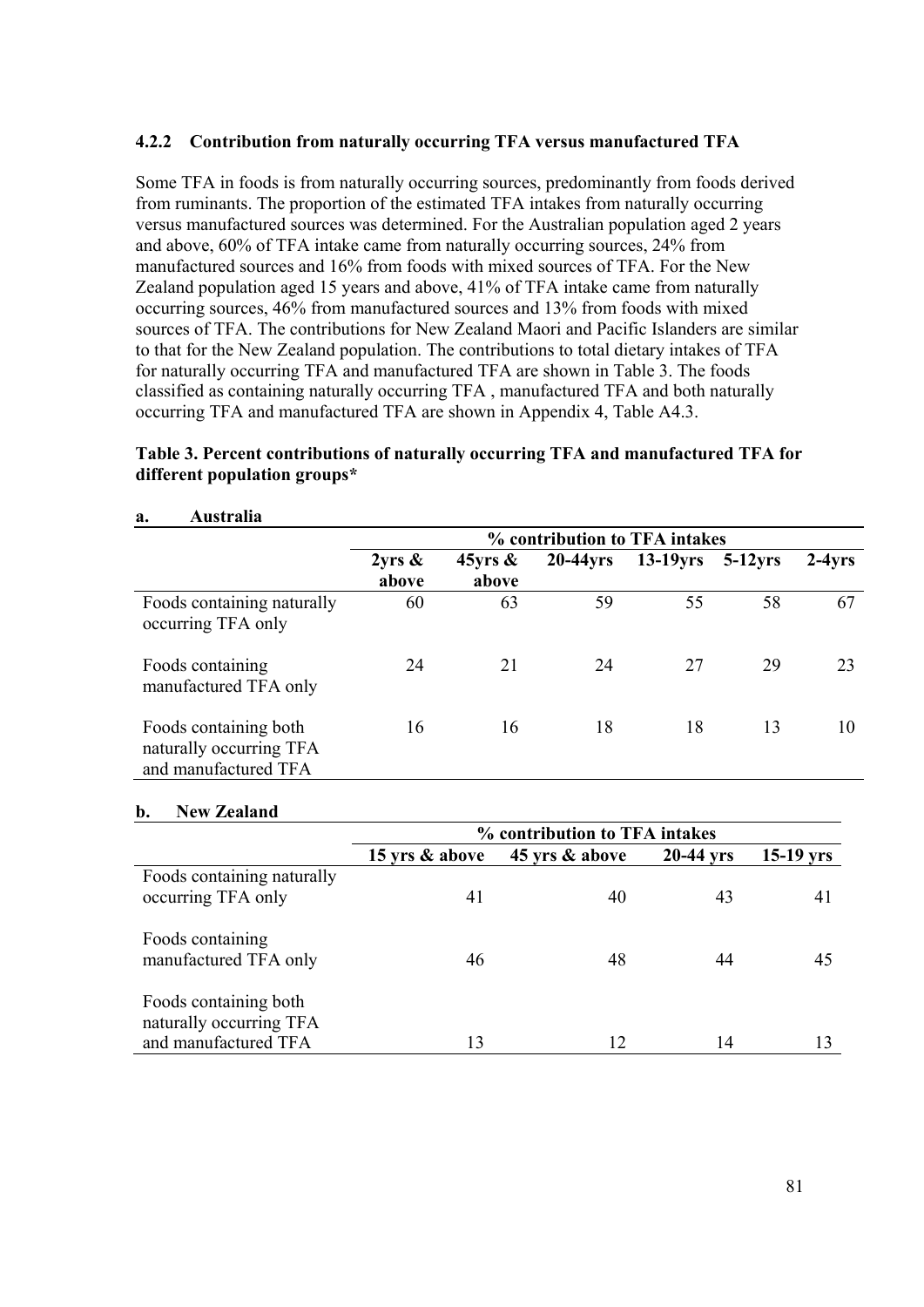|                                                  | % contribution to TFA intakes |                                     |             |             |  |  |
|--------------------------------------------------|-------------------------------|-------------------------------------|-------------|-------------|--|--|
|                                                  |                               | 15 yrs $\&$ above 45 yrs $\&$ above | $20-44$ yrs | $15-19$ yrs |  |  |
| Foods containing naturally                       |                               |                                     |             |             |  |  |
| occurring TFA only                               | 42                            | 46                                  | 41          | 41          |  |  |
| Foods containing<br>manufactured TFA only        | 45                            | 43                                  | 46          | 46          |  |  |
| Foods containing both<br>naturally occurring TFA |                               |                                     |             |             |  |  |
| and manufactured TFA                             | 13                            | 10                                  | 13          |             |  |  |

# **c. New Zealand Maori and Pacific Islanders**

**\*** Classification of foods into the three groups was based on the major ingredients, noting that the predominant source of naturally occurring TFA is foods derived from ruminant (cattle or sheep) sources, including dairy products.

# **4.2.3 Contribution from Take Away foods**

A portion of the total TFA intake is derived from Take Away foods. Therefore, another assessment was conducted to determine the proportion of TFA intake that comes from 'Take Away' foods as there is a perception that these types of foods are a major source of TFAs in the diet. This estimate was conducted to determine the impact on total TFA intakes should the Take Away food industry move to reduce TFA levels in their foods.

This assessment was done using the contribution of individual foods to total TFA intakes and reclassifying foods as Take Away or not, to determine the total contribution from Take Away foods. Some foods were difficult to classify as either take away or not. For example, hot chips which may be purchased from a fast food outlet or purchased frozen and oven baked. Therefore, a range of contribution was determined based on a lower bound (or best case, where foods that could be either take away or not were classified as not take away) and an upper bound (or worst case where foods that could be either take away or not were classified as take away foods). A detailed explanation of how this estimate was calculated, and the foods classified as Take Away, can be found in Appendix 4, part 4.4.

The proportion of the estimated TFA intakes from Take Away foods was determined, and is shown in Table 4. For the Australian population aged 2 years and above, between 8-24% of TFA intake came from Take Away foods. The population group 13-19 years in Australia had the highest proportion of TFA coming from Take Away foods being 13-32%. For the New Zealand population 15 years and above Take Away foods were the source of 3-16% of TFA intake and the intake of TFA from Take Away foods for the New Zealand Maori and Pacific Islanders (15 years and above) is similar to that for the New Zealand population being between 4-18%.

The results show that should Take Away food outlets change their foods to decrease TFA content, it will have a small impact on total TFA intakes from all foods. This is supported by the findings FSANZ determined previously that between 30-44% of TFA intake was coming from fats and oils and 19-21% was from dairy products in New Zealand. The major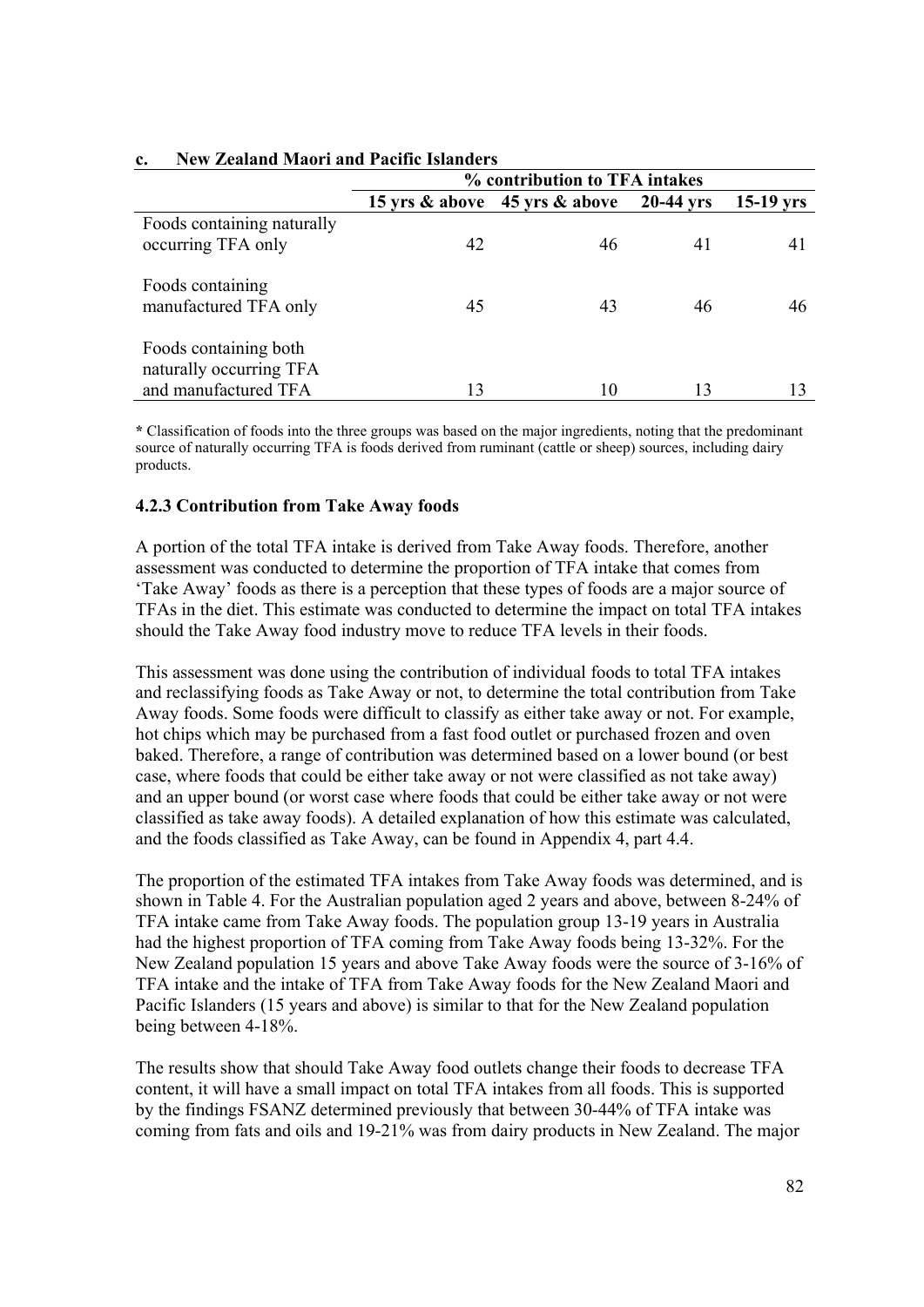contributors of TFA in Australia were dairy products (26-44%), pastry and mixed foods (8- 17%) and fats and oils (8-18%).

| Table 4. Percent contributions of TFA intake from Take Away foods for different |  |
|---------------------------------------------------------------------------------|--|
| population groups                                                               |  |
|                                                                                 |  |

|                                            | % contribution to TFA intakes |                |             |             |            |          |  |  |  |  |  |  |  |  |
|--------------------------------------------|-------------------------------|----------------|-------------|-------------|------------|----------|--|--|--|--|--|--|--|--|
| a. Australia                               |                               |                |             |             |            |          |  |  |  |  |  |  |  |  |
|                                            | 2yrs & above                  | 45yrs & above  | 20-44yrs    | $13-19yrs$  | $5-12$ yrs | $2-4yrs$ |  |  |  |  |  |  |  |  |
|                                            | $8 - 24$                      | $4 - 18$       | $10 - 27$   | $13 - 32$   | $11 - 23$  | $9 - 18$ |  |  |  |  |  |  |  |  |
| b. New Zealand (All)                       |                               |                |             |             |            |          |  |  |  |  |  |  |  |  |
|                                            | 15 yrs & above                | 45 yrs & above | $20-44$ yrs | $15-19$ yrs |            |          |  |  |  |  |  |  |  |  |
|                                            | $3 - 16$                      | $2 - 13$       | $4 - 18$    | $6 - 18$    |            |          |  |  |  |  |  |  |  |  |
| c. New Zealand Maori and Pacific Islanders |                               |                |             |             |            |          |  |  |  |  |  |  |  |  |
|                                            | 15 yrs & above                | 45 yrs & above | $20-44$ yrs | $15-19$ yrs |            |          |  |  |  |  |  |  |  |  |
|                                            | $4 - 18$                      | $2 - 15$       | $4 - 18$    | $6 - 20$    |            |          |  |  |  |  |  |  |  |  |

# **4.2.4 Contribution from labelled foods**

A portion of the total TFA intake is derived from foods that display a Food Label. Therefore, an additional assessment was to determine the proportion of TFA intakes that could come from labelled foods. This would assist in showing what proportion of TFA intakes could be affected should there be a regulatory option introduced where the labelling of TFA become mandatory in all Nutrition Information Panels (NIP).

This assessment was done using the contribution of individual foods to total TFA intakes and reclassifying foods as labelled or not, to determine the total contribution from labelled foods. Some foods can be purchased with or without a label, such as bread purchased in a supermarket with a plastic wrapper and label, compared to bread bought in a bakery where it may not have a label or nutrition information panel. Again, a range of contribution was determined based on a lower bound (or best case, where foods that could be either labelled or not were assumed to be not labelled) and an upper bound (or worst case where foods that could be either labelled or not were assumed to be labelled). A detailed explanation of how this was calculated, and the foods classified as labelled, can be found in Appendix 4, part 4.5.

The proportion of the estimated TFA intakes from foods that display a Food Label was determined and are shown in Table 5. For the Australian population aged 2 years and above, between 46-84% of TFA intake came from foods that display a Food Label. The population group 15 years and above in New Zealand had the highest intake of TFA from foods containing a Food Label being between 63-90%, and the intake of TFA from foods containing a Food Label was similar in the New Zealand Maori and Pacific Islanders population (15 years and above) at between 61-86%.

The results show that changing food regulations to make all Food Labels display the quantity of TFA in the product has great potential to increase consumer awareness regarding the amounts of TFA they are consuming as up to 92% of current TFA intake in Australia and New Zealand comes from foods that display a Food Label.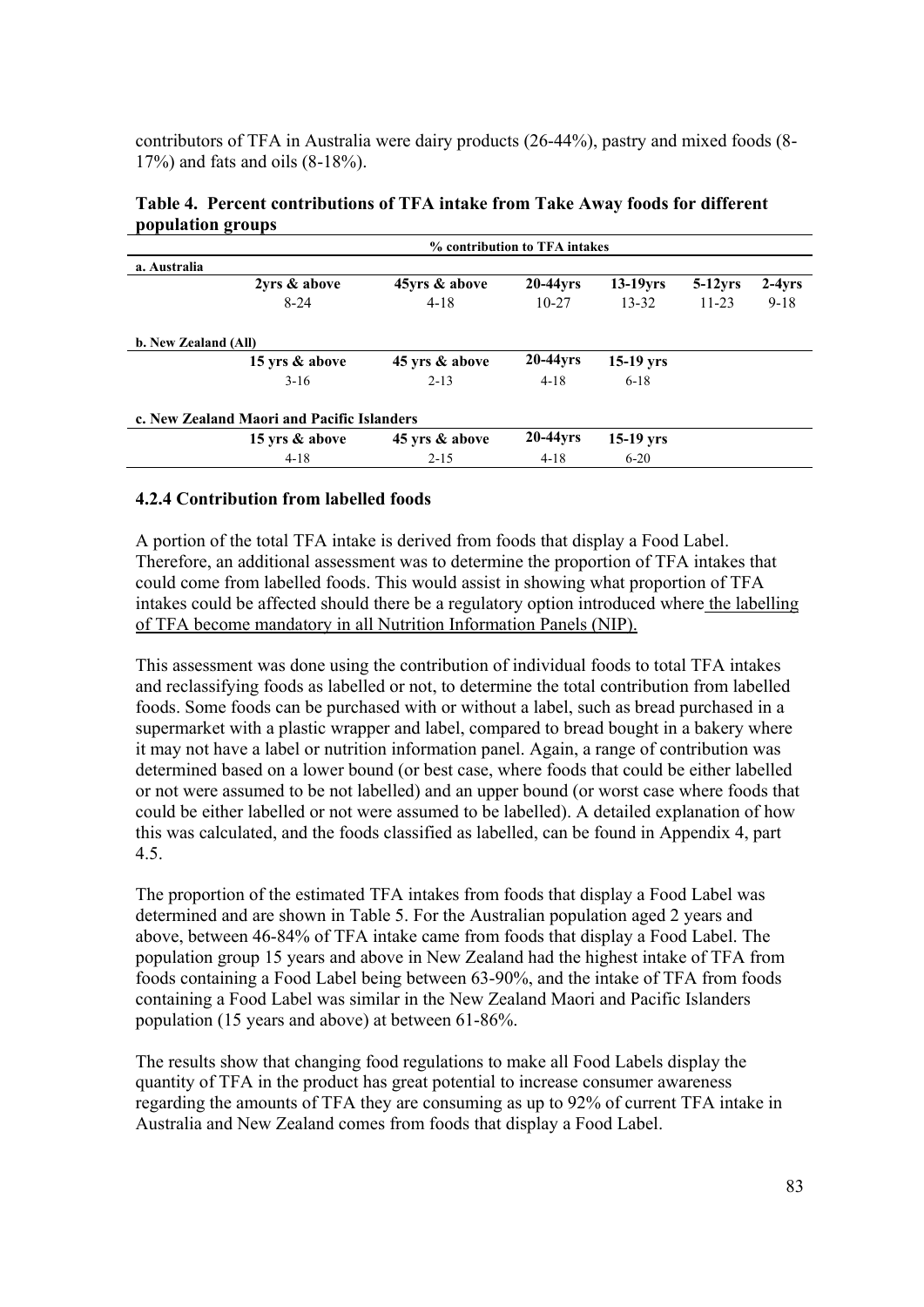|                                            | % contribution to TFA intakes |                |             |             |            |          |  |  |  |  |  |  |  |  |
|--------------------------------------------|-------------------------------|----------------|-------------|-------------|------------|----------|--|--|--|--|--|--|--|--|
| a. Australia                               |                               |                |             |             |            |          |  |  |  |  |  |  |  |  |
|                                            | 2yrs & above                  | 45yrs & above  | 20-44yrs    | $13-19$ yrs | $5-12$ yrs | $2-4yrs$ |  |  |  |  |  |  |  |  |
|                                            | 46-84                         | 51-91          | 43-83       | 41-82       | 47-85      | 57-87    |  |  |  |  |  |  |  |  |
| b. New Zealand (All)                       |                               |                |             |             |            |          |  |  |  |  |  |  |  |  |
|                                            | 15 yrs & above                | 45 yrs & above | $20-44$ yrs | $15-19$ yrs |            |          |  |  |  |  |  |  |  |  |
|                                            | 63-90                         | 68-92          | 62-89       | 58-89       |            |          |  |  |  |  |  |  |  |  |
| c. New Zealand Maori and Pacific Islanders |                               |                |             |             |            |          |  |  |  |  |  |  |  |  |
|                                            | 15 yrs & above                | 45 yrs & above | $20-44$ yrs | $15-19$ yrs |            |          |  |  |  |  |  |  |  |  |
|                                            | 61-86                         | 68-89          | 59-85       | 60-89       |            |          |  |  |  |  |  |  |  |  |

| Table 5. Percent contributions of TFA intake from foods displaying a Food Label for |  |  |
|-------------------------------------------------------------------------------------|--|--|
| different population groups                                                         |  |  |

# **5. Limitations of the dietary modelling**

### *5.1 Validity of food consumption data*

Dietary modelling based on 1995 Australian and 1997 New Zealand NNS food consumption data provide the best available estimate of actual consumption of foods and the resulting estimated dietary intakes of a nutrient for the population. However, it should be noted that the NNS data do have limitations. These limitations relate to the age of the data and the changes in eating patterns that may have occurred since the data were collected. Generally, consumption of staple foods such as fruit, vegetables, meat, dairy products and cereal products, which make up the majority of most people's diet and are the major contributors to TFA intake, is unlikely to have changed markedly since 1995 as demonstrated by a review of Australian NNSs (Cook *et al*., 2001a; Cook *et al*., 2001b). However, there is some uncertainty associated with the consumption of foods that may have changed in consumption since 1995, or that have been introduced to the market since 1995.

In order to determine whether food consumption patterns have changed markedly since the NNS data were collected and therefore, whether the *trans* fatty acid intakes based on the NNS data are reliable, the proportion of people reporting consumption of major food contributors to TFA intakes in the NNSs were compared with up to date data from the Roy Morgan Single Source Survey for 2001-2006 for the population aged 14 years and above who consumed particular commodities in the last seven days (weekly consumer) in each country. Data were available from the NNS 24-hour recall records for a large number of foods and for a limited number of foods from NNS food frequency (FFQ) surveys.

In this comparison, the age groups used to derive the proportion of each population consuming each commodity were based on ages available that most closely matched the age groups used for the dietary intake assessment. It should be noted that data were not available on all relevant foods and results are not directly comparable due to different survey methods. However, it is expected that for foods likely to be consumed on a daily basis (staples) the results from the NNS 24-hour recall or FFQ data and the Single Source Survey will be similar if food consumption patterns have not changed markedly over the last ten years. In contrast, for foods that are only occasionally consumed, for example potato crisps, the proportion of consumers reported in the NNS is expected to be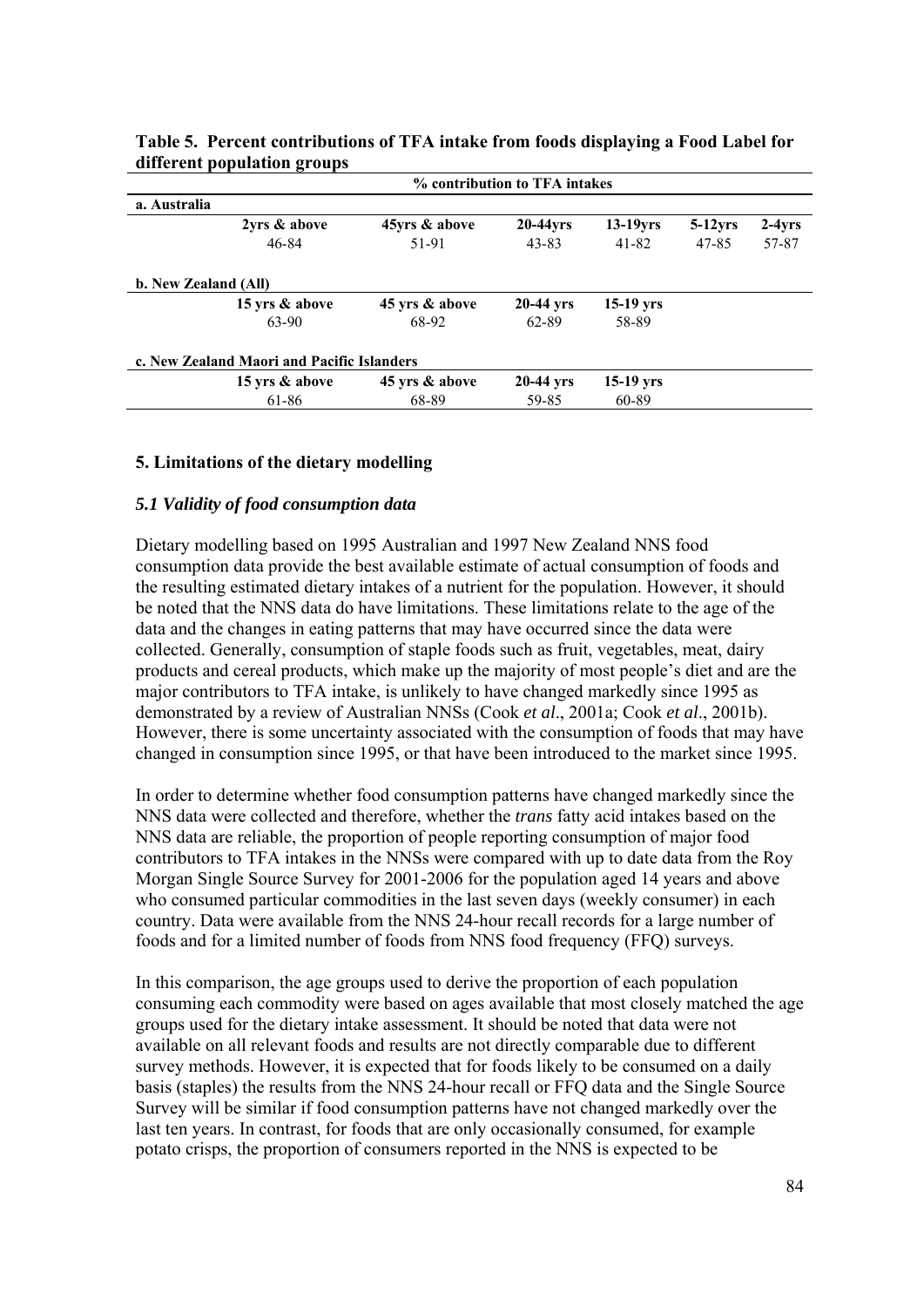considerably lower that that reported in the NNS FFQ or Single Source Survey whether or not food consumption patterns have changed as the proportion of consumers captured will increase with each day of the survey period (Institute of European Food Studies, 1998). A comparison of NNS FFQ and Single Source Survey data is therefore a better comparison for occasionally consumed foods and would be expected to give results in the same range if food consumption patterns have not changed markedly between 1995/97 and 2006. Detailed comparisons between the NNS and Single Source Survey data can be found in Appendix 5.

In summary, for two major contributors to TFA dietary intakes that are likely to be consumed on a daily basis, spreads and milk, the proportion of people reporting consuming these products appears to have remained the same from 1995 to 2006 ( NNS 24-hour recall data, NNS FFQ data and the more recent Single Source Survey data). However, within the milk category, the Single Source Survey data indicate a trend to decreasing consumption of full fat milk and increasing consumption of low or no fat milk, which may result in decreasing TFA intake from natural sources that was not captured in the dietary intake estimate. For foods such as cheese, although proportions of all age groups who reported consuming cheese in the NNS 24-hour recall were lower than that in the more recent Single Source Survey, the proportion consuming on a weekly basis reported in the NNS food frequency (FFQ) surveys were very similar, again indicating little change from 1995 to 2006. For foods such as yoghurt and potato crisps where the proportion reporting consumption of these foods was much higher in the more recent Single Source Survey, it is not possible to determine if this is only because they are occasionally consumed or if food patterns have actually changed in the last ten years. However, as these foods were minor contributors to total TFA intakes, any change may not influence the results a great deal. Unfortunately there are no comparable data for take away foods.

# *5.2 Other limitations*

Over time, there may be changes to the ways in which manufacturers and retailers make and present foods for sale. Since the data were collected for the NNS, there have been significant changes to the Food Standards Code to allow more innovation in the food industry. As a consequence, another limitation of the dietary modelling is that some of the foods that are currently available in the food supply were either not available or were not as commonly available in 1995 or 1997. In addition there have been product formulation changes to minimise TFA levels in some cases, however these changes will have been captured to a large extent as relatively recent analytical data have been used in the TFA dietary intake estimates.

While the results of NNS's can be used to describe the usual intake of groups of people, they cannot be used to describe the usual intake of an individual (Rutishauser, 2000). In particular, they cannot be used to predict how consumers will change their eating patterns as a result of an external influence such as the availability of a new type of food.

FSANZ does not apply statistical population weights to each individual in the NNS in order to make the data representative of the population. This prevents distortion of actual food consumption amounts that may result in an unrealistic intake estimate.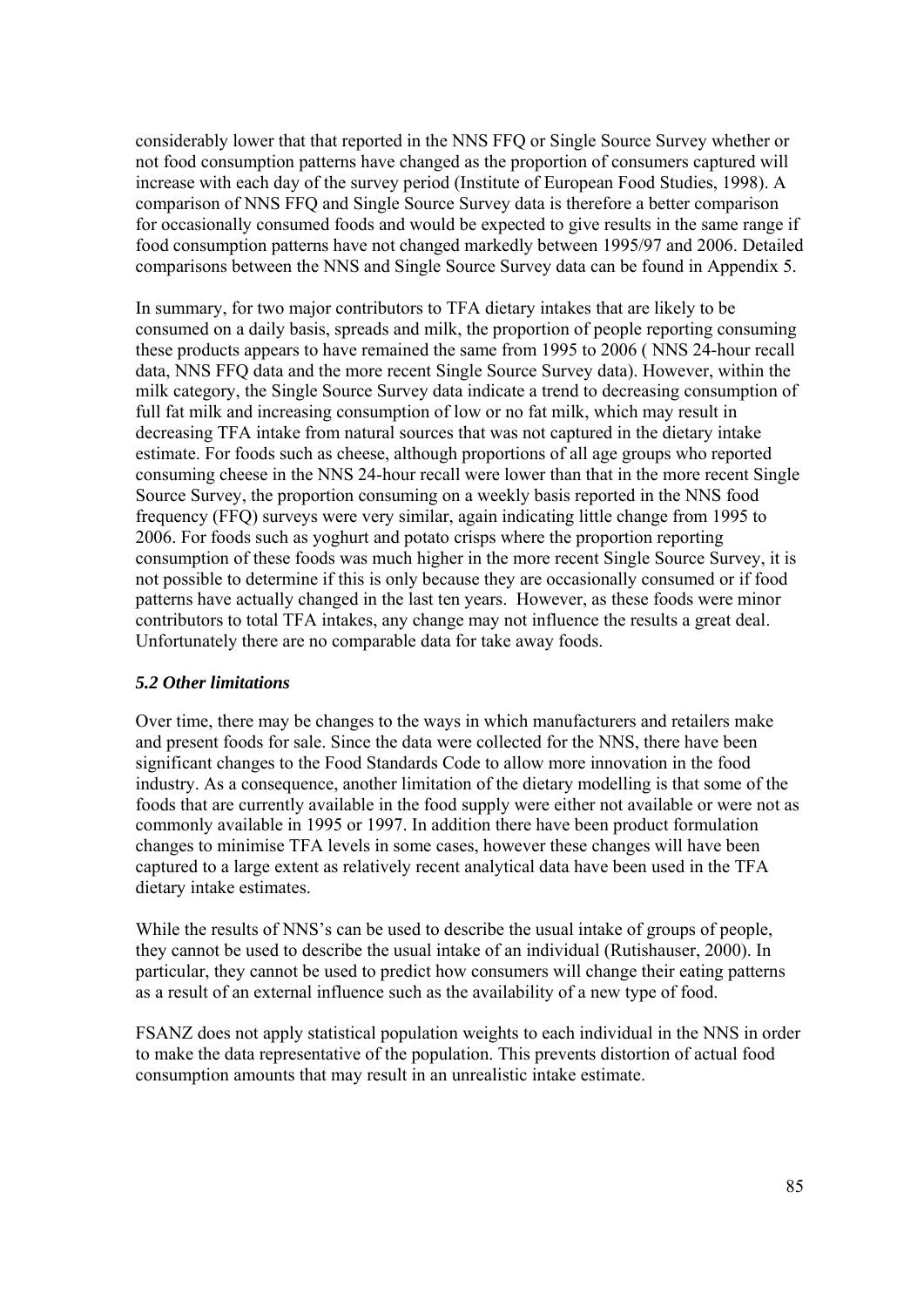# **6. Risk characterisation**

-

Concerns exist about the potential health effects of TFA, particularly those that are derived from partial hydrogenation of vegetable oils. Estimated intakes of TFA were compared to reference health standards in order to determine whether intakes are within recommended guidelines and whether they pose a potential risk to public health and safety.

# *6.1 Comparison of the estimated dietary intakes with the Australian nutrient reference value*

Estimated TFA intakes were compared to a reference health standard in order to determine whether intakes are likely to be a concern to public health and safety. In 2006 Nutrient Reference Values (NRV) (National Health and Medical Research Council, 2006) were established for fats in the Australian and New Zealand diets, in the form of an Acceptable Macronutrient Distribution Range (AMDR)<sup> $\bullet$ </sup>, such that total fats should contribute between 20-35% of total energy intake, and saturated fats and *trans* fats combined should comprise no more than 10% of total daily energy intake.

Estimated intakes of total energy and energy from saturated fats needed to be derived in order to calculate the percent of total energy from TFA alone, and from TFA and saturated fats combined. Estimated intakes of energy and saturated fats were calculated using DIAMOND (which contains *AUSNUT* food composition data) and two 24 hour recall days from the 1995 NNS and 1997 NNS in order to estimate adjusted nutrient intakes better reflecting 'usual' intake. Comparison of intakes with the AMDR is shown in Table 6 and Figure 3.

In comparison with the AMDR, the percentage of total energy intakes from mean intakes of saturated fats and *trans* fats combined were estimated to be approximately one and a half times the reference health standard for both populations (130%-170% AMDR for Australian population groups, 150%-160 % AMDR for New Zealand population groups). The estimated mean intakes from *trans* fats alone are 6% AMDR for all Australian population groups assessed and 7% for all New Zealand population groups, including Maori and Pacific Islanders. Even if all TFA were removed from the Australian and New Zealand diets, the intake of SFA alone would still exceed the AMDR of a maximum of 10% total energy.

While teenage boys have the highest intakes of TFA, their percent of total energy from TFA, or saturated fats combined is the same as other population groups because of their higher overall total energy intakes.

<sup>♦</sup> AMDR: Acceptable Macronutrient Distribution Range is an estimate of the range of intakes for each macronutrient for individuals (expressed as per cent contribution to energy), which would allow for an adequate intake of all the other nutrients whilst maximising general health outcome.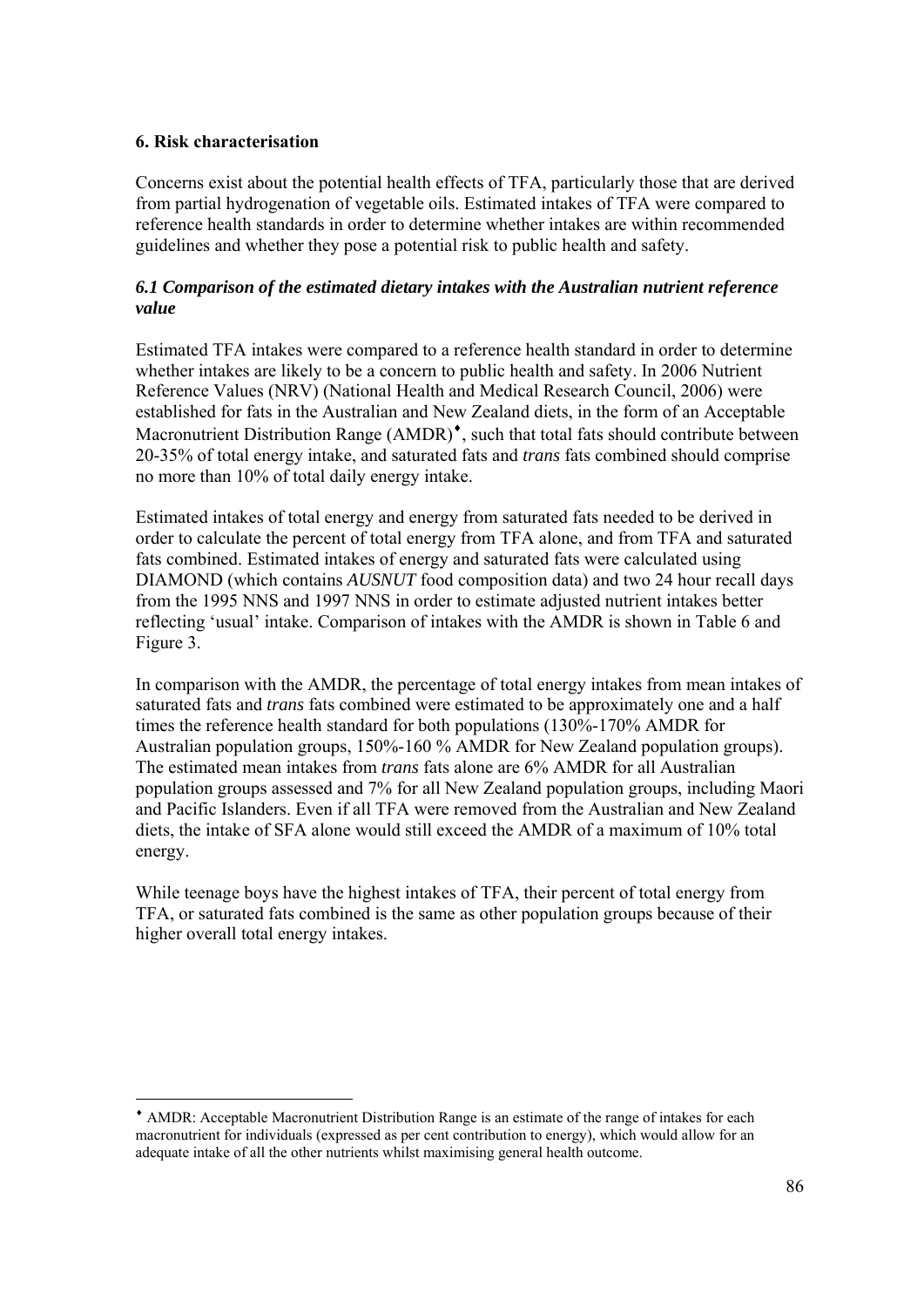**Table 6: Comparison of energy intake from fats with the 2006 AMDR for various population groups** 

#### **a. Australia**

| Age group        |               | <b>Mean Intake</b> |            |                   |                     | % of total energy intake |                     |                                |                      | Intakes as % of AMDR $**$ (<10% of<br>total energy) |                     |                   |            |                                |                      |  |
|------------------|---------------|--------------------|------------|-------------------|---------------------|--------------------------|---------------------|--------------------------------|----------------------|-----------------------------------------------------|---------------------|-------------------|------------|--------------------------------|----------------------|--|
|                  |               |                    |            | 5th<br>Percentile |                     | Mean $(\pm SD)^*$        |                     | 95 <sub>th</sub><br>percentile |                      | 5th<br>Percentile                                   |                     | Mean $(\pm SD)^*$ |            | 95 <sub>th</sub><br>percentile |                      |  |
|                  | <b>Energy</b> | <b>SFA</b>         | <b>TFA</b> |                   | <b>TFA</b><br>$\pm$ |                          | <b>TFA</b><br>$\pm$ |                                | <b>TFA</b><br>$^{+}$ |                                                     | <b>TFA</b><br>$\pm$ |                   | $TFA +$    |                                | <b>TFA</b><br>$^{+}$ |  |
|                  | (kJ/day)      | (g/day)            | (g/day)    | TFA               | <b>SFA</b>          | TFA                      | <b>SFA</b>          | <b>TFA</b>                     | <b>SFA</b>           | <b>TFA</b>                                          | <b>SFA</b>          | <b>TFA</b>        | <b>SFA</b> | <b>TFA</b>                     | <b>SFA</b>           |  |
| 2 years & above  | 9,010         | 33                 | 1.4        | 0.3               | 9                   | $0.6 \pm 0.2$            | $14\pm3$            | 1.0                            | 19                   | 3                                                   | 95                  | $6\pm2$           | 140±30     | 10                             | 190                  |  |
| 45 years & above | 8,300         | 29                 | 1.2        | 0.3               | 9                   | $0.6 \pm 0.2$            | $13\pm3$            | 0.9                            | 18                   | 3                                                   | 95                  | $6\pm2$           | 130±25     | 9                              | 180                  |  |
| $20-44$ years    | 9,810         | 36                 | 1.5        | 0.3               | 9                   | $0.6 \pm 0.3$            | $14\pm3$            | 1.0                            | 19                   | $\mathcal{F}$                                       | 90                  | 6±3               | 140±35     | 10                             | 190                  |  |
| $13-19$ years    | 10,450        | 40                 | 1.6        | 0.3               | 9                   | $0.6 \pm 0.3$            | $14\pm3$            | 1.0                            | 20                   | 3                                                   | 95                  | $6\pm3$           | 140±30     | 10                             | 200                  |  |
| 5-12 years       | 8,420         | 33                 | 1.4        | 0.4               | 12                  | $0.6 \pm 0.2$            | $15+2$              | 1.0                            | 19                   | 4                                                   | 120                 | 6±2               | $150 + 25$ | 10                             | 190                  |  |
| 2-4 years        | 6,900         | 29                 | 1.2        | 0.4               | 13                  | $0.6 \pm 0.2$            | $17 + 3$            | 0.9                            | 21                   | 4                                                   | 130                 | $6\pm2$           | $170 + 25$ | 9                              | 210                  |  |

\*Mean % of total energy intakes for TFA and saturated fats (TFA + SFA) have been presented as mean ± standard deviation

\*\* AMDR recommendation is that energy from saturated fats (TFA + SFA combined) should not exceed 10% of total energy intake

# Total number of respondents for Australia: 2 years and above = 13 858, 45 years and above = 5266, 20-44 years = 5448, 13-19 years = 1065, 5-12 years = 1496, 2-4 years =

583,. Respondents include all members of the survey population whether or not they consumed a food that contains TFA.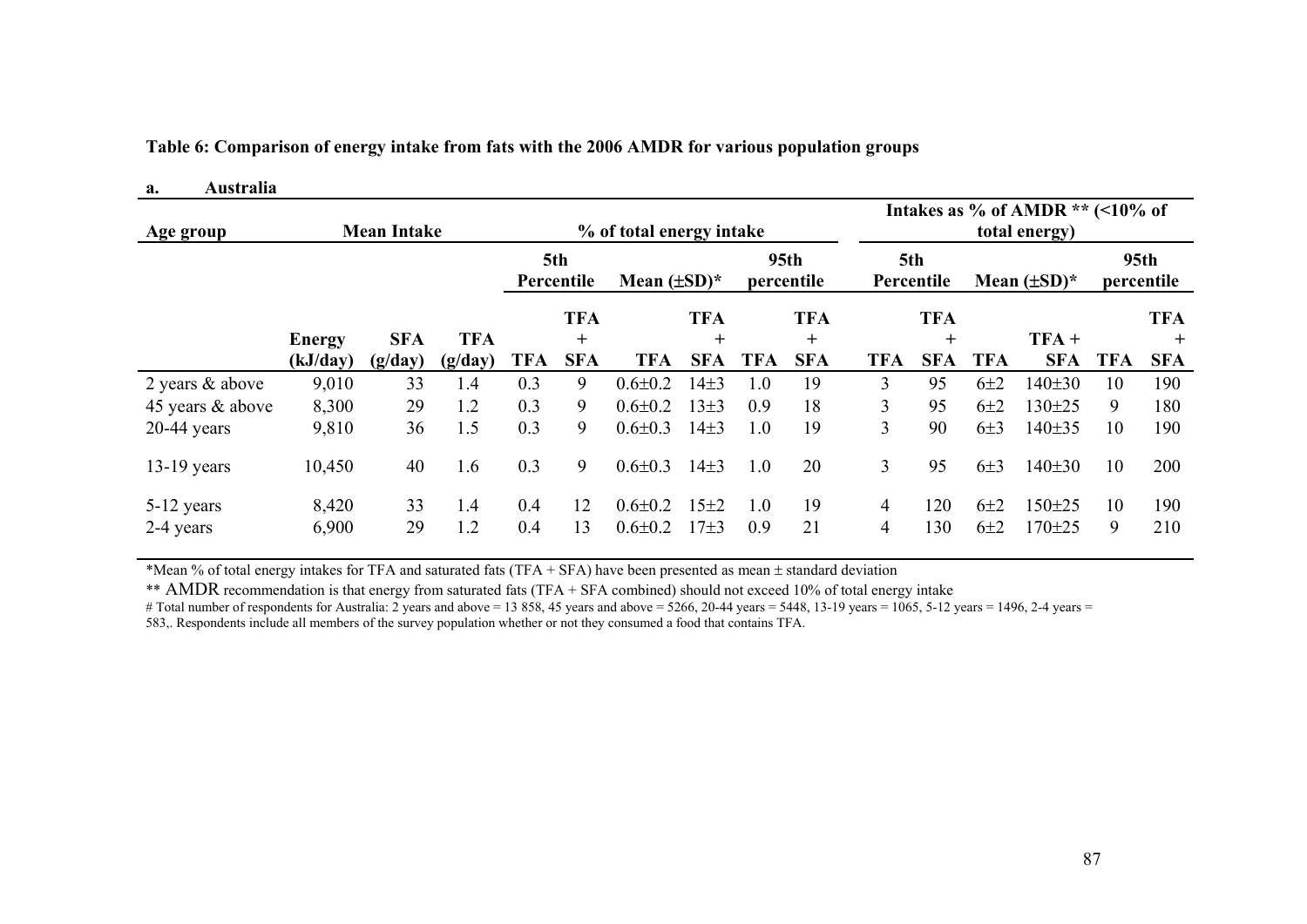#### **b.New Zealand**

|                  |          |                    |            |     |                   |                                         |            |     |                   |               |                   |       | Intakes as % of AMDR $**$ (<10% of |               |            |
|------------------|----------|--------------------|------------|-----|-------------------|-----------------------------------------|------------|-----|-------------------|---------------|-------------------|-------|------------------------------------|---------------|------------|
| Age group        |          | <b>Mean Intake</b> |            |     |                   | % of total energy intake                |            |     |                   |               |                   |       |                                    | total energy) |            |
|                  |          |                    |            |     | 5th<br>Percentile | 95th<br>Mean $(\pm SD)^*$<br>percentile |            |     | 5th<br>Percentile |               | Mean $(\pm SD)^*$ |       | 95th<br>percentile                 |               |            |
|                  |          |                    |            |     | <b>TFA</b>        |                                         | <b>TFA</b> |     | <b>TFA</b>        |               | <b>TFA</b>        |       |                                    |               | <b>TFA</b> |
|                  | Energy   | <b>SFA</b>         | <b>TFA</b> |     | $\pm$             |                                         | $\pm$      |     | $\pm$             |               | $\pm$             |       | $TFA +$                            |               | $^{+}$     |
|                  | (kJ/day) | (g/day)            | (g/day)    | TFA | <b>SFA</b>        | <b>TFA</b>                              | <b>SFA</b> | TFA | <b>SFA</b>        | <b>TFA</b>    | <b>SFA</b>        | TFA   | <b>SFA</b>                         | <b>TFA</b>    | <b>SFA</b> |
| 15 years & above | 9,430    | 39                 | 1.7        | 0.5 |                   | $0.7 \pm 0.2$                           | $16\pm3$   | 1.0 | 21                | 5.            | 110               | $7+2$ | $160 \pm 30$                       | 10            | 210        |
| 45 years & above | 8,630    | 34                 | 1.6        | 0.5 | 10                | $0.7 \pm 0.2$                           | $15\pm3$   | 0.9 | 20                |               | 100               | 7±2   | $150 \pm 30$                       | 9             | <b>200</b> |
| $20-44$ years    | 9,980    | 42                 | 1.8        | 0.5 | 11                | $0.7 \pm 0.2$                           | $16\pm3$   | 0.9 | 21                |               | 110               | 7±2   | $160 \pm 30$                       | 9             | 210        |
| $15-19$ years    | 10,870   | 46                 | 2.0        | 0.5 | 12                | $0.7 \pm 0.2$                           | $16\pm3$   | 1.0 | 21                | $\mathcal{L}$ | 120               | 7±2   | $160 \pm 25$                       | 10            | 210        |

\*Mean % of total energy intakes for TFA and saturated fats (TFA + SFA) have been presented as mean ± standard deviation

\*\* AMDR recommendation is that energy from saturated fats (TFA + SFA combined) should not exceed 10% of total energy intake

# Total number of respondents for New Zealand: 15 years and above = 4636, 45 years and above = 2072, 20-44 years = 2267, 15-19 years = 297. Respondents include all members of the survey population whether or not they consumed a food that contains *trans* fats.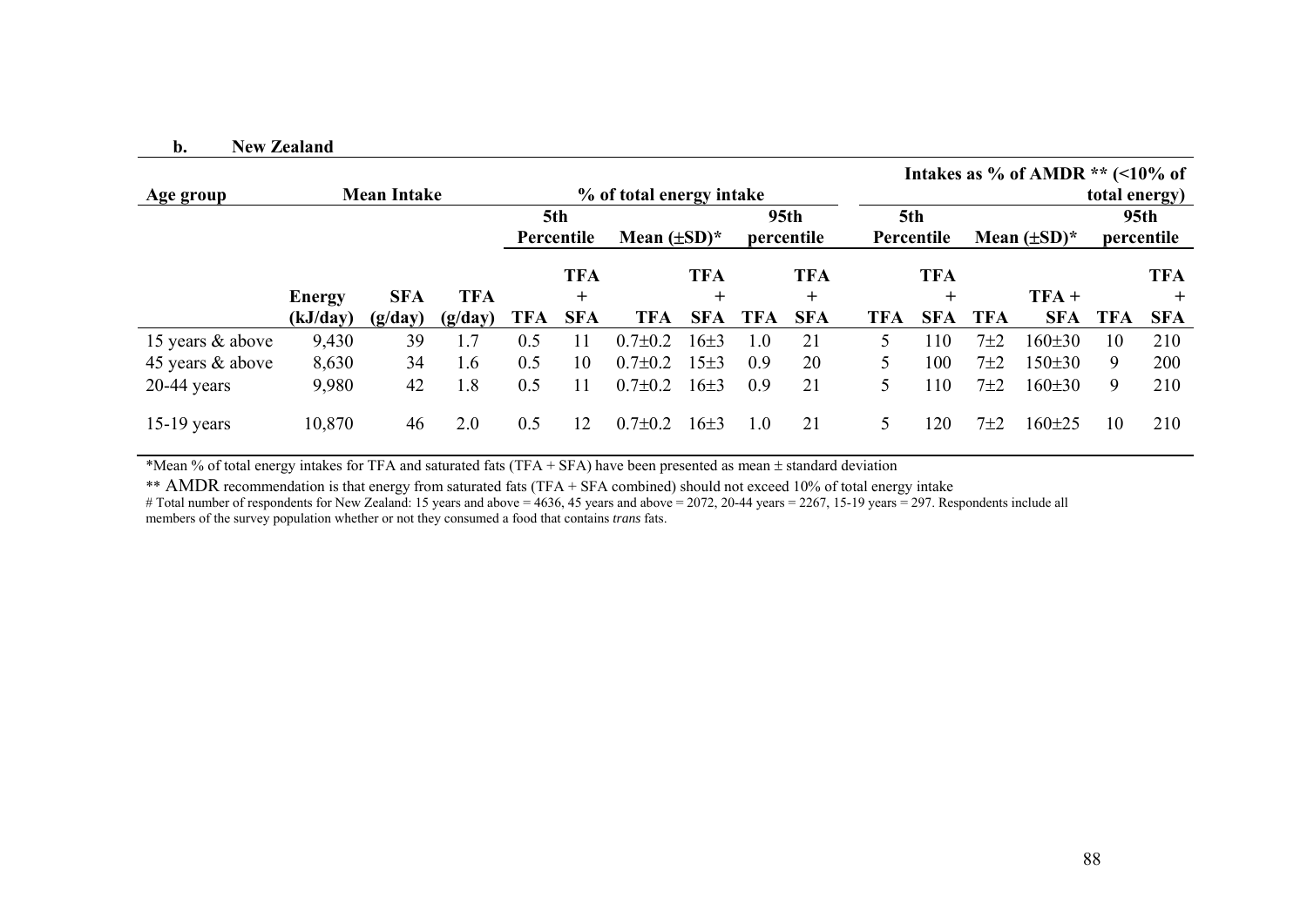| Age group        |          | <b>Mean Intake</b> |            |                   |            | % of total energy intake |            | Intakes as % of AMDR $**$ (<10% of<br>total energy) |            |                   |            |                   |              |                                |            |
|------------------|----------|--------------------|------------|-------------------|------------|--------------------------|------------|-----------------------------------------------------|------------|-------------------|------------|-------------------|--------------|--------------------------------|------------|
|                  |          |                    |            | 5th<br>Percentile |            | Mean $(\pm SD)^*$        |            | 95 <sub>th</sub><br>percentile                      |            | 5th<br>Percentile |            | Mean $(\pm SD)^*$ |              | 95 <sub>th</sub><br>percentile |            |
|                  |          |                    |            |                   | <b>TFA</b> |                          | <b>TFA</b> |                                                     | <b>TFA</b> |                   | <b>TFA</b> |                   |              |                                | <b>TFA</b> |
|                  | Energy   | <b>SFA</b>         | <b>TFA</b> |                   | $\pm$      |                          | $\pm$      |                                                     | $\div$     |                   | $+$        |                   | $TFA +$      |                                | $\pm$      |
|                  | (kJ/day) | (g/day)            | (g/day)    | TFA               | <b>SFA</b> | <b>TFA</b>               | <b>SFA</b> | <b>TFA</b>                                          | <b>SFA</b> | <b>TFA</b>        | <b>SFA</b> | <b>TFA</b>        | <b>SFA</b>   | <b>TFA</b>                     | <b>SFA</b> |
| 15 years & above | 9,860    | 41                 | 1.8        | 0.4               | 11         | $0.7 \pm 0.2$            | $16+3$     | 1.0                                                 | 21         | 4                 | 110        | $7\pm2$           | $160 \pm 30$ | 10                             | 210        |
| 45 years & above | 9,030    | 36                 | 1.6        | 0.4               | 10         | $0.7 \pm 0.1$            | $15\pm3$   | 0.9                                                 | 21         | 4                 | 100        | 7±1               | $150 \pm 35$ | 9                              | 210        |
| $20-44$ years    | 10,040   | 42                 | 1.9        | 0.4               | 11         | $0.7 \pm 0.2$            | $16\pm3$   | 1.0                                                 | 21         | 4                 | 110        | 7±2               | $160 \pm 30$ | 10                             | 210        |
| $15-19$ years    | 10,640   | 45                 | 2.1        | 0.5               | 12         | $0.7 \pm 0.2$            | $16+3$     | 1.0                                                 | 22         | 5                 | 20         | $7+2$             | $160 \pm 30$ | 10                             | 220        |

#### **c.New Zealand Maori and Pacific Islanders**

\*Mean % of total energy intakes for TFA and saturated fats (TFA + SFA) have been presented as mean ± standard deviation

\*\* AMDR recommendation is that energy from saturated fats (TFA + SFA combined) should not exceed 10% of total energy intake

# Total number of respondents for New Zealand: 15 years and above = 1,011, 45 years and above = 248, 20-44 years = 652, 15-19 years = 111. Respondents include all members of the survey population whether or not they consumed a food that contains *trans* fat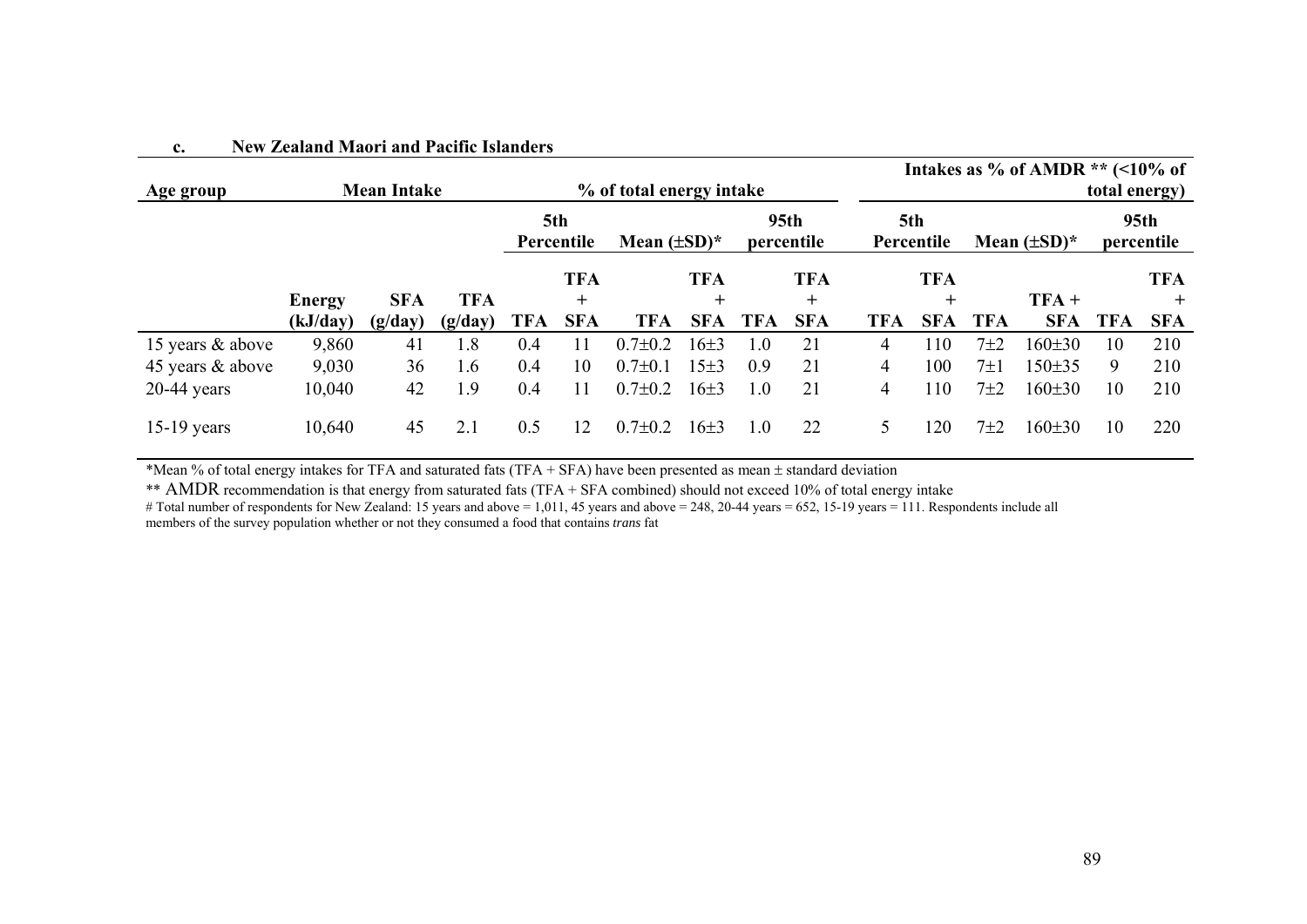### **Figure 3: Comparison of mean dietary intakes of energy from fats as a percentage of the AMDR recommendation for various population groups**

**a.Australia** 

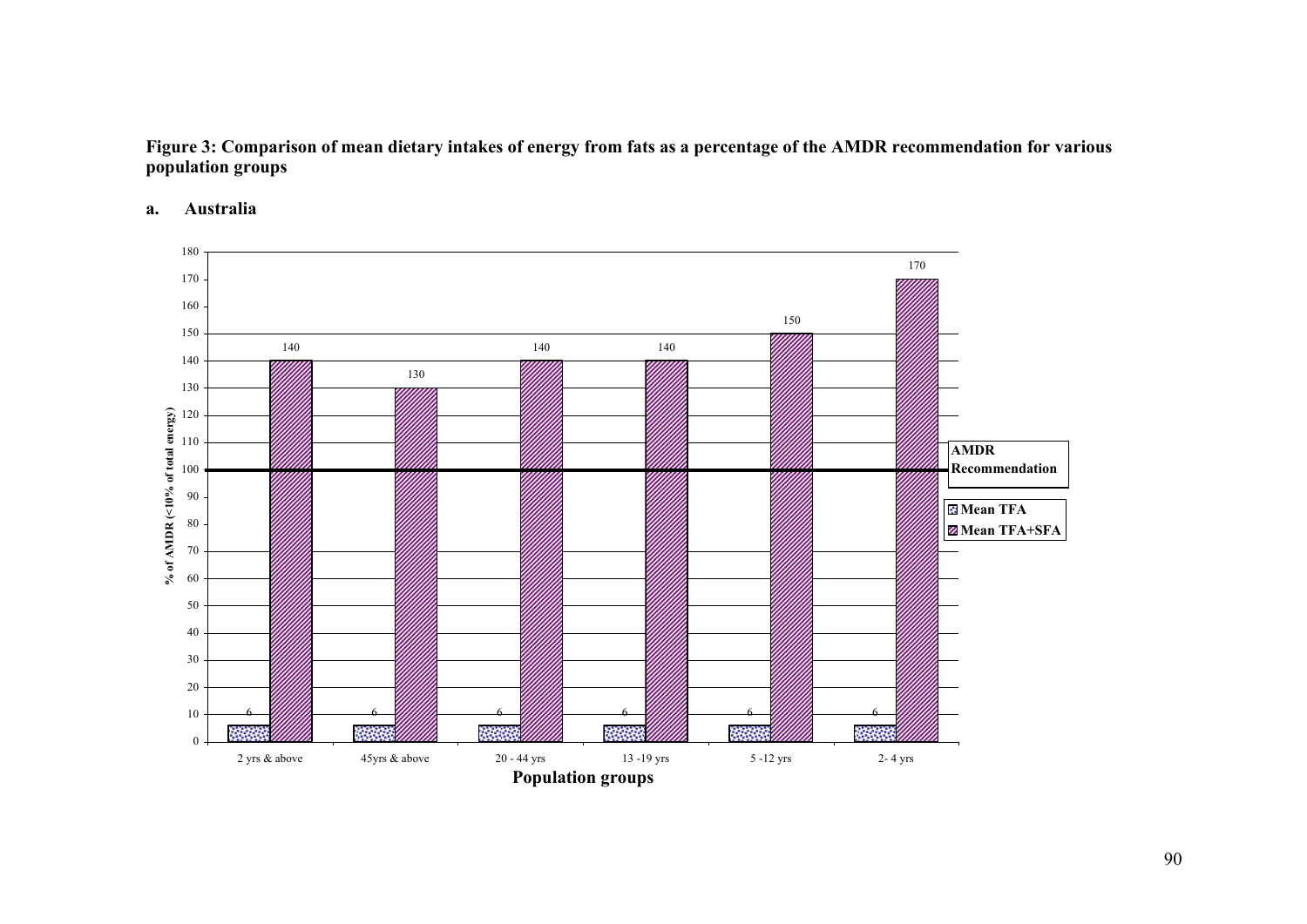#### **b.New Zealand**

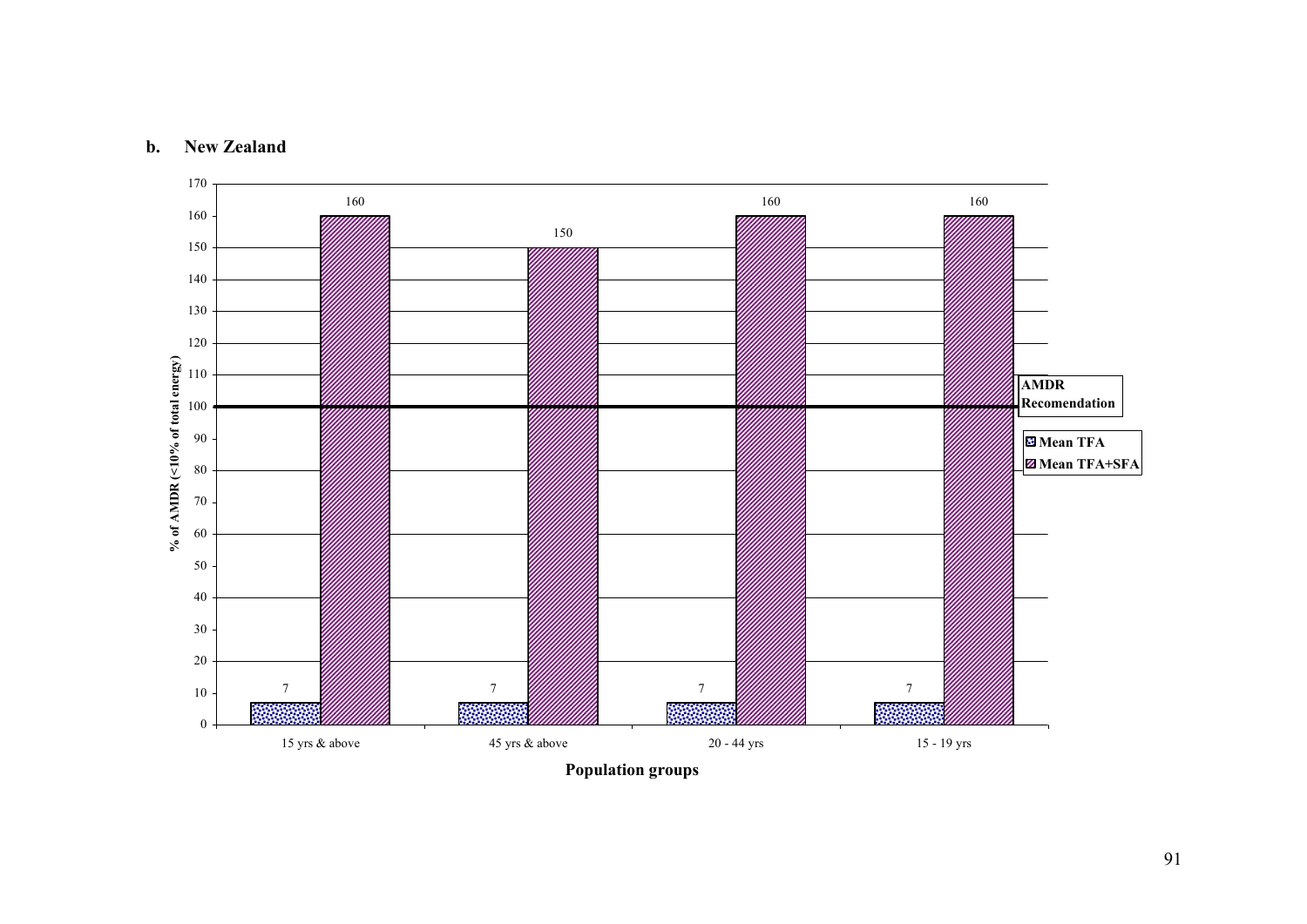

#### **c. New Zealand Maori and Pacific Islanders**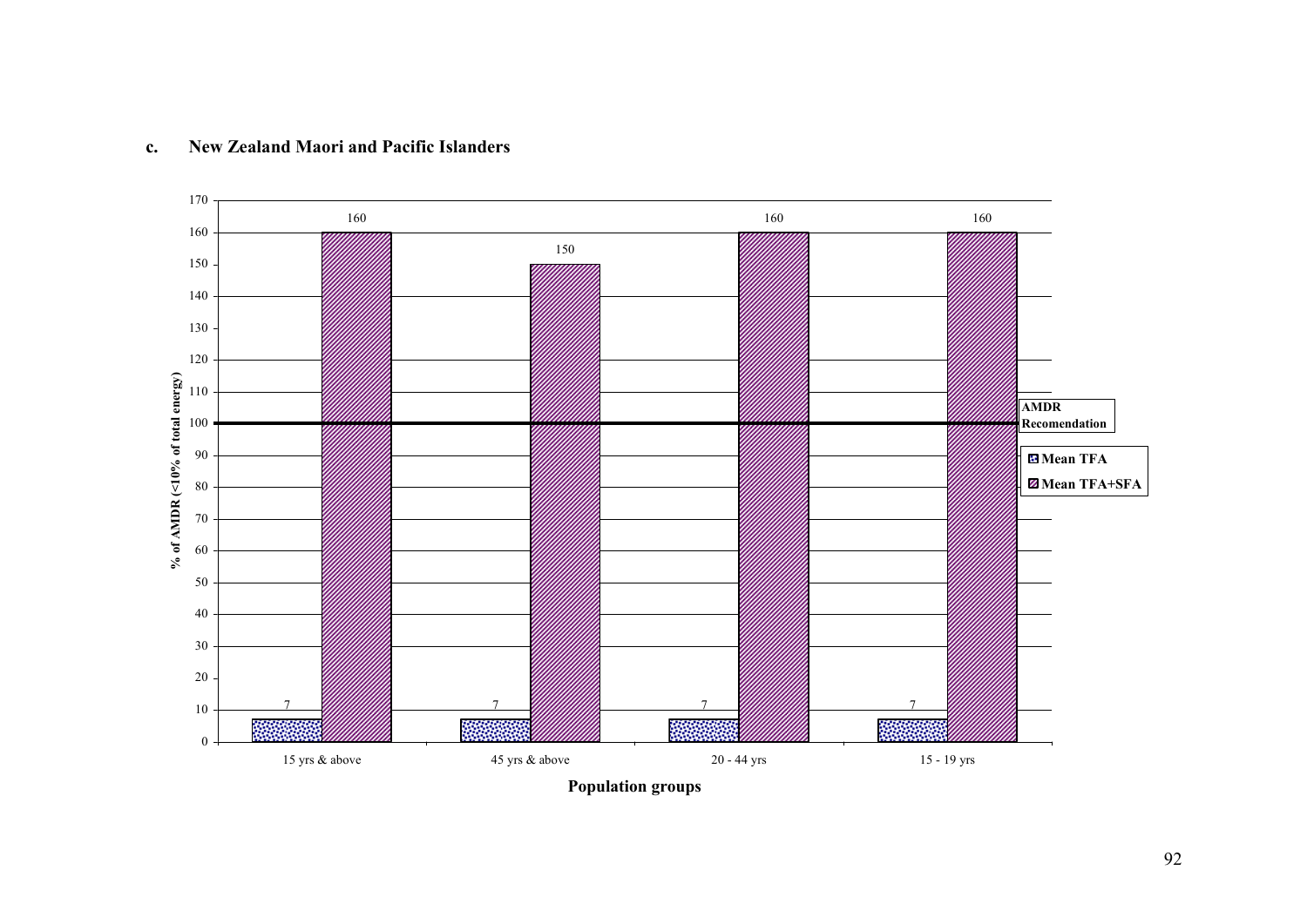### *6.2 Comparison of estimated dietary intakes with WHO nutrient goal*

In 2003 the World Health Organisation (WHO) set nutrient goals, including one specifically recommending that TFA contribute less than 1% total daily energy intake (Joint WHO/FAO Expert Consultation, 2003), noting that total energy from fat of at least 20% is consistent with good health. Appendix 6, Table A6.1 lists the ranges of population nutrient intake goals for different dietary fats.

### **7. Comparison of TFA intakes for Australia with international estimates**

The estimated dietary intakes of TFA were compared to those reported for other countries. These estimates for the USA and Europe and the source from which they were obtained are listed in Appendix 7, Table A7.1. The estimated dietary intakes of TFA, as compared to international estimates are shown in Table 7 and are also compared to the WHO TFA nutrient goal in Figure 4.

|                                     | Australia<br>(FSANZ) | NZ<br>(FSANZ) |      | NZ Denmark    |               | <b>USA</b> Europe | Canada        |
|-------------------------------------|----------------------|---------------|------|---------------|---------------|-------------------|---------------|
|                                     | 2006                 | 2006          | 1996 | 2003          | 1997-<br>2006 | 2000              | 1995-<br>2005 |
| Number of<br>studies                |                      |               |      |               | 3             | $\mathcal{D}$     | 4             |
| Mean TFA<br>intake range<br>(g/day) | $1 - 2$              | 2             | 4    | $\mathcal{E}$ | $1 - 13$      | $1 - 3$           | $1 - 25$      |
| % total energy<br>intake per day    | 0.6                  | 0.7           | 1.5  |               | 2.6           | $1 - 2$           | 2.2           |

### **Table 7: Summary of estimated dietary intakes of TFA**

The above comparison should be interpreted with caution as different studies may have included different TFA, used different analytical methods and different approaches to estimating intakes. While these estimates may not be directly comparable, it appears that TFA intakes as estimated by FSANZ in Australia and New Zealand are similar to, or less than, intakes in other countries.

Intakes estimated by FSANZ for New Zealand are lower than those previously estimated for New Zealand. This could be attributed to the different methodologies used, different foods included and possibly different composition of foods between 1996 and 2006.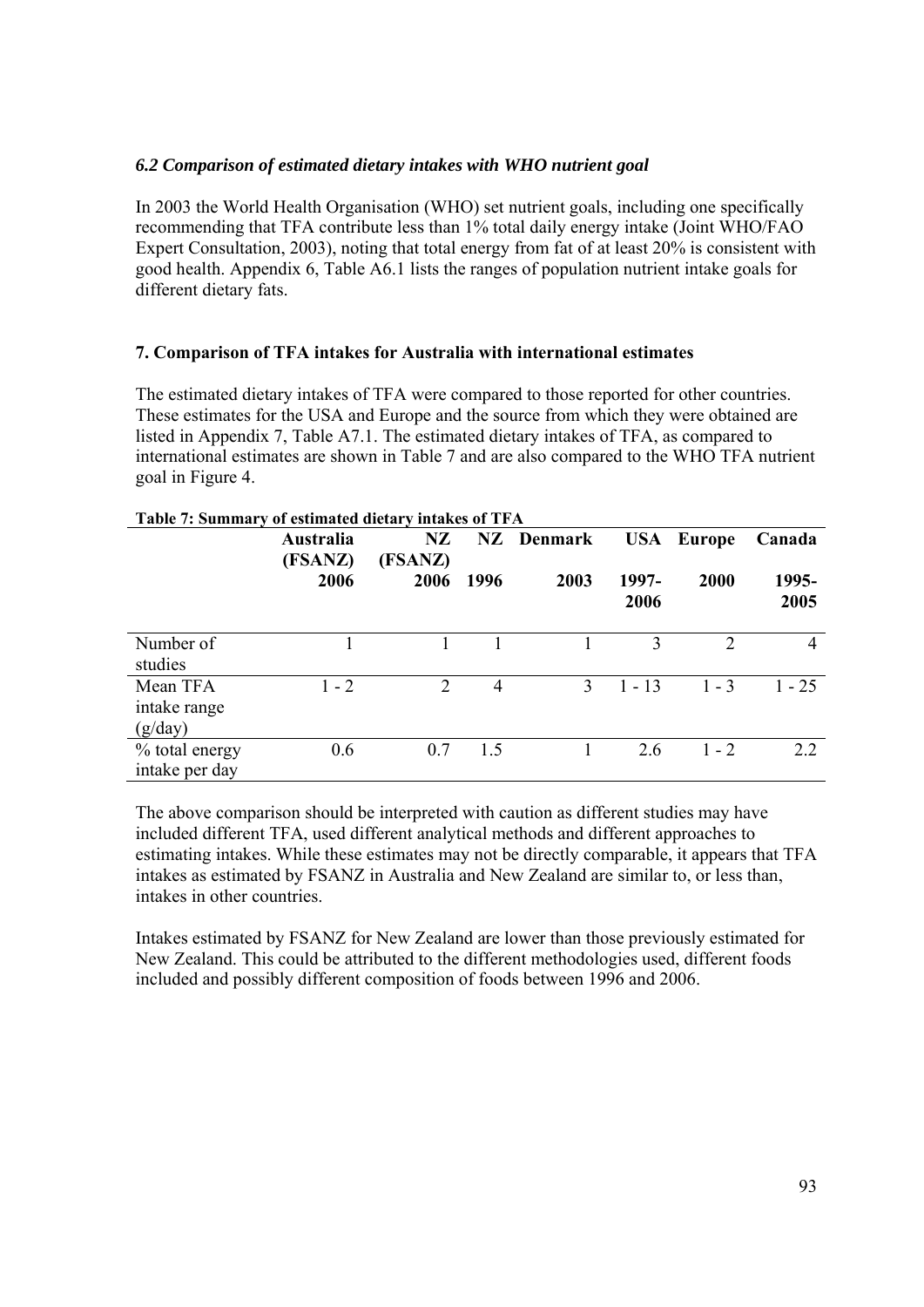### **Figure 4: Percentage of daily energy intake from TFA**



% of daily energy intake from trans fats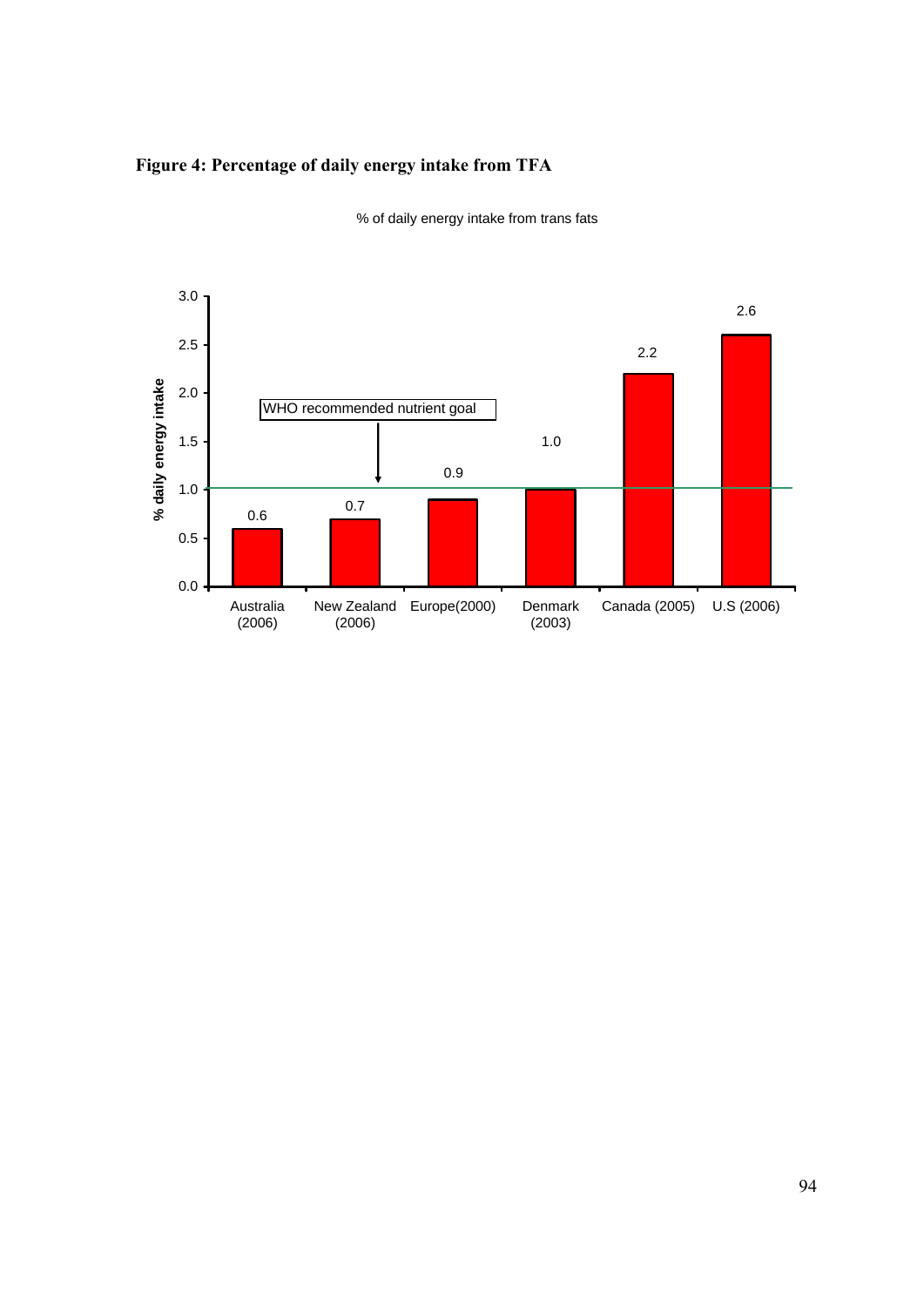#### **References**

American Heart Association (2006) *Trans fat overview*. 29 October 2006.

ANZFA. (1999) AUSNUT: Australian food and nutrient database. Food Standards Australia New Zealand, Canberra.

Australian Bureau of Statistics. (1998) National Nutrition Survey Confidentialised Unit Record File 1995. Australian Bureau of Statistics, Canberra.

Cook, T., Rutishauser, I. and Seelig, M. (2001a) Comparable data on food and nutrient intake and physical measurements from the 1983, 1985 and 1995 national nutrition surveys.

Cook, T., Rutishauser, I. and Allsopp, R. (2001b) *The Bridging Study: comparing results from the 1983, 1985 and 1995 Australian national nutrition surveys*. Australian Food and Nutrition Monitoring Unit, Commonwealth Department of Health and Aged Care, Commonwealth of Australia, Canberra.

Crop & Food Research. (2006) Datafiles of the New Zealand Food Composition Database. New Zealand Institute for Crop & Food Research, Palmerston North, New Zealand.

Eckert, P. and Jenkins, F. (2006) *Trans fatty acid. A pilot survey of trans fatty acid content of fast food in South Australia*. South Australia Department of Health (unpublished).

Food Standards Agency Website (1987) *The Dietary and Nutritional Survey of British Adults*.

Food Standards Australia New Zealand (2006b) *Dietary Intake Assessment Report - Trans Fatty Acids*. Food Standards Australia New Zealand (unpublished).

Food Standards Australia New Zealand (2006a) *Dietary Intake Assessment Report - Trans Fatty Acids*. Food Standards Australia New Zealand (unpublished).

Foods standards Authority of Ireland Website (2006) *Q. How much trans fat can I eat?*

Greenfield and Southgate (2003) *Food composition data: production, management and use*. FAO, 2<sup>nd</sup> edition. Rome.

Health Canada (2005) *Fatty acid composition of Canadian foods*.

Institute of European Food Studies (1998) *The effect of survey duration on the estimation of food chemical intakes*. Institute of European Food Studies.

Joint WHO/FAO Expert Consultation (2003) *Diet, nutrition and the prevention of chronic diseases*.

Lake, R., Saunders, D. and Jones, S. (2006) *Levels of trans fatty acids in the New Zealand food supply*. Report to the New Zealand Food Safety Authority. Christchurch: Institute of Environmental Sciences & Research Ltd.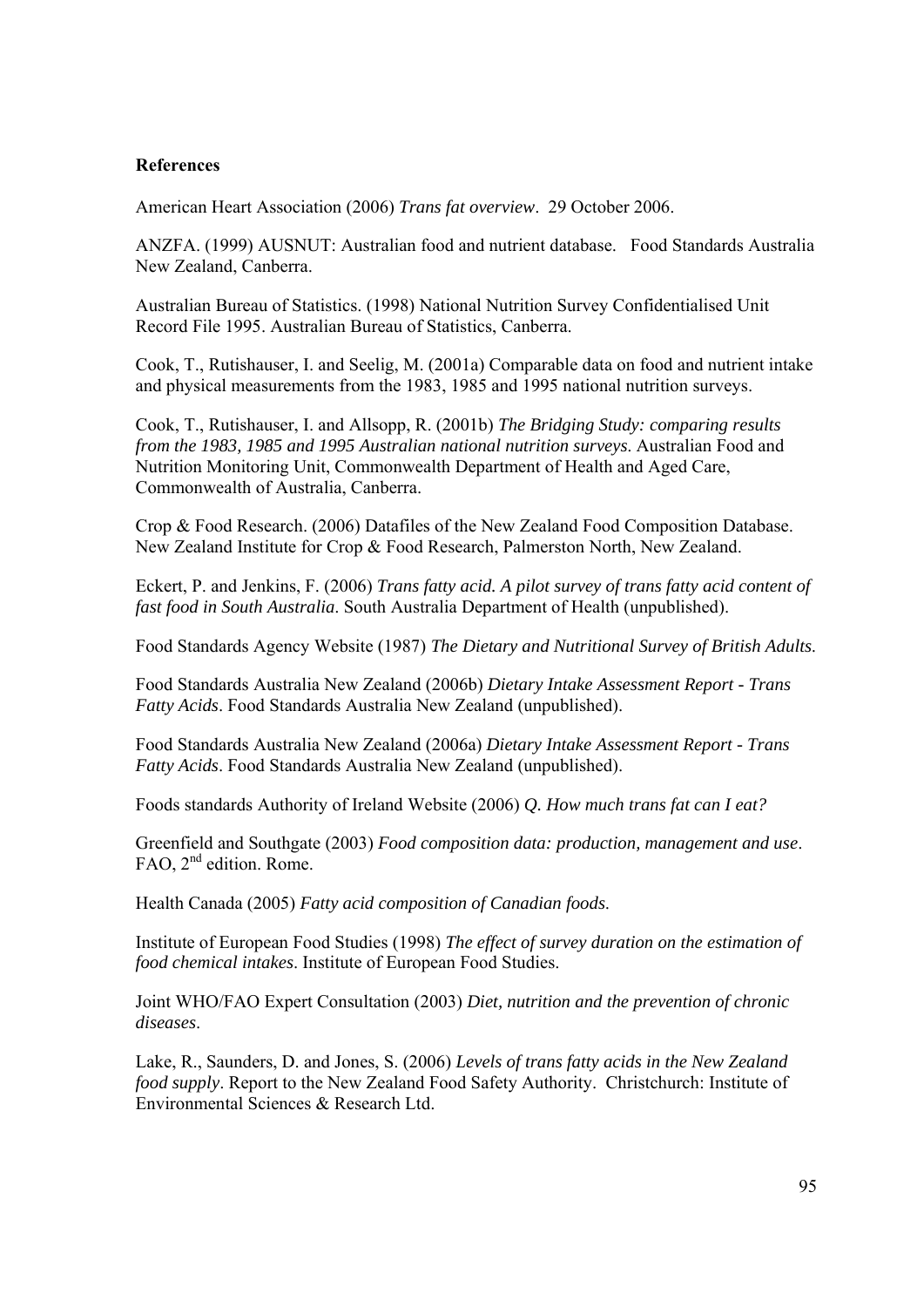Lake, R.J. and Thomson, B.M. (1996) Estimation of the dietary intake of trans fatty acids by New Zealanders. *Proceedings of the Nutrition Society of NZ* 21:59-68.

Lemaitre, R.N., King, I.B., Patterson, R.E., Pstay, B.M., Kestin, M. and Heckbert, S.R. (1998) Assessment of trans-Fatty Acid Intake with a FFQ and Validation with Adipose Tissue Levels of trans-Fatty Acids. *American Journal of Epidemiology* 148(11):1085-1093.

Lichtenstein, A.H. (1997) Trans Fatty Acids, Plasma Lipid Levels, and Risk of Developing Cardiovascular Disease. *Publ The American heart Association* 95:2588-2590.

Mozaffarian, D., Katan, M., Ascherio, A., Stampfer, P. and Willett, W. (2006) Trans fatty acids and cardiovascular disease. *New England Journal Med* 354(15):1601-1613.

National Health and Medical Research Council (2006) *Nutrient Reference Values for Australia and New Zealand Including Recommended Dietary Intakes*. http://www.nhmrc.gov.au/publications/\_files/n35.pdf. Accessed on 9 June 2006.

Rutishauser, I. (2000) Getting it right:- how to use the data from the 1995 National Nutrition Survey. Commonwealth of Australia, Canberra.

Soenario, T. (2005) *Trans Fatty Acid Content On Australian Foods*. NSW Food Authority.

Stender, S. and Dyerberg, J. (2003) *The influence of trans fatty acids on health*. 34, The Danish Nutrition Council.

van de Vijver, L.P., Kardinaal, A.F., Couet, C., Aro, A., Kafatos, A., Steingrimsdottir, L., Amorim Cruz, J.A., Moreiras, O., Becker, W., Vidal-Jessel, S., Salminen, I., Moschandreas, J., Sigfusson, N., Martins, I., Carbajal, A., Ytterfors, A. and Poppel, G. (2000) Association between trans fatty acid intake and cardiovascular risk factors in Europe: the TRANSFAIR study. *European Journal of Clinical Nutrition* 54(2):126-135.

Wijesundera, C., Richards, A. and Ceccato, C. (2006) *Content of industrially produced trans fat in foods in Australia*. Werribee: CSIRO Food Science Australia. Unpublished.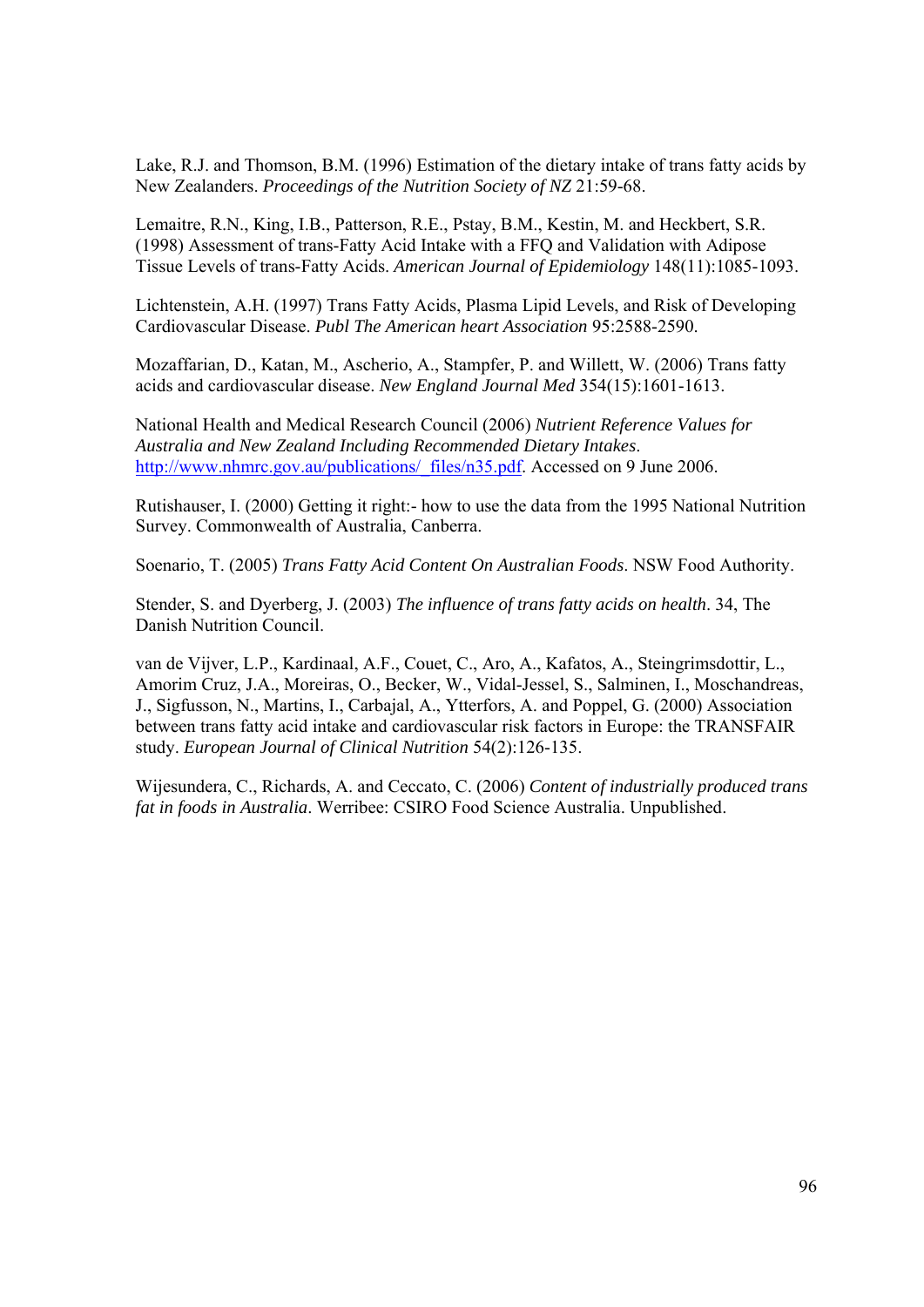### **How were the estimated dietary TFA intakes calculated?**

TFA intakes were calculated for each individual in the NNSs using their individual food consumption records from the dietary survey. The DIAMOND program multiplies the specified concentration of TFA for an individual food by the amount of the food that an individual consumed in order to estimate the intake of TFA from each food. Once this has been completed for all of the foods specified to contain TFA, the total amount of TFA consumed from all foods is summed for each individual. Adjusted nutrient intakes are first calculated (see below) and population statistics (such as mean intakes) are then derived from the individuals' ranked intakes.

Adjusted nutrient intakes, which better reflect 'usual' daily nutrient intakes, were calculated because NRVs are based on usual or long term intakes and it is therefore more appropriate to compare adjusted or 'usual' nutrient intakes with NRVs.

### *1.1 Calculating adjusted intakes*

To calculate usual daily nutrient intakes, more than one day of food consumption data is required. Information for a second (non-consecutive) day of food consumption was collected from approximately 10% of Australian 1995 NNS respondents and 15% of New Zealand 1997 NNS respondents. In order to calculate an estimate of more usual nutrient intakes using both days of food consumption data, an adjustment is made to each respondent's TFA intake, based on the first day of food consumption data from the NNS. The adjustment takes into account several pieces of data, including each person's day one nutrient intake, the mean nutrient intake from the group on day one, the standard deviation from the day one sample and the between person standard deviation from the day two sample. This calculation is described in Figure A1.1 below. For more information on the methodology of adjusting for second day intakes, see the Technical Paper on the National Nutrition Survey: Confidentialised Unit Record File (Australian Bureau of Statistics, 1998).

### **Figure A1. 1: Calculating adjusted nutrient intakes**

|        | Adjusted value = $x + (x_1 - x) * (S_b/S_{obs})$            |
|--------|-------------------------------------------------------------|
| Where: | x is the group mean for the Day 1 sample                    |
|        | $x_1$ is the individual's day 1 intake                      |
|        | $Sb$ is the between person standard deviation; and          |
|        | $Sobs$ is the group standard deviation for the Day 1 sample |
|        |                                                             |

Source: (Australian Bureau of Statistics, 1998)

### *1.2 Comparison of one day and usual intake distributions*

The range of intakes from respondents is broader based on a single day of food consumption data than the range of usual intakes (Figure A1.2) as the latter removes the variation in day to day intakes within each person and the variation between each person.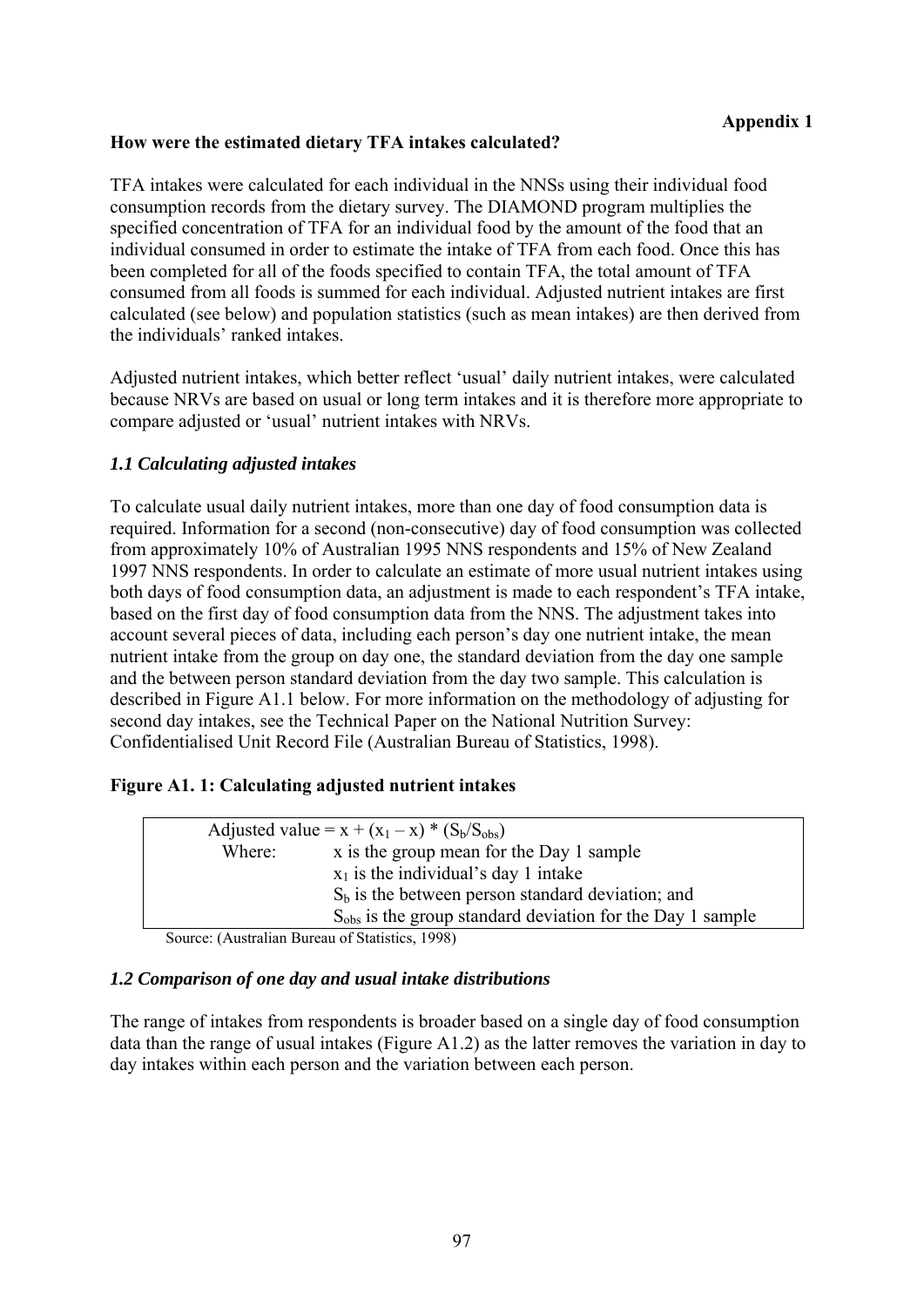

**Figure A1.2: Comparison of one day and usual intake distributions** 

Using adjusted intakes provides better information for risk characterisation purposes. Use of adjusted (or usual) nutrient intakes will have little or no impact on estimated mean nutrient intakes, but would result in an estimated  $95<sup>th</sup>$  percentile intake that is lower than the  $95<sup>th</sup>$ percentile intake from a single day only, or a  $5<sup>th</sup>$  percentile intake that is higher than the  $5<sup>th</sup>$ percentile intake based on day one intakes only.

### *1.2.1 Comparison of intakes with NRVs*

Comparison of intakes, based on a single day of food consumption data, with NRVs would result in a larger proportion of the population having intakes below a specified level (e.g. Figure A1.2, point A), which may overestimate the level of deficiency or inadequate intakes. A broader distribution from a single day of data also means a greater proportion of a population would exceed an upper cut off level, such as an upper level (e.g. Figure A1.2, point B), which overestimates the level of risk to this group of the population. In order for the percent of energy from *trans* fats and the percent of energy from TFA plus saturated fat to be derived, estimated intakes of energy and saturated fats were derived using DIAMOND and the second day adjusted nutrient intake model. The concentration data for energy and saturated fat used in DIAMOND were from *AUSNUT* (ANZFA, 1999).

### *1.3 How were the percent contributors calculated?*

Percentage contributions of each food group to total estimated TFA intakes are calculated by summing the intakes for a food group from each individual in the population group who consumed a food from that group and dividing this by the sum of the intakes of all individuals from all food groups containing TFA, and multiplying this by 100. These calculations were done using the day 1 24-hour recall data.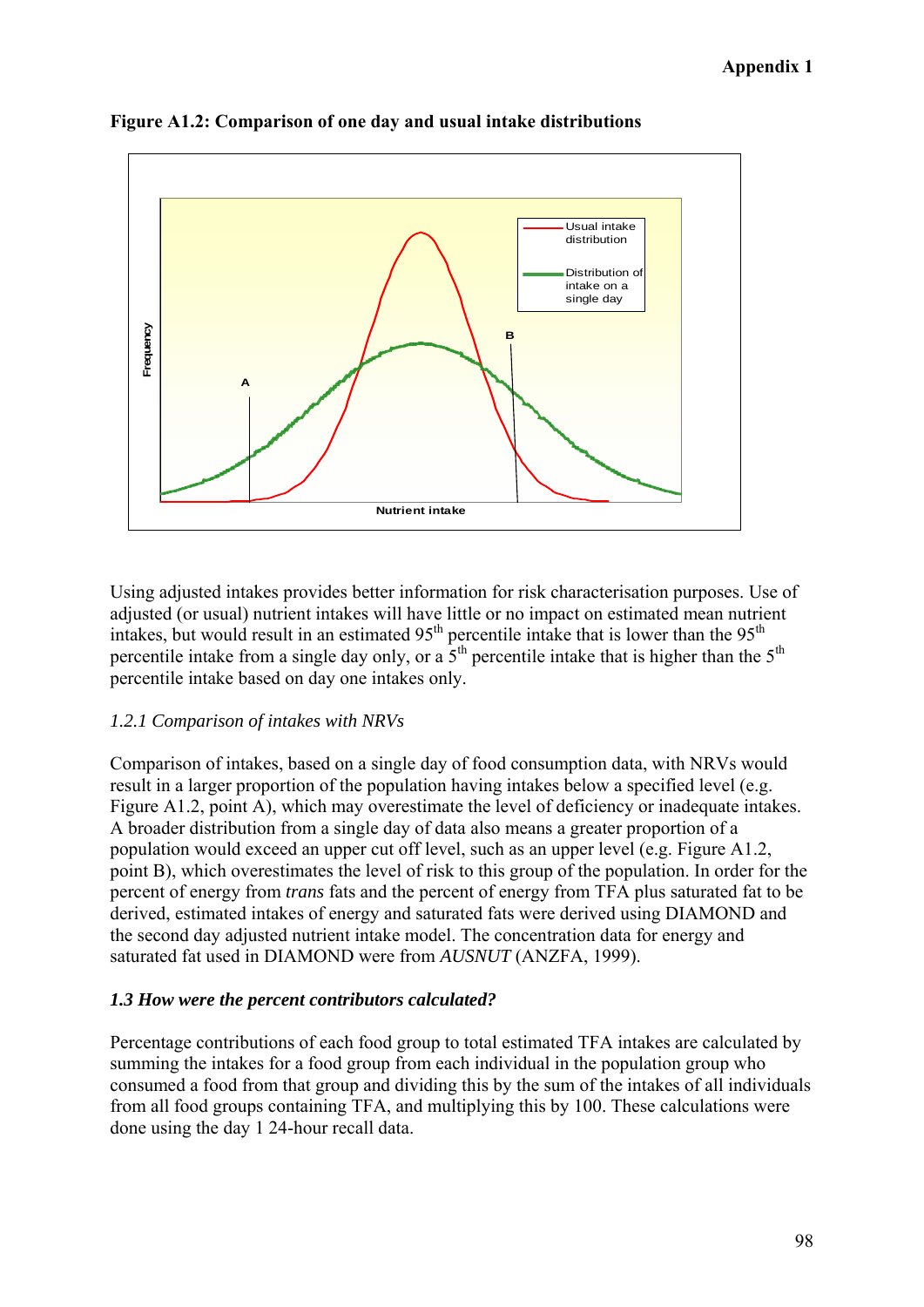### *Trans* **fatty acid concentrations in Australian and New Zealand foods**

### *2.1 Purpose*

This Appendix presents detailed information on the analysis of TFA in Australian and New Zealand foods in recent years and provides background information on the origin of the data used in the dietary intake assessment.

### *2.2 Analysis of TFA*

Analysis of TFA is generally conducted using the same methods used for analysis of other fatty acids. Most commonly, gas chromatography is used following methylation of the fat extracted from the food. Identification and quantification of individual fatty acids relies on the availability of confirmatory standards and may be hampered by the presence of closely related *cis* fatty acids, which are generally present in much larger quantities than TFA. Accurate quantification may require the analyst to alter the chromatographic conditions to enable *trans* and *cis* fatty acids to be clearly separated.

*Trans* fatty acid levels are generally reported as a percentage of the total fatty acids present in the food although in some laboratories, the mass of TFA may be measured directly rather than as a percentage of total fat. When TFA are reported as a percentage of total fatty acids, TFA content per 100 g can be calculated taking into account the total fat content of the food. However not all the fat in foods is present as fatty acids, a proportion being glycerol, sterols, waxes and phospholipids. Therefore in food composition tables such as Australia's *AUSNUT* (ANZFA, 1999), a fat factor is applied to the calculated fatty acid content to take account of the presence of other fat classes. For example, for fats and oils which contain predominantly triglycerides (glycerol esterified with fatty acids), a factor of 0.956 is recommended; in contrast a factor of 0.83 is recommended for eggs, reflecting their higher proportion of phospholipids and sterols (Greenfield and Southgate, 2003). In this intake assessment, a factor of 0.956 was used for most foods as the majority of analysed foods contained a high proportion of fat derived from added oils or frying  $\text{fats}^3$ , and TFA content was calculated as follows:

TFA content  $(g/100 g)$  = TFA (% of total fatty acids)\*0.01 \*fat content \*fat factor

The use of a fat factor to account for the proportion of fat that is not fatty acids is in contrast to the presentation of data in many published studies of TFA intake, including that by the NSW Food Authority (2006). The use of a fat factor in the estimation of TFA content will result in intake estimates approximately 5% lower than in these published studies. Saturated fat levels used in this intake assessment have also been estimated using a fat factor.

In this intake assessment, only total TFA are reported as this was the common method of expression across the available studies. Total TFA is also the value that is referred to in the Nutrient Reference Values for Australia and New Zealand.

The limit of reporting of fatty acid levels, as a percentage of total fatty acids, is generally 0.1%. Therefore foods may be reported as containing no measurable levels of TFA but still

<sup>1</sup> <sup>3</sup> Other fat factors used: milk and milk products 0.945, fatty fish 0.9, white fish 0.7, poultry 0.945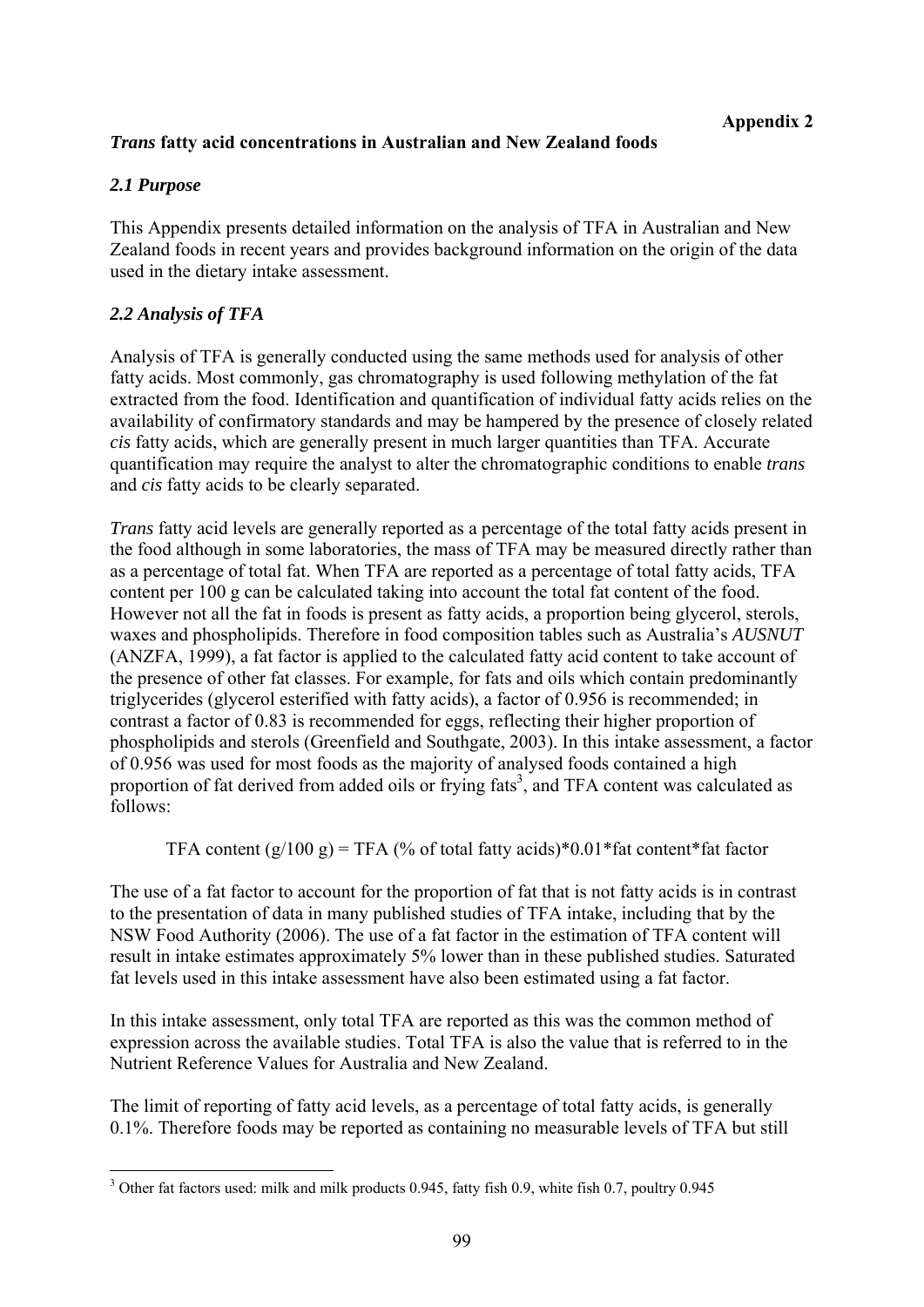contain very low levels that cannot be quantified at present. These levels are not taken into account in this intake assessment.

### *2.3 Sources of TFA data used for the dietary intake assessment – Australia and New Zealand*

For the purposes of this dietary exposure assessment, five sources of concentration data were used for modelling:

- Analytical data generated by the NSW Food Authority in a 2005 study of over 250 samples of 50 different food types.
- FSANZ data generated in analytical surveys of nutrients in Australian foods conducted since 2001, for approximately 65 samples of around 50 different foods.
- Data from the South Australian Department of Health (Eckert and Jenkins, 2006) for hot potato chips from two fast food chains (16 samples in total).
- For New Zealand foods, analytical data generated in 2006 by the Institute of Environmental Science and Research Ltd (ESR) for 47 samples across 10 food categories (Lake *et al*., 2006).
- Data generated by New Zealand's Crop & Food Research since 2002 (Crop & Food Research, 2006) for approximately 190 samples of around 60 different food types.

The NSW Food Authority study was the most comprehensive of the data sets available. Generally, five single samples were analysed for each type of food (e.g. five types of potato crisps). Samples surveyed were collected in Sydney and included not only major staple foods such as breads, milk, eggs, fish and meats, but also a considerable number of foods that were considered likely to contain significant levels of TFA (e.g. deep fried foods, pastry products). The survey results on their own, therefore, do not give a representative picture of TFA levels across all Australian foods. TFA reported in this study were C16:1 (6t), C18:1 (9t) (elaidic acid), C18:2 (9t, 12t) and C18:3 (9t, 12t, 15t). Conjugated linoleic acid levels were not quantified.

Data that FSANZ has generated since 2001 have not, unlike the NSW study, been collected as part of a specific study of TFA, but have been incidental to other nutrient analysis programs. Samples from these studies were primarily collected in Melbourne although some have been collected in other states. Most of the FSANZ values are from a single analysis of a composite sample of between 5 and 10 purchases, although in the case of edible oil spreads, ten individual samples were purchased across the nation and analysed individually. Data from the FSANZ analyses have been reported simply as total TFA (g/100 g). Fatty acids analysed include those reported for NSW samples. Categories of foods analysed include edible oil spreads, hot potato chips from fast food outlets, potato crisps, eggs, bread, some cakes, peanut butter, soup mixes, some dairy foods (milk, butter, dairy blend, some cheeses and yoghurts), fresh fish, pastry, tofu and chicken. As with the NSW study, these values on their own do not give a representative picture of TFA levels across a broad range of Australian foods.

The South Australian Department of Health study ((Eckert and Jenkins, 2006) was a pilot study of TFA levels in chicken nuggets and hot potato fries from two fast food chains (eight individual samples of each food type).

New Zealand data available to FSANZ were generated in a somewhat narrower range of foods and focus largely on those food groups expected to be significant contributors to TFA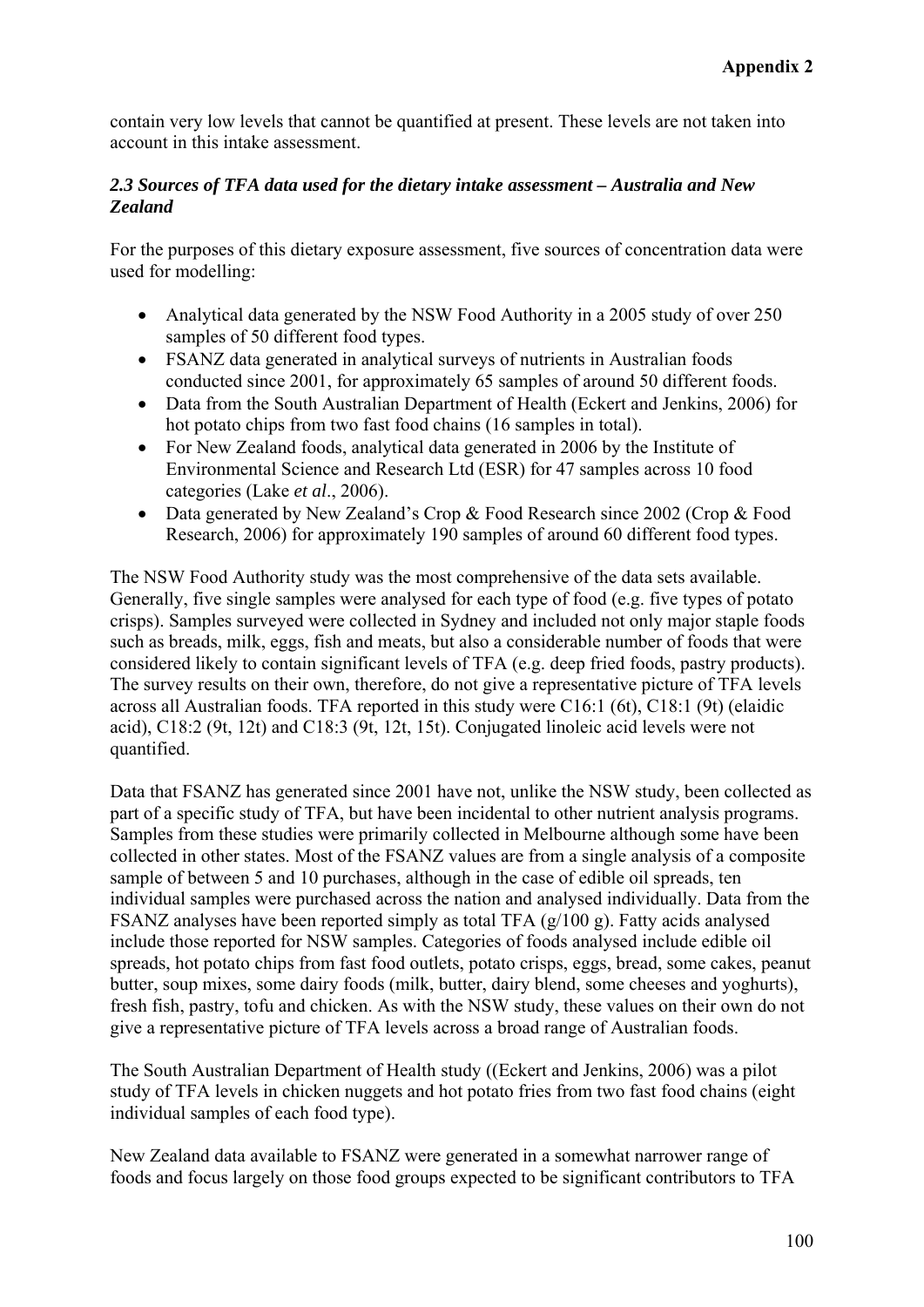intakes (spreads, ruminant foods, fried foods and baked goods likely to contain hydrogenated fats). Most of the samples analysed were New Zealand manufactured foods. Therefore the available New Zealand data does not fully represent the New Zealand food supply as a whole. The same TFA as were reported in the NSW study were quantified in the study by (Lake *et al*., 2006).

Because the analytical values determined in the above studies were generated at a time when the Australian and New Zealand food industry is moving to reduce TFA levels, they may no longer reflect TFA levels found in late 2006.

### *2.4 Trans fatty acid concentrations found in Australian and New Zealand foods*

Table A2.1 provides a summary of findings across the data sets, expressed on a per 100 g food and per 100 g fat basis. Because foods, with the exception of oils, are not 100% fat, values expressed on a per 100 g food basis will be lower than per 100 g fat. Some foods may have a relatively high TFA content on a fat basis but, because they have a relatively low total fat content, will have a low TFA content when expressed on a per 100 g food basis. For example, 2% of the fatty acids in some canned, brined pink salmon samples were TFA, but because these fish have a low total fat content, around 4.5%, their total TFA content per 100 g fish is low (approximately 0.1 g/100 g).

As the above example of pink salmon shows, TFA are not restricted to foods containing significant proportions of industrially produced oils and fats, or where the fat source is of ruminant origin. Both the NSW and FSANZ data show that TFA can occur in unprocessed foods such as chicken, fish and eggs, and in low fat foods such as pastas, buns and breads. *Trans* fatty acid levels tended to be lower in these foods, both on a fat basis and a mass basis, than in those foods generally considered to be sources of TFA.

Ruminant fats contain significant levels of TFA, with milk, yoghurt, cream and ice cream containing around 2% of fatty acids as TFA. Higher levels were found in Australian butter (5% of fatty acids) and some cheeses. Beef and lamb both also contained significant TFA levels.

A wide range of TFA levels was found in edible oil spreads produced from vegetable oils. Of the 14 samples purchased in Australia, only one contained a TFA level above Danish maximum requirements (2 g TFA per 100 g fat)**.** This sample contained around 2 g TFA per 100 g (approximately 3.5% of total fatty acids). All of the remaining analysed spreads would also be able to claim to be TFA free under Danish requirements (less than 1 g TFA/100 g fat). In contrast, of the 16 vegetable oil spreads purchased in New Zealand, 13 contained TFA levels above the Danish maximum and only three would be able to claim to be 'TFA free'. These differences between Australian and New Zealand spreads may in part reflect the age of some of the New Zealand data, with half the New Zealand values being generated in 2002, which may pre-date moves by manufacturers to reduce TFA levels. Dairy blends, which are edible oil spreads containing a mixture of butter and vegetable oils, contained significant TFA levels which is to be expected given that they contain butter.

Hot potato chips and fries contain widely varying levels of TFA, which will reflect the composition of the frying oil used, since potatoes contain negligible natural fats. The South Australian study (Eckert and Jenkins, 2006) indicates clearly the effect that choice of frying oil has on TFA levels. The frying fat selected by KFC produced fries with a markedly lower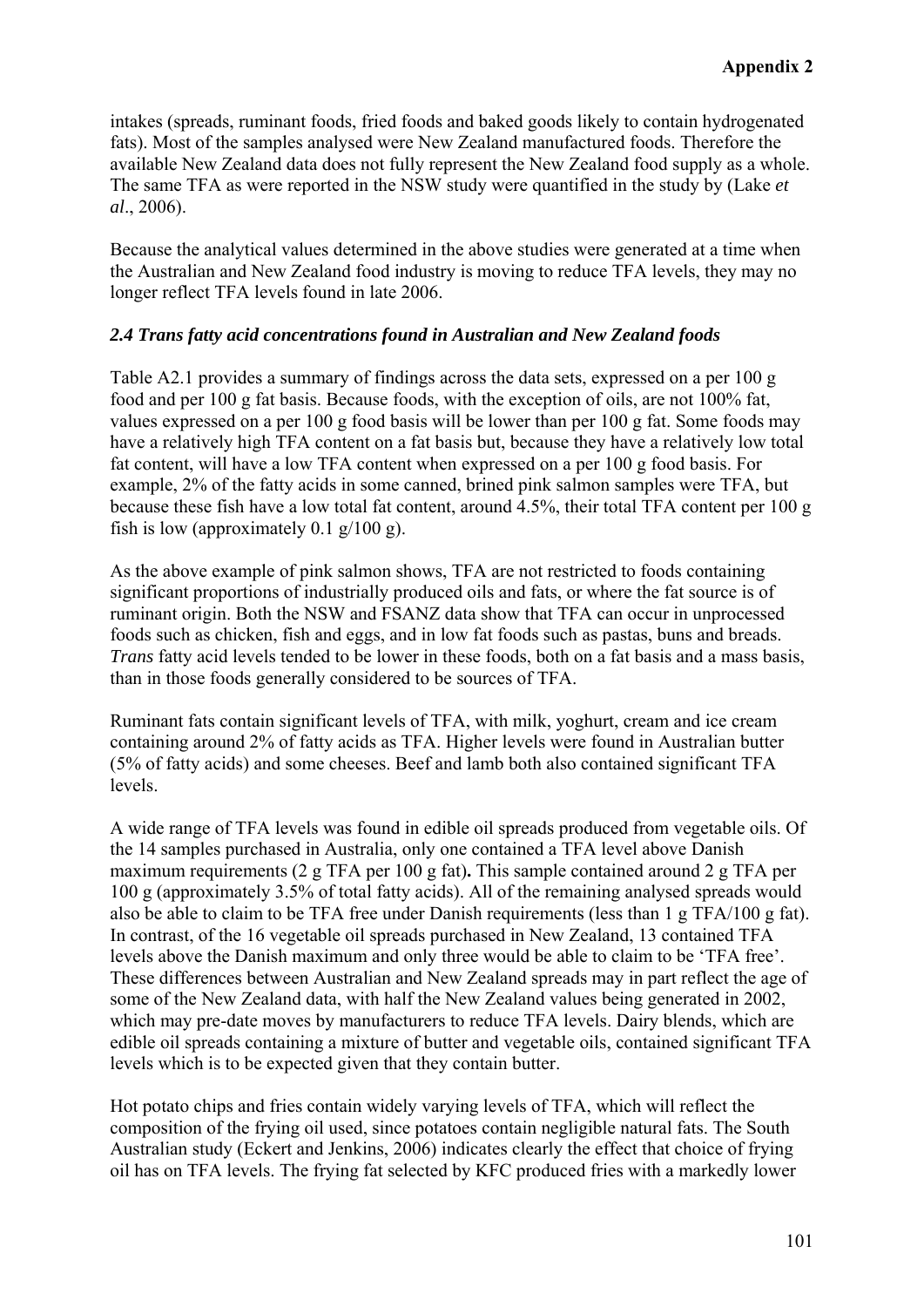TFA level than the frying fat selected by McDonalds restaurants (less than 2% of total fatty acids vs 8% respectively) but with a substantially higher saturated fat content (51% vs 8% respectively). The TFA levels found in this study are comparable to levels found in a FSANZ 2006 analytical program and in the NSW Food Authority study where the same foods were analysed.

Wijesundera *et al*. (2006) reported TFA levels in hot potato fries and wedges, potato crisps, edible oil spreads, cooking fats, biscuits, cakes and breads purchased in Melbourne in June 2006. Their findings are generally in line with the findings of the NSW Food Authority study and those of FSANZ. For hot potato chips and fries, TFA levels ranged from  $0.2 - 1.5$  g/100 g food  $(1 - 9.5\%$  of fat). For edible oil spreads, 11 out of 15 samples were formulated with oils that contained less than 1% TFA, compared to 10 out of 10 in the FSANZ study and 3 out of 4 in the NSW study. While some of the foods selected in this study would have been prohibited from sale under Danish regulations (more than 2 g TFA per 100 g fat), almost onequarter would qualify to be labelled as 'TFA free' under these Danish regulations (less than 1 g TFA/100 g fat).

### *2.5 Comparison of levels found in Australian and New Zealand foods with levels reported overseas*

*Trans* fatty acid levels found in the studies cited above tend to be at or below levels reported overseas for comparable foods. This is particularly evident for edible oil spreads purchased in Australia, but also for some baked goods and potato products.

Mozaffarian *et al*. (2006) reported total TFA contents for a range of US foods that contained hydrogenated fats or oils. TFA levels were generally far higher than found in similar Australian and New Zealand foods. For example, soft margarines were reported to contain between 5 and 15% TFA (as a percentage of total fat) compared to a maximum of 7% in New Zealand spreads. French fries were reported to contain up to 36% TFA, compared to a maximum of 10% in Australian fries. Cakes and sweet biscuits in the US were reported to contain 14 – 26% TFA, compared to a 10% maximum in Australia and New Zealand. Muesli and breakfast bars contained up to 18% *trans* compared to a maximum of 0.8%. The only Australian and New Zealand foods with comparable TFA levels to those reported in the US were doughnuts (25% in the US cf 22% in one Australian sample), New Zealand popcorn imported from the US (11% vs 48%) and chocolate bars (2% vs 3% in one New Zealand milk chocolate sample).

Canadian analyses of baked goods (Health Canada, 2005) also demonstrate TFA levels that are comparable to, or higher than, those found in the Australian and New Zealand foods analysed. For example, a range of sweet cakes and pastries contained up to 30% of fat as TFA, although many also contained TFA levels of 1% or less. Edible oil spreads made with non-hydrogenated oils contained around 1% TFA whereas those made with partially hydrogenated oils contained around 20% TFA.

Comparisons of TFA levels in foods of different countries need to be interpreted carefully as samples may have been collected at different time points and for different purposes, for example as with the Mozaffarian *et al*. (2006) study of foods produced with partially hydrogenated vegetable oils. Different definitions of TFA may have been used and different analytical techniques.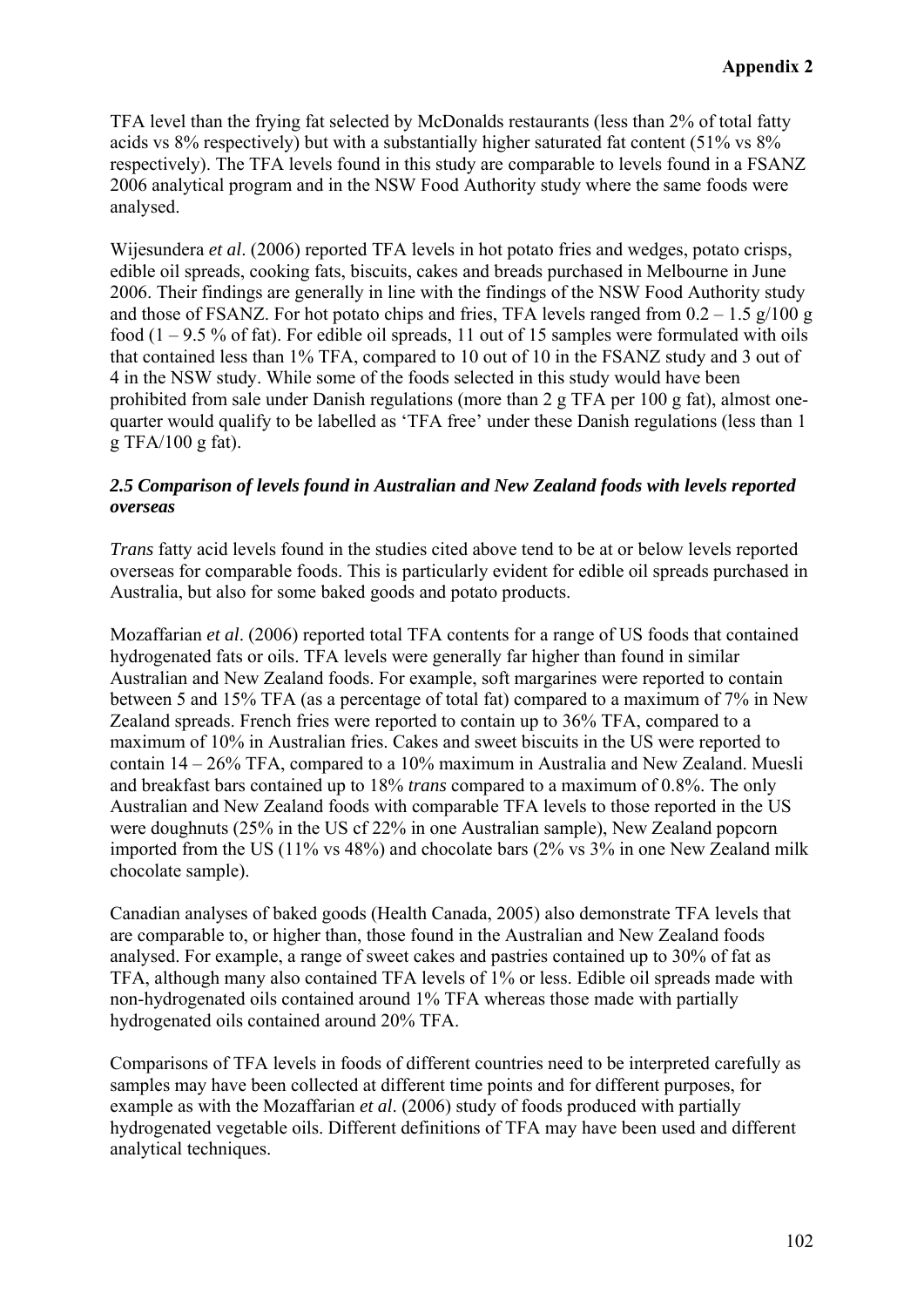|                            |                  | NSW Food Authority (and SA Dept |                  | <b>FSANZ</b>   |                   |                  | New Zealand ESR & Crop & Food Research |                    |                  |
|----------------------------|------------------|---------------------------------|------------------|----------------|-------------------|------------------|----------------------------------------|--------------------|------------------|
|                            | No.              | Health)<br>$g/100$ g food       | $g/100$ g fat    | No.            | $g/100$ g food    | $g/100$ g fat    | No.                                    | $g/100$ g food     | $g/100$ g fat    |
| Fats & oils                |                  |                                 |                  |                |                   |                  |                                        |                    |                  |
| Edible oil spreads         | 4                | $0.7(0.2-2.0)$                  | $1.1(0.3-3.3)$   | 10             | $0.2(0-0.3)$      | $0.25(0-0.4)$    | 8                                      | $3.7(3.3 - 4.3)$   | $6.0(5.4-6.6)$   |
| Dairy blend                |                  | 2.1                             | 3.0              | 3              | 3.4               | $4.5(4.2-5.3)$   | $\overline{4}$                         | $1.9(1.5-2.3)$     | $3.0(2.6-3.4)$   |
| Oils – used for deep       | 12               | $3.3(0.4-7.9)$                  | $3.3(0.4-7.9)$   |                |                   |                  |                                        |                    |                  |
| frying                     |                  |                                 |                  |                |                   |                  |                                        |                    |                  |
| <b>Butter</b>              |                  |                                 |                  | 3              | 4.1 $(3.8 - 4.4)$ | $5.1(4.8-5.5)$   | $\overline{4}$                         | $1.5(0.6 - 2.4)$   | $2.2(0.6 - 3.5)$ |
| Oils – canola and olive    | 10               | $0.4(0.2-0.8)$                  | $0.4(0.2-0.8)$   |                |                   |                  | 8                                      | $1.4(0.2 - 2.7)$   | $1.4(0.2 - 2.7)$ |
| <b>Fried foods</b>         |                  |                                 |                  |                |                   |                  |                                        |                    |                  |
| Hot potato chips & fries   | 12<br><b>NSW</b> | $0.8(0.2-1.5)$                  | $4.7(0.5-9.5)$   | $\overline{2}$ | $0.5(0.15-0.9)$   | $3.5(1.5-5.5)$   | $\overline{2}$                         | $0.1 (0.03 - 0.2)$ | $0.6(0.2-1.1)$   |
|                            | 16<br><b>SA</b>  | $0.8(0.1-1.5)$                  | $5.0(1.0-8.9)$   |                |                   |                  |                                        |                    |                  |
| Fish, deep fried           | 7                | $0.1(0.1-0.7)$                  | $1.9(0.8-3.3)$ 2 |                | $0.2(0.2-0.2)$    | $1.8(1.7-1.9)$   |                                        |                    |                  |
| Chicken nuggets            | 16               | $0.7(0.1-1.4)$                  | $3.7(0.6 - 7.9)$ |                |                   |                  | 13                                     | $0.1(0-0.2)$       | $0.5(0.1-1.2)$   |
|                            | <b>SA</b>        |                                 |                  |                |                   |                  |                                        |                    |                  |
| Potato crisps, corn chips, | 10               | $0.7(0.1-1.7)$                  | $2.1(0.7-5.6)$   | $\mathbf{1}$   | 0.1               | 0.2              | $\overline{3}$                         | $0.1(0-0.1)$       | $0.2(0-0.4)$     |
| extruded snacks            |                  |                                 |                  |                |                   |                  |                                        |                    |                  |
| Donuts                     | 5                | $1.4(0-5.4)$                    | $6.4(9-22.4)$    |                |                   |                  |                                        |                    |                  |
| <b>Bakery fat products</b> |                  |                                 |                  |                |                   |                  |                                        |                    |                  |
| Pastry & croissants        | 10               | $0.5(0.1-1.3)$                  | $2.5(0.4-6.0)$   |                | 1.8               | 11.4             | 10                                     | $0.6(0-1.2)$       | $2.8(0-5.8)$     |
| Pastry products such as    | 10               | $0.5(0.2 - 1.2)$                | $3.0(1.6-9.7)$   | 1              | 2.1               | 12.7             |                                        |                    |                  |
| quiche, spinach $\&$       |                  |                                 |                  |                |                   |                  |                                        |                    |                  |
| cheese pie, danish         |                  |                                 |                  |                |                   |                  |                                        |                    |                  |
| Meat pies and sausage      | 10               | $0.6(0.2 - 1.0)$                | $4.7(1.5-9.3)$   |                |                   |                  | $\overline{3}$                         | $0.6(0.6-0.6)$     | $5.6(4.8-6.7)$   |
| rolls                      |                  |                                 |                  |                |                   |                  |                                        |                    |                  |
| Biscuits, inc cream filled | $20\,$           | $0.3(0.1-1.3)$                  | $1.3(0.3-6.7)$   |                |                   |                  | 27                                     | $0.4(0-1.9)$       | $1.9(0-10.0)$    |
| Cakes                      | 5                | $0.2(0.1-0.2)$                  | $1.0(0.4-1.1)$   | 9              | $0.4(0-0.7)$      | $2.1(0-3.1)$     | $\overline{3}$                         | $0.2(0.1-0.2)$     | $1.8(0.8 - 3.1)$ |
| <b>Ruminant products</b>   |                  |                                 |                  |                |                   |                  |                                        |                    |                  |
| Milk, full fat, plain and  | 10               | $0.05(0-0.1)$                   | $1.8(0-3.2)$     | 5              | $0.1(0.05-0.15)$  | $2.8(1.2 - 3.4)$ | $\mathbf{1}$                           | 0.1                | 3.2              |
| flavoured                  |                  |                                 |                  |                |                   |                  |                                        |                    |                  |
| Cheese, cottage            | 5                |                                 |                  |                | $0.2(0.15-0.2)$   | $4.9(4.3-5.3)$   |                                        |                    |                  |
| Cheese, cheddar, natural   | 5                | $0.7(0.7-0.8)$                  | $2.1(2.0-2.2)$   | 3              | $0.8(0.8-0.9)$    | $3.7(3.5-3.9)$   | 2                                      | $0.3(0.2-0.3)$     | $1.9(1.5-2.3)$   |
| & processed                |                  | (natural)                       |                  |                | (processed)       |                  |                                        |                    |                  |

*Table A2.1. Summary of mean (and range) total TFA levels found in three studies*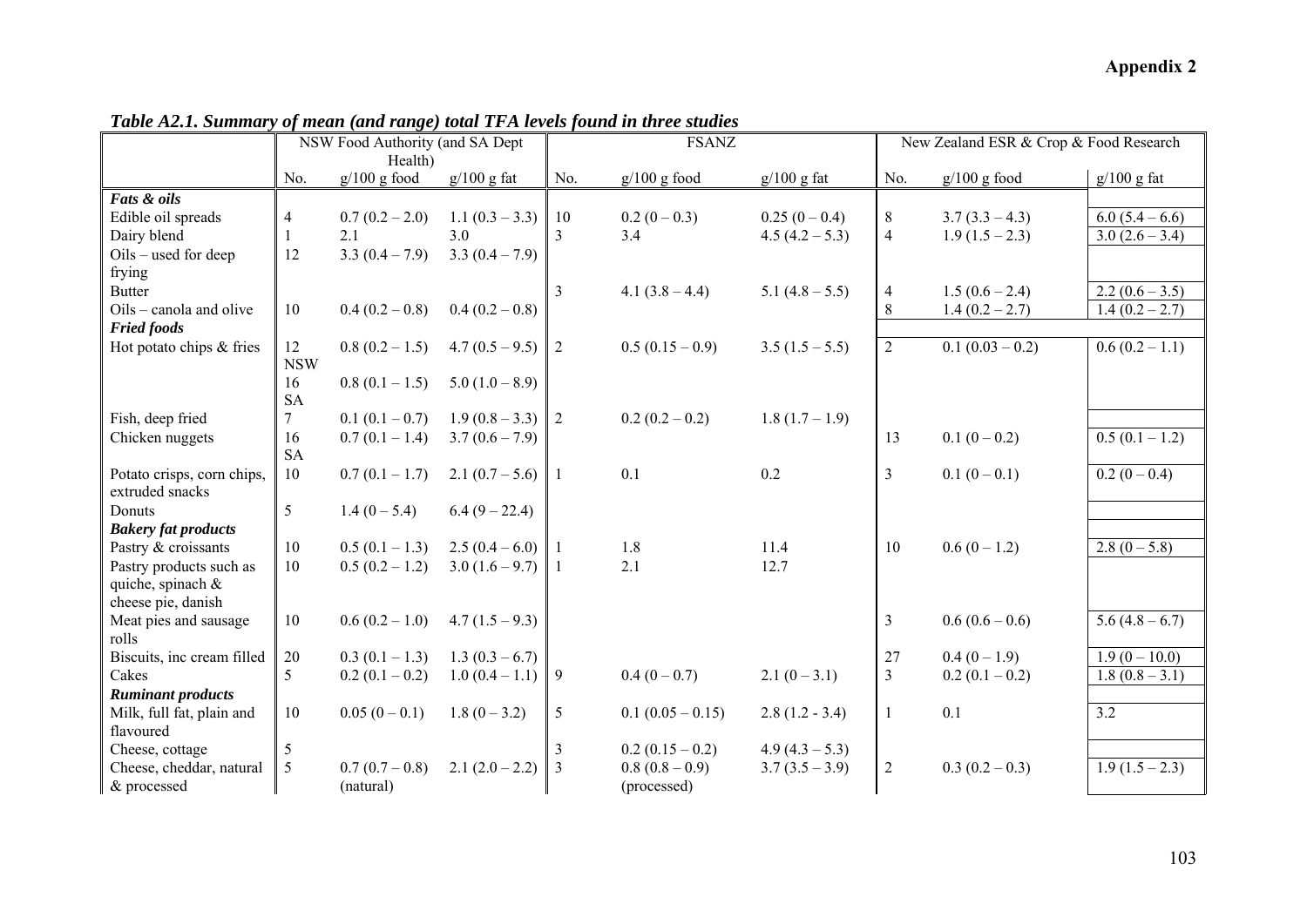|                        |     | NSW Food Authority (and SA Dept |                   |     | <b>FSANZ</b>          |                | New Zealand ESR & Crop & Food Research |                |                  |
|------------------------|-----|---------------------------------|-------------------|-----|-----------------------|----------------|----------------------------------------|----------------|------------------|
|                        |     | Health)                         |                   |     |                       |                |                                        |                |                  |
|                        | No. | $g/100$ g food                  | $g/100$ g fat     | No. | $g/100$ g food        | $g/100$ g fat  | No.                                    | $g/100$ g food | $g/100$ g fat    |
| Cream                  | 5   | $0.9(0.7-1.2)$                  | $2.2(2.1-2.3)$    |     |                       |                |                                        | 0.1            | 1.6              |
| Yoghurt                | 5   | $0.05(0-0.1)$                   | $1.7(9-3.6)$      |     | 0.1                   | 2.7            | 6                                      | $0.02(0-0.1)$  | $1.1(1.0-1.7)$   |
| Ice cream              | 5   | $0.2(0.1-0.3)$                  | $1.7(1.1-1.9)$    |     |                       |                | $\overline{4}$                         | $0.1(0-0.4)$   | $1.4(0.2 - 4.4)$ |
| Burgers, beef          | 21  | $0.1(0-0.2)$                    | $0.9(0-3.3)$      |     |                       |                |                                        |                |                  |
| Beef, raw              | 5   | $0.1(0.0-0.1)$                  | $1.4(0-2.4)$      |     |                       |                | 6                                      | $0.1(0-0.1)$   | $1.0(0.2 - 3.8)$ |
| Beef sausages, raw or  | 5   | $0.3(0.1-0.4)$                  | $1.4(0.4-1.9)$    |     |                       |                |                                        | $0.4(0.1-0.9)$ | $2.6(0.4-5.5)$   |
| cooked                 |     |                                 |                   |     |                       |                |                                        |                |                  |
| Lamb, raw              | 5   | $0.4(0.2-1.0)$                  | $2.5(1.2-4.4)$    |     |                       |                | 16                                     | $0.1(0-0.1)$   | $1.0(0.2 - 1.2)$ |
| Other foods            |     |                                 |                   |     |                       |                |                                        |                |                  |
| Pizza, all types       | 5   | $0.2(0.1-0.3)$                  | $2.4(1.1-3.4)$    |     |                       |                | 5                                      | $0.1(0.1-0.2)$ | $2.2(1.7-2.5)$   |
| Chicken, raw thigh or  | 5   | $0.1(0.1-0.1)$                  | $1.2(1.0-1.4)$    |     | $0.2$ (BBQ incl skin) | 2.2            |                                        |                |                  |
| <b>BBQ</b>             |     |                                 |                   |     |                       |                |                                        |                |                  |
| Fish, fresh and canned | 15  | $0.03(0-0.1)$                   | $2.5(0-2.1)$      |     | $0.15(0-0.3)$         | $1.7(0-2.1)$   |                                        |                |                  |
| Eggs                   | 5   | $0.1(0.1-0.1)$                  | $1.1(0.8-1.5)$    |     | 0.04                  | 0.4            |                                        |                |                  |
| Soy products           | 5   | $0.0(0.0-0.0)$                  | $0.0(0.0-0.0)$    | 2   | $0.05(0-0.1)$         | $1.6(0-3.2)$   | $\sqrt{2}$                             | $0.01(0-0.01)$ | $0.4(0.2-0.6)$   |
| Bread, all types       | 5   | $0.0(0.0-0.0)$                  | $0.0(0.0-0.0)$    | 8   | $0.01(0.01-0.03)$     | $0.4(0.1-0.7)$ | 8                                      | $0.01(0-0.02)$ | $0.2(0-0.3)$     |
| Chocolate              |     | $0.1(0.1-0.1)$                  | $0.3(0.3-0.3)$    |     |                       |                | 6                                      | $0.3(0-0.9)$   | $0.9(0-3.4)$     |
| Pasta and noodles      | 5   | $0.05(0-0.2)$                   | $0.8(0-4.0)$      | 2   | $0.02(0-0.04)$        | $0.3(0-0.6)$   |                                        |                |                  |
| Muesli bars            |     | $0.0(0.0-0.0)$                  | $0.0 (0.0 - 0.0)$ |     |                       |                | 5                                      | $0.02(0-0.04)$ | $0.4(0-0.8)$     |
| Peanut butter          |     |                                 |                   |     | 0.08                  | 0.17           | $\overline{4}$                         | $0.2(0.2-0.2)$ | $0.4(0.4-0.4)$   |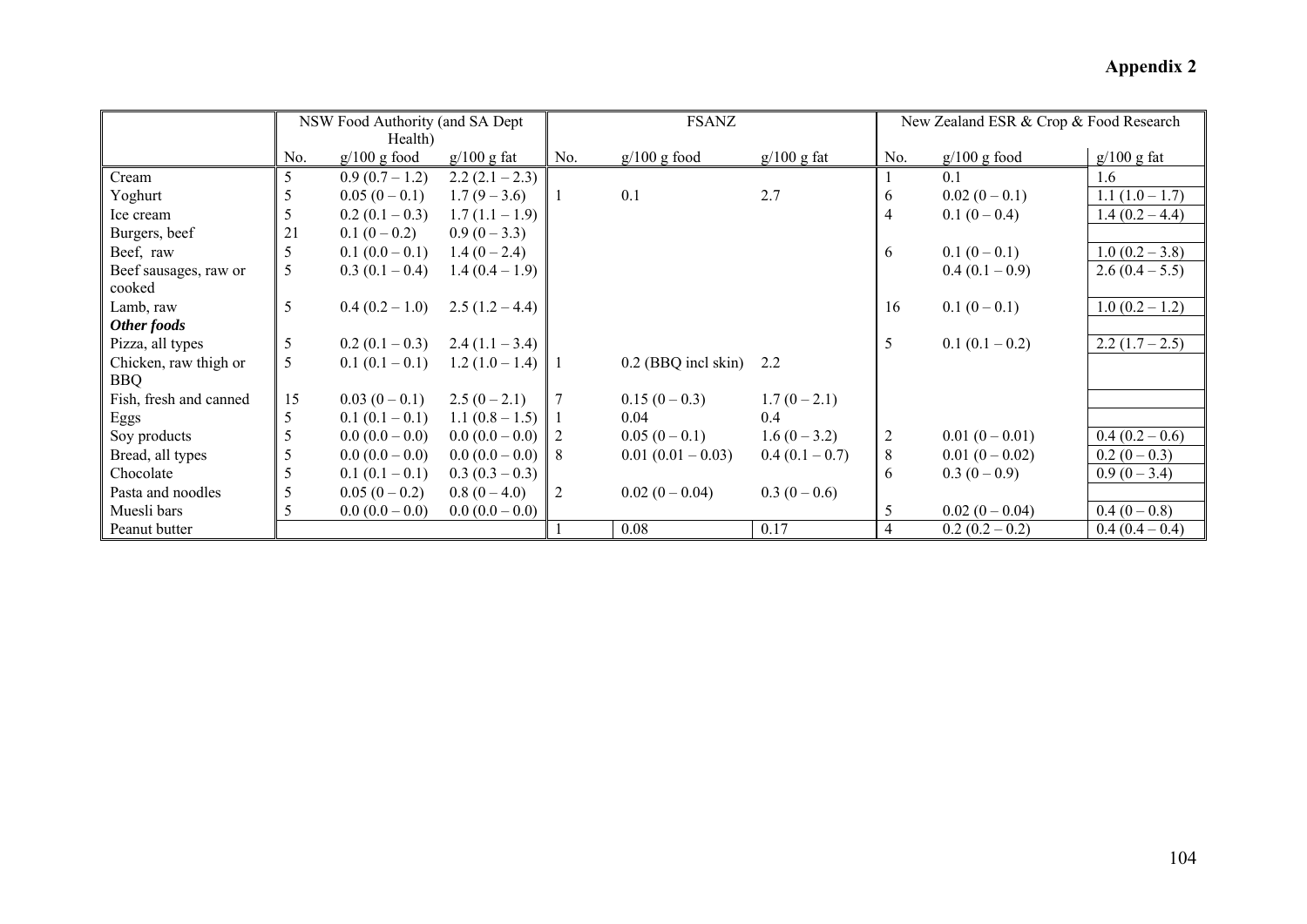### **TFA concentrations used in the dietary intake assessment**

#### *3.1 Concentrations used in the dietary intake assessment*

Because of the limited number of analytical values available, individual TFA levels could not be assigned to each food reported in the  $NNNs<sup>4</sup>$ . Concentrations of TFA found on analysis were therefore assigned to groups of related foods. Individual foods from the NNSs were matched to the most appropriate food group for dietary modelling purposes.

The NSW study is the most comprehensive of the Australian data sources available to FSANZ at the time the dietary modelling was conducted and therefore these data have been used in preference for Australia. FSANZ data were used where they were for a food not analysed in the NSW study (e.g. tofu, some cakes, some dairy foods), or to supplement the pool of data available for foods that are major contributors to TFA intakes (e.g. edible oil spreads and hot potato chips/fries).

New Zealand analytical data were used for New Zealand intake estimates, where these data were available. Where no New Zealand data were held for some food categories, Australian data were used instead.

#### *3.2 Data limitations*

There are a number of important limitations with the data on TFA levels available for this dietary exposure assessment:

- A limited range of foods has been analysed and therefore it is possible that there may be foods high in TFA that have been overlooked. Conversely, the choice of foods for analysis may have exaggerated TFA intakes where high TFA foods have been used to represent foods that are actually low in TFA.
- There appears to be substantial variation in TFA levels in some food groups and therefore the choice of foods included in an analysed sample may result in skewed mean levels that are not representative of the overall food group. Edible oil spreads are an illustration of this effect, where in the NSW study, one in four of the samples analysed had a markedly higher level of TFA than the other three samples. In the FSANZ data set on spreads samples, all brands selected were relatively low in the TFA but this sample did not include the brand found in NSW to be high in TFA.
- The NSW study did not cook samples prior to analysis so any effect of cooking on TFA levels has not been taken into account. However this will not be a significant in terms of most high TFA foods (chips, spreads, pastries) which were mostly purchased ready to eat.
- The New Zealand data set was smaller than the Australian and therefore the intake estimates derived from them will have a lesser degree of certainty than the Australian estimates.

<sup>&</sup>lt;sup>4</sup> For example, there are approximately 4500 individual foods included in the 1995 Australian NNS and 5900 in the 1997 New Zealand NNS.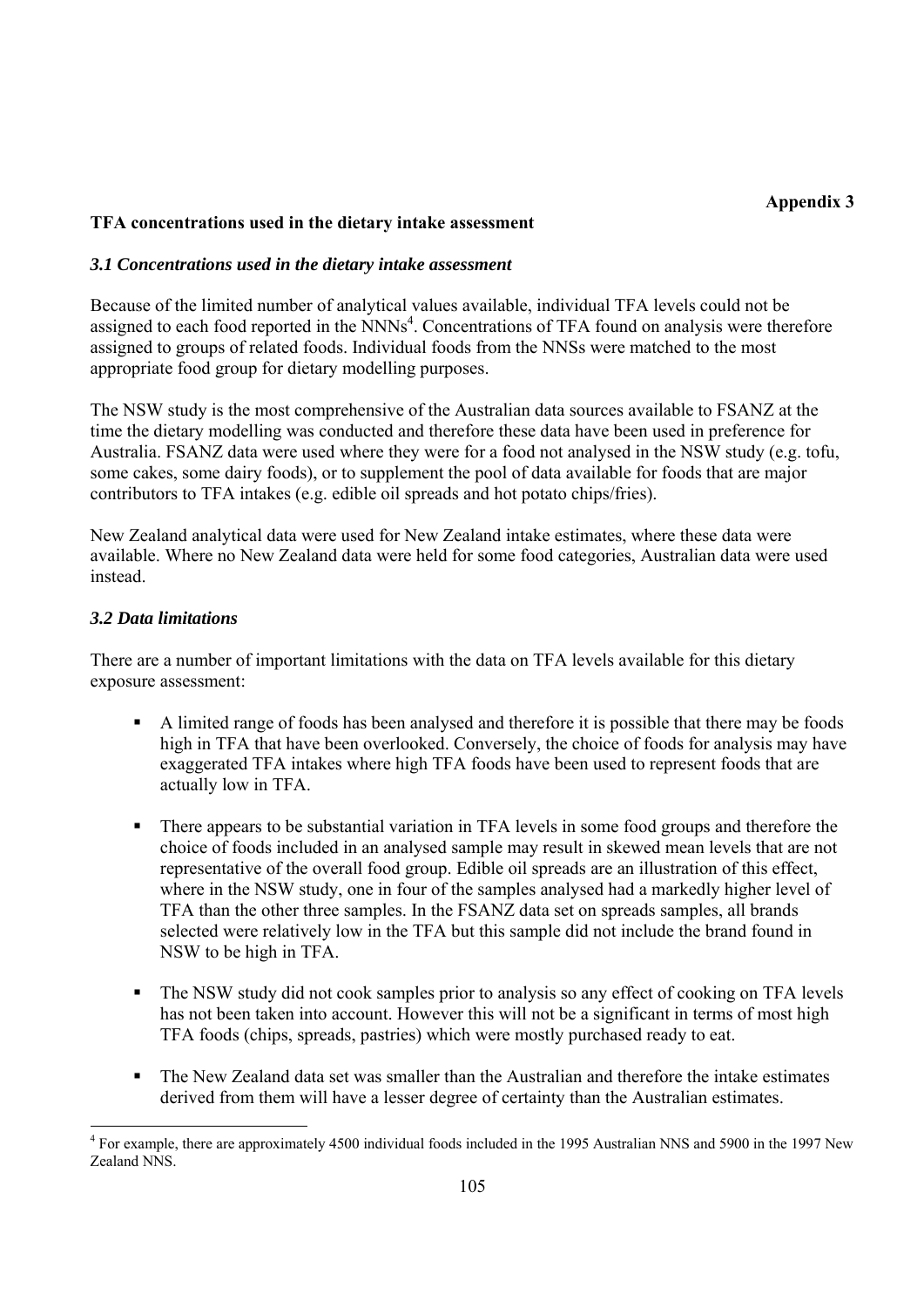| <b>Food Category</b>             | <b>NNS Foods Represented</b>                                                                                          | <b>Notes on Data</b><br>compilation             | <b>Trans fatty acid</b><br>total mg/kg |
|----------------------------------|-----------------------------------------------------------------------------------------------------------------------|-------------------------------------------------|----------------------------------------|
|                                  |                                                                                                                       |                                                 |                                        |
| Beverages, alcoholic             |                                                                                                                       |                                                 |                                        |
| Beer                             | All "beers", any type                                                                                                 | Imputed zero                                    | $\overline{0}$                         |
| Wine & cider                     | All wines, any type including de-alcoholised and non-alcoholic<br>wines, port, sherry, wine coolers, cider, rice wine | Imputed zero                                    | $\overline{0}$                         |
| All other alcoholic<br>beverages | All types EXCEPT: Liqueur Advocaat                                                                                    | Imputed zero                                    | $\overline{0}$                         |
|                                  | 'Liqueur Advocaat'                                                                                                    | <b>Estimated</b> from<br>proportion of egg yolk | 140                                    |
|                                  | 28410301 Cream based coffee flavour                                                                                   | <b>Estimated from</b><br>proportion of cream    | 890                                    |
|                                  | 28410401 Cream based other flavour                                                                                    | <b>Estimated from</b>                           | 890                                    |
| Beverages, non-alcoholic         |                                                                                                                       | proportion of cream                             |                                        |
| Water, bottled still             | Includes all non-domestic water                                                                                       | Imputed zero                                    | $\theta$                               |
| Water, tap                       | Includes all domestic water (including water in beverages and<br>water used in cooking)                               | Imputed zero                                    | $\mathbf{0}$                           |
| Juices, juice drinks, cordials   | All fruit and vegetable juices and drinks, cordials and cordial<br>bases plus infant juices.                          | Imputed zero                                    | $\mathbf{0}$                           |
| Tea & coffee                     | All "tea" including herbal teas, except where the tea contains milk                                                   | Imputed zero                                    | $\boldsymbol{0}$                       |
|                                  | All "coffee" including coffee replacements, except where they<br>contain milk                                         | Imputed zero                                    | $\overline{0}$                         |
| Soft drink                       | All soft drinks, flavoured mineral waters & electrolyte drinks                                                        | Imputed zero                                    | $\mathbf{0}$                           |

### *Table A3. 1: Summary of TFA levels in Australian foods used in the dietary intake assessment*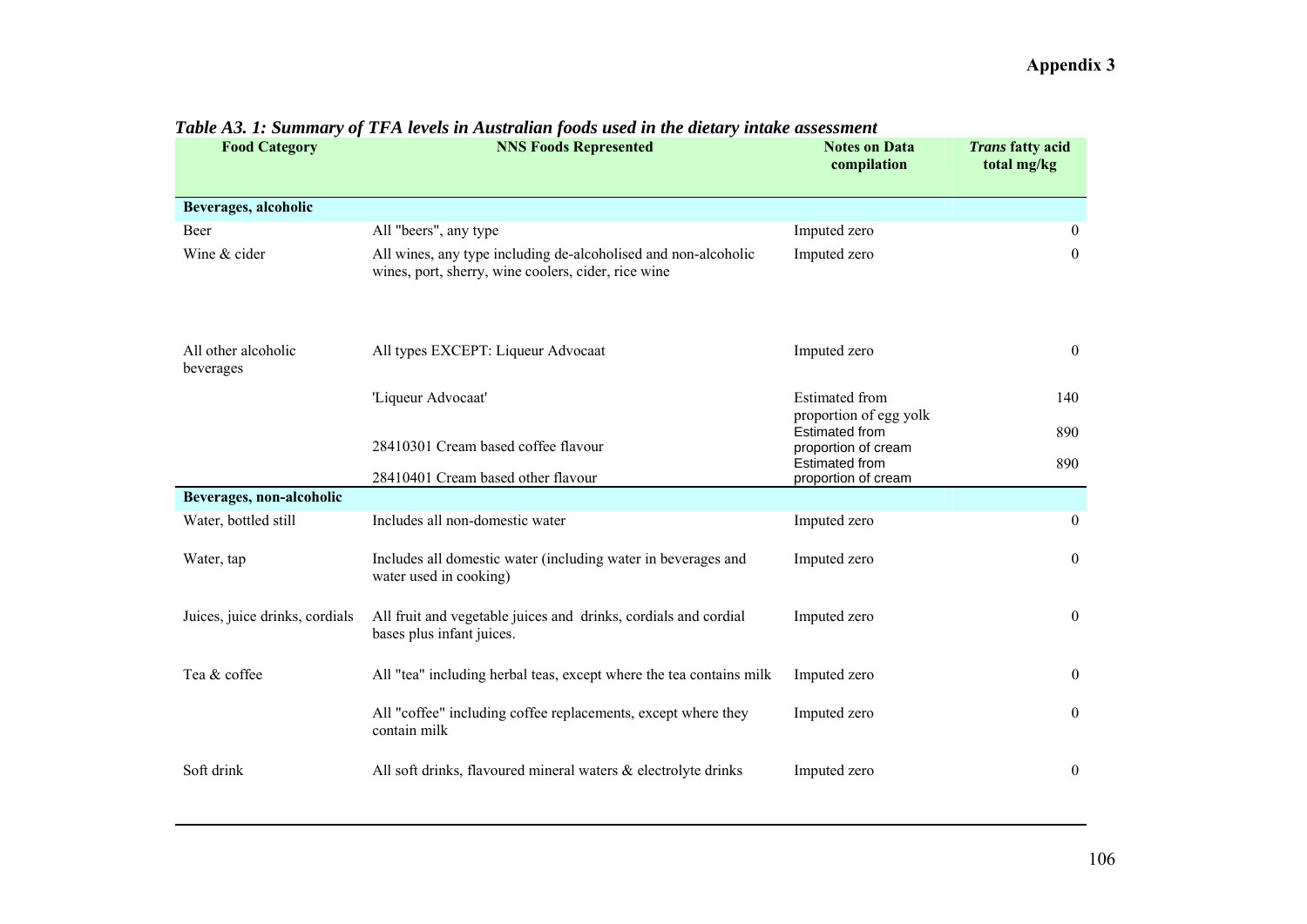| <b>Food Category</b>             | <b>NNS Foods Represented</b>                                                                                                                                                                                                                                          | <b>Notes on Data</b><br>compilation                          | <b>Trans fatty acid</b><br>total mg/kg |
|----------------------------------|-----------------------------------------------------------------------------------------------------------------------------------------------------------------------------------------------------------------------------------------------------------------------|--------------------------------------------------------------|----------------------------------------|
|                                  |                                                                                                                                                                                                                                                                       |                                                              |                                        |
| Cereal and cereal<br>products    |                                                                                                                                                                                                                                                                       |                                                              |                                        |
| Grains, flours                   | All unprocessed cereal grains, flours and brans. Includes those<br>cooked in water. Plus rice cakes and flavoured rice mixes.                                                                                                                                         | Imputed zero                                                 | $\mathbf{0}$                           |
| Bread, multigrain                | Includes all mixed grain and rye breads but does not include rolls                                                                                                                                                                                                    | Analysed                                                     | 130                                    |
| Bread roll, multigrain           | Includes all mixed grain and rye bread rolls other than cheese<br>and/or cheese & bacon topped rolls                                                                                                                                                                  | Analysed                                                     | 40                                     |
| Bread, white                     | All "regular breads, and rolls" (except white fibre increased),<br>"english-style muffins", "crumpets", "white flat breads", "bread-<br>based stuffings", "tortilla" and "corn bread" and damper.<br>Excluding all multigrain and wholemeal breads and bread products | Analysed                                                     | 150                                    |
| Bread, white, fibre<br>increased | Include bread roll, white, fibre increased                                                                                                                                                                                                                            | Analysed                                                     | 170                                    |
| Bread roll, white                | Includes all white rolls and bagels other than cheese and/or cheese<br>& bacon topped rolls                                                                                                                                                                           | Analysed                                                     | 280                                    |
| Bread, wholemeal                 | All whole meal breads other than cheese or cheese $\&$ bacon topped<br>breads. Includes wholemeal flat breads.                                                                                                                                                        | Analysed                                                     | 190                                    |
| Bread rolls, wholemeal           | All wholemeal bread rolls and bagels other than cheese or cheese<br>& bacon topped bread rolls.                                                                                                                                                                       | Analysed                                                     | 50                                     |
| Cheese topped breads             | All types of breads (white, grain, wholemeal and muffins) topped<br>with, or containing, cheese                                                                                                                                                                       | Estimated based on 10%<br>cheddar cheese, 90%<br>white bread | 930                                    |
| Other breads                     | Any other breads not already mentioned, other than fruit breads                                                                                                                                                                                                       | White bread value                                            | 150                                    |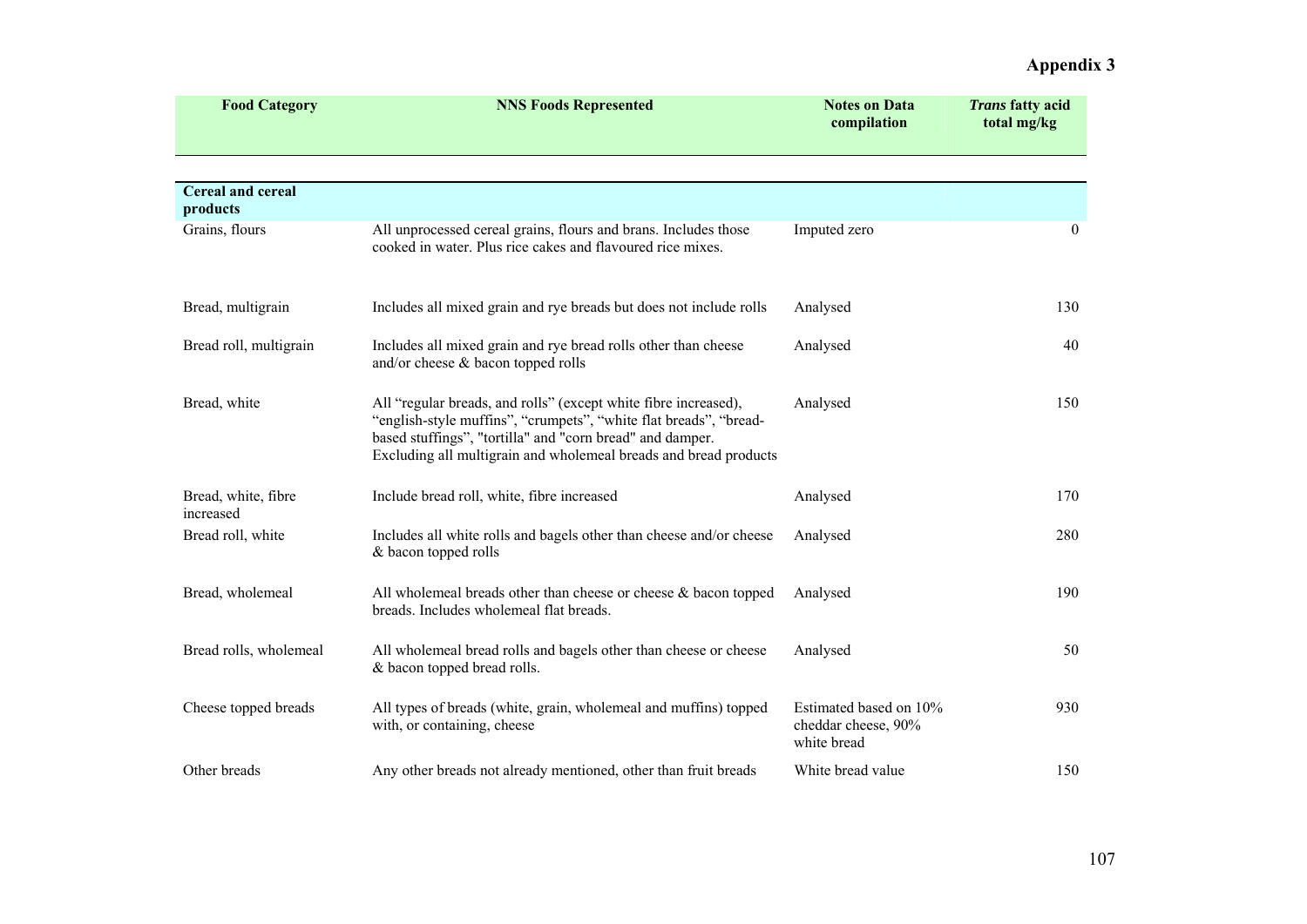| <b>Food Category</b> | <b>NNS Foods Represented</b>                                                                                                                                                                                                                                                              | <b>Notes on Data</b><br>compilation | <b>Trans fatty acid</b><br>total mg/kg |
|----------------------|-------------------------------------------------------------------------------------------------------------------------------------------------------------------------------------------------------------------------------------------------------------------------------------------|-------------------------------------|----------------------------------------|
|                      |                                                                                                                                                                                                                                                                                           |                                     |                                        |
| Fruit buns           | All breads and buns containing dried fruit, whether as rolls or<br>loaves, iced or uniced, white or wholemeal plus sweet buns and<br>muffins                                                                                                                                              | Analysed                            | 640                                    |
| Pasta, plain         | All types of cooked and uncooked pasta including spinach pasta $\&$<br>egg pasta. Does not include filled pastas.                                                                                                                                                                         | Analysed                            | 170                                    |
| <b>Noodles</b>       | All types of noodles, cooked and uncooked, other than "noodle<br>instant"                                                                                                                                                                                                                 | Analysed                            | $\boldsymbol{0}$                       |
| Instant noodles      | All types, cooked and uncooked                                                                                                                                                                                                                                                            | Analysed                            | 440                                    |
| Cake, plain          | All types of cakes plain or flavoured, iced and uniced, except for<br>chocolate cakes, sponge cakes, cheesecakes, lamingtons, sweet<br>muffins or carrot cake. Includes homemade and commercial<br>products and cakes made from mixes. Includes slices, other than<br>chocolate or fruit. | Analysed                            | 4180                                   |
| Cake, chocolate      | All types of chocolate cake including rich cakes, black forest cake,<br>iced or uniced, including chocolate layer cakes and cakes made<br>from mixes. Includes chocolate slices and brownies.                                                                                             | Analysed                            | 1630                                   |
| Cake, sponge         | All plain or iced sponges, including lamingtons, but excluding<br>sponge cakes filled with cream. Includes sponges made from<br>mixes.                                                                                                                                                    | Analysed                            | $\overline{0}$                         |
| Cake, sponge, filled | All filled sponges or filled lamingtons                                                                                                                                                                                                                                                   | Estimated based on 20%<br>cream     | 1780                                   |
| Cake, fruit, dark    | All types of fruit cake, light or dark, including sultana cake.<br>Includes fruit slices.                                                                                                                                                                                                 | Analysed                            | 2990                                   |
| Cake, carrot, iced   |                                                                                                                                                                                                                                                                                           | Analysed                            | 2610                                   |
| Cheesecake           |                                                                                                                                                                                                                                                                                           | Analysed                            | 6960                                   |
| Doughnuts            | Doughnuts, all types including yeast or cake, filled or unfilled,<br>iced or uniced,                                                                                                                                                                                                      | Analysed                            | 11540                                  |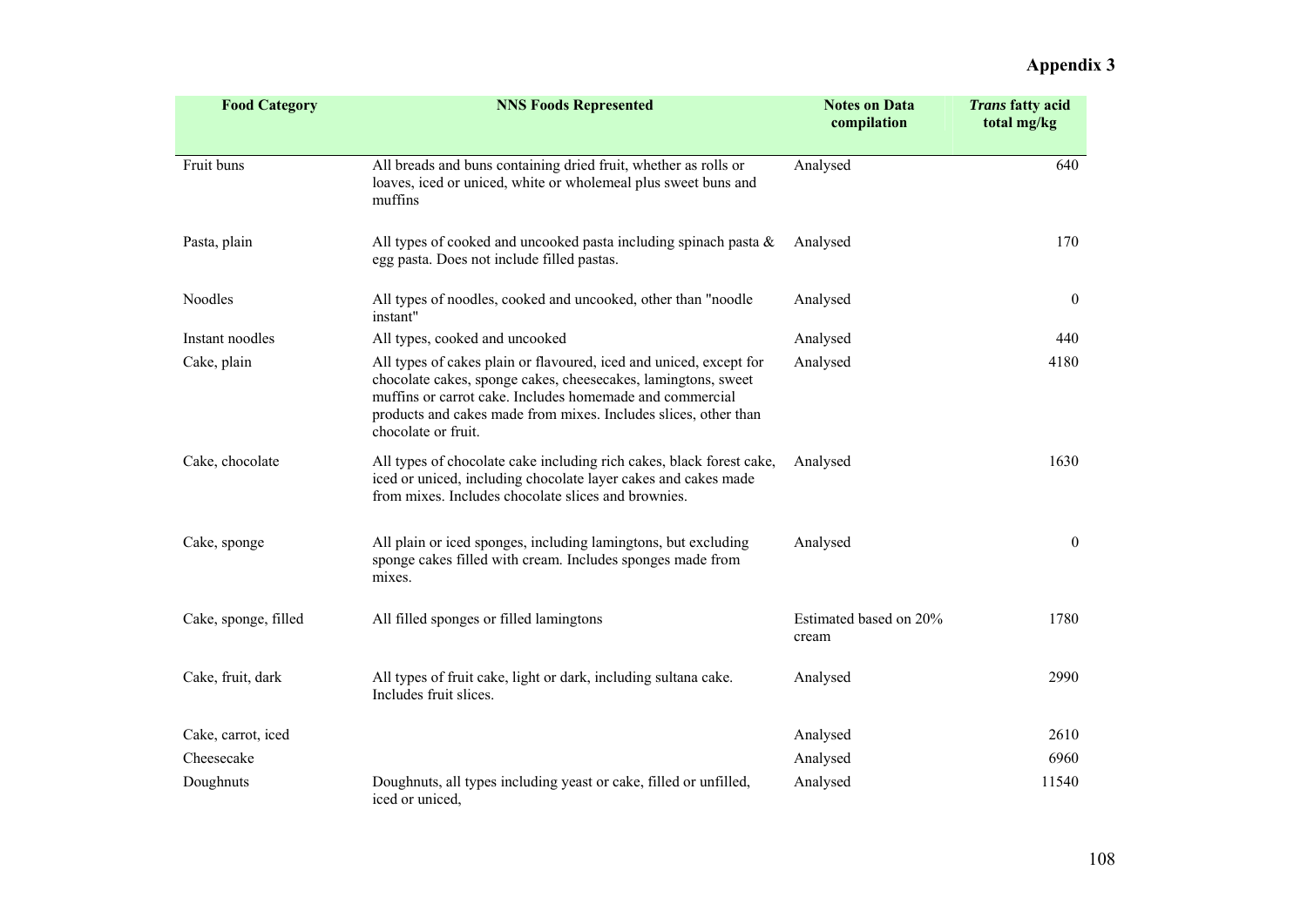| <b>Food Category</b>                                               | <b>NNS Foods Represented</b>                                                                                                                                                 | <b>Notes on Data</b><br>compilation                                                                                                   | <b>Trans fatty acid</b><br>total mg/kg |
|--------------------------------------------------------------------|------------------------------------------------------------------------------------------------------------------------------------------------------------------------------|---------------------------------------------------------------------------------------------------------------------------------------|----------------------------------------|
| Scones, fruit                                                      | All types of scones and rock cakes and dumplings                                                                                                                             | Analysed                                                                                                                              | 2170                                   |
| Muffin, cake style                                                 | All types                                                                                                                                                                    | Analysed                                                                                                                              | 6000                                   |
| Pikelet                                                            | All types of pikelets, pancakes or crepes plus waffles                                                                                                                       | Analysed                                                                                                                              | 640                                    |
| Croissant                                                          | All types of croissants. Includes vol au vent case, unfilled.                                                                                                                | Analysed                                                                                                                              | 3630                                   |
| Pastry, shortcrust                                                 | Home made and commercial plain shortcrust pastry and<br>wholemeal pastry                                                                                                     | Analysed                                                                                                                              | 7170                                   |
| Pastry, puff, made with<br>butter                                  | Home made and commercial puff shortcrust pastry plus spring roll<br>pastry                                                                                                   | Analysed                                                                                                                              | 19000                                  |
| Savoury biscuits                                                   | All types                                                                                                                                                                    | Analysed                                                                                                                              | 1670                                   |
| Sweet biscuits, filled                                             | All sweet biscuits that are identified as being "cream filled"                                                                                                               | Analysed                                                                                                                              | 4800                                   |
| Sweet biscuits, chocolate                                          | All sweet biscuits that are chocolate coated or that contain<br>chocolate chips. Note that cream filled chocolate biscuits should<br>be included under filled sweet biscuits | Analysed                                                                                                                              | 1810                                   |
| Shortbread                                                         | All sweet biscuits other than those that are identified as being<br>"cream filled" or "chocolate", homemade or commercial                                                    | Analysed                                                                                                                              | 2550                                   |
| Breakfast cereal, all types                                        | All breakfast cereals, except toasted mueslis                                                                                                                                | Imputed zero                                                                                                                          | $\mathbf{0}$                           |
| Toasted muesli                                                     | All toasted mueslis, but does not include natural/untoasted muesli<br>or porridge/cooked oats                                                                                | Estimated based on 16%<br>fat content, assuming<br>two thirds of this is from<br>oil $(10\%)$ with<br>remainder from oats and<br>nuts | 640                                    |
| Hamburger, chain, with<br>cheese                                   | All chain hamburgers with cheese as an ingredient, or<br>cheeseburgers                                                                                                       | Analysed                                                                                                                              | 640                                    |
| Hamburger, chain, without<br>cheese                                | All chain hamburgers that do not list cheese as an ingredient                                                                                                                | Analysed                                                                                                                              | 570                                    |
| Hamburger, with cheese,<br>purchased from independent<br>retailers |                                                                                                                                                                              | Analysed                                                                                                                              | 1150                                   |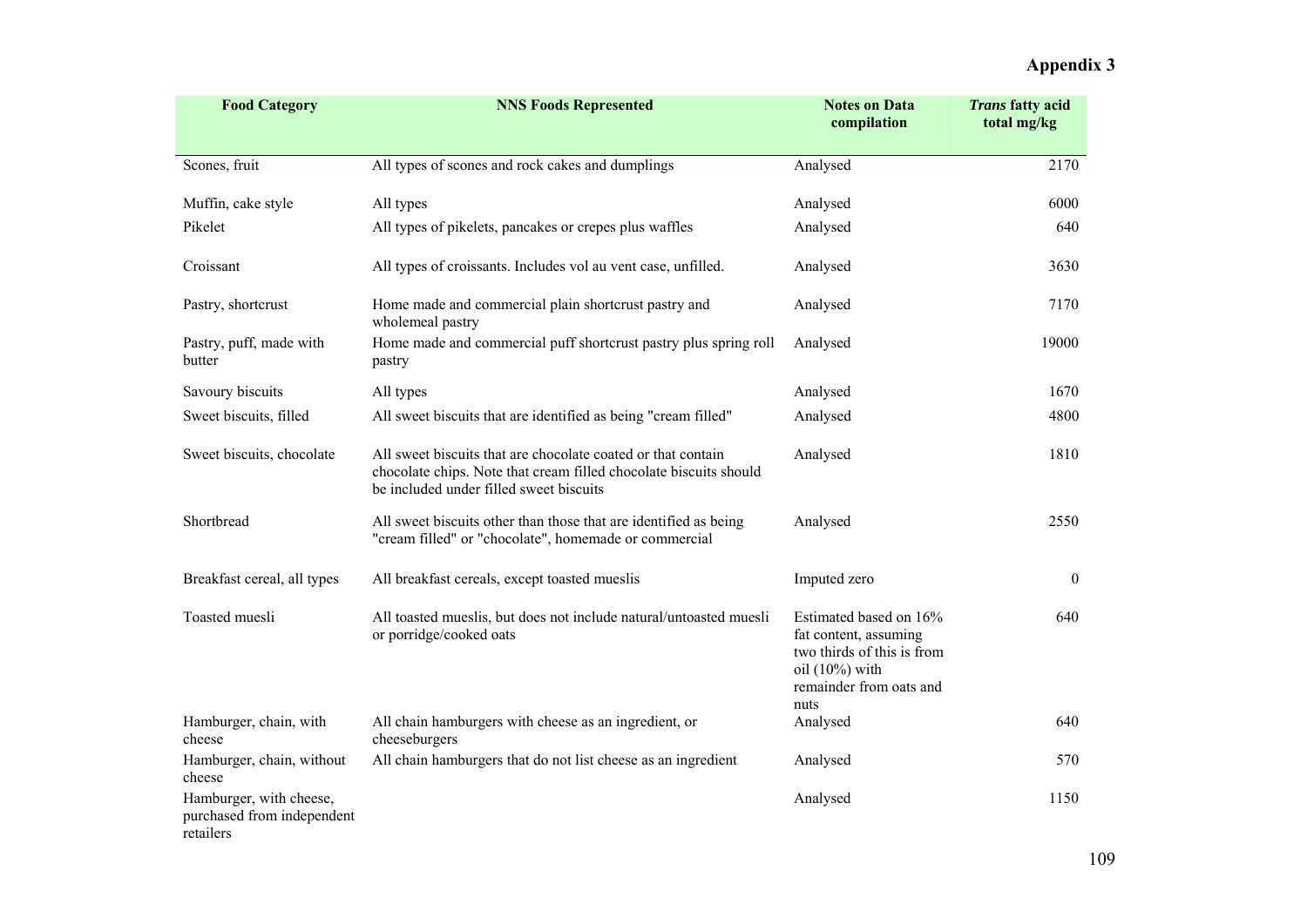| <b>Food Category</b>            | <b>NNS Foods Represented</b>                                                                                                     | <b>Notes on Data</b><br>compilation               | <b>Trans fatty acid</b><br>total mg/kg |
|---------------------------------|----------------------------------------------------------------------------------------------------------------------------------|---------------------------------------------------|----------------------------------------|
|                                 |                                                                                                                                  |                                                   |                                        |
| Chicken burger                  | All chicken burgers, fish burgers & chicken nuggets                                                                              | Analysed                                          | 120                                    |
| <b>Cereal based mixed foods</b> |                                                                                                                                  |                                                   |                                        |
| Pizza, supreme                  | All types of pizza, regardless of topping or place of production                                                                 | Analysed                                          | 1790                                   |
| Lasagne                         | Lasagne, cannelloni, pasta in sauce, all types, plus noodles with<br>sauce                                                       | Analysed                                          | 7360                                   |
| <b>Pastry based mixed foods</b> |                                                                                                                                  |                                                   |                                        |
| Meat pie                        | All foods identified as "pie, meat" or "pie, pork" or "pie, steak" or<br>"pie, chicken" or cornish pasties                       | Analysed                                          | 3790                                   |
| Sausage roll                    | Any foods identified as "sausage roll" or "pastry roll with meat"<br>All 'Chiko-type' rolls, dim sims and spring rolls with meat | Analysed                                          | 7810                                   |
| Spinach & cheese pastry         | Any spinach triangles, pastry rolls with vegetables or cheese, or<br>cheese and/or vegetable vol au vents                        | Analysed                                          | 22000                                  |
| Quiche                          | Any food described as quiche or egg and bacon pie                                                                                | Analysed                                          | 7360                                   |
| Danish pastry                   | All types of sweet pastries or pies other than croissants. Includes<br>fruit pies                                                | Analysed                                          | 2640                                   |
| Eggs                            |                                                                                                                                  |                                                   |                                        |
| Egg, whole, raw                 | All whole egg foods including boiled, fried, scrambled & poached<br>eggs                                                         | Analysed                                          | 1070                                   |
| Egg, white, raw                 | Cooked and raw egg white                                                                                                         | Analysed                                          | $\overline{0}$                         |
| Egg, yolk, raw                  |                                                                                                                                  | Estimated based on 40%<br>egg yolk in a whole egg | 2680                                   |
| <b>Fats and oils</b>            |                                                                                                                                  |                                                   |                                        |
| Butter, regular                 | All "dairy" butter                                                                                                               | Analysed                                          | 41980                                  |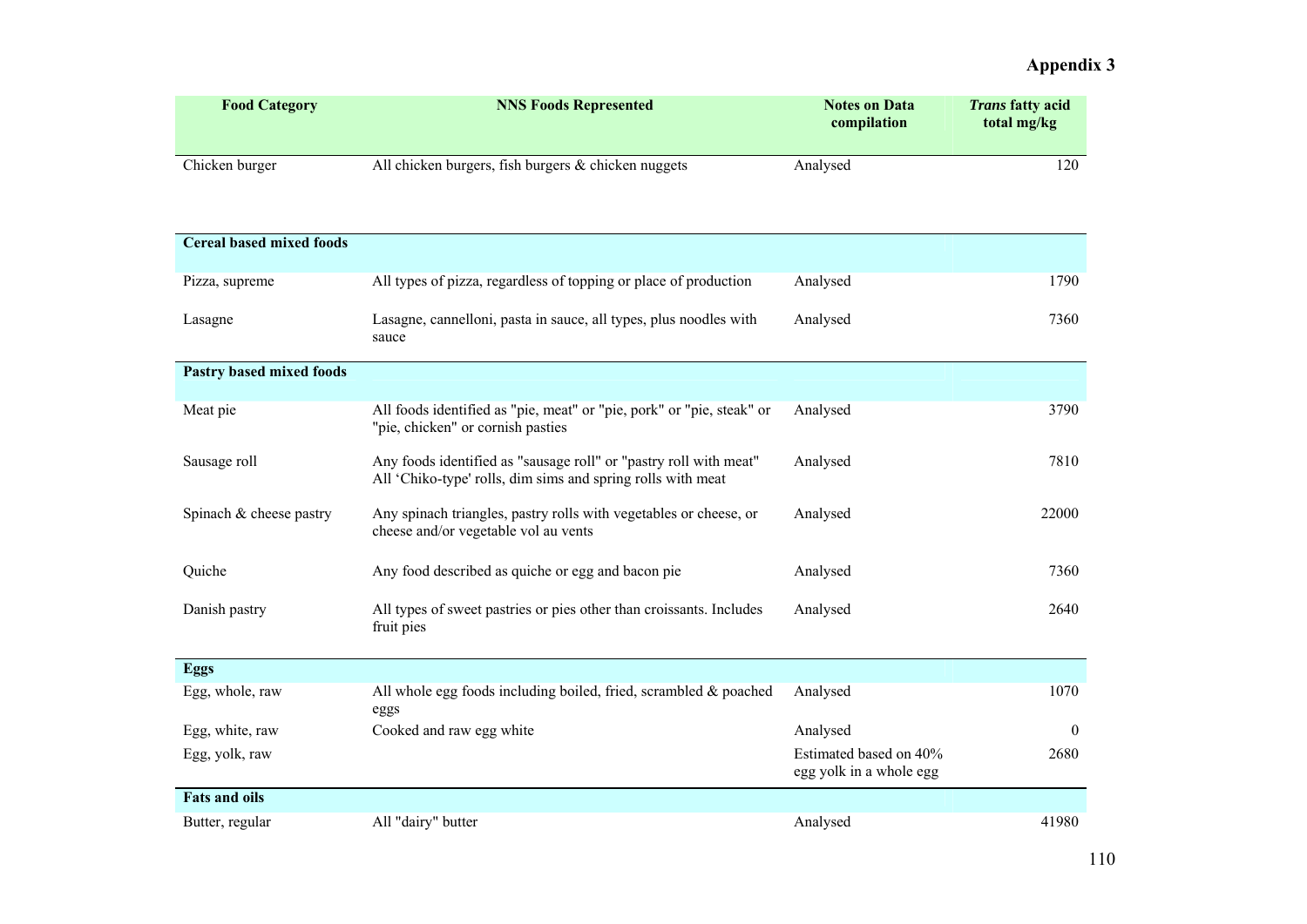| <b>Food Category</b>                  | <b>NNS Foods Represented</b>                                                                                                                                                                                                       | <b>Notes on Data</b><br>compilation                                                                                                        | <b>Trans fatty acid</b><br>total mg/kg |
|---------------------------------------|------------------------------------------------------------------------------------------------------------------------------------------------------------------------------------------------------------------------------------|--------------------------------------------------------------------------------------------------------------------------------------------|----------------------------------------|
|                                       |                                                                                                                                                                                                                                    |                                                                                                                                            |                                        |
| Dairy blend (not reduced<br>fat)      | All "full fat dairy" blends                                                                                                                                                                                                        | Analysed                                                                                                                                   | 32550                                  |
| Dairy blend (reduced fat)             | All dairy blends that are marked as being reduced or low in fat                                                                                                                                                                    | Estimated based on 72%<br>fat content in analysed<br>full fat dairy blend,<br>adjusted to a fat content<br>of 50% in reduced fat<br>spread | 22600                                  |
| Edible oil spread, regular            | All spreads or margarines that are not labelled as containing<br>dairy/butter and that are not marked as 50% or less fat                                                                                                           | Analysed                                                                                                                                   | 3132                                   |
| Edible oil spread, 50% or<br>less fat | Any spread or margarine that is labelled as containing 50% or less<br>fat or oil                                                                                                                                                   | Estimated based on 67%<br>fat content in analysed<br>edible oil spread,<br>adjusted to a fat content<br>of 50% in reduced fat<br>spread    | 2290                                   |
| Oil, canola                           | All foods that are "oils" other than olive oil                                                                                                                                                                                     | Analysed                                                                                                                                   | 6330                                   |
| Oil, olive                            | Olive oil only                                                                                                                                                                                                                     | Analysed                                                                                                                                   | 1410                                   |
| Solid fats                            | Bacon fat, dripping, lard, solid fats                                                                                                                                                                                              | Imputed from bacon                                                                                                                         | 1070                                   |
| Fish, seafood and fish<br>products    |                                                                                                                                                                                                                                    |                                                                                                                                            |                                        |
| Fish, fillets                         | All fin fish, raw, steamed, baked, grilled, floured, excluding<br>canned, crumbed oven baked fin fish and battered takeaway fin<br>fish                                                                                            | Analysed                                                                                                                                   | 200                                    |
| Fish, battered, takeaway              | All finfish, excluding canned, that are purchased battered and fried<br>or that are cooked with batter or crumb coating, whether<br>commercial or home prepared. Includes crumbed or battered oven<br>baked fish and fish fingers. | Analysed                                                                                                                                   | 2050                                   |
| Seafood extender/surimi               | Not battered and fried. Including fish stick and seafood stick                                                                                                                                                                     | Analysed                                                                                                                                   | $\boldsymbol{0}$                       |
| Tuna, canned                          | All types of canned tuna, drained or undrained                                                                                                                                                                                     | Analysed                                                                                                                                   | 40                                     |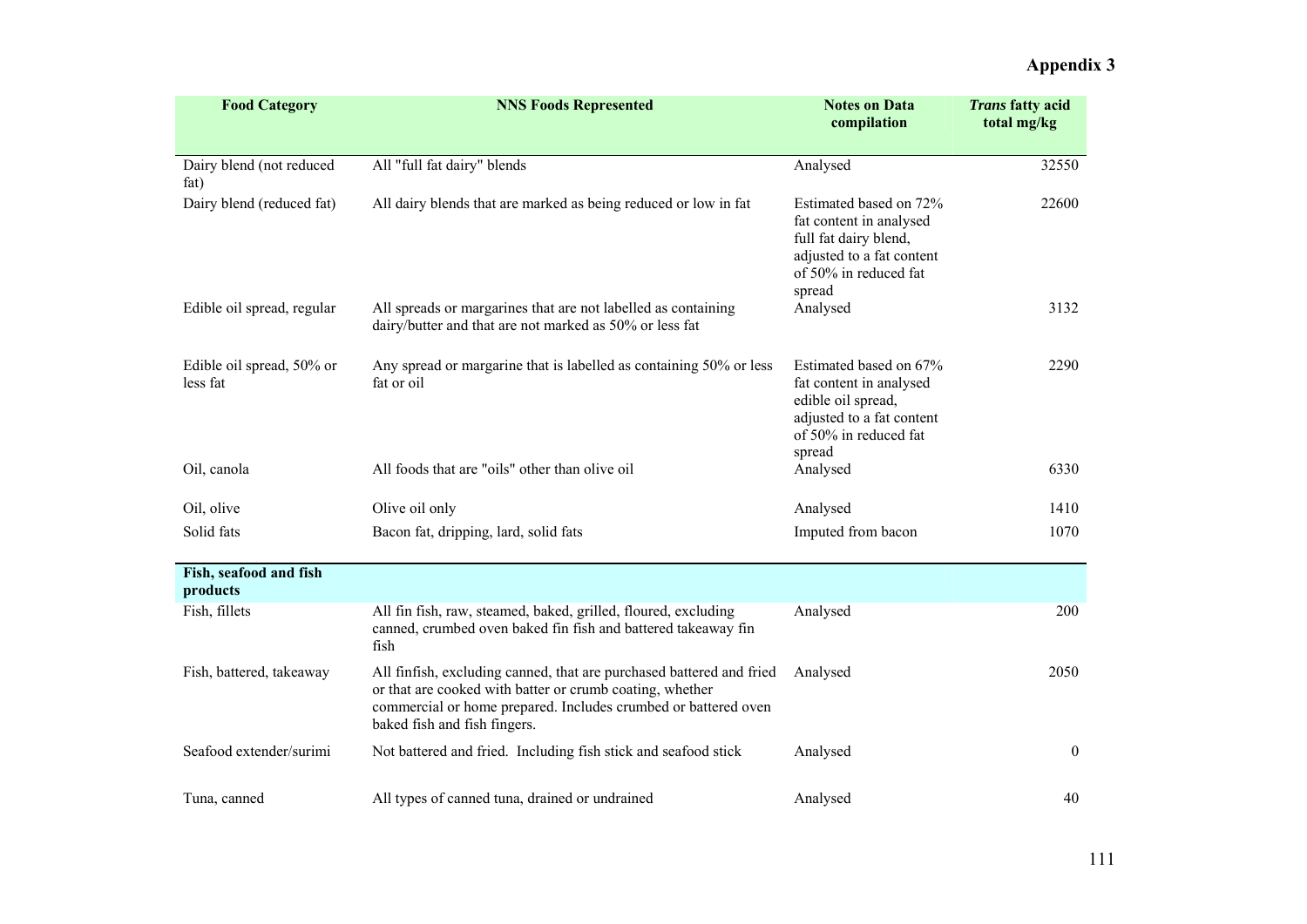| <b>Food Category</b>                | <b>NNS Foods Represented</b>                                                                                     | <b>Notes on Data</b><br>compilation | Trans fatty acid<br>total mg/kg |
|-------------------------------------|------------------------------------------------------------------------------------------------------------------|-------------------------------------|---------------------------------|
| Salmon, canned                      | All types of canned salmon, drained or undrained                                                                 | Analysed                            | 410                             |
| Canned & smoked fish                | Any type of canned fish other than salmon or tuna. Any type of<br>smoked fish                                    | Imputed from canned<br>salmon       | 410                             |
| Calamari, crumbed, fried            | Any type of battered or crumbed calamari, prawn, squid, oyster,<br>scallop                                       | Analysed                            | 1640                            |
| Crustacea and molluscs              | All raw, steamed, grilled prawns, crabs, lobster, mussels, squid<br>that are not cooked with batter or coating   | Imputed from fish fillets           | 200                             |
| Fruit                               |                                                                                                                  |                                     |                                 |
| All types of fruit                  | All cooking methods, including canned or dried                                                                   | Imputed zero                        | $\mathbf{0}$                    |
| <b>Meat and poultry</b>             |                                                                                                                  |                                     |                                 |
| Beef, steak                         | All types of raw & cooked beef, lean only or lean and fat, other<br>than beef mince. Includes cattle offal.      | Analysed (NSW)                      | 510                             |
| Beef mince, raw                     | All types of raw beef mince                                                                                      | Analysed (NSW)                      | 1500                            |
| Lamb chops                          | All types of raw and cooked lamb, lean only or lean and fat,<br>including offal                                  | Analysed (NSW)                      | 2830                            |
| Pork                                | All raw and cooked pork other than bacon and ham, including<br>offal. Also includes kangaroo, rabbit and venison | Imputed from beef                   | 510                             |
| Chicken, thigh, raw                 | All raw chicken and other poultry or game, including offal                                                       | Analysed (NSW)                      | 690                             |
| Chicken, barbecued                  | All cooked chicken and other poultry or game, including offal                                                    | Analysed                            | 2000                            |
| Beef, sausage, raw                  | All beef, pork, lamb or chicken sausages, plus frankfurters/hot<br>dogs, raw or cooked.                          | Analysed                            | 2840                            |
| Processed low fat chicken<br>breast | All processed poultry meats                                                                                      | Analysed                            | $\boldsymbol{0}$                |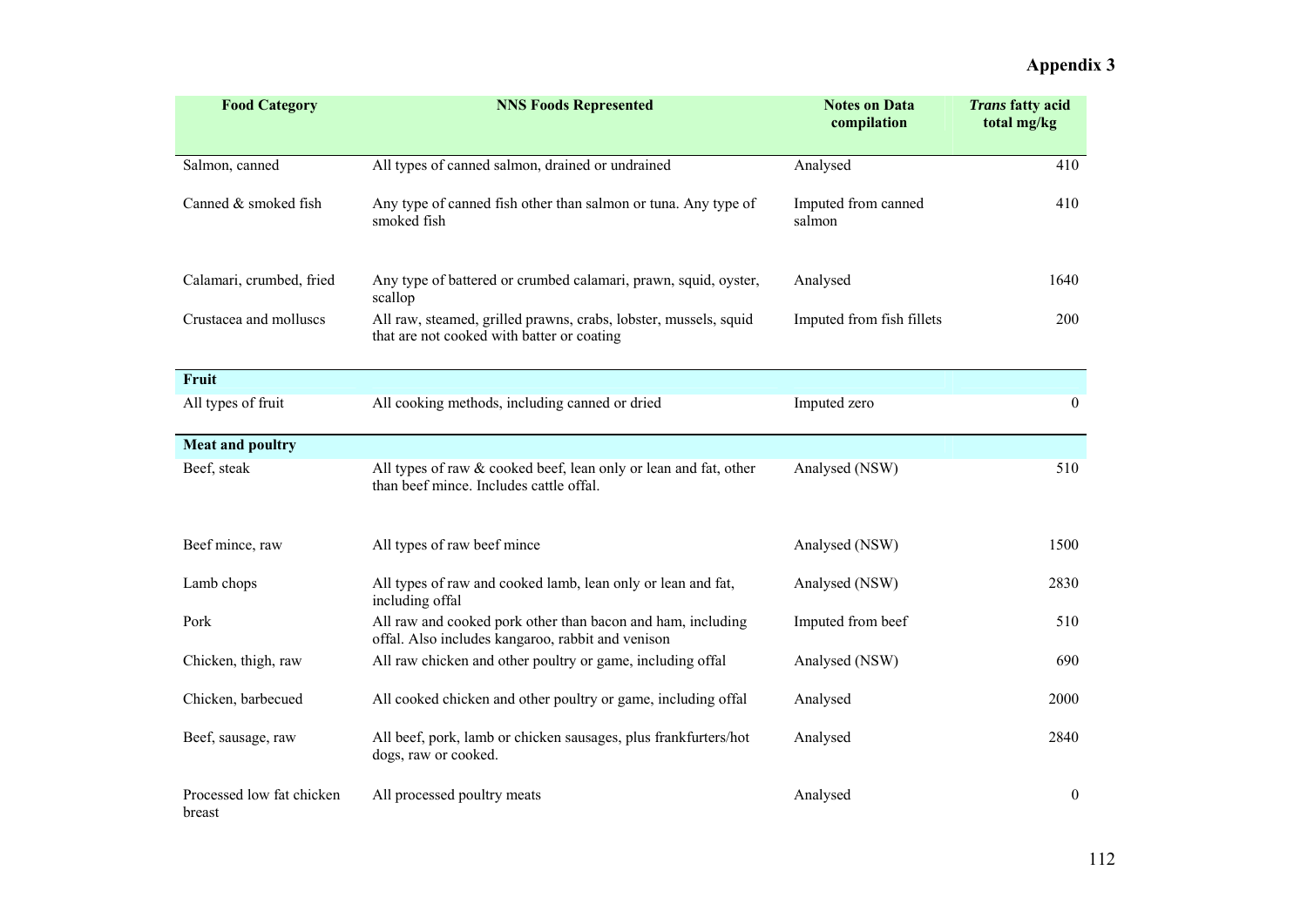| <b>Food Category</b>               | <b>NNS Foods Represented</b><br><b>Notes on Data</b><br>compilation                                                                         |                                                                                                                                | <b>Trans fatty acid</b><br>total mg/kg |
|------------------------------------|---------------------------------------------------------------------------------------------------------------------------------------------|--------------------------------------------------------------------------------------------------------------------------------|----------------------------------------|
|                                    |                                                                                                                                             |                                                                                                                                |                                        |
| Bacon, raw                         | All hams and bacons, raw and cooked. All luncheon/processed<br>meats other than chicken or turkey.                                          | Analysed                                                                                                                       | 1070                                   |
| Processed luncheon meats           | Higher fat processed meats such as salami, devon, meat pastes,<br>plus spam.                                                                | Estimated from bacon,<br>adjusted for increased<br>fat content $(\sim 11\%$ in<br>analysed bacon, 33% in<br>salamis and devon) | 3210                                   |
| <b>Dairy products</b>              |                                                                                                                                             |                                                                                                                                |                                        |
| Cheese, cheddar, full fat          | All ripened cheeses, regular fat content, other than brie or<br>camembert. Does not include processed cheese or cottage cheese.             | Analysed                                                                                                                       | 6810                                   |
| Cheese, cheddar, reduced<br>fat    |                                                                                                                                             | Estimated based on<br>reduction in fat from<br>32.5% in regular<br>cheddar to 24%                                              | 5000                                   |
| Cheese, brie                       |                                                                                                                                             | Analysed                                                                                                                       | 13000                                  |
| Cheese, camembert                  |                                                                                                                                             | Analysed                                                                                                                       | 10000                                  |
| Cheese, cottage                    | All unripened cheeses (including ricotta, feta $\&$ cream cheese)                                                                           | Analysed                                                                                                                       | 1820                                   |
| Cheese, processed, cheddar<br>type | All processed cheeses $\&$ cheese spreads, cheese-based dips other<br>than cream cheese                                                     | Analysed                                                                                                                       | 8400                                   |
| Cream, pure (not thickened)        | All regular fat 'cream' including thickened, and whipped, including<br>sour cream and sour cream based dips                                 | Analysed                                                                                                                       | 8890                                   |
| Cream, reduced fat                 | All reduced or low fat creams including sour cream                                                                                          | Estimated based on<br>reduction in fat from<br>35% in regular cream to<br>18%                                                  | 4550                                   |
| Ice Cream, full fat, vanilla       | All ice creams including all flavours in tubs, sticks or bars.<br>Excludes tofu based ice confection and any water based ice<br>confections | Analysed                                                                                                                       | 1900                                   |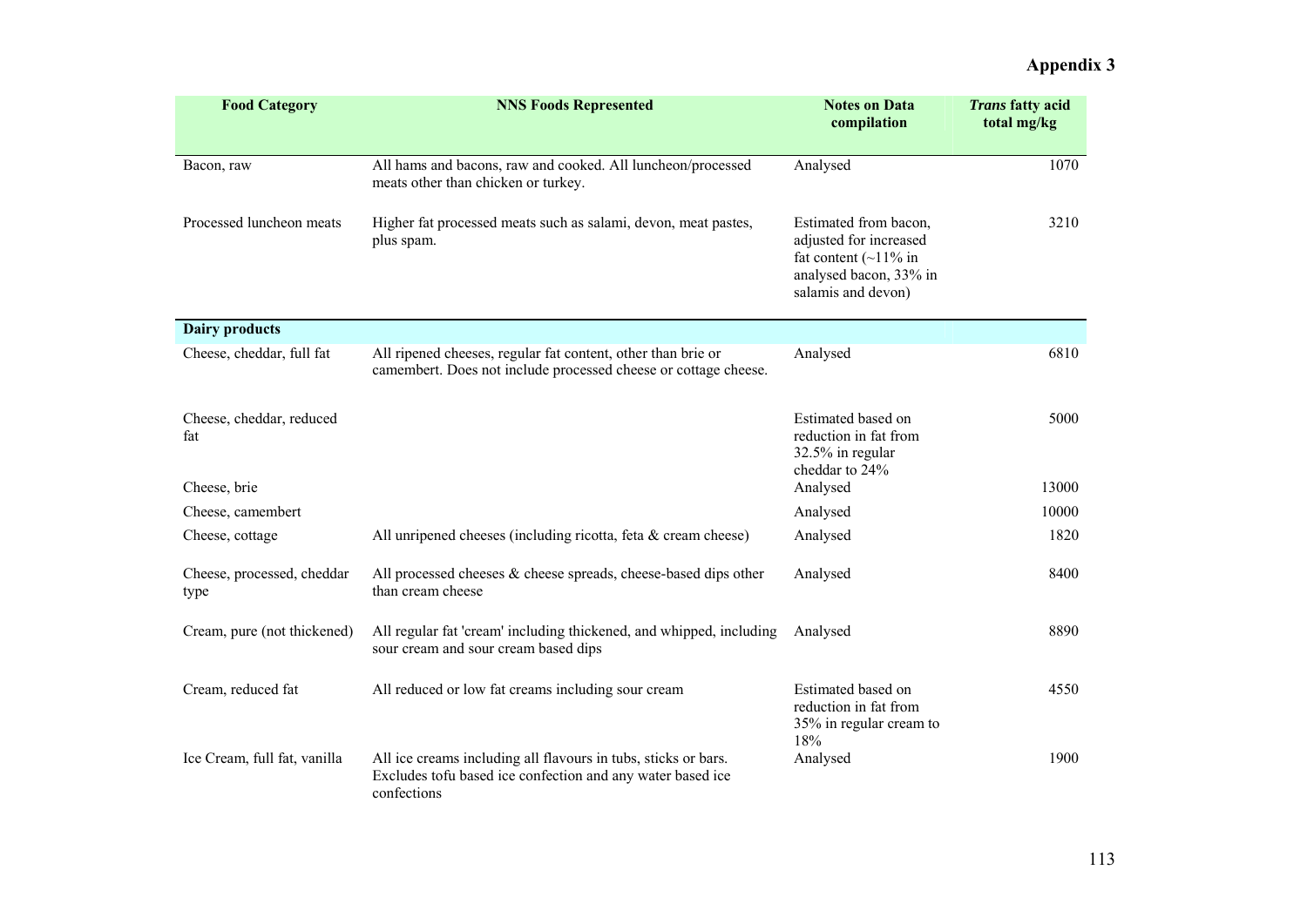| <b>Food Category</b>                  | <b>NNS Foods Represented</b>                                                                                         | <b>Notes on Data</b><br>compilation                                                   | <b>Trans fatty acid</b><br>total mg/kg |
|---------------------------------------|----------------------------------------------------------------------------------------------------------------------|---------------------------------------------------------------------------------------|----------------------------------------|
| Milk, full fat                        | Includes all 'full fat' non flavoured dairy milks and all plain full fat<br>yoghurts, plus tea/coffee made with milk | Analysed                                                                              | 760                                    |
| Milk, modified, low fat               | Includes all low or reduced fat non flavoured dairy milks and<br>reduced or low fat plain yoghurts                   | Estimated based on<br>reduction in fat from<br>4.1% to $1.5\%$ in reduced<br>fat milk | 280                                    |
| Milk, skim                            | All skim milk or skim milk yoghurt (including fruit skim yoghurt),<br>or skim flavoured milk                         | Imputed zero                                                                          | $\overline{0}$                         |
| Milk, powder, whole, dry              | All full fat milk powders, incl infants formula                                                                      | Used dehydration factor<br>of 10 from liquid full fat<br>milk                         | 7600                                   |
| Milk, powder, low fat, dry            | All low fat or skim milk powders, incl soy powders (whole fat and<br>infants)                                        | Used dehydration factor<br>of 10 from liquid<br>reduced fat milk                      | 2800                                   |
| Chocolate flavoured milk,<br>full fat | All regular fat flavoured milks                                                                                      | Analysed                                                                              | 620                                    |
| Flavoured milk, reduced fat           | All reduced fat flavoured milks                                                                                      | Estimated based on<br>reduction in fat from<br>$3.1\%$ to 1.5% in reduced<br>fat milk | 300                                    |
| Yoghurt, fruit, full fat              | Includes all "full fat" fruit & flavoured (including fruit, nuts and<br>muesli) yoghurts                             | Analysed                                                                              | 630                                    |
| Yoghurt, fruit, reduced fat           | All reduced or low fat fruit or flavoured yoghurts                                                                   | Estimated based on<br>reduction in fat from<br>3.4% to 1% in reduced<br>fat yoghurt   | 190                                    |

| Infant formula and foods |                   |              |  |
|--------------------------|-------------------|--------------|--|
| Infant cereal, mixed     | All infant cereal | Imputed zero |  |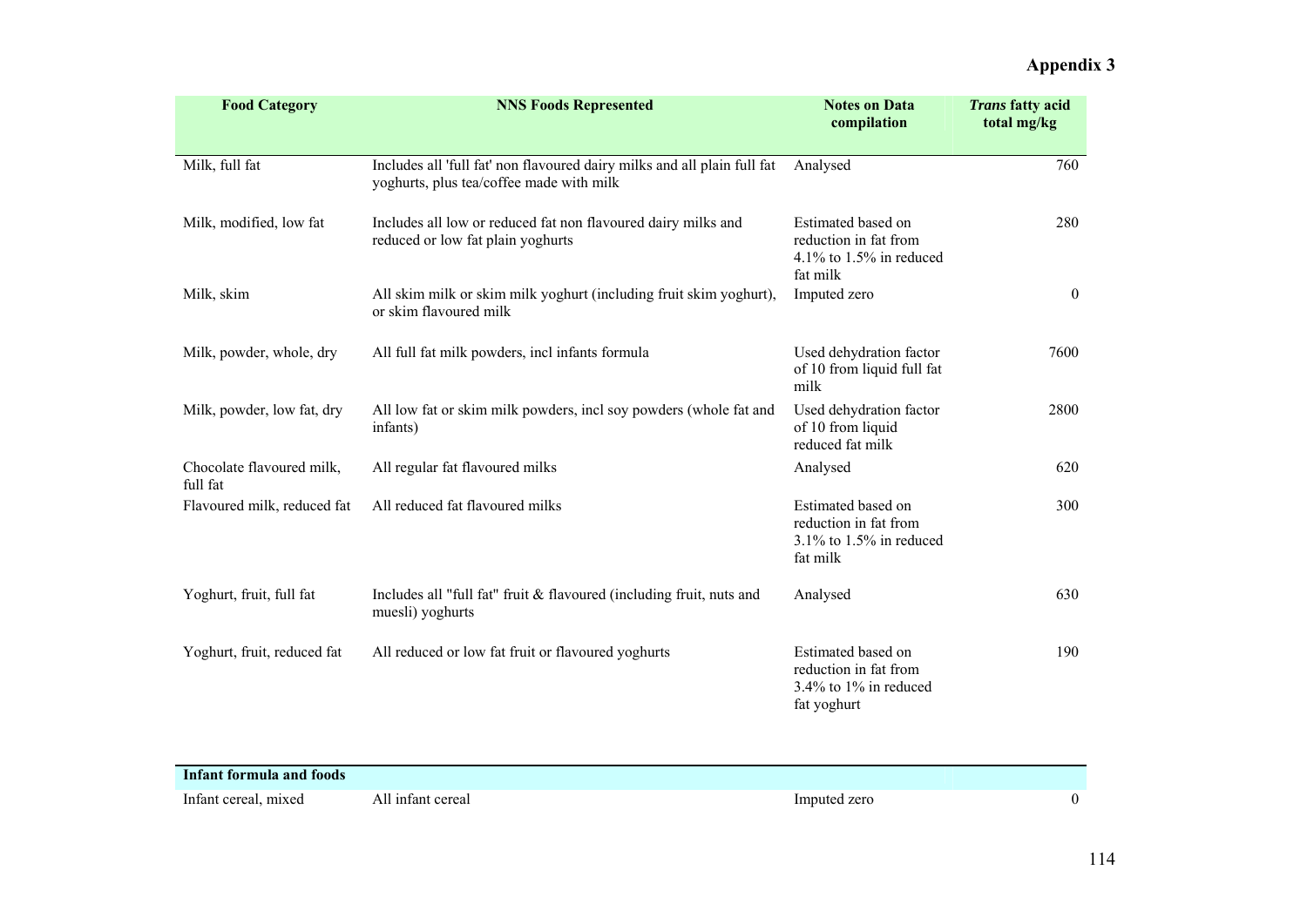| <b>Food Category</b>                               | <b>NNS Foods Represented</b>                                                      | <b>Notes on Data</b><br>compilation                              | <b>Trans fatty acid</b><br>total mg/kg |
|----------------------------------------------------|-----------------------------------------------------------------------------------|------------------------------------------------------------------|----------------------------------------|
| Infant Dessert, dairy based                        | All dairy based infant desserts                                                   | Imputed from fruit<br>yoghurt regular fat                        | 630                                    |
| Infant Dessert, fruit                              | All fruit based infant foods                                                      | Imputed zero                                                     | $\overline{0}$                         |
| Infant Dinner, containing<br>meat, chicken or fish | All infant based savoury meals                                                    | Imputed from beef                                                | 510                                    |
| Infant formula, cow's milk<br>based                | All "infant formula".                                                             | Imputed from full fat<br>milk                                    | 760                                    |
| <b>Nuts and legumes</b>                            |                                                                                   |                                                                  |                                        |
| Peanut butter                                      | All tree nuts, seeds, all peanuts, other than roasted (with oil)<br>peanut butter | Analysed                                                         | 840                                    |
| Soy milk                                           | All soy milks, regardless of fat content                                          | Analysed                                                         | 90                                     |
| Tofu                                               | All tofu including tofu based ice confection, bean curd, soy cheese               | Analysed                                                         | $\mathbf{0}$                           |
| Vegetarian sausages                                | All vegetarian burgers, meat substitutes, vegetarian sausages or<br>loaves        | Analysed                                                         | 1000                                   |
| Roasted nuts and seeds                             | Any nuts or seeds identified as being oil roasted                                 | Estimated from peanut<br>butter (90%) and canola<br>oil $(10\%)$ | 1400                                   |

| <b>Snack foods</b>         |                                                            |          |      |
|----------------------------|------------------------------------------------------------|----------|------|
| Corn chips                 | All corn chips including popcorn and taco shells           | Analysed | 2150 |
| Extruded cheese snacks     | All snack products other than corn chips and potato crisps | Analysed | 1000 |
| Potato crisps              | All potato crisps                                          | Analysed | 4525 |
| Muesli bars                | All types of muesli bars                                   | Analysed | 100  |
| <b>Sugar/Confectionery</b> |                                                            |          |      |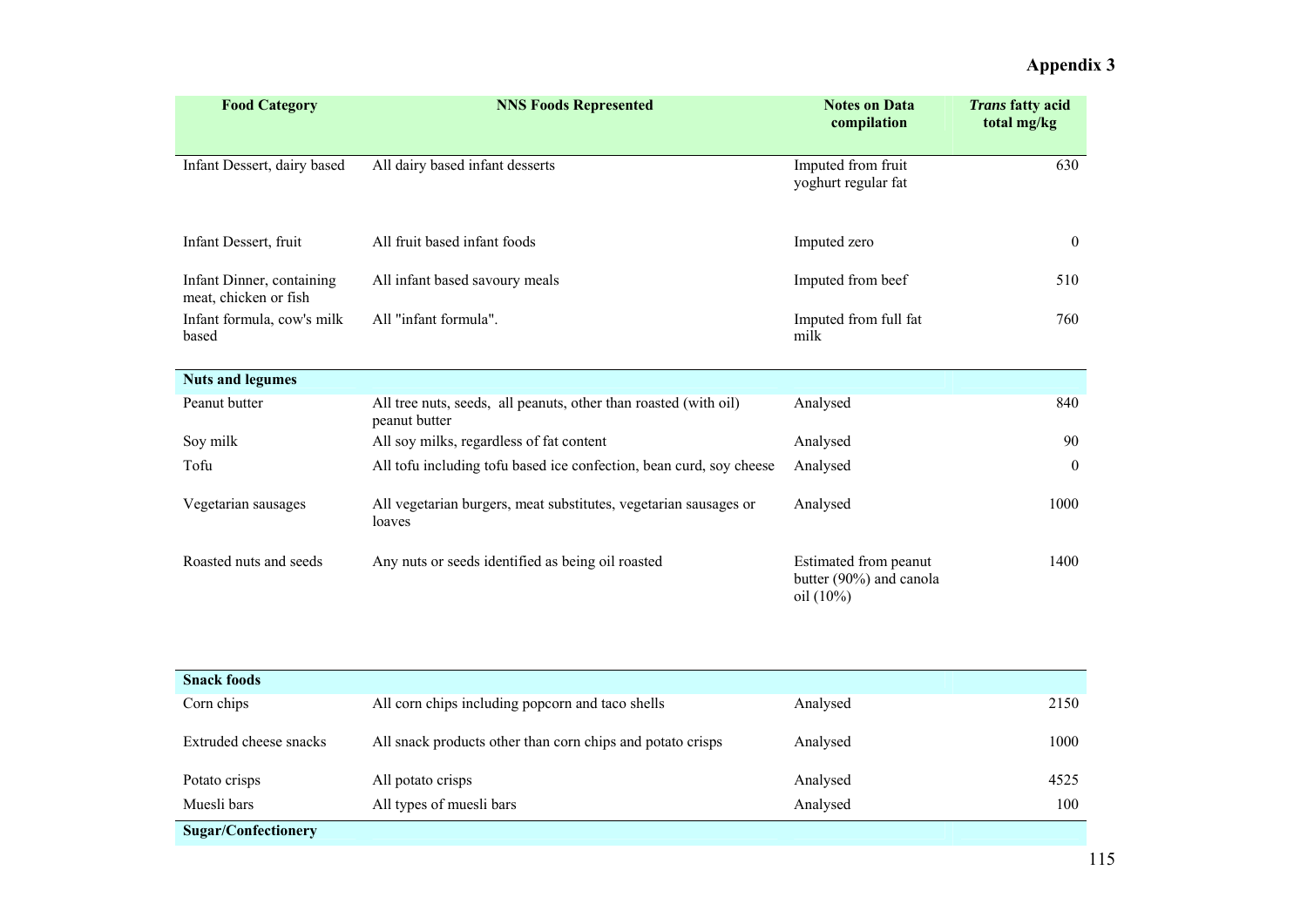| <b>Food Category</b>                          | <b>NNS Foods Represented</b>                                                                                                                                                                                                                 | <b>Notes on Data</b><br>compilation | <i>Trans</i> fatty acid<br>total mg/kg |
|-----------------------------------------------|----------------------------------------------------------------------------------------------------------------------------------------------------------------------------------------------------------------------------------------------|-------------------------------------|----------------------------------------|
| Sugar, white                                  | All "sugar, honey and syrups", "jam and lemon spreads, chocolate<br>spreads" (except "chocolate spreads") "dishes and products other<br>than confectionery where sugar is the major component", "other<br>confectionary", toppings, jellies. | Imputed zero                        | $\left( \right)$                       |
| Water based ice confections                   | Ice blocks, gelato                                                                                                                                                                                                                           | Imputed zero                        | $\left( \right)$                       |
| Chocolate, all types                          | Milk, dark and white chocolate and all confectionery containing<br>chocolate. Includes chocolate spreads                                                                                                                                     | Analysed                            | 840                                    |
| <b>Vegetables</b>                             |                                                                                                                                                                                                                                              |                                     |                                        |
| Potato chips, fries from fast<br>food outlets | All types of "potato chips, hot, fries" including "from frozen",<br>except where it is indicated they are made with animal fat                                                                                                               | Analysed                            | 7085                                   |
| Potato chips, from<br>independent outlets     | All other types of potato chips, hot, including frozen chips,<br>wedges and hash browns                                                                                                                                                      | Analysed                            | 2470                                   |
| All other vegetables                          | Every other vegetable, canned, raw or cooked, including pulses                                                                                                                                                                               | Imputed zero                        | $\boldsymbol{0}$                       |

| <b>Condiments</b>           |                                                                                                    |              |                |
|-----------------------------|----------------------------------------------------------------------------------------------------|--------------|----------------|
| <b>Tomato Sauce</b>         | All "pickles, chutneys and relishes" plus tomato salsa (except<br>apple sauce).                    | Imputed zero | $\overline{0}$ |
|                             | Savoury sauces                                                                                     | Imputed zero | $\theta$       |
|                             | Plus tomato sauce, tomato style sauce, and tomato based pasta<br>sauces without meat, and vinegar. | Imputed zero | $\theta$       |
| Soups, instant dry mix      | All soup dry mixes, sauce dry mixes                                                                | Analysed     | 1250           |
| Spices                      | All "salt", pepper, spices, artificial sweeteners                                                  | Imputed zero | $\theta$       |
| Negligible amount items $#$ | Miscellaneous items unsuited to any particular category e.g.<br>yeast/beef extracts and powders    | Imputed zero | $\theta$       |

# include cocoa powder, beverage flavourings, yeast, gelatine and beef extracts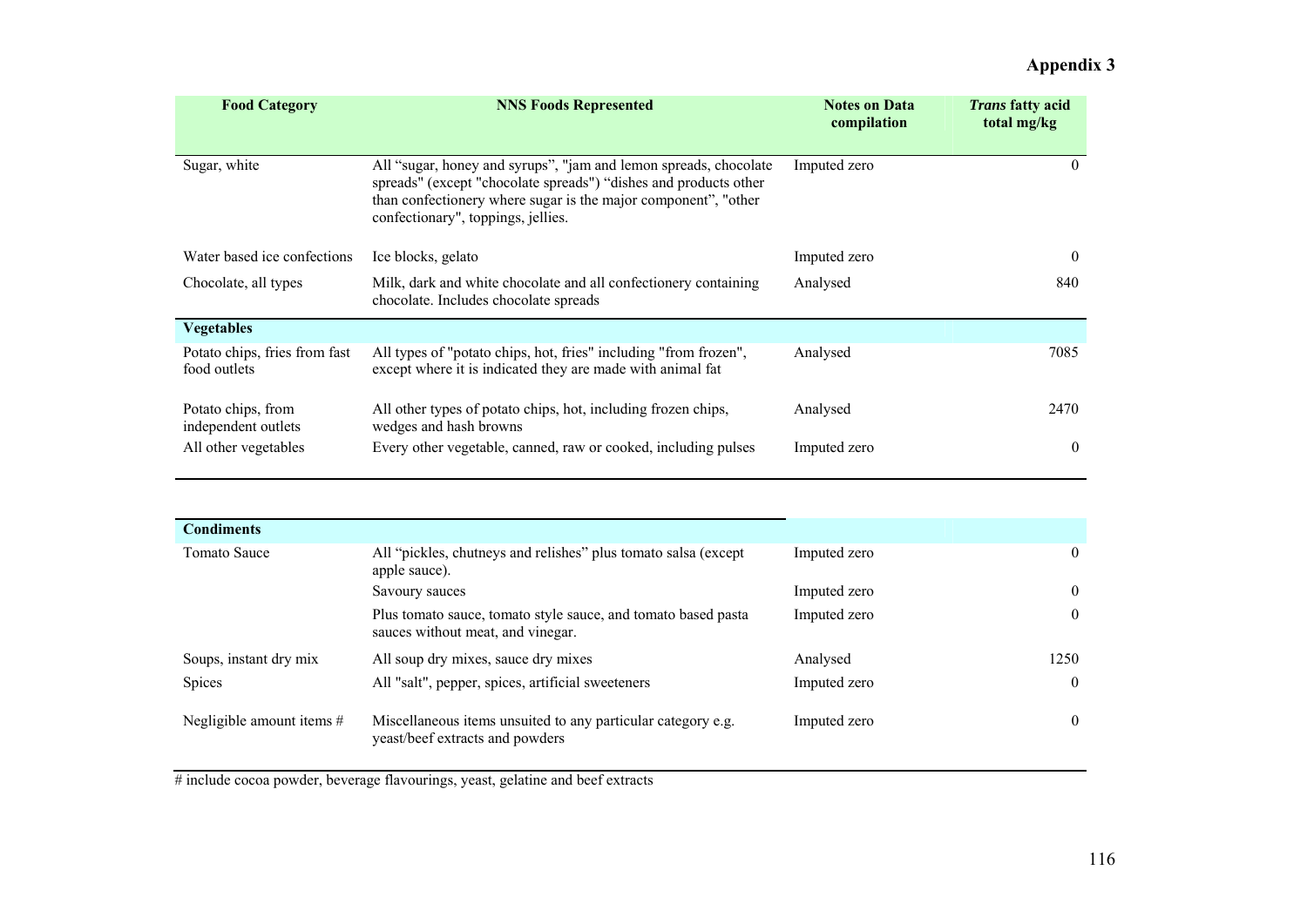| <b>Food Category</b>           | <b>NNS Foods Represented</b>                                                                                                  | <b>Notes on Data compilation</b>                       | <b>Trans fatty acid</b><br>total mg/kg |
|--------------------------------|-------------------------------------------------------------------------------------------------------------------------------|--------------------------------------------------------|----------------------------------------|
|                                |                                                                                                                               |                                                        |                                        |
| Beverages, alcoholic           |                                                                                                                               |                                                        |                                        |
| Beer                           | All "beers", any type                                                                                                         | Imputed zero                                           | $\bf{0}$                               |
| Wine & cider                   | All wines, any type including de-alcoholised and non-alcoholic wines,<br>port, sherry, wine coolers, cider, rice wine         | Imputed zero                                           | $\mathbf{0}$                           |
| All other alcoholic beverages  | All types EXCEPT: Liqueur Advocaat                                                                                            | Imputed zero                                           | $\mathbf{0}$                           |
|                                |                                                                                                                               |                                                        |                                        |
|                                | 'Liqueur Advocaat'                                                                                                            | Estimated from proportion of egg<br>yolk               | 140                                    |
|                                | 28410301 Cream based coffee flavour                                                                                           | Estimated from proportion of cream                     | 890                                    |
|                                | 28410401 Cream based other flavour                                                                                            | (Aust)<br>Estimated from proportion of cream<br>(Aust) | 890                                    |
| Beverages, non-alcoholic       |                                                                                                                               |                                                        |                                        |
| Water, bottled still           | Includes all non-domestic water                                                                                               | Imputed zero                                           | $\overline{0}$                         |
| Water, tap                     | Includes all domestic water (including water in beverages and water<br>used in cooking)                                       | Imputed zero                                           | $\overline{0}$                         |
| Juices, juice drinks, cordials | All fruit and vegetable juices and drinks, cordials and cordial bases<br>plus infant juices.                                  | Imputed zero                                           | $\mathbf{0}$                           |
| Tea & coffee                   | All "tea" including herbal teas, except where the tea contains milk                                                           | Imputed zero                                           | $\overline{0}$                         |
|                                | All "coffee" including coffee replacements, except where they contain<br>milk                                                 | Imputed zero                                           | $\overline{0}$                         |
| Soft drink                     | All soft drinks, flavoured mineral waters & electrolyte drinks                                                                | Imputed zero                                           | $\bf{0}$                               |
| Cereal and cereal products     |                                                                                                                               |                                                        |                                        |
| Grains, flours, germ and bran  | All unprocessed cereal grains, flours and brans. Includes those cooked<br>in water. Plus rice cakes and flavoured rice mixes. | Analysed (NZ)                                          | 22                                     |

### **Table A3. 2: Summary of TFA levels in New Zealand foods used in the dietary intake assessment**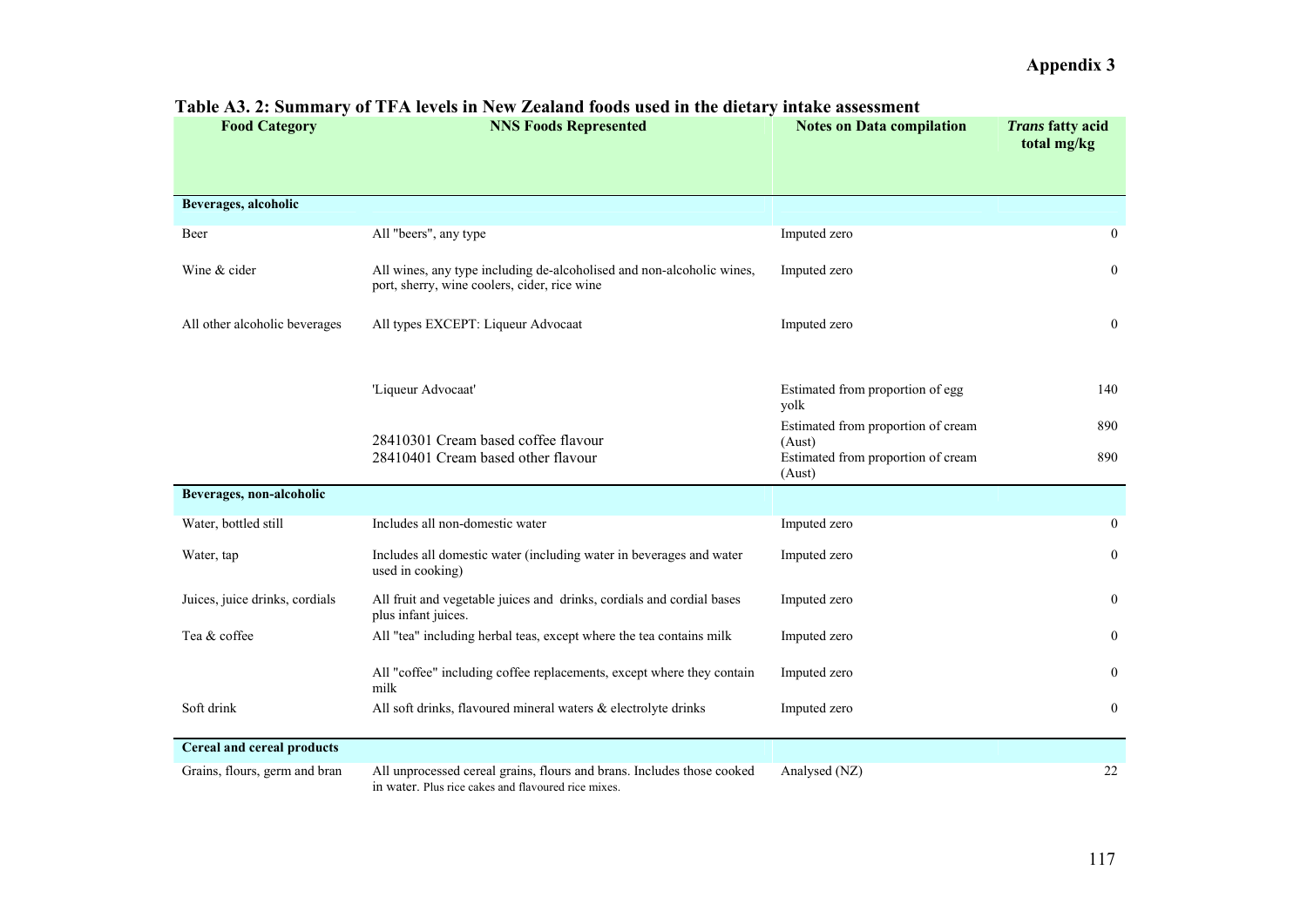| <b>Food Category</b>          | <b>NNS Foods Represented</b>                                                                                                                                                                                                                                          | <b>Notes on Data compilation</b>                          | <b>Trans fatty acid</b><br>total mg/kg |
|-------------------------------|-----------------------------------------------------------------------------------------------------------------------------------------------------------------------------------------------------------------------------------------------------------------------|-----------------------------------------------------------|----------------------------------------|
|                               |                                                                                                                                                                                                                                                                       |                                                           |                                        |
| Bread, multigrain             | Includes all mixed grain and rye breads but does not include rolls                                                                                                                                                                                                    | Analysed (NZ)                                             | 114                                    |
| Bread roll, multigrain        | Includes all mixed grain and rye bread rolls other than cheese and/or<br>cheese & bacon topped rolls                                                                                                                                                                  | Imputed from analysed value for<br>multigrain breads      | 114                                    |
| Bread, white                  | All "regular breads, and rolls" (except white fibre increased), "english-<br>style muffins", "crumpets", "white flat breads", "bread-based<br>stuffings", "tortilla" and "corn bread" and damper. Excluding all<br>multigrain and wholemeal breads and bread products | Imputed from analysed value for<br>multigrain breads      | 114                                    |
| Bread, white, fibre increased | Include bread roll, white, fibre increased                                                                                                                                                                                                                            | Imputed from analysed value for<br>multigrain breads      | 114                                    |
| Bread roll, white             | Includes all white rolls and bagels other than cheese and/or cheese $\&$<br>bacon topped rolls                                                                                                                                                                        | Imputed from analysed value for<br>multigrain breads      | 114                                    |
| Bread, wholemeal              | All whole meal breads other than cheese or cheese $\&$ bacon topped<br>breads. Includes wholemeal flat breads.                                                                                                                                                        | Imputed from analysed value for<br>multigrain breads      | 114                                    |
| Bread rolls, wholemeal        | All whole meal bread rolls and bagels other than cheese or cheese $\&$<br>bacon topped bread rolls.                                                                                                                                                                   | Imputed from analysed value for<br>multigrain breads      | 114                                    |
| Cheese topped breads          | All types of breads (white, grain, wholemeal and muffins) topped with,<br>or containing, cheese                                                                                                                                                                       | Estimated based on 10% cheddar<br>cheese, 90% white bread | 785                                    |
| Fruit buns, fruit breads      | All breads containing dried fruit, whether as rolls or loaves, iced or<br>uniced, white or wholemeal plus sweet buns and muffins                                                                                                                                      | Analysed (Aust)                                           | 640                                    |
| Other breads                  | Any other breads not already mentioned, other than fruit breads                                                                                                                                                                                                       | Imputed from analysed value for<br>multigrain breads      | 114                                    |
| Pasta, plain                  | All types of cooked and uncooked pasta including spinach pasta & egg<br>pasta. Does not include filled pastas.                                                                                                                                                        | Analysed (Aust)                                           | 170                                    |
| Noodles                       | All types of noodles, cooked and uncooked, other than "noodle instant"                                                                                                                                                                                                | Imputed pasta plain                                       | 170                                    |
| Instant noodles               | All types, cooked and uncooked                                                                                                                                                                                                                                        | Analysed (NZ)                                             | 110                                    |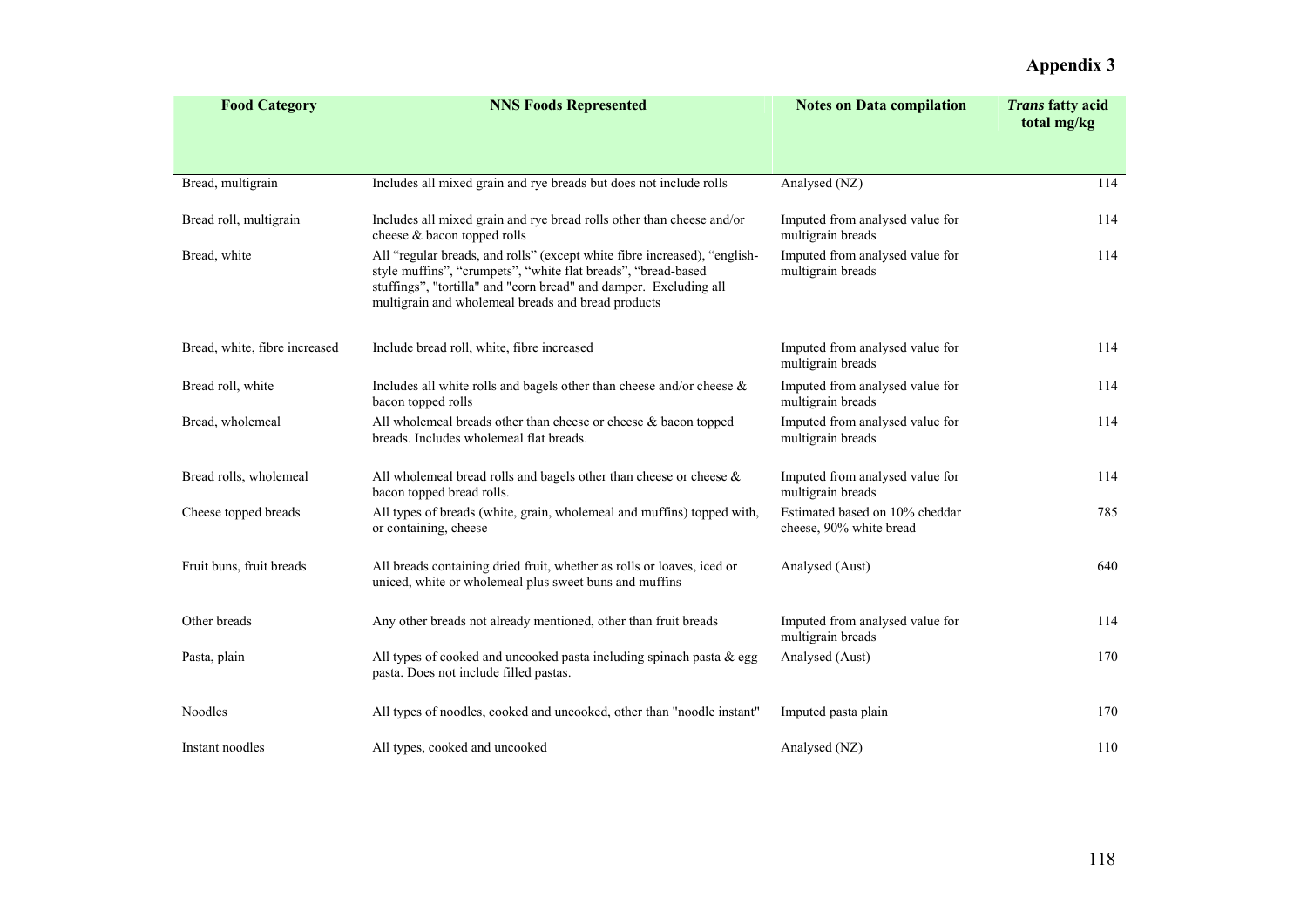| <b>Food Category</b> | <b>NNS Foods Represented</b>                                                                                                                                                                                                                                                           | <b>Notes on Data compilation</b> | <b>Trans fatty acid</b><br>total mg/kg |
|----------------------|----------------------------------------------------------------------------------------------------------------------------------------------------------------------------------------------------------------------------------------------------------------------------------------|----------------------------------|----------------------------------------|
| Cake, plain          | All types of cakes plain or flavoured, iced and uniced, except for<br>chocolate cakes, sponge cakes, cheesecakes, lamingtons, sweet muffins<br>or carrot cake. Includes homemade and commercial products and cakes<br>made from mixes. Includes slices, other than chocolate or fruit. | Analysed (NZ)                    | 1460                                   |
| Cake, chocolate      | All types of chocolate cake including rich cakes, black forest cake, iced<br>or uniced, including chocolate layer cakes and cakes made from mixes.<br>Includes chocolate slices and brownies.                                                                                          | Analysed (Aust)                  | 1630                                   |
| Cake, sponge         | All plain or iced sponges, including lamingtons, but excluding sponge<br>cakes filled with cream. Includes sponges made from mixes.                                                                                                                                                    | Analysed (Aust)                  | $\boldsymbol{0}$                       |
| Cake, sponge, filled | All filled sponges or filled lamingtons                                                                                                                                                                                                                                                | Analysed (NZ)                    | 2115                                   |
| Cake, fruit, dark    | All types of fruit cake, light or dark, including sultana cake. Includes<br>fruit slices.                                                                                                                                                                                              | Analysed (Aust)                  | 2990                                   |
| Cake, carrot, iced   |                                                                                                                                                                                                                                                                                        | Analysed (Aust)                  | 2610                                   |
| Cheesecake           |                                                                                                                                                                                                                                                                                        | Analysed (Aust)                  | 6960                                   |
| Doughnuts            | Doughnuts, all types including yeast or cake, filled or unfilled, iced or<br>uniced.                                                                                                                                                                                                   | Analysed (Aust)                  | 11540                                  |
| Scones, fruit        | All types of scones and rock cakes and dumplings                                                                                                                                                                                                                                       | Analysed (Aust)                  | 2170                                   |
| Muffin, cake style   | All types                                                                                                                                                                                                                                                                              | Analysed (Aust)                  | 6000                                   |
| Pikelet              | All types of pikelets, pancakes or crepes plus waffles                                                                                                                                                                                                                                 | Analysed (Aust)                  | 640                                    |
| Croissant            | All types of croissants. Includes vol au vent case, unfilled.                                                                                                                                                                                                                          | Analysed (NZ)                    | 8540                                   |
| Pastry, shortcrust   | Home made and commercial plain shortcrust pastry and wholemeal<br>pastry                                                                                                                                                                                                               | Analysed (NZ)                    | 4369                                   |
| Pastry, puff         | Home made and commercial puff shortcrust pastry plus spring roll<br>pastry                                                                                                                                                                                                             | Analysed (NZ)                    | 7194                                   |
| Pastry, filo         |                                                                                                                                                                                                                                                                                        | Analysed (NZ)                    | $\mathbf{0}$                           |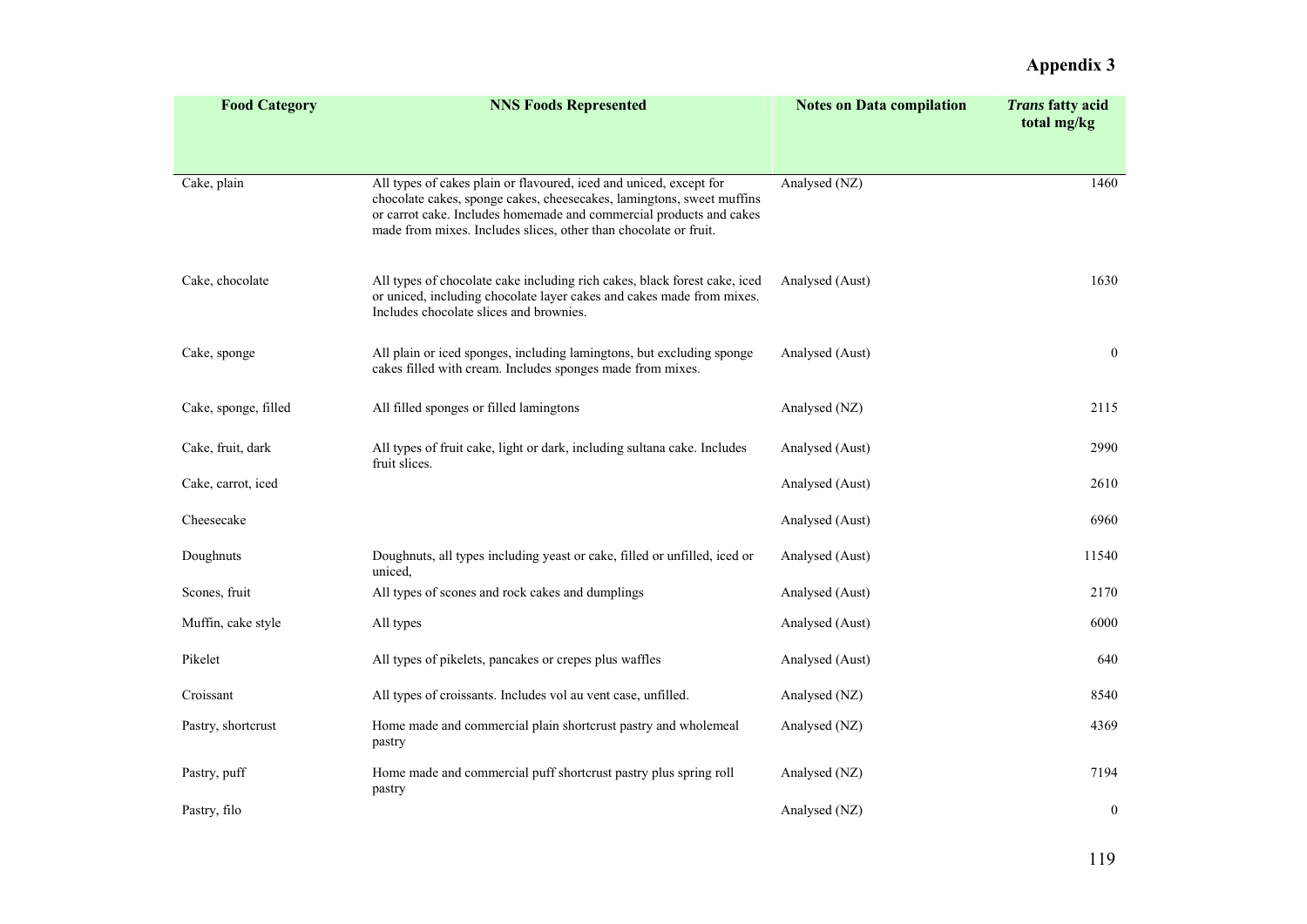| <b>Food Category</b>                                               | <b>NNS Foods Represented</b>                                                                                                                                                 | <b>Notes on Data compilation</b> | <b>Trans fatty acid</b><br>total mg/kg |
|--------------------------------------------------------------------|------------------------------------------------------------------------------------------------------------------------------------------------------------------------------|----------------------------------|----------------------------------------|
|                                                                    |                                                                                                                                                                              |                                  |                                        |
| Savoury biscuits                                                   | All types                                                                                                                                                                    | Analysed (NZ)                    | 282                                    |
| Sweet biscuits, filled                                             | All sweet biscuits that are identified as being "cream filled"                                                                                                               | Analysed (NZ)                    | 8644                                   |
| Sweet biscuits, chocolate                                          | All sweet biscuits that are chocolate coated or that contain chocolate<br>chips. Note that cream filled chocolate biscuits should be included<br>under filled sweet biscuits | Analysed (NZ)                    | 1692                                   |
| Sweet biscuits, other                                              | All sweet biscuits other than those that are identified as being "cream<br>filled" or "chocolate", homemade or commercial. Includes shortbread                               | Analysed (NZ)                    | 2499                                   |
| Breakfast cereal, all types                                        | All breakfast cereals, except toasted mueslis                                                                                                                                | Imputed zero                     | $\overline{0}$                         |
| Toasted muesli                                                     | All toasted mueslis, but don't include natural/untoasted muesli or<br>porridge/cooked oats                                                                                   | Imputed from muesli bars         | 654                                    |
|                                                                    |                                                                                                                                                                              |                                  |                                        |
| Hamburger, chain, with cheese                                      | All chain hamburgers with cheese as an ingredient, or cheeseburgers                                                                                                          | Analysed (Aust)                  | 640                                    |
| Hamburger, chain, without<br>cheese                                | All chain hamburgers that do not list cheese as an ingredient                                                                                                                | Imputed from chicken nuggets     | 533                                    |
| Hamburger, with cheese,<br>purchased from independent<br>retailers |                                                                                                                                                                              | Analysed (Aust)                  | 1150                                   |
| Chicken burger                                                     | All chicken burgers, fish burgers & chicken nuggets                                                                                                                          | Analysed (NZ)                    | 533                                    |
|                                                                    |                                                                                                                                                                              |                                  |                                        |
| <b>Cereal based mixed foods</b>                                    |                                                                                                                                                                              |                                  |                                        |
| Pizza, supreme                                                     | All types of pizza, regardless of topping or place of production                                                                                                             | Analysed (NZ)                    | 1652                                   |
| Lasagne                                                            | Lasagne, cannelloni, pasta in sauce, all types, plus noodles with sauce                                                                                                      | Analysed (NZ)                    | 2083                                   |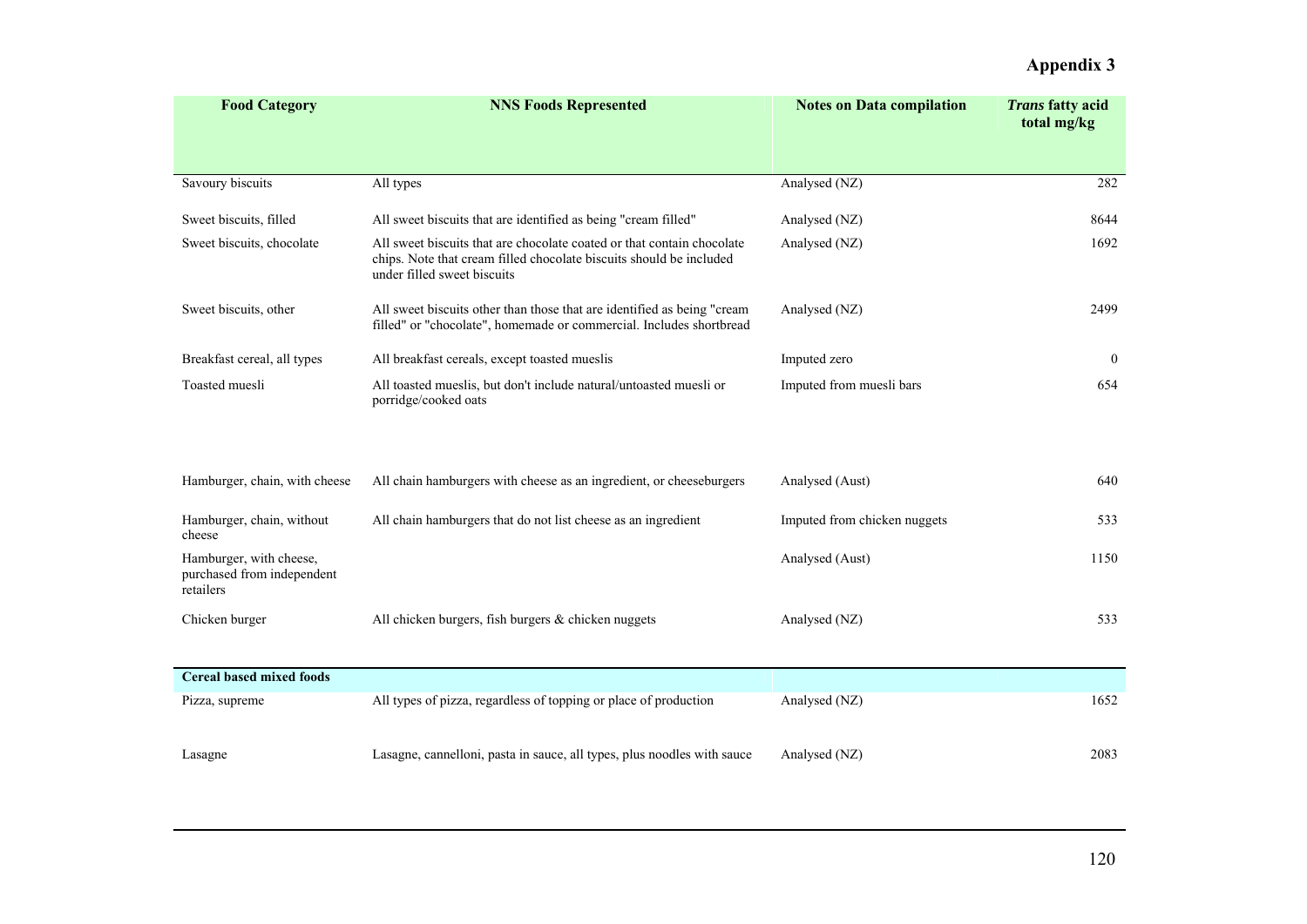| <b>Food Category</b>     | <b>NNS Foods Represented</b>                                                                                                     | <b>Notes on Data compilation</b>                  | <i>Trans</i> fatty acid<br>total mg/kg |
|--------------------------|----------------------------------------------------------------------------------------------------------------------------------|---------------------------------------------------|----------------------------------------|
| Pastry based mixed foods |                                                                                                                                  |                                                   |                                        |
| Meat pie                 | All foods identified as "pie, meat" or "pie, pork" or "pie, steak" or "pie,<br>chicken" or cornish pasties                       | Analysed (NZ)                                     | 4411                                   |
| Sausage roll             | Any foods identified as "sausage roll" or "pastry roll with meat" All<br>'Chiko-type' rolls, dim sims and spring rolls with meat | Analysed (NZ)                                     | 2287                                   |
| Spinach & cheese pastry  | Any spinach triangles, pastry rolls with vegetables or cheese, or cheese<br>and/or vegetable vol au vents                        | Analysed (Aust)                                   | 22000                                  |
| Quiche                   | Any food described as quiche or egg and bacon pie                                                                                | Analysed (Aust)                                   | 7360                                   |
| Danish pastry            | All types of sweet pastries or pies other than croissants. Includes fruit<br>pies                                                | Analysed (Aust)                                   | 2640                                   |
| <b>Eggs</b>              |                                                                                                                                  |                                                   |                                        |
| Egg, whole, raw          | All whole egg foods including boiled, fried, scrambled $\&$ poached eggs                                                         | Analysed (Aust)                                   | 1070                                   |
| Egg, white, raw          | Cooked and raw egg white                                                                                                         | Analysed (Aust)                                   | $\bf{0}$                               |
| Egg, yolk, raw           |                                                                                                                                  | Estimated based on 40% egg yolk in<br>a whole egg | 2680                                   |

| <b>Fats and oils</b>          |                                                                 |                                                                                                                                   |       |
|-------------------------------|-----------------------------------------------------------------|-----------------------------------------------------------------------------------------------------------------------------------|-------|
| Butter, regular               | All "dairy" butter                                              | Analysed (NZ)                                                                                                                     | 15344 |
| Dairy blend (not reduced fat) | All "full fat dairy" blends                                     | Analysed (NZ)                                                                                                                     | 21294 |
| Dairy blend (reduced fat)     | All dairy blends that are marked as being reduced or low in fat | Estimated based on 63% fat content<br>in analysed dairy blends, adjusted to<br>a fat content of 50% in reduced fat<br>dairy blend | 16900 |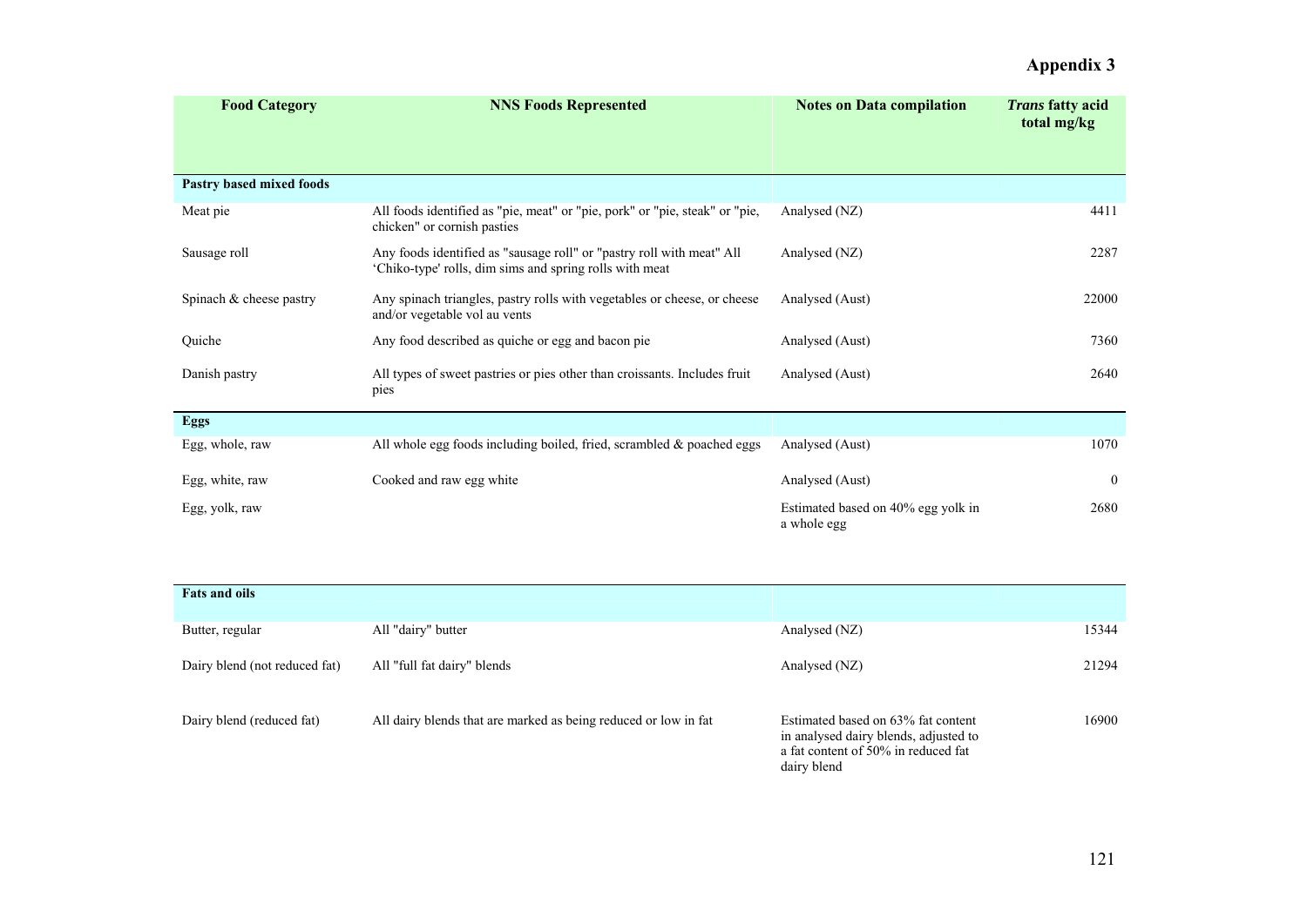| <b>Food Category</b>                           | <b>NNS Foods Represented</b>                                                                                                                                                                                                       | <b>Notes on Data compilation</b>                                                                             | <b>Trans fatty acid</b><br>total mg/kg |
|------------------------------------------------|------------------------------------------------------------------------------------------------------------------------------------------------------------------------------------------------------------------------------------|--------------------------------------------------------------------------------------------------------------|----------------------------------------|
| Edible oil spread, regular                     | All spreads or margarines that are not labelled as containing<br>dairy/butter and that are not marked as 50% or less fat                                                                                                           | Analysed (NZ)                                                                                                | 34147                                  |
| Edible oil spread, 50% or less<br>fat          | Any spread or margarine that is labelled as containing 50% or less fat<br>or oil                                                                                                                                                   | Estimated based on 68% fat content<br>in analysed edible oil spreads,<br>adjusted to a fat content of 50% in | 25220                                  |
| Oil, canola & other types                      | All foods that are "oils" other than olive oil                                                                                                                                                                                     | reduced fat spread (NZ)<br>Analysed (NZ)                                                                     | 14403                                  |
| Oil, olive                                     | Olive oil only                                                                                                                                                                                                                     | Analysed (Aust)                                                                                              | 1410                                   |
| Solid fats, EXCLUDING<br>Vegetable shortenings | Bacon fat, dripping, lard, solid fats                                                                                                                                                                                              | Analysed (NZ)                                                                                                | 7800                                   |
| Vegetable shortening                           |                                                                                                                                                                                                                                    | Analysed (NZ)                                                                                                | 10131                                  |
| Fish, seafood and fish<br>products             |                                                                                                                                                                                                                                    |                                                                                                              |                                        |
| Fish, fillets                                  | All fin fish, raw, steamed, baked, grilled, floured, excluding canned,<br>crumbed oven baked fin fish and battered takeaway fin fish                                                                                               | Analysed (Aust)                                                                                              | 200                                    |
| Fish, battered, takeaway                       | All finfish, excluding canned, that are purchased battered and fried or<br>that are cooked with batter or crumb coating, whether commercial or<br>home prepared. Includes crumbed or battered oven baked fish and fish<br>fingers. | Analysed (Aust)                                                                                              | 2050                                   |
| Seafood extender/surimi                        | Not battered and fried. Including fish stick and seafood stick                                                                                                                                                                     | Analysed (Aust)                                                                                              | $\boldsymbol{0}$                       |
| Tuna, canned                                   | All types of canned tuna, drained or undrained                                                                                                                                                                                     | Analysed (Aust)                                                                                              | 40                                     |
| Salmon, canned                                 | All types of canned salmon, drained or undrained                                                                                                                                                                                   | Analysed (Aust)                                                                                              | 410                                    |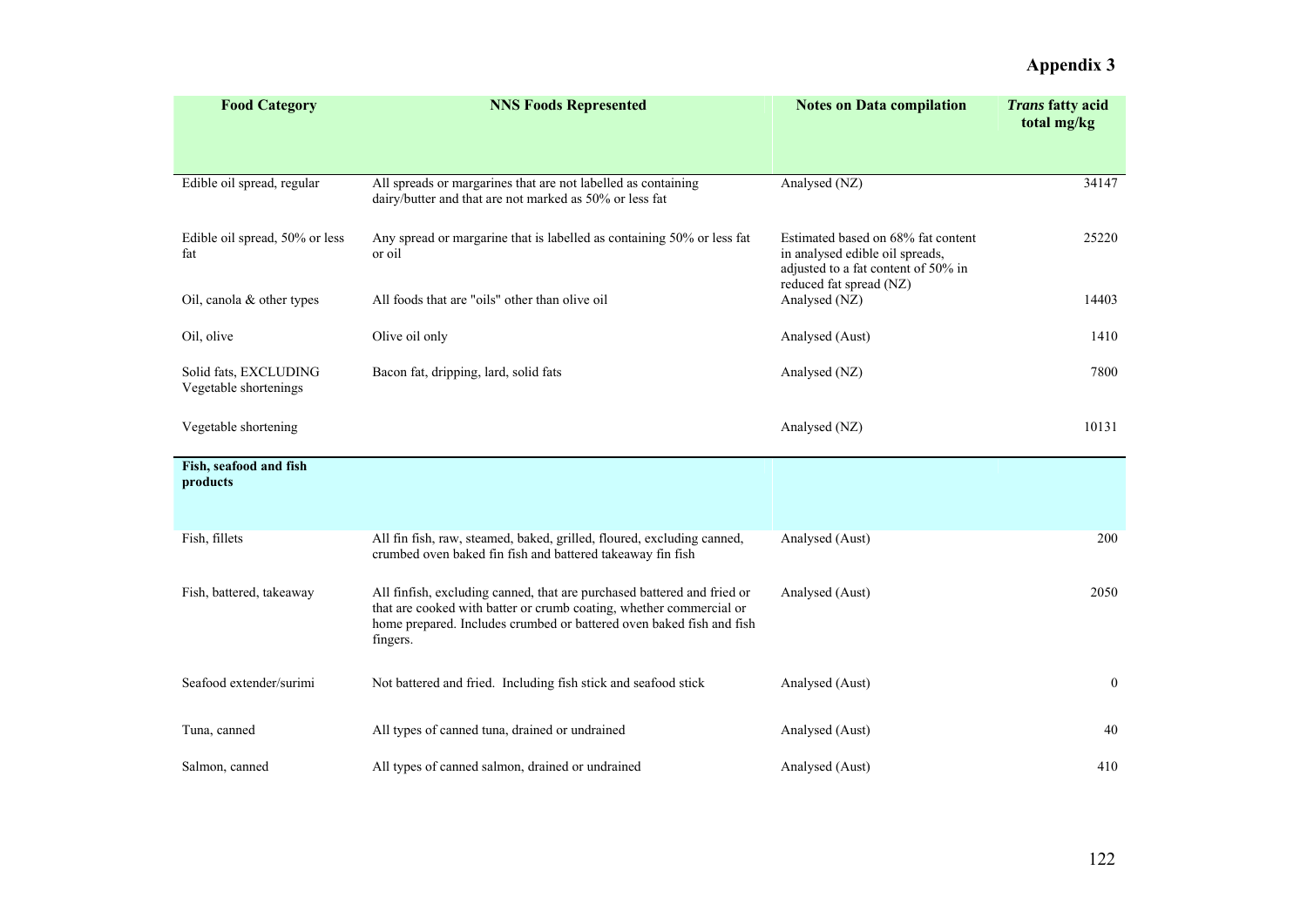| <b>Food Category</b>     | <b>NNS Foods Represented</b>                                                                                     | <b>Notes on Data compilation</b>  | <b>Trans fatty acid</b><br>total mg/kg |
|--------------------------|------------------------------------------------------------------------------------------------------------------|-----------------------------------|----------------------------------------|
| Canned & smoked fish     | Any type of canned fish other than salmon or tuna. Any type of smoked<br>fish                                    | Imputed from canned salmon (Aust) | 410                                    |
| Calamari, crumbed, fried | Any type of battered or crumbed calamari, prawn, squid, oyster, scallop                                          | Analysed (Aust)                   | 1640                                   |
| Crustacea and molluscs   | All raw, steamed, grilled prawns, crabs, lobster, mussels, squid that are<br>not cooked with batter or coating   | Imputed from fish fillets (Aust)  | 200                                    |
| Fruit                    |                                                                                                                  |                                   |                                        |
| All types of fruit       | All cooking methods, including canned or dried                                                                   | Imputed zero                      | $\boldsymbol{0}$                       |
| <b>Meat and poultry</b>  |                                                                                                                  |                                   |                                        |
| Beef, raw and cooked     | All types of raw & cooked beef, lean only or lean and fat, other than<br>beef mince. Includes cattle offal.      | Analysed (NZ)                     | 845                                    |
| Beef mince, raw          | All types of raw and cooked beef mince                                                                           | Analysed (NZ)                     | 230                                    |
| Lamb chops, raw          | All types of raw and cooked lamb, lean only or lean and fat, including<br>offal                                  | Analysed (NZ)                     | 773                                    |
| Pork                     | All raw and cooked pork other than bacon and ham, including offal.<br>Also includes kangaroo, rabbit and venison | Imputed from ham (NZ)             | 455                                    |
| Chicken, thigh, raw      | All raw chicken and other poultry or game, including offal                                                       | Analysed (NSW)                    | 690                                    |
| Chicken, barbecued       | All cooked chicken and other poultry or game, including offal                                                    | Analysed (Aust)                   | 2000                                   |
| Sausage, raw and cooked  | All beef, pork, lamb or chicken sausages, plus frankfurters/hot dogs,<br>raw or cooked.                          | Analysed (NZ)                     | 4094                                   |
| Processed chicken breast | All processed poultry meats                                                                                      | Analysed (Aust)                   | $\boldsymbol{0}$                       |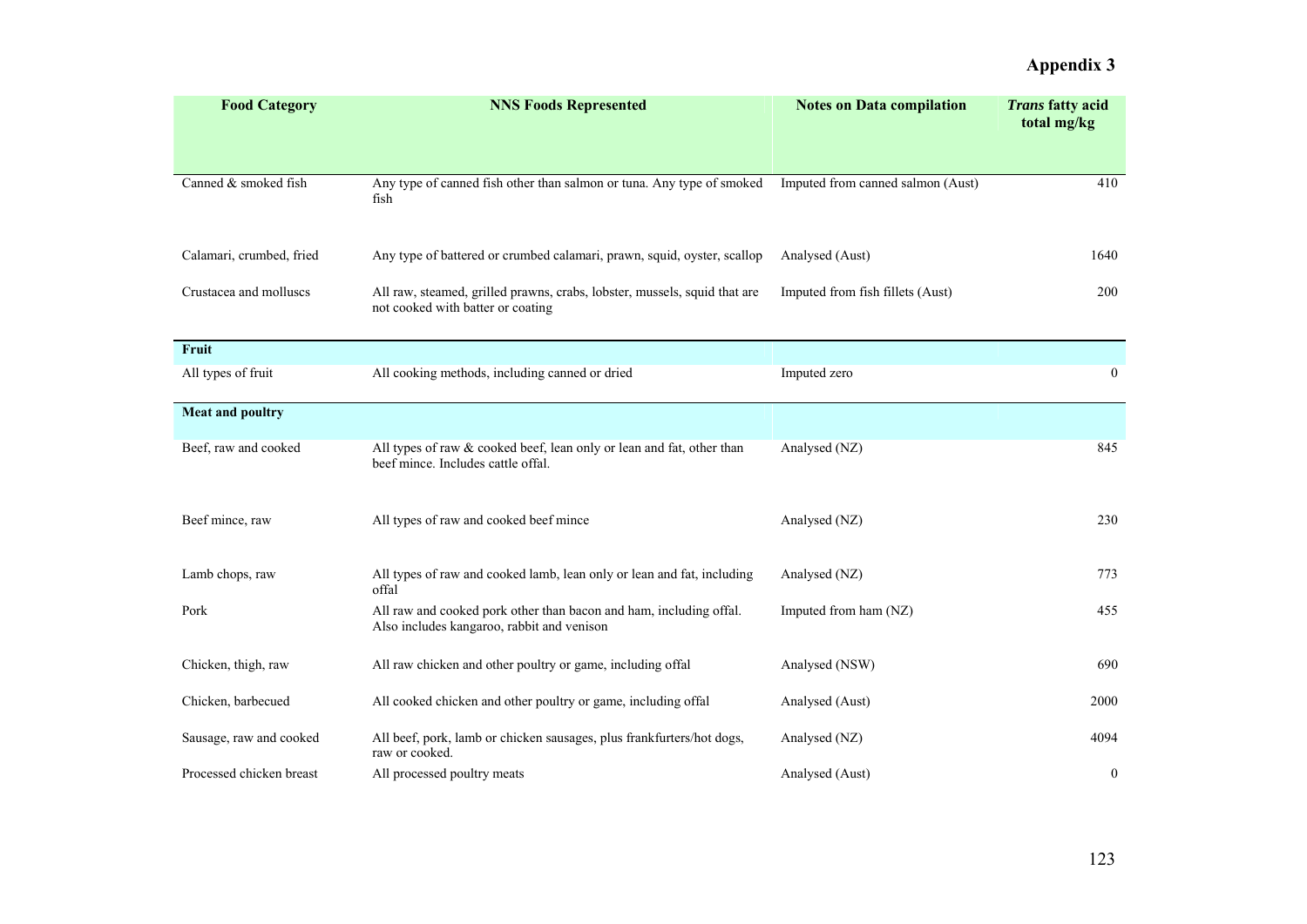| <b>Food Category</b>     | <b>NNS Foods Represented</b>                                                                       | <b>Notes on Data compilation</b> | <i>Trans</i> fatty acid<br>total mg/kg |
|--------------------------|----------------------------------------------------------------------------------------------------|----------------------------------|----------------------------------------|
| Ham, raw                 | All hams and bacons, raw and cooked. All luncheon/processed meats<br>other than chicken or turkey. | Analysed (NZ)                    | 455                                    |
| Processed luncheon meats | Higher fat processed meats such as salami, devon, meat pastes, plus<br>spam.                       | Imputed from sausages            | 4094                                   |

| <b>Dairy products</b>              |                                                                                                                                          |                                                                                                             |       |
|------------------------------------|------------------------------------------------------------------------------------------------------------------------------------------|-------------------------------------------------------------------------------------------------------------|-------|
| Cheese, cheddar, full fat          | All ripened cheeses, regular fat content, other than brie or camembert.<br>Does not include processed cheese or cottage cheese.          | Analysed (Aust)                                                                                             | 6810  |
| Cheese, cheddar, reduced fat       |                                                                                                                                          | Estimated based on reduction in fat<br>from 32.5% in regular cheddar to<br>$24\%$ (Aust)                    | 5000  |
| Cheese, brie                       |                                                                                                                                          | Analysed (Aust)                                                                                             | 13000 |
| Cheese, camembert                  |                                                                                                                                          | Analysed (Aust)                                                                                             | 10000 |
| Cheese, reduced fat cream          | All unripened cheeses (including ricotta, feta $\&$ cream cheese)                                                                        | Analysed (NZ)                                                                                               | 2450  |
| Cheese, processed, cheddar<br>type | All processed cheeses $\&$ cheese spreads, cheese-based dips other than<br>cream cheese                                                  | Analysed (NZ)                                                                                               | 2660  |
| Cream, pure (not thickened)        | All regular fat 'cream' including thickened, and whipped, including sour<br>cream and sour cream based dips                              | Estimated from reduced fat cream<br>based on increase in fat from 10% in<br>sour light cream to 35% in pure | 5565  |
| Cream, reduced fat sour            | All reduced or low fat creams including sour cream                                                                                       | cream<br>Analysed (NZ)                                                                                      | 1590  |
| Ice Cream, various flavours        | All ice creams including all flavours in tubs, sticks or bars. Excludes<br>tofu based ice confection and any water based ice confections | Analysed (NZ)                                                                                               | 1196  |
| Milk, full fat                     | Includes all 'full fat' non flavoured dairy milks and all plain full fat<br>yoghurts, plus tea/coffee made with milk                     | Analysed (NZ)                                                                                               | 1190  |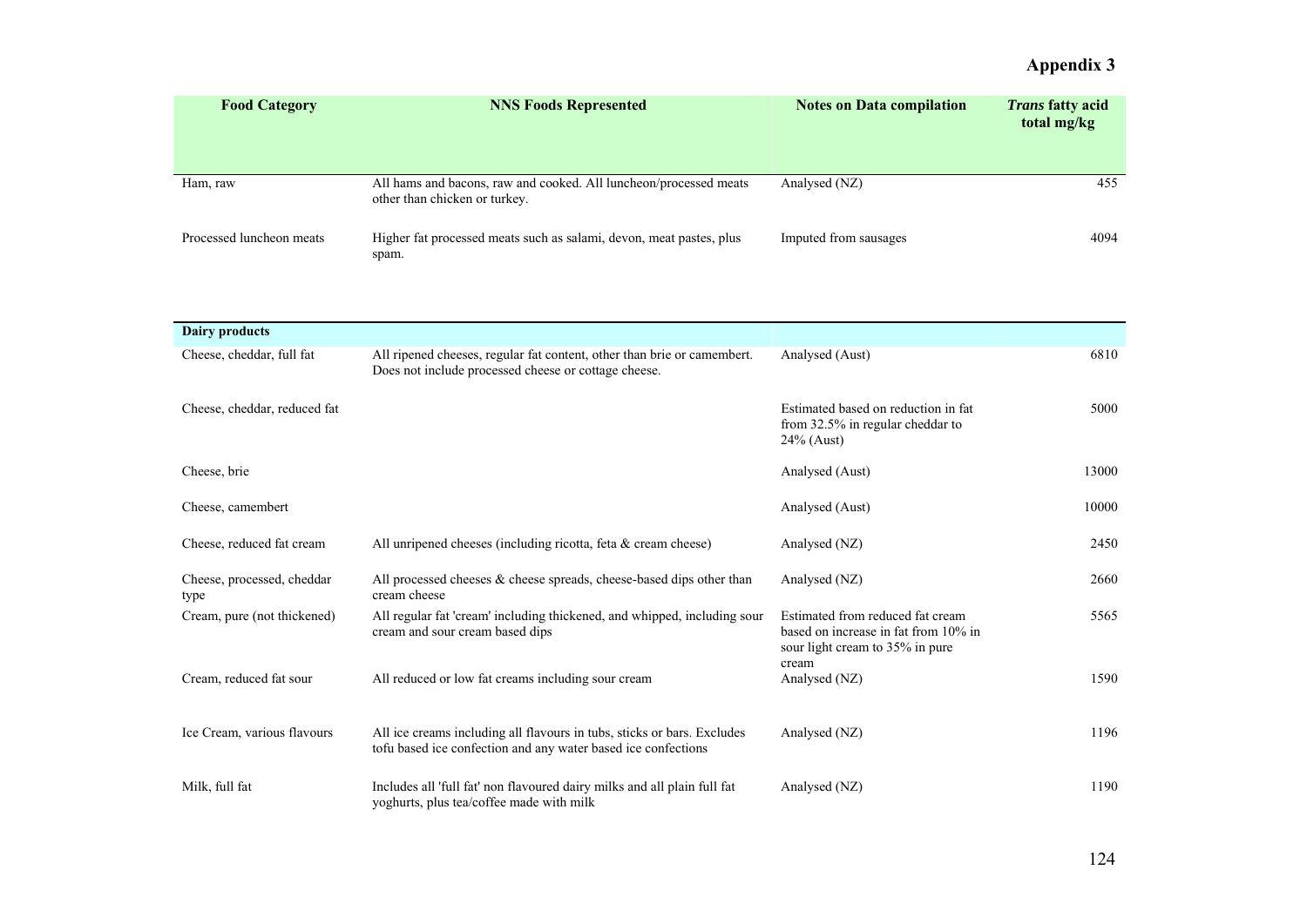| <b>Food Category</b>                  | <b>NNS Foods Represented</b>                                                                       | <b>Notes on Data compilation</b>                                                             | <i>Trans</i> fatty acid<br>total mg/kg |
|---------------------------------------|----------------------------------------------------------------------------------------------------|----------------------------------------------------------------------------------------------|----------------------------------------|
| Milk, modified, low fat               | Includes all low or reduced fat non flavoured dairy milks and reduced<br>or low fat plain yoghurts | Estimated based on reduction in fat<br>from $3.7\%$ to 1.5% in reduced fat<br>milk           | 482                                    |
| Milk, skim                            | All skim milk or skim milk yoghurt (including fruit skim yoghurt), or<br>skim flavoured milk       | Imputed zero                                                                                 | $\theta$                               |
| Milk, powder, whole, dry              | All full fat milk powders, incl infants formula                                                    | Used dehydration factor of 10<br>(Aust)                                                      | 7600                                   |
| Milk, powder, low fat, dry            | All low fat or skim milk powders, incl soy powders (whole fat and<br>infants)                      | Used dehydration factor of 10<br>(Aust)                                                      | 2800                                   |
| Chocolate flavoured milk, full<br>fat | All regular fat flavoured milks                                                                    | Analysed (Aust)                                                                              | 620                                    |
| Flavoured milk, reduced fat           | All reduced fat flavoured milks                                                                    | Estimated based on reduction in fat<br>from $3.1\%$ to $1.5\%$ in reduced fat<br>milk (Aust) | 300                                    |
| Yoghurt, fruit, full fat              | Includes all "full fat" fruit $&$ flavoured (including fruit, nuts and<br>muesli) yoghurts         | Analysed (NZ)                                                                                | 507                                    |
| Yoghurt, fruit, reduced fat           | All reduced or low fat fruit or flavoured yoghurts                                                 | Analysed (NZ)                                                                                | 45                                     |

| <b>Infant formula and foods</b>                    |                                 |                                           |          |
|----------------------------------------------------|---------------------------------|-------------------------------------------|----------|
| Infant cereal, mixed                               | All infant cereal               | Imputed zero                              | $\bf{0}$ |
| Infant Dessert, dairy based                        | All dairy based infant desserts | Imputed from fruit yoghurt regular<br>fat | 507      |
| Infant Dessert, fruit                              | All fruit based infant foods    | Imputed zero                              | $\bf{0}$ |
| Infant Dinner, containing meat,<br>chicken or fish | All infant based sayoury meals  | Imputed from beef                         | 845      |
| Infant formula, cow's milk<br>based                | All "infant formula".           | Imputed from full fat milk                | 1190     |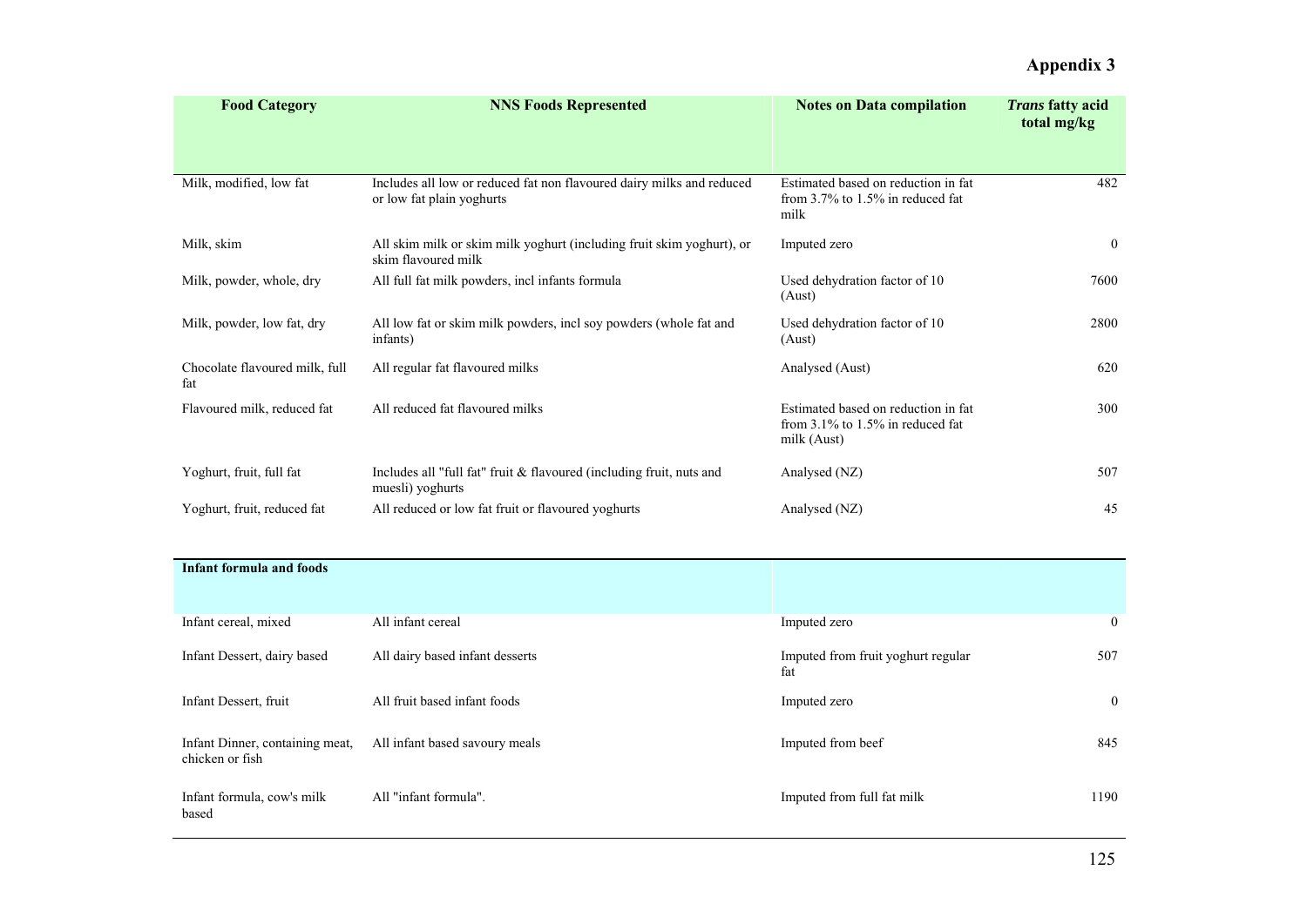| <b>Food Category</b>    | <b>NNS Foods Represented</b>                                                      | <b>Notes on Data compilation</b> | <i>Trans</i> fatty acid<br>total mg/kg |
|-------------------------|-----------------------------------------------------------------------------------|----------------------------------|----------------------------------------|
| <b>Nuts and legumes</b> |                                                                                   |                                  |                                        |
| Peanut butter           | All tree nuts, seeds, all peanuts, other than roasted (with oil) peanut<br>butter | Analysed (NZ)                    | 1830                                   |
| Soy milk                | All soy milks, regardless of fat content                                          | Analysed (NZ)                    | 80                                     |
| Tofu                    | All tofu including tofu based ice confection, bean curd, soy cheese               | Analysed (Aust)                  | $\theta$                               |
| Vegetarian sausages     | All vegetarian burgers, meat substitutes, vegetarian sausages or loaves           | Analysed (Aust)                  | 1000                                   |
| Roasted nuts and seeds  | Any nuts or seeds identified as being oil roasted                                 | Imputed from peanut butter       | 1830                                   |

| <b>Snack foods</b>     |                                                            |                            |        |
|------------------------|------------------------------------------------------------|----------------------------|--------|
| Corn chips             | All corn chips including taco shells                       | Imputed from potato crisps | 803    |
| Popcorn                |                                                            | Analysed (NZ)              | 122850 |
| Extruded cheese snacks | All snack products other than corn chips and potato crisps | Imputed from potato crisps | 803    |
| Potato crisps          | All potato crisps                                          | Analysed (NZ)              | 803    |
| Muesli bars            | All types of muesli bars                                   | Analysed (NZ)              | 653    |

| <b>Sugar/Confectionery</b>  |                                                                                                                                                                                                                                              |              |   |
|-----------------------------|----------------------------------------------------------------------------------------------------------------------------------------------------------------------------------------------------------------------------------------------|--------------|---|
| Sugar, white                | All "sugar, honey and syrups", "jam and lemon spreads, chocolate<br>spreads" (except "chocolate spreads") "dishes and products other than<br>confectionery where sugar is the major component", "other<br>confectionary", toppings, jellies. | Imputed zero |   |
| Water based ice confections | Ice blocks, gelato                                                                                                                                                                                                                           | Imputed zero | 0 |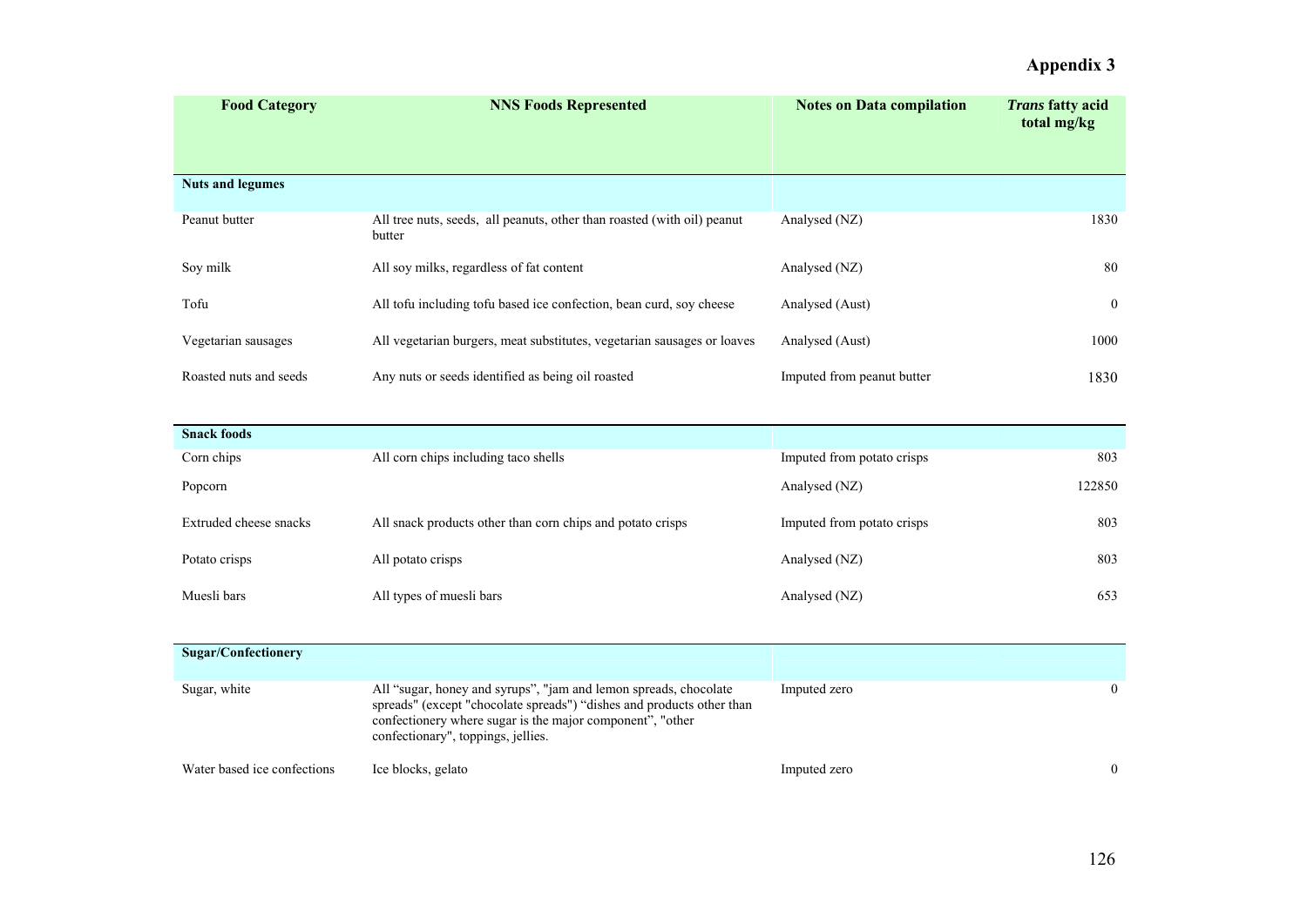| <b>Food Category</b>                          | <b>NNS Foods Represented</b>                                                                                                   | <b>Notes on Data compilation</b> | <i>Trans</i> fatty acid<br>total mg/kg |
|-----------------------------------------------|--------------------------------------------------------------------------------------------------------------------------------|----------------------------------|----------------------------------------|
| Chocolate, all types                          | Milk, dark and white chocolate and all confectionery containing<br>chocolate. Includes chocolate spreads                       | Analysed (NZ)                    | 2867                                   |
| <b>Vegetables</b>                             |                                                                                                                                |                                  |                                        |
| Potato chips, fries from fast<br>food outlets | All types of "potato chips, hot, fries" including "from frozen", except<br>where it is indicated they are made with animal fat | Analysed (NZ)                    | 2126                                   |
| Potato chips, from independent<br>outlets     | All other types of potato chips, hot, including frozen chips, wedges and<br>hash browns                                        | Analysed (NZ)                    | 1166                                   |
| All other vegetables                          | Every other vegetable, canned, raw or cooked, including pulses                                                                 | Imputed zero                     | $\overline{0}$                         |

| <b>Condiments</b>         |                                                                                                    |                 |                |
|---------------------------|----------------------------------------------------------------------------------------------------|-----------------|----------------|
| <b>Tomato Sauce</b>       | All "pickles, chutneys and relishes" plus tomato salsa (except apple<br>sauce).                    | Imputed zero    | $\overline{0}$ |
|                           | Savoury sauces                                                                                     | Analysed (NZ)   | 3527           |
|                           | Plus tomato sauce, tomato style sauce, and tomato based pasta sauces<br>without meat, and vinegar. | Imputed zero    | $\theta$       |
| Soups, instant dry mix    | All soup dry mixes, sauce dry mixes                                                                | Analysed (Aust) | 1250           |
| Spices                    | All "salt", pepper, spices, artificial sweeteners                                                  | Imputed zero    | $\bf{0}$       |
| Negligible amount items # | Miscellaneous items unsuited to any particular category e.g. yeast/beef<br>extracts and powders    | Imputed zero    | $\bf{0}$       |

# include cocoa powder, beverage flavourings, yeast, gelatine and beef extracts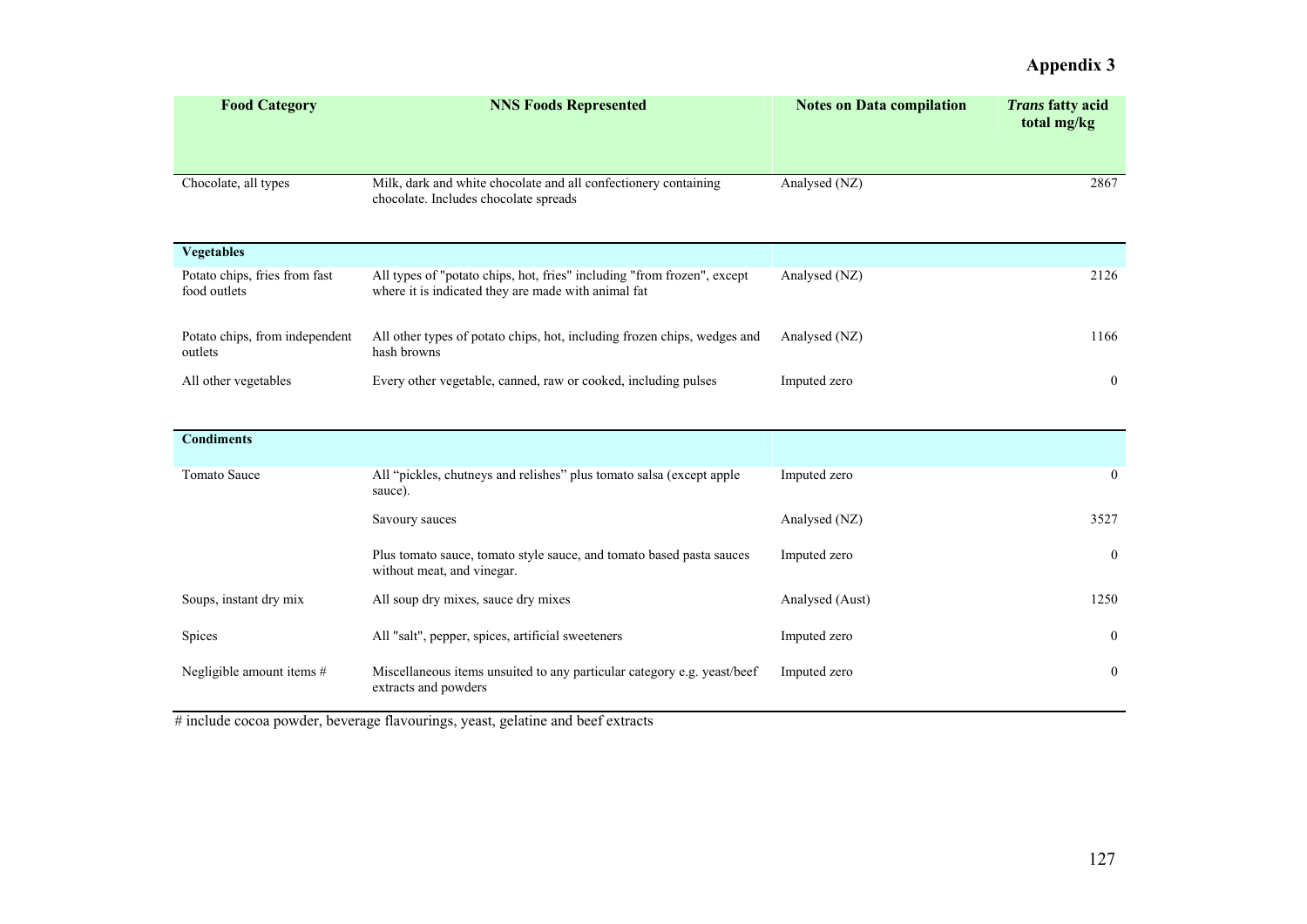#### **Complete information on dietary intake assessment results**

#### *4.1 Estimated dietary intakes*

Estimated intakes for TFA, including intakes by gender split are shown in Table A4.1.

### *Table A4. 1: Estimated mean, 5th and 95th percentile dietary intakes of TFA for various Australian and New Zealand population groups*

#### **a. Australia**

|                         |                           |                       |                | Trans fatty acid intakes<br>(g/day) |                 |
|-------------------------|---------------------------|-----------------------|----------------|-------------------------------------|-----------------|
| <b>Population Group</b> | Gender                    | No. of<br>respondents | 5th Percentile | Mean                                | 95th Percentile |
| 2 years & above         | All                       | 13,858                | 0.6            | 1.4                                 | 2.7             |
|                         | M                         | 6,616                 | 1.0            | 1.6                                 | 2.9             |
|                         | ${\bf F}$                 | 7,242                 | 0.5            | 1.2                                 | 2.4             |
| 45 years & above        | All                       | 5,266                 | 0.5            | 1.2                                 | 2.3             |
|                         | $\mathbf M$               | 2,456                 | 0.9            | 1.5                                 | 2.5             |
|                         | F                         | 2,810                 | 0.5            | 1.0                                 | 2.1             |
| $20-44$ years           | All                       | 5450                  | 0.6            | 1.5                                 | 3.0             |
|                         | $\mathbf M$               | 2566                  | 1.0            | 1.7                                 | 3.2             |
|                         | ${\bf F}$                 | 2884                  | 0.5            | 1.2                                 | 2.6             |
| 13-19 years             | All                       | 1063                  | 0.6            | 1.6                                 | 3.2             |
|                         | $\mathbf M$               | 550                   | 1.1            | 1.8                                 | 3.2             |
|                         | $\rm F$                   | 513                   | 0.6            | 1.4                                 | 3.2             |
| 5-12 years              | All                       | 1496                  | 0.6            | 1.4                                 | 2.4             |
|                         | $\mathbf M$               | 760                   | 1.0            | 1.5                                 | 2.5             |
|                         | $\boldsymbol{\mathrm{F}}$ | 736                   | 0.6            | 1.2                                 | 2.2             |
| 2-4 years               | All                       | 583                   | 0.6            | 1.2                                 | 2.0             |
|                         | M                         | 284                   | 1.0            | 1.3                                 | 1.9             |
|                         | $\overline{F}$            | 299                   | 0.5            | 1.1                                 | 2.1             |

# Total number of respondents for Australia: 2 years and above = 13 858, 45 years and above = 5266, 20-44 years = 5448, 13-19 years = 1065, 5-12 years = 1496, 2-4 years = 583,. Respondents include all members of the survey population whether or not they consumed a food that contains TFA.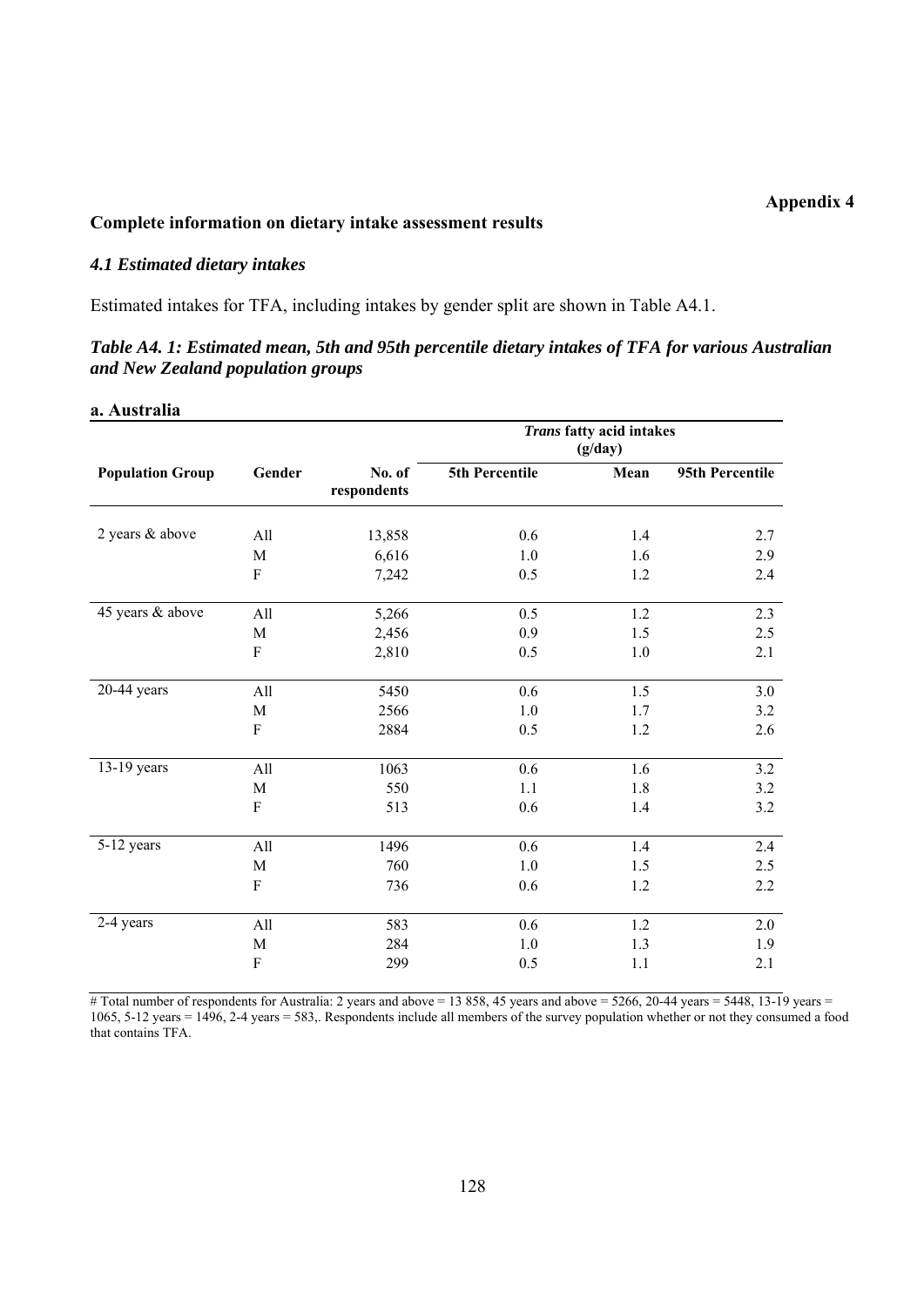#### **b. New Zealand**

|                         |           |                       |                | Trans fatty acid intakes<br>(g/day) |                 |
|-------------------------|-----------|-----------------------|----------------|-------------------------------------|-----------------|
| <b>Population Group</b> | Gender    | No. of<br>respondents | 5th Percentile | Mean                                | 95th Percentile |
| 15 years & above        | All       | 4,636                 | 0.9            | 1.7                                 | 2.9             |
|                         | М         | 1,927                 | 1.4            | 2.1                                 | 3.1             |
|                         | ${\bf F}$ | 2,709                 | 0.8            | 1.5                                 | 2.4             |
| 45 years & above        | All       | 2,072                 | 0.9            | 1.6                                 | 2.6             |
|                         | М         | 914                   | 1.3            | 1.9                                 | 2.9             |
|                         | F         | 1,158                 | 0.8            | 1.4                                 | 2.1             |
| $20-44$ years           | All       | 2,267                 | 0.9            | 1.8                                 | 3.0             |
|                         | М         | 879                   | 1.4            | 2.3                                 | 3.4             |
|                         | F         | 1,388                 | 0.9            | 1.5                                 | 2.5             |
| 15-19 years             | All       | 297                   | 1.0            | 2.0                                 | 3.1             |
|                         | М         | 134                   | 1.6            | 2.3                                 | 3.5             |
|                         | F         | 163                   | 0.9            | 1.7                                 | 2.7             |

# Total number of respondents for New Zealand: 15 years and above = 4636, 45 years and above = 2072, 20-44 years = 2267, 15-19 years = 297. Respondents include all members of the survey population whether or not they consumed a food that contains TFA.

#### **c. New Zealand Maori and Pacific Islanders**

|                         |        |                       |                       | Trans fatty acid intakes<br>(g/day) |                 |
|-------------------------|--------|-----------------------|-----------------------|-------------------------------------|-----------------|
| <b>Population Group</b> | Gender | No. of<br>respondents | <b>5th Percentile</b> | Mean                                | 95th Percentile |
| 15 years & above        | All    | 1,011                 | 0.8                   | 1.8                                 | 2.9             |
|                         | M      | 384                   | 1.2                   | 2.2                                 | 3.1             |
|                         | F      | 627                   | 0.7                   | 1.6                                 | 2.8             |
| 45 years & above        | All    | 248                   | 0.7                   | 1.6                                 | 2.8             |
|                         | M      | 126                   | 1.1                   | 1.8                                 | 2.9             |
|                         | F      | 122                   | 0.6                   | 1.4                                 | 2.6             |
| $20-44$ years           | All    | 652                   | 0.9                   | 1.9                                 | 3.1             |
|                         | M      | 213                   | 1.4                   | 2.3                                 | 3.1             |
|                         | F      | 439                   | 0.8                   | 1.7                                 | 2.8             |
| $15-19$ years           | All    | 111                   | 1.1                   | 2.1                                 | 3.0             |
|                         | M      | 45                    | 2.2                   | 2.4                                 | 2.8             |
|                         | F      | 66                    | 1.0                   | 1.8                                 | 3.1             |

 $#$  Total number of respondents for New Zealand: 15 years and above = 1,011, 45 years and above = 248, 20-44 years = 652, 15-19 years = 111. Respondents include all members of the survey population whether or not they consumed a food that contains TFA.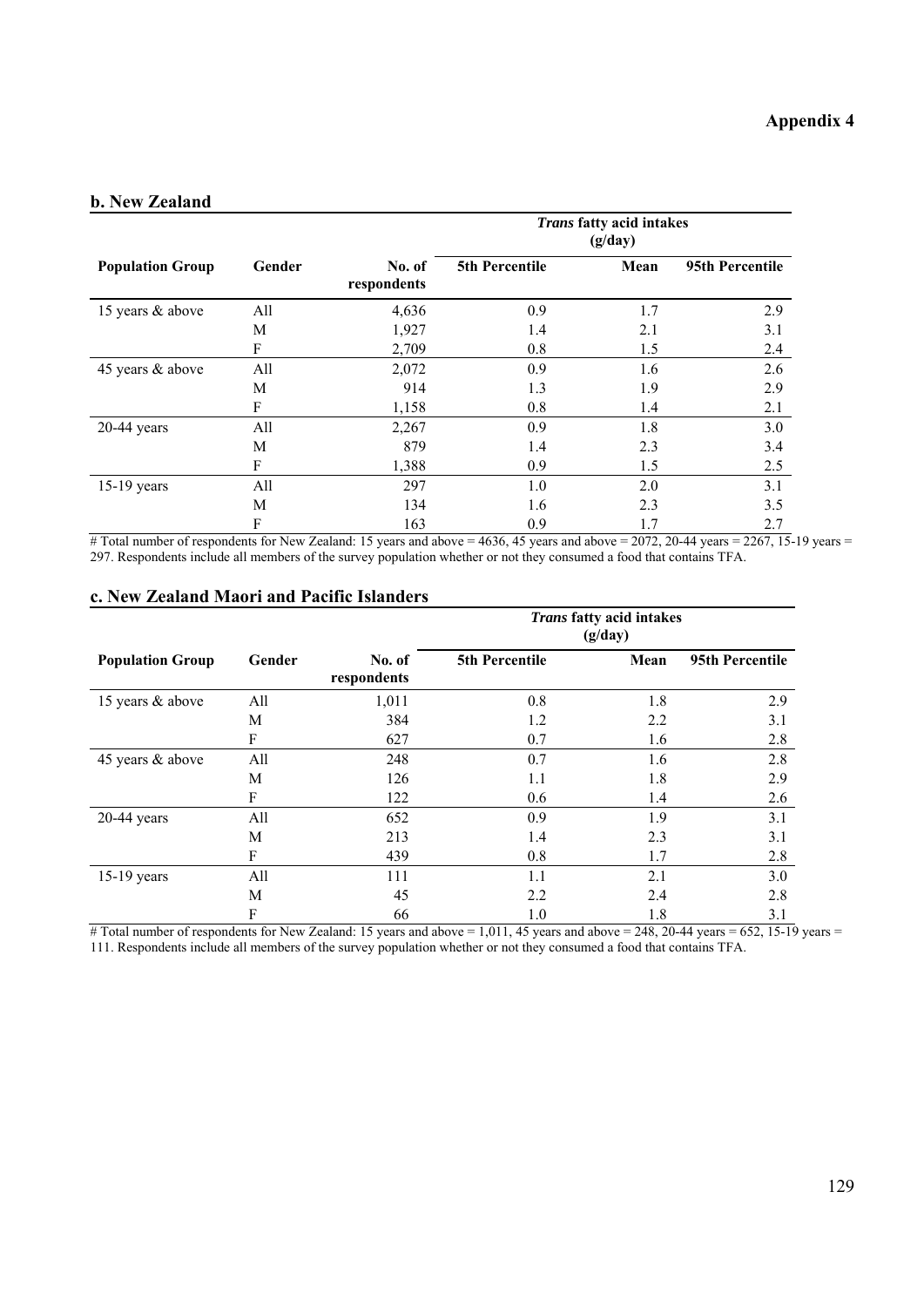### *4.2 Percent contributions of individual foods to total TFA intakes*

Percent contributions are shown in the tables below for major food groups, food sub-groups and individual foods.

### **Table A4. 2: Percentage contributors to total TFA dietary intakes for Australia and New Zealand for different population groups (\* Major foods groups; \*\*Sub food groups; NC – not consumed)**

#### **a. Australia**

| Food name                                    |                | 2yrs & above        |                     | 45yrs & above       | 20-44yrs  |                     | 13-19yrs       |                  |
|----------------------------------------------|----------------|---------------------|---------------------|---------------------|-----------|---------------------|----------------|------------------|
|                                              | No of          | Population          | $\overline{N}$ o of | Population          | No of     | Population          | No of          | Populat          |
|                                              | consumers      | groups              | consumers           | groups              | consumers | groups              | consumers      | gro              |
|                                              |                | $\frac{0}{0}$       |                     | $\frac{0}{0}$       |           | $\frac{0}{0}$       |                |                  |
|                                              |                | <b>Contributors</b> |                     | <b>Contributors</b> |           | <b>Contributors</b> |                | Contribut        |
|                                              |                | $(21\%)^*$          |                     | $(21%)^*$           |           | $(21%)^*$           |                | (219             |
|                                              |                |                     |                     |                     |           |                     |                |                  |
| Beverages, alcoholic                         |                | $\leq$ 1            |                     | $\leq$ 1            |           | $\leq$ 1            |                |                  |
| <b>Beer</b>                                  | 1837           | $\boldsymbol{0}$    | 849                 | $\boldsymbol{0}$    | 938       | $\overline{0}$      | 45             | $\overline{0}$   |
| Wine & cider                                 | 1884           | $\theta$            | 1044                | $\theta$            | 801       | $\mathbf{0}$        | 30             | $\theta$         |
| All other alcoholic beverages                | 665            | $\theta$            | 337                 | $\theta$            | 299       | $\boldsymbol{0}$    | 28             | $\theta$         |
| Liqueur Advocaat                             |                | $\leq$ 1            |                     | $\leq$ 1            |           | NC                  | $\,$ .         | NC               |
| Cream based coffee flavour                   | 27             | $<$ 1               | 10                  | $\leq$ 1            | 16        | $\leq$ 1            |                | <1               |
| Cream based other flavour                    | $\overline{4}$ | <1                  |                     | $\leq$ 1            | 3         | $\leq$ 1            |                | NC               |
| $\mid \ast \mid$<br>Beverages, non-alcoholic |                | $\theta$            |                     | $\Omega$            |           | $\theta$            |                |                  |
| Water, bottled still                         | 20             | $\boldsymbol{0}$    | 5                   | $\boldsymbol{0}$    | 8         | $\boldsymbol{0}$    | $\overline{2}$ | $\overline{0}$   |
| Water, tap                                   | 11668          | $\boldsymbol{0}$    | 4422                | $\mathbf{0}$        | 4520      | $\mathbf{0}$        | 903            | $\theta$         |
| Juices, juice drinks, cordials               | 6470           | $\boldsymbol{0}$    | 1948                | $\mathbf{0}$        | 2329      | $\boldsymbol{0}$    | 654            | $\mathbf{0}$     |
| Tea & coffee                                 | 9881           | $\boldsymbol{0}$    | 5033                | $\boldsymbol{0}$    | 4398      | $\mathbf{0}$        | 278            | $\theta$         |
| Soft drink                                   | 4600           | $\boldsymbol{0}$    | 1169                | $\boldsymbol{0}$    | 2172      | $\boldsymbol{0}$    | 550            | $\theta$         |
| <b>Cereal and cereal products</b>            |                | 11                  |                     | 12                  |           | 10                  |                |                  |
| $\ast\ast$<br><b>Breads and grains</b>       |                | $\overline{2}$      |                     | $\overline{2}$      |           | $\overline{2}$      |                |                  |
| Grains, flours                               | 4989           | $\boldsymbol{0}$    | 2092                | $\boldsymbol{0}$    | 1969      | $\boldsymbol{0}$    | 323            | $\boldsymbol{0}$ |
| Bread, multigrain                            | 1884           | $\leq$ 1            | 1018                | $\leq$ 1            | 644       | <1                  | 74             | $\leq$ 1         |
| Bread roll, multigrain                       | 111            | $\leq$ 1            | 44                  | $\leq$ 1            | 53        | <1                  | 8              | $\leq$ 1         |
| Bread, white                                 | 6688           | $\leq$ 1            | 2186                | $\leq$ 1            | 2681      | <1                  | 575            | $\leq$ 1         |
| Bread, white, fibre increased                | 672            | $\leq$ 1            | 225                 | $\leq$ 1            | 225       | <1                  | 42             | <1               |
| Bread roll, white                            | 2269           | $\leq$ 1            | 697                 | $\leq$ 1            | 1043      | $\leq$ 1            | 240            | $\leq$ 1         |
| Bread, wholemeal                             | 2649           | $\leq$ 1            | 1474                | $\leq$ 1            | 804       | <1                  | 103            | $\leq$ 1         |
| Bread rolls, wholemeal                       | 358            | $\leq$ 1            | 139                 | $\leq$ 1            | 177       | $<$ 1               | 21             | $<$ 1            |
| Cheese topped breads                         | 175            | $\leq$ 1            | 60                  | $\leq$ 1            | 79        | $\leq$ 1            | 15             | $<$ 1            |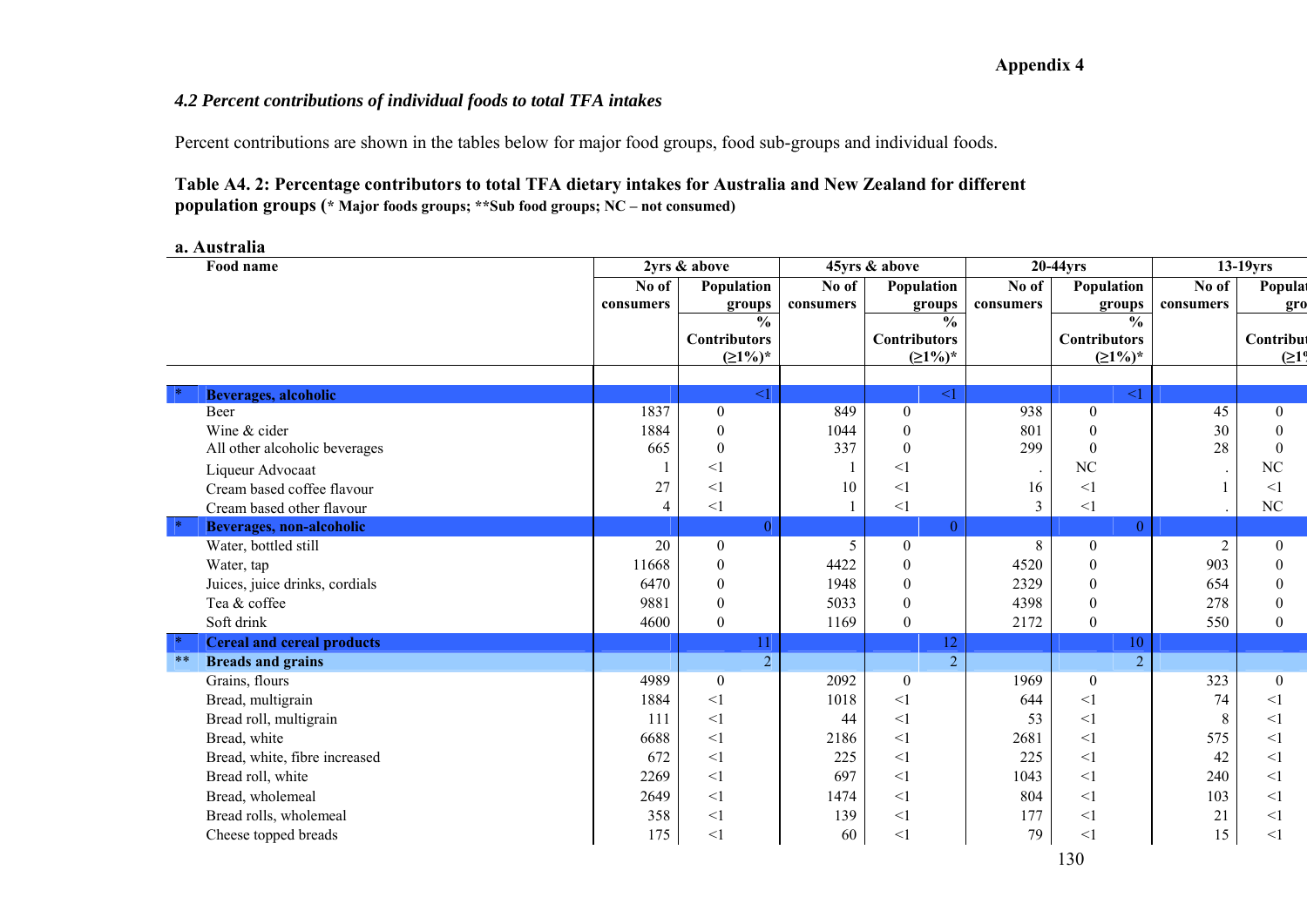| Food name                                                    |              | 2yrs & above        |           | 45yrs & above       |                 | 20-44yrs               |                 | 13-19yrs           |
|--------------------------------------------------------------|--------------|---------------------|-----------|---------------------|-----------------|------------------------|-----------------|--------------------|
|                                                              | No of        | Population          | No of     | Population          | No of           | Population             | No of           | Populat            |
|                                                              | consumers    | groups              | consumers | groups              | consumers       | groups                 | consumers       | gro                |
|                                                              |              | $\frac{0}{0}$       |           | $\frac{0}{0}$       |                 | $\frac{0}{0}$          |                 |                    |
|                                                              |              | <b>Contributors</b> |           | <b>Contributors</b> |                 | <b>Contributors</b>    |                 | Contribut          |
|                                                              |              | $(21\%)^*$          |           | $(21%)^*$           |                 | $(21\%)^*$             |                 | (21 <sup>0</sup> ) |
| Other breads                                                 | $\mathbf{1}$ | $\leq$ 1            | -1        | $\leq$ 1            |                 | $\overline{\text{NC}}$ | $\,$ .          | $\rm NC$           |
| Fruit buns                                                   | 550          | $\leq$ 1            | 229       | $<1\,$              | 214             | $<$ $\!1$              | 34              | $<\!\!1$           |
| Pasta, plain                                                 | 1356         | <1                  | 397       | $\leq$ 1            | 624             | $\leq$ 1               | 104             | <1                 |
| Noodles                                                      | 174          | $\boldsymbol{0}$    | 59        | $\boldsymbol{0}$    | 85              | $\boldsymbol{0}$       | 14              | $\boldsymbol{0}$   |
| Instant noodles                                              | 318          | $\leq$ 1            | 46        | $\leq$ 1            | 124             | $\leq$ 1               | 41              | $<\!\!1$           |
| Breakfast cereal, all types                                  | 5929         | $\boldsymbol{0}$    | 2418      | $\boldsymbol{0}$    | 1836            | $\boldsymbol{0}$       | 462             | $\boldsymbol{0}$   |
| Toasted muesli                                               | 200          | $\leq$ 1            | 94        | $<\!\!1$            | 61              | $\leq$ 1               | 12              | $<\!\!1$           |
| $\ast\ast$<br><b>Cakes</b>                                   |              | 6                   |           | 6                   |                 | 6                      |                 |                    |
| Cake, plain                                                  | 544          | $\mathbf{1}$        | 254       | $\mathbf{1}$        | 198             | $\overline{1}$         | 20              | $\leq$ 1           |
| Cake, chocolate                                              | 425          | <1                  | 149       | $\leq$ 1            | 165             | $\leq$ 1               | 43              | <1                 |
| Cake, sponge                                                 | 259          | $\boldsymbol{0}$    | 101       | $\boldsymbol{0}$    | 93              | $\boldsymbol{0}$       | 12              | $\boldsymbol{0}$   |
| Cake, sponge, filled                                         | 298          | <1                  | 131       | <1                  | 92              | $\leq$ 1               | 28              | <1                 |
| Cake, fruit, dark                                            | 555          | $<1\,$              | 311       | $\mathbf{1}$        | 160             | $<$ $\!1$              | 33              | $<1\,$             |
| Cake, carrot, iced                                           | 87           | $\leq$ 1            | 40        | $\leq$ 1            | 38              | $\leq$ 1               | 5               | $\leq$ 1           |
| Cheesecake                                                   | 202          | <1                  | 82        | $<\!\!1$            | 88              | $<$ 1                  | 9               | $<1\,$             |
| Doughnuts                                                    | 264          | $\overline{2}$      | 58        | $\mathbf{1}$        | 98              | $\mathbf{1}$           | 36              | $\overline{3}$     |
| Scones, fruit                                                | 278          | $\leq$ 1            | 148       | $\leq$ 1            | 100             | $\leq$ 1               | $\,8\,$         | <1                 |
| Muffin, cake style                                           | 138          | $\leq$ 1            | 43        | $\leq$ 1            | 66              | $<$ 1                  | 12              | $\leq$ 1           |
| Pikelet                                                      | 164          | $\leq$ 1            | 47        | <1                  | 71              | $\leq$ 1               | 11              | $<$ 1              |
| $***$<br><b>Biscuits</b>                                     |              | $\overline{3}$      |           | $\overline{3}$      |                 | $\overline{2}$         |                 |                    |
| Savoury biscuits                                             | 2199         | $\leq$ 1            | 965       | $\leq$ 1            | 668             | $\leq$ 1               | 139             | <1                 |
| Sweet biscuits, filled                                       | 901          | $\leq$ 1            | 322       | $\leq$ 1            | 325             | $<$ $\!1$              | 68              | $<\!\!1$           |
| Sweet biscuits, chocolate                                    | 678          | <1                  | 203       | $\leq$ 1            | 265             | $\leq$ 1               | 58              | $\leq$ 1           |
| Shortbread                                                   | 2352         | $<\!\!1$            | 1080      | $\mathbf{1}$        | 674             | $<$ $\!1$              | 121             | $\leq$ 1           |
| <b>Cereal based mixed foods</b>                              |              | 9                   |           | 6                   |                 | 11                     |                 |                    |
| Hamburger, chain, with cheese                                | 274          | $\leq$ 1            | 34        | $<\!\!1$            | 160             | $<$ $\!1$              | $\overline{34}$ | $\leq$ 1           |
| Hamburger, chain, without cheese                             | 58           | $\leq$ 1            | 6         | $\leq$ 1            | 27              | $\leq$ 1               | 10              | $\leq$ 1           |
| Hamburger, with cheese, purchased from independent retailers |              | N <sub>C</sub>      |           | NC                  |                 | NC                     | $\cdot$         | NC                 |
| Chicken burger                                               | 282          | $\leq$ 1            | 28        | $\leq$ 1            | 134             | $\leq$ 1               | 48              | $<\!\!1$           |
| Pizza, supreme                                               | 710          | $\mathbf{1}$        | 119       | $\leq$ 1            | 348             | $\sqrt{2}$             | 91              | $\overline{2}$     |
| Lasagne                                                      | 544          | 8                   | 138       | 6                   | 235             | 9                      | 60              | 9                  |
| Pastry and pastry based mixed foods                          |              | 14                  |           | 13                  |                 | 15                     |                 |                    |
| Croissant                                                    | 111          | $\leq$ 1            | 30        | $<\!\!1$            | $\overline{52}$ | $<$ $\!1$              | 11              | $<1\,$             |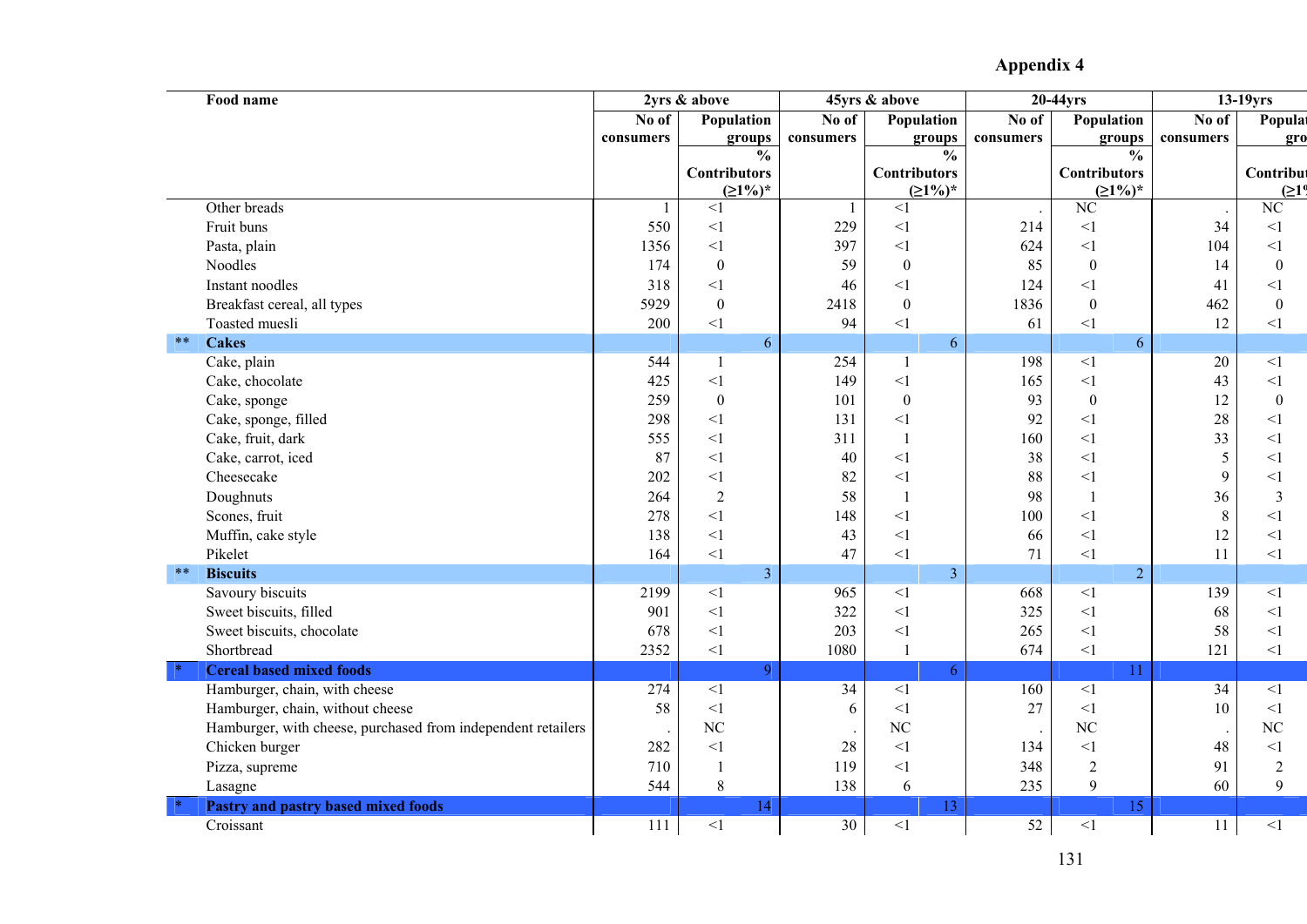| Food name                          | 2yrs & above |                         | 45yrs & above |                     | 20-44yrs  |                     | $13-19$ yrs     |                    |
|------------------------------------|--------------|-------------------------|---------------|---------------------|-----------|---------------------|-----------------|--------------------|
|                                    | No of        | Population              | No of         | Population          | No of     | Population          | No of           | Populat            |
|                                    | consumers    | groups                  | consumers     | groups              | consumers | groups              | consumers       | gro                |
|                                    |              | $\frac{0}{0}$           |               | $\frac{0}{0}$       |           | $\frac{0}{0}$       |                 |                    |
|                                    |              | <b>Contributors</b>     |               | <b>Contributors</b> |           | <b>Contributors</b> |                 | Contribut          |
|                                    |              | $(21%)^*$               |               | $(21\%)^*$          |           | $(21\%)^*$          |                 | (21 <sup>0</sup> ) |
| Danish pastry                      | 703          | $\overline{2}$          | 296           | $\overline{2}$      | 283       | $\overline{2}$      | 57              |                    |
| Pastry, shortcrust                 | 56           | $\leq$ 1                | 20            | $<1\,$              | $22\,$    | <1                  | 9               | $<\!\!1$           |
| Pastry, puff                       | 49           | $\leq$ 1                | 20            | $\leq$ 1            | 19        | $\leq$ 1            |                 | $\rm NC$           |
| Meat pie                           | 898          | $\overline{4}$          | 265           | $\overline{4}$      | 415       | $\overline{4}$      | 91              | $\overline{4}$     |
| Sausage roll                       | 638          | $\overline{4}$          | 121           | $\overline{2}$      | 301       | $\overline{4}$      | 91              | $\overline{7}$     |
| Spinach & cheese pastry            | 149          | $\overline{\mathbf{3}}$ | 43            | $\overline{3}$      | 83        | 3                   | 14              | $\overline{3}$     |
| Quiche                             | 145          | $\mathbf{1}$            | 61            | $\mathbf{1}$        | 66        | $\mathbf{1}$        | 5               | $\leq$ 1           |
| <b>Eggs</b>                        |              |                         |               |                     |           |                     |                 |                    |
| Egg, whole, raw                    | 2478         | $\overline{1}$          | 967           | $\overline{1}$      | 1052      | $\overline{1}$      | 173             | $<1\,$             |
| Egg, white, raw                    | 50           | $\boldsymbol{0}$        | 13            | $\boldsymbol{0}$    | 23        | $\boldsymbol{0}$    | 6               | $\boldsymbol{0}$   |
| Egg, yolk, raw                     | 1677         | $<1\,$                  | 622           | $<1\,$              | 759       | $<1\,$              | 140             | $\leq$ 1           |
| <b>Fats and oils</b>               |              | 13                      |               | 18                  |           | 12                  |                 |                    |
| $***$<br><b>Spreads</b>            |              | $\overline{12}$         |               | $\overline{17}$     |           | $\overline{11}$     |                 |                    |
| Butter, regular                    | 2007         | $\boldsymbol{7}$        | 834           | 10                  | 832       | $\overline{7}$      | 111             | $\overline{4}$     |
| Dairy blend (not reduced fat)      | 816          | $\sqrt{2}$              | 325           | $\mathfrak{Z}$      | 344       | $\overline{2}$      | 45              | $\mathbf{1}$       |
| Dairy blend (reduced fat)          | 308          | $\leq$ 1                | 126           | $<1\,$              | 118       | $\leq$ 1            | 18              | $\leq$ 1           |
| Edible oil spread, regular         | 8233         | $\sqrt{2}$              | 3265          | $\mathfrak{Z}$      | 2983      | $\sqrt{2}$          | 628             | $\sqrt{2}$         |
| Edible oil spread, 50% or less fat | 141          | $\leq$ 1                | 59            | $\leq$ 1            | 54        | $\leq$ 1            | 9               | $\leq$ 1           |
| Solid fats                         | 2534         | $\leq$ 1                | 932           | <1                  | 1089      | $\leq$ 1            | 200             | $\leq$ 1           |
| $***$<br>Oils                      |              |                         |               | 1                   |           | $\mathbf{1}$        |                 |                    |
| Oil, canola                        | 3451         | $\mathbf{1}$            | 1079          | $\mathbf{1}$        | 1408      | $\mathbf{1}$        | 307             | <1                 |
| Oil, olive                         | 263          | $<\!\!1$                | 129           | $<\!\!1$            | 101       | $<\!\!1$            | 16              | $\leq$ 1           |
| Fish, seafood and fish products    |              |                         |               |                     |           |                     |                 |                    |
| Fish, fillets                      | 393          | $\leq$ 1                | 189           | $\overline{1}$      | 158       | $\leq$ 1            | $\overline{20}$ | $\leq$ 1           |
| Fish, battered, takeaway           | 473          | $\leq$ 1                | 173           | $\leq$ 1            | 199       | $\leq$ 1            | 31              | $\leq$ 1           |
| Seafood extender/surimi            | 46           | $\boldsymbol{0}$        | 20            | $\boldsymbol{0}$    | 18        | $\boldsymbol{0}$    | $\overline{3}$  | $\boldsymbol{0}$   |
| Tuna, canned                       | 288          | $\leq$ 1                | 103           | $\leq$ 1            | 135       | <1                  | 15              | <1                 |
| Salmon, canned                     | 178          | $\leq$ 1                | 108           | $\leq$ 1            | 57        | <1                  | 5               | $<$ 1              |
| Canned & smoked fish               | 304          | $\leq$ 1                | 182           | $\leq$ 1            | 103       | $\leq$ 1            | $\,8\,$         | $\leq$ 1           |
| Calamari, crumbed, fried           | 132          | $\leq$ 1                | 46            | $<\!\!1$            | 63        | <1                  | 11              | $<1\,$             |
| Crustacea and molluscs             | 389          | $\leq$ 1                | 175           | $<1\,$              | 173       | $\leq$ 1            | 19              | $\leq$ 1           |
| Fruit                              |              | $\theta$                |               | $\overline{0}$      |           | $\overline{0}$      |                 |                    |
| All types of fruit                 | 8307         | $\boldsymbol{0}$        | 3663          | $\overline{0}$      | 2780      | $\boldsymbol{0}$    | 487             | $\boldsymbol{0}$   |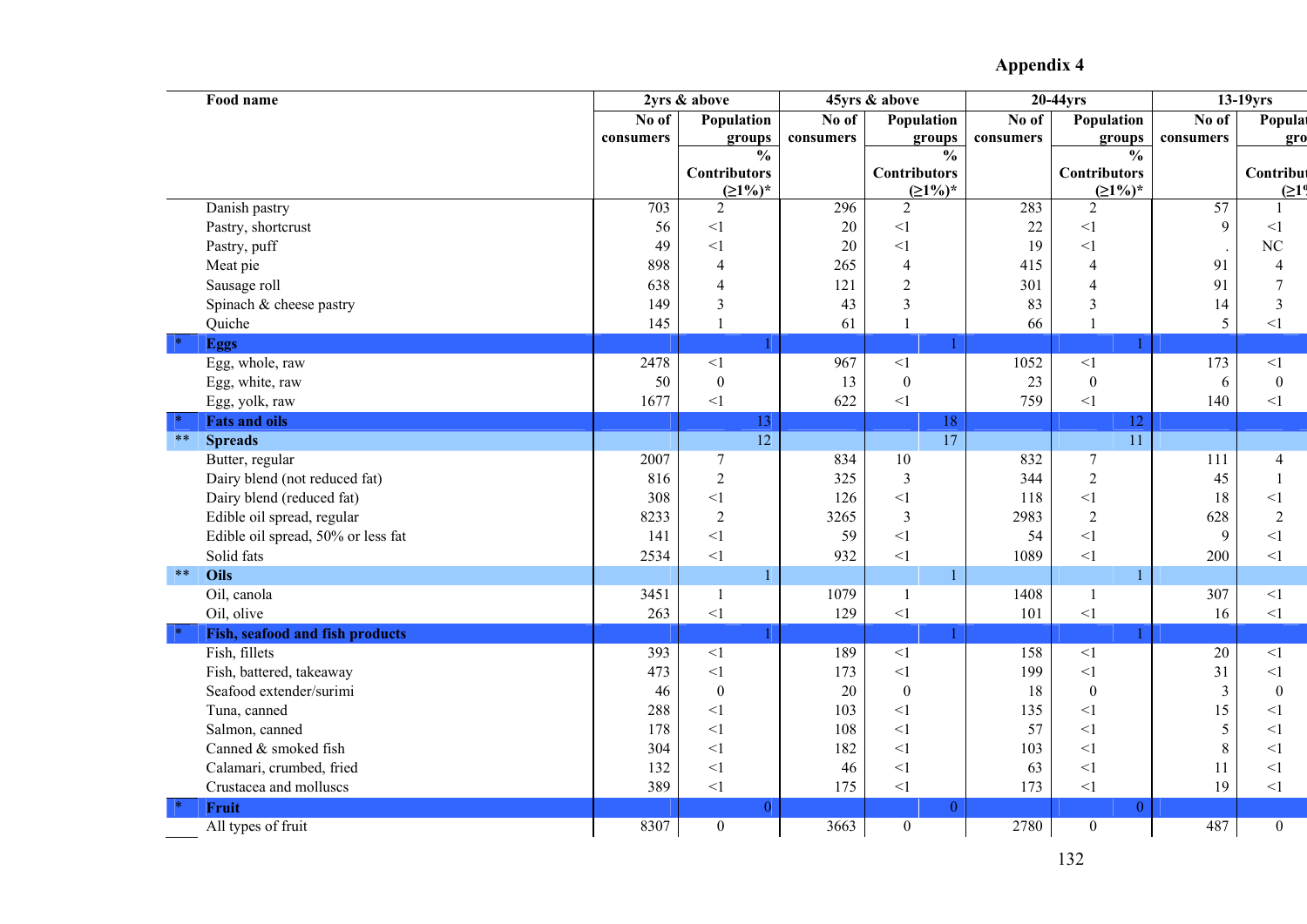|            | Food name                          |           | 2yrs & above            |           | 45yrs & above       |           | 20-44yrs            |                      | $13-19$ yrs        |
|------------|------------------------------------|-----------|-------------------------|-----------|---------------------|-----------|---------------------|----------------------|--------------------|
|            |                                    |           | Population              | No of     | Population          | No of     | Population          | No of                | Populat            |
|            |                                    | consumers | groups                  | consumers | groups              | consumers | groups              | consumers            | gro                |
|            |                                    |           | $\frac{0}{0}$           |           | $\frac{0}{0}$       |           | $\frac{0}{0}$       |                      |                    |
|            |                                    |           | <b>Contributors</b>     |           | <b>Contributors</b> |           | <b>Contributors</b> |                      | Contribut          |
|            |                                    |           | $(21%)^*$               |           | $(21\%)^*$          |           | $(21%)^*$           |                      | (21 <sup>0</sup> ) |
|            | <b>Meat and poultry</b>            |           | 13                      |           | 15                  |           | 13                  |                      |                    |
|            | Beef, steak, raw                   | 3505      | 1                       | 1486      | -1                  | 1464      | 1                   | 226                  | $\overline{1}$     |
|            | Beef mince, raw                    | 998       | $\mathbf{1}$            | 311       | $\overline{1}$      | 427       | $\mathbf{1}$        | 94                   | $<$ 1              |
|            | Lamb chops, raw                    | 1469      | $\overline{3}$          | 724       | $\overline{4}$      | 492       | $\overline{2}$      | 91                   | $\overline{2}$     |
|            | Pork                               | 897       | $\leq$ 1                | 386       | $\leq$ 1            | 362       | $\leq$ 1            | 51                   | $\leq$ 1           |
|            | Chicken, thigh, raw                | 1510      | $\leq$ 1                | 641       | $\leq$ 1            | 615       | $\leq$ 1            | 104                  | $\leq$ 1           |
|            | Chicken, barbecued                 | 2455      | $\overline{\mathbf{3}}$ | 880       | $\overline{4}$      | 1111      | 4                   | 197                  | $\mathfrak{Z}$     |
|            | Beef, sausage, raw                 | 1507      | $\overline{3}$          | 517       | $\overline{3}$      | 536       | $\overline{2}$      | 132                  | $\overline{2}$     |
|            | Processed chicken breast           | 154       | $\boldsymbol{0}$        | 48        | $\boldsymbol{0}$    | 68        | $\boldsymbol{0}$    | 16                   | $\boldsymbol{0}$   |
|            | Bacon, raw                         | 3028      | $\leq$ 1                | 1171      | $<$ $\!1$           | 1337      | <1                  | 193                  | $\leq$ 1           |
|            | Processed luncheon meats           | 818       | $\leq$ 1                | 326       | $<1\,$              | 286       | $\leq$ 1            | 51                   | $\leq$ 1           |
|            | <b>Dairy products</b>              |           | 29                      |           | 29                  |           | 26                  |                      |                    |
| $**$       | <b>Cheese</b>                      |           | $\overline{8}$          |           | $\overline{8}$      |           | $\overline{8}$      |                      |                    |
|            | Cheese, cheddar, full fat          | 4065      | 5                       | 1471      | 5                   | 1779      | 6                   | 312                  | 5                  |
|            | Cheese, cheddar, reduced fat       | 467       | $\leq$ 1                | 195       | <1                  | 198       | $<$ 1               | 28                   | <1                 |
|            | Cheese, brie                       | 33        | $\leq$ 1                | 18        | $\leq$ 1            | 15        | <1                  | $\ddot{\phantom{a}}$ | NC                 |
|            | Cheese, camembert                  | 57        | $\leq$ 1                | 27        | $\leq$ 1            | 29        | $\leq$ 1            | $\mathbf{1}$         | <1                 |
|            | Cheese, cottage                    | 530       | $\leq$ 1                | 243       | $\leq$ 1            | 213       | <1                  | 25                   | $<\!\!1$           |
|            | Cheese, processed, cheddar type    | 1387      | $\sqrt{2}$              | 466       | $\sqrt{2}$          | 494       | $\sqrt{2}$          | 99                   | $\overline{2}$     |
| $***$      | <b>Cream</b>                       |           | 6                       |           | $\overline{7}$      |           | 6                   |                      |                    |
|            | Cream, pure (not thickened)        | 1435      | $\overline{3}$          | 643       | $\overline{4}$      | 599       | $\mathfrak{Z}$      | 86                   | $\sqrt{2}$         |
|            | Cream, reduced fat                 | 129       | $\leq$ 1                | 61        | $\leq$ 1            | 51        | $\leq$ 1            | 6                    | $<1\,$             |
|            | Ice Cream, full fat, vanilla       | 2444      | $\overline{3}$          | 775       | $\overline{2}$      | 787       | $\overline{2}$      | 266                  | 5                  |
| $\ast\ast$ | Milk, full fat                     |           | 12                      |           | 11                  |           | 10                  |                      |                    |
|            | Milk, full fat                     | 8444      | $\overline{9}$          | 2992      | $\overline{8}$      | 3449      | $8\,$               | 558                  | 9                  |
|            | Milk, powder, whole, dry           | 1518      | $\overline{2}$          | 388       | 3                   | 491       |                     | 171                  | $\mathbf{1}$       |
|            | Chocolate flavoured milk, full fat | 593       | $<$ $\!1$               | 85        | $\leq$ 1            | 295       |                     | 86                   | 1                  |
| $***$      | Milk, low fat                      |           | $\overline{2}$          |           | 3                   |           | $\overline{2}$      |                      |                    |
|            | Milk, modified, low fat            | 3898      | $\sqrt{2}$              | 1824      | $\sqrt{2}$          | 1531      | $\mathbf{1}$        | 238                  | $\mathbf{1}$       |
|            | Milk, skim                         | 969       | $\boldsymbol{0}$        | 595       | $\boldsymbol{0}$    | 308       | $\boldsymbol{0}$    | 27                   | $\boldsymbol{0}$   |
|            |                                    | 302       | $\leq$ 1                | 136       |                     | 77        | $\leq$ 1            | 14                   | <1                 |
|            | Milk, powder, low fat, dry         |           |                         |           | $\mathbf{1}$        |           |                     |                      |                    |
|            | Flavoured milk, reduced fat        | 292       | $\leq$ 1                | 108       | $<1\,$              | 101       | $\leq$ 1            | 23                   | $<\!\!1$           |
| $***$      | Yoghurt                            |           | 1                       |           | $\leq$ 1            |           | $\leq$ 1            |                      |                    |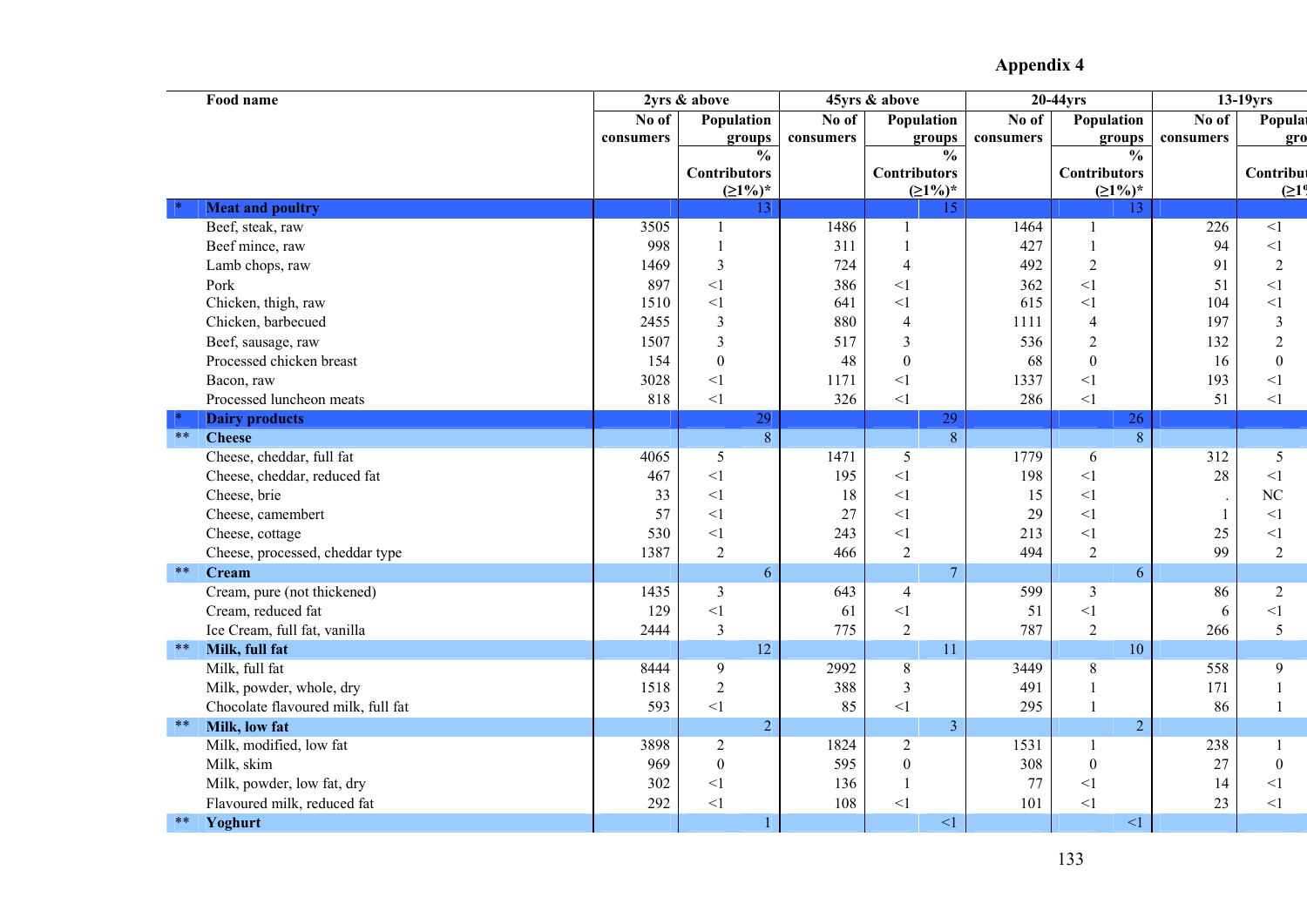| Food name                                       |                | 2yrs & above        |                | 45yrs & above       |                | 20-44yrs            |                | $13-19$ yrs        |
|-------------------------------------------------|----------------|---------------------|----------------|---------------------|----------------|---------------------|----------------|--------------------|
|                                                 | No of          | Population          | No of          | Population          | No of          | Population          | No of          | Populat            |
|                                                 | consumers      | groups              | consumers      | groups              | consumers      | groups              | consumers      | gro                |
|                                                 |                | $\frac{0}{0}$       |                | $\frac{0}{0}$       |                | $\frac{0}{0}$       |                |                    |
|                                                 |                | <b>Contributors</b> |                | <b>Contributors</b> |                | <b>Contributors</b> |                | Contribut          |
|                                                 |                | $(21\%)^*$          |                | $(21\%)^*$          |                | $(21\%)^*$          |                | (21 <sup>0</sup> ) |
| Yoghurt, fruit, full fat                        | 663            | <1                  | 187            | $<$ 1               | 165            | $\leq$ 1            | 55             | $\leq$ 1           |
| Yoghurt, fruit, reduced fat                     | 632            | $\leq$ 1            | 292            | <1                  | 235            | $\leq$ 1            | 36             | $\leq$ 1           |
| <b>Infant formula and foods</b>                 |                | $<1\,$              |                | $\leq$ 1            |                | $\leq$ 1            |                |                    |
| Infant cereal, mixed                            | $\overline{2}$ | $\boldsymbol{0}$    | 1              | $\boldsymbol{0}$    |                | $\boldsymbol{0}$    |                | $\rm NC$           |
| Infant Dessert, dairy based                     | 11             | $\leq$ 1            |                | NC                  | $\overline{4}$ | $<\!\!1$            |                | $\rm NC$           |
| Infant Dessert, fruit                           | 19             | $\boldsymbol{0}$    | $\overline{2}$ | $\boldsymbol{0}$    | 5              | $\boldsymbol{0}$    |                | NC                 |
| Infant Dinner, containing meat, chicken or fish | $\overline{2}$ | $\leq$ 1            |                | NC                  |                | $\leq$ 1            | $\cdot$        | NC                 |
| Infant formula, cow's milk based                | $\overline{3}$ | $<1\,$              | 1              | $<1\,$              |                | N <sub>C</sub>      | $\mathbf{1}$   | $\leq$ 1           |
| <b>Nuts and legumes</b>                         |                |                     |                |                     |                |                     |                |                    |
| Peanut butter                                   | 1927           | <1                  | 636            | <1                  | 798            | $\leq$ 1            | 116            | $\leq$ 1           |
| Soy milk                                        | 297            | $\leq$ 1            | 144            | $\leq$ 1            | 99             | $\leq$ 1            | $\overline{7}$ | $\leq$ 1           |
| Tofu                                            | 85             | $\boldsymbol{0}$    | 22             | $\boldsymbol{0}$    | 52             | $\boldsymbol{0}$    | $\overline{3}$ | $\boldsymbol{0}$   |
| Vegetarian sausages                             | 111            | $\leq$ 1            | 30             | $\leq$ 1            | 61             | $\leq$ 1            | 6              | $\leq$ 1           |
| Roasted nuts and seeds                          | 336            | $\leq$ 1            | 167            | $<1\,$              | 136            | <1                  | 9              | $\leq$ 1           |
| <b>Snack foods</b>                              |                |                     |                | $\leq$ 1            |                |                     |                |                    |
| Corn chips                                      | 461            | $\leq$ 1            | 43             | <1                  | 217            | $\leq$ 1            | 63             | $\leq$ 1           |
| Extruded cheese snacks                          | 394            | $\leq$ 1            | 27             | $<$ 1               | 135            | $\leq$ 1            | 69             | $\leq$ 1           |
| Potato crisps                                   | 989            | $\overline{1}$      | 105            | $\leq$              | 356            | $\leq$ 1            | 163            | $\overline{2}$     |
| Muesli bars                                     | 671            | $\leq$ 1            | 71             | <1                  | 173            | $<1\,$              | 90             | $<$ 1              |
| <b>Sugar/Confectionery</b>                      |                | $\leq$ 1            |                | $\leq$ 1            |                |                     |                |                    |
| Sugar, white                                    | 10361          | $\overline{0}$      | 4042           | $\overline{0}$      | 4002           | $\overline{0}$      | 714            | $\boldsymbol{0}$   |
| Water based ice confections                     | 340            | $\boldsymbol{0}$    | 18             | $\boldsymbol{0}$    | 62             | $\boldsymbol{0}$    | 50             | $\boldsymbol{0}$   |
| Chocolate, all types                            | 2377           | $<1\,$              | 583            | $<1\,$              | 959            | <1                  | 272            | $\leq$ 1           |
| <b>Vegetables</b>                               |                | 7                   |                | 3                   |                | 7                   |                |                    |
| $\ast\ast$<br>Potato chips, hot, fries          |                | $\overline{7}$      |                | $\overline{3}$      |                | $\overline{7}$      |                |                    |
| Potato chips, fries from fast food outlets      | 769            | $\overline{4}$      | 104            | $\mathbf{1}$        | 373            | $\overline{4}$      | 113            | $\overline{7}$     |
| Potato chips, from independent outlets          | 1353           | $\overline{3}$      | 337            | $\overline{2}$      | 623            | 3                   | 149            | $\overline{4}$     |
| All other vegetables<br>$***$                   |                | $\boldsymbol{0}$    |                | $\boldsymbol{0}$    |                | $\overline{0}$      |                |                    |
| All other vegetables                            | 11495          | $\mathbf{0}$        | 4738           | $\mathbf{0}$        | 4566           | $\mathbf{0}$        | 784            | $\boldsymbol{0}$   |
| <b>Condiments</b>                               |                | $\leq$ 1            |                | $\leq$ 1            |                | $\leq$ 1            |                |                    |
| <b>Tomato Sauce</b>                             | 6336           | $\boldsymbol{0}$    | 2260           | $\mathbf{0}$        | 2665           | $\mathbf{0}$        | 547            | $\boldsymbol{0}$   |
| Soups, instant dry mix                          | 1383           | $\leq$ 1            | 623            | $\leq$ 1            | 553            | $<\!\!1$            | 83             | $<$ 1              |
| Spices                                          | 2968           | $\boldsymbol{0}$    | 1431           | $\boldsymbol{0}$    | 1175           | $\boldsymbol{0}$    | 174            | $\boldsymbol{0}$   |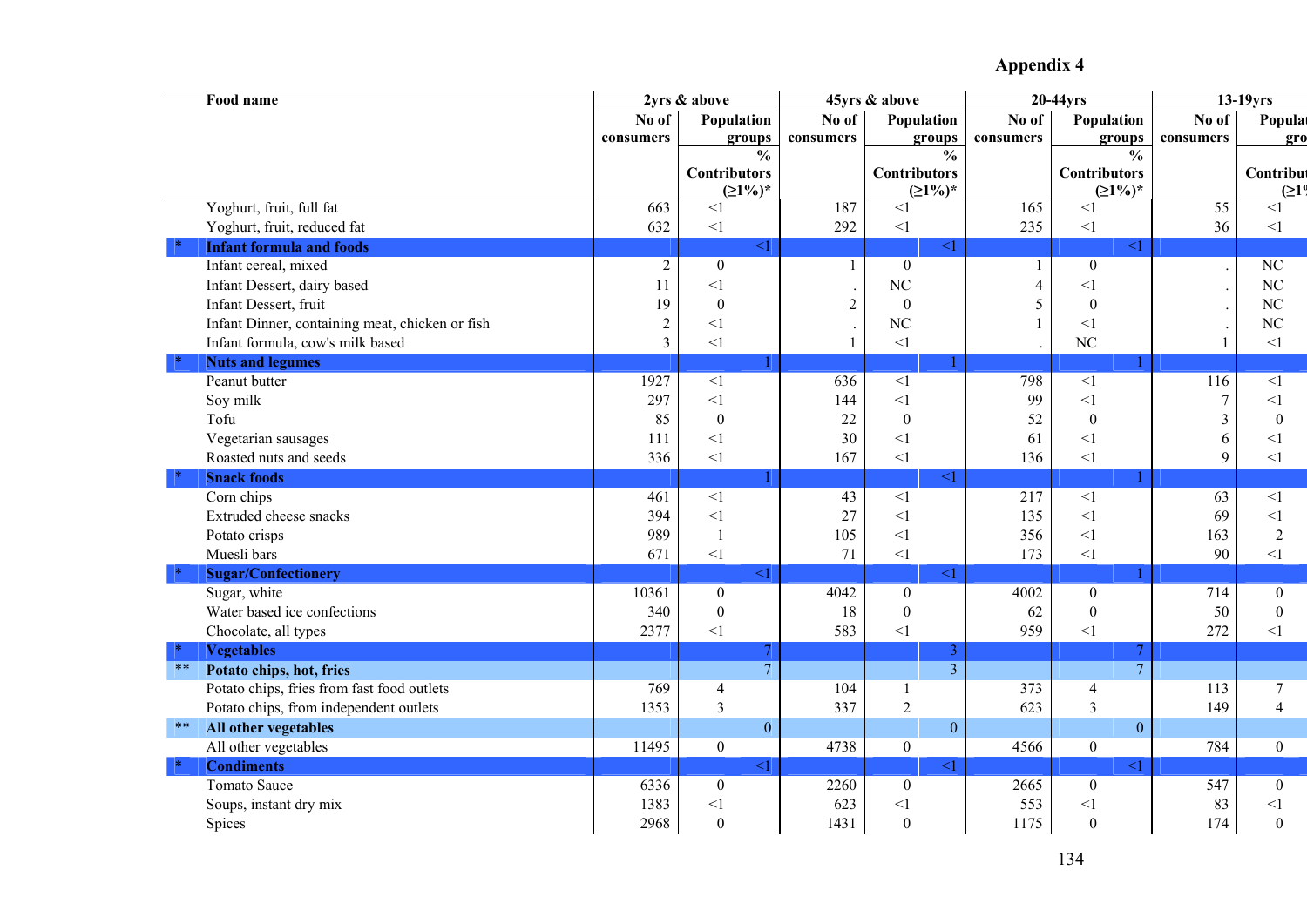| Food name                 |           | 2vrs & above         |           | 45 yrs & above       |           | <b>20-44vrs</b>   |           | $13-19$ vrs |
|---------------------------|-----------|----------------------|-----------|----------------------|-----------|-------------------|-----------|-------------|
|                           | No of     | <b>Population</b>    |           | Population           | No of     | <b>Population</b> | No of     | Populat     |
|                           | consumers | groups               | consumers | groups               | consumers | groups            | consumers | gro         |
|                           |           | $\frac{6}{10}$       |           | $\frac{0}{0}$        |           | $\frac{0}{0}$     |           |             |
|                           |           | C <b>ontributors</b> |           | C <b>ontributors</b> |           | Contributors      |           | Contribut   |
|                           |           | $(21\%)^*$           |           | $(21%)^*$            |           | $(21\%)^*$        |           | >10         |
| Negligible amount items # | 3845      |                      | 1196      |                      | 1341      |                   | 382       |             |

\* Major foods groups

\*\*Sub food groups

NC – not consumed

# include cocoa powder, beverage flavourings, yeast, gelatine and beef extracts

b. New Zealand

|                           | 15 yrs & above<br>Food name       |           |                          | 45 yrs & above |                         | $20-44$ yrs |                         | $15-19$ yrs |                          |
|---------------------------|-----------------------------------|-----------|--------------------------|----------------|-------------------------|-------------|-------------------------|-------------|--------------------------|
|                           |                                   |           | No of Population groups  |                | No of Population groups |             | No of Population groups | No of       | <b>Population groups</b> |
|                           |                                   | consumers | % Contributors consumers |                | % Contributors          | consumers   | % Contributors          | consumers   | % Contributors           |
|                           |                                   |           | $(21%)^*$                |                | $(21%)^*$               |             | $(21%)^*$               |             | $(21%)^*$                |
|                           | Beverages, alcoholic              |           |                          |                |                         |             |                         |             |                          |
|                           | Beer                              | 582       | $\boldsymbol{0}$         | 265            | $\mathbf{0}$            | 297         | $\Omega$                | 20          |                          |
|                           | Wine & cider                      | 651       | $\Omega$                 | 352            | $\Omega$                | 287         | $\Omega$                |             |                          |
|                           | All other alcoholic beverages     | 320       |                          | 185            |                         | 128         | $\theta$                |             |                          |
|                           | Liqueur Advocaat                  |           | NC                       |                | NC                      |             | NC                      |             | NC                       |
|                           | Cream based coffee flavour        |           | NC                       |                | NC                      |             | NC                      |             | NC                       |
|                           | Cream based other flavour         |           | $<\!\!1$                 |                | $\leq$ 1                |             | $\leq$ 1                |             | NC                       |
| $\mathcal{A}_\mathcal{C}$ | <b>Beverages, non-alcoholic</b>   |           |                          |                |                         |             |                         |             |                          |
|                           | Water, bottled still              |           | $\overline{\text{NC}}$   |                | $\overline{\text{NC}}$  |             | $\overline{NC}$         |             | $\overline{\text{NC}}$   |
|                           | Water, tap                        | 3985      | $\theta$                 | 1790           | $\theta$                | 1956        | $\Omega$                | 239         |                          |
|                           | Juices, juice drinks, cordials    | 1312      | $\theta$                 | 490            |                         | 705         | $\Omega$                | 117         |                          |
|                           | Tea & coffee                      | 3979      | $\theta$                 | 1948           | $\theta$                | 1891        | $\theta$                | 140         |                          |
|                           | Soft drink                        | 1298      | $\overline{0}$           | 396            | $\mathbf{0}$            | 748         | $\Omega$                | 154         | $\theta$                 |
|                           | <b>Cereal and cereal products</b> |           | 10                       |                |                         |             |                         |             |                          |
| $***$                     | Breads & grains                   |           |                          |                |                         |             |                         |             |                          |
|                           | Grains, flours                    | 1958      | <1                       | 899            | $\leq$ 1                | 944         | $\leq$ 1                | 115         | $\leq$ 1                 |
|                           | Bread, multigrain                 | 1078      | $<$ 1                    | 629            | $<$ 1                   | 416         | $\leq$ 1                | 33          | $\leq$ 1                 |
|                           | Bread roll, multigrain            |           | $\leq$ 1                 |                | $<$ 1                   | 10          | <1                      |             | $\leq$ 1                 |
|                           | Bread, white                      | 2023      | $\leq$ 1                 | 821            | $<$ 1                   | 1057        | $\leq$ 1                | 145         | $\leq$ 1                 |
|                           | Bread, white, fibre increased     | 213       | $\leq$ 1                 | 83             | $<$ 1                   | 118         | <1                      | 12          | $\leq$ 1                 |
|                           | Bread roll, white                 | 641       | $<$ 1                    | 251            | $<$ 1                   | 335         | <1                      | 55          | $\leq$ 1                 |
|                           | Bread, wholemeal                  | 903       | <1                       | 544            | $<$ 1                   | 333         | $<$ 1                   | 26          | $\leq$ 1                 |
|                           | Bread rolls, wholemeal            | 63        | $<$ $\!1$                | 21             | $<$ 1                   | 38          | $\leq$ 1                |             | $\leq$ 1                 |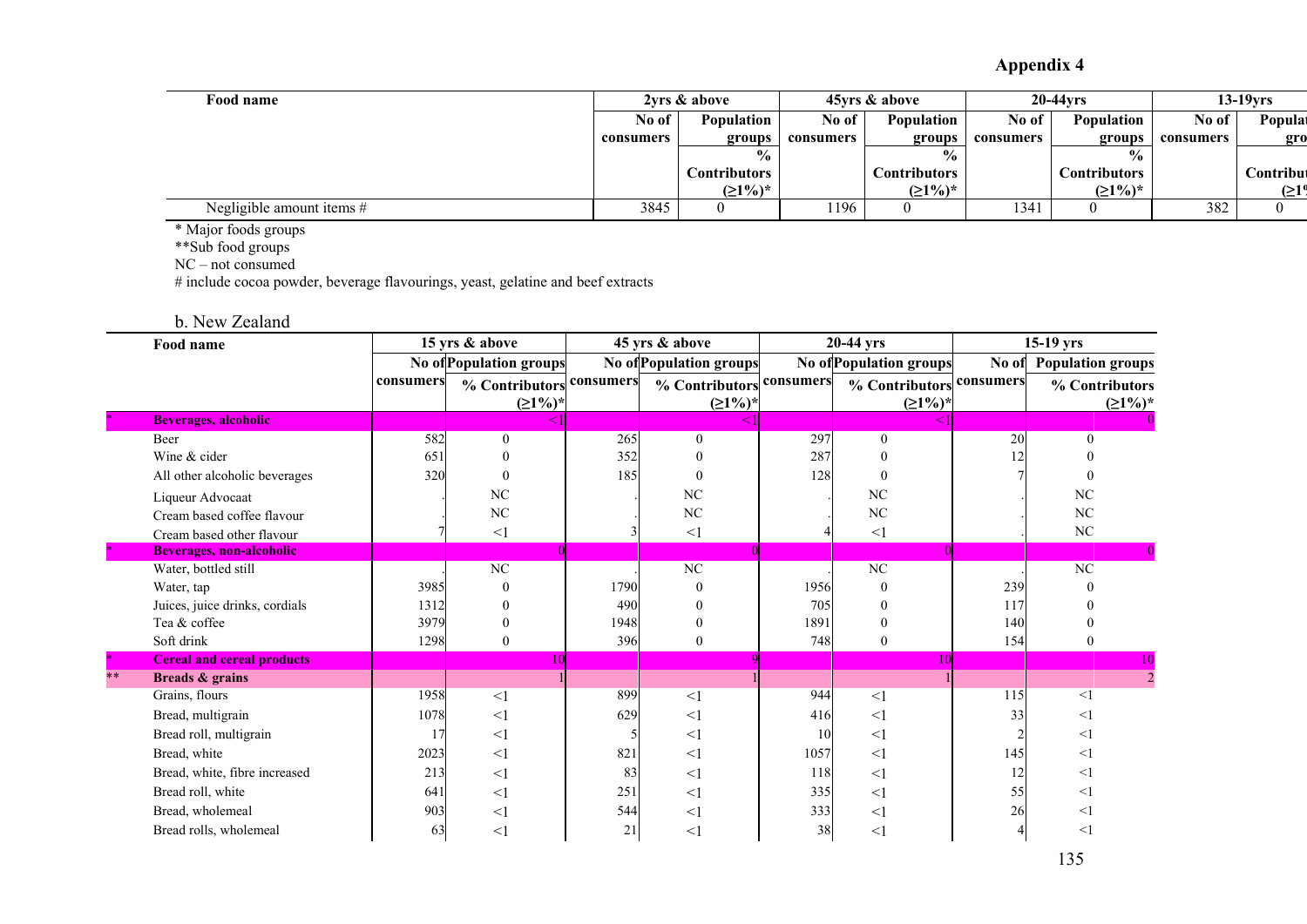|    | Food name                                  |           | 15 yrs & above                 |           | 45 yrs & above                 |           | 20-44 yrs               |           | 15-19 yrs                |
|----|--------------------------------------------|-----------|--------------------------------|-----------|--------------------------------|-----------|-------------------------|-----------|--------------------------|
|    |                                            |           | <b>No of Population groups</b> |           | <b>No of Population groups</b> |           | No of Population groups | No of     | <b>Population groups</b> |
|    |                                            | consumers | % Contributors                 | consumers | % Contributors                 | consumers | % Contributors          | consumers | % Contributors           |
|    |                                            |           | $(21%)^*$                      |           | (21%)                          |           | $(21%)^*$               |           | $(21%)^*$                |
|    | Cheese topped breads                       | 132       | $\leq$ 1                       | 39        | $\leq$ 1                       | 82        | $\leq$ 1                | 11        | <1                       |
|    | Other breads                               | 26        | <1                             | 12        | $<$ 1                          | 14        | $\leq$ 1                |           | NC                       |
|    | Fruit buns, fruit breads                   | 210       | $\leq$ 1                       | 109       | $\leq$ 1                       | 86        | $\leq$ 1                | 15        | <1                       |
|    | Pasta, plain                               | 308       | $\leq$ 1                       | 105       | $<$ 1                          | 182       | $\leq$ 1                | 21        | <1                       |
|    | Noodles                                    | 150       | $\leq$ 1                       | 47        | $<$ 1                          | 91        | $<$ l                   | 12        | $<$ 1                    |
|    | Instant noodles                            | 115       | <1                             | 26        | $<$ 1                          | 73        | $<$ 1                   | 16        | <1                       |
|    | Breakfast cereal, all types                | 1891      | $\overline{0}$                 | 1044      | $\mathbf{0}$                   | 752       | $\boldsymbol{0}$        | 95        | $\overline{0}$           |
|    | Toasted muesli                             | 108       | $\leq$ 1                       | 57        | $<$ 1                          | 47        | $\leq$ 1                |           | $\leq$ 1                 |
| ** | <b>Cakes</b>                               |           | 6                              |           | 6                              |           |                         |           |                          |
|    | Cake, plain                                | 162       | $\leq$ 1                       | 85        | $<$ 1                          | 68        | $<$ 1                   | q         | $<$ 1                    |
|    | Cake, chocolate                            | 186       | $\leq$ 1                       | 67        | $\leq$ 1                       | 101       | $\leq$ 1                | 18        | $<$ 1                    |
|    | Cake, sponge                               | 45        | $\boldsymbol{0}$               | 26        | $\boldsymbol{0}$               | 18        | $\boldsymbol{0}$        |           | $\mathbf{0}$             |
|    | Cake, sponge, filled                       | 111       | $\leq$ 1                       | 55        | $<$ 1                          | 51        | $<$ 1                   |           | $<$ 1                    |
|    | Cake, fruit, dark                          | 359       | $\leq$ 1                       | 224       | $\overline{1}$                 | 128       | $\leq$ 1                |           | $<$ 1                    |
|    | Cake, carrot, iced                         | 23        | $\leq$ 1                       | 11        | $<$ 1                          | 11        | $\leq$ 1                |           | $<$ 1                    |
|    | Cheesecake                                 | 44        | $\leq$ 1                       | 16        | $<$ 1                          | 26        | $<$ l                   |           | $<$ 1                    |
|    | Doughnuts                                  | 62        | $\mathbf{1}$                   | 15        | $<$ 1                          | 39        | $\overline{2}$          |           | 3                        |
|    | Scones, fruit                              | 159       | $\leq$ 1                       | 98        | $<$ 1                          | 58        | $\leq$ 1                |           | $<$ 1                    |
|    | Muffin, cake style                         | 189       | $\overline{2}$                 | 89        | $\overline{2}$                 | 92        | $\overline{2}$          | Ş         | $\overline{2}$           |
|    | Pikelet                                    | 140       | $\leq$ 1                       | 57        | <1                             | 70        | $<$ l                   | 13        | $\leq$ 1                 |
| ** | <b>Biscuits</b>                            |           |                                |           |                                |           | $\mathcal{D}$           |           | $\mathbf{1}$             |
|    | Savoury biscuits                           | 584       | $\leq$ 1                       | 341       | $\leq$ 1                       | 226       | $\leq$ 1                | 17        | $\leq$ 1                 |
|    | Sweet biscuits, filled                     | 153       | $\leq$ 1                       | 76        | $\leq$ 1                       | 70        | $\leq$ 1                |           | $\leq$ 1                 |
|    | Sweet biscuits, chocolate                  | 551       | $\leq$ 1                       | 224       | $<$ 1                          | 280       | <1                      | 47        | <1                       |
|    | Shortbread                                 | 877       | $\leq$ 1                       | 526       | $\mathbf{1}$                   | 339       | $\leq$ 1                | 12        | $<1\,$                   |
|    | <b>Cereal based mixed foods</b>            |           |                                |           |                                |           |                         |           |                          |
|    | Hamburger, chain, with cheese              | 114       | $<$ $\!1$                      | 12        | $<1\,$                         | 82        | <1                      | 20        | $\overline{1}$           |
|    | Hamburger, chain, without cheese           | 68        | <1                             |           | $<$ 1                          | 52        | <1                      | Ç         | $\leq$ 1                 |
|    | Hamburger, with cheese, purchased          | 31        | $\leq$ 1                       |           | <1                             | 21        | <1                      |           | $<$ 1                    |
|    | from independent retailers                 |           |                                |           |                                |           |                         |           |                          |
|    | Chicken burger                             | 36        | $<1\,$                         | 11        | $<$ 1                          | 21        | $<$ 1                   |           | $<$ 1                    |
|    | Pizza, supreme                             | 181       | $<\!\!1$                       | 56        | $<$ 1                          | 102       | $<$ 1                   | 23        | -1                       |
|    | Lasagne                                    | 261       | $\overline{2}$                 | 83        | $\leq$ 1                       | 143       | $\overline{2}$          | 35        | 5                        |
|    | <b>Pastry and Pastry based mixed foods</b> |           | 10                             |           |                                |           | 1 <sub>0</sub>          |           | $11\,$                   |
|    | Croissant                                  | 36        | $<$ $\!1$                      | 13        | $<$ $\!1$                      | 21        | $\leq$ 1                |           | $<\!1$                   |
|    | Danish pastry                              | 158       | $\leq$ 1                       | 77        | $\leq$ 1                       | 74        | $\leq$ 1                |           | $\leq$ 1                 |

136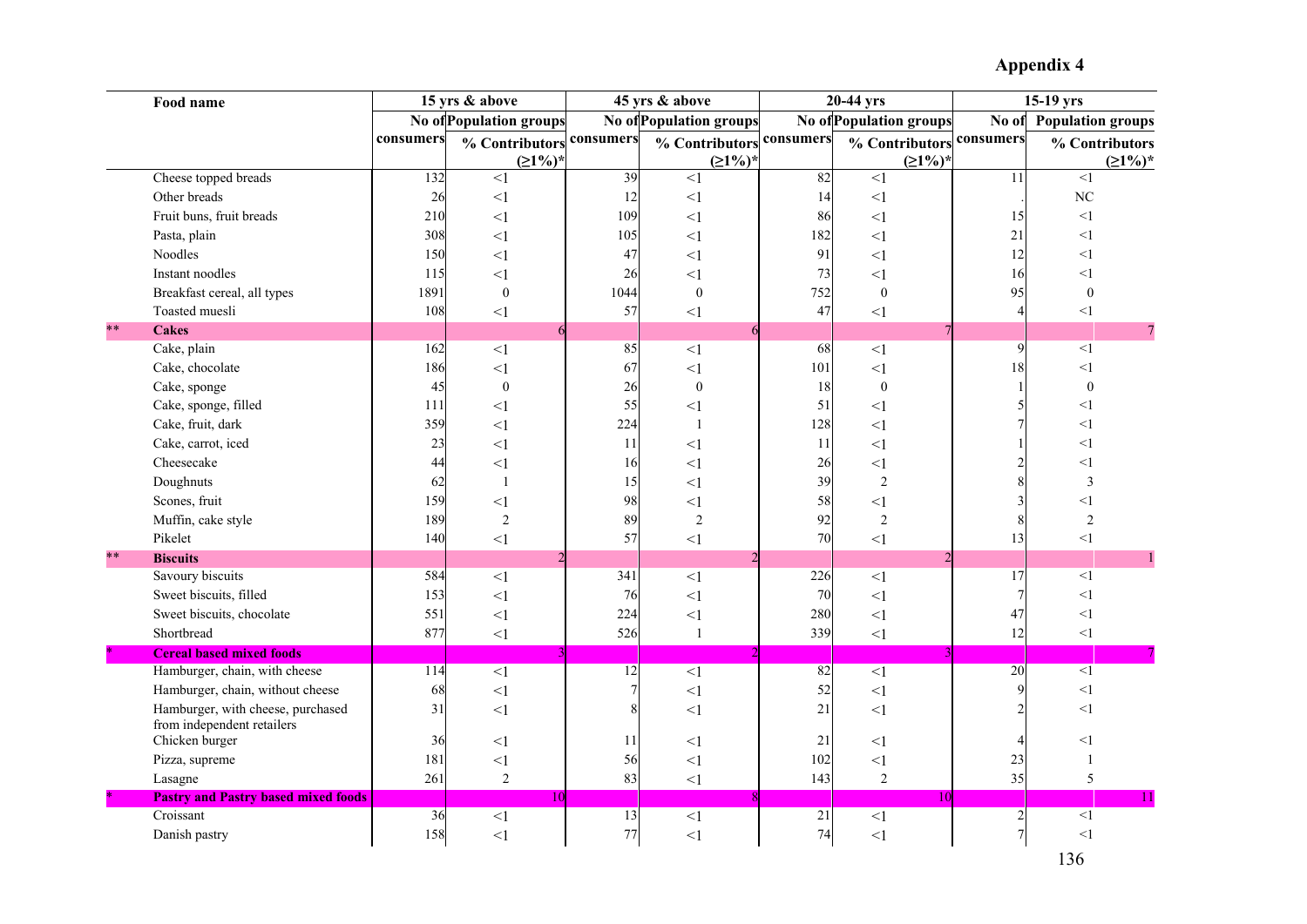|       | Food name                              |           | 15 yrs & above                 |                  | 45 yrs & above          |                  | 20-44 yrs              |                  | $15-19$ yrs              |
|-------|----------------------------------------|-----------|--------------------------------|------------------|-------------------------|------------------|------------------------|------------------|--------------------------|
|       |                                        |           | <b>No of Population groups</b> |                  | No of Population groups |                  | No ofPopulation groups | No of            | <b>Population groups</b> |
|       |                                        | consumers | % Contributor                  | consumers        | % Contributors          | consumers        | % Contributors         | consumers        | % Contributors           |
|       |                                        |           | $(21\%)$                       |                  | $(21%)^*$               |                  | (21%)                  |                  | $(21%)^*$                |
|       | Pastry, shortcrust                     |           | $<$ 1                          |                  | $\leq$ 1                |                  | $\leq$ 1               |                  | $<$ 1                    |
|       | Pastry, puff                           | 24        | $\leq$ 1                       |                  | $<$ $\,$                | 15               | $\leq$ 1               |                  | <1                       |
|       | Pastry, filo                           | 18        | $\theta$                       |                  | $\theta$                | 12               | $\theta$               |                  | NC                       |
|       | Meat pie with cheese                   | 443       | $\overline{5}$                 | 145              | $\overline{A}$          | 254              | 6                      | 44               | 8                        |
|       | Sausage roll                           | 110       | $\leq$ 1                       | 35               | $<$ $1$                 | 64               | $<$ 1                  | 11               | $\leq$ 1                 |
|       | Spinach & cheese pastry                |           | $<$ 1                          |                  | $<$ l                   |                  | $<$ 1                  |                  | N <sub>C</sub>           |
|       | Quiche                                 | 119       | $\overline{2}$                 | 51               | 3                       | 64               | $\overline{2}$         |                  | $\overline{1}$           |
|       | <b>Eggs</b>                            |           |                                |                  |                         |                  |                        |                  |                          |
|       | Egg, whole, raw                        | 1475      | $\leq$ 1                       | 661              | $\mathbf{1}$            | 743              | $\leq$ 1               | 71               | $\overline{1}$           |
|       | Egg, white, raw                        | 72        | $\boldsymbol{0}$               | 25               | $\boldsymbol{0}$        | 42               | $\boldsymbol{0}$       |                  | $\boldsymbol{0}$         |
|       | Egg, yolk, raw                         | 501       | <1                             | 197              | $\leq$ 1                | 271              | $\leq$ 1               | 33               | $<\!1$                   |
|       | <b>Fats and oils</b>                   |           | 38I                            |                  | 44                      |                  | 34                     |                  | 30                       |
| $**$  | <b>Spreads</b>                         |           | 34                             |                  | 41                      |                  | 30                     |                  | $\overline{26}$          |
|       | Butter, regular                        | 1953      | $\overline{7}$                 | 889              | $\,$ $\,$               | 970              | $\tau$                 | 94               | 6                        |
|       | Dairy blend (not reduced fat)          | 182       | $\leq$ 1                       | 86               |                         | 87               | $\leq$ 1               |                  | $<$ 1                    |
|       | Dairy blend (reduced fat)              |           | $\leq$ 1                       |                  | $<$ l                   |                  | $<$ 1                  |                  | N <sub>C</sub>           |
|       | Edible oil spread, regular             | 2684      | 23                             | 1317             | 29                      | 1222             | 20                     | 145              | 19                       |
|       | Edible oil spread, 50% or less fat     | 175       | $\leq$ 1                       | 96               |                         | 69               | $<$ 1                  | 10               | $\leq$ 1                 |
|       | Solid fats, excluding veg shortening   | 1217      |                                | 574              |                         | 562              | $\mathbf{1}$           | 81               | $\overline{1}$           |
|       | Vegetable shortening                   | 13        | $\leq$ 1                       |                  | $\leq$ 1                |                  | $\leq$ 1               |                  | NC                       |
| $***$ | oils                                   |           |                                |                  |                         |                  |                        |                  |                          |
|       | Oil, canola                            | 1694      | $\overline{4}$                 | 679              | 3                       | 912              | $\overline{4}$         | 103              | $\overline{4}$           |
|       | Oil, olive                             | 188       | $\leq$ 1                       | 83               | $\leq$ 1                | 96               | $\leq$ 1               | $\mathbf Q$      | $\leq$ 1                 |
|       | <b>Fish, seafood and fish products</b> |           |                                |                  |                         |                  |                        |                  |                          |
|       | Fish, fillets                          | 213       | $\leq$ 1                       | $\overline{105}$ | $\leq$ 1                | $\overline{100}$ | $\leq$ 1               |                  | $\overline{1}$           |
|       | Fish, battered, takeaway               | 349       | 2                              | 140              |                         | 187              | $\overline{2}$         | 22               |                          |
|       | Seafood extender/surimi                | 12        | $\mathbf{0}$                   |                  | $\Omega$                |                  | $\boldsymbol{0}$       |                  | $\mathbf{0}$             |
|       | Tuna, canned                           | 92        | $<$ 1                          | 38               | $<$ $1$                 | 49               | $<$ 1                  |                  | $<$ 1                    |
|       | Salmon, canned                         | 140       | $\leq$ 1                       | 88               | $<$ l                   | 52               | $\leq$ 1               |                  | N <sub>C</sub>           |
|       | Canned & smoked fish                   | 118       | $\leq$ 1                       | 59               | $<$ l                   | 58               | $<$ 1                  |                  | $<$ 1                    |
|       | Calamari, crumbed, fried               | 56        | $\leq$ 1                       | 25               | $<$ 1                   | 29               | $\leq$ 1               |                  | <1                       |
|       | Crustacea and molluscs                 | 146       | $\leq$ 1                       | 67               | $\leq$ 1                | 76               | $\leq$ 1               |                  | $<1\,$                   |
|       | <b>Fruit</b>                           |           |                                |                  |                         |                  |                        |                  |                          |
|       | All types of fruit                     | 2890      | $\overline{0}$                 | 1461             | $\overline{0}$          | 1287             | $\mathbf{0}$           | $\overline{142}$ | $\mathbf{0}$             |
|       | <b>Meat and poultry</b>                |           |                                |                  |                         |                  | 10                     |                  |                          |
|       | Beef, steak, raw                       | 1274      | $\overline{2}$                 | 635              | $\overline{2}$          | 578              | $\overline{2}$         | 61               | $\mathbf{1}$             |

137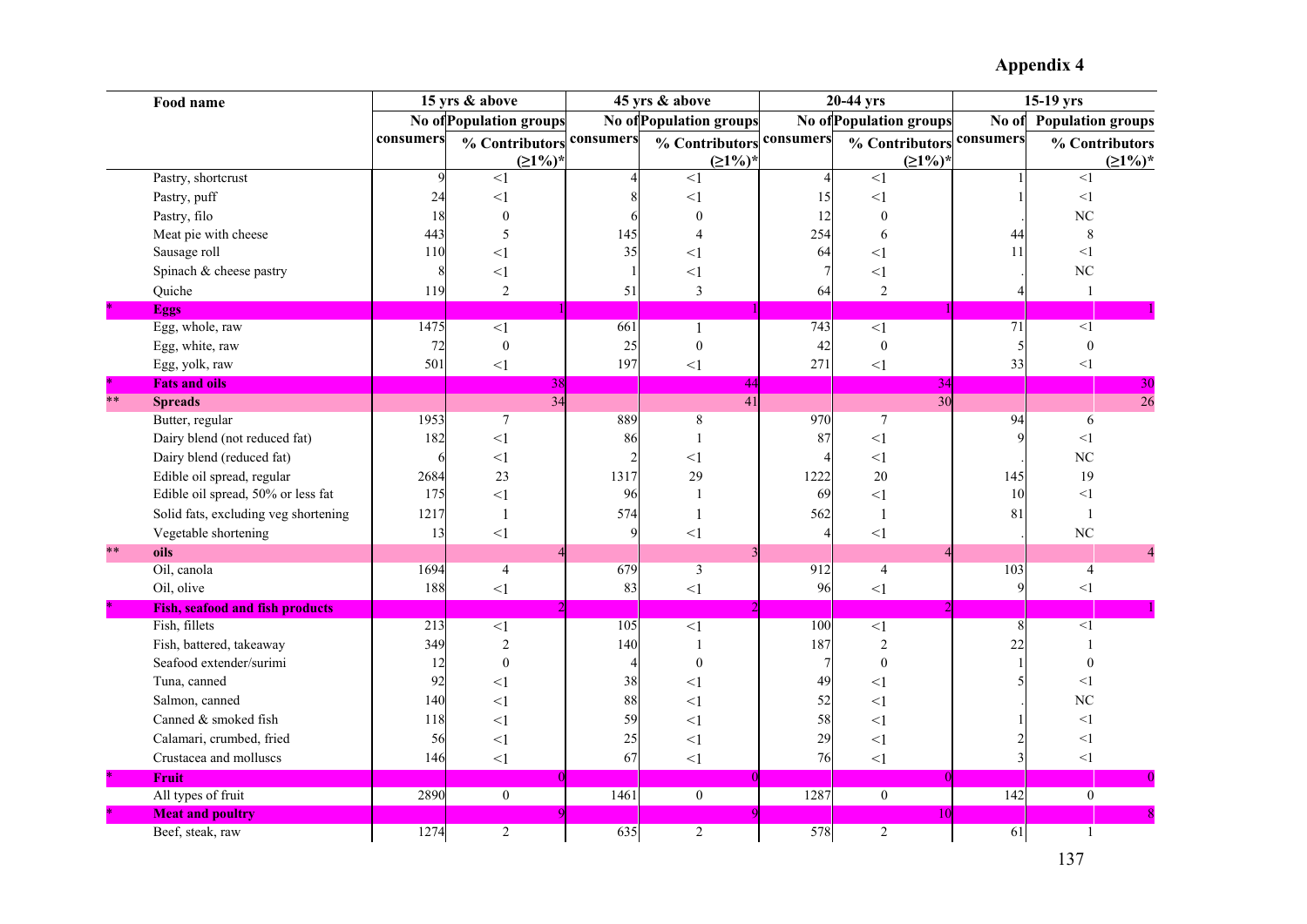|       | Food name                          |           | 15 yrs & above                 |           | 45 yrs & above                 |           | 20-44 yrs               |                 | $15-19$ yrs              |
|-------|------------------------------------|-----------|--------------------------------|-----------|--------------------------------|-----------|-------------------------|-----------------|--------------------------|
|       |                                    |           | <b>No of Population groups</b> |           | <b>No of Population groups</b> |           | No of Population groups | No of           | <b>Population groups</b> |
|       |                                    | consumers | % Contributor                  | consumers | % Contributor                  | consumers | % Contributors          | consumers       | % Contributors           |
|       |                                    |           | $(21%)^*$                      |           | $(≥1%)$ <sup>*</sup>           |           | $(21%)^*$               |                 | $(21%)^*$                |
|       | Beef mince, raw                    | 420       | $\leq$ 1                       | 175       | $\leq$ 1                       | 224       | $\leq$ 1                | $\overline{21}$ | $\leq$ 1                 |
|       | Lamb chops, raw                    | 530       | $\leq$ 1                       | 261       | $\leq$ 1                       | 240       | $\leq$ 1                | 29              | <1                       |
|       | Pork                               | 391       | $\leq$ 1                       | 162       | $\leq$ 1                       | 205       | $\leq$ 1                | 24              | $\leq$ 1                 |
|       | Chicken, thigh, raw                | 218       | $\leq$ 1                       | 93        | $\leq$ 1                       | 105       | $\leq$ 1                | 20              | <1                       |
|       | Chicken, barbecued                 | 893       | $\overline{\mathbf{3}}$        | 361       | $\overline{\mathbf{3}}$        | 480       | 3                       | 52              | $\overline{2}$           |
|       | Beef, sausage, raw                 | 493       | 3                              | 193       | 3                              | 259       | 3                       | 41              | 3                        |
|       | Processed chicken breast           | 43        | $\theta$                       | 18        | $\theta$                       | 21        | $\boldsymbol{0}$        |                 | $\theta$                 |
|       | Ham, raw                           | 956       | $\leq$ 1                       | 425       | $<$ 1                          | 478       | $<\!\!1$                | 53              | $<$ 1                    |
|       | Processed luncheon meats           | 292       | $\leq$ 1                       | 112       | $\leq$ 1                       | 165       | $\leq$ 1                | 15              | <1                       |
|       | <b>Dairy products</b>              |           | 20                             |           |                                |           | 21                      |                 | 20                       |
| $***$ | <b>Cheese</b>                      |           |                                |           |                                |           |                         |                 | $\overline{4}$           |
|       | Cheese, cheddar, full fat          | 797       | $\overline{2}$                 | 298       | $\overline{2}$                 | 449       | $\overline{\mathbf{3}}$ | 50              | $\overline{2}$           |
|       | Cheese, cheddar, reduced fat       | 855       | $\overline{2}$                 | 407       | $\overline{2}$                 | 410       | $\overline{2}$          | 38              |                          |
|       | Cheese, brie                       | 35        | $\leq$ 1                       | 18        | $\leq$ 1                       | 17        | $\leq$ 1                |                 | NC                       |
|       | Cheese, camembert                  | 36        | $\leq$ 1                       | 13        | $<$ 1                          | 23        | $<$ 1                   |                 | NC                       |
|       | Cheese, cottage                    | 137       | $\leq$ 1                       | 64        | $\leq$ 1                       | 73        | $\leq$ 1                |                 | NC                       |
|       | Cheese, processed, cheddar type    | 166       | $\leq$ 1                       | 77        | $\leq$ 1                       | 79        | $\leq$ 1                | 10              | <1                       |
| $***$ | Cream                              |           |                                |           |                                |           |                         |                 | $\overline{\mathbf{3}}$  |
|       | Cream, pure (not thickened)        | 600       | $\overline{2}$                 | 311       | $\overline{2}$                 | 262       | $\overline{2}$          | 27              | $\overline{2}$           |
|       | Cream, reduced fat sour            | 37        | <1                             | 18        | $<\!1$                         | 19        | $\leq$ 1                |                 | NC                       |
|       | Ice Cream, full fat, vanilla       | 636       | $\leq$ 1                       | 265       | $\leq$ 1                       | 321       | $\leq$ 1                | 50              | $\mathbf{1}$             |
| $***$ | <b>Milk full fat</b>               |           | 12                             |           | 11                             |           | 12                      |                 | 12                       |
|       | Milk, full fat                     | 3284      | 12                             | 1417      | 11                             | 1676      | $\overline{12}$         | 191             | $\overline{12}$          |
|       | Milk, powder, whole, dry           | 43        | $\leq$ 1                       | 15        | $\leq$ 1                       | 25        | $\leq$ 1                |                 | $<\!1$                   |
|       | Chocolate flavoured milk, full fat | 81        | $\leq$ 1                       | 16        | $<1\,$                         | 51        | $\leq$ 1                | 14              | <1                       |
| $***$ | <b>Milk low fat</b>                |           |                                |           |                                |           |                         |                 | ${<}1\,$                 |
|       | Milk, modified, low fat            | 511       | $<\!\!1$                       | 265       | <1                             | 223       | <1                      | 23              | <1                       |
|       | Milk, skim                         | 1160      | $\mathbf{0}$                   | 636       | $\mathbf{0}$                   | 480       | $\boldsymbol{0}$        | 44              | $\theta$                 |
|       | Milk, powder, low fat, dry         | 72        | $\leq$ 1                       | 36        | $\leq$ 1                       | 34        | $<$ 1                   |                 | <1                       |
|       | Flavoured milk, reduced fat        |           | $\leq$ 1                       |           | NC                             |           | <1                      |                 | $\leq$ 1                 |
| $***$ | Yoghurt                            |           | $\leq$ 1                       |           | $\leq$ 1                       |           | $\leq$ 1                |                 | ${<}1$                   |
|       | Yoghurt, fruit, full fat           | 103       | $<$ 1                          | 42        | $\leq$ 1                       | 52        | $\leq$ 1                | $\mathbf Q$     | $<1\,$                   |
|       | Yoghurt, fruit, reduced fat        | 242       | $\leq$ 1                       | 121       | $\leq$ 1                       | 103       | $\leq$ 1                | 18              | $\leq$ 1                 |
|       | <b>Infant formula and foods</b>    |           |                                |           |                                |           |                         |                 |                          |
|       | Infant cereal, mixed               |           | $\overline{\text{NC}}$         |           | NC                             |           | NC                      |                 | NC                       |
|       | Infant Dessert, dairy based        |           | $\rm NC$                       |           | NC                             |           | NC                      |                 | $\rm NC$                 |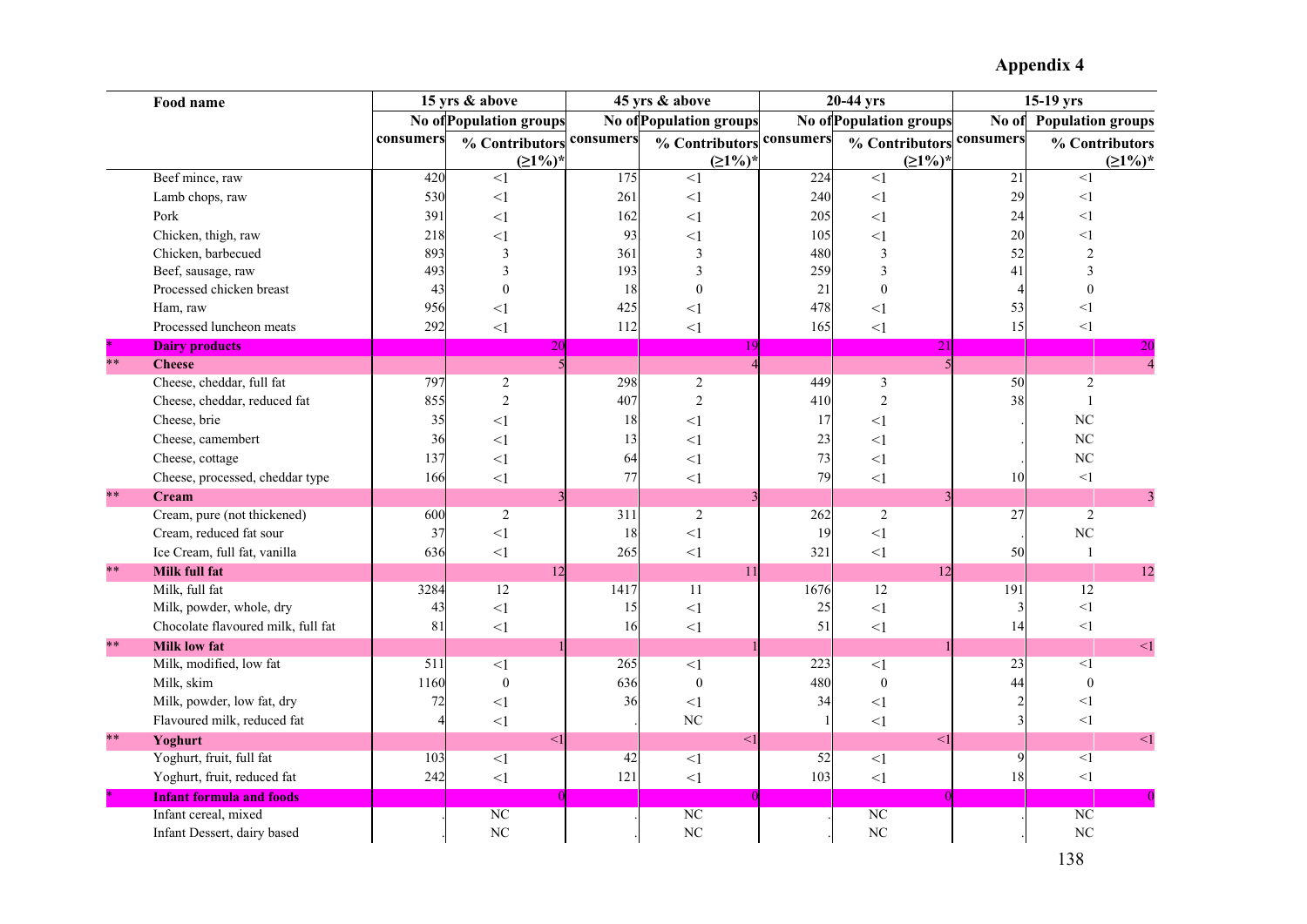|              | Food name                               |           | 15 yrs & above                 |           | 45 yrs & above                 |                  | 20-44 yrs              |                  | 15-19 yrs                |
|--------------|-----------------------------------------|-----------|--------------------------------|-----------|--------------------------------|------------------|------------------------|------------------|--------------------------|
|              |                                         |           | <b>No of Population groups</b> |           | <b>No of Population groups</b> |                  | No ofPopulation groups | No of            | <b>Population groups</b> |
|              |                                         | consumers | % Contributors                 | consumers | % Contributors                 | consumers        | % Contributors         | consumers        | % Contributors           |
|              |                                         |           | $(21\%)^*$                     |           | $(21\%)^*$                     |                  | $(21%)^*$              |                  | $(21%)^*$                |
|              | Infant Dessert, fruit                   |           | $\mathbf{0}$                   |           | NC                             |                  | $\mathbf{0}$           |                  | $\overline{NC}$          |
|              | Infant Dinner, containing meat, chicken |           | NC                             |           | N <sub>C</sub>                 |                  | NC                     |                  | NC                       |
|              | or fish                                 |           |                                |           |                                |                  |                        |                  |                          |
|              | Infant formula, cow's milk based        |           | $\rm NC$                       |           | NC                             |                  | $\rm NC$               |                  | $\rm NC$                 |
|              | <b>Nuts and legumes</b>                 |           | $<$ 1 $\,$                     |           |                                |                  |                        |                  |                          |
|              | Peanut butter                           | 589       | <1                             | 225       | $<$ 1                          | $\overline{316}$ | $\leq$ 1               | 48               | $\leq$ 1                 |
|              | Soy milk                                | 50        | $\leq$ 1                       | 34        | $\leq$ 1                       | 16               | $<$ 1                  |                  | N <sub>C</sub>           |
|              | Tofu                                    | 16        | $\mathbf{0}$                   |           | $\theta$                       | 12               | $\theta$               |                  | $\Omega$                 |
|              | Vegetarian sausages                     |           | $<$ 1                          |           | <1                             |                  | <1                     |                  | N <sub>C</sub>           |
|              | Roasted nuts and seeds                  | 78        | $<$ 1                          | 44        | <1                             | 29               | $\leq$ 1               |                  | $\leq$ 1                 |
|              | <b>Snack foods</b>                      |           |                                |           |                                |                  |                        |                  |                          |
|              | Corn chips                              | 72        | $\leq$ 1                       |           | $<1\,$                         | 46               | $\leq$ 1               | 18               | <1                       |
|              | Popcorn                                 | 28        | $\overline{2}$                 |           | $<$ 1                          | 17               | 3                      |                  | 3                        |
|              | Extruded cheese snacks                  | 88        | $\leq$ 1                       | 11        | $<$ 1                          | 53               | <1                     | 24               | $<$ 1                    |
|              | Potato crisps                           | 279       | $\leq$ 1                       | 59        | $\leq$ 1                       | 175              | $<$ 1                  | 45               | <1                       |
|              | Muesli bars                             | 150       | $\leq$ 1                       | 40        | $\leq$ 1                       | 102              | <1                     |                  | <1                       |
|              | <b>Sugar/Confectionery</b>              |           |                                |           |                                |                  |                        |                  |                          |
|              | Sugar, white                            | 3654      | $\boldsymbol{0}$               | 1676      | $\mathbf{0}$                   | 1758             | $\overline{0}$         | $\overline{220}$ | $\overline{0}$           |
|              | Water based ice confections             | 25        | $\boldsymbol{0}$               |           | $\boldsymbol{0}$               | 11               | $\mathbf{0}$           |                  | $\mathbf{0}$             |
|              | Chocolate, all types                    | 1082      | $\overline{3}$                 | 396       | $\overline{c}$                 | 585              | 3                      | 101              | 6                        |
|              | <b>Vegetables</b>                       |           |                                |           |                                |                  |                        |                  |                          |
| $***$        | Potato chips, hot, fries                |           |                                |           |                                |                  |                        |                  |                          |
|              | Potato chips, fries from fast food      | 218       | <1                             | 39        |                                | 149              | $\leq$ 1               | 30               | $\mathbf{1}$             |
|              | outlets                                 |           |                                |           | <1                             |                  |                        |                  |                          |
|              | Potato chips, from independent outlets  | 637       | 1                              | 221       | 1                              | 362              | $\overline{2}$         | 54               | $\overline{2}$           |
| $**$         | All other vegetables                    |           | $\Omega$                       |           |                                |                  |                        |                  | $\boldsymbol{0}$         |
|              | All other vegetables                    | 4049      | $\boldsymbol{0}$               | 1912      | $\boldsymbol{0}$               | 1906             | $\overline{0}$         | 231              | $\overline{0}$           |
| $\mathbf{R}$ | <b>Condiments</b>                       |           | $\leq$ 1                       |           |                                |                  |                        |                  |                          |
|              | <b>Tomato Sauce</b>                     | 2750      | $\leq$ 1                       | 1185      | <1                             | 1383             | <1                     | 182              | <1                       |
|              | Soups, instant dry mix                  | 87        | $\leq$ 1                       | 39        | $<$ 1                          | 47               | $<$ 1                  |                  | $<$ 1                    |
|              | Spices                                  | 2463      |                                | 1235      |                                | 1099             | $\theta$               | 129              |                          |
|              | Negligible amount items #               | 119       | $\theta$                       | 58        | $\Omega$                       | 58               | $\theta$               |                  |                          |

\* Major foods groups

\*\*Sub food groups

NC – not consumed

# include cocoa powder, beverage flavourings, yeast, gelatine and beef extracts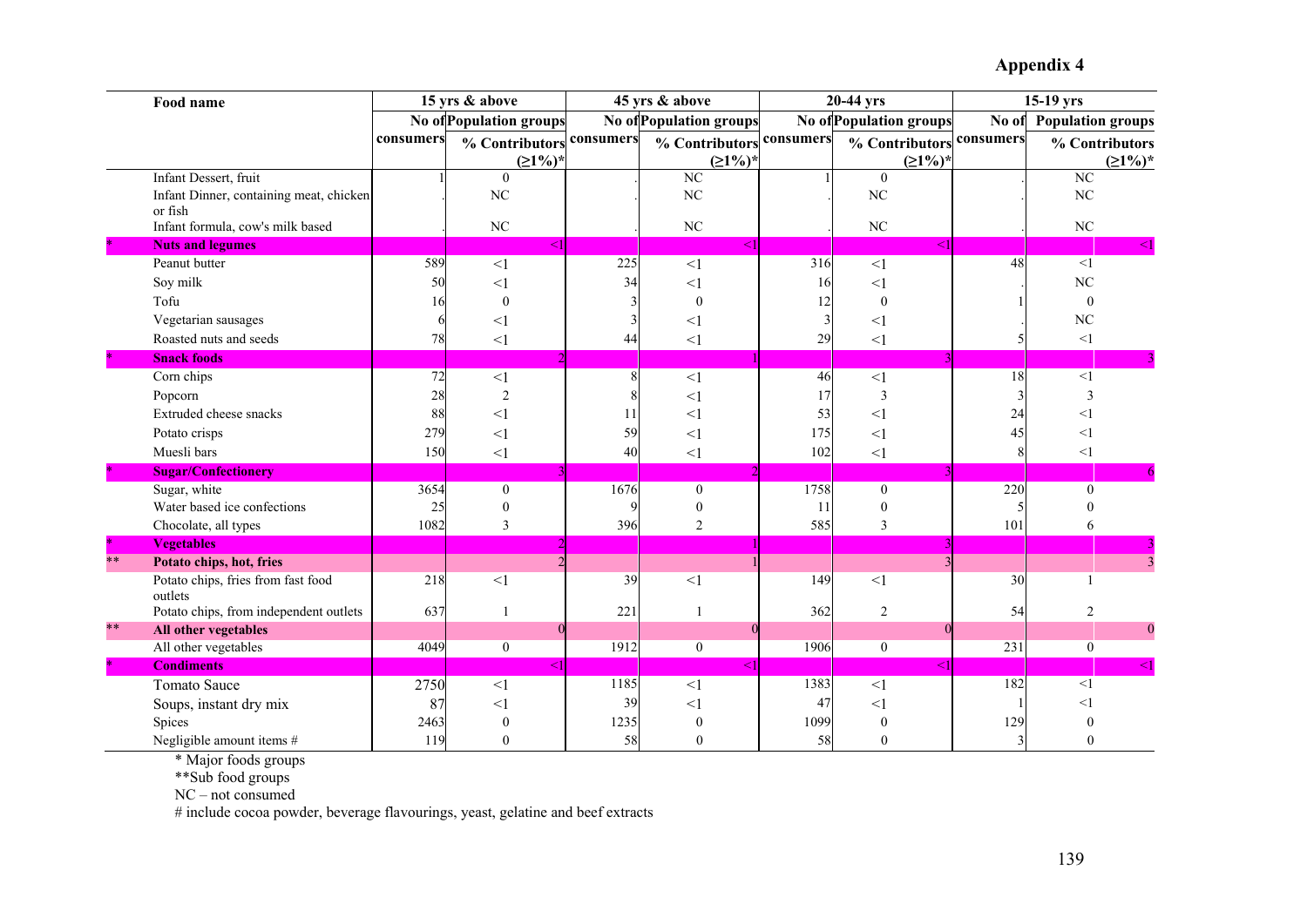**c. New Zealand Maori and Pacific Islanders** 

|                 | Food name                         |       | 15 yrs & above           |     | 45 yrs & above           |     | 20-44 yrs                |           | 15-19 yrs                |
|-----------------|-----------------------------------|-------|--------------------------|-----|--------------------------|-----|--------------------------|-----------|--------------------------|
|                 |                                   | No of | Population groups No of  |     | Population groupsNo of   |     | Population groups No of  |           | <b>Population groups</b> |
|                 |                                   |       | consumers % Contributors |     | consumers % Contributors |     | consumers % Contributors | consumers | % Contributors           |
|                 |                                   |       | $(21%)^*$                |     | $(21%)^*$                |     | $(21\%)^*$               |           | $(21%)^*$                |
|                 | <b>Beverages, alcoholic</b>       |       |                          |     |                          |     |                          |           |                          |
|                 | Beer                              | 96    | $\mathbf{0}$             | 31  | $\theta$                 | 57  | $\Omega$                 |           | $\Omega$                 |
|                 | Wine & cider                      | 70    | $\theta$                 | 22  |                          | 46  | $\Omega$                 |           |                          |
|                 | All other alcoholic beverages     | 40    | $\theta$                 | 14  | $\Omega$                 | 22  | $\theta$                 |           |                          |
|                 | Liqueur Advocaat                  |       | N <sub>C</sub>           |     | N <sub>C</sub>           |     | <b>NC</b>                |           | N <sub>C</sub>           |
|                 | Cream based coffee flavour        |       | N <sub>C</sub>           |     | N <sub>C</sub>           |     | $_{\mathrm{NC}}$         |           | NC                       |
|                 | Cream based other flavour         |       | $\leq$ 1                 |     | <1                       |     | NC                       |           | NC                       |
| $\star$         | <b>Beverages, non-alcoholic</b>   |       |                          |     |                          |     |                          |           |                          |
|                 | Water, bottled still              |       | NC                       |     | NC                       |     | $_{\mathrm{NC}}$         |           | NC                       |
|                 | Water, tap                        | 853   | $\boldsymbol{0}$         | 211 | $\mathbf{0}$             | 560 | $\mathbf{0}$             | 82        | $\mathbf{0}$             |
|                 | Juices, juice drinks, cordials    | 274   | $\mathbf{0}$             | 44  | $\Omega$                 | 192 | $\theta$                 | 38        | $\theta$                 |
|                 | Tea & coffee                      | 762   | $\boldsymbol{0}$         | 211 | $\mathbf{0}$             | 496 | $\mathbf{0}$             | 55        | $\boldsymbol{0}$         |
|                 | Soft drink                        | 332   | $\overline{0}$           | 57  | $\mathbf{0}$             | 214 | $\theta$                 | 61        | $\theta$                 |
| $\star$<br>$**$ | <b>Cereal and cereal products</b> |       |                          |     |                          |     |                          |           | 11                       |
|                 | Breads & grains                   |       |                          |     |                          |     |                          |           | $\overline{2}$           |
|                 | Grains, flours                    | 390   | $<1\,$                   | 82  | $\leq$ 1                 | 266 | $<$ $\!1$                | 42        | $\leq$ 1                 |
|                 | Bread, multigrain                 | 104   | <1                       | 35  | $\leq$ 1                 | 64  | $<\!\!1$                 | 5         | <1                       |
|                 | Bread roll, multigrain            |       | NC                       |     | NC                       |     | NC                       |           | NC                       |
|                 | Bread, white                      | 514   | $\leq$ 1                 | 120 | $\leq$ 1                 | 341 | $<\!\!1$                 | 53        | $\leq$ 1                 |
|                 | Bread, white, fibre increased     | 38    | $\leq$ 1                 | 9   | $\leq$ 1                 | 25  | $<\!\!1$                 |           | $\leq$ 1                 |
|                 | Bread roll, white                 | 122   | $<$ l                    | 26  | $\leq$ 1                 | 75  | $<\!\!1$                 | 21        | $<$ 1                    |
|                 | Bread, wholemeal                  | 115   | $\leq$ 1                 | 40  | $\leq$ 1                 | 67  | $\leq$ 1                 |           | $\leq$ 1                 |
|                 | Bread rolls, wholemeal            | 10    | $<$ l                    |     | $\leq$ 1                 |     | $\leq$ 1                 |           | $\leq$ 1                 |
|                 | Cheese topped breads              | 14    | $<$ l                    |     | <1                       | 11  | $\leq$ 1                 |           | $\leq$ 1                 |
|                 | Other breads                      |       | $<$ l                    |     | <b>NC</b>                |     | $\leq$ 1                 |           | NC                       |
|                 | Fruit buns, fruit breads          | 20    | $<$ l                    | 6   | $\leq$ 1                 |     | $\leq$ 1                 |           | <1                       |
|                 | Pasta, plain                      | 57    | $<$ l                    |     | $\leq$ 1                 | 40  | $\leq$ 1                 |           | <1                       |
|                 | Noodles                           | 48    | $<$ l                    |     | <1                       | 36  | <1                       |           | <1                       |
|                 | Instant noodles                   | 39    | $\leq$ 1                 |     | <1                       | 28  | $\leq$ 1                 |           | $\leq$ 1                 |
|                 | Breakfast cereal, all types       | 313   | $\mathbf{0}$             | 95  | $\mathbf{0}$             | 189 | $\mathbf{0}$             | 29        | $\theta$                 |
|                 | Toasted muesli                    |       | <1                       |     | N <sub>C</sub>           |     | <1                       |           | NC                       |
| $**$            | <b>Cakes</b>                      |       |                          |     |                          |     |                          |           |                          |
|                 | Cake, plain                       | 15    | <1                       |     | <1                       |     | $\leq$ 1                 |           | $\leq$ 1                 |
|                 | Cake, chocolate                   | 21    | $<$ l                    |     | <1                       | 19  | $<$ l                    |           | $<$ l                    |
|                 | Cake, sponge                      | 10    | $\boldsymbol{0}$         | 3   | $\mathbf{0}$             | 6   | $\mathbf{0}$             |           | $\theta$                 |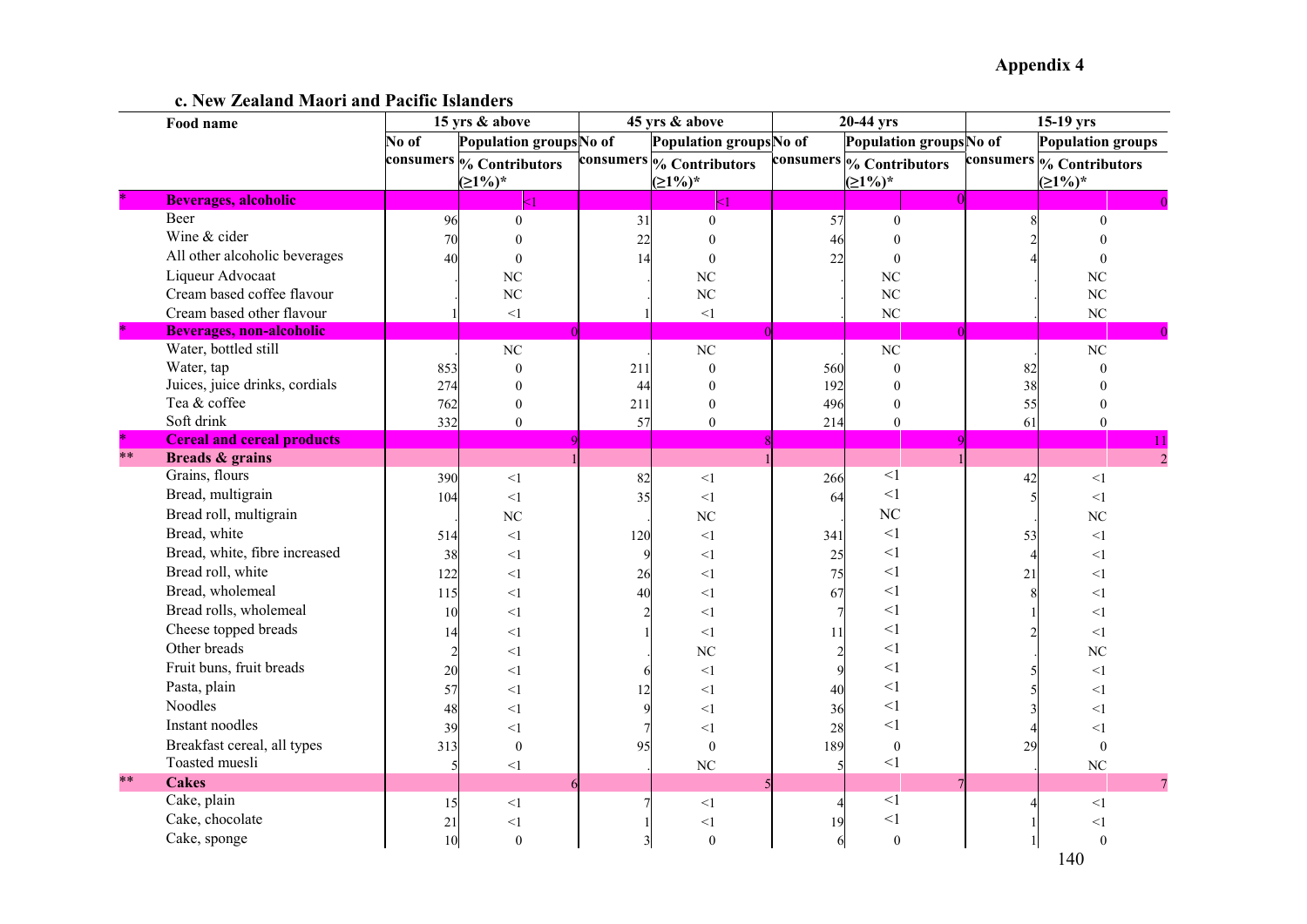|         | Food name                                     |       | 15 yrs & above                      |    | 45 yrs & above                        |                | 20-44 yrs                |    | 15-19 yrs                |
|---------|-----------------------------------------------|-------|-------------------------------------|----|---------------------------------------|----------------|--------------------------|----|--------------------------|
|         |                                               | No of | Population groups No of             |    | Population groups No of               |                | Population groups No of  |    | <b>Population groups</b> |
|         |                                               |       | consumers <sub>%</sub> Contributors |    | consumers <sup>6</sup> % Contributors |                | consumers % Contributors |    | consumers % Contributors |
|         |                                               |       | $(21%)^*$                           |    | $(21\%)^*$                            |                | $(21\%)^*$               |    | $(21\%)^*$               |
|         | Cake, sponge, filled                          | 20    | <1                                  |    | <1                                    | 12             | <1                       |    | <1                       |
|         | Cake, fruit, dark                             | 32    | <1                                  | 11 | <1                                    | 20             | $\leq$ 1                 |    | $<$ $\!1$                |
|         | Cake, carrot, iced                            |       | $\leq$ 1                            |    | <b>NC</b>                             | $\overline{2}$ | <1                       |    | NC                       |
|         | Cheesecake                                    | 11    | $\leq$ 1                            |    | <1                                    |                | <1                       |    | <1                       |
|         | Doughnuts                                     | 18    | $\overline{2}$                      |    | $\overline{2}$                        | 11             | $\sqrt{2}$               |    | 5                        |
|         | Scones, fruit                                 | 26    | <1                                  |    | $<$ l                                 | 18             | $<$ 1                    |    | <1                       |
|         | Muffin, cake style                            | 22    | $\mathbf{1}$                        |    | $\leq$ 1                              | 17             | $\mathbf{1}$             |    | $\leq$ 1                 |
|         | Pikelet                                       | 32    | <1                                  |    | <1                                    | 19             | $<$ l                    |    | $<\!\!1$                 |
| $***$   | <b>Biscuits</b>                               |       |                                     |    |                                       |                |                          |    | $\overline{c}$           |
|         | Savoury biscuits                              | 64    | $\leq$ 1                            | 23 | <1                                    | 39             | $\leq$ 1                 | 2  | $\leq$ 1                 |
|         | Sweet biscuits, filled                        | 21    | <1                                  |    | <1                                    | 16             | $\leq$ 1                 |    | $<$ $\!1$                |
|         | Sweet biscuits, chocolate                     | 92    | $<\!\!1$                            | 17 | <1                                    | 60             | $\leq$ 1                 | 15 | $<\!\!1$                 |
|         | Shortbread                                    | 84    | $<1\,$                              | 37 | $\overline{1}$                        | 44             | $\leq$ 1                 | 3  | <1                       |
| $\star$ | <b>Cereal based mixed foods</b>               |       |                                     |    |                                       |                |                          |    |                          |
|         | Hamburger, chain, with cheese                 | 37    | <1                                  |    | $<\!\!1$                              | 26             | $\overline{1}$           |    | $<\!\!1$                 |
|         | Hamburger, chain, without cheese              | 15    | <1                                  |    | $<$ $\!1$                             | 13             | $\leq$ 1                 |    | <1                       |
|         | Hamburger, with cheese, purchased             |       |                                     |    |                                       |                | <1                       |    |                          |
|         | from independent retailers                    | 10    | <1                                  |    | <1                                    |                |                          |    | $\leq$ 1                 |
|         | Chicken burger                                |       | $\leq$ 1                            |    | NC                                    |                | $<$ 1                    |    | $<\!\!1$                 |
|         | Pizza, supreme                                | 35    | $<$ 1                               |    | $<\!\!1$                              | 22             | <1                       |    |                          |
|         | Lasagne                                       | 53    |                                     |    | <1                                    | 38             | $\overline{2}$           |    | $\overline{\mathcal{L}}$ |
|         | <b>Pastry and Pastry based mixed</b><br>foods |       |                                     |    |                                       |                |                          |    | 10                       |
|         | Croissant                                     |       | $\leq$ 1                            |    | N <sub>C</sub>                        |                | $<$ $\!1$                |    | $\rm NC$                 |
|         | Danish pastry                                 | 29    | $<$ 1                               |    | <1                                    | 20             | <1                       |    | $<$ $\!1$                |
|         | Pastry, shortcrust                            |       | $<$ 1                               |    | N <sub>C</sub>                        |                | <1                       |    | $\leq$ 1                 |
|         | Pastry, puff                                  |       | $<$ 1                               |    | $\leq$ 1                              |                | $<$ 1                    |    | NC                       |
|         | Pastry, filo                                  |       | $\theta$                            |    | $\mathbf{0}$                          | $\overline{c}$ | $\mathbf{0}$             |    | NC                       |
|         | Meat pie with cheese                          | 112   | 6                                   |    | $\overline{4}$                        | 79             | 6                        | 19 | 9                        |
|         | Sausage roll                                  | 30    | $\leq$ 1                            |    | $\leq$ 1                              | 19             | $<$ 1                    |    | $\overline{2}$           |
|         | Spinach & cheese pastry                       |       | $<$ 1                               |    | N <sub>C</sub>                        |                | $\leq$ 1                 |    | NC                       |
|         | Quiche                                        | 20    |                                     |    |                                       | 17             | $\overline{2}$           |    | NC                       |
| $\ast$  | <b>Eggs</b>                                   |       |                                     |    |                                       |                |                          |    |                          |
|         | Egg, whole, raw                               | 316   | $\mathbf{1}$                        | 71 | $\mathbf{1}$                          | 218            |                          | 27 | $<\!\!1$                 |
|         | Egg, white, raw                               | 19    | $\overline{0}$                      |    | $\mathbf{0}$                          | 11             | $\boldsymbol{0}$         |    | $\mathbf{0}$             |
|         | Egg, yolk, raw                                | 93    | $\leq$ 1                            | 17 | $<$ 1                                 | 63             | <1                       | 13 | <1                       |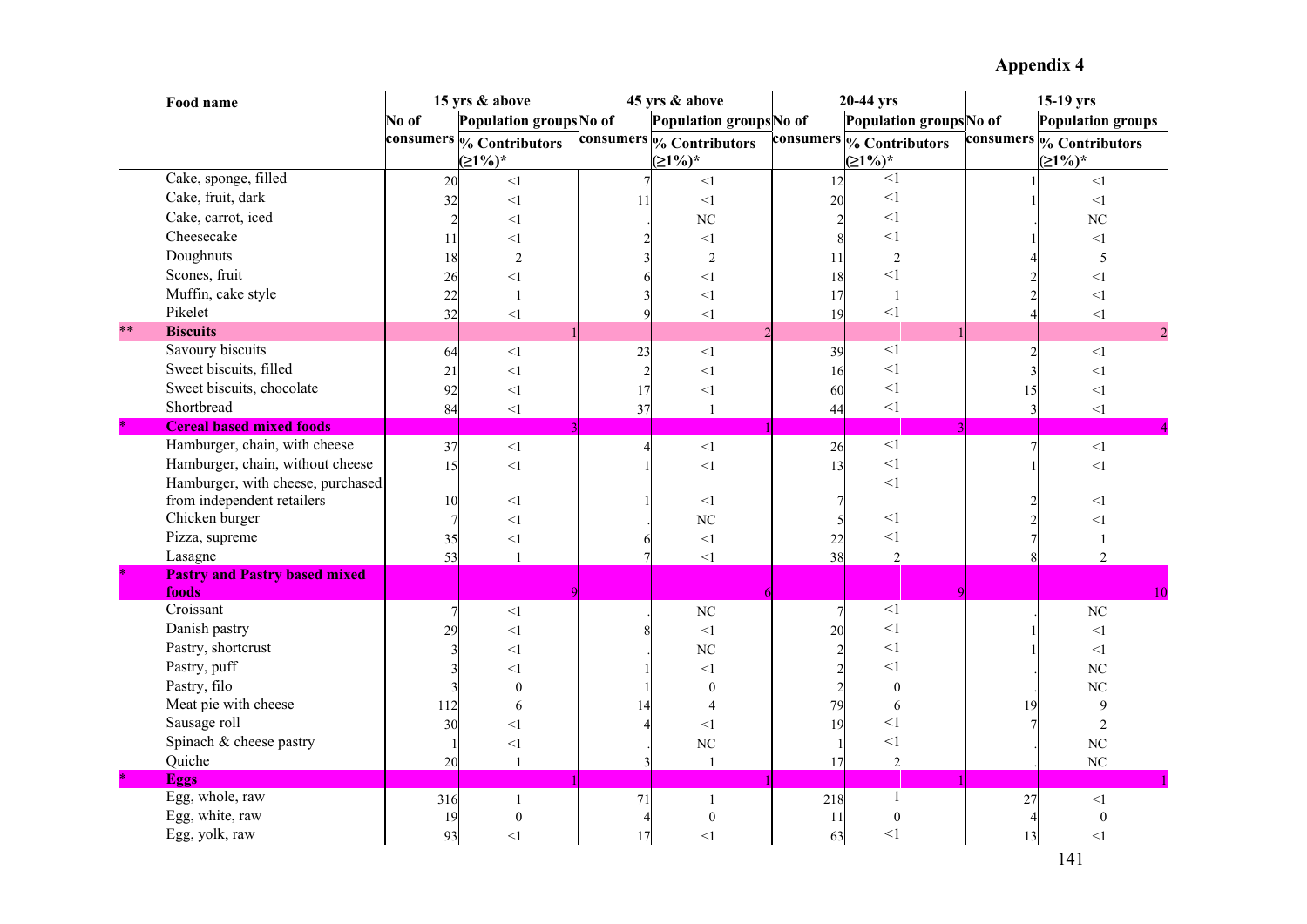|        | Food name                              |           | 15 yrs & above          |                | 45 yrs & above           |              | 20-44 yrs               |           | $\overline{15-19}$ yrs   |
|--------|----------------------------------------|-----------|-------------------------|----------------|--------------------------|--------------|-------------------------|-----------|--------------------------|
|        |                                        | No of     | Population groups No of |                | Population groups No of  |              | Population groups No of |           | <b>Population groups</b> |
|        |                                        | consumers | % Contributors          |                | consumers % Contributors | consumers    | % Contributors          | consumers | % Contributors           |
|        |                                        |           | $(21%)^*$               |                | $(21\%)^*$               |              | $(21\%)^*$              |           | $\geq 1\%$ <sup>*</sup>  |
|        | <b>Fats and oils</b>                   |           | 37                      |                | 44                       |              | 35                      |           | 31                       |
| $**$   | <b>Spreads</b>                         |           | 33                      |                | 41                       |              | 32                      |           | 28                       |
|        | Butter, regular                        | 407       | $\,8\,$                 | 108            | 10                       | 259          | $\,8\,$                 | 40        | 8                        |
|        | Dairy blend (not reduced fat)          | 33        | $\leq$ 1                |                |                          | 20           | $\leq$ 1                |           | <1                       |
|        | Dairy blend (reduced fat)              |           | <1                      |                | NC                       |              | <1                      |           | $\rm NC$                 |
|        | Edible oil spread, regular             | 529       | 23                      | 127            | 27                       | 347          | 22                      | 55        | 19                       |
|        | Edible oil spread, 50% or less fat     | 17        | <1                      | 6              | <1                       | 10           | $<$ 1                   |           | $\leq$ 1                 |
|        | Solid fats, excluding veg shortening   | 252       | $\mathbf{1}$            | 56             | $\mathbf{1}$             | 173          | $\mathbf{1}$            | 23        | <1                       |
|        | Vegetable shortening                   |           | $\leq$ 1                |                | <1                       |              | $\leq$ 1                |           | $\rm NC$                 |
| $**$   | oils                                   |           |                         |                |                          |              |                         |           | 3                        |
|        | Oil, canola                            | 337       | $\overline{3}$          | 77             | $\mathfrak{Z}$           | 224          | $\mathfrak{Z}$          | 36        | $\mathfrak{Z}$           |
|        | Oil, olive                             | 15        | $\leq$ 1                | $\overline{4}$ | <1                       | $\mathbf{R}$ | $\leq$ 1                |           | $\leq$ 1                 |
| $\ast$ | <b>Fish, seafood and fish products</b> |           |                         |                |                          |              |                         |           |                          |
|        | Fish, fillets                          | 71        | $\leq$ 1                | 30             | $<$ 1                    | 38           | $<$ $\!1$               |           | $\leq$ 1                 |
|        | Fish, battered, takeaway               | 90        | $\overline{2}$          | 17             | $\overline{2}$           | 62           | $\overline{2}$          | 11        | $\overline{1}$           |
|        | Seafood extender/surimi                |           | $\mathbf{0}$            |                | $\theta$                 |              | $\boldsymbol{0}$        |           | $\rm NC$                 |
|        | Tuna, canned                           | 15        | <1                      |                | $<$ 1                    | 10           | <1                      |           | $<\!\!1$                 |
|        | Salmon, canned                         | 21        | <1                      | 12             | $<$ 1                    |              | $<$ l                   |           | $\rm NC$                 |
|        | Canned & smoked fish                   | 22        | <1                      |                | $\leq$ 1                 |              | $<$ 1                   |           | NC                       |
|        | Calamari, crumbed, fried               | 13        | $\leq$ 1                |                | $<$ 1                    | 11           | $<$ $\!1$               |           | NC                       |
|        | Crustacea and molluscs                 | 44        | $\leq$ 1                | 16             | $\leq$ 1                 | 28           | <1                      |           | $\rm NC$                 |
| ×      | Fruit                                  |           |                         |                |                          |              |                         |           |                          |
|        | All types of fruit                     | 510       | $\boldsymbol{0}$        | 139            | $\boldsymbol{0}$         | 325          | $\boldsymbol{0}$        | 46        | $\boldsymbol{0}$         |
|        | <b>Meat and poultry</b>                |           |                         |                |                          |              | 1 <sub>0</sub>          |           |                          |
|        | Beef, steak, raw                       | 296       | $\overline{2}$          | 95             | $\overline{3}$           | 177          | $\overline{2}$          | 24        | $\mathbf{1}$             |
|        | Beef mince, raw                        | 75        | <1                      | 12             | $\leq$ 1                 | 55           | <1                      |           | <1                       |
|        | Lamb chops, raw                        | 124       | $\leq$ 1                | 32             | $<$ l                    | 82           | $<$ 1                   | 10        | $\leq$ 1                 |
|        | Pork                                   | 100       | <1                      | 26             | $<$ 1                    | 65           | $<$ 1                   |           | <1                       |
|        | Chicken, thigh, raw                    | 54        | $\leq$ 1                | 12             | $<$ 1                    | 34           | <1                      |           | $<$ 1                    |
|        | Chicken, barbecued                     | 237       |                         | 59             | 5                        | 153          | $\overline{4}$          | 25        |                          |
|        | Beef, sausage, raw                     | 115       | 3                       | 25             | 3                        | 74           | 3                       | 16        | 3                        |
|        | Processed chicken breast               |           | $\theta$                |                | $\Omega$                 |              | $\theta$                |           | $\theta$                 |
|        | Ham, raw                               | 172       | <1                      | 36             | $\leq$ 1                 | 119          | $<$ 1                   | 17        | $<$ 1                    |
|        | Processed luncheon meats               | 45        | <1                      |                | $\leq$ 1                 | 32           | $\leq$ 1                |           | <1                       |
|        | <b>Dairy products</b>                  |           |                         |                |                          |              | 18                      |           |                          |
| $**$   | <b>Cheese</b>                          |           |                         |                |                          |              |                         |           |                          |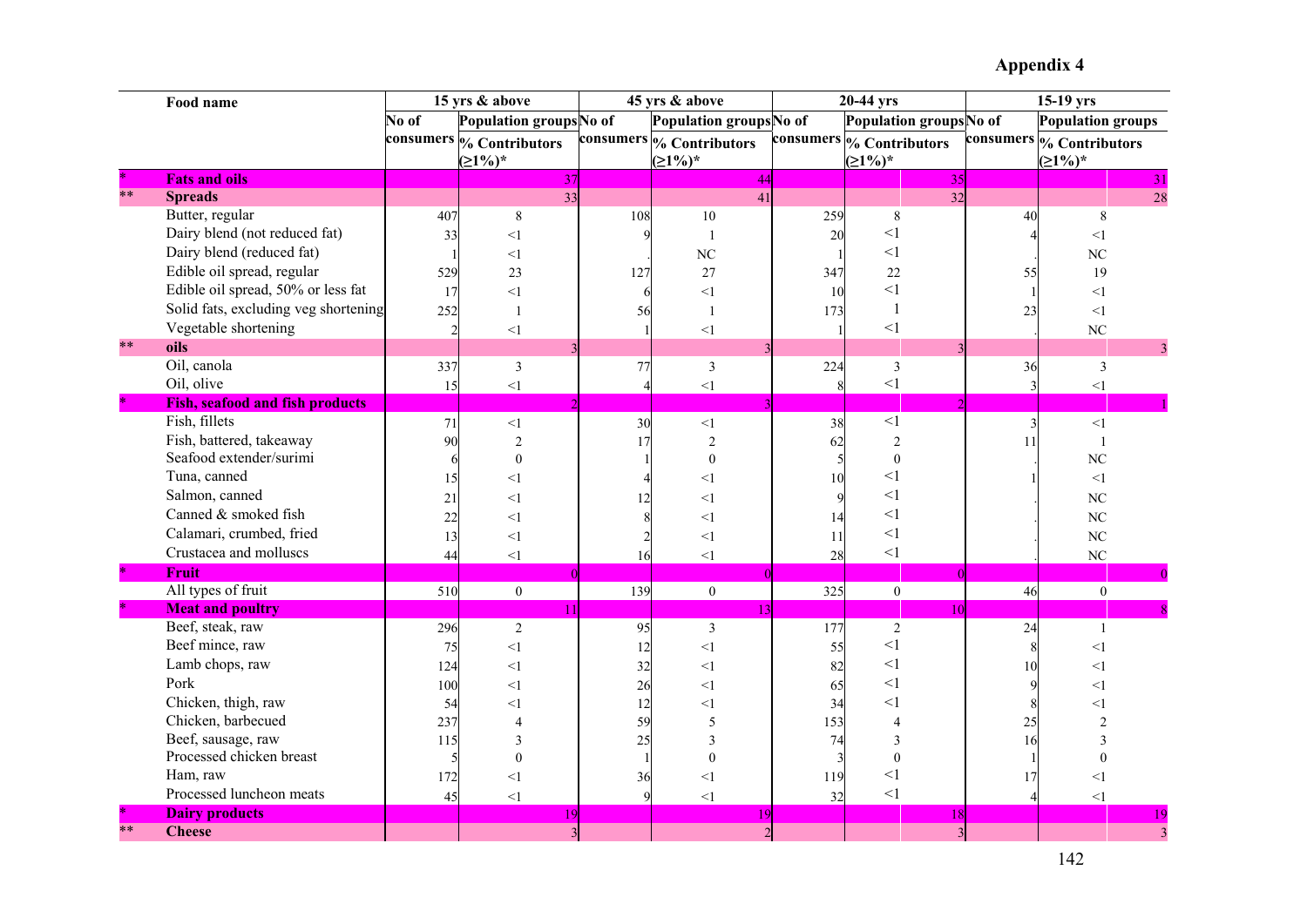|        | Food name                                          |       | 15 yrs & above           |                | 45 yrs & above           |           | 20-44 yrs               |    | $15-19$ yrs              |
|--------|----------------------------------------------------|-------|--------------------------|----------------|--------------------------|-----------|-------------------------|----|--------------------------|
|        |                                                    | No of | Population groups No of  |                | Population groups No of  |           | Population groups No of |    | Population groups        |
|        |                                                    |       | consumers % Contributors |                | consumers % Contributors | consumers | % Contributors          |    | consumers % Contributors |
|        |                                                    |       | $(21%)^*$                |                | $(21\%)^*$               |           | $(21\%)^*$              |    | $(21%)^*$                |
|        | Cheese, cheddar, full fat                          | 103   |                          | 17             | <1                       | 66        |                         | 20 | 2                        |
|        | Cheese, cheddar, reduced fat                       | 112   | $\overline{1}$           | 22             | $\mathbf{1}$             | 82        | $\mathbf{1}$            |    |                          |
|        | Cheese, brie                                       |       | $<$ 1                    |                | NC                       |           | <1                      |    | NC                       |
|        | Cheese, camembert                                  |       | <1                       |                | N <sub>C</sub>           |           | $\leq$ 1                |    | N <sub>C</sub>           |
|        | Cheese, cottage                                    | 13    | $\leq$ 1                 |                | $<\!\!1$                 |           | <1                      |    | <b>NC</b>                |
|        | Cheese, processed, cheddar type                    | 19    | $<1\,$                   |                | $<\!\!1$                 | 13        | $\leq$ 1                |    | $<\!\!1$                 |
| $**$   | <b>Cream</b>                                       |       |                          |                |                          |           |                         |    | $\overline{4}$           |
|        | Cream, pure (not thickened)                        | 104   | $\overline{2}$           | 29             | $\overline{2}$           | 65        | 2                       | 10 | 2                        |
|        | Cream, reduced fat sour                            |       | $<1\,$                   | $\overline{3}$ | $<\!\!1$                 |           | $\leq$ 1                |    | $\rm NC$                 |
|        | Ice Cream, full fat, vanilla                       | 113   | $<1\,$                   | 24             | <1                       | 75        | $\leq$ 1                | 14 | $\overline{2}$           |
| $**$   | <b>Milk full fat</b>                               |       | 13                       |                | 14                       |           | 13                      |    | 12                       |
|        | Milk, full fat                                     | 762   | 12                       | 183            | 13                       | 501       | 12                      | 78 | 11                       |
|        | Milk, powder, whole, dry                           |       | $<1\,$                   |                | <1                       | Δ         | $\leq$ 1                |    | $<1$                     |
|        | Chocolate flavoured milk, full fat                 | 29    | $<\!1$                   |                | $<\!\!1$                 | 21        | <1                      |    | $<1\,$                   |
| $**$   | <b>Milk low fat</b>                                |       | $\leq$ 1                 |                |                          |           | $\leq$ 1                |    | $\leq$ 1                 |
|        | Milk, modified, low fat                            | 67    | <1                       | 23             | <1                       | 39        | $\leq$ 1                |    | <1                       |
|        | Milk, skim                                         | 111   | $\mathbf{0}$             | 36             | $\mathbf{0}$             | 66        | $\mathbf{0}$            |    | $\Omega$                 |
|        | Milk, powder, low fat, dry                         |       | $<1\,$                   |                | $<\!\!1$                 |           | $\leq$ 1                |    | <b>NC</b>                |
|        | Flavoured milk, reduced fat                        |       | NC                       |                | N <sub>C</sub>           |           | NC                      |    | NC                       |
| $**$   | Yoghurt                                            |       | $\leq$ 1                 |                | <1                       |           | $\leq$ 1                |    | $<\!\!1$                 |
|        | Yoghurt, fruit, full fat                           | 14    | <1                       |                | <1                       | q         | $\overline{1}$          |    | $<1\,$                   |
|        | Yoghurt, fruit, reduced fat                        | 17    | $<1\,$                   |                | $\leq$ 1                 | 11        | $\leq$ 1                |    | <1                       |
| $\ast$ | <b>Infant formula and foods</b>                    |       |                          |                |                          |           |                         |    |                          |
|        | Infant cereal, mixed                               |       | $\rm NC$                 |                | $\rm NC$                 |           | NC                      |    | NC                       |
|        | Infant Dessert, dairy based                        |       | NC                       |                | $\rm NC$                 |           | NC                      |    | NC                       |
|        | Infant Dessert, fruit                              |       | NC                       |                | $\rm NC$                 |           | NC                      |    | NC                       |
|        | Infant Dinner, containing meat,<br>chicken or fish |       |                          |                |                          |           |                         |    |                          |
|        | Infant formula, cow's milk based                   |       | $\rm NC$<br>NC           |                | $\rm NC$<br>NC           |           | $\rm NC$<br>NC          |    | $\rm NC$<br>NC           |
| $\ast$ | <b>Nuts and legumes</b>                            |       |                          |                |                          |           |                         |    |                          |
|        | Peanut butter                                      | 120   | $<1\,$                   | 27             | $<\!\!1$                 | 74        | $\leq$ 1                | 19 | $<\!\!1$                 |
|        | Soy milk                                           |       | <1                       |                | <1                       |           | $\leq$ 1                |    | NC                       |
|        | Tofu                                               |       | $\boldsymbol{0}$         |                | NC                       |           | $\mathbf{0}$            |    | $\Omega$                 |
|        | Vegetarian sausages                                |       | $\rm NC$                 |                | NC                       |           | NC                      |    | NC                       |
|        | Roasted nuts and seeds                             | 10    | <1                       |                | <1                       |           | $\leq$ 1                |    | <1                       |
|        | <b>Snack foods</b>                                 |       |                          |                |                          |           |                         |    |                          |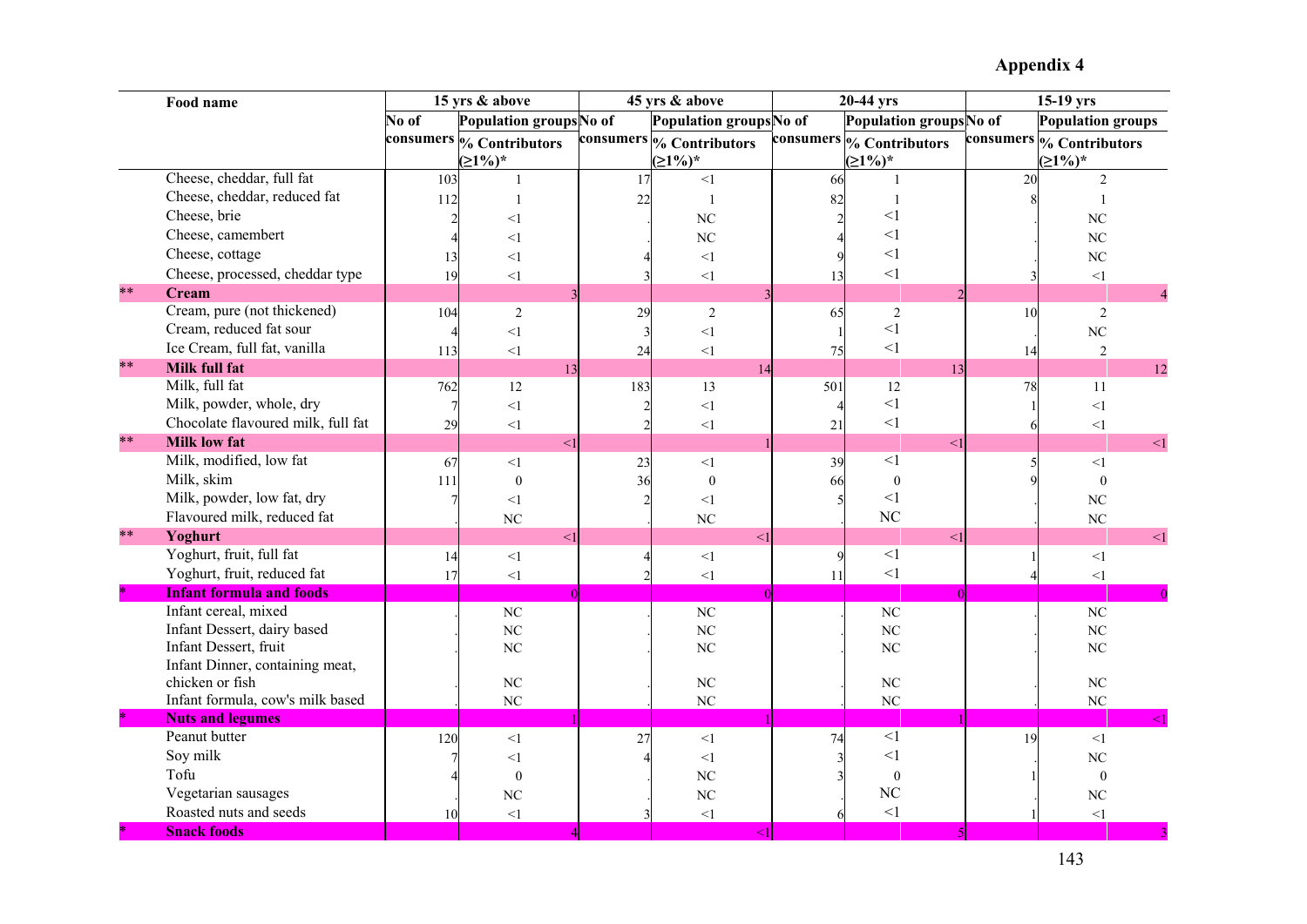|      | Food name                                                                       |       | 15 yrs & above                         |     | 45 yrs & above                        |     | $20-44$ yrs                            |    | $15-19$ yrs                        |
|------|---------------------------------------------------------------------------------|-------|----------------------------------------|-----|---------------------------------------|-----|----------------------------------------|----|------------------------------------|
|      |                                                                                 | No of | Population groups No of                |     | Population groupsNo of                |     | Population groups No of                |    | <b>Population groups</b>           |
|      |                                                                                 |       | consumers % Contributors<br>$(21\%)^*$ |     | consumers % Contributors<br>$(≥1%)^*$ |     | consumers % Contributors<br>$(21\%)^*$ |    | consumers % Contributors<br>(≥1%)* |
|      | Corn chips                                                                      |       | $<$ 1                                  |     | $<$ 1                                 |     | $<$ 1                                  |    | $<$ 1                              |
|      | Popcorn                                                                         |       |                                        |     | N <sub>C</sub>                        |     |                                        |    |                                    |
|      | Extruded cheese snacks                                                          | 27    | <1                                     |     | $<$ 1                                 |     | $\,<\,$                                |    |                                    |
|      | Potato crisps                                                                   | 68    | <1                                     |     | $<$ 1                                 | 48  | $\lt'$                                 |    | <1                                 |
|      | Muesli bars                                                                     | 16    | <1                                     |     | NC                                    | 13  | $<$ 1                                  |    | $<$ 1                              |
|      | <b>Sugar/Confectionery</b>                                                      |       |                                        |     |                                       |     |                                        |    |                                    |
|      | Sugar, white                                                                    | 779   | $\theta$                               | 199 | $\theta$                              | 497 | $\theta$                               | 83 | 0                                  |
|      | Water based ice confections                                                     |       |                                        |     |                                       |     |                                        |    |                                    |
|      | Chocolate, all types                                                            | 204   |                                        | 35  | C                                     | 134 |                                        | 35 |                                    |
|      | <b>Vegetables</b>                                                               |       |                                        |     |                                       |     |                                        |    |                                    |
| $**$ | Potato chips, hot, fries                                                        |       |                                        |     |                                       |     |                                        |    |                                    |
|      | Potato chips, fries from fast food<br>outlets<br>Potato chips, from independent | 66    | $<$ 1                                  |     | <                                     | 46  | $<$ 1                                  | 15 |                                    |
|      | outlets                                                                         | 151   |                                        | 24  | $\leq$                                | 108 | $\mathcal{I}$                          | 19 |                                    |
| $**$ | All other vegetables                                                            |       |                                        |     |                                       |     |                                        |    | $\Omega$                           |
|      | All other vegetables                                                            | 818   | $\mathbf{0}$                           | 216 | $\theta$                              | 522 | $\theta$                               | 80 | $\theta$                           |
|      | <b>Condiments</b>                                                               |       |                                        |     |                                       |     |                                        |    |                                    |
|      | Tomato Sauce                                                                    | 491   | <1                                     | 107 | $\Omega$                              | 326 | <1                                     | 58 | $\Omega$                           |
|      | Soups, instant dry mix                                                          | 13    | <1                                     |     |                                       |     | $<$ 1                                  |    | NC                                 |
|      | Spices                                                                          | 475   |                                        | 122 |                                       | 303 |                                        | 50 |                                    |
|      | Negligible amount items #                                                       | 14    |                                        |     |                                       |     |                                        |    |                                    |

\* Major foods groups

\*\*Sub food groups

NC – not consumed # include cocoa powder, beverage flavourings, yeast, gelatine and beef extracts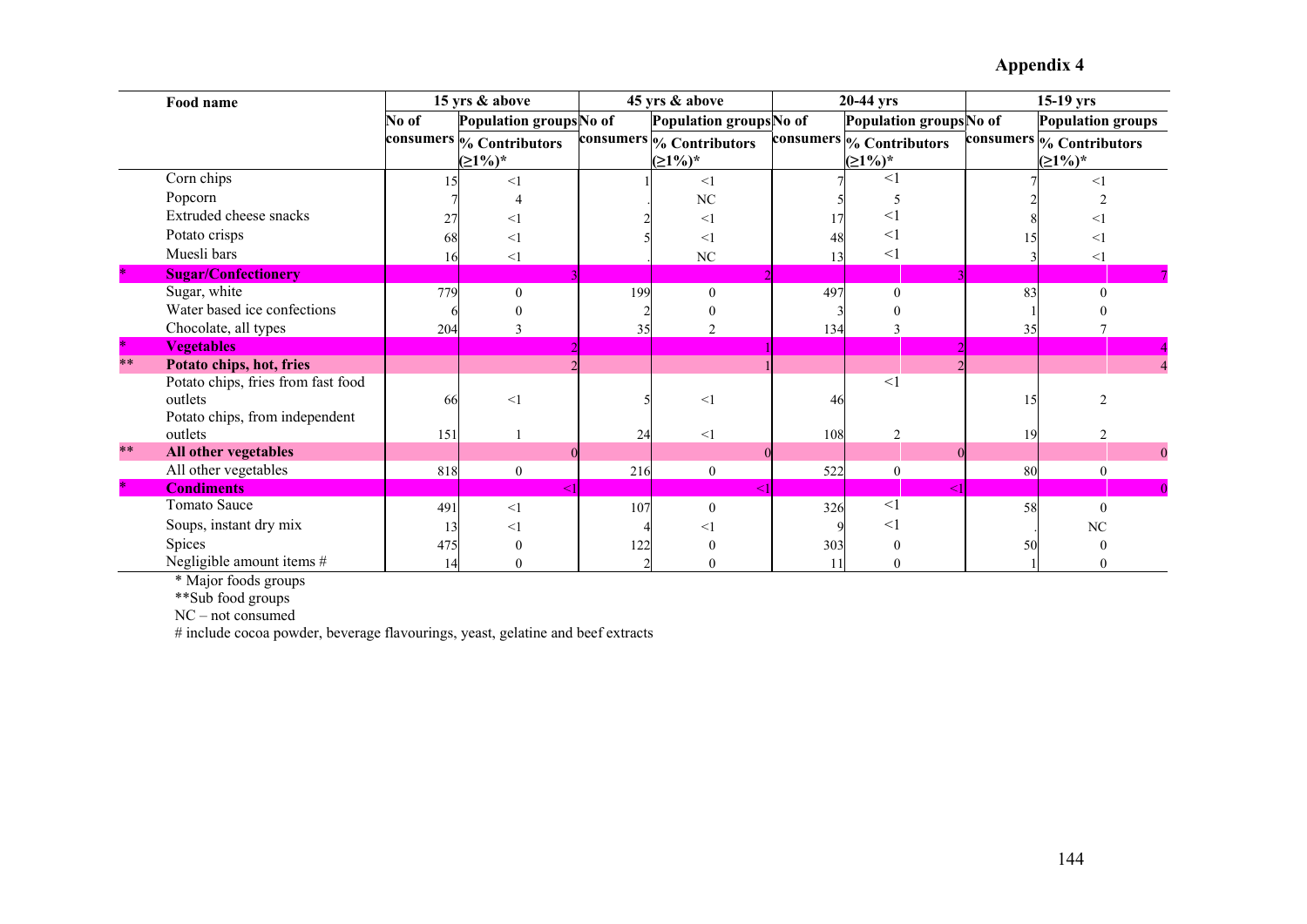### *4.3 Contribution from 'Naturally occurring' versus 'manufactured' sources*

In order to determine what proportion of the estimated intakes come from naturally occurring versus manufactured sources, the contribution from each source was determined. Before this could be done, each food included in the dietary intake assessment had to be classified accordingly. Table A4.3 shows how each food was classified. Some foods were determined as containing mixtures of both naturally occurring and manufactured sources.

| T UVUS VIASSIIIVU AS SUU<br>"Naturally occurring TFA"           | "Manufactured TFA"            | Both "naturally occurring TFA" and<br>"manufactured TFA" |
|-----------------------------------------------------------------|-------------------------------|----------------------------------------------------------|
| Liqueur Advocaat                                                | Bread, multigrain             | Cheese topped breads                                     |
| Cream based Liqueur coffee flavour                              | Bread roll, multigrain        | Cheesecake                                               |
| Cream based Liqueur other flavour                               | Bread, white                  | Meat pie                                                 |
| Hamburger, chain, with cheese                                   | Bread, white, fibre increased | Sausage roll                                             |
| Hamburger, chain, without cheese                                | Bread roll, white             | Spinach & cheese pastry                                  |
| Hamburger, with cheese, purchased<br>from independent retailers | Bread, wholemeal              | Quiche                                                   |
| Pizza, supreme                                                  | Bread rolls, wholemeal        | Dairy blend (not reduced fat)                            |
| Lasagne                                                         | Other breads                  | Dairy blend (reduced fat)                                |
| Egg, whole, raw                                                 | Fruit buns                    | Solid fats                                               |
| Egg, white, raw                                                 | Pasta, plain                  | Fish, battered, takeaway                                 |
| Egg, yolk, raw                                                  | Noodles                       | Calamari, crumbed, fried                                 |
| Butter, regular                                                 | Instant noodles               | Roasted nuts and seeds                                   |
| Fish, fillets                                                   | Breakfast cereal, all types   |                                                          |
| Tuna, canned                                                    | Toasted muesli                |                                                          |
| Salmon, canned                                                  | Cake, plain                   |                                                          |
| Canned & smoked fish                                            | Cake, chocolate               |                                                          |
| Crustacea and molluscs                                          | Cake, sponge                  |                                                          |
| Beef, steak, raw                                                | Cake, sponge, filled          |                                                          |
| Beef mince, raw                                                 | Cake, fruit, dark             |                                                          |
| Lamb chops, raw                                                 | Cake, carrot, iced            |                                                          |
| Pork                                                            | Doughnuts                     |                                                          |
| Chicken, thigh, raw                                             | Scones, fruit                 |                                                          |
| Chicken, barbecued                                              | Muffin, cake style            |                                                          |
| Beef, sausage, raw                                              | Pikelet                       |                                                          |
| Processed chicken breast                                        | Savoury biscuits              |                                                          |
| Bacon, raw                                                      | Sweet biscuits, filled        |                                                          |
| Processed luncheon meats                                        | Sweet biscuits, chocolate     |                                                          |
| Cheese, cheddar, full fat                                       | Shortbread                    |                                                          |
| Cheese, cheddar, reduced fat                                    | Chicken burger                |                                                          |
| Cheese, brie                                                    | Croissant                     |                                                          |
| Cheese, camembert                                               | Danish pastry                 |                                                          |
| Cheese, cottage                                                 | Pastry, shortcrust            |                                                          |
| Cheese, processed, cheddar type                                 | Pastry, puff                  |                                                          |

*Table A4. 3: Foods classified as from manufactured TFA versus naturally occurring TFA*  **Foods classified as sources of**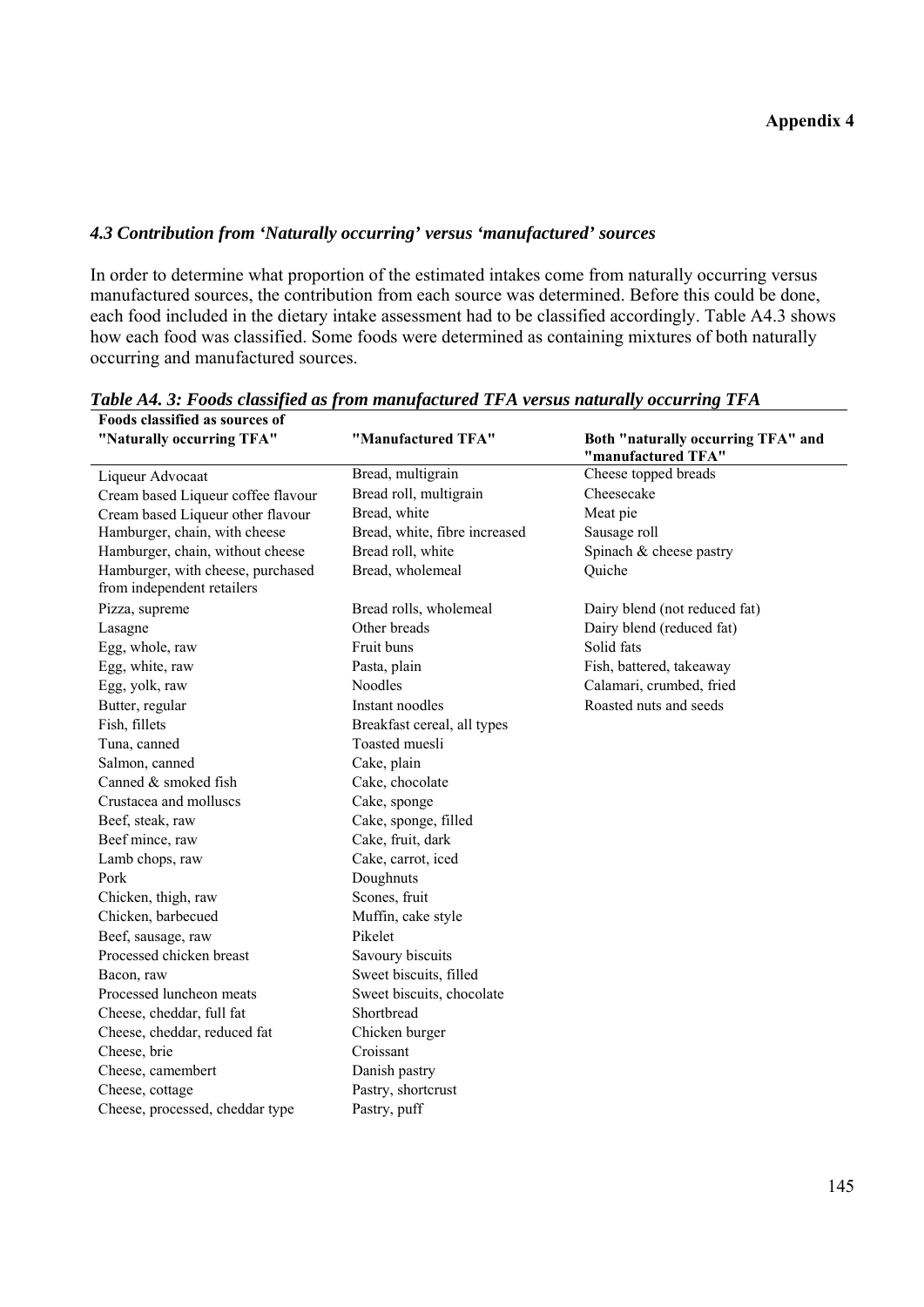| "Naturally occurring TFA"                          | "Manufactured TFA"                            | Both "naturally occurring TFA" and<br>"manufactured TFA" |
|----------------------------------------------------|-----------------------------------------------|----------------------------------------------------------|
| Cream, pure (not thickened)                        | Edible oil spread, regular                    |                                                          |
| Cream, reduced fat                                 | Edible oil spread, 50% or less fat            |                                                          |
| Ice Cream, full fat, vanilla                       | Oil, canola                                   |                                                          |
| Milk, full fat                                     | Oil, olive                                    |                                                          |
| Milk, powder, whole, dry                           | Vegetarian sausages                           |                                                          |
| Chocolate flavoured milk, full fat                 | Corn chips                                    |                                                          |
| Milk, modified, low fat                            | Extruded cheese snacks                        |                                                          |
| Milk, skim                                         | Potato crisps                                 |                                                          |
| Milk, powder, low fat, dry                         | Muesli bars                                   |                                                          |
| Flavoured milk, reduced fat                        | Chocolate, all types                          |                                                          |
| Yoghurt, fruit, full fat                           | Potato chips, fries from fast food<br>outlets |                                                          |
| Yoghurt, fruit, reduced fat                        | Potato chips, from independent<br>outlets     |                                                          |
| Infant Dessert, dairy based                        | Soups, instant dry mix                        |                                                          |
| Infant Dinner, containing meat,<br>chicken or fish |                                               |                                                          |
| Infant formula, cow's milk based                   |                                               |                                                          |
| Peanut butter                                      |                                               |                                                          |
| Soy milk                                           |                                               |                                                          |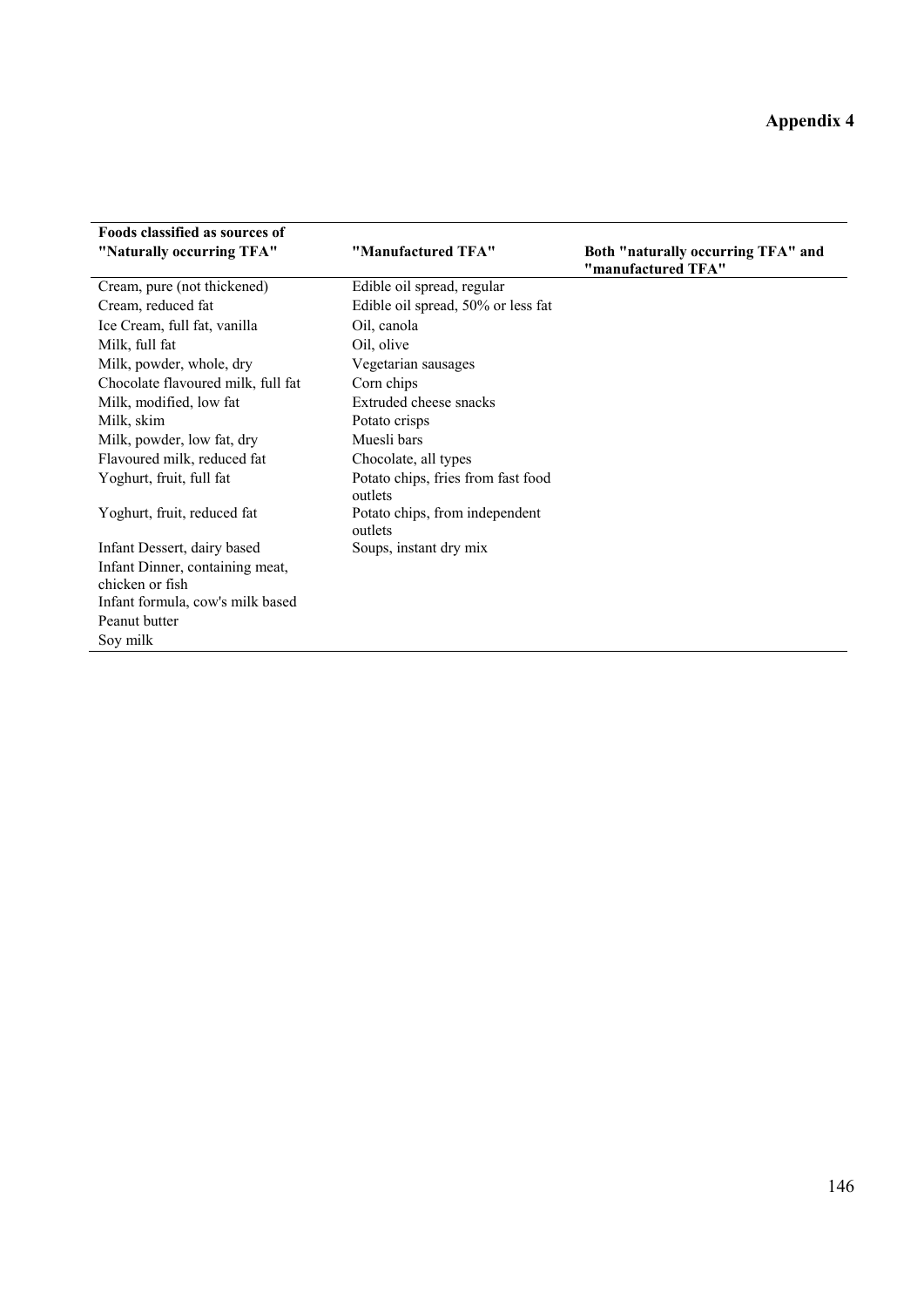### *4.4 Contribution from take away foods*

#### **4.4.1 How the proportion of TFA intake from Take Away foods was calculated**

In order to determine what proportion of the estimated TFA intake come from Take Away foods, 128 foods were classified as being either Take Away or not, through assigning a yes or no classification to each food. Take away foods were generally defined as being those from fast food or chain outlets or the local Take Away shop and covers foods that are commonly associated with being 'Take Away' foods such as deep fried chips, other deep fried foods and hamburgers.

A Lower Bound (or best case) and Upper Bound (or worst case) estimate of contribution to TFA intakes was determined to account for the great variation of products available on the market and for the variety of sources of these products. A Lower Bound YES classification indicated these foods are always classified as Take Away foods (therefore having an Upper Bound yes as well). An Upper Bound YES response indicated these foods may be at times classified as Take Away foods (therefore having a Lower Bound no classification). Of the 128 foods assessed, 17 were able to be classified as Take Away foods (Upper Bound yes) although only 7 of these were always regarded as Take Away food (Lower Bound yes).

An example of a food that was not considered to be a Take Away at all includes 'Bread Roll, multigrain' as this food is not generally bought from a food outlet for immediate consumption or prepared and cooked with high fat methods associated with Take Away foods. An example of a food that was classified as always being a Take Away food is 'Hamburger, chain with cheese'. It is considered that this food is always bought from a food outlet for immediate consumption and potentially prepared with high fat cooking methods. These examples differ from the foods 'Meat Pie' or 'Pizza' which may be bought from a food outlet for immediate consumption and therefore considered a Take Away food or bought frozen and heated at home at a later time, or alternatively cooked fresh.

Some assumptions had to be made when classifying whether a food was 'Take Away' or not, and whether it was always a Take Away food. For example, 'hot chips' were assumed to be mostly consumed by the majority of the population in the Take Away form (as opposed to home oven baked) and therefore this food was classified as always being a Take Away food. There was uncertainty regarding whether certain foods should be considered to be Take Away foods, such as in the case with doughnuts which are part of a larger category termed 'Cakes' and whilst often cooked using high fat methods, do not fit the commonly understood definition of a 'Take Away' food. This food may be considered a Take Away food in some instances as it may be purchased at a food outlet for immediate consumption, although as the other foods in this category were not considered to be Take Away foods, the same logic was applied.

Table A4.4 shows how foods were classified as Take Away foods for the purpose of determining their contribution to TFA intakes. If a food included in the TFA intake assessment is not listed in the table, it is assumed in all cases to not be a Take Away food.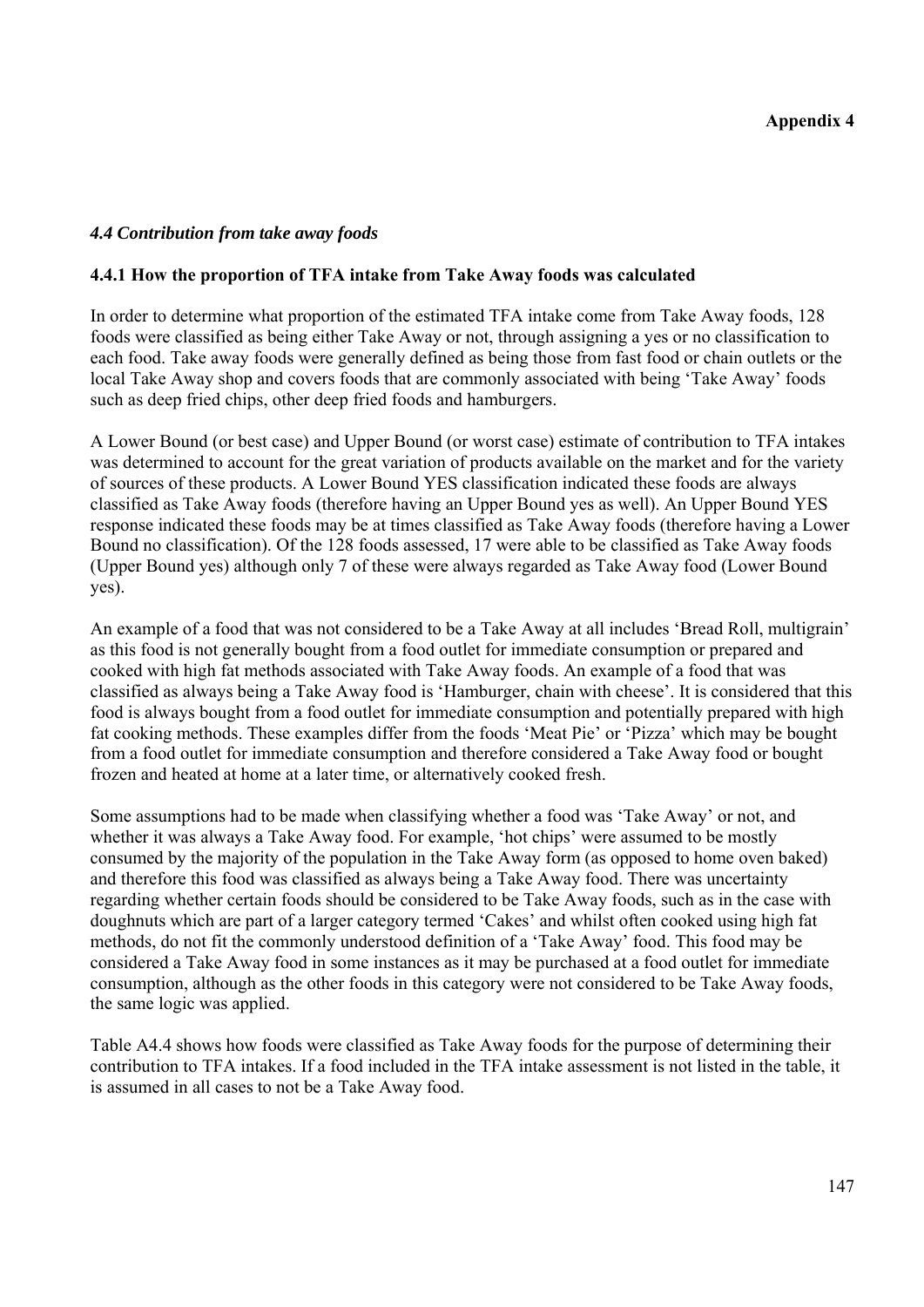| Lower Bound (best case)*                                        | Upper Bound (worst case)**                                      |
|-----------------------------------------------------------------|-----------------------------------------------------------------|
|                                                                 |                                                                 |
| Hamburger, chain, with cheese                                   | Hamburger, chain, with cheese                                   |
| Hamburger, chain, without cheese                                | Hamburger, chain, without cheese                                |
| Hamburger, with cheese, purchased from<br>independent retailers | Hamburger, with cheese, purchased from<br>independent retailers |
| Chicken burger                                                  | Chicken burger                                                  |
| Pizza, supreme                                                  | Pizza, supreme                                                  |
| Potato chips, fries from fast food outlets                      | Meat pie                                                        |
| Potato chips, from independent outlets                          | Sausage roll                                                    |
|                                                                 | Spinach $&$ cheese pastry                                       |
|                                                                 | Quiche                                                          |
|                                                                 | Fish, fillets                                                   |
|                                                                 | Fish, battered, takeaway                                        |
|                                                                 | Seafood extender/surimi                                         |
|                                                                 | Calamari, crumbed, fried                                        |
|                                                                 | Crustacea and molluscs                                          |
|                                                                 | Chicken, barbecued                                              |
|                                                                 | Potato chips, fries from fast food outlets                      |
|                                                                 | Potato chips, from independent outlets                          |

**Table A4.4. Foods classified as Take Away foods** 

\* Assumes these foods are always a Take Away food.

\*\* Some of these foods (i.e. those not listed in the first column) are assumed to only sometimes be a Take Away food.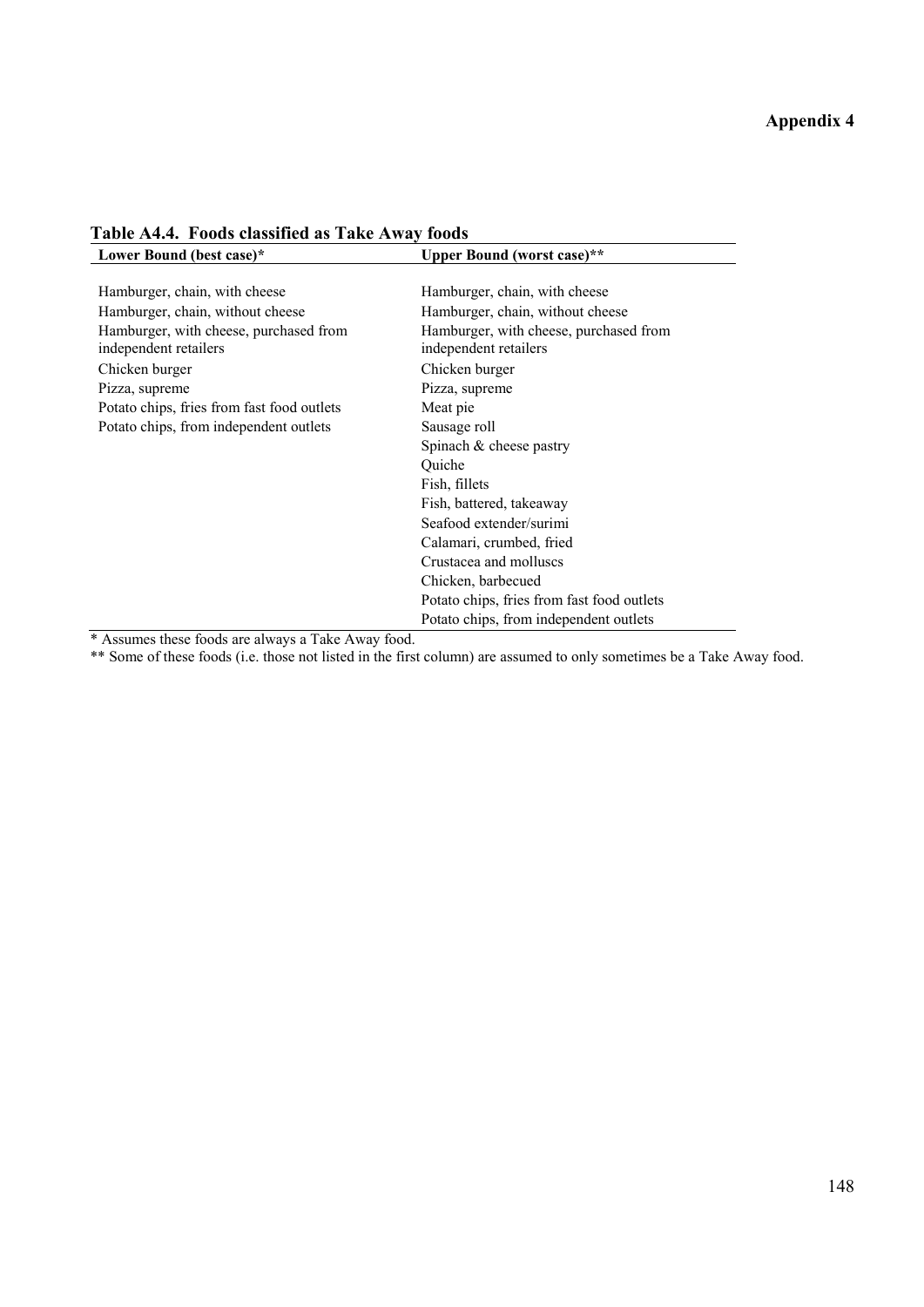### *4.5 Contribution from labelled foods*

#### **4.5.1 How the proportion of TFA intake from the Take Away foods was calculated**

In order to determine what proportion of the estimated intakes of TFA came from foods displaying a Food Label, 128 foods were classified as either displaying a Food Label or not by assigning a yes or no classification to each food. Foods displaying a Food Label were generally defined as those that were packaged and cover foods that are commonly bought from the supermarket or general store and include foods such as breads, bottled drinks and cereals.

A Lower Bound (or best case) and Upper Bound (or worst case) estimated contribution to TFA intakes was determined to account for the great variation of products available on the market and for the variety of sources of these products. A Lower Bound YES classification indicated these foods are always classified as having a Food Label (therefore having an Upper Bound yes as well). An Upper Bound YES response indicated these foods may be at times classified as displaying a Food Label (therefore having a Lower Bound no classification). Of the 128 foods assessed, 105 were able to be classified as displaying a Food Label (Upper Bound yes) although only 60 of these were always regarded as having a Food Label (Lower Bound yes).

An example of a food that was not considered to display a Food Label at all includes 'Hamburger, chain with cheese' as this food is in the majority of cases bought from a food outlet without packaging or displaying a NIP. An example of a food that was classified as always displaying a Food Label includes 'Pasta, Plain' as this food is thought to almost always be bought in a package containing this information. These examples differ from the foods 'Savoury biscuits' and 'Bread, multigrain' which may be purchased in a package, such as from the supermarket, and therefore considered to display a Food Label, or be unpackaged such as in the case of a bakery purchase or cooked fresh. Some foods display labels although they are not required to have an ingredients list or Nutrition Information Panel. Such examples of foods include 'Water, bottled still' and would therefore not declare the presence of TFA via a NIP.

Table A4.5 shows how foods were classified as displaying a Food Label for the purpose of determining their contribution to TFA intakes. If a food is included in the TFA intake assessment it is not listed in the table, it is assumed in all cases not to be a food displaying a Food Label.

| Table A4.5. Foods classified as displaying a Food Label |                                   |  |
|---------------------------------------------------------|-----------------------------------|--|
| Lower Bound (best case)*                                | Upper Bound (worst case)**        |  |
|                                                         |                                   |  |
| Water, bottled still#                                   | Water, bottled still <sup>#</sup> |  |
| Grains, flours                                          | Juices, juice drinks, cordials    |  |
| Pasta, plain                                            | Soft drink                        |  |
| <b>Noodles</b>                                          | Grains, flours                    |  |
| Instant noodles                                         | Bread, multigrain                 |  |
| Breakfast cereal, all types                             | Bread roll, multigrain            |  |
| Toasted muesli                                          | Bread, white                      |  |
|                                                         |                                   |  |

### **Table A4.5. Foods classified as displaying a Food Label**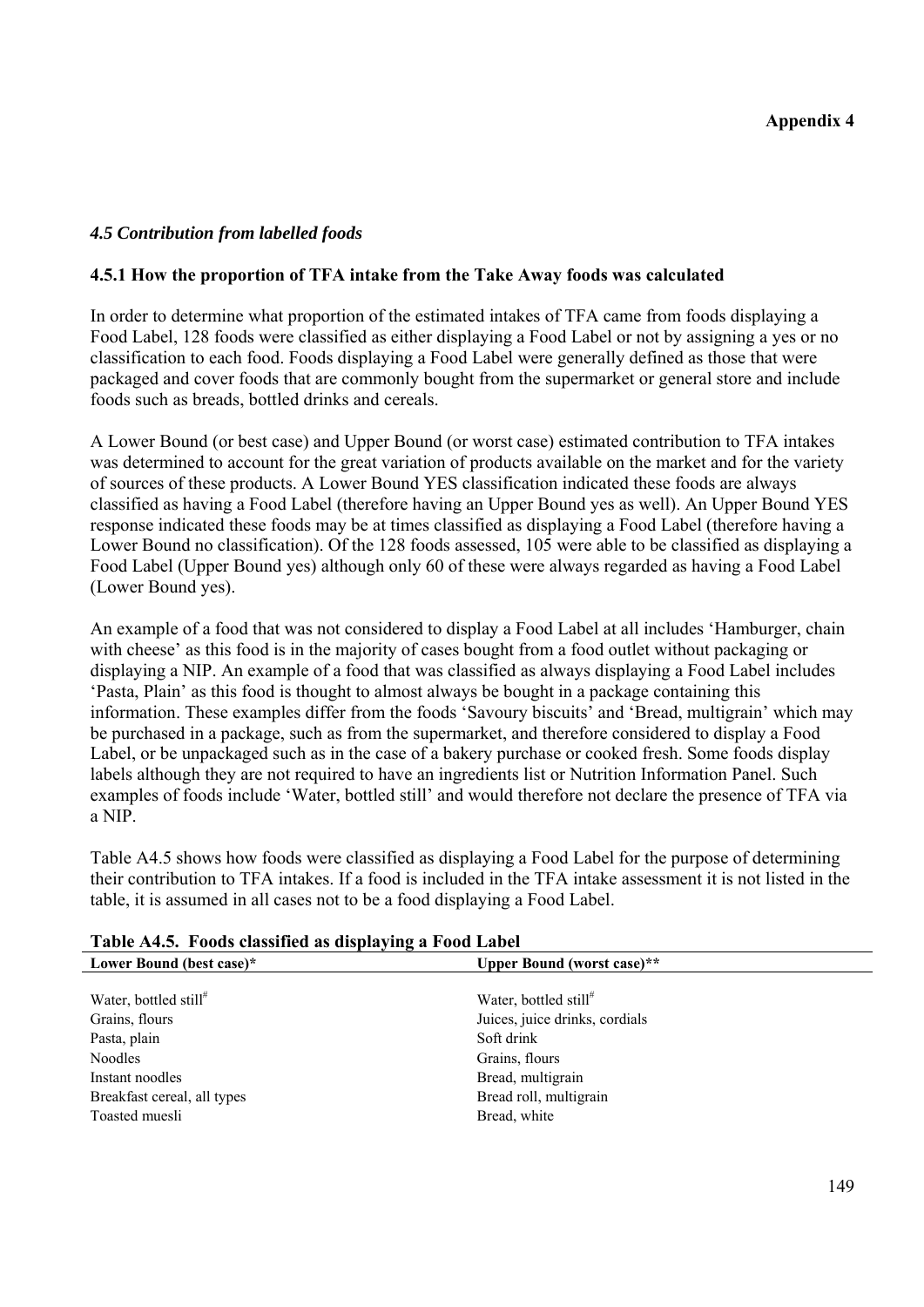| Lower Bound (best case)*                        | <b>Upper Bound (worst case)**</b>  |
|-------------------------------------------------|------------------------------------|
| Pastry, shortcrust                              | Bread, white, fibre increased      |
| Pastry, puff                                    | Bread roll, white                  |
| Egg, whole, raw                                 | Bread, wholemeal                   |
| Egg, white, raw                                 | Bread rolls, wholemeal             |
| Egg, yolk, raw                                  | Cheese topped breads               |
| Butter, regular                                 | Other breads                       |
| Dairy blend (not reduced fat)                   | Fruit buns                         |
| Dairy blend (reduced fat)                       | Pasta, plain                       |
| Edible oil spread, regular                      | <b>Noodles</b>                     |
| Edible oil spread, 50% or less fat              | Instant noodles                    |
| Solid fats                                      | Breakfast cereal, all types        |
| Oil, canola                                     | Toasted muesli                     |
| Oil, olive                                      | Cake, plain                        |
| Tuna, canned                                    | Cake, chocolate                    |
| Salmon, canned                                  | Cake, sponge                       |
| Canned & smoked fish                            | Cake, sponge, filled               |
| Cheese, cheddar, full fat                       | Cake, fruit, dark                  |
| Cheese, cheddar, reduced fat                    | Cake, carrot, iced                 |
| Cheese, brie                                    | Cheesecake                         |
| Cheese, camembert                               | Doughnuts                          |
| Cheese, cottage                                 | Scones, fruit                      |
| Cheese, processed, cheddar type                 | Muffin, cake style                 |
| Cream, pure (not thickened)                     | Pikelet                            |
| Cream, reduced fat                              | Savoury biscuits                   |
| Ice Cream, full fat, vanilla                    | Sweet biscuits, filled             |
| Milk, full fat                                  | Sweet biscuits, chocolate          |
| Milk, powder, whole, dry                        | Shortbread                         |
| Chocolate flavoured milk, full fat              | Pizza, supreme                     |
| Milk, modified, low fat                         | Lasagne                            |
| Milk, skim                                      | Croissant                          |
| Milk, powder, low fat, dry                      | Danish pastry                      |
| Flavoured milk, reduced fat                     | Pastry, shortcrust                 |
| Yoghurt, fruit, full fat                        | Pastry, puff                       |
| Yoghurt, fruit, reduced fat                     | Meat pie                           |
| Infant cereal, mixed                            | Sausage roll                       |
| Infant Dessert, dairy based                     | Spinach & cheese pastry            |
| Infant Dessert, fruit                           | Quiche                             |
| Infant Dinner, containing meat, chicken or fish | Egg, whole, raw                    |
| Infant formula, cow's milk based                | Egg, white, raw                    |
| Peanut butter                                   | Egg, yolk, raw                     |
| Soy milk                                        | Butter, regular                    |
| Tofu                                            | Dairy blend (not reduced fat)      |
| Vegetarian sausages                             | Dairy blend (reduced fat)          |
| Corn chips                                      | Edible oil spread, regular         |
| Extruded cheese snacks                          | Edible oil spread, 50% or less fat |
| Potato crisps                                   | Solid fats                         |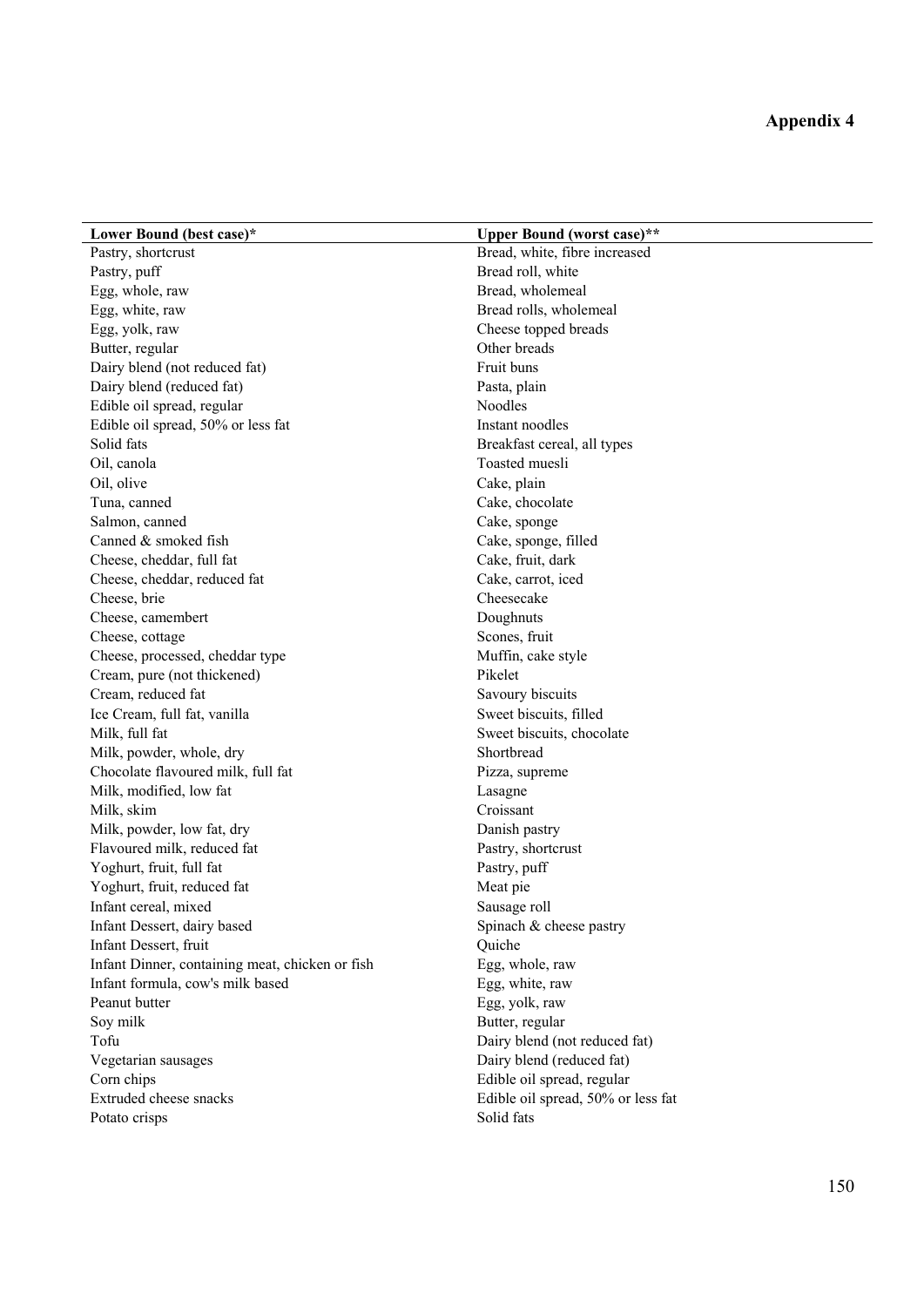| Lower Bound (best case)*                                | <b>Upper Bound (worst case)**</b>               |
|---------------------------------------------------------|-------------------------------------------------|
| Muesli bars                                             | Oil, canola                                     |
| Sugar, white                                            | Oil, olive                                      |
| Water based ice confections                             | Fish, fillets                                   |
| Chocolate, all types                                    | Fish, battered, takeaway                        |
| <b>Tomato Sauce</b>                                     | Seafood extender/surimi                         |
| Soups, instant dry mix                                  | Tuna, canned                                    |
| Negligible amount items (include cocoa powder, beverage | Salmon, canned                                  |
| flavourings, yeast, gelatine and beef extracts)         |                                                 |
|                                                         | Canned & smoked fish                            |
|                                                         | Calamari, crumbed, fried                        |
|                                                         | Crustacea and molluscs                          |
|                                                         | Beef, sausage, raw                              |
|                                                         | Processed chicken breast                        |
|                                                         | Bacon, raw                                      |
|                                                         | Processed luncheon meats                        |
|                                                         | Cheese, cheddar, full fat                       |
|                                                         | Cheese, cheddar, reduced fat                    |
|                                                         | Cheese, brie                                    |
|                                                         | Cheese, camembert                               |
|                                                         | Cheese, cottage                                 |
|                                                         | Cheese, processed, cheddar type                 |
|                                                         | Cream, pure (not thickened)                     |
|                                                         | Cream, reduced fat                              |
|                                                         | Ice Cream, full fat, vanilla                    |
|                                                         | Milk, full fat                                  |
|                                                         | Milk, powder, whole, dry                        |
|                                                         | Chocolate flavoured milk, full fat              |
|                                                         | Milk, modified, low fat                         |
|                                                         | Milk, skim                                      |
|                                                         | Milk, powder, low fat, dry                      |
|                                                         | Flavoured milk, reduced fat                     |
|                                                         | Yoghurt, fruit, full fat                        |
|                                                         | Yoghurt, fruit, reduced fat                     |
|                                                         | Infant cereal, mixed                            |
|                                                         | Infant Dessert, dairy based                     |
|                                                         | Infant Dessert, fruit                           |
|                                                         | Infant Dinner, containing meat, chicken or fish |
|                                                         | Infant formula, cow's milk based                |
|                                                         | Peanut butter                                   |
|                                                         | Soy milk                                        |
|                                                         | Tofu                                            |
|                                                         | Vegetarian sausages                             |
|                                                         | Roasted nuts and seeds                          |
|                                                         | Corn chips                                      |
|                                                         | Extruded cheese snacks                          |
|                                                         | Potato crisps                                   |
|                                                         |                                                 |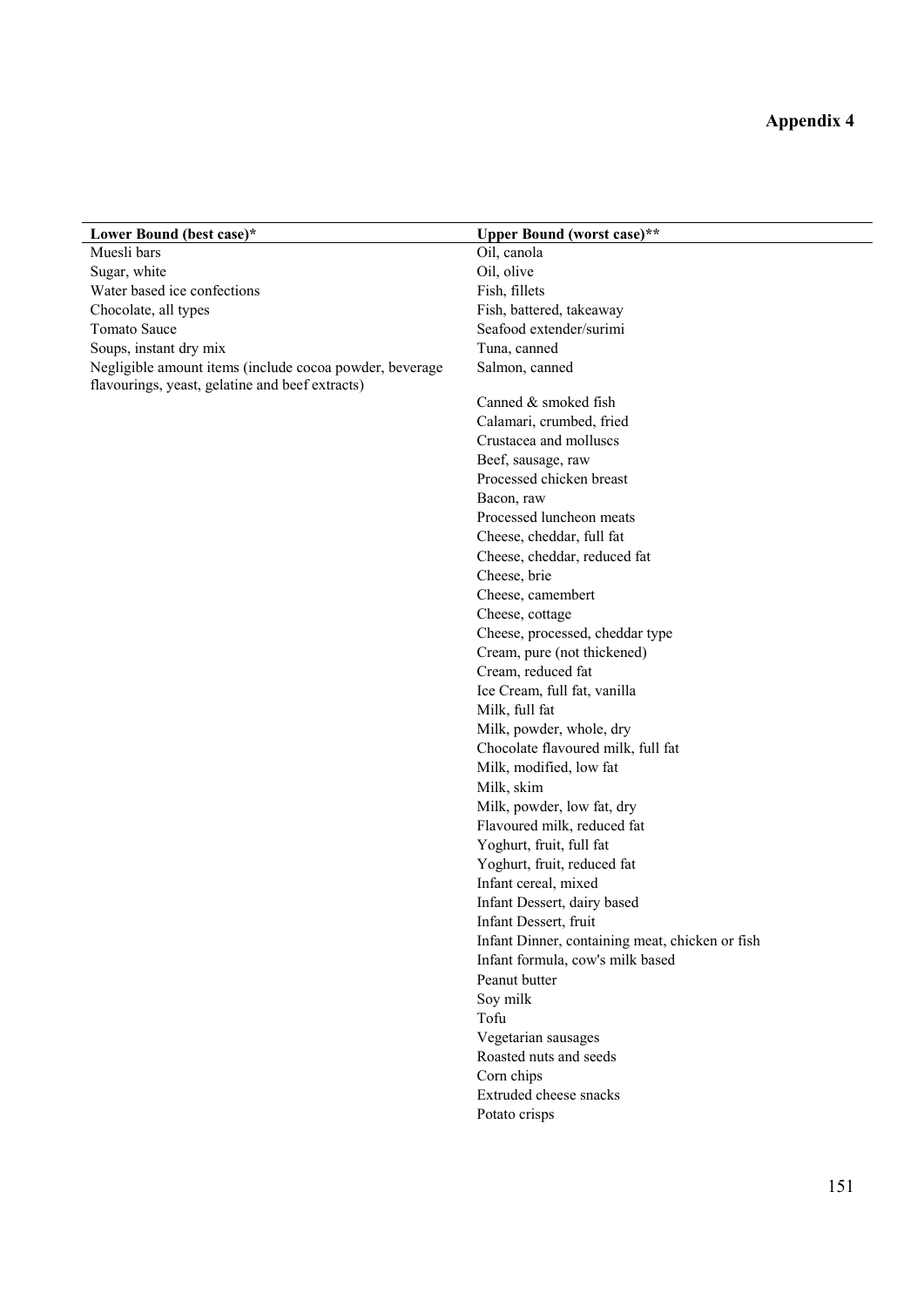| Lower Bound (best case)*                                                                                                          | <b>Upper Bound (worst case)**</b>                      |
|-----------------------------------------------------------------------------------------------------------------------------------|--------------------------------------------------------|
|                                                                                                                                   | Muesli bars                                            |
|                                                                                                                                   | Sugar, white                                           |
|                                                                                                                                   | Water based ice confections                            |
|                                                                                                                                   | Chocolate, all types                                   |
|                                                                                                                                   | Tomato Sauce                                           |
|                                                                                                                                   | Soups, instant dry mix                                 |
|                                                                                                                                   | Negligible amount items include cocoa powder, beverage |
|                                                                                                                                   | flavourings, yeast, gelatine and beef extracts         |
| $H$ Tail and in the first state of the second second and the second state of $\mathbf{M}$ Tailor $\mathbf{M}$ Tailor $\mathbf{M}$ |                                                        |

# It has a label but it is not required to have ingredients list or NIP.

\* Assumes these foods are always displaying a Food Label.

\*\* Some of these foods (i.e. those not listed in the first column) are assumed to only sometimes display a Food Label.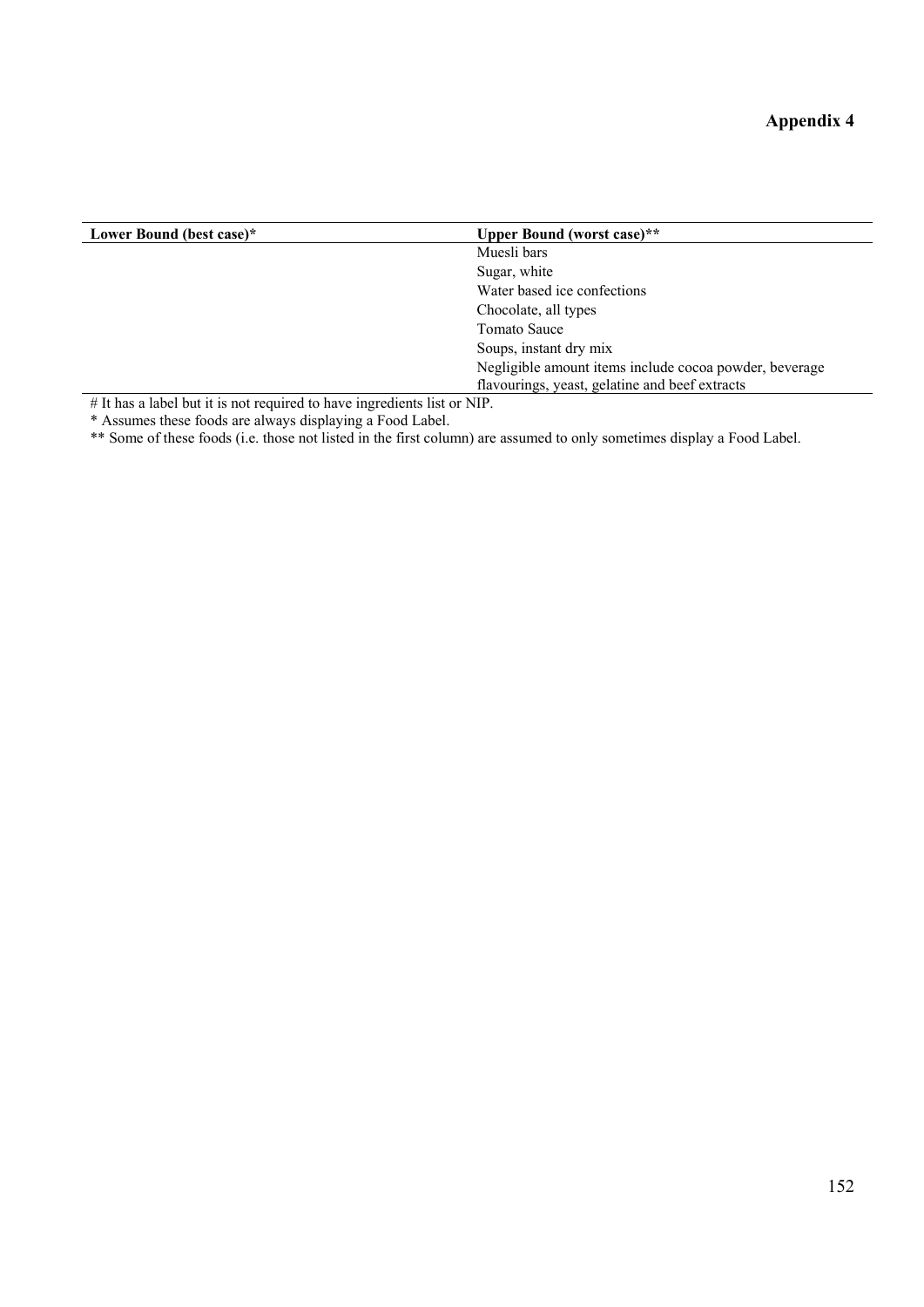### *4.6 Summary food consumption data*

**a. Australia**

From each intake assessment, summary food consumption data are produced. Shown in the tables below are the summary food consumption data for major food groups derived for each population group assessed.

|  |  |  |  | Table A4. 6: Mean daily consumption figures of each food group for Australia and New Zealand for consumers* only |  |
|--|--|--|--|------------------------------------------------------------------------------------------------------------------|--|
|  |  |  |  |                                                                                                                  |  |

| Food groups                     | <b>Population group</b>        |                |          |                  |                  |                |  |  |  |
|---------------------------------|--------------------------------|----------------|----------|------------------|------------------|----------------|--|--|--|
|                                 | Mean daily consumption (g/day) |                |          |                  |                  |                |  |  |  |
|                                 | 2 yrs & above                  | 45 yrs & above | 20-44yrs | $13-19$ yrs      | $5-12$ yrs       | $2-4yrs$       |  |  |  |
| Beverages, non-alcoholic        | 1886                           | 1948           | 2147     | 1763             | 1178             | 932            |  |  |  |
| Dairy products                  | 319                            | 278            | 307      | 409              | 393              | 439            |  |  |  |
| Cereal and cereal products      | 231                            | 205            | 263      | 264              | 217              | 156            |  |  |  |
| Beverages, alcoholic            | 205                            | 232            | 281      | 80               | $\boldsymbol{0}$ | $\theta$       |  |  |  |
| Other vegetables                | 194                            | 240            | 201      | 143              | 94               | 64             |  |  |  |
| Fruit                           | 144                            | 174            | 125      | 111              | 134              | 151            |  |  |  |
| Meat and poultry                | 109                            | 108            | 129      | 109              | 69               | 47             |  |  |  |
| Sugar/Confectionary             | 32                             | 28             | 30       | 44               | 46               | 29             |  |  |  |
| Pastry based mixed meals        | 30                             | 24             | 36       | 45               | 25               | 12             |  |  |  |
| Condiments                      | 23                             | 20             | 28       | 28               | 18               | 11             |  |  |  |
| Cereal based mixed meals        | 23                             | 12             | 31       | 37               | 27               | 14             |  |  |  |
| Vegetables (potato chips)       | 21                             | 11             | 26       | 40               | 26               | 17             |  |  |  |
| Fats and oils                   | 16                             | 18             | 17       | 15               | 12               | 8              |  |  |  |
| Fish, seafood and fish products | 15                             | 18             | 17       | 12               | 7                | 5              |  |  |  |
| Nuts and legumes                | 13                             | 13             | 15       | 6                | 9                | 17             |  |  |  |
| Eggs                            | 9                              | 9              | 10       | 8                | 6                | 5              |  |  |  |
| Snack foods                     |                                | 2              | 7        | 15               | 17               | 11             |  |  |  |
| Infant formula and foods        | $\Omega$                       | $\theta$       | $\theta$ | $\boldsymbol{0}$ | $\theta$         | $\overline{2}$ |  |  |  |

| Table A4. 6: Mean daily consumption figures of each food group for Australia and New Zealand for consumers* only |  |  |  |
|------------------------------------------------------------------------------------------------------------------|--|--|--|
|------------------------------------------------------------------------------------------------------------------|--|--|--|

# Total number of respondents for Australia: 2 years and above = 13 858, 45 years and above = 5266, 20-44 years = 5448, 13-19 years = 1065, 5-12 years = 1496, 2-4 years =  $\frac{1496}{2}$ .

= 583,. Respondents include all members of the survey population whether or not they consumed a food that contains TFA.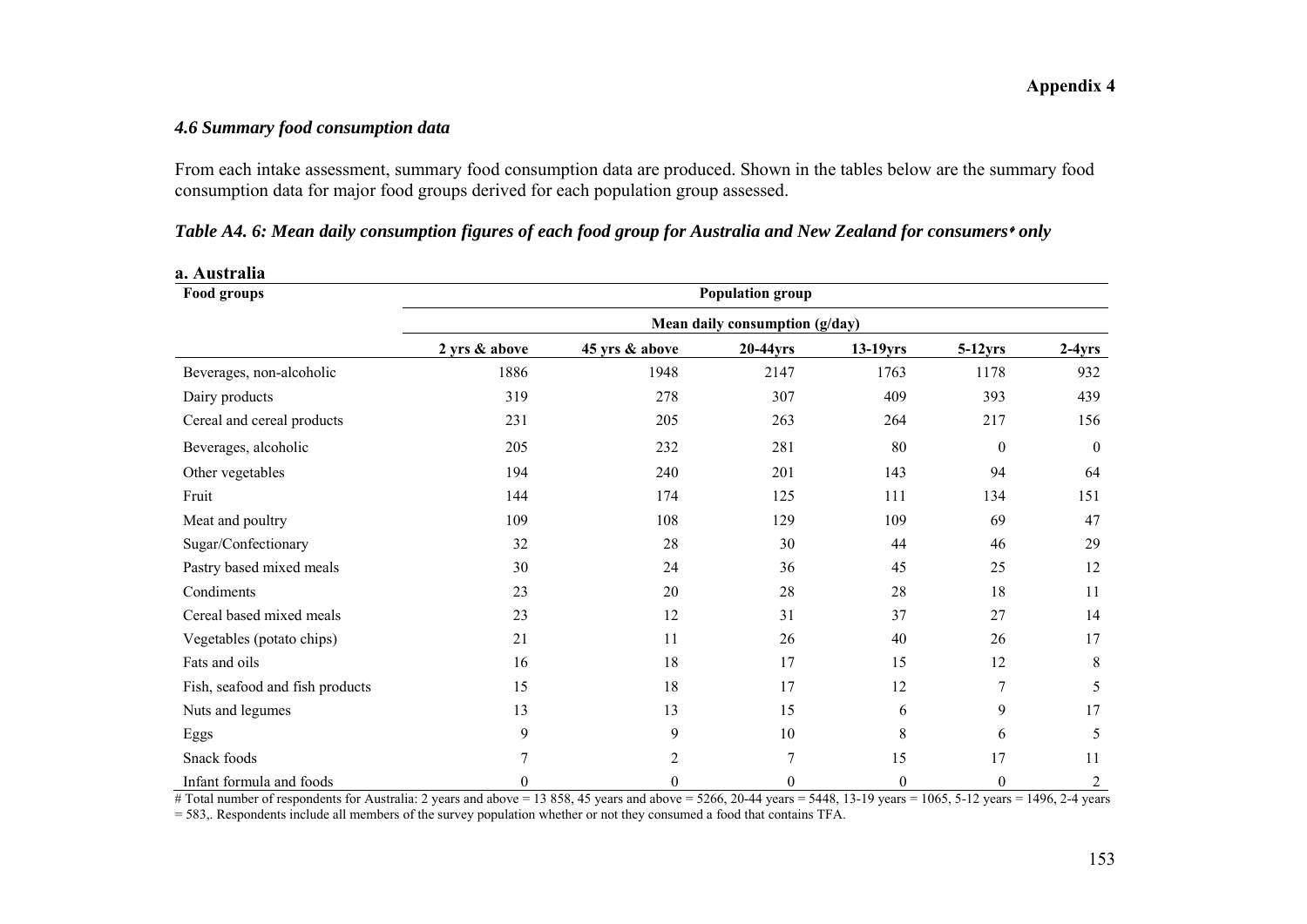#### **b. New Zealand**

| <b>Food groups</b>                  | <b>Population group</b><br>Mean daily consumption (g/day) |                |           |                  |  |  |
|-------------------------------------|-----------------------------------------------------------|----------------|-----------|------------------|--|--|
|                                     |                                                           |                |           |                  |  |  |
|                                     | 15 yrs & above                                            | 45 yrs & above | 20-44 yrs | $15-19$ yrs      |  |  |
| Beverages, non-alcoholic            | 1722                                                      | 1623           | 1832      | 1568             |  |  |
| Condiments                          | 322                                                       | 341            | 311       | 282              |  |  |
| Vegetables                          | 303                                                       | 325            | 289       | 259              |  |  |
| Dairy products                      | 297                                                       | 279            | 309       | 333              |  |  |
| Cereal and cereal products          | 250                                                       | 216            | 275       | 305              |  |  |
| Beverages, alcoholic                | 208                                                       | 202            | 227       | 98               |  |  |
| Fruit                               | 158                                                       | 169            | 150       | 135              |  |  |
| Meat and poultry                    | 118                                                       | 110            | 127       | 112              |  |  |
| Sugar/Confectionery                 | 42                                                        | 36             | 44        | 73               |  |  |
| Pastry and Pastry based mixed foods | 35                                                        | 28             | 40        | 51               |  |  |
| Cereal based mixed foods            | 33                                                        | 15             | 42        | 90               |  |  |
| Fish, seafood and fish products     | 30                                                        | 29             | 32        | 17               |  |  |
| Fats and oils                       | 30                                                        | 30             | 30        | 28               |  |  |
| Eggs                                | 17                                                        | 16             | 18        | 12               |  |  |
| Nuts and legumes                    | $\overline{7}$                                            | 7              | 7         | $\overline{4}$   |  |  |
| Snack foods                         | 7                                                         | 3              | 9         | 17               |  |  |
| Infant formula and foods            | $\boldsymbol{0}$                                          | $\theta$       | 0         | $\boldsymbol{0}$ |  |  |

 $\overline{\text{# Total number of respondents for New Zealand: 15 years and above} = 4636, 45 years and above} = 2072, 20-44 years = 2267, 15-19 years = 297. Respondents include all.}$ members of the survey population whether or not they consumed a food that contains *trans* fats.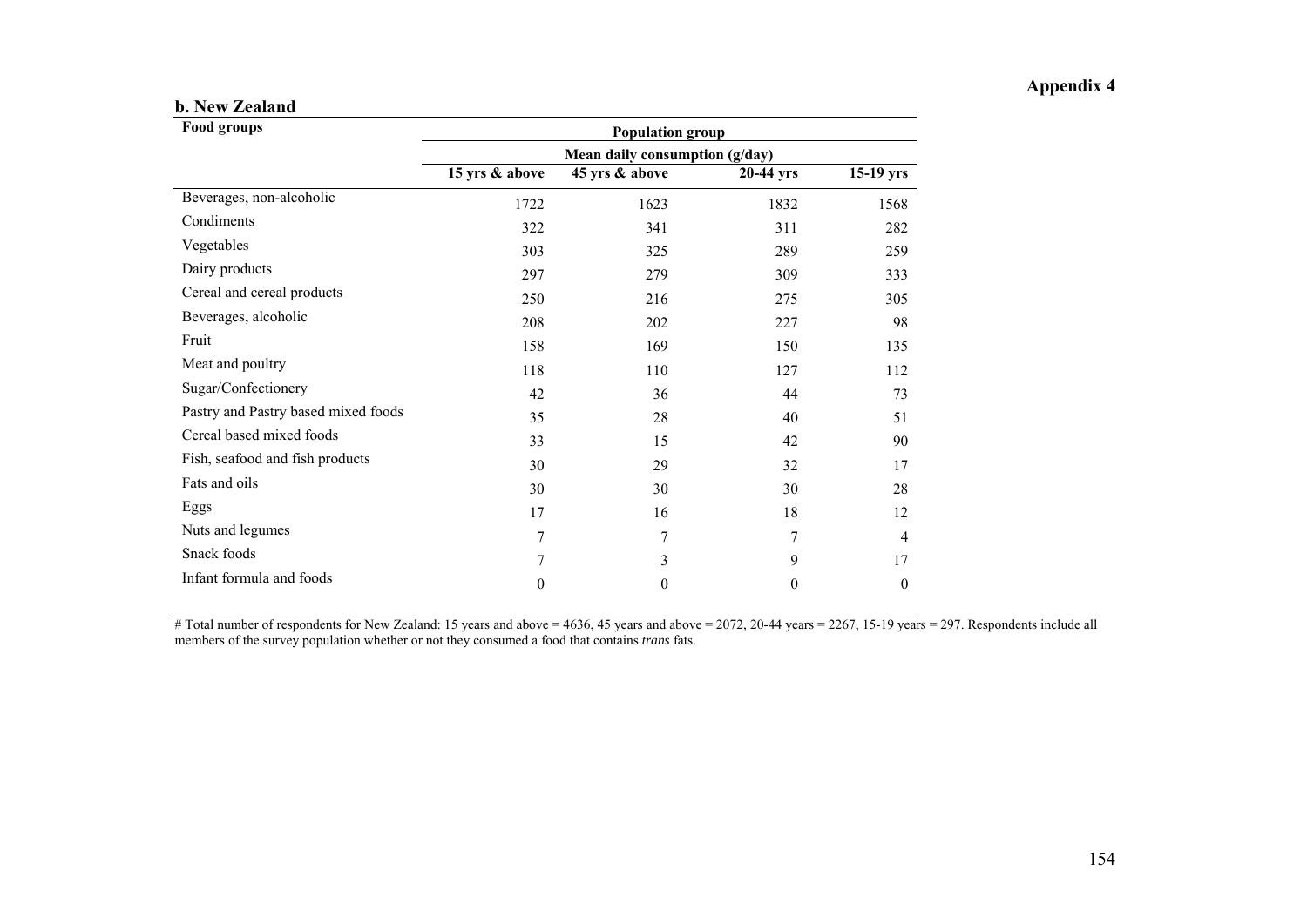| <b>Food groups</b>                  | <b>Population group</b>        |                |           |             |  |
|-------------------------------------|--------------------------------|----------------|-----------|-------------|--|
|                                     | Mean daily consumption (g/day) |                |           |             |  |
|                                     | 15 yrs & above                 | 45 yrs & above | 20-44 yrs | $15-19$ yrs |  |
| Vegetables                          | 298                            | 329            | 300       | 223         |  |
| Dairy products                      | 269                            | 239            | 277       | 295         |  |
| Cereal and cereal products          | 260                            | 221            | 270       | 288         |  |
| Beverages, alcoholic                | 245                            | 292            | 244       | 142         |  |
| Fruit                               | 157                            | 151            | 164       | 128         |  |
| Meat and poultry                    | 143                            | 150            | 147       | 109         |  |
| Sugar/Confectionery                 | 45                             | 36             | 43        | 79          |  |
| Fish, seafood and fish products     | 41                             | 55             | 40        | 17          |  |
| Pastry and Pastry based mixed foods | 37                             | 22             | 39        | 54          |  |
| Cereal based mixed foods            | 37                             | 15             | 40        | 63          |  |
| Fats and oils                       | 31                             | 30             | 31        | 29          |  |
| Eggs                                | 21                             | 18             | 24        | 14          |  |
| Condiments                          | 18                             | 10             | 20        | 24          |  |
| Nuts and legumes                    | 8                              | 10             | 8         | 5           |  |
| Snack foods                         | 7                              | 1              | 8         | 17          |  |
| Infant formula and foods            | $\theta$                       | $\theta$       | $\Omega$  | 0           |  |
| Vegetables                          | 298                            | 329            | 300       | 223         |  |

#### **c. New Zealand Maori and Pacific Islanders**

# Total number of respondents for New Zealand: 15 years and above = 1,011, 45 years and above = 248, 20-44 years = 652, 15-19 years = 111. Respondents include all members of the survey population whether or not they consumed a food that contains *trans* fats.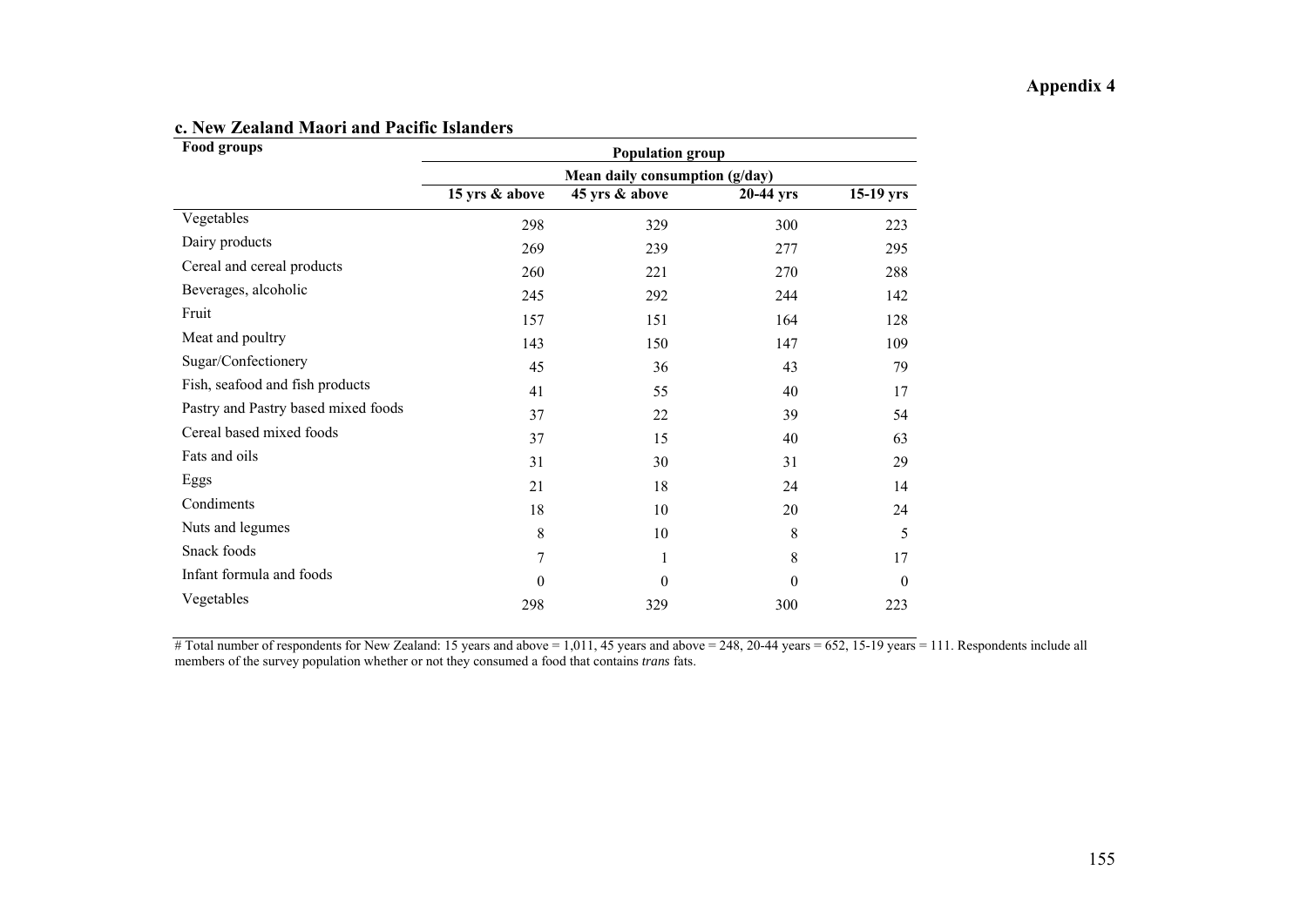#### **Comparison of proportion of people consuming different foods between the 1995 and 1997 NNS and Roy Morgan Research Single Source Survey data**

In order to determine whether food consumption patterns have changed markedly since the NNS data were collected and therefore, whether the *trans* fatty acid intakes based on the NNS data are reliable, the proportion of people reporting consumption of major food contributors to TFA intakes in the NNSs were compared with up to date data from the Roy Morgan Single Source Survey for 2001-2006 for the population aged 14 years and above who consumed particular commodities in the last seven days (weekly consumer) in each country.

The 1995 Australian and 1997 New Zealand NNS data outlines the proportion of survey participants who consumed particular commodities in the last 24-hours (daily consumer). It is possible to include data for numerous varieties of the commodity, for example, the number of people consuming one or more of white sliced bread, foccacia, English muffins, can be calculated to provide one figure for bread consumers.

For some commodities, the 1995 Australian NNS also collected data on the frequency of consumption during the previous 12 months via a food frequency questionnaire (FFQ). Data are available for the population aged 12 years and above and 19 years and above. In many instances, data are limited in that commodities were restricted to single varieties only i.e. white bread, toast or rolls rather than total bread consumption that combined all varieties. For the purposes of comparison with the Roy Morgan Single Source data, the proportion of the population with weekly consumption, figures of 1-6 times/day and 1- 6+ times/day were summed (weekly consumer).

For some commodities, the 1997 New Zealand NNS also collected data on the frequency of consumption over the previous 12 months via a food frequency questionnaire (FFQ), with the proportion of the population consuming foods weekly used for this assessment. Data are available for various age and gender sub-groups. Again, commodities were generally restricted to single varieties.

In this comparison study, the age groups used to derive the proportion of each population consuming each commodity were based on ages available that most closely matched the age groups used for the dietary intake assessment. It should be noted that data were not available on all relevant foods and results are not directly comparable due to different survey methods.

It is expected that for foods likely to be consumed on a daily basis (staples) the results from the NNS 24 hour recall or FFQ data and the Single Source Survey will be similar if food consumption patterns have not changed markedly over the last ten years. In contrast, for foods that are only occasionally consumed, for example potato crisps, the proportion of consumers reported in the NNS is expected to be considerably lower that that reported in the NNS FFQ or Single Source Survey whether or not food consumption patterns have changed as the proportion of consumers captured will increase with each day of the survey period (Institute of European Food Studies, 1998). A comparison of NNS FFQ and Single Source Survey data is therefore a better comparison for occasionally consumed foods and would be expected to give results in the same range if food consumption patterns have not changed markedly between 1995/97 and 2006.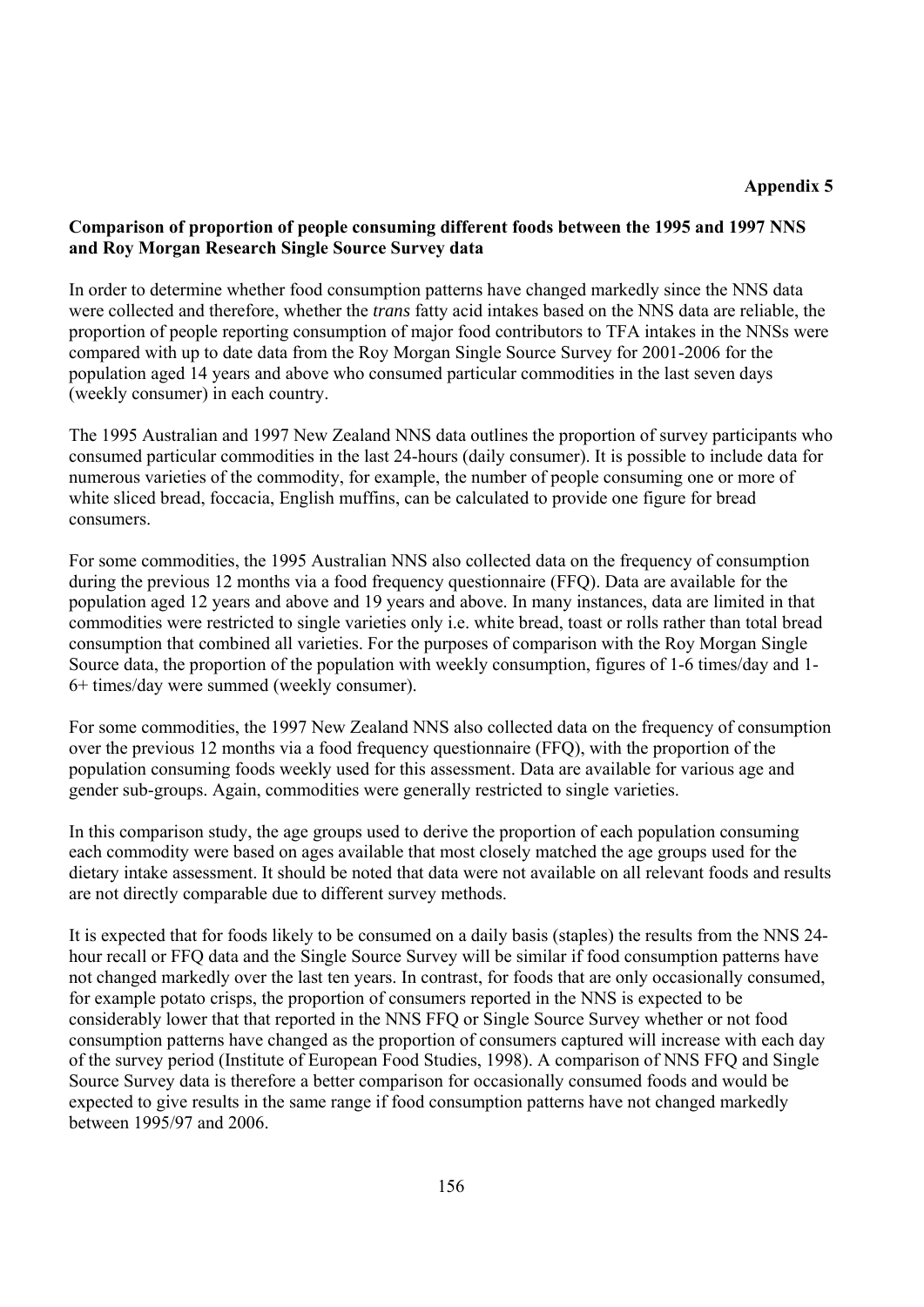## *5.1 Australia*

## *Milk*

With reference to Table A5.1; from 1995-2006:

- The proportion of the population who consumed milk (full, low/no fat) has remained fairly stable for the population aged 16-19 years (increase of 3%), while consumption for the remaining population has decreased slightly (between 6%-10%). In 2006, approximately 80% of the population consumed milk in the last seven days.
- With the exception of the population aged 14-19 years, the consumption of full fat milk has decreased by between 20% and 30%.
- The proportion of the population who consumed low/no fat milk has increased by between 20% and 40%.
- While data was collected for differing time periods between the NNS and Single Source survey data (24-hour verses weekly consumption respectively), due to milk being a staple commodity that can be consumed at various times throughout the day, it is expected that the proportion of consumers would be similar whether reported on a daily or weekly basis.

When assessing milk consumption from 2001 to 2006 only (Figure A5.1, Figure A5.2, Figure A5.3 and Table A5.2, Table A5.3, and Table A5.4):

- Change in milk (full, low/no fat) consumption ranged from a decrease of 12% for the population aged 14-19 years, to an increase of 10% for the population aged 45 years and above. There was no change for the population aged 14 years and above. The average annual change ranged from -2% to 2%.
- Change in full fat milk consumption ranged from a decrease of 17% for the population aged 14-19 year to an increase of 3% for the population aged 45 years and above. The average annual change ranged from -4% to 1%.
- Change in low/no fat milk consumption ranged from a decrease of 3% for the population aged 20- 44 years to an increase of 17% for the population aged 45 years and above. The average annual change ranged from -1% to 3%.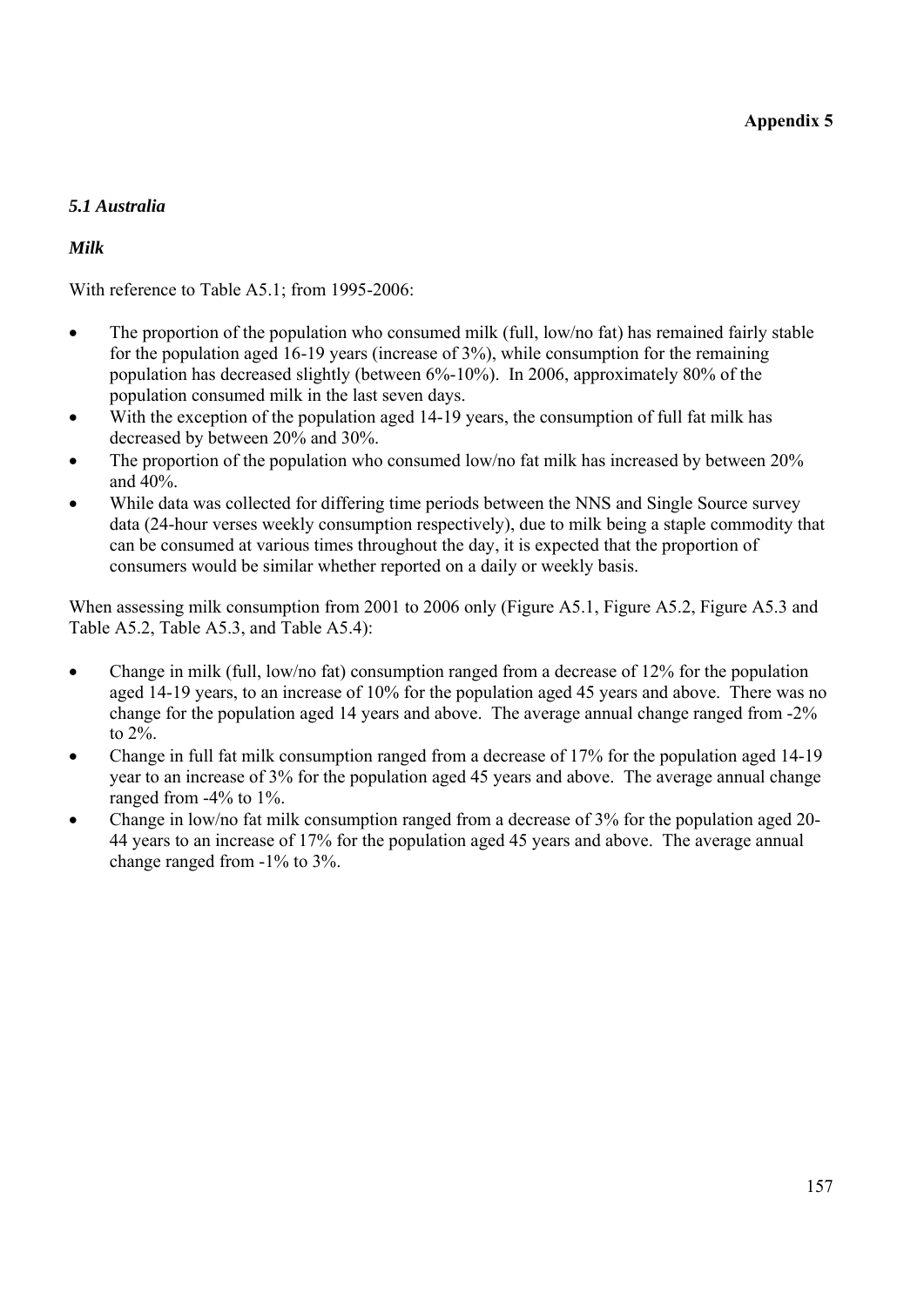|         |      |                |               |          | <b>Milk type</b> |            |
|---------|------|----------------|---------------|----------|------------------|------------|
| Age     |      |                | <b>Sample</b> | All milk | <b>Full fat</b>  | Low/no fat |
| (years) | Year | <b>Survey</b>  | size          | (%)      | $(\%)$           | (%)        |
| 14-19   | 1995 | NNS (24-hour)  | 869           | 74       | 53               | 23         |
|         | 2001 | Roy Morgan     | 2061          | 86       | 65               | 28         |
|         | 2002 | Roy Morgan     | 2023          | 83       | 60               | 26         |
|         | 2003 | Roy Morgan     | 1907          | 83       | 61               | 28         |
|         | 2004 | Roy Morgan     | 1600          | 79       | 60               | 24         |
|         | 2005 | Roy Morgan     | 1316          | 77       | 57               | 24         |
|         | 2006 | Roy Morgan     | 786           | 76       | 54               | 28         |
| 20-44   | 1995 | NNS (24-hour)  | 5450          | 85       | 62               | 29         |
|         | 2001 | Roy Morgan     | 10309         | 84       | 57               | 38         |
|         | 2002 | Roy Morgan     | 9799          | 80       | 49               | 37         |
|         | 2003 | Roy Morgan     | 9147          | 85       | 55               | 38         |
|         | 2004 | Roy Morgan     | 8787          | 83       | 53               | 38         |
|         | 2005 | Roy Morgan     | 7553          | 81       | 50               | 38         |
|         | 2006 | Roy Morgan     | 4177          | 80       | 50               | 37         |
| $45+$   | 1995 | $NNS(24-hour)$ | 5266          | 86       | 53               | 35         |
|         | 2001 | Roy Morgan     | 13828         | 70       | 37               | 41         |
|         | 2002 | Roy Morgan     | 13899         | 72       | 35               | 42         |
|         | 2003 | Roy Morgan     | 13824         | 79       | 40               | 48         |
|         | 2004 | Roy Morgan     | 14129         | 78       | 38               | 47         |
|         | 2005 | Roy Morgan     | 13559         | 77       | 38               | 47         |
|         | 2006 | Roy Morgan     | 7492          | 77       | 38               | 48         |
| $14+$   | 1995 | NNS (24-hour)  | 11585         | 84       | 57               | 31         |
|         | 2001 | Roy Morgan     | 26198         | 78       | 49               | 38         |
|         | 2002 | Roy Morgan     | 25721         | 77       | 44               | 38         |
|         | 2003 | Roy Morgan     | 24878         | 82       | 48               | 42         |
|         | 2004 | Roy Morgan     | 24516         | 80       | 47               | 41         |
|         | 2005 | Roy Morgan     | 22428         | 79       | 45               | 41         |
|         | 2006 | Roy Morgan     | 12455         | 78       | 45               | 41         |

**Table A5.1: Proportion of the Australian population of various age groups who consumed milk from various surveys** 

**Notes:** 

1. Data from the NNS for "all milk" pertains to full, low and no fat plain and flavoured dairy and non-dairy milk.

2. Data from Roy Morgan for "all milk" pertains to full, low and no fat plain and flavoured milk.

3. Data from Roy Morgan pertains to % who consumed in last 7 days. For 2001, data is from April-Dec. For 2006, data is from Jan-June.

4. Data from the NNS pertains to % who consumed in 24-hour recall.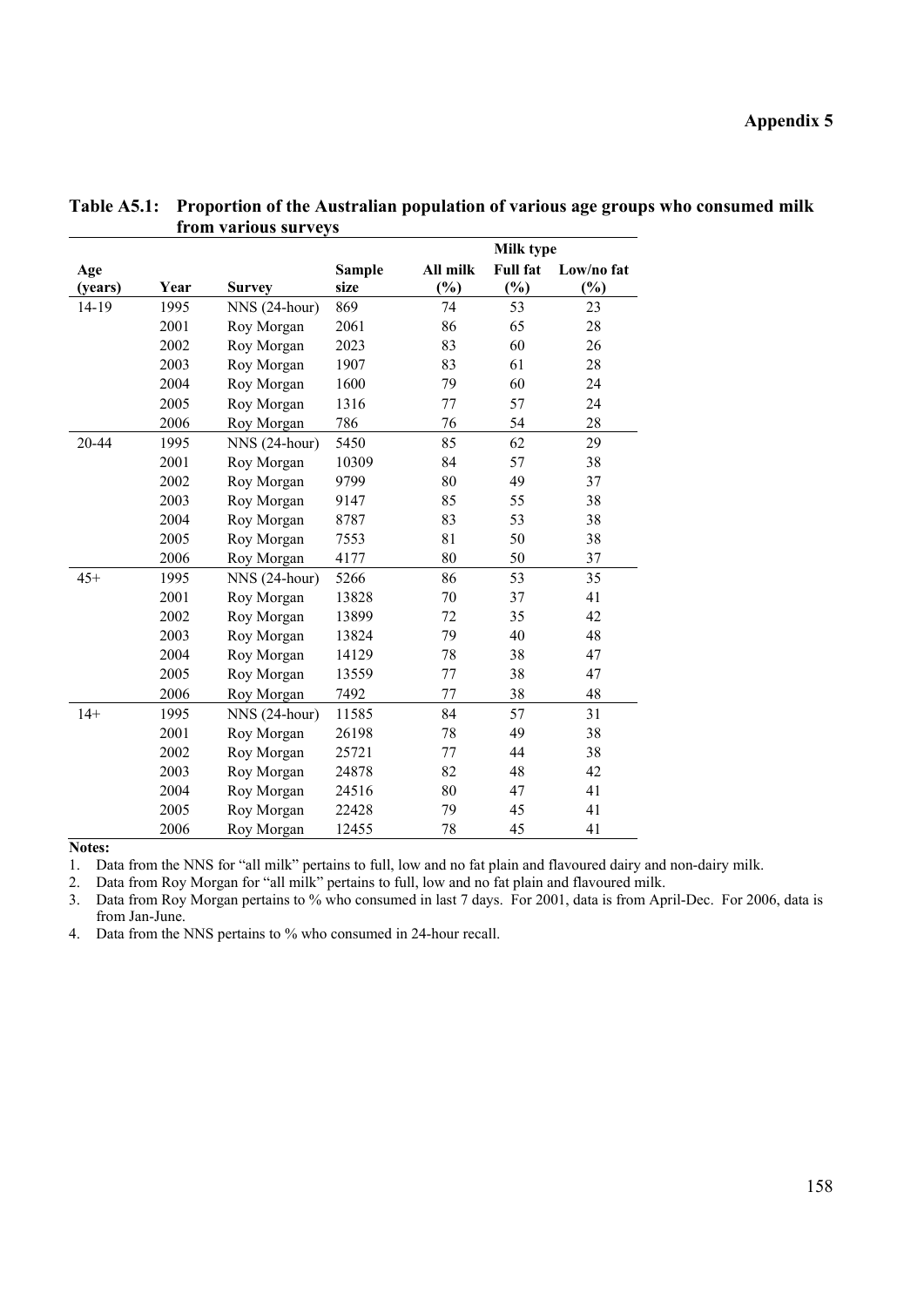**Source:** Roy Morgan Single Source



### **Figure A5.1: Proportion of the Australian population of various age groups who consumed milk (full, low/no fat) in the last 7 days**

#### **Notes:**

- 1. Data pertains to full, low and no fat plain and flavoured milk.
- 2. For 2001, data is from April-Dec. For 2006, data is from Jan-June.

| Table A5.2: | Change in milk consumption (full, low/no fat) for the various Australian age group |
|-------------|------------------------------------------------------------------------------------|
|             | populations from 2001 to 2006                                                      |

| Age<br>(years) | % change<br>$(2001 - 2006)$ | Average<br>annual<br>change $(\% )$ |
|----------------|-----------------------------|-------------------------------------|
| 14-19          | $-12$                       | $-2$                                |
| $20 - 44$      | -5                          | -1                                  |
| $45+$          | 10                          | $\mathcal{D}$                       |
| $14+$          | 0                           |                                     |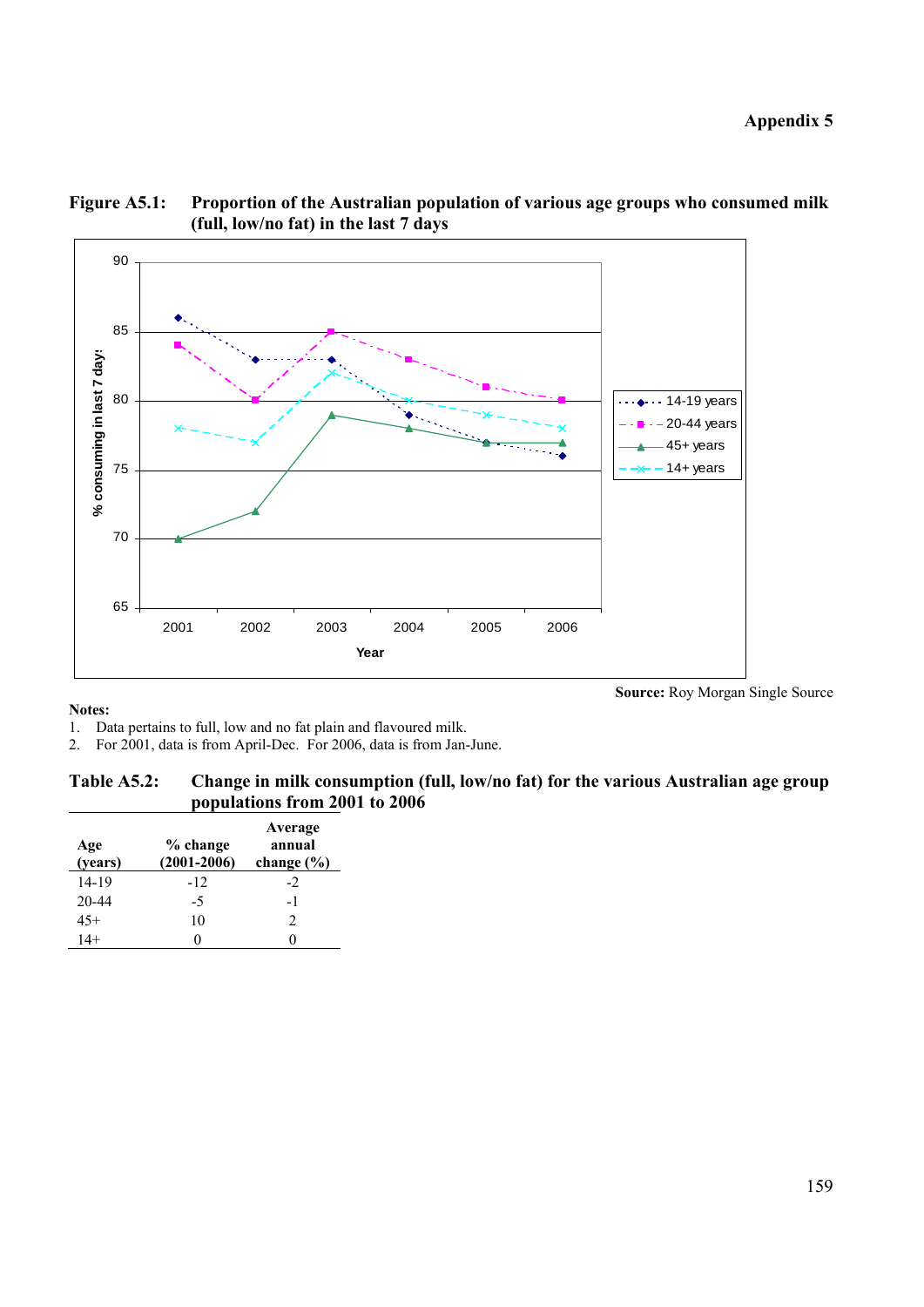

### **Figure A5.2: Proportion of the Australian population of various age groups who consumed full fat milk in the last 7 days**

**Notes:** 

1. For 2001, data is from April-Dec. For 2006, data is from Jan-June.

### **Table A5.3: Change in full fat milk consumption for the various Australian age group populations from 2001 to 2006**

| Age<br>(years) | % change<br>$(2001 - 2006)$ | Average<br>annual<br>change $(\% )$ |
|----------------|-----------------------------|-------------------------------------|
| $14 - 19$      | $-17$                       | -4                                  |
| 20-44          | $-12$                       | $-3$                                |
| $45+$          | 3                           |                                     |
| $14+$          | -8                          |                                     |

**Source:** Roy Morgan Single Source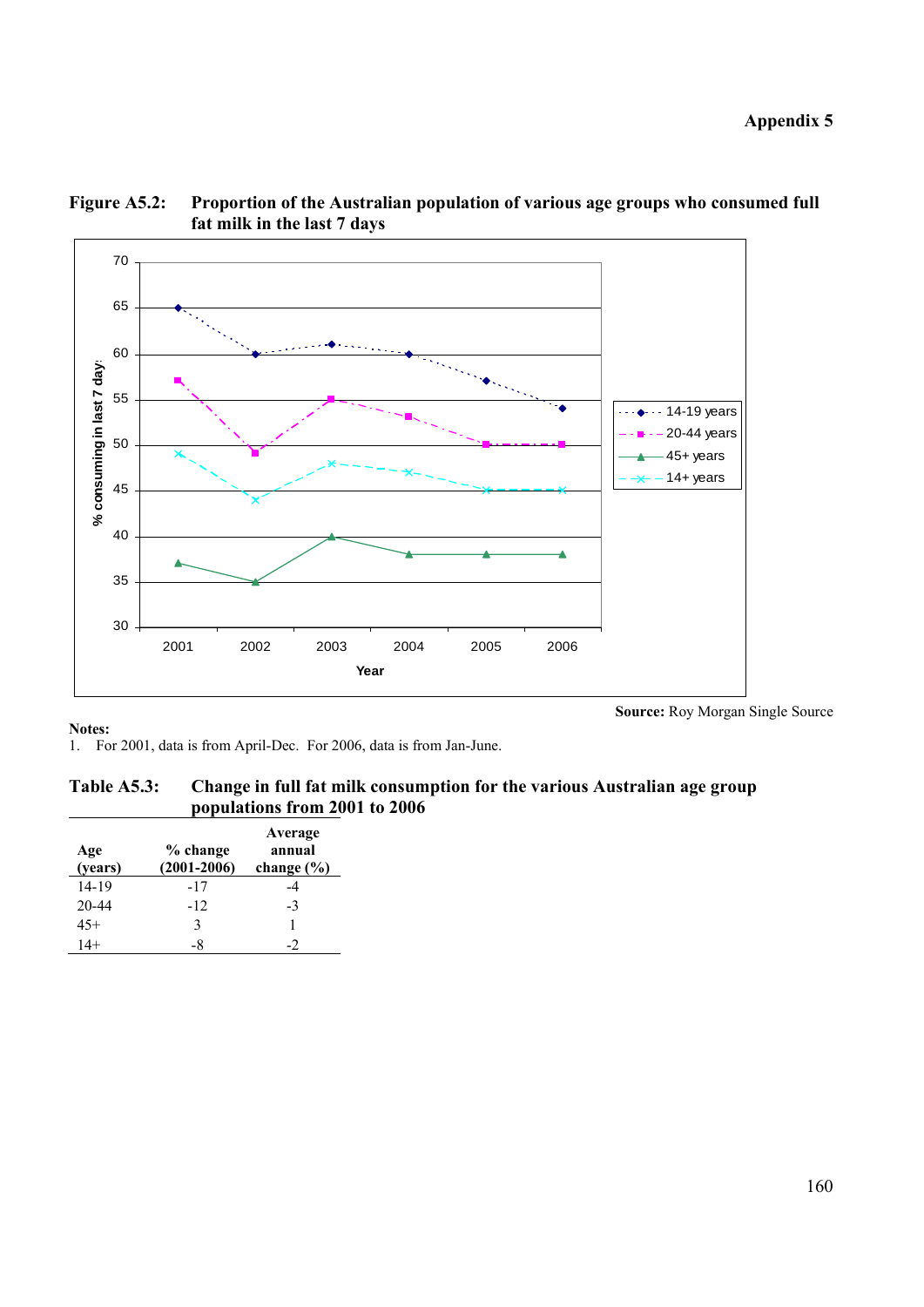



**Notes:** 

1. For 2001, data is from April-Dec. For 2006, data is from Jan-June.

| Table A5.4: | Change in low/no fat milk consumption for the various Australian age group |
|-------------|----------------------------------------------------------------------------|
|             | populations from 2001 to 2006                                              |

| Age<br>(years) | % change<br>$(2001 - 2006)$ | Average<br>annual<br>change $(\% )$ |
|----------------|-----------------------------|-------------------------------------|
| $14 - 19$      | 0                           | 0                                   |
| 20-44          | $-3$                        | -1                                  |
| $45+$          | 17                          | 3                                   |
| $14+$          | 8                           |                                     |

#### *Fat spreads*

With reference to Table A5.5 from 1995-2006:

- The proportion of the population who consumed fat spreads has remained stable at 70%-80%.
- While data was collected for differing time periods (24-hour verses weekly consumption), due to fat spreads being a staple commodity that can be consumed at various times throughout the day, it is expected that the proportion of consumers would be similar whether reported on a daily or weekly basis.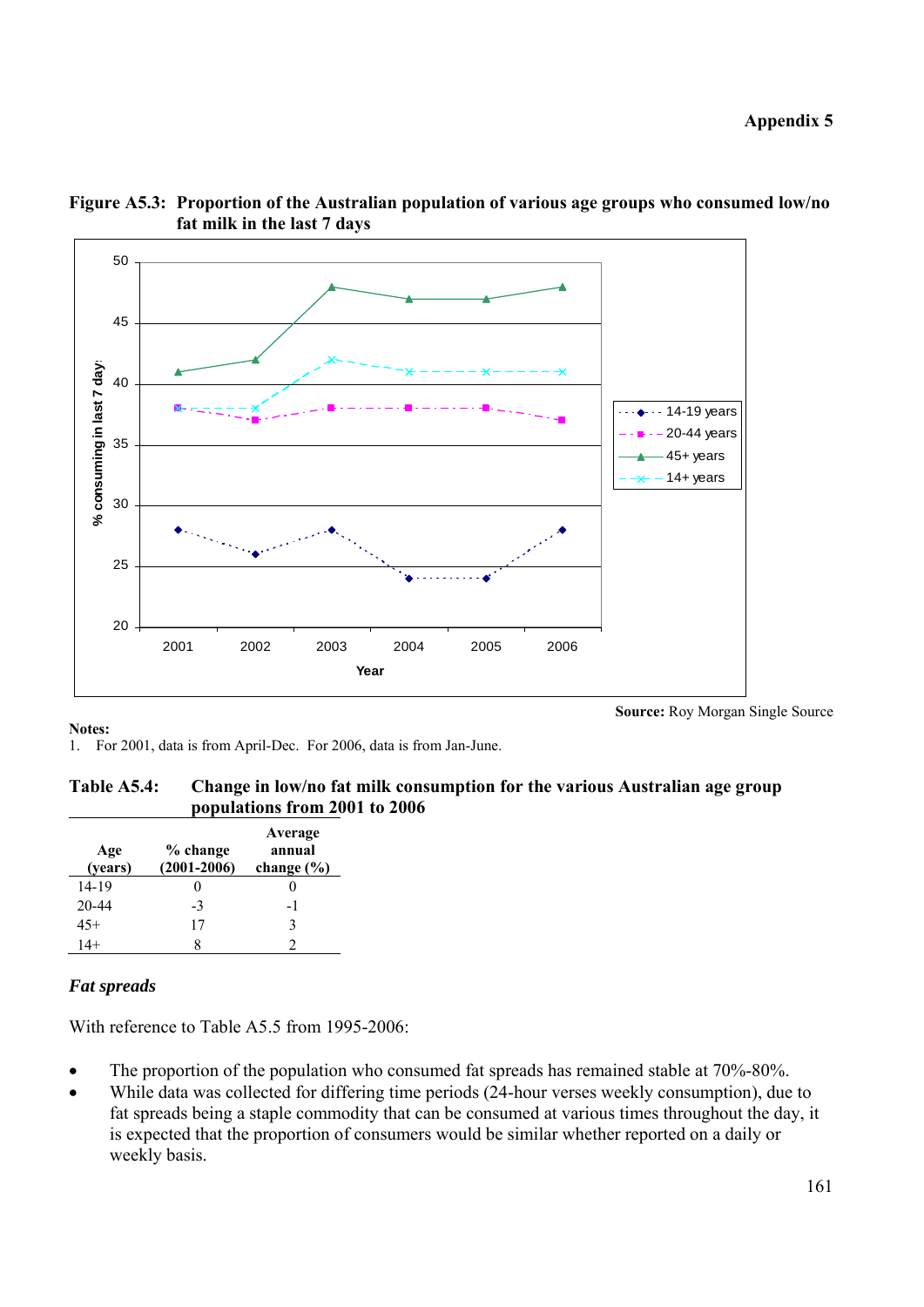When assessing fat spread consumption from 2001 to 2006 only (Figure A5.4 and Table A5.6):

• The consumption of fat spreads has decreased for all population groups. The highest was a decrease of 14% for the population aged 14-19 years. There was an average annual decrease within the range of 3% to 1%.

|         |      |                |               | Fat     |
|---------|------|----------------|---------------|---------|
| Age     |      |                | <b>Sample</b> | spreads |
| (years) | Year | <b>Survey</b>  | size          | $(\%)$  |
| 14-19   | 1995 | NNS (24-hour)  | 869           | 69      |
|         | 2001 | Roy Morgan     | 2061          | 72      |
|         | 2002 | Roy Morgan     | 2023          | 70      |
|         | 2003 | Roy Morgan     | 1907          | 66      |
|         | 2004 | Roy Morgan     | 1600          | 64      |
|         | 2005 | Roy Morgan     | 1316          | 66      |
|         | 2006 | Roy Morgan     | 786           | 62      |
| 20-44   | 1995 | $NNS(24-hour)$ | 5450          | 71      |
|         | 2001 | Roy Morgan     | 10309         | 78      |
|         | 2002 | Roy Morgan     | 9799          | 78      |
|         | 2003 | Roy Morgan     | 9147          | 77      |
|         | 2004 | Roy Morgan     | 8787          | 75      |
|         | 2005 | Roy Morgan     | 7553          | 72      |
|         | 2006 | Roy Morgan     | 4177          | 74      |
| $45+$   | 1995 | NNS (24-hour)  | 5266          | 79      |
|         | 2001 | Roy Morgan     | 13828         | 82      |
|         | 2002 | Roy Morgan     | 13899         | 82      |
|         | 2003 | Roy Morgan     | 13824         | 81      |
|         | 2004 | Roy Morgan     | 14129         | 80      |
|         | 2005 | Roy Morgan     | 13559         | 78      |
|         | 2006 | Roy Morgan     | 7492          | 79      |
| $14+$   | 1995 | NNS (24-hour)  | 11585         | 75      |
|         | 2001 | Roy Morgan     | 26198         | 79      |
|         | 2002 | Roy Morgan     | 25721         | 79      |
|         | 2003 | Roy Morgan     | 24878         | 78      |
|         | 2004 | Roy Morgan     | 24516         | 76      |
|         | 2005 | Roy Morgan     | 22428         | 75      |
|         | 2006 | Roy Morgan     | 12455         | 75      |

| <b>Table A5.5:</b> | Proportion of the Australian population of various age groups who consumed fat |
|--------------------|--------------------------------------------------------------------------------|
|                    | spreads from various surveys                                                   |

**Notes:** 

1. Data from the NNS pertains to butter and margarine.

2. Data from Roy Morgan pertains to butter, margarine and other spreads.

3. Data from Roy Morgan pertains to % who consumed in last 7 days. For 2001, data is from July-Dec. For 2006, data is from Jan-June.

4. Data from the NNS pertains to % who consumed in 24-hour recall.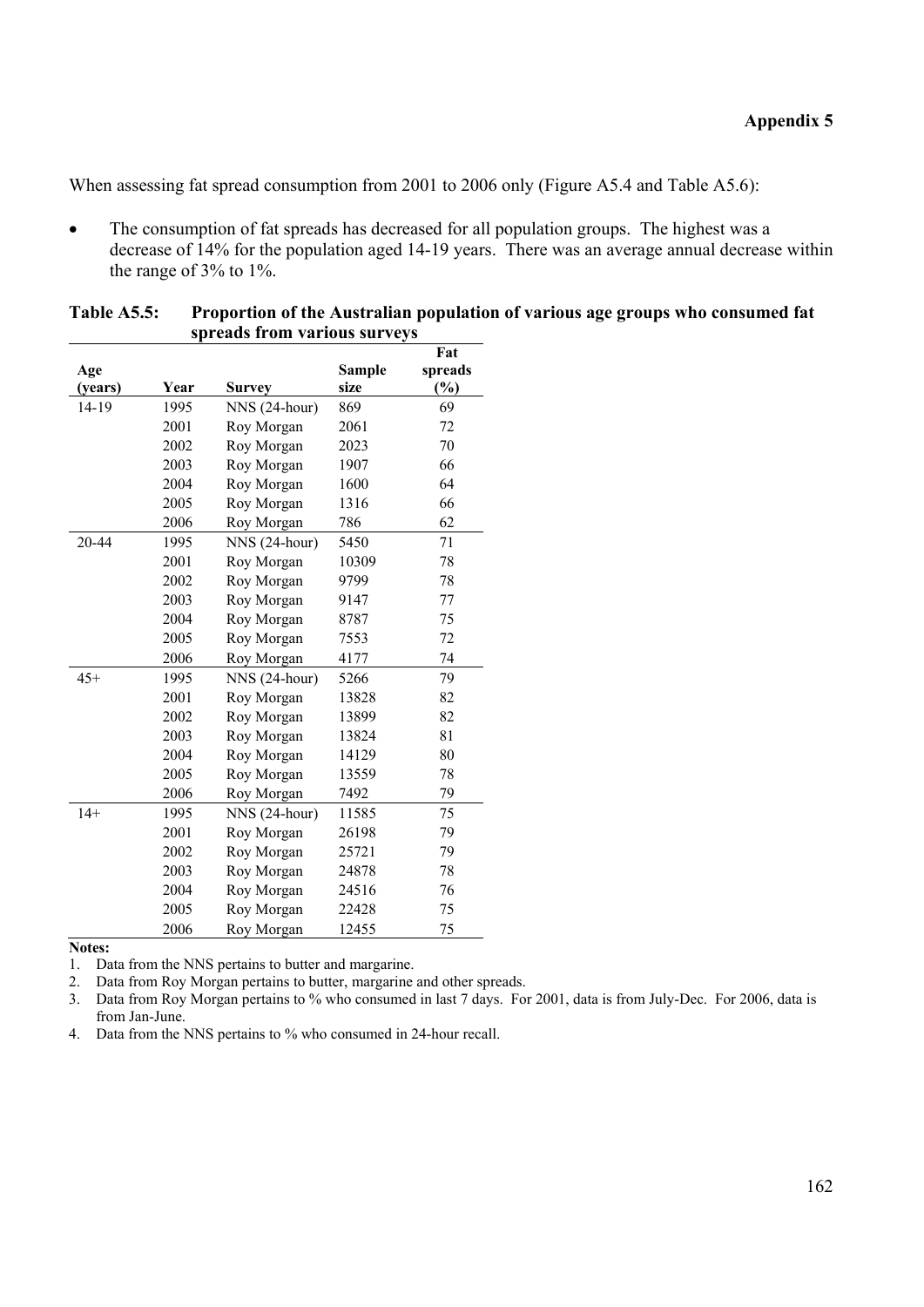**Appendix 5** 



### **Figure A5.4: Proportion of the Australian population of various age groups who consumed fat spreads in the last 7 days**

#### **Notes:**

1. For 2001, data is from July-Dec. For 2006, data is from Jan-June.

### **Table A5.6: Change in fat spread consumption for the various Australian age group populations from 2001 to 2006**

| Age<br>(years) | % change<br>$(2001 - 2006)$ | Average<br>annual<br>change $(\% )$ |
|----------------|-----------------------------|-------------------------------------|
| $14 - 19$      | $-14$                       | $-3$                                |
| $20 - 44$      | -5                          | -1                                  |
| $45+$          | -4                          | -1                                  |
| $14+$          | -5                          |                                     |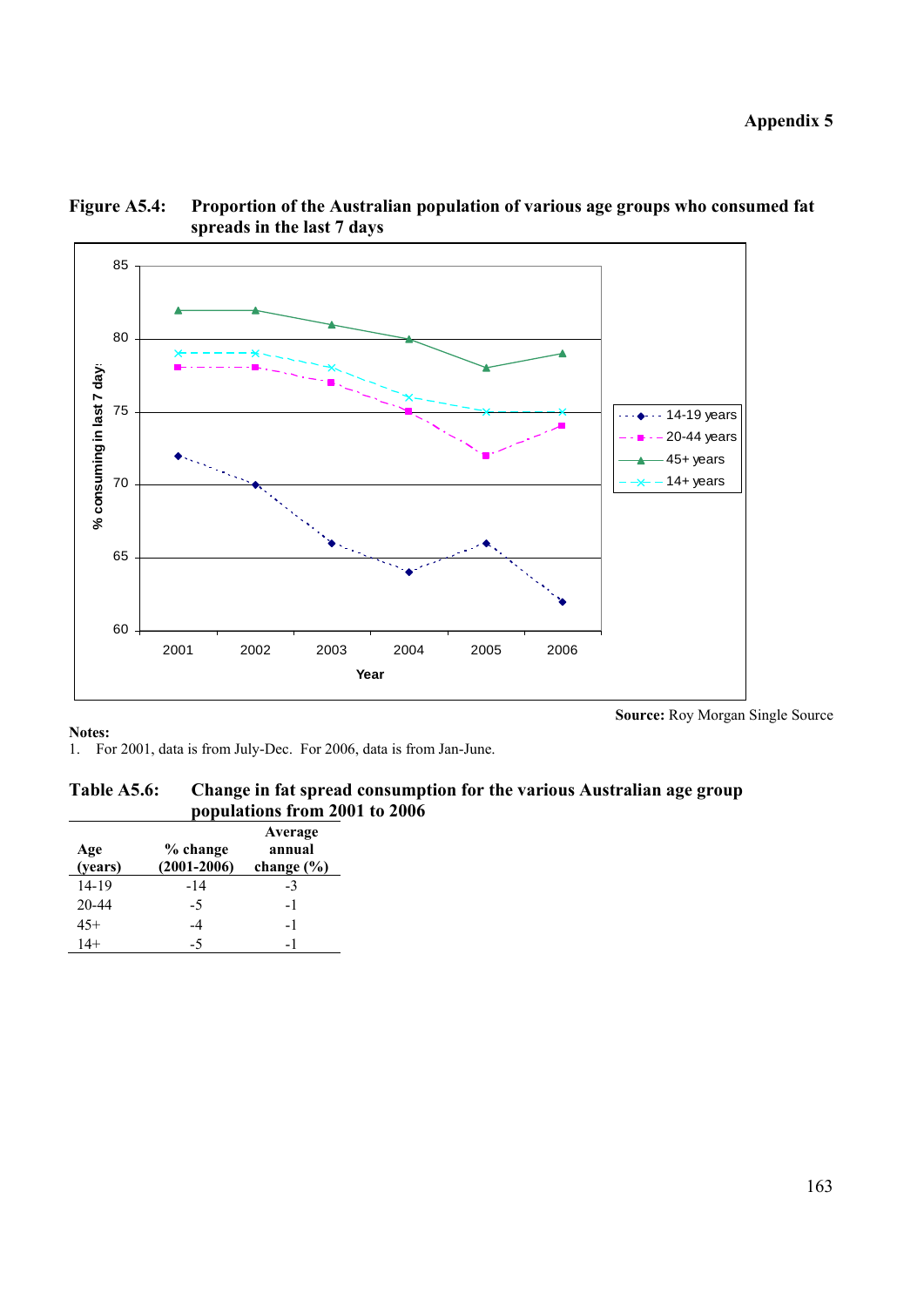## *Potato crisps*

With reference to Table A5.7; from 1995-2006:

- The proportion of the population who consumed potato crisps (excluding 19 and 20 years and above) has increased considerably (between 270% and 1350%). The increase may be attributed to the fact that data in the NNS and Single Source Survey were collected for differing time periods. The population may choose to consume potato crisps only on certain days of the week, which was not detected in the 24-recall of the NNS. Over a weekly period however, the number of consumers of potato crisps is likely to increase, as reflected in the Single Source Survey data.
- Upon comparison of the FFQ component of the NNS for the population aged 19 years and above with data from the Single Source Survey for the population aged 20 years and above, the proportion who consumed a range of savoury crisps has increased by approximately 50%, to 45%.

When assessing potato crisp consumption from 2001 to 2006 only (Figure A5.5 and Table A5.8):

• The consumption of potato crisps has decreased for all population groups. The highest was a decrease of 16% for the population aged 14-19 years. There was an average annual decrease within the range of 4% to 1%.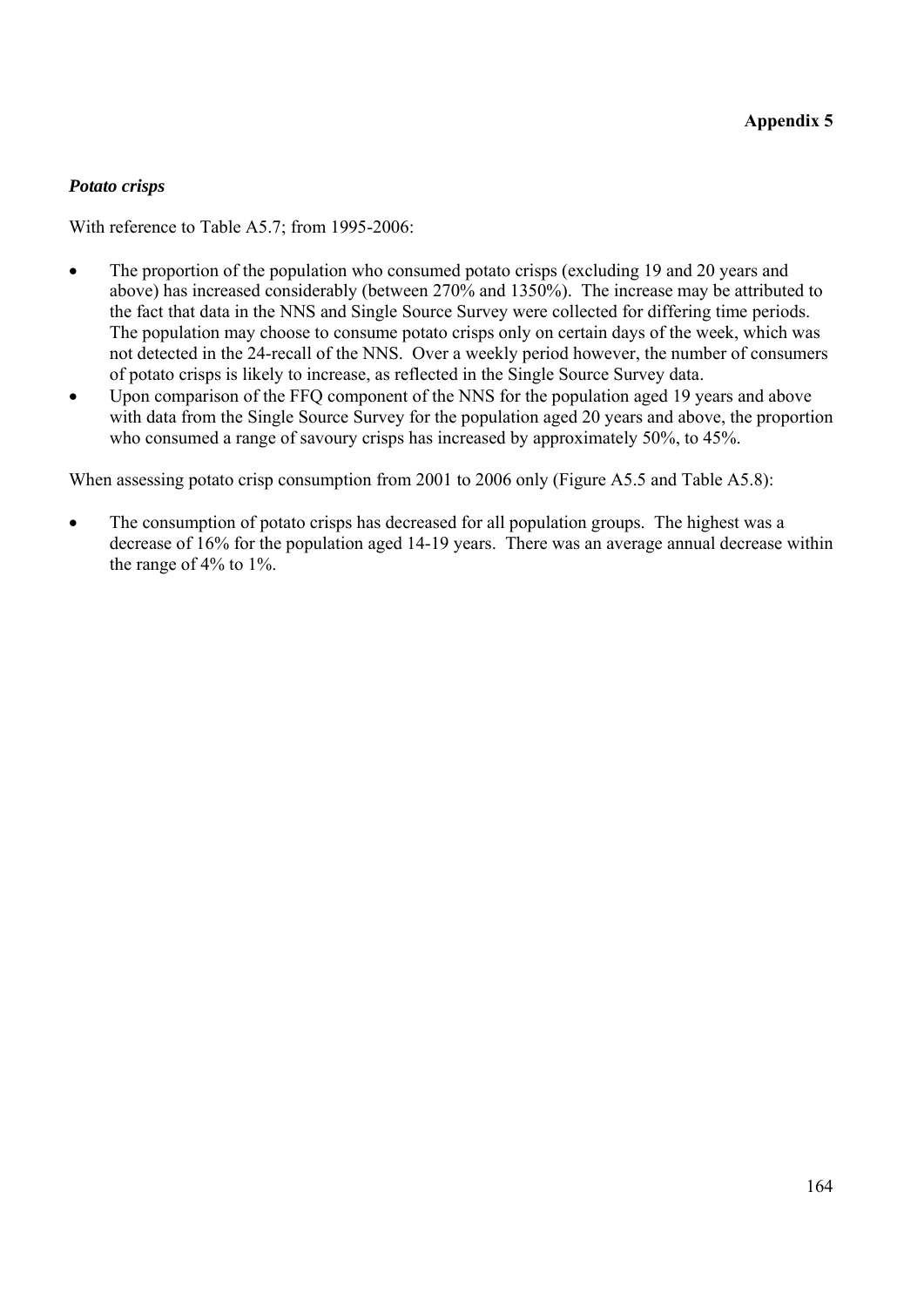| Age<br>(years) | Year | <b>Survey</b> | <b>Sample</b><br>size | Potato<br>crisps (%) |
|----------------|------|---------------|-----------------------|----------------------|
| 14-19          | 1995 | NNS (24-hour) | 869                   | 15                   |
|                | 2001 | Roy Morgan    | 2061                  | 67                   |
|                | 2002 | Roy Morgan    | 2023                  | 64                   |
|                | 2003 | Roy Morgan    | 1907                  | 62                   |
|                | 2004 | Roy Morgan    | 1600                  | 60                   |
|                | 2005 | Roy Morgan    | 1316                  | 58                   |
|                | 2006 | Roy Morgan    | 786                   | 56                   |
| 20-44          | 1995 | NNS (24-hour) | 5450                  | $\overline{7}$       |
|                | 2001 | Roy Morgan    | 10309                 | 49                   |
|                | 2002 | Roy Morgan    | 9799                  | 48                   |
|                | 2003 | Roy Morgan    | 9147                  | 50                   |
|                | 2004 | Roy Morgan    | 8787                  | 48                   |
|                | 2005 | Roy Morgan    | 7553                  | 46                   |
|                | 2006 | Roy Morgan    | 4177                  | 47                   |
| $45+$          | 1995 | NNS (24-hour) | 5266                  | $\overline{c}$       |
|                | 2001 | Roy Morgan    | 13828                 | 30                   |
|                | 2002 | Roy Morgan    | 13899                 | 28                   |
|                | 2003 | Roy Morgan    | 13824                 | 28                   |
|                | 2004 | Roy Morgan    | 14129                 | 29                   |
|                | 2005 | Roy Morgan    | 13559                 | 29                   |
|                | 2006 | Roy Morgan    | 7492                  | 29                   |
| $14+$          | 1995 | NNS (24-hour) | 11585                 | 5                    |
|                | 2001 | Roy Morgan    | 26198                 | 42                   |
|                | 2002 | Roy Morgan    | 25721                 | 41                   |
|                | 2003 | Roy Morgan    | 24878                 | 41                   |
|                | 2004 | Roy Morgan    | 24516                 | 40                   |
|                | 2005 | Roy Morgan    | 22428                 | 39                   |
|                | 2006 | Roy Morgan    | 12455                 | 39                   |
|                |      |               |                       |                      |
| $19+$          | 1995 | NNS (FFQ)     | unk                   | 29                   |
| $20+$          | 2001 | Roy Morgan    | 24137                 | 49                   |
|                | 2002 | Roy Morgan    | 23698                 | 47                   |
|                | 2003 | Roy Morgan    | 22971                 | 48                   |
|                | 2004 | Roy Morgan    | 22916                 | 46                   |
|                | 2005 | Roy Morgan    | 21112                 | 46                   |
|                | 2006 | Roy Morgan    | 11669                 | 45                   |

**Table A5.7: Proportion of the Australian population of various age groups who consumed potato crisps from various surveys** 

1. Data from the NNS (24-hour) pertains to potato crisps.

2. Data from Roy Morgan (excluding those aged 20 years and above) pertains to potato crisps.

3. Data from Roy Morgan for 20+ years pertains to potato crisps, corn chips, twisties, cheezels etc.

4. Data from the NNS (FFQ) pertains to potato crisps, corn chips, twisties, cheezels etc.

5. Data from Roy Morgan pertains to % who consumed in last 7 days. For 2001, data is from July-Dec. For 2006, data is from Jan-June.

6. Data from the NNS (24-hour) pertains to % who consumed in 24-hour recall.

7. Data from the NNS (FFQ) pertains to frequency of consumption during the previous 12 months. Figures of 1-6 times/wk and 1-6+ times/day were combined to produce weekly consumer figures.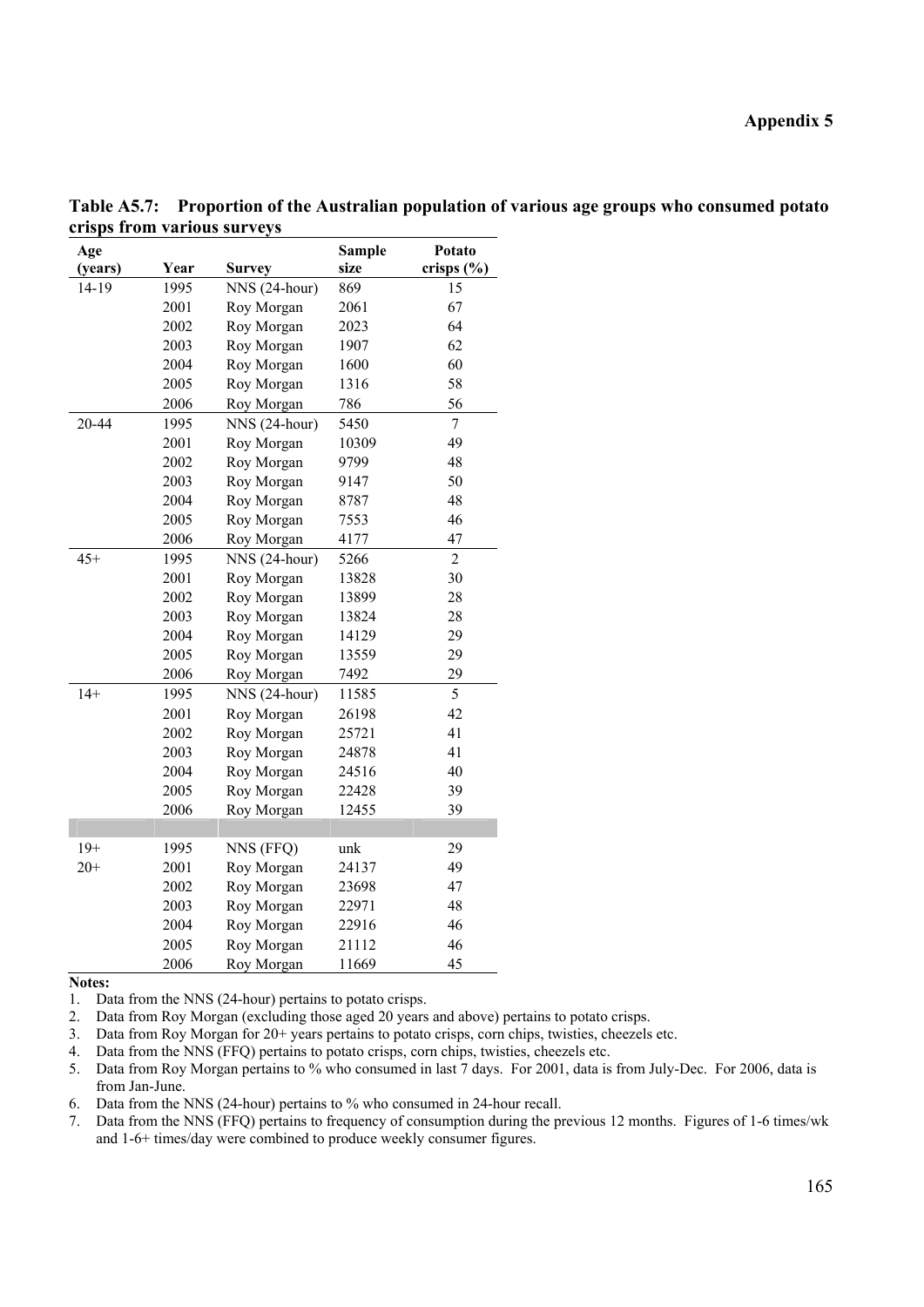

**Figure A5.5: Proportion of the Australian population of various age groups who consumed potato crisps in the last 7 days** 

1. For 2001, data is from July-Dec. For 2006, data is from Jan-June.

| Table A5.8: | Change in potato crisp consumption for the various Australian age group |
|-------------|-------------------------------------------------------------------------|
|             | populations from 2001 to 2006                                           |

| Age<br>(years) | % change<br>$(2001 - 2006)$ | Average<br>annual<br>change $(\% )$ |
|----------------|-----------------------------|-------------------------------------|
| 14-19          | $-16$                       |                                     |
| 20-44          | -4                          | -1                                  |
| $45+$          | $-3$                        | -1                                  |
| $14+$          |                             | -2                                  |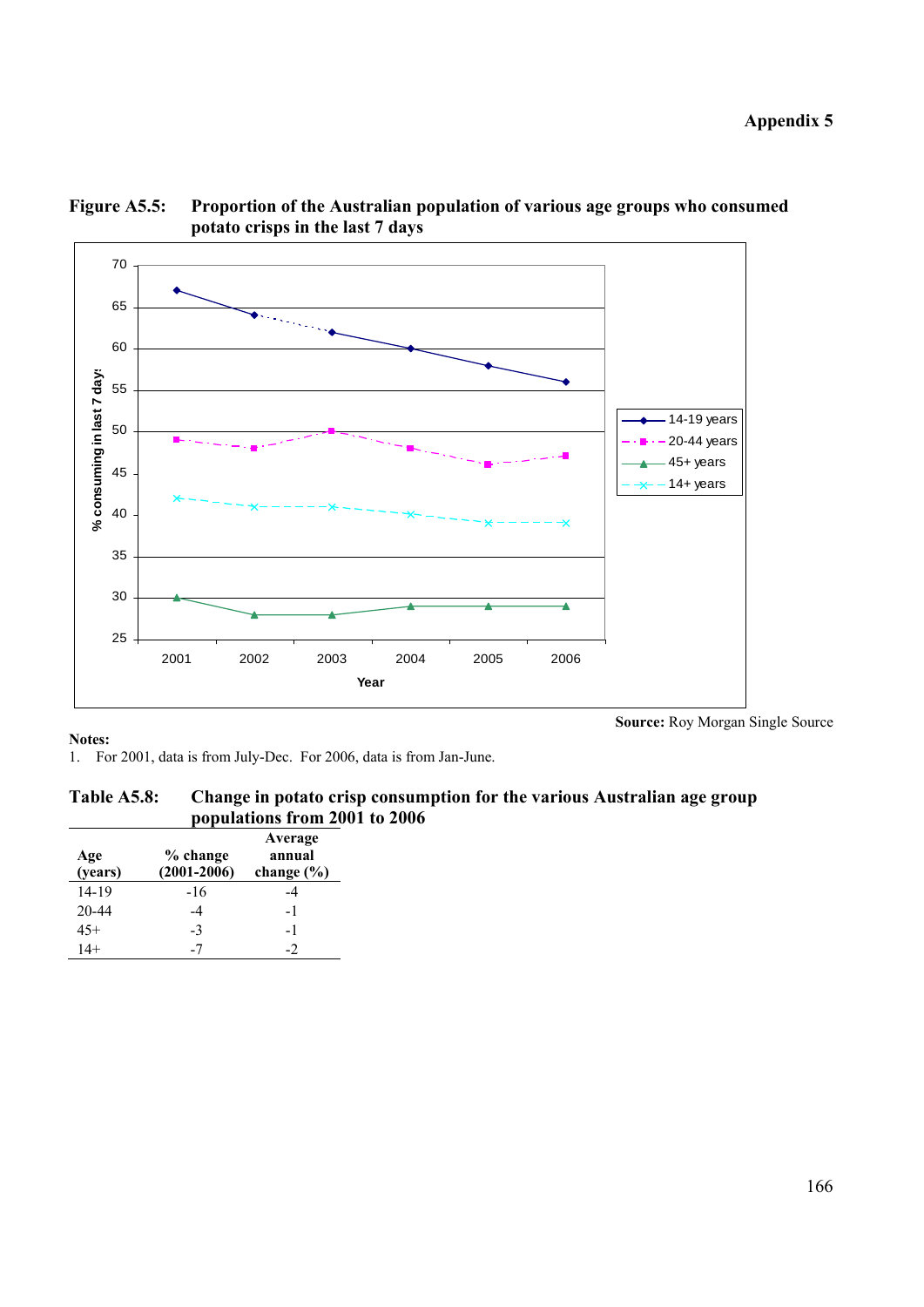### *Ice cream*

With reference to Table A5.9; from 1995-2006:

- The proportion of the population who consumed ice cream (excluding 19 and 20 years and above) has increased by between 90% and 175%. The increase may be attributed to the fact that data in the NNS and Single Source Survey were collected for differing time periods. The population may choose to consume ice cream only on certain days of the week, which was not detected in the 24 recall of the NNS. Over a weekly period however, the number of consumers of ice cream is likely to increase, as reflected in the Single Source Survey data.
- Upon comparison of the FFQ component of the NNS for the population aged 19 years and above with data from the Single Source Survey for the population aged 20 years and above, the proportion that consumed ice cream has remained fairly stable at around 40%. As data from both of these surveys measured consumption on a weekly basis, greater confidence can be placed in this comparison.

When assessing ice cream consumption from 2001 to 2006 only (Figure A5.6 and Table A5.10):

• Change in ice cream consumption ranged from a decrease of 16% for the population aged 14-19 years, to an increase of 10% for the population aged 45 years and above. There was an increase of 2% for the population aged 14 years and above. The average annual change ranged from -4% to 2%.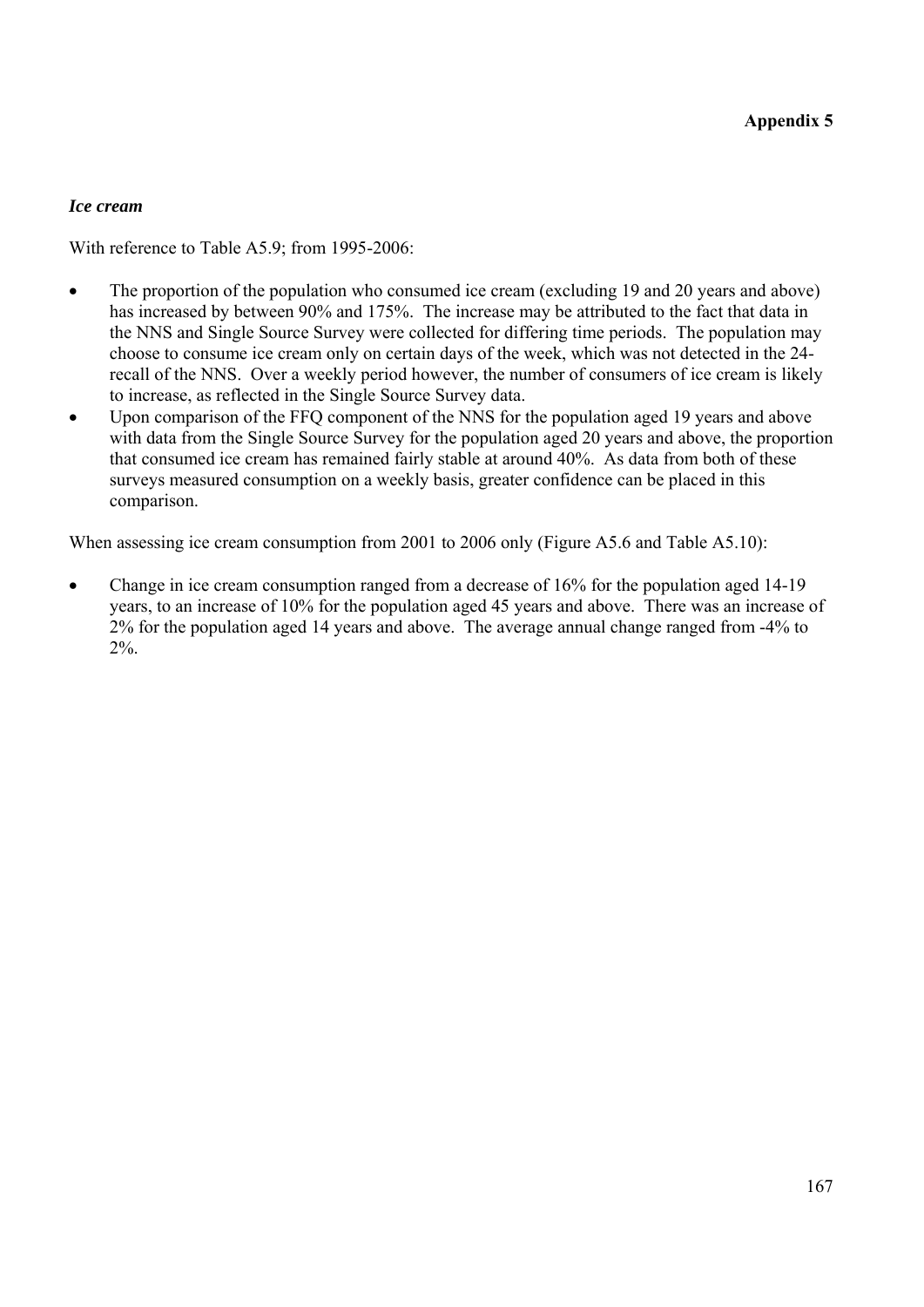| Age     |      |               | <b>Sample</b> | Ice<br>cream |
|---------|------|---------------|---------------|--------------|
| (years) | Year | <b>Survey</b> | size          | (%)          |
| 14-19   | 1995 | NNS (24-hour) | 869           | 24           |
|         | 2001 | Roy Morgan    | 2061          | 55           |
|         | 2002 | Roy Morgan    | 2023          | 50           |
|         | 2003 | Roy Morgan    | 1907          | 48           |
|         | 2004 | Roy Morgan    | 1600          | 45           |
|         | 2005 | Roy Morgan    | 1316          | 43           |
|         | 2006 | Roy Morgan    | 786           | 46           |
| 20-44   | 1995 | NNS (24-hour) | 5450          | 15           |
|         | 2001 | Roy Morgan    | 10309         | 41           |
|         | 2002 | Roy Morgan    | 9799          | 43           |
|         | 2003 | Roy Morgan    | 9147          | 43           |
|         | 2004 | Roy Morgan    | 8787          | 41           |
|         | 2005 | Roy Morgan    | 7553          | 39           |
|         | 2006 | Roy Morgan    | 4177          | 41           |
| $45+$   | 1995 | NNS (24-hour) | 5266          | 16           |
|         | 2001 | Roy Morgan    | 13828         | 39           |
|         | 2002 | Roy Morgan    | 13899         | 45           |
|         | 2003 | Roy Morgan    | 13824         | 44           |
|         | 2004 | Roy Morgan    | 14129         | 42           |
|         | 2005 | Roy Morgan    | 13559         | 39           |
|         | 2006 | Roy Morgan    | 7492          | 43           |
| $14+$   | 1995 | NNS (24-hour) | 11585         | 16           |
|         | 2001 | Roy Morgan    | 26198         | 42           |
|         | 2002 | Roy Morgan    | 25721         | 45           |
|         | 2003 | Roy Morgan    | 24878         | 44           |
|         | 2004 | Roy Morgan    | 24516         | 42           |
|         | 2005 | Roy Morgan    | 22428         | 39           |
|         | 2006 | Roy Morgan    | 12455         | 43           |
|         |      |               |               |              |
| $19+$   | 1995 | NNS (FFQ)     | unk           | 36           |
| $20+$   | 2001 | Roy Morgan    | 24137         | 40           |
|         | 2002 | Roy Morgan    | 23698         | 44           |
|         | 2003 | Roy Morgan    | 22971         | 44           |
|         | 2004 | Roy Morgan    | 22916         | 41           |
|         | 2005 | Roy Morgan    | 21112         | 39           |
|         | 2006 | Roy Morgan    | 11669         | 42           |

**Table A5.9: Proportion of the Australian population of various age groups who consumed ice cream from various surveys** 

1. Data from the NNS (24-hour) pertains to ice cream and ice confection in a tub and on a stick, frozen dairy desserts and soy-based ice confection.

2. Data from Roy Morgan pertains to ice cream from a tub and on a stick.

3. Data from the NNS (FFQ) pertains to "ice cream".

4. Data from Roy Morgan pertains to % who consumed in last 7 days. For 2001, data is from July-Dec. For 2006, data is from Jan-June.

5. Data from the NNS (24-hour) pertains to % who consumed in 24-hour recall.

6. Data from the NNS (FFQ) pertains to frequency of consumption during the previous 12 months. Figures of 1-6 times/wk and 1-6+ times/day were combined to produce weekly consumer figures.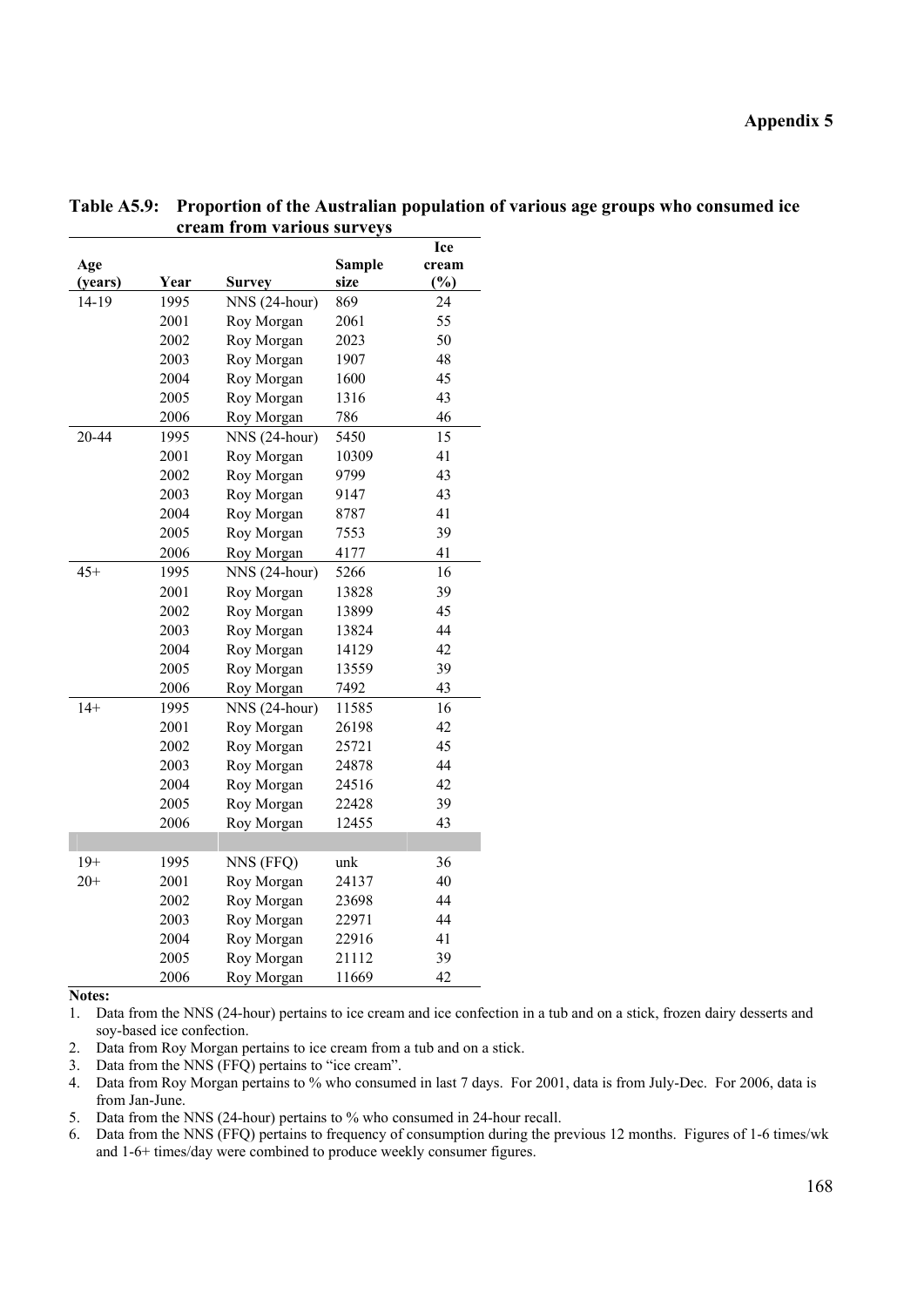

**Figure A5.6: Proportion of the Australian population of various age groups who consumed ice cream in the last 7 days** 

**Source:** Roy Morgan Single Source

1. For 2001, data is from July-Dec. For 2006, data is from Jan-June.

| Table A5.10: Change in ice cream consumption for the various Australian age group |
|-----------------------------------------------------------------------------------|
| populations from 2001 to 2006                                                     |

| Age<br>(years) | % change<br>$(2001 - 2006)$ | Average<br>annual<br>change $(\% )$ |
|----------------|-----------------------------|-------------------------------------|
| 14-19          | $-16$                       | -4                                  |
| 20-44          | $\mathbf{\Omega}$           | 0                                   |
| $45+$          | 10                          | $\mathfrak{D}$                      |
| $14+$          | $\mathcal{D}_{\mathcal{L}}$ |                                     |
|                |                             |                                     |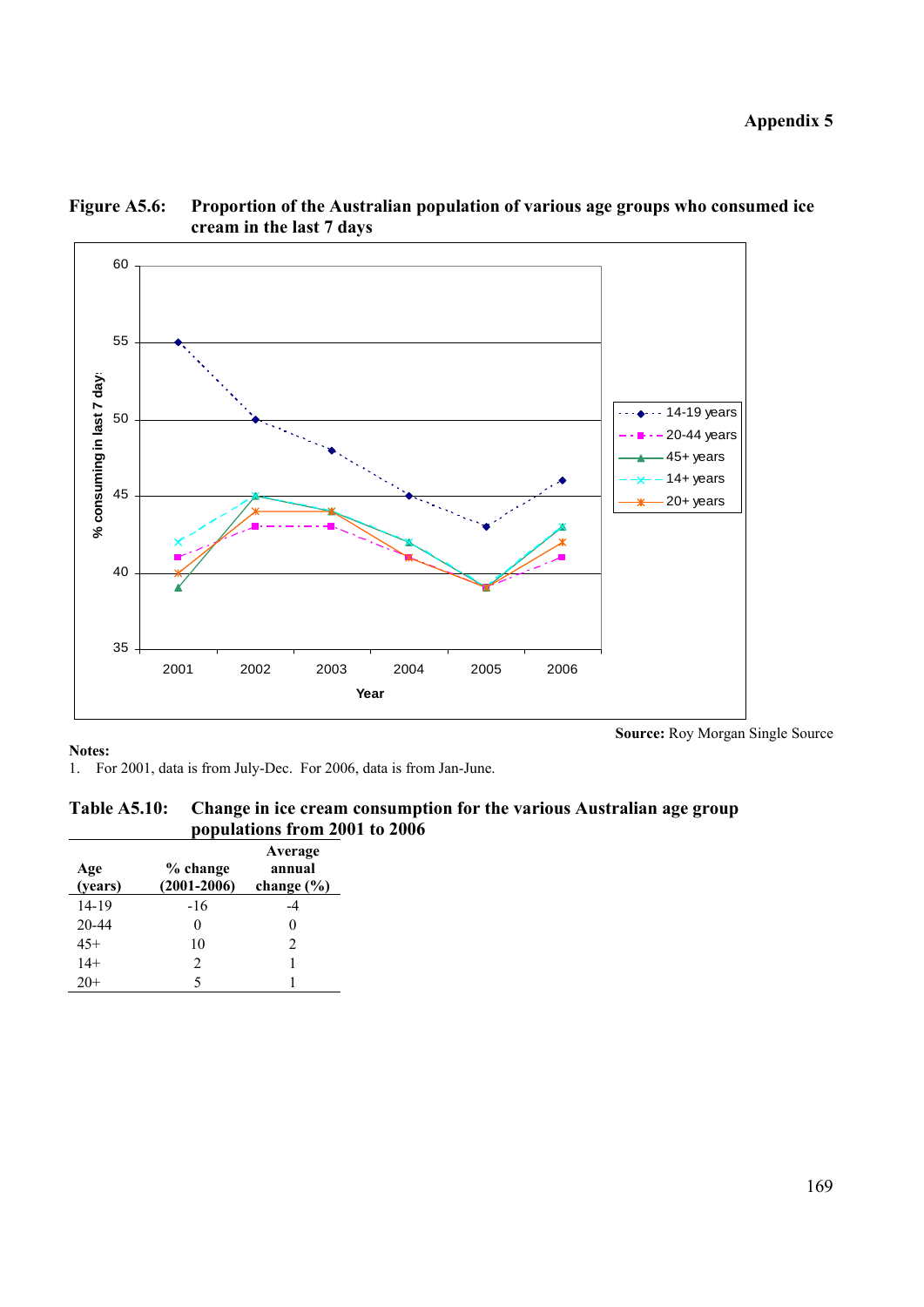# *Cheese*

With reference to Table A5.11 ; from 1995-2006:

- The proportion of the population who consumed cheese (excluding 19 and 20 years and above) has increased by between 40% and 70%. The increase may be partly attributed to the fact that data in the NNS and Single Source Survey were collected for differing time periods. The population may choose to consume cheese only on certain days of the week, which was not detected in the 24-recall of the NNS. Over a weekly period however, they are consumers of cheese as reflected in the Single Source Survey data.
- Upon comparison of the FFQ component of the NNS for the population aged 19 years and above with data from the Single Source Survey for the population aged 20 years and above, the proportion who consumed cheese has decreased slightly (13%) to 68%. As data from both of these surveys measured consumption on a weekly basis, greater confidence can be placed in this comparison. However, the NNS (FFQ) did not include cottage or ricotta cheese.

When assessing cheese consumption from 2001-2006 only (Figure A5.7 and Table A5.12):

The consumption of cheese has decreased for all population groups. The highest was a decrease of 15% for the population aged 14-19 years. There was an average annual decrease within the range of  $3\%$  to  $1\%$ .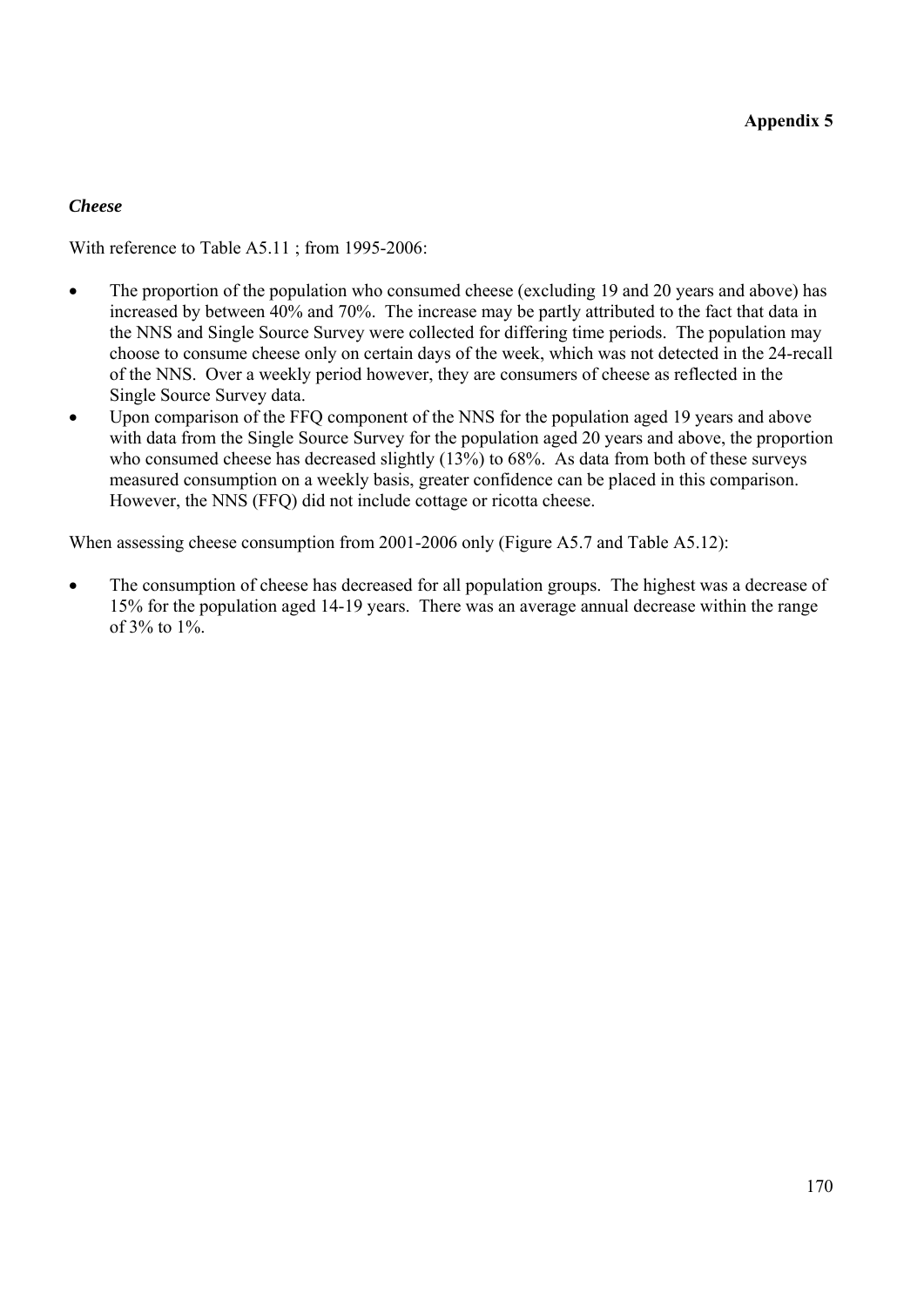| Age     |      |               | <b>Sample</b> | <b>Cheese</b> |
|---------|------|---------------|---------------|---------------|
| (years) | Year | <b>Survey</b> | size          | (%)           |
| 14-19   | 1995 | NNS (24-hour) | 869           | 40            |
|         | 2001 | Roy Morgan    | 2061          | 66            |
|         | 2002 | Roy Morgan    | 2023          | 63            |
|         | 2003 | Roy Morgan    | 1907          | 63            |
|         | 2004 | Roy Morgan    | 1600          | 57            |
|         | 2005 | Roy Morgan    | 1316          | 57            |
|         | 2006 | Roy Morgan    | 786           | 56            |
| 20-44   | 1995 | NNS (24-hour) | 5450          | 43            |
|         | 2001 | Roy Morgan    | 10309         | 70            |
|         | 2002 | Roy Morgan    | 9799          | 70            |
|         | 2003 | Roy Morgan    | 9147          | 69            |
|         | 2004 | Roy Morgan    | 8787          | 66            |
|         | 2005 | Roy Morgan    | 7553          | 66            |
|         | 2006 | Roy Morgan    | 4177          | 66            |
| $45+$   | 1995 | NNS (24-hour) | 5266          | 40            |
|         | 2001 | Roy Morgan    | 13828         | 72            |
|         | 2002 | Roy Morgan    | 13899         | 71            |
|         | 2003 | Roy Morgan    | 13824         | 71            |
|         | 2004 | Roy Morgan    | 14129         | 69            |
|         | 2005 | Roy Morgan    | 13559         | 69            |
|         | 2006 | Roy Morgan    | 7492          | 69            |
| $14+$   | 1995 | NNS (24-hour) | 11585         | 42            |
|         | 2001 | Roy Morgan    | 26198         | 70            |
|         | 2002 | Roy Morgan    | 25721         | 70            |
|         | 2003 | Roy Morgan    | 24878         | 69            |
|         | 2004 | Roy Morgan    | 24516         | 66            |
|         | 2005 | Roy Morgan    | 22428         | 67            |
|         | 2006 | Roy Morgan    | 12455         | 66            |
|         |      |               |               |               |
| $19+$   | 1995 | NNS (FFQ)     | unk           | $78\,$        |
| $20+$   | 2001 | Roy Morgan    | 24137         | 71            |
|         | 2002 | Roy Morgan    | 23698         | 71            |
|         | 2003 | Roy Morgan    | 22971         | 70            |
|         | 2004 | Roy Morgan    | 22916         | 68            |
|         | 2005 | Roy Morgan    | 21112         | 68            |
|         | 2006 | Roy Morgan    | 11669         | 68            |

**Table A5.11: Proportion of the Australian population of various age groups who consumed cheese from various surveys** 

1. Data from the NNS (24-hour) pertains to dairy and non-dairy cheeses.

2. Data from Roy Morgan pertains to all cheese (excluding spread).

3. Data from the NNS (FFQ) pertains to cheddar and other cheeses (excluding cottage or ricotta).

4. Data from Roy Morgan pertains to % who consumed in last 7 days. For 2001, data is from July-Dec. For 2006, data is from Jan-June.

5. Data from the NNS (24-hour) pertains to % who consumed in 24-hour recall.

6. Data from the NNS (FFQ) pertains to frequency of consumption during the previous 12 months. Figures of 1-6 times/wk and 1-6+ times/day were combined to produce weekly consumer figures.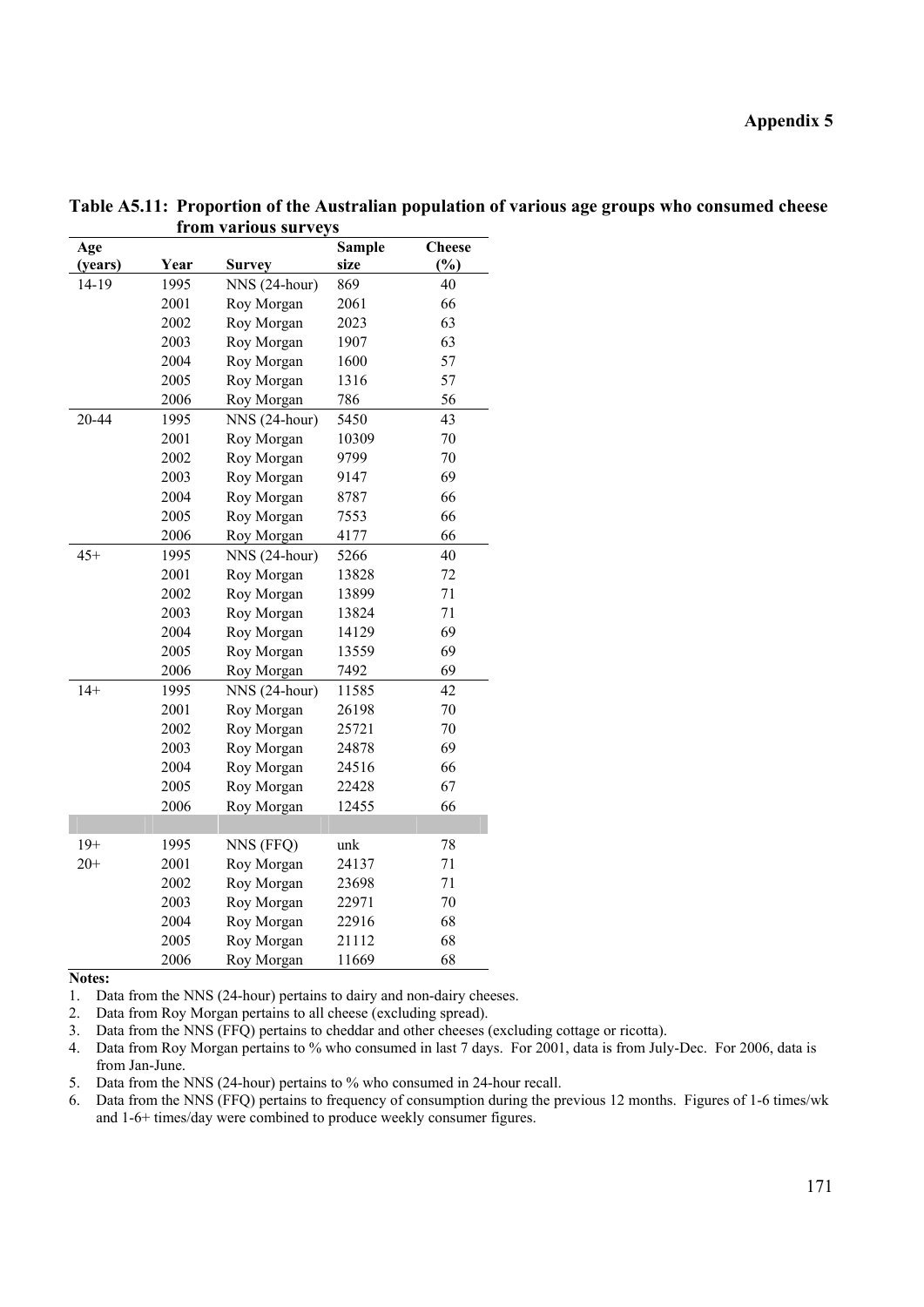**Appendix 5** 





**Notes:** 

**Source:** Roy Morgan Single Source

1. For 2001, data is from July-Dec. For 2006, data is from Jan-June.

| <b>Table A5.12:</b> | Change in cheese consumption for the various Australian age group populations |
|---------------------|-------------------------------------------------------------------------------|
|                     | from 2001 to 2006                                                             |

| Age<br>(years) | % change<br>$(2001 - 2006)$ | Average<br>annual<br>change $(\% )$ |
|----------------|-----------------------------|-------------------------------------|
| 14-19          | $-1.5$                      | $-3$                                |
| 20-44          | -6                          | $-1$                                |
| $45+$          | -4                          | -1                                  |
| $14+$          | -6                          | - 1                                 |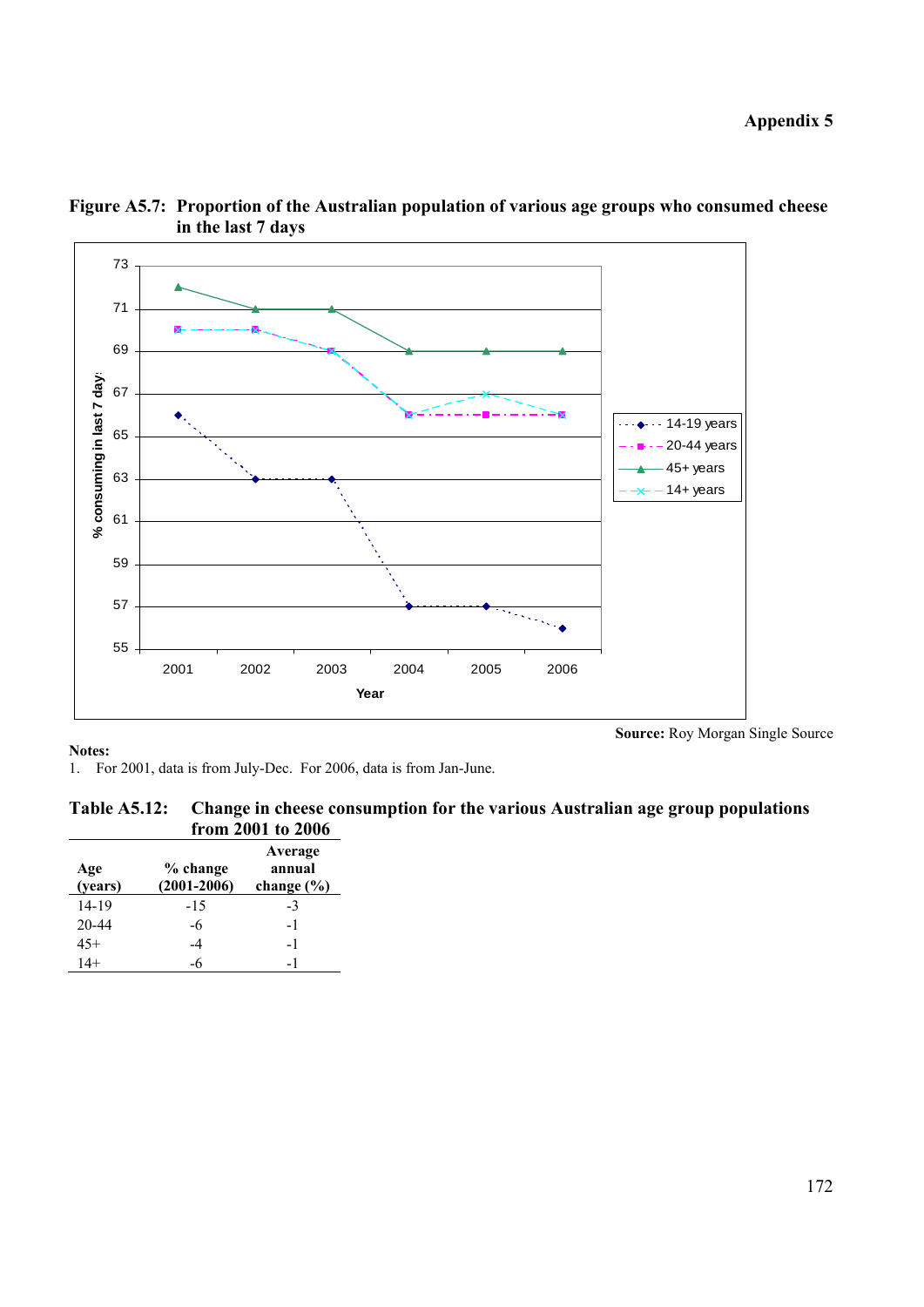# *Yoghurt*

With reference to Table A5.13; from 1995-2006:

- The proportion of the population who consumed all yoghurt (excluding 19 and 20 years and above) has increased considerably (between 250% to 340%). The increase may be attributed to the fact that data in the NNS and Single Source Survey were collected for differing time periods. The population may choose to consume yoghurt only on certain days of the week, which was not detected in the 24-recall of the NNS. Over a weekly period however, they are consumers of yoghurt as reflected in the Single Source Survey data.
- Upon comparison of the FFQ component of the NNS for the population aged 19 years and above with data from the Single Source Survey for the population aged 20 years and above, the proportion who consumed yoghurt has increased slightly (34%) to 39%. As data from both of these surveys measured consumption on a weekly basis, greater confidence can be placed in this comparison.

When assessing yoghurt consumption from 2001-2006 only (Figure A5.8 and Table A5.14):

• Change in yoghurt consumption range from a decrease of 7% for the population aged 14-19 years, to an increase of 11% for populations aged 20 years and above and 45 years and above. There was an increase of 9% for the population aged 14 years and above. The average annual change ranged from -1% to 2%.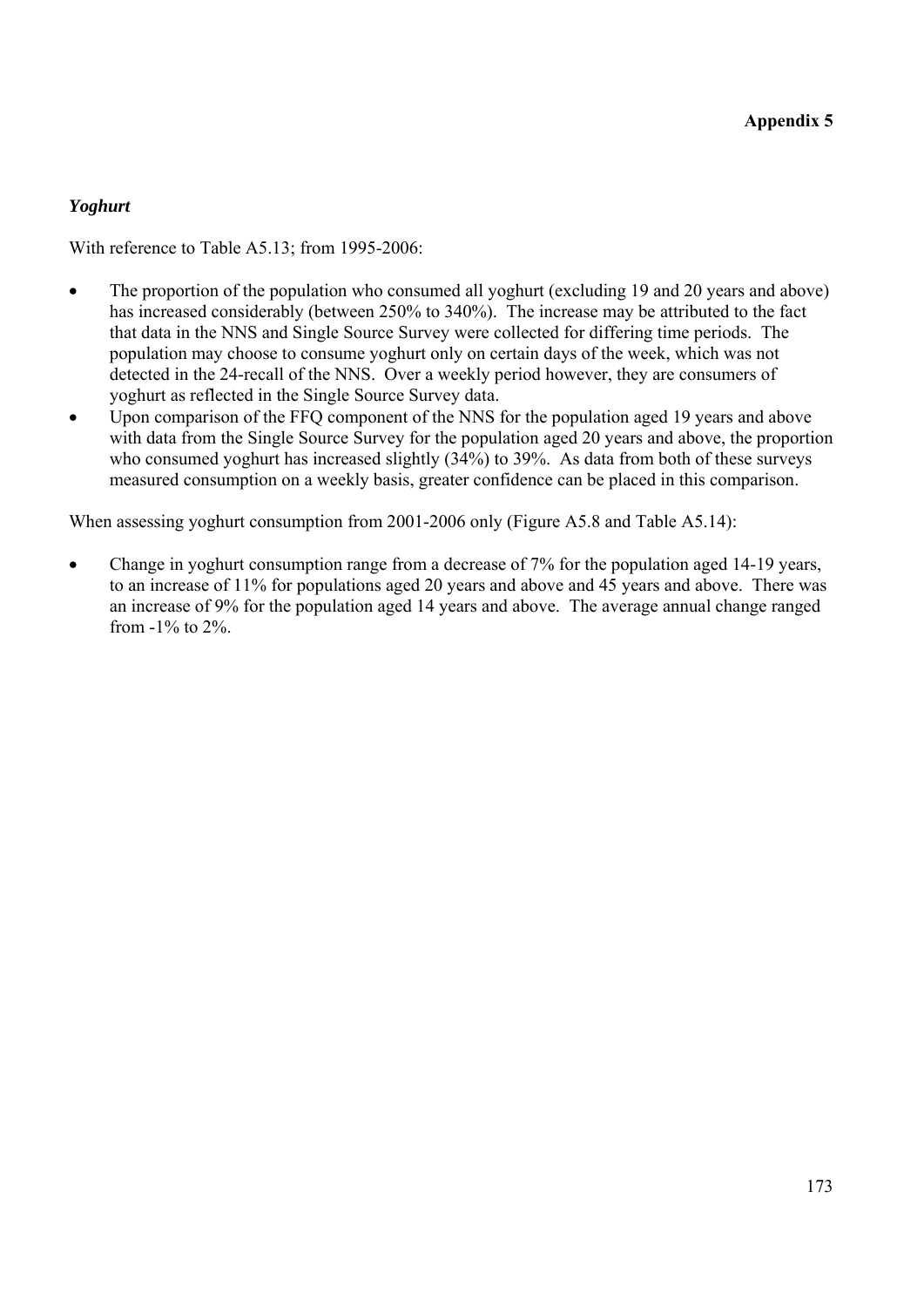| Age<br>(years) | Year | <b>Survey</b>  | <b>Sample</b><br>size | Yoghurt<br>$\frac{0}{0}$ |
|----------------|------|----------------|-----------------------|--------------------------|
| 14-19          | 1995 | NNS (24-hour)  | 869                   | 8                        |
|                | 2001 | Roy Morgan     | 2061                  | 30                       |
|                | 2002 | Roy Morgan     | 2023                  | 27                       |
|                | 2003 | Roy Morgan     | 1907                  | 28                       |
|                | 2004 | Roy Morgan     | 1600                  | 27                       |
|                | 2005 | Roy Morgan     | 1316                  | 27                       |
|                | 2006 | Roy Morgan     | 786                   | 28                       |
| 20-44          | 1995 | $NNS(24-hour)$ | 5450                  | $\,8\,$                  |
|                | 2001 | Roy Morgan     | 10309                 | 33                       |
|                | 2002 | Roy Morgan     | 9799                  | 34                       |
|                | 2003 | Roy Morgan     | 9147                  | 33                       |
|                | 2004 | Roy Morgan     | 8787                  | 35                       |
|                | 2005 | Roy Morgan     | 7553                  | 36                       |
|                | 2006 | Roy Morgan     | 4177                  | 35                       |
| $45+$          | 1995 | NNS (24-hour)  | 5266                  | 11                       |
|                | 2001 | Roy Morgan     | 13828                 | 38                       |
|                | 2002 | Roy Morgan     | 13899                 | 38                       |
|                | 2003 | Roy Morgan     | 13824                 | 39                       |
|                | 2004 | Roy Morgan     | 14129                 | 40                       |
|                | 2005 | Roy Morgan     | 13559                 | 41                       |
|                | 2006 | Roy Morgan     | 7492                  | 42                       |
| $14+$          | 1995 | NNS (24-hour)  | 11585                 | 9                        |
|                | 2001 | Roy Morgan     | 26198                 | 35                       |
|                | 2002 | Roy Morgan     | 25721                 | 35                       |
|                | 2003 | Roy Morgan     | 24878                 | 35                       |
|                | 2004 | Roy Morgan     | 24516                 | 36                       |
|                | 2005 | Roy Morgan     | 22428                 | 38                       |
|                | 2006 | Roy Morgan     | 12455                 | 38                       |
|                |      |                |                       |                          |
| $19+$          | 1995 | NNS (FFQ)      | unk                   | 29                       |
| $20+$          | 2001 | Roy Morgan     | 24137                 | 35                       |
|                | 2002 | Roy Morgan     | 23698                 | 36                       |
|                | 2003 | Roy Morgan     | 22971                 | 36                       |
|                | 2004 | Roy Morgan     | 22916                 | 37                       |
|                | 2005 | Roy Morgan     | 21112                 | 39                       |
|                | 2006 | Roy Morgan     | 11669                 | 39                       |

**Table A5.13: Proportion of the Australian population of various age groups who consumed yoghurt from various surveys** 

1. Data from the NNS (24-hour) pertains to fruit, flavoured, natural and plain yoghurt.

2. Data from Roy Morgan pertains to fruit, flavoured, natural and plain yoghurt.

3. Data from the NNS (FFQ) pertains to "yoghurt".

4. Data from Roy Morgan pertains to % who consumed in last 7 days. For 2001, data is from July-Dec. For 2006, data is from Jan-June.

5. Data from the NNS (24-hour) pertains to % who consumed in 24-hour recall.

6. Data from the NNS (FFQ) pertains to frequency of consumption during the previous 12 months. Figures of 1-6 times/wk and 1-6+ times/day were combined to produce weekly consumer figures.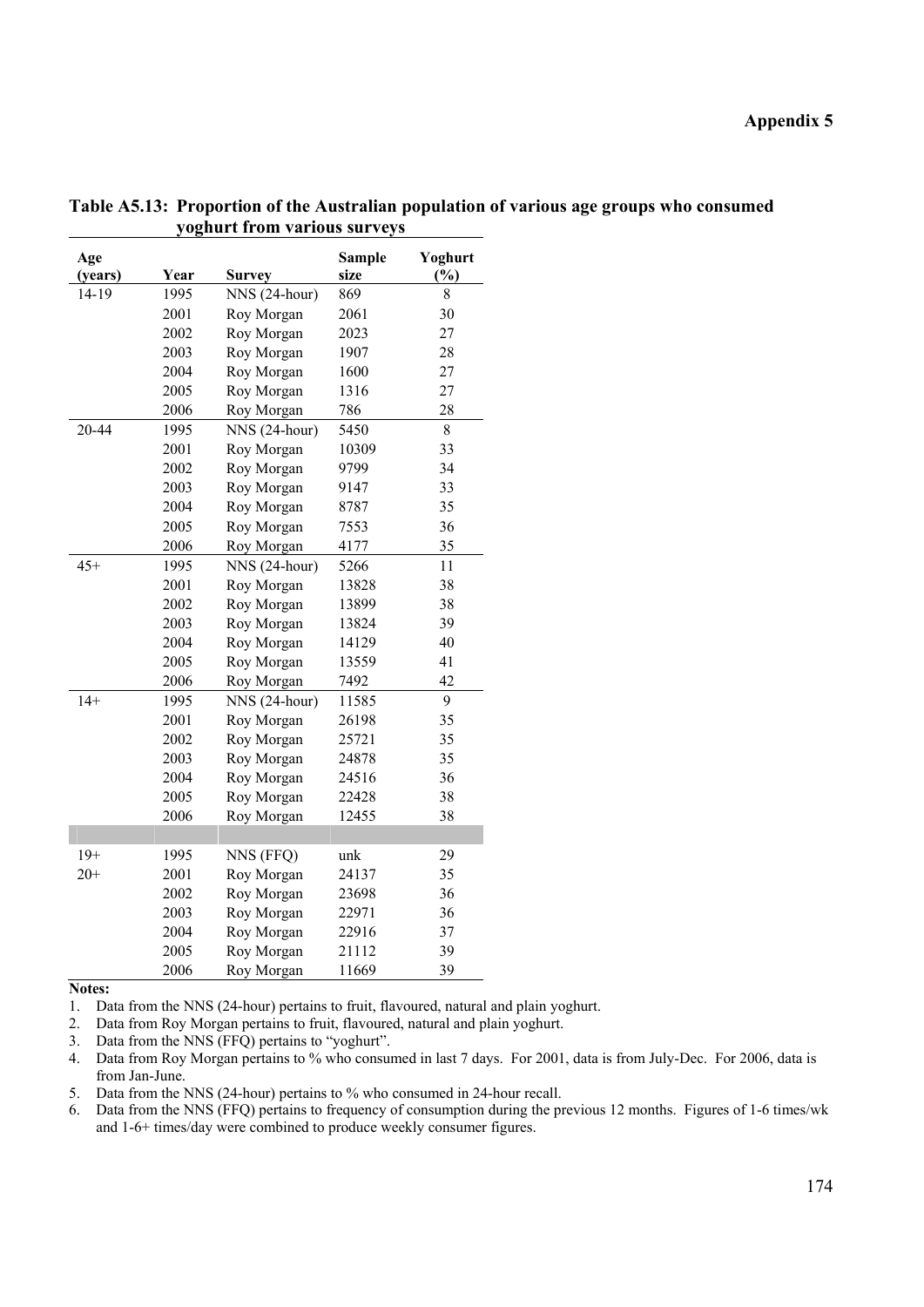

**Figure A5.8: Proportion of the Australian population of various age groups who consumed yoghurt in the last 7 days** 

**Source:** Roy Morgan Single Source

1. For 2001, data is from July-Dec. For 2006, data is from Jan-June.

| <b>Table A5.14:</b> | Change in yoghurt consumption for the various Australian age group populations |
|---------------------|--------------------------------------------------------------------------------|
|                     | from 2001 to 2006                                                              |

| Age<br>(years) | % change<br>$(2001 - 2006)$ | Average<br>annual<br>change $(\% )$ |
|----------------|-----------------------------|-------------------------------------|
| 14-19          | -7                          | -1                                  |
| 20-44          | 6                           |                                     |
| $45+$          | 11                          | $\mathcal{D}_{\mathcal{A}}$         |
| $14+$          | 9                           | $\mathcal{D}_{\mathcal{A}}$         |
|                | 11                          |                                     |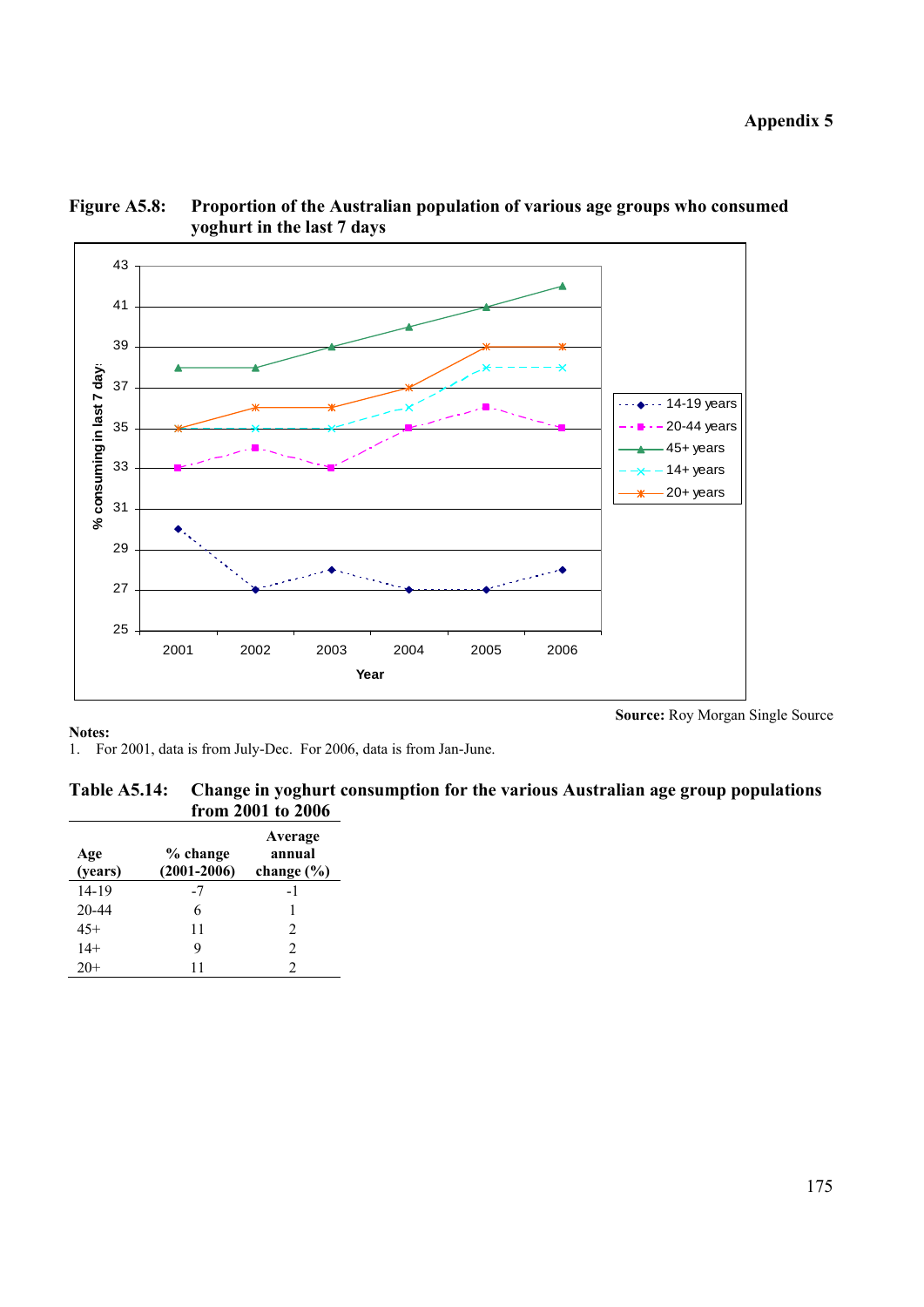## *Sweet biscuits*

With reference to Table A5.15; from 1995-2006:

- The proportion of the population who consumed all sweet biscuits (excluding 19 and 20 years and above) was higher by approximately 50% in the Single Source Survey. The increase may be partly attributed to the fact that data in the NNS and Single Source Survey were collected for differing time periods. The population may choose to consume sweet biscuits only on certain days of the week, which was not detected in the 24-recall of the NNS. Over a weekly period however, the number of consumers of sweet biscuits is likely to increase, as reflected in the Single Source Survey data.
- Upon comparison of the FFQ component of the NNS for the population aged 19 years and above with data from the Single Source Survey an for the population aged 20 years and above, the proportion who consumed plain sweet biscuits has *decreased* by 85%, to 27%. As data from both of these surveys measured consumption on a weekly basis, greater confidence can be placed in this comparison.

When assessing sweet biscuit consumption from 2001-2006 only (Figure A5.9 and Table A5.16):

• The consumption of all sweet biscuits decreased for all population groups. The highest was a decrease of 26% for the population aged 14-19 years. There was an average annual decrease within the range of 4% to 6%.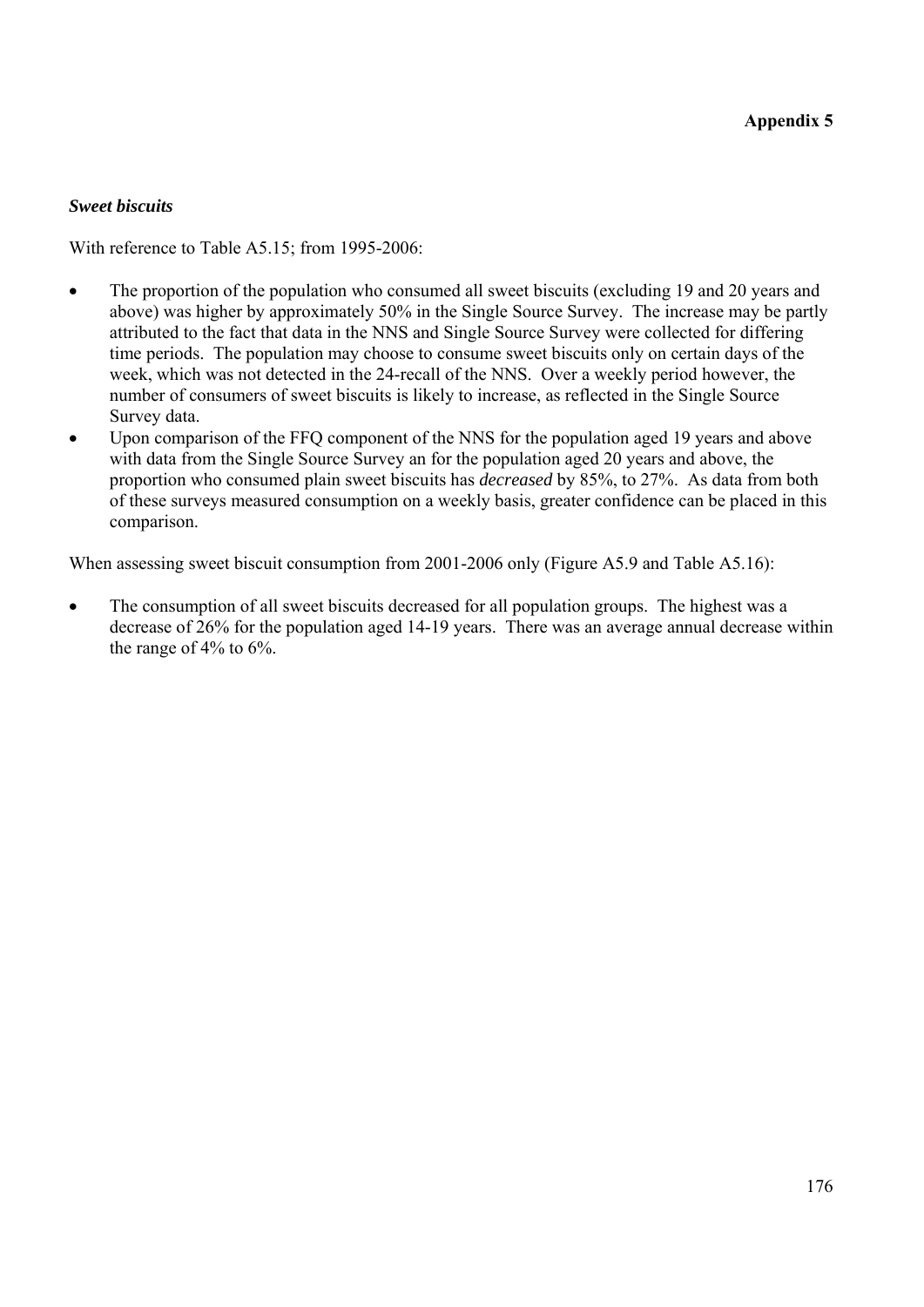|             |      |               |                       | <b>Biscuit type</b>                    |                 |
|-------------|------|---------------|-----------------------|----------------------------------------|-----------------|
| Age (years) | Year | <b>Survey</b> | <b>Sample</b><br>size | <b>Total sweet</b><br>biscuits $(\% )$ | Plain<br>$(\%)$ |
| 14-19       | 1995 | NNS (24-hour) | 869                   | 20                                     |                 |
|             | 2001 | Roy Morgan    | 2061                  | 54                                     | 31              |
|             | 2002 | Roy Morgan    | 2023                  | 48                                     | 26              |
|             | 2003 | Roy Morgan    | 1907                  | 48                                     | 25              |
|             | 2004 | Roy Morgan    | 1600                  | 44                                     | 22              |
|             | 2005 | Roy Morgan    | 1316                  | 44                                     | 24              |
|             | 2006 | Roy Morgan    | 786                   | 40                                     | 21              |
| 20-44       | 1995 | NNS (24-hour) | 5450                  | 21                                     |                 |
|             | 2001 | Roy Morgan    | 10309                 | 50                                     | 29              |
|             | 2002 | Roy Morgan    | 9799                  | 48                                     | 28              |
|             | 2003 | Roy Morgan    | 9147                  | 48                                     | 27              |
|             | 2004 | Roy Morgan    | 8787                  | 44                                     | 25              |
|             | 2005 | Roy Morgan    | 7553                  | 42                                     | 24              |
|             | 2006 | Roy Morgan    | 4177                  | 40                                     | 23              |
| $45+$       | 1995 | NNS (24-hour) | 5266                  | 28                                     |                 |
|             | 2001 | Roy Morgan    | 13828                 | 54                                     | 39              |
|             | 2002 | Roy Morgan    | 13899                 | 54                                     | 39              |
|             | 2003 | Roy Morgan    | 13824                 | 52                                     | 37              |
|             | 2004 | Roy Morgan    | 14129                 | 50                                     | 35              |
|             | 2005 | Roy Morgan    | 13559                 | 48                                     | 34              |
|             | 2006 | Roy Morgan    | 7492                  | 45                                     | 31              |
| $14+$       | 1995 | NNS (24-hour) | 11585                 | 24                                     |                 |
|             | 2001 | Roy Morgan    | 26198                 | 53                                     | 34              |
|             | 2002 | Roy Morgan    | 25721                 | 50                                     | 33              |
|             | 2003 | Roy Morgan    | 24878                 | 50                                     | 31              |
|             | 2004 | Roy Morgan    | 24516                 | 47                                     | 29              |
|             | 2005 | Roy Morgan    | 22428                 | 45                                     | 29              |
|             | 2006 | Roy Morgan    | 12455                 | 42                                     | 26              |
|             |      |               |                       |                                        |                 |
| $19+$       | 1995 | NNS (FFQ)     |                       |                                        | 50              |
| $20+$       | 2001 | Roy Morgan    | 24137                 | 52                                     | 34              |
|             | 2002 | Roy Morgan    | 23698                 | 51                                     | 34              |
|             | 2003 | Roy Morgan    | 22971                 | 50                                     | 32              |
|             | 2004 | Roy Morgan    | 22916                 | 47                                     | 30              |
|             | 2005 | Roy Morgan    | 21112                 | 45                                     | 29              |
|             | 2006 | Roy Morgan    | 11669                 | 43                                     | 27              |

### **Table A5.15: Proportion of the Australian population of various age groups who consumed sweet biscuits from various surveys**

**Notes:** 

1. Data from the NNS (24-hour) for "total sweet biscuits" pertains to all sweet biscuits (excluding when used to make a cake/slice).

2. Data from Roy Morgan for "total sweet biscuits" includes choc coated, cream/jam filled and plain.

3. Data from the NNS (FFQ) pertains to plain sweet biscuits only.

4. Data from Roy Morgan pertains to % who consumed in last 7 days. For 2001, data is from July-Dec. For 2006, data is from Jan-June.

5. Data from the NNS (24-hour) pertains to % who consumed in 24-hour recall.

6. Data from the NNS (FFQ) pertains to frequency of consumption during the previous 12 months. Figures of 1-6 times/wk and 1-6+ times/day were combined to produce weekly consumer figures.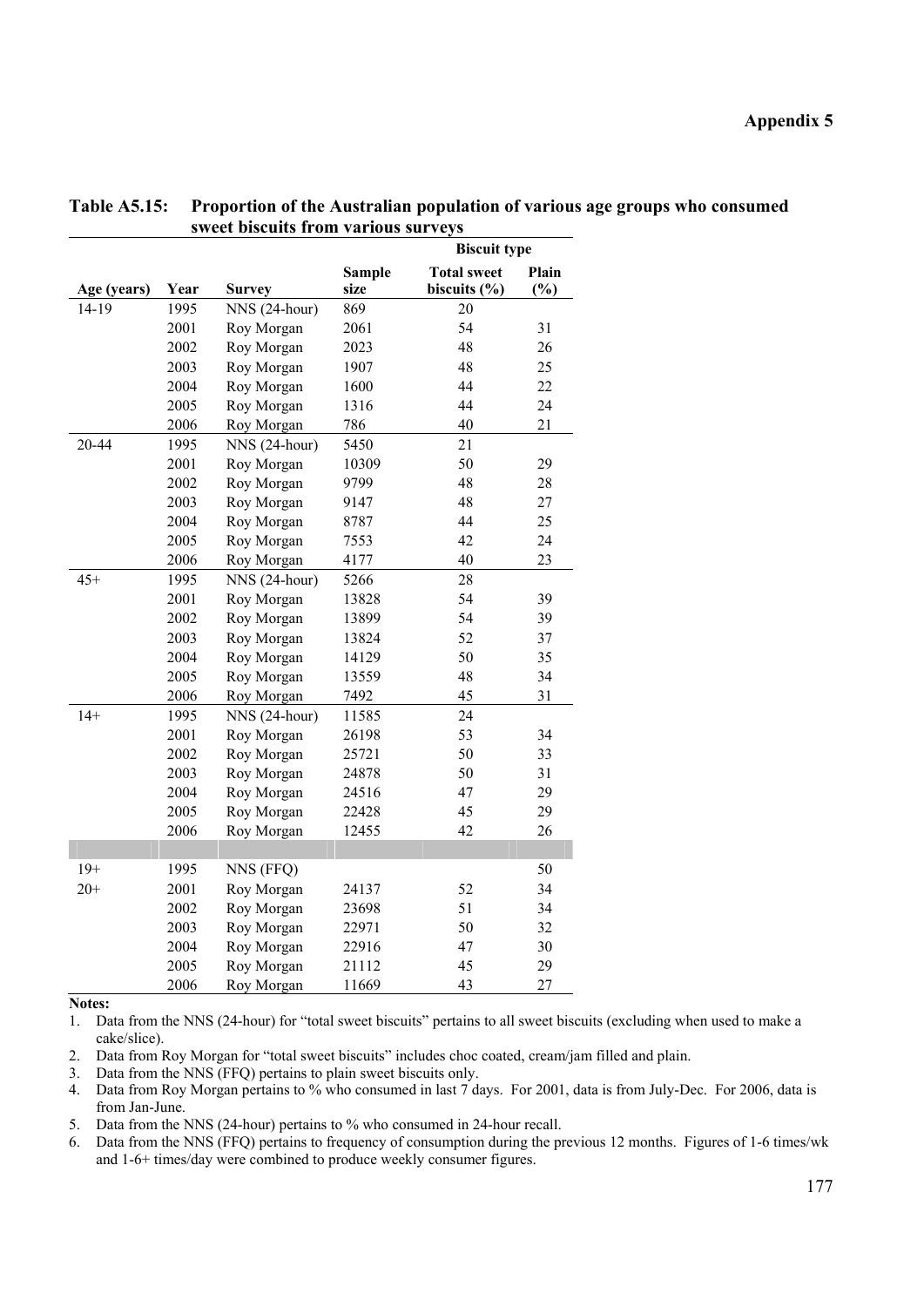**Appendix 5** 

**Source:** Roy Morgan Single Source



**Figure A5.9: Proportion of the Australian population of various age groups who consumed total sweet biscuits in the last 7 days** 

### **Notes:**

1. For 2001, data is from July-Dec. For 2006, data is from Jan-June.

| Table A5.16: Change in total sweet biscuit consumption for the various Australian age group |
|---------------------------------------------------------------------------------------------|
| populations from 2001 to 2006                                                               |

| Age<br>(years) | % change<br>$(2001 - 2006)$ | Average<br>annual<br>change $(\% )$ |
|----------------|-----------------------------|-------------------------------------|
| $14 - 19$      | -26                         | -6                                  |
| $20 - 44$      | $-20$                       | -4                                  |
| $45+$          | $-17$                       | -4                                  |
| $14+$          | $-21$                       | $-5$                                |
| $20+$          | $-17$                       |                                     |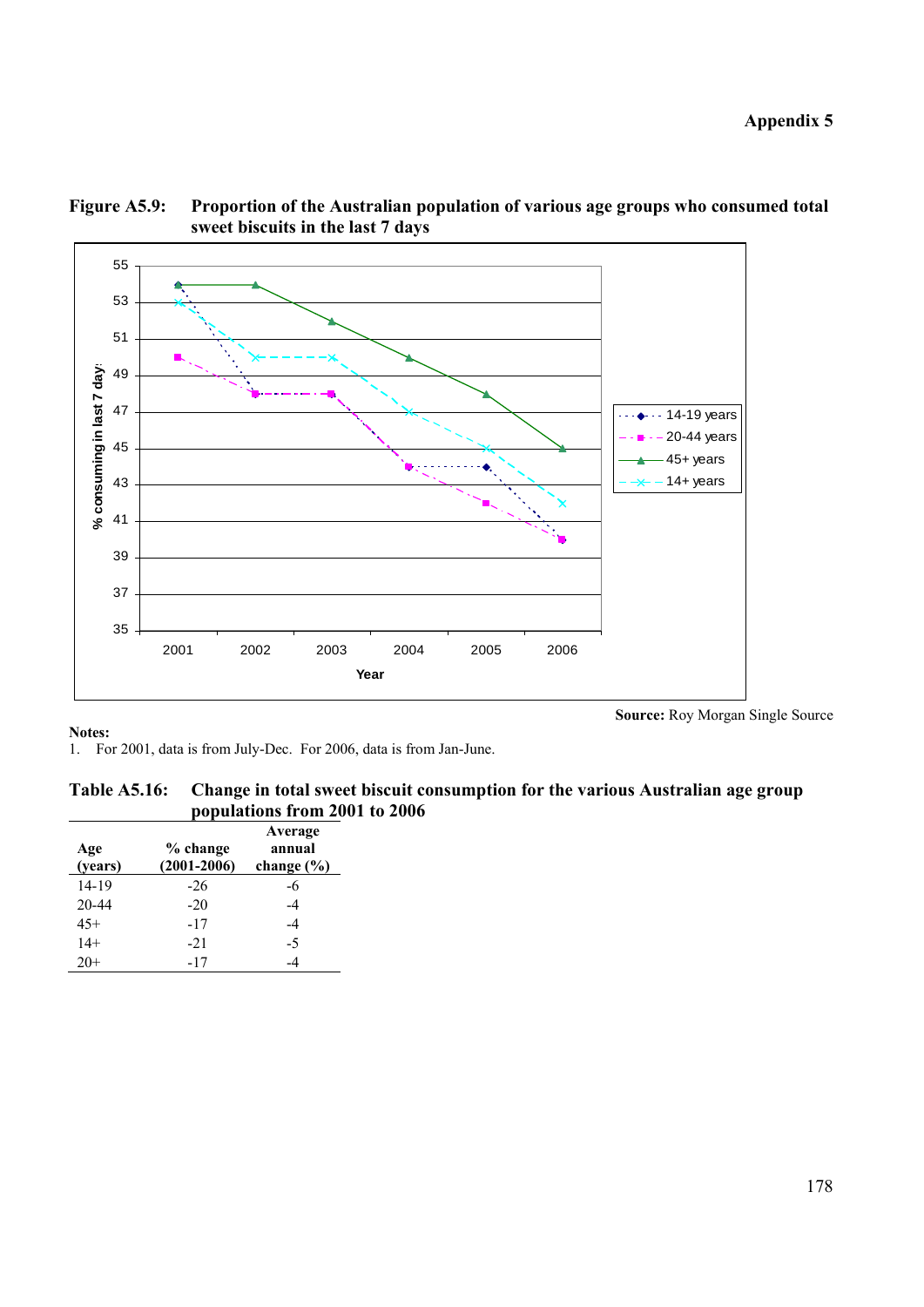# *5.2 New Zealand*

## *Milk*

With reference to Table A5.17: from 1995-2006:

- The proportion of the population who consumed milk (all types) has increased slightly for the population aged 16-19 years (4%), while consumption for the remaining population has decreased slightly (between 7%-10%). In 2006, approximately 80% of the population consumed milk in the last seven days.
- With the exception of the population aged 14-19 years, the consumption of full fat milk has decreased by between 25% and 30%.
- While data was collected for differing time periods (24-hour verses weekly consumption), due to milk being a fairly staple commodity that can be consumed at various times throughout the day, it is expected that the proportion of consumers would be similar whether reported on a daily or weekly basis.

When assessing milk consumption from 2001 to 2006 only (Figure A5.10, Figure A5.11, Figure A5.12 and Table A5.18, Table A5.19 and Table A5. 20):

- The consumption of milk (full, low/no fat) has increased for all population groups, with a range of 8% to 28%. The average annual change ranged from an increase of 2% to 5%.
- The consumption of full fat milk has increased for all population groups, with a range of 12% to 36%. The average annual change ranged from an increase of 2% to 6%.
- The consumption of low/no fat milk has increased for all population groups, with a range of 31% to 56%. The average annual change ranged from an increase of 6% to 9%.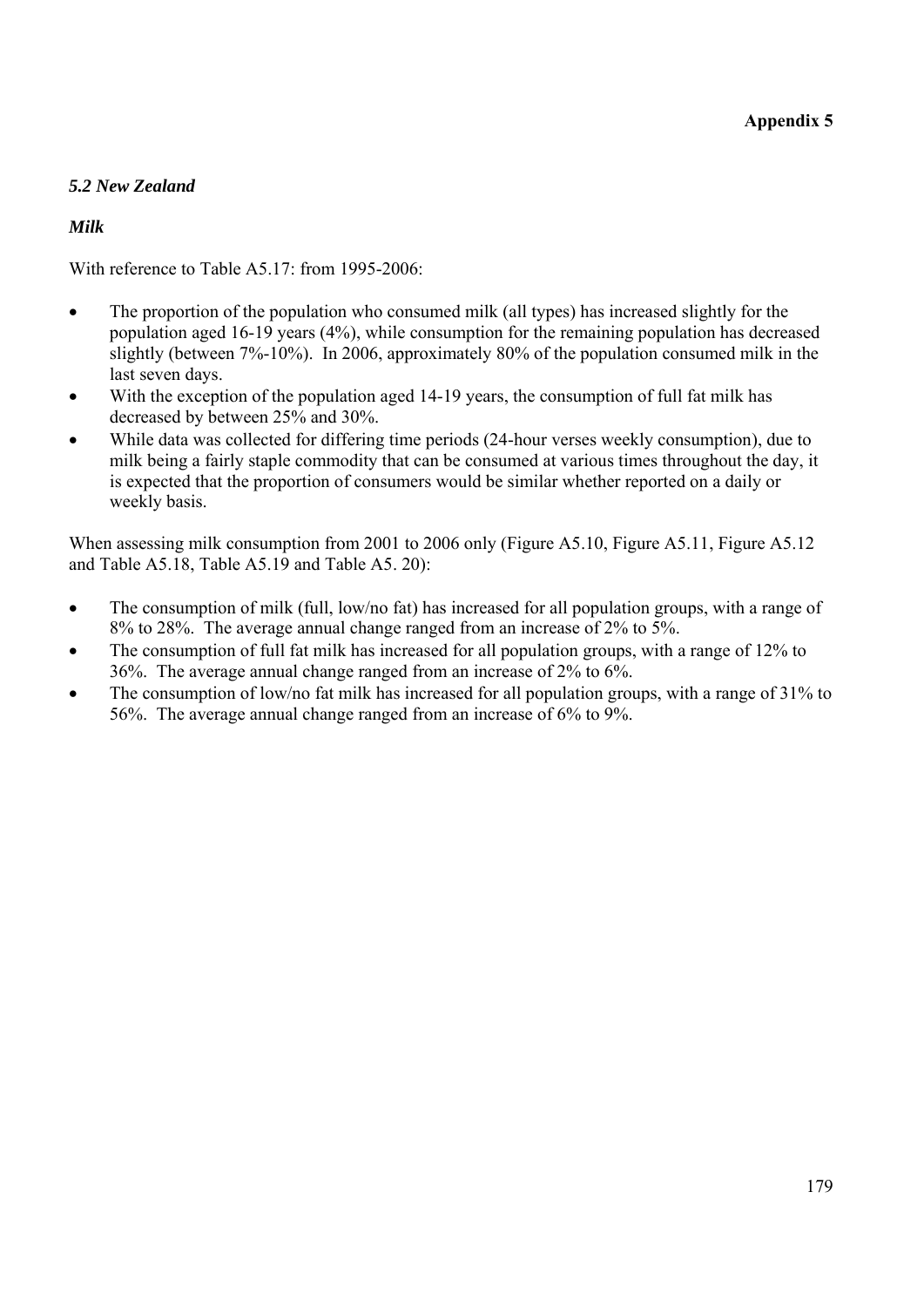|         |      |               |               |          | <b>Milk type</b> |            |
|---------|------|---------------|---------------|----------|------------------|------------|
| Age     |      |               | <b>Sample</b> | All milk | <b>Full fat</b>  | Low/no fat |
| (years) | Year | <b>Survey</b> | size          | $(\%)$   | $(\%)$           | $(\%)$     |
| $16-19$ | 1997 | NNS (24-hour) | 224           | 77       | 59               | 27         |
|         | 2001 | Roy Morgan    | 635           | 74       | 53               | 21         |
|         | 2002 | Roy Morgan    | 648           | 81       | 61               | 23         |
|         | 2003 | Roy Morgan    | 688           | 83       | 64               | 26         |
|         | 2004 | Roy Morgan    | 719           | 80       | 57               | 28         |
|         | 2005 | Roy Morgan    | 597           | 82       | 61               | 26         |
|         | 2006 | Roy Morgan    | 332           | 80       | 61               | 32         |
| 20-44   | 1997 | NNS (24-hour) | 2267          | 86       | 66               | 32         |
|         | 2001 | Roy Morgan    | 5620          | 67       | 43               | 27         |
|         | 2002 | Roy Morgan    | 2697          | 74       | 47               | 32         |
|         | 2003 | Roy Morgan    | 5333          | 80       | 52               | 35         |
|         | 2004 | Roy Morgan    | 5185          | 80       | 52               | 37         |
|         | 2005 | Roy Morgan    | 5179          | 79       | 49               | 40         |
|         | 2006 | Roy Morgan    | 2461          | 80       | 48               | 42         |
| $45+$   | 1997 | NNS (24-hour) | 2072          | 87       | 57               | 43         |
|         | 2001 | Roy Morgan    | 6546          | 58       | 25               | 36         |
|         | 2002 | Roy Morgan    | 5974          | 65       | 30               | 41         |
|         | 2003 | Roy Morgan    | 6255          | 75       | 36               | 46         |
|         | 2004 | Roy Morgan    | 6190          | 76       | 35               | 48         |
|         | 2005 | Roy Morgan    | 6230          | 75       | 35               | 47         |
|         | 2006 | Roy Morgan    | 2942          | 74       | 34               | 47         |
| $16+$   | 1997 | NNS (24-hour) | 4563          | 86       | 62               | 36         |
|         | 2001 | Roy Morgan    | 12801         | 63       | 36               | 31         |
|         | 2002 | Roy Morgan    | 12319         | 70       | 41               | 35         |
|         | 2003 | Roy Morgan    | 12276         | 78       | 46               | 40         |
|         | 2004 | Roy Morgan    | 12094         | 78       | 45               | 41         |
|         | 2005 | Roy Morgan    | 12006         | 77       | 44               | 42         |
|         | 2006 | Roy Morgan    | 5735          | 77       | 43               | 44         |

**Table A5.17: Proportion of the New Zealand population of various age groups who consumed milk from various surveys** 

1. Data from the NNS for "all milk" pertains to full, low and no fat plain and flavoured dairy and non-dairy milk.

2. Data from Roy Morgan for "all milk" pertains to full, low and no fat plain and flavoured milk.

3. Data from Roy Morgan pertains to % who consumed in last 7 days. For 2001, data is from May-Dec. For 2006, data is from Jan-June.

4. Data from the NNS pertains to % who consumed in 24-hour recall.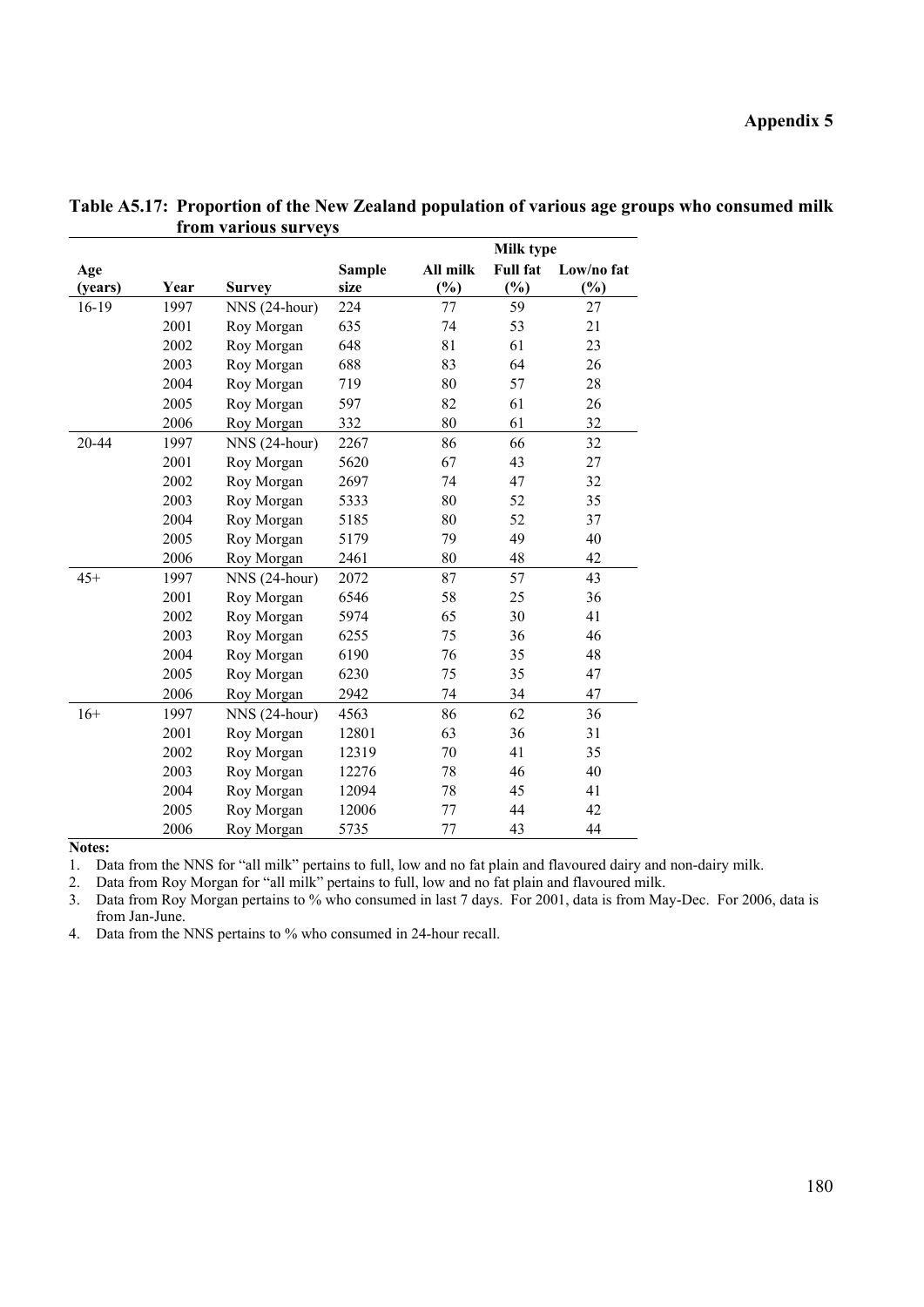

**Figure A5.10: Proportion of the New Zealand population of various age groups who consumed milk (full, low/no fat) in the last 7 days** 

1. Data pertains to full, low and no fat plain and flavoured milk.

2. For 2001, data is from May-Dec. For 2006, data is from Jan-June.

### **Table A5.18: Change in milk consumption (full, low/no fat) for the various New Zealand age group populations from 2001 to 2006**

| Age<br>(years) | % change<br>$(2001 - 2006)$ | Average<br>annual<br>change $(\% )$ |
|----------------|-----------------------------|-------------------------------------|
| 16-19          |                             |                                     |
| 20-44          | 19                          |                                     |
| $45+$          | 28                          | 5                                   |
| $16+$          | 22                          |                                     |

**Source:** Roy Morgan Single Source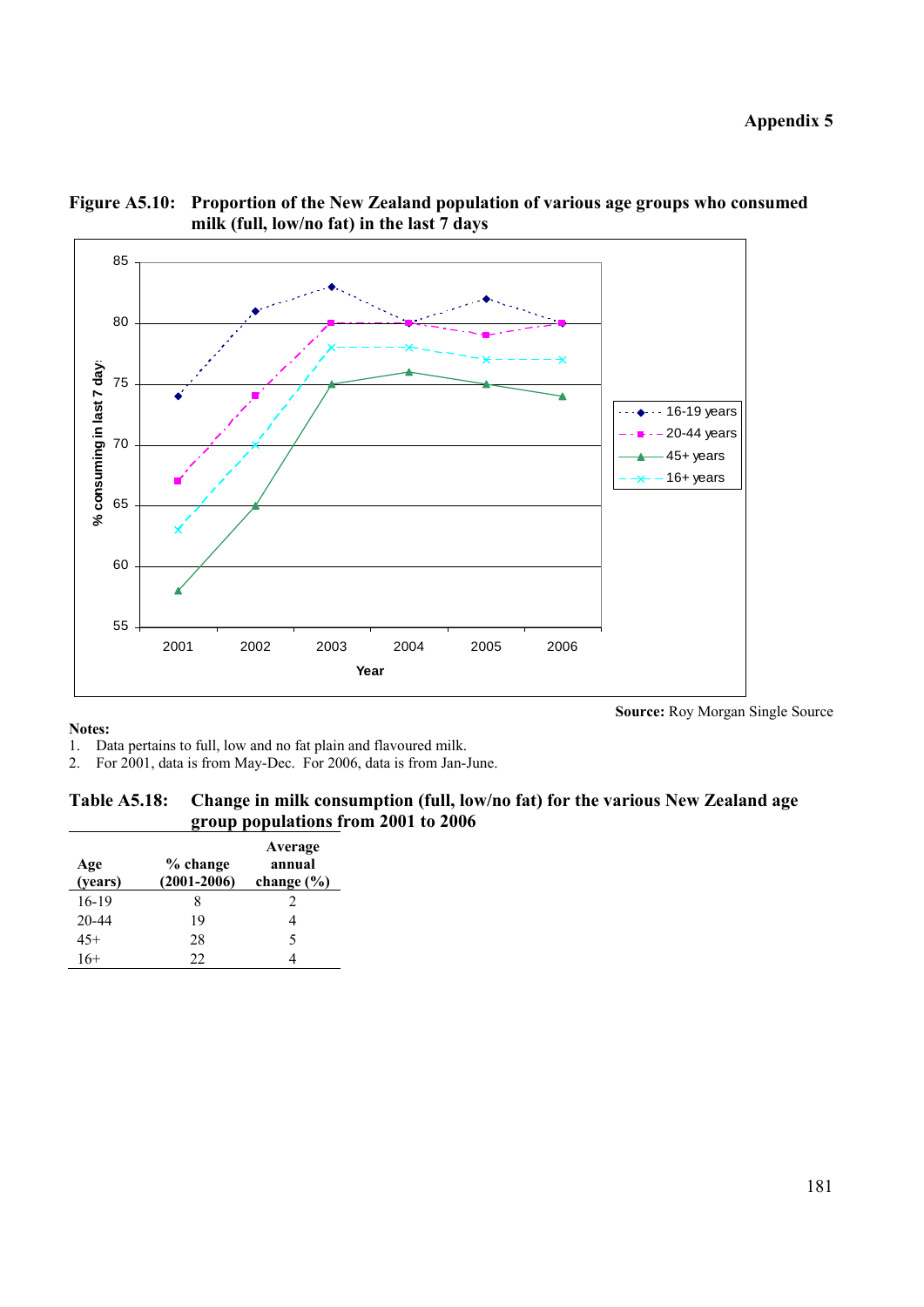**Appendix 5** 





**Notes:** 

**Source:** Roy Morgan Single Source

1. For 2001, data is from May-Dec. For 2006, data is from Jan-June.

**Table A5.19: Change in full fat milk consumption for various New Zealand age group populations from 2001 to 2006** 

| Age<br>(years) | % change<br>$(2001 - 2006)$ | Average<br>annual<br>change $(\% )$ |
|----------------|-----------------------------|-------------------------------------|
| 16-19          | 15                          | 3                                   |
| 20-44          | 12                          | $\mathfrak{D}$                      |
| $45+$          | 36                          | 6                                   |
| $16+$          | 19                          |                                     |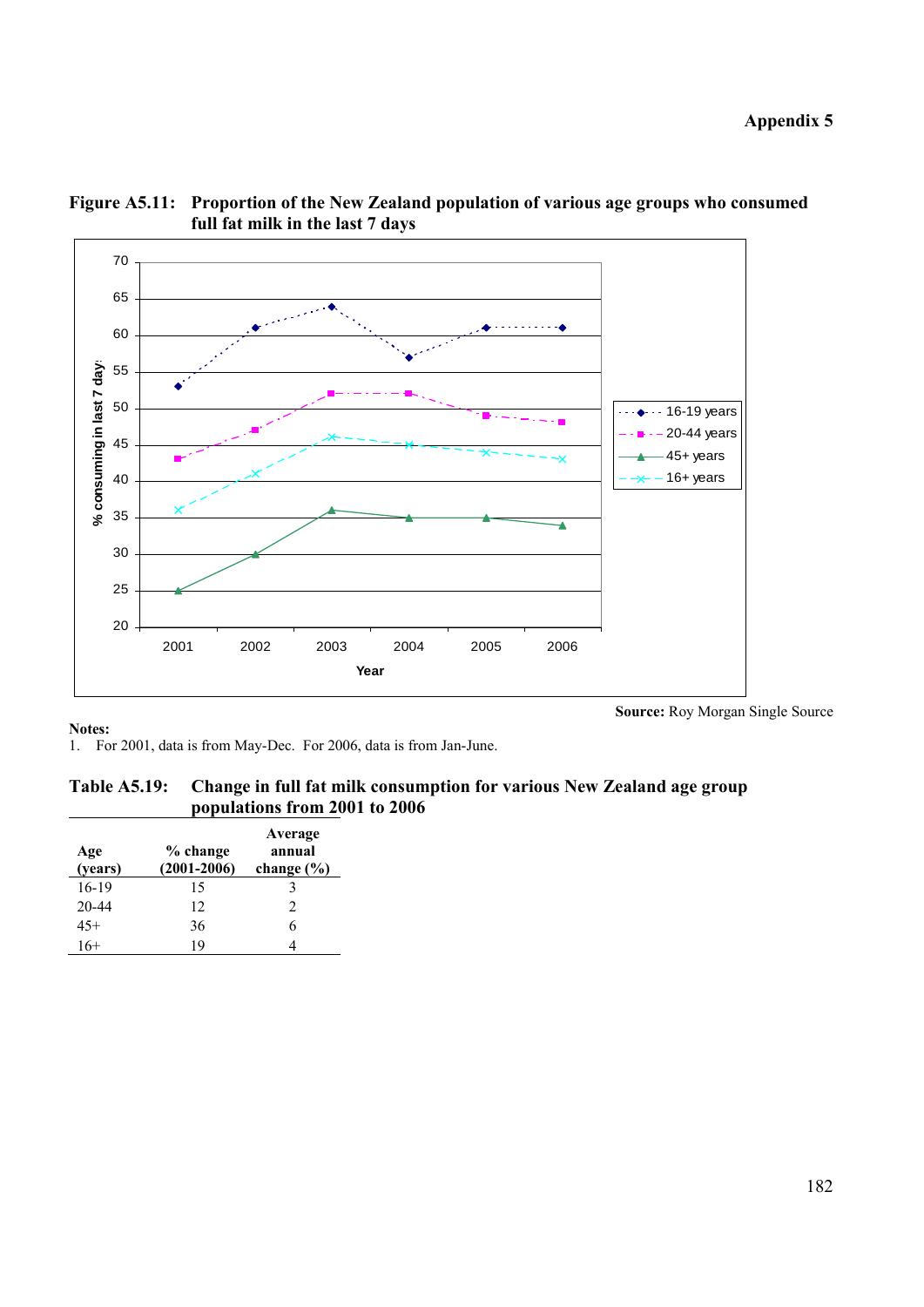

**Figure A5.12: Proportion of the New Zealand population of various age groups who consumed low/no fat milk in the last 7 days** 

1. For 2001, data is from May-Dec. For 2006, data is from Jan-June.

| Table A5. 20: Change in low/no fat milk consumption for various New Zealand age group |
|---------------------------------------------------------------------------------------|
| populations from 2001 to 2006                                                         |

| Age<br>(years) | % change<br>$(2001 - 2006)$ | Average<br>annual<br>change $(\% )$ |
|----------------|-----------------------------|-------------------------------------|
| 16-19          | 52                          | y                                   |
| 20-44          | 56                          | 9                                   |
| 45+            | 31                          | 6                                   |
| $16+$          | 42                          |                                     |

# *Fat spreads*

With reference to Table A5.21; from 1995-2006:

- With the exception of the population aged 16-19 years, the proportion who consumed fat spreads has remained stable at around 80%. The proportion of the population aged 16-19 years who consumed fat spreads has increased by 25%.
- While data was collected for differing time periods (24-hour verses weekly consumption), due to fat spreads being a fairly staple commodity that can be consumed at various times throughout the day,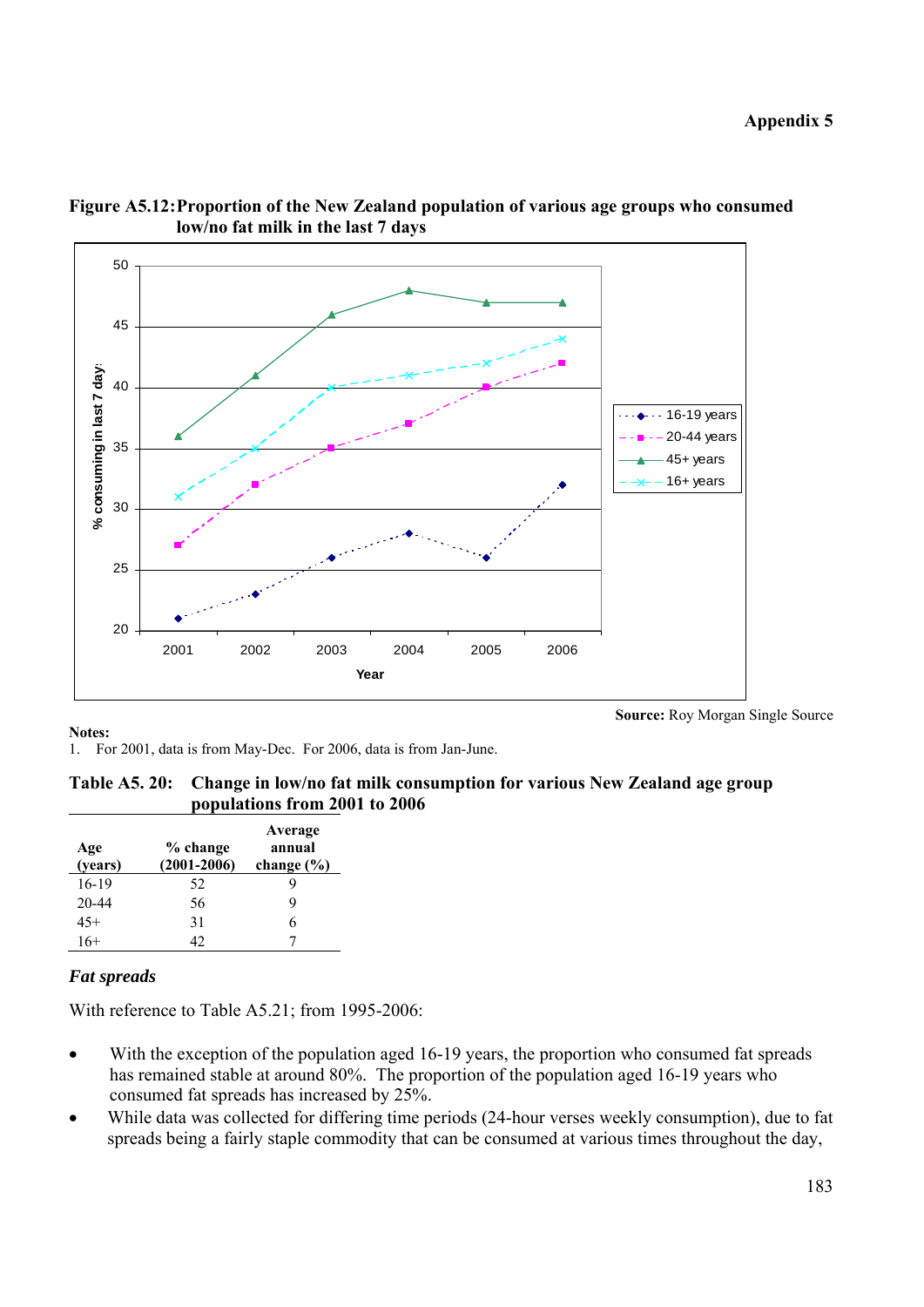it is expected that the proportion of consumers would be similar whether reported on a daily or weekly basis.

When assessing fat spread consumption from 2001 to 2006 only (Figure A5.13 and Table A5.22):

• There was very little change in fat spread consumption, ranging from -2% to 4%. The average annual change ranged from -1% to 1%.

|         |      | fat spreads from various surveys |               |         |
|---------|------|----------------------------------|---------------|---------|
|         |      |                                  |               | Fat     |
| Age     |      |                                  | <b>Sample</b> | spreads |
| (years) | Year | Survey                           | size          | $(\%)$  |
| 16-19   | 1997 | NNS (24-hour)                    | 224           | 61      |
|         | 2001 | Roy Morgan                       | 635           | 73      |
|         | 2002 | Roy Morgan                       | 648           | 79      |
|         | 2003 | Roy Morgan                       | 688           | 75      |
|         | 2004 | Roy Morgan                       | 719           | 73      |
|         | 2005 | Roy Morgan                       | 597           | 74      |
|         | 2006 | Roy Morgan                       | 332           | 76      |
| 20-44   | 1997 | NNS (24-hour)                    | 2267          | 76      |
|         | 2001 | Roy Morgan                       | 5620          | 80      |
|         | 2002 | Roy Morgan                       | 5697          | 81      |
|         | 2003 | Roy Morgan                       | 5333          | 81      |
|         | 2004 | Roy Morgan                       | 5185          | 83      |
|         | 2005 | Roy Morgan                       | 5179          | 82      |
|         | 2006 | Roy Morgan                       | 2461          | 82      |
| $45+$   | 1997 | NNS (24-hour)                    | 2072          | 86      |
|         | 2001 | Roy Morgan                       | 6546          | 88      |
|         | 2002 | Roy Morgan                       | 5974          | 87      |
|         | 2003 | Roy Morgan                       | 6255          | 87      |
|         | 2004 | Roy Morgan                       | 6190          | 87      |
|         | 2005 | Roy Morgan                       | 6230          | 86      |
|         | 2006 | Roy Morgan                       | 2942          | 86      |
| $15+$   | 1997 | NNS (24-hour)                    | 4563          | 80      |
| $16+$   | 2001 | Roy Morgan                       | 12801         | 83      |
|         | 2002 | Roy Morgan                       | 12319         | 84      |
|         | 2003 | Roy Morgan                       | 12276         | 83      |
|         | 2004 | Roy Morgan                       | 12094         | 84      |
|         | 2005 | Roy Morgan                       | 12006         | 83      |
|         | 2006 | Roy Morgan                       | 5735          | 83      |

**Table A5.21: Proportion of the New Zealand population of various age groups who consumed fat spreads from various surveys** 

**Notes:** 

1. Data from the NNS pertains to butter and margarine.

2. Data from Roy Morgan pertains to butter, margarine and other spreads.

3. Data from Roy Morgan pertains to % who consumed in last 7 days. For 2001, data is from Aug-Dec. For 2006, data is from Jan-June.

4. Data from the NNS pertains to % who consumed in 24-hour recall.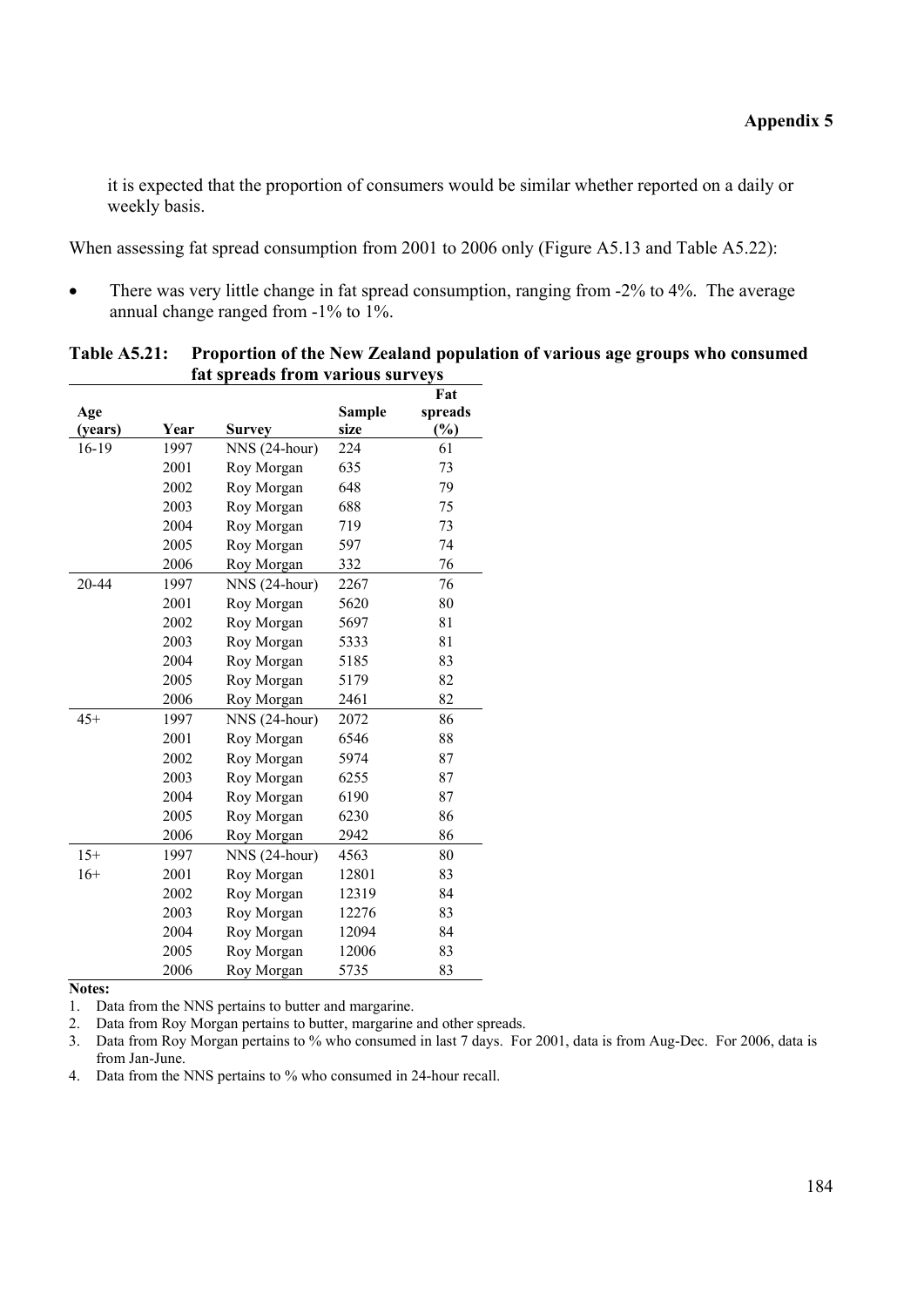**Appendix 5** 





**Notes:** 

**Source:** Roy Morgan Single Source

1. For 2001, data is from Aug-Dec. For 2006, data is from Jan-June.

| Table A5.22: Change in fat spread consumption for various New Zealand age group populations |
|---------------------------------------------------------------------------------------------|
| from 2001 to 2006                                                                           |

| Age<br>(years) | % change<br>$(2001 - 2006)$ | Average<br>annual<br>change $(\% )$ |
|----------------|-----------------------------|-------------------------------------|
| 16-19          |                             |                                     |
| $20 - 44$      | 3                           |                                     |
| $45+$          | $-2$                        | -1                                  |
| 16+            |                             |                                     |

### *Potato crisps*

With reference to Table A5.23; from 1995-2006:

- With the exception of the population aged 15-18 years (16-19 years), there was an increase in the proportion of the population who consumed potato crisps by between 15% and 65%.
- As data from both surveys in Table A5.23 measured consumption on a weekly basis, a relatively high amount of confidence can be placed in the comparison of results

When assessing potato crisp consumption from 2001 to 2006 only (Figure A5.14 and Table A5.24):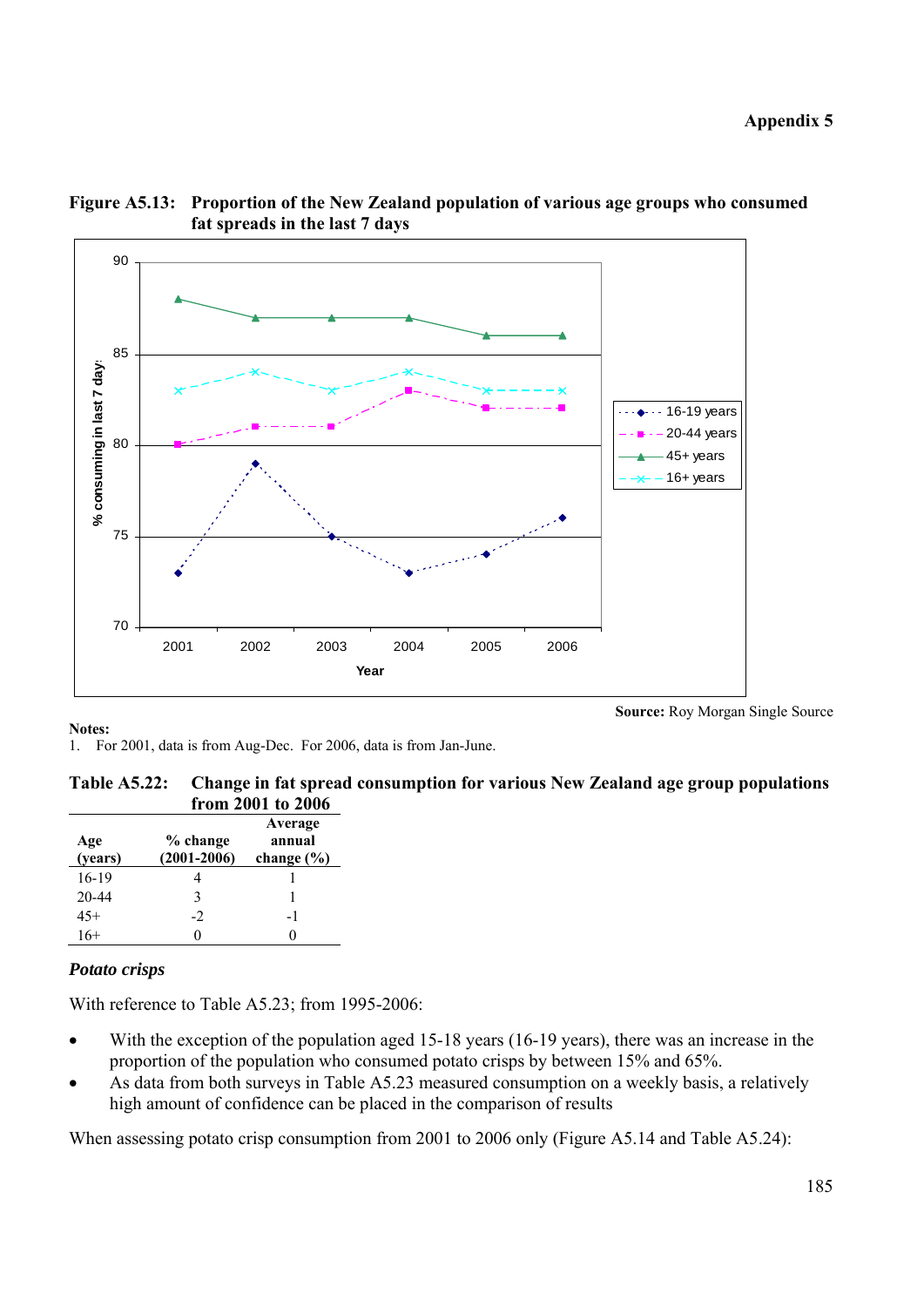• With the exception of the population aged 16-19 years, the consumption of potato crisps has increased slightly, ranging from 2% to 9%. For the population aged 16-19 years, consumption has decreased by 11%. The average annual change ranged from -2% to 2%.

|           |      |               |               | rotato |
|-----------|------|---------------|---------------|--------|
| Age       |      |               | <b>Sample</b> | crisps |
| (years)   | Year | <b>Survey</b> | size          | $(\%)$ |
| $15 - 18$ | 1997 | NNS (FFQ)     | unk           | 69     |
| 16-19     | 2001 | Roy Morgan    | 635           | 75     |
|           | 2002 | Roy Morgan    | 648           | 72     |
|           | 2003 | Roy Morgan    | 688           | 75     |
|           | 2004 | Roy Morgan    | 719           | 76     |
|           | 2005 | Roy Morgan    | 597           | 71     |
|           | 2006 | Roy Morgan    | 332           | 67     |
| 19-24     | 1997 | NNS (FFQ)     | unk           | 54     |
| 20-24     | 2001 | Roy Morgan    | 633           | 56     |
|           | 2002 | Roy Morgan    | 670           | 67     |
|           | 2003 | Roy Morgan    | 660           | 67     |
|           | 2004 | Roy Morgan    | 599           | 65     |
|           | 2005 | Roy Morgan    | 595           | 63     |
|           | 2006 | Roy Morgan    | 270           | 61     |
| 25-44     | 1997 | NNS (FFQ)     | unk           | 41     |
|           | 2001 | Roy Morgan    | 4987          | 57     |
|           | 2002 | Roy Morgan    | 5027          | 60     |
|           | 2003 | Roy Morgan    | 4673          | 63     |
|           | 2004 | Roy Morgan    | 4586          | 63     |
|           | 2005 | Roy Morgan    | 4584          | 61     |
|           | 2006 | Roy Morgan    | 2191          | 61     |
| $45 - 64$ | 1997 | NNS (FFQ)     | unk           | 23     |
|           | 2001 | Roy Morgan    | 4490          | 37     |
|           | 2002 | Roy Morgan    | 4126          | 39     |
|           | 2003 | Roy Morgan    | 4233          | 42     |
|           | 2004 | Roy Morgan    | 4339          | 41     |
|           | 2005 | Roy Morgan    | 4224          | 41     |
|           | 2006 | Roy Morgan    | 1990          | 38     |
| $15+$     | 1997 | NNS (FFQ)     | unk           | 36     |
| $16+$     | 2001 | Roy Morgan    | 12801         | 48     |
|           | 2002 | Roy Morgan    | 12319         | 50     |
|           | 2003 | Roy Morgan    | 12276         | 52     |
|           | 2004 | Roy Morgan    | 12094         | 52     |
|           | 2005 | Roy Morgan    | 12006         | 50     |
|           | 2006 | Roy Morgan    | 5735          | 49     |

| Table A5.23: Proportion of the New Zealand population of various age groups who consumed |
|------------------------------------------------------------------------------------------|
| potato crisps from various surveys                                                       |
| $D_{\alpha}$ tata                                                                        |

#### **Notes:**

1. Data from the NNS (FFQ) pertains to "potato crisps".

2. Data from Roy Morgan pertains to "potato crisps".

3. Data from Roy Morgan pertains to % who consumed in last 7 days. For 2001, data is from Aug-Dec. For 2006, data is from Jan-June.

4. Data from the NNS (FFQ) pertains to % consuming at least once a week in the previous 12 months.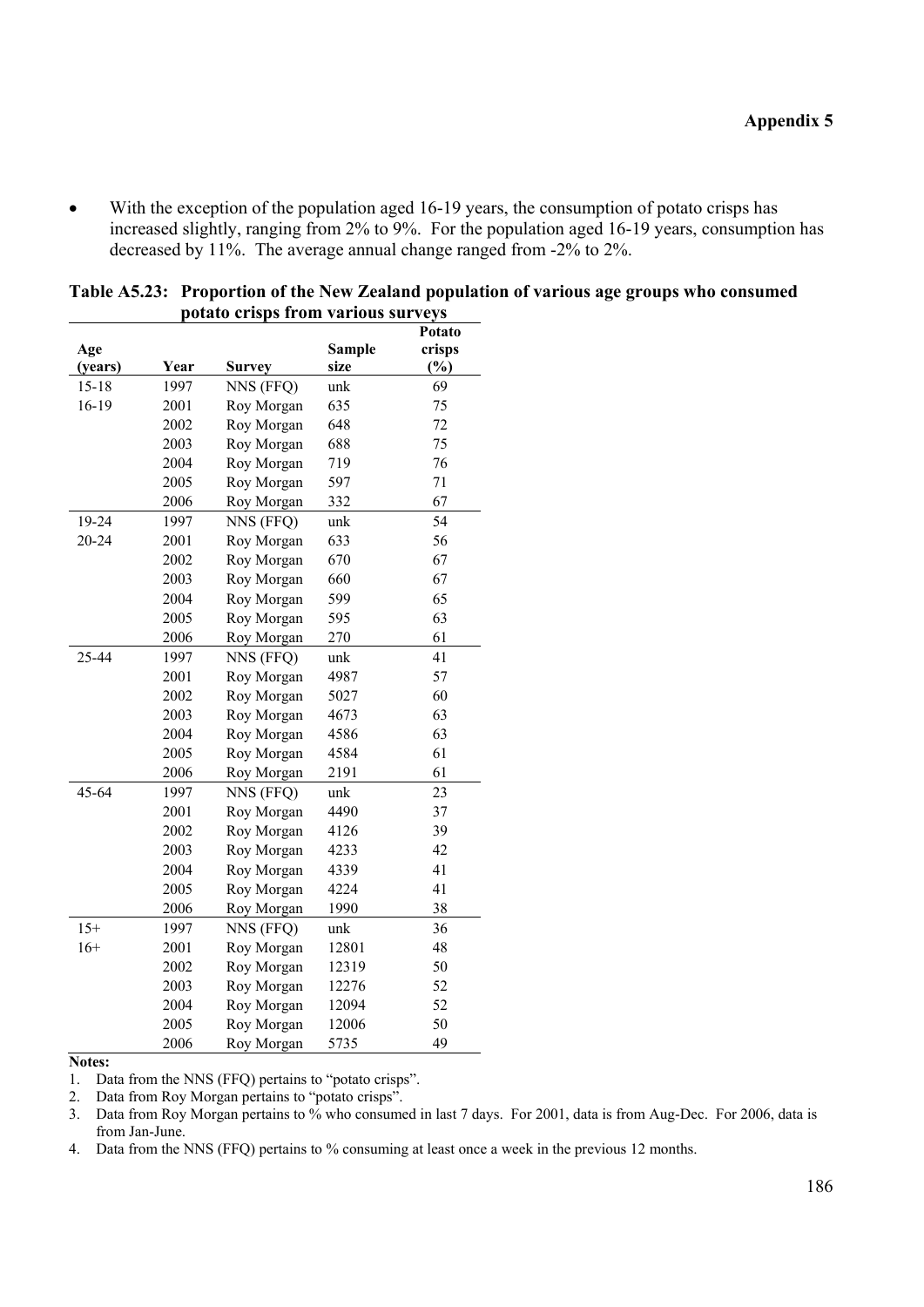

## **Figure A5.14: Proportion of the New Zealand population of various age groups who consumed potato crisps in the last 7 days**

### **Notes:**

1. For 2001, data is from Aug-Dec. For 2006, data is from Jan-June.

**Table A5.24: Change in potato crisp consumption for various New Zealand age group populations from 2001 to 2006** 

| Age<br>(years) | % change<br>$(2001 - 2006)$ | Average<br>annual<br>change $(\% )$ |
|----------------|-----------------------------|-------------------------------------|
| 16-19          | $-11$                       | -2                                  |
| $20 - 24$      |                             | $\mathfrak{D}$                      |
| 25-44          |                             |                                     |
| 45-64          | 3                           |                                     |
| 16+            |                             |                                     |

### *Ice cream*

With reference to Table A5.25; from 1995-2006:

- With the exception of the population aged 15-18 years (16-19 years), there was an increase in the proportion of the population who consumed ice cream by between 15% and 50%. Consumption for the population aged 15-18 years (16-19 years) has remained stable at around 50%.
- As data from both surveys in Table A5.25 measured consumption on a weekly basis, a relatively high amount of confidence can be placed in the results obtained.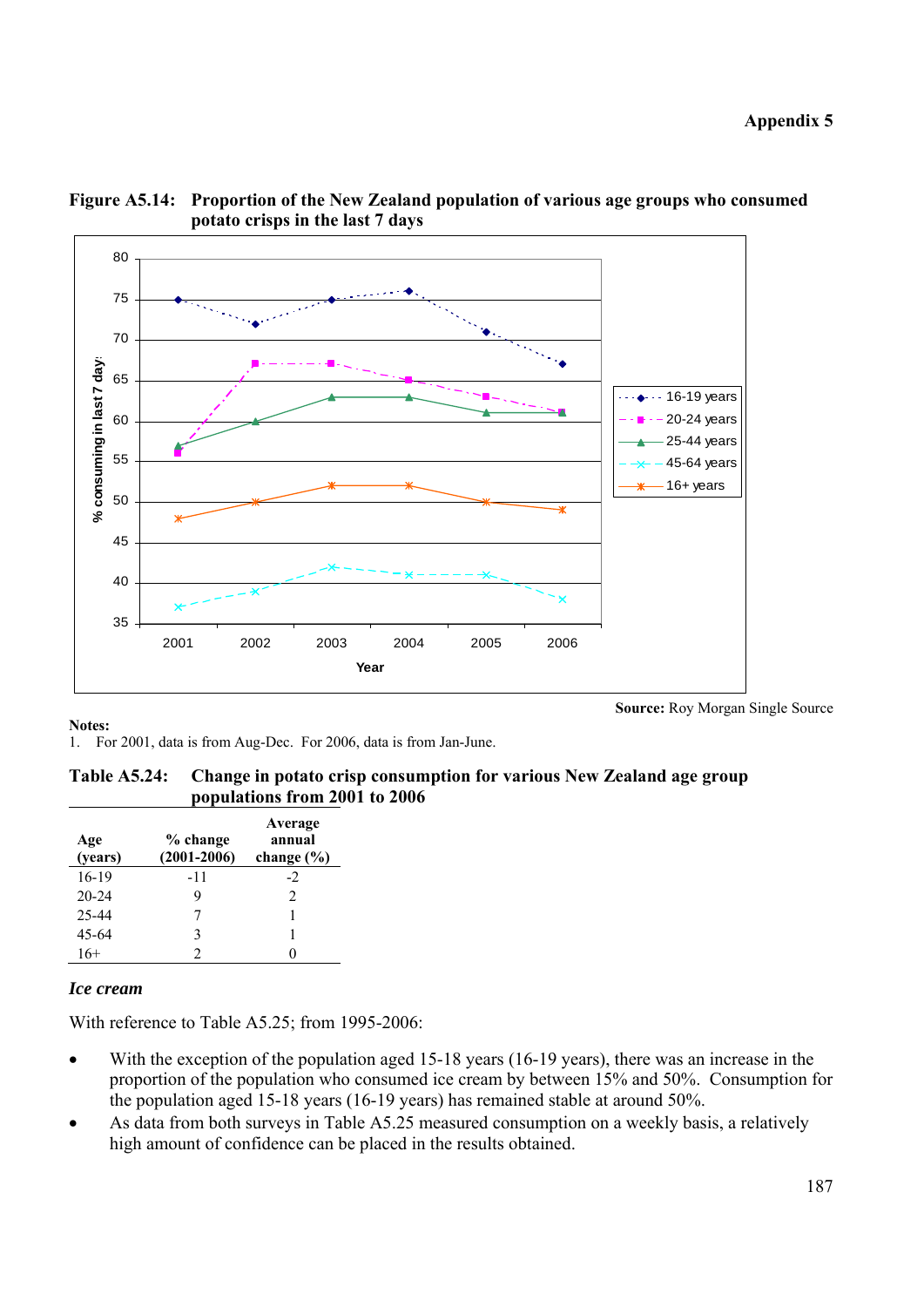When assessing ice cream consumption from 2001-2006 only (Figure A5.15 and Table A5.26):

The consumption of ice cream has decreased by 15% for the population aged 16-19 years. For the remaining population groups, consumption has increased by between 5% and 23%. The average annual change ranged from -3% to 4%.

|           |      |               |               | Ice   |
|-----------|------|---------------|---------------|-------|
| Age       |      |               | <b>Sample</b> | cream |
| (years)   | Year | <b>Survey</b> | size          | (%)   |
| $15 - 18$ | 1997 | NNS (FFQ)     | unk           | 53    |
| 16-19     | 2001 | Roy Morgan    | 635           | 61    |
|           | 2002 | Roy Morgan    | 648           | 61    |
|           | 2003 | Roy Morgan    | 688           | 58    |
|           | 2004 | Roy Morgan    | 719           | 60    |
|           | 2005 | Roy Morgan    | 597           | 58    |
|           | 2006 | Roy Morgan    | 332           | 52    |
| 19-24     | 1997 | NNS (FFQ)     | unk           | 33    |
| 20-24     | 2001 | Roy Morgan    | 633           | 40    |
|           | 2002 | Roy Morgan    | 670           | 49    |
|           | 2003 | Roy Morgan    | 660           | 50    |
|           | 2004 | Roy Morgan    | 599           | 46    |
|           | 2005 | Roy Morgan    | 595           | 54    |
|           | 2006 | Roy Morgan    | 270           | 49    |
| 25-44     | 1997 | NNS (FFQ)     | unk           | 34    |
|           | 2001 | Roy Morgan    | 4987          | 44    |
|           | 2002 | Roy Morgan    | 5027          | 45    |
|           | 2003 | Roy Morgan    | 4673          | 46    |
|           | 2004 | Roy Morgan    | 4586          | 47    |
|           | 2005 | Roy Morgan    | 4584          | 47    |
|           | 2006 | Roy Morgan    | 2191          | 50    |
| 45-64     | 1997 | NNS (FFQ)     | unk           | 38    |
|           | 2001 | Roy Morgan    | 4490          | 41    |
|           | 2002 | Roy Morgan    | 4126          | 41    |
|           | 2003 | Roy Morgan    | 4233          | 43    |
|           | 2004 | Roy Morgan    | 4339          | 41    |
|           | 2005 | Roy Morgan    | 4224          | 43    |
|           | 2006 | Roy Morgan    | 1990          | 43    |
| $15+$     | 1997 | NNS (FFQ)     | unk           | 38    |
| $16+$     | 2001 | Roy Morgan    | 12801         | 44    |
|           | 2002 | Roy Morgan    | 12319         | 45    |
|           | 2003 | Roy Morgan    | 12276         | 45    |
|           | 2004 | Roy Morgan    | 12094         | 45    |
|           | 2005 | Roy Morgan    | 12006         | 47    |
|           | 2006 | Roy Morgan    | 5735          | 47    |

**Table A5.25: Proportion of the New Zealand population of various age groups who consumed ice cream from various surveys** 

#### **Notes:**

1. Data from the NNS (FFQ) pertains to "ice cream".

2. Data from Roy Morgan pertains to ice cream from a tub and on a stick.

3. Data from Roy Morgan pertains to % who consumed in last 7 days. For 2001, data is from Aug-Dec. For 2006, data is from Jan-June.

4. Data from the NNS (FFQ) pertains to % consuming at least once a week in the previous 12 months.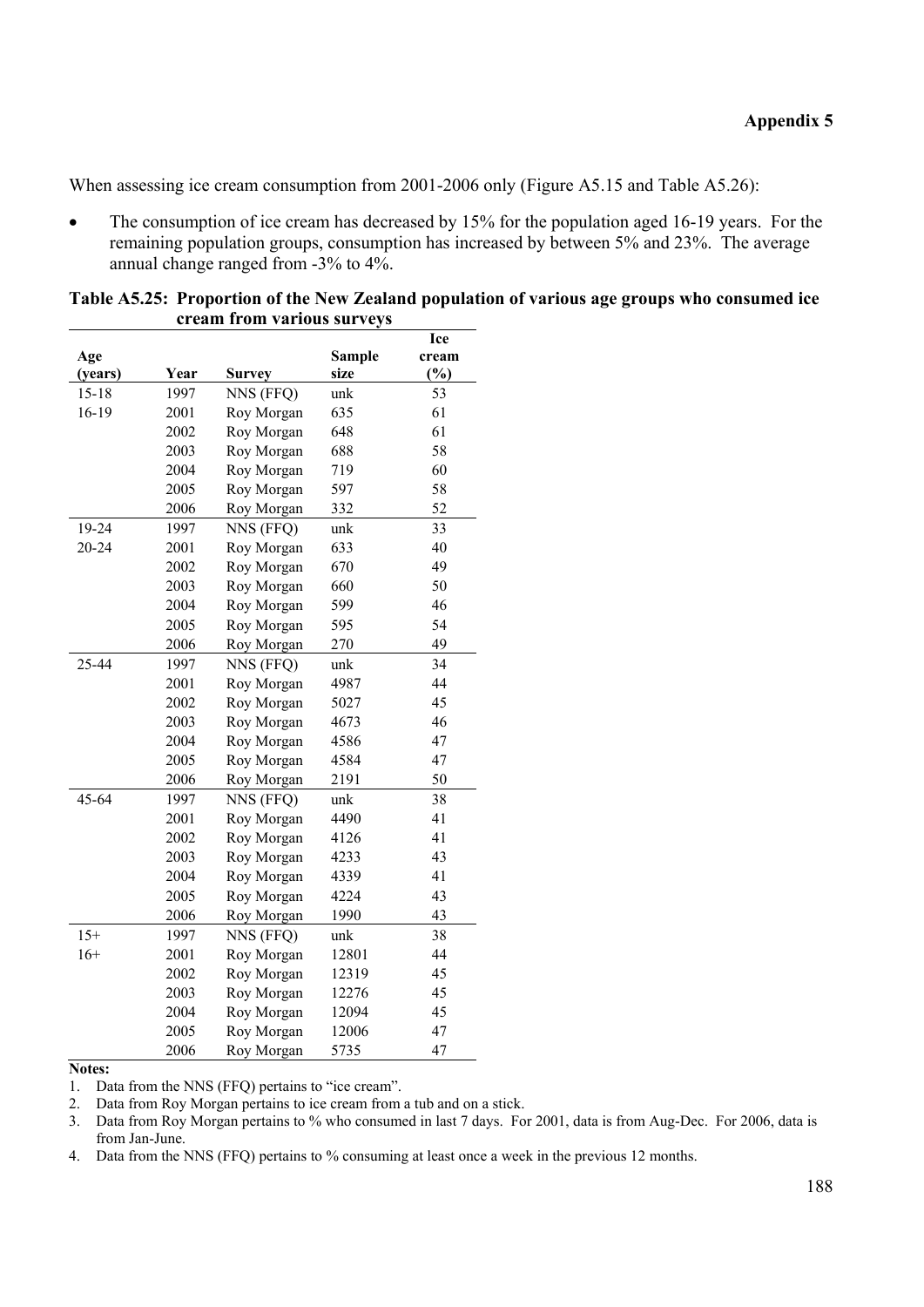

## **Figure A5.15: Proportion of the New Zealand population of various age groups who consumed ice cream in the last 7 days**

**Notes:** 

**Source:** Roy Morgan Single Source

1. For 2001, data is from Aug-Dec. For 2006, data is from Jan-June.

**Table A5.26: Change in ice cream consumption for various New Zealand age group populations from 2001 to 2006** 

| Age<br>(years) | % change<br>$(2001 - 2006)$ | Average<br>annual<br>change $(\% )$ |
|----------------|-----------------------------|-------------------------------------|
| $16-19$        | $-15$                       | $-3$                                |
| $20 - 24$      | 23                          |                                     |
| 25-44          | 14                          | 3                                   |
| $45 - 64$      | 5                           |                                     |
| 16+            |                             |                                     |

# *Cheese*

With reference to Table A5.27 in Appendix 5; from 1995-2006:

The proportion of the population who consumed cheese increased by between 115% and 155%. The increase may be attributed to the fact that data in the NNS and Single Source Survey were collected for differing time periods. The population may choose to consume cheese only on certain days of the week, which was not detected in the 24-recall of the NNS. Over a weekly period however, the number of consumers of cheese is likely to increase, as reflected in the Single Source Survey data.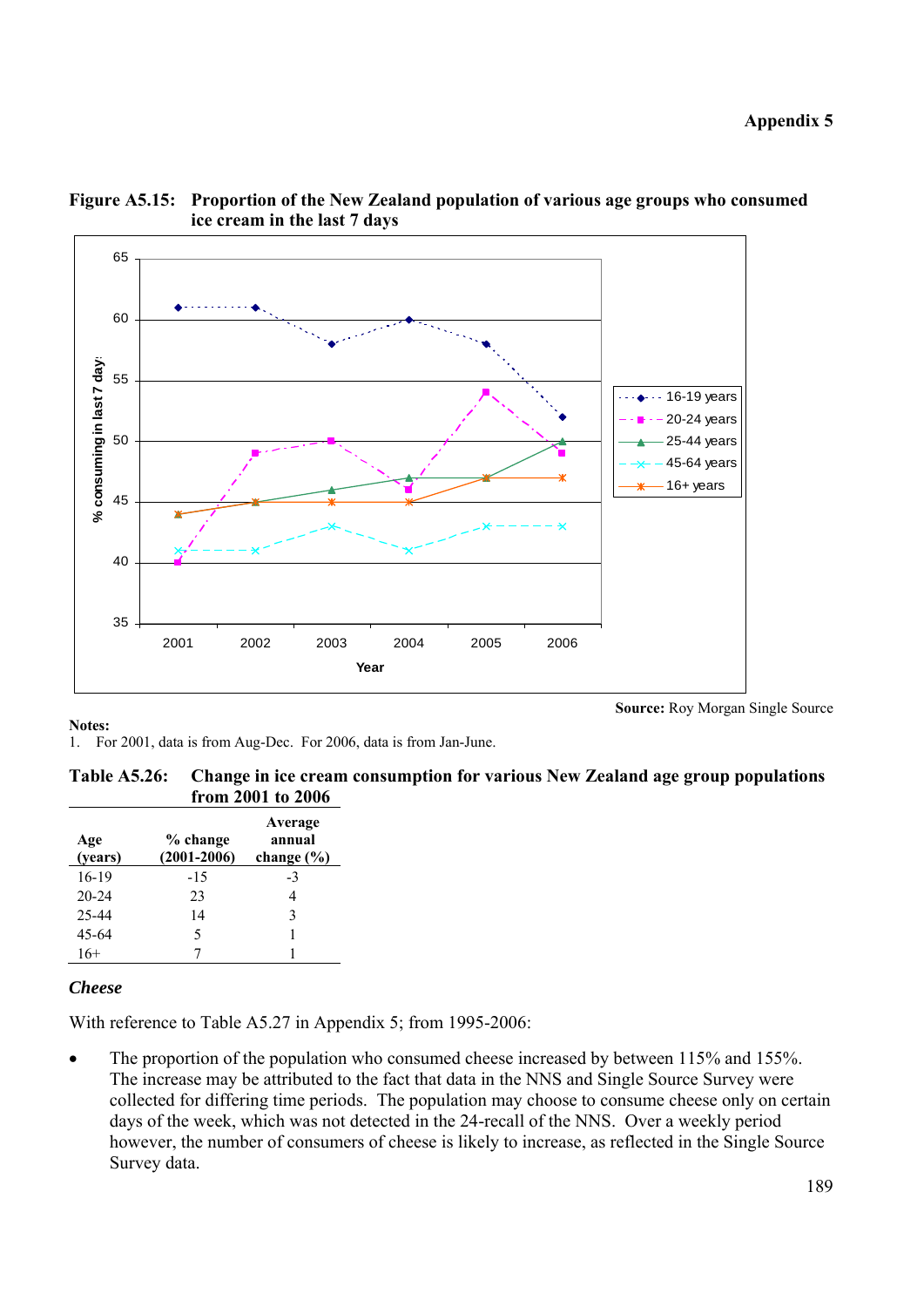When assessing cheese consumption from 2001-2006 only (Figure A5.16 and Table A5.28):

• The consumption of cheese has increased slightly for all population groups, ranging from 3% to 9%. The average annual change ranged from 1% to 3%.

| Age     |      |               | <b>Sample</b> | <b>Cheese</b> |
|---------|------|---------------|---------------|---------------|
| (years) | Year | Survey        | size          | $\frac{6}{6}$ |
| 16-19   | 1997 | NNS (24-hour) | 224           | 26            |
|         | 2001 | Roy Morgan    | 635           | 64            |
|         | 2002 | Roy Morgan    | 648           | 66            |
|         | 2003 | Roy Morgan    | 688           | 70            |
|         | 2004 | Roy Morgan    | 719           | 67            |
|         | 2005 | Roy Morgan    | 597           | 68            |
|         | 2006 | Roy Morgan    | 332           | 66            |
| 20-44   | 1997 | NNS (24-hour) | 2267          | 34            |
|         | 2001 | Roy Morgan    | 5620          | 67            |
|         | 2002 | Roy Morgan    | 5697          | 72            |
|         | 2003 | Roy Morgan    | 5333          | 72            |
|         | 2004 | Roy Morgan    | 5185          | 73            |
|         | 2005 | Roy Morgan    | 5179          | 74            |
|         | 2006 | Roy Morgan    | 2461          | 73            |
| $45+$   | 1997 | NNS (24-hour) | 2072          | 33            |
|         | 2001 | Roy Morgan    | 6546          | 71            |
|         | 2002 | Roy Morgan    | 5974          | 71            |
|         | 2003 | Roy Morgan    | 6255          | 73            |
|         | 2004 | Roy Morgan    | 6190          | 73            |
|         | 2005 | Roy Morgan    | 6230          | 73            |
|         | 2006 | Roy Morgan    | 2942          | 73            |
| $16+$   | 1997 | NNS (24-hour) | 4563          | 33            |
|         | 2001 | Roy Morgan    | 12801         | 69            |
|         | 2002 | Roy Morgan    | 12319         | 71            |
|         | 2003 | Roy Morgan    | 12276         | 72            |
|         | 2004 | Roy Morgan    | 12094         | 73            |
|         | 2005 | Roy Morgan    | 12006         | 73            |
|         | 2006 | Roy Morgan    | 5735          | 72            |

**Table A5.27: Proportion of the New Zealand population of various age groups who consumed cheese from various surveys** 

**Notes:** 

1. Data from the NNS pertains to dairy and non-dairy cheeses.

2. Data from Roy Morgan pertains to all cheese (excluding spread).

3. Data from Roy Morgan pertains to % who consumed in last 7 days. For 2001, data is from Aug-Dec. For 2006, data is from Jan-June.

4. Data from the NNS pertains to % who consumed in 24-hour recall.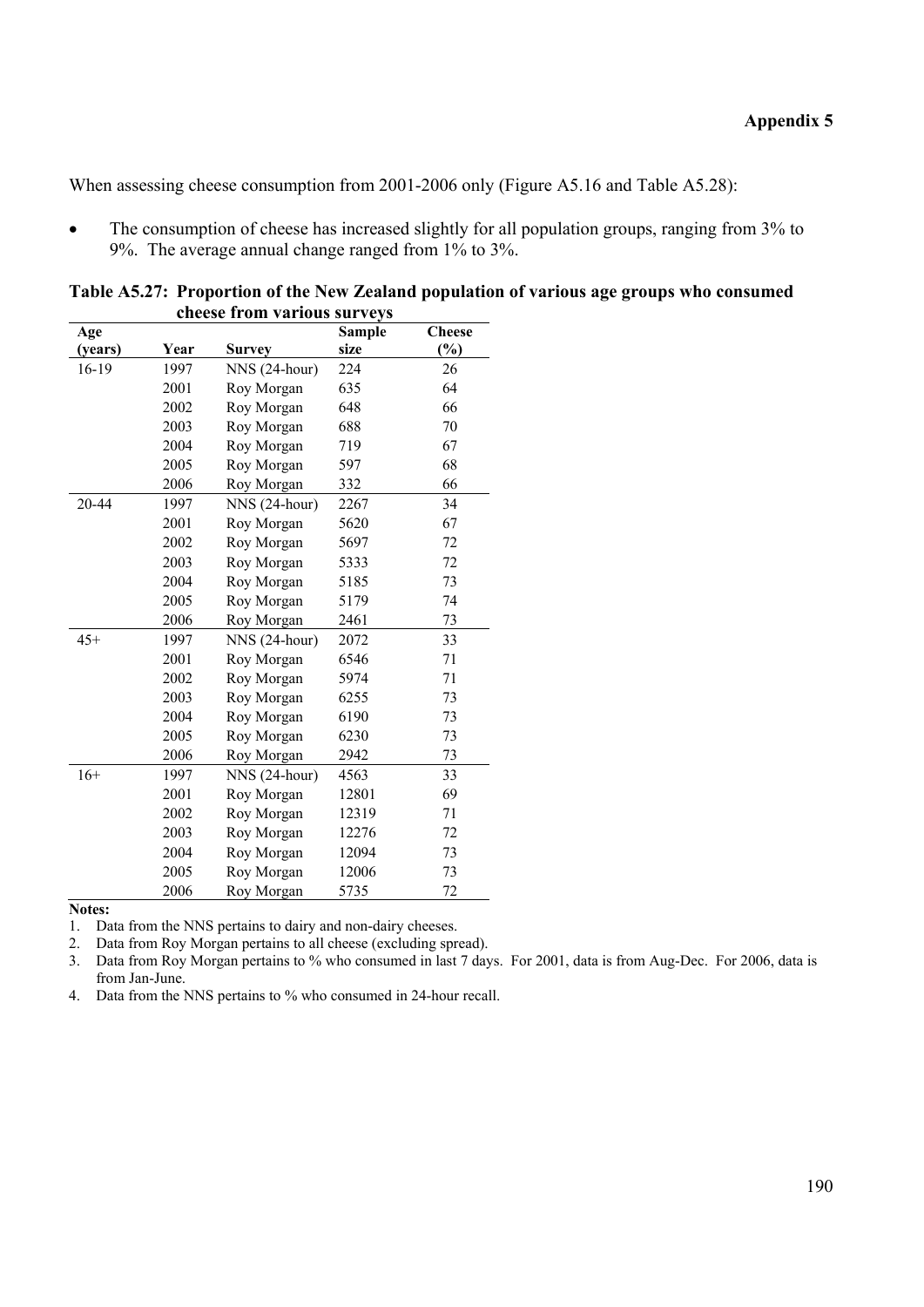

### **Figure A5.16: Proportion of the New Zealand population of various age groups who consumed cheese in the last 7 days**

**Notes:** 

**Source:** Roy Morgan Single Source

1. For 2001, data is from Aug-Dec. For 2006, data is from Jan-June.

### **Table A5.28: Change in cheese consumption for various New Zealand age group populations from 2001 to 2006**

| Age<br>(years) | % change<br>$(2001 - 2006)$ | Average<br>annual<br>change $(\% )$ |
|----------------|-----------------------------|-------------------------------------|
| 16-19          |                             |                                     |
| 20-44          |                             | 3                                   |
| $45+$          | 3                           |                                     |
| $16+$          |                             |                                     |

# *Yoghurt*

With reference to Table A5.29: from 1995-2006:

- There was an increase in the proportion of the population who consumed yoghurt by between 15% and 60%.
- As data from both surveys Table A5.29 measured consumption on a weekly basis, a relatively high amount of confidence can be placed in the results obtained.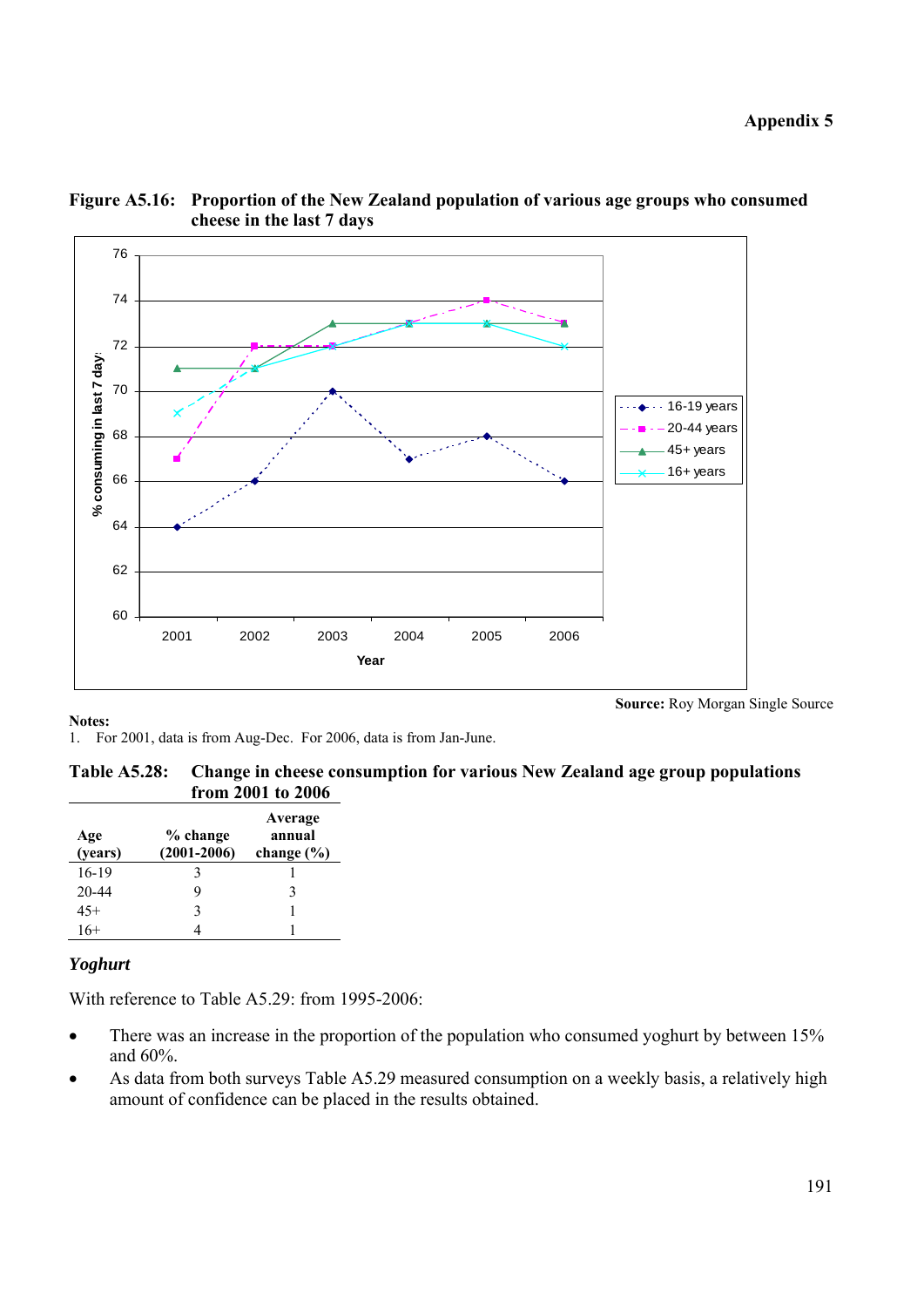When assessing yoghurt consumption from 2001-2006 only (Figure A5.17 and Table A5.30):

The consumption of yoghurt has increased quite considerably for all population groups, ranging from 27% to 43%. The average annual change ranged from 5% to 7%.

| Age       |      |               | <b>Sample</b> | Yoghurt |
|-----------|------|---------------|---------------|---------|
| (years)   | Year | <b>Survey</b> | size          | (%)     |
| $15 - 18$ | 1997 | NNS (FFQ)     | unk           | 40      |
| 16-19     | 2001 | Roy Morgan    | 635           | 33      |
|           | 2002 | Roy Morgan    | 648           | 43      |
|           | 2003 | Roy Morgan    | 688           | 40      |
|           | 2004 | Roy Morgan    | 719           | 39      |
|           | 2005 | Roy Morgan    | 597           | 45      |
|           | 2006 | Roy Morgan    | 332           | 45      |
| 19-24     | 1997 | NNS (FFQ)     | unk           | 37      |
| 20-24     | 2001 | Roy Morgan    | 633           | 37      |
|           | 2002 | Roy Morgan    | 670           | 40      |
|           | 2003 | Roy Morgan    | 660           | 40      |
|           | 2004 | Roy Morgan    | 599           | 41      |
|           | 2005 | Roy Morgan    | 595           | 45      |
|           | 2006 | Roy Morgan    | 270           | 47      |
| 25-44     | 1997 | NNS (FFQ)     | unk           | 36      |
|           | 2001 | Roy Morgan    | 4987          | 35      |
|           | 2002 | Roy Morgan    | 5027          | 38      |
|           | 2003 | Roy Morgan    | 4673          | 44      |
|           | 2004 | Roy Morgan    | 4586          | 45      |
|           | 2005 | Roy Morgan    | 4584          | 48      |
|           | 2006 | Roy Morgan    | 2191          | 50      |
| 45-64     | 1997 | NNS (FFQ)     | unk           | 33      |
|           | 2001 | Roy Morgan    | 4490          | 37      |
|           | 2002 | Roy Morgan    | 4126          | 39      |
|           | 2003 | Roy Morgan    | 4233          | 43      |
|           | 2004 | Roy Morgan    | 4339          | 48      |
|           | 2005 | Roy Morgan    | 4224          | 49      |
|           | 2006 | Roy Morgan    | 1990          | 52      |
| $15+$     | 1997 | NNS (FFQ)     | unk           | 35      |
| $16+$     | 2001 | Roy Morgan    | 12801         | 35      |
|           | 2002 | Roy Morgan    | 12319         | 39      |
|           | 2003 | Roy Morgan    | 12276         | 43      |
|           | 2004 | Roy Morgan    | 12094         | 46      |
|           | 2005 | Roy Morgan    | 12006         | 48      |
|           | 2006 | Roy Morgan    | 5735          | 50      |

**Table A5.29: Proportion of the New Zealand population of various age groups who consumed yoghurt from various surveys** 

### **Notes:**

1. Data from the NNS (FFQ) pertains to "yoghurt"

2. Data from Roy Morgan pertains to fruit, flavoured, natural and plain yoghurt.<br>3. Data from Roy Morgan pertains to % who consumed in last 7 days. For 2001

Data from Roy Morgan pertains to % who consumed in last 7 days. For 2001, data is from Aug-Dec. For 2006, data is from Jan-June.

4. Data from the NNS (FFQ) pertains to % consuming at least once a week in the previous 12 months.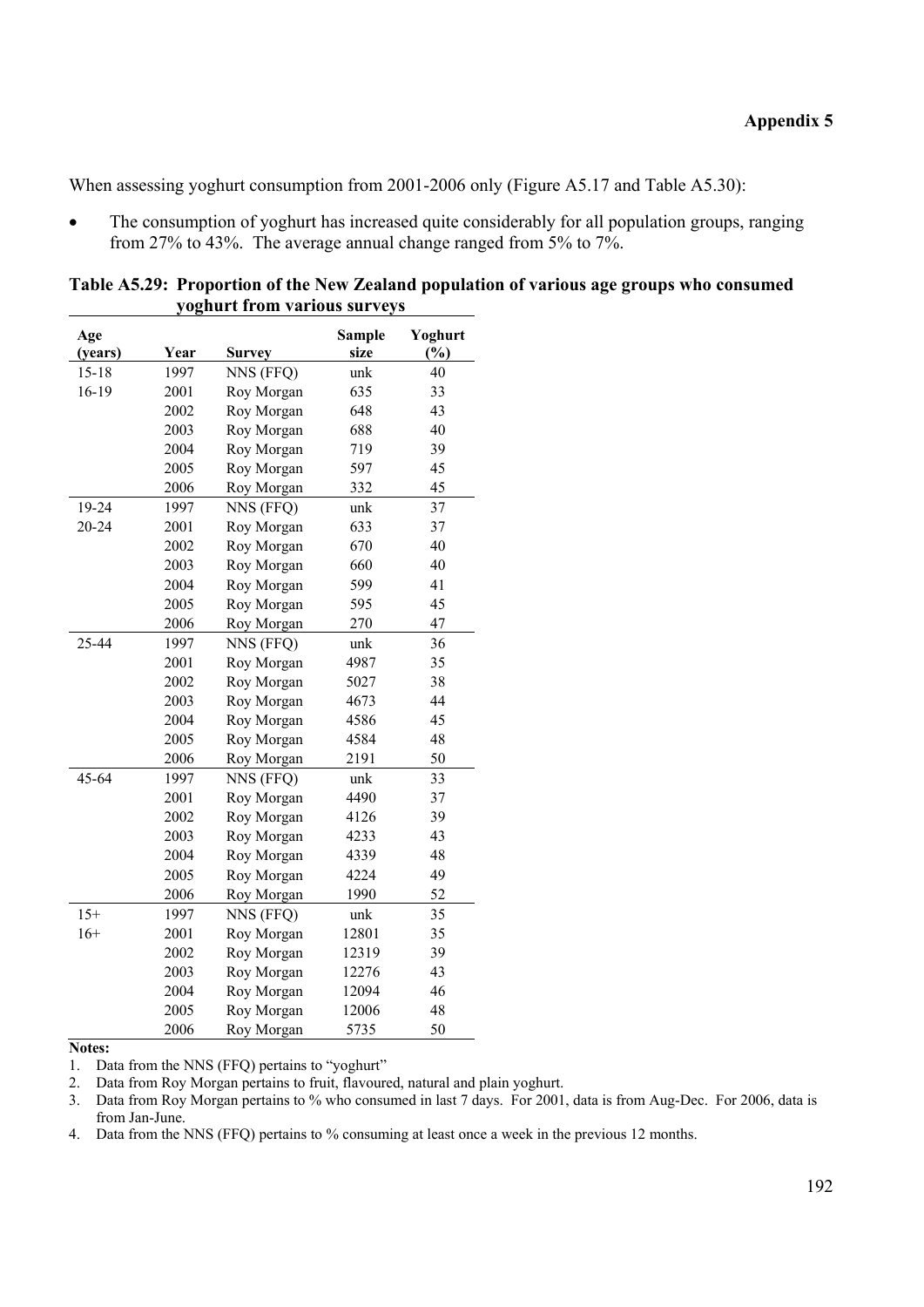

**Figure A5.17: Proportion of the New Zealand population of various age groups who consumed yoghurt in the last 7 days** 

**Source:** Roy Morgan Single Source

1. For 2001, data is from Aug-Dec. For 2006, data is from Jan-June.

| Table A5.30: Change in cheese consumption for various New Zealand age group populations |
|-----------------------------------------------------------------------------------------|
| from 2001 to 2006                                                                       |

| Age<br>(years) | % change<br>$(2001 - 2006)$ | Average<br>annual<br>change $(\% )$ |
|----------------|-----------------------------|-------------------------------------|
| 16-19          | 36                          | 6                                   |
| $20 - 24$      | 27                          | 5                                   |
| 25-44          | 43                          |                                     |
| 45-64          | 41                          |                                     |
| $16+$          | 43                          |                                     |

### *Sweet biscuits*

With reference to Table A5.31; from 1995-2006:

- There was a decrease in the proportion of the population who consumed plain sweet biscuits by between 30% and 40%.
- As data from both surveys in Table A5.31 measured consumption on a weekly basis, a relatively high amount of confidence can be placed in the results obtained.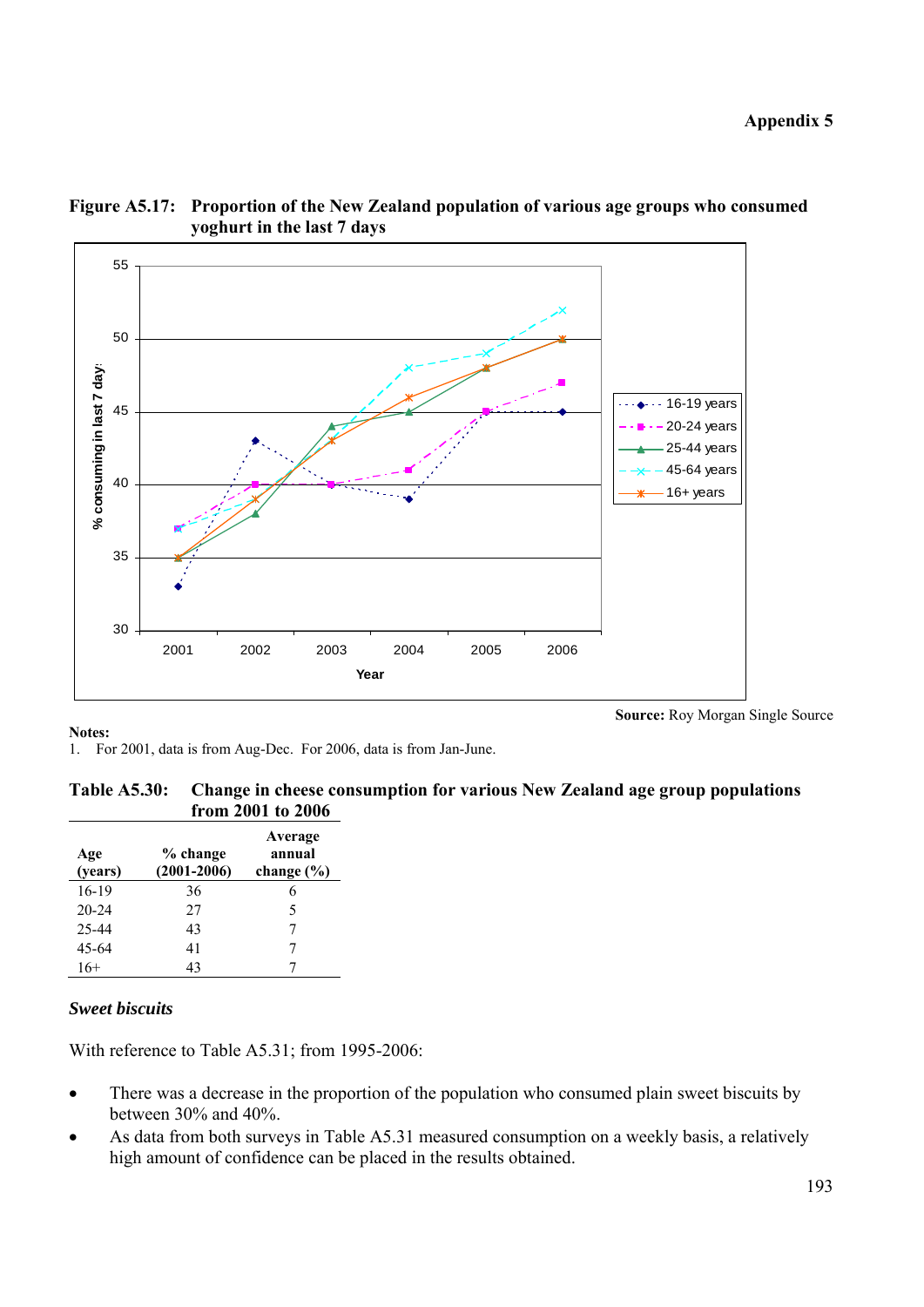When assessing plain sweet biscuit consumption from 2004-2006 only (Figure A5.18 Table A5.32):

• The change in consumption of plain sweet biscuits varied between the population groups. There was a 13% decrease for the population aged 16-19 years; whereas there was a 22% increase for the population aged 20-24 years. There was a 6% increase for the population aged 16 years and above. The average annual change ranged from -3% to 4%.

| Age     |      |               | <b>Sample</b> | <b>Plain sweet</b> |
|---------|------|---------------|---------------|--------------------|
| (years) | Year | <b>Survey</b> | size          | biscuits $(\% )$   |
| 15-18   | 1997 | NNS (FFQ)     | unk           | 58                 |
| 16-19   | 2001 | Roy Morgan    | 635           | 39                 |
|         | 2002 | Roy Morgan    | 648           | 37                 |
|         | 2003 | Roy Morgan    | 688           | 35                 |
|         | 2004 | Roy Morgan    | 719           | 36                 |
|         | 2005 | Roy Morgan    | 597           | 35                 |
|         | 2006 | Roy Morgan    | 332           | 34                 |
| 19-24   | 1997 | NNS (FFQ)     | unk           | 43                 |
| 20-24   | 2001 | Roy Morgan    | 633           | 23                 |
|         | 2002 | Roy Morgan    | 670           | 28                 |
|         | 2003 | Roy Morgan    | 660           | 26                 |
|         | 2004 | Roy Morgan    | 599           | 27                 |
|         | 2005 | Roy Morgan    | 595           | 26                 |
|         | 2006 | Roy Morgan    | 270           | 28                 |
| 25-44   | 1997 | NNS (FFQ)     | unk           | 52                 |
|         | 2001 | Roy Morgan    | 4987          | 36                 |
|         | 2002 | Roy Morgan    | 5027          | 38                 |
|         | 2003 | Roy Morgan    | 4673          | 37                 |
|         | 2004 | Roy Morgan    | 4586          | 38                 |
|         | 2005 | Roy Morgan    | 4584          | 35                 |
|         | 2006 | Roy Morgan    | 2191          | 37                 |
| 45-64   | 1997 | NNS (FFQ)     | unk           | 56                 |
|         | 2001 | Roy Morgan    | 4490          | 37                 |
|         | 2002 | Roy Morgan    | 4126          | 39                 |
|         | 2003 | Roy Morgan    | 4233          | 42                 |
|         | 2004 | Roy Morgan    | 4339          | 42                 |
|         | 2005 | Roy Morgan    | 4224          | 39                 |
|         | 2006 | Roy Morgan    | 1990          | 39                 |
| $15+$   | 1997 | NNS (FFQ)     | unk           | 54                 |
| $16+$   | 2001 | Roy Morgan    | 12801         | 36                 |
|         | 2002 | Roy Morgan    | 12319         | 38                 |
|         | 2003 | Roy Morgan    | 12276         | 39                 |
|         | 2004 | Roy Morgan    | 12094         | 40                 |
|         | 2005 | Roy Morgan    | 12006         | 38                 |
|         | 2006 | Roy Morgan    | 5735          | 38                 |

| Table A5.31: Proportion of the New Zealand population of various age groups who consumed |
|------------------------------------------------------------------------------------------|
| plain sweet biscuits from various surveys                                                |

#### **Notes:**

1. Data from the NNS (FFQ) pertains to plain sweet biscuits only.

2. Data from Roy Morgan pertains to plain sweet biscuits only.

3. Data from Roy Morgan pertains to % who consumed in last 7 days. For 2001, data is from Aug-Dec. For 2006, data is from Jan-June.

4. Data from the NNS (FFQ) pertains to % consuming at least once a week in the previous 12 months.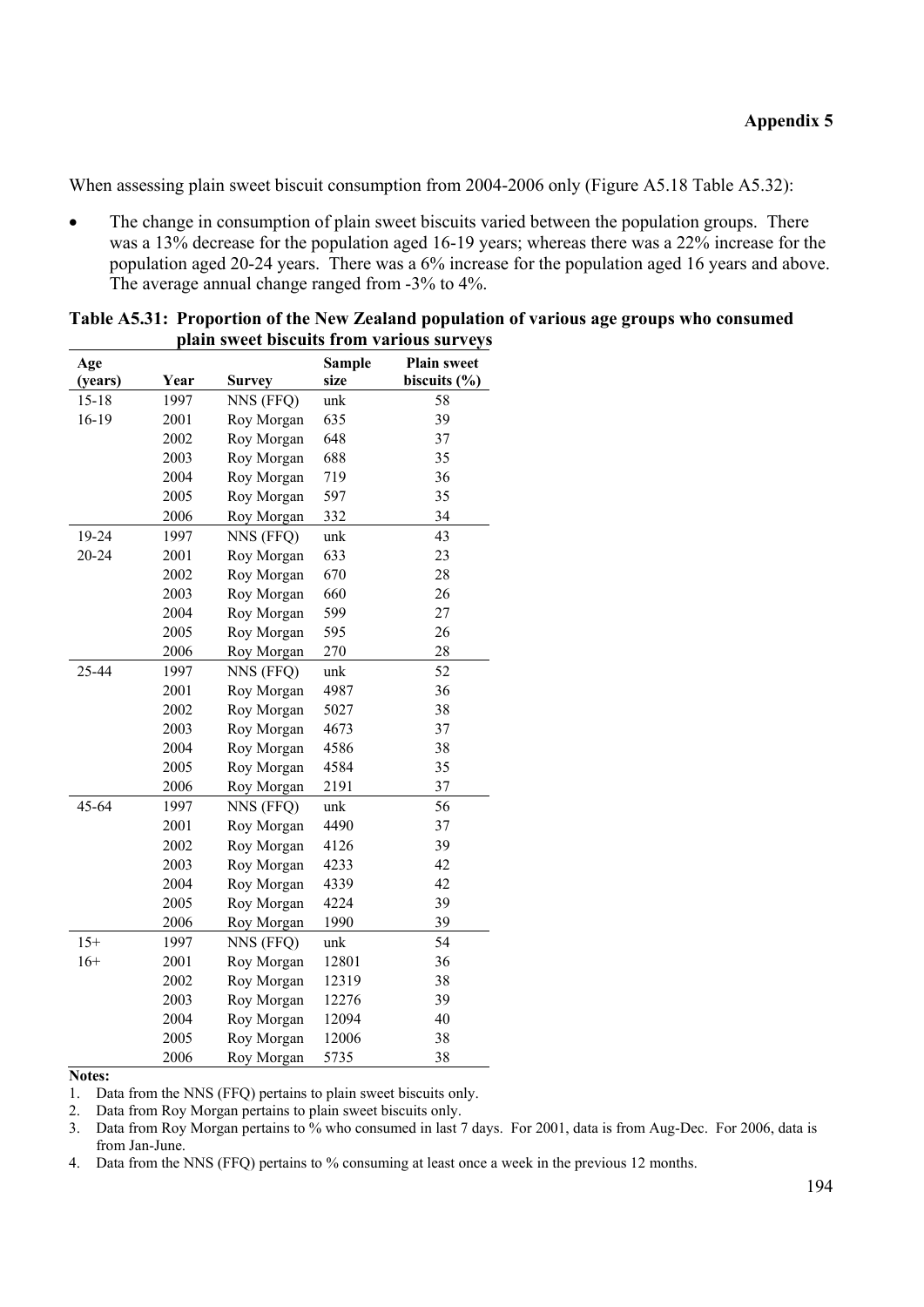



**Source:** Roy Morgan Single Source

1. For 2001, data is from Aug-Dec. For 2006, data is from Jan-June.

| Table A5.32: Change in plain sweet biscuit consumption for various New Zealand age group |
|------------------------------------------------------------------------------------------|
| populations from 2001 to 2006                                                            |

| Age<br>(years) | % change<br>$(2001 - 2006)$ | Average<br>annual<br>change $(\% )$ |
|----------------|-----------------------------|-------------------------------------|
| $16-19$        | $-13$                       | -3                                  |
| $20 - 24$      | 22                          | 4                                   |
| 25-44          | 3                           |                                     |
| 45-64          | 5                           |                                     |
| 16+            |                             |                                     |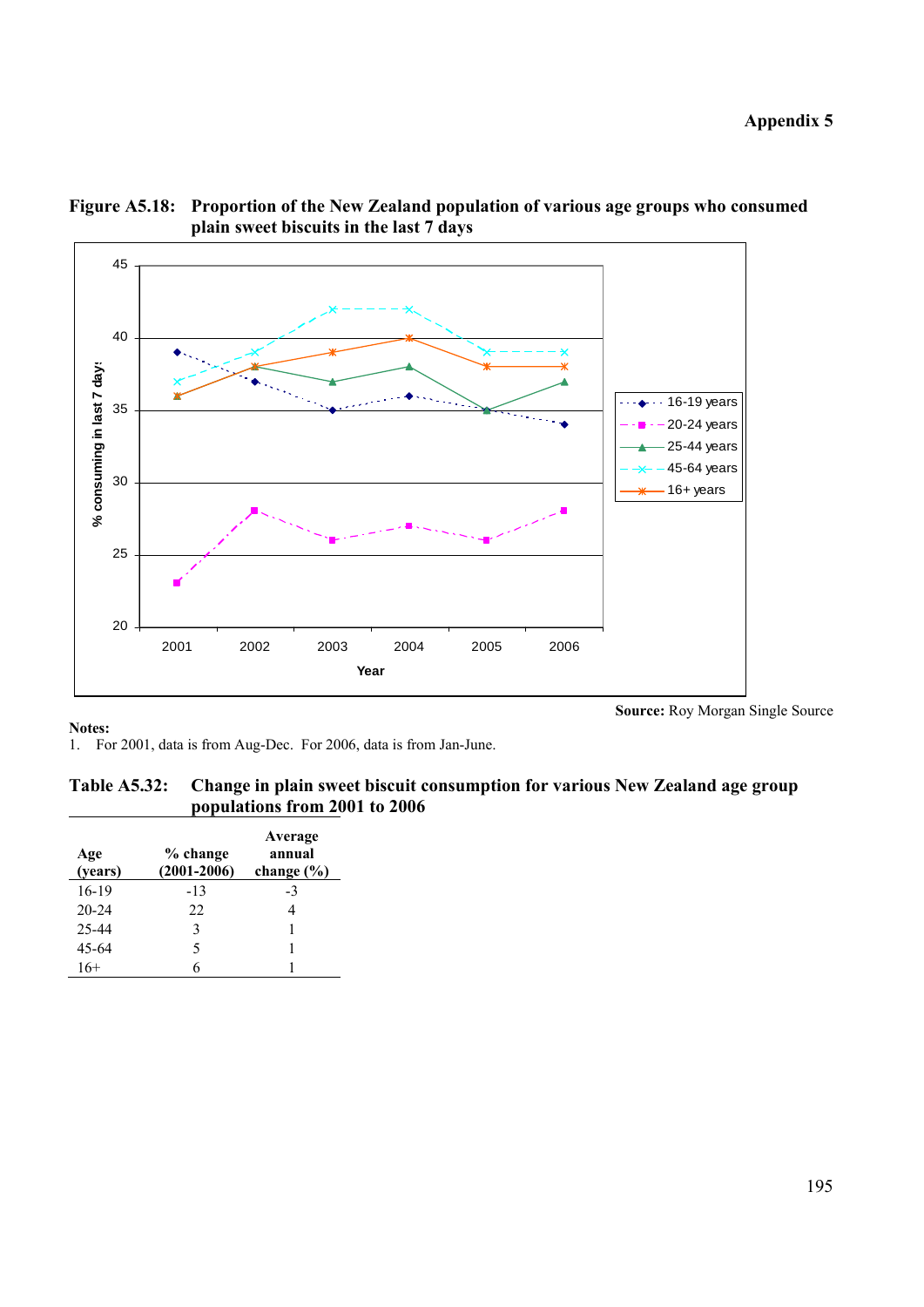# In-Confidence

## **Appendix 6**

### **World Health Organisation Nutrient Goals and disease specific recommendations**

*Table A6.1 Ranges of population nutrient intake goal relating to fat intakes (WHO 2003)* 

| Dietary factor |                                                                                                         | Goal (% of total energy,   |
|----------------|---------------------------------------------------------------------------------------------------------|----------------------------|
|                |                                                                                                         | unless otherwise stated)   |
| Total fat      |                                                                                                         | 15-30%                     |
|                | Saturated fatty acids                                                                                   | $<10\%$                    |
|                | Polyunsaturated fatty acids (PUFAs)                                                                     | $6 - 10\%$                 |
|                | n-6 Polyunsaturated fatty acids (PUFAs)                                                                 | $5 - 8\%$                  |
|                | n-3 Polyunsaturated fatty acids (PUFAs)                                                                 | $1 - 3\%$                  |
|                | <b>TFA</b>                                                                                              | $<1\%$                     |
|                | Monounsaturated fatty acids (MUFAs)                                                                     | By difference <sup>a</sup> |
|                | $^{\circ}$ this is calculated as total fat – (saturated fatty acids + poly saturated fatty acids + TFA) |                            |

Excerpt from the Joint WHO/FAO Expert Consultation on Diet, nutrition and the prevention of chronic disease (Joint WHO/FAO Expert Consultation, 2003).

### *Section 5.4.5 Disease-specific recommendations:*

Dietary intakes of fats strongly influences the risk of cardiovascular diseases such as coronary heart diseases such as coronary heart disease and stroke, through effect on blood lipids, thrombosis, blood pressure, arterial (endothelial) function, arrythmogenesis and inflammation. However, the qualitative composition of fats in the diet has a significant role to play in modifying this risk.

The evidence shows that intake of saturated fatty acids is directly related to cardiovascular risk. The traditional target is to restrict the intake of saturated fatty acids to less than 7% for high risk groups. Within these limits, intake of foods rich in myristic and palmitic acids should be replaced by fats with a lower content of these particular fatty acids.

Not all saturated fats have similar metabolic effects; those with 12-16 carbons in the fatty acids chain have a greater effect on raising LDL cholesterol. As populations progress in the nutrition transition and energy excess becomes a potential problem, restricting certain fatty acids becomes progressively more relevant to ensuring cardiovascular health.

To promote cardiovascular health, diets should provide a very low intake of TFA (hydrogenated oils and fats). In practice, this implies an intake of less than 1% daily energy intake.

While there is no evidence to directly link the quality of daily fat intake to an increased risk of CVD, total fat consumption should be limited to enable the goals of reduced intake of saturated and TFA to be met easily in most population and to avoid the potential problems of undesirable weight gain that may arise from unrestricted fat intake.

These dietary goals can be met by limiting the intake of fat from dairy and meat sources, avoiding the use of hydrogenated oils and fats in cooking and manufacture of food products, using appropriate edible vegetable oils in small amounts, and ensuring a regular intake of fish (one to two times per week) or plant sources of  $\alpha$ linolenic acid. Preference should be given to food preparation practices that employ non-frying methods.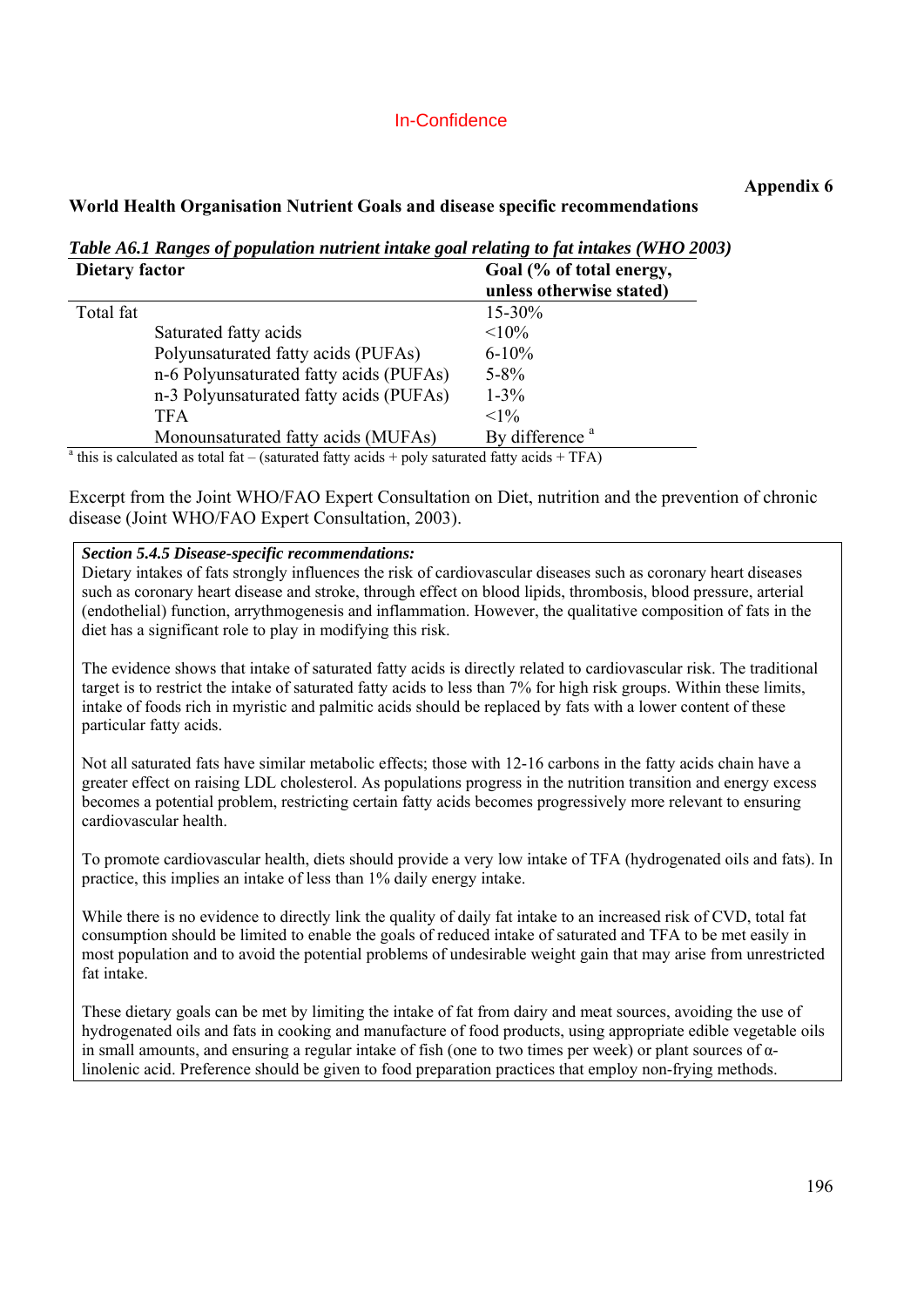### **International estimates of TFA intakes**

| Country     | <b>Mean dietary</b><br>intake | % of energy/fat                                | <b>Comments</b>                                                                                                                                                                  | Reference                                     |
|-------------|-------------------------------|------------------------------------------------|----------------------------------------------------------------------------------------------------------------------------------------------------------------------------------|-----------------------------------------------|
| <b>USA</b>  | 5.8 $g/day$                   | $2.6\%$ energy<br>intake/day*                  | All pop'n 20 yrs+                                                                                                                                                                | (American Heart Association, 2006)            |
|             | 2.6 $g/day$ to 12.8<br>g/day  |                                                | High intake estimates<br>based on food<br>disappearance statistics and<br>therefore less robust than<br>other estimates                                                          | (Lichtenstein, 1997)                          |
|             | $2.24$ g/day males            | 5% of total fat intake                         | A 1996 study involving 27<br>females and 24 men aged                                                                                                                             | (Lemaitre et al., 1998)                       |
|             | $1.78$ g/day females          |                                                | 51-78 years, determined<br>using a food frequency<br>questionnaire                                                                                                               |                                               |
| Australia   | 1.2 to 1.6 $g/day$            | 0.6% of total energy<br>intake*                |                                                                                                                                                                                  | (Food Standards Australia New Zealand, 2006b) |
| New Zealand | 4.1 $g/day$ males             | 4% of total fat intake<br>1.5% of total energy | Sources of fat in New<br>Zealand diet were<br>identified from published<br>Life in New Zealand<br>(LINZ) tables (Horwath,<br>1991) and from LINZ<br>survey (Wilson et al., 1995) | (Lake and Thomson, 1996)                      |
|             | 2.5 g/day females             | intake<br>3.8% of total fat<br>intake          |                                                                                                                                                                                  |                                               |
|             |                               | 1.4% of total energy<br>intake                 |                                                                                                                                                                                  |                                               |
|             | 1.6 to 2.0 $g/day$            | 0.7% of total energy<br>intake*                |                                                                                                                                                                                  | (Food Standards Australia New Zealand, 2006a) |
| Europe      | $2.4$ g/day males             | 0.87% of total energy<br>intake*               | Cross-sectional study in<br>eight European countries,                                                                                                                            | (van de Vijver et al., 2000)                  |
|             | $2.0$ g/day females           | 0.95% of total energy<br>intake*               | involving 327 men and 299<br>women aged 50-65 years                                                                                                                              |                                               |

*Table A7. 1: International estimates of TFA intakes*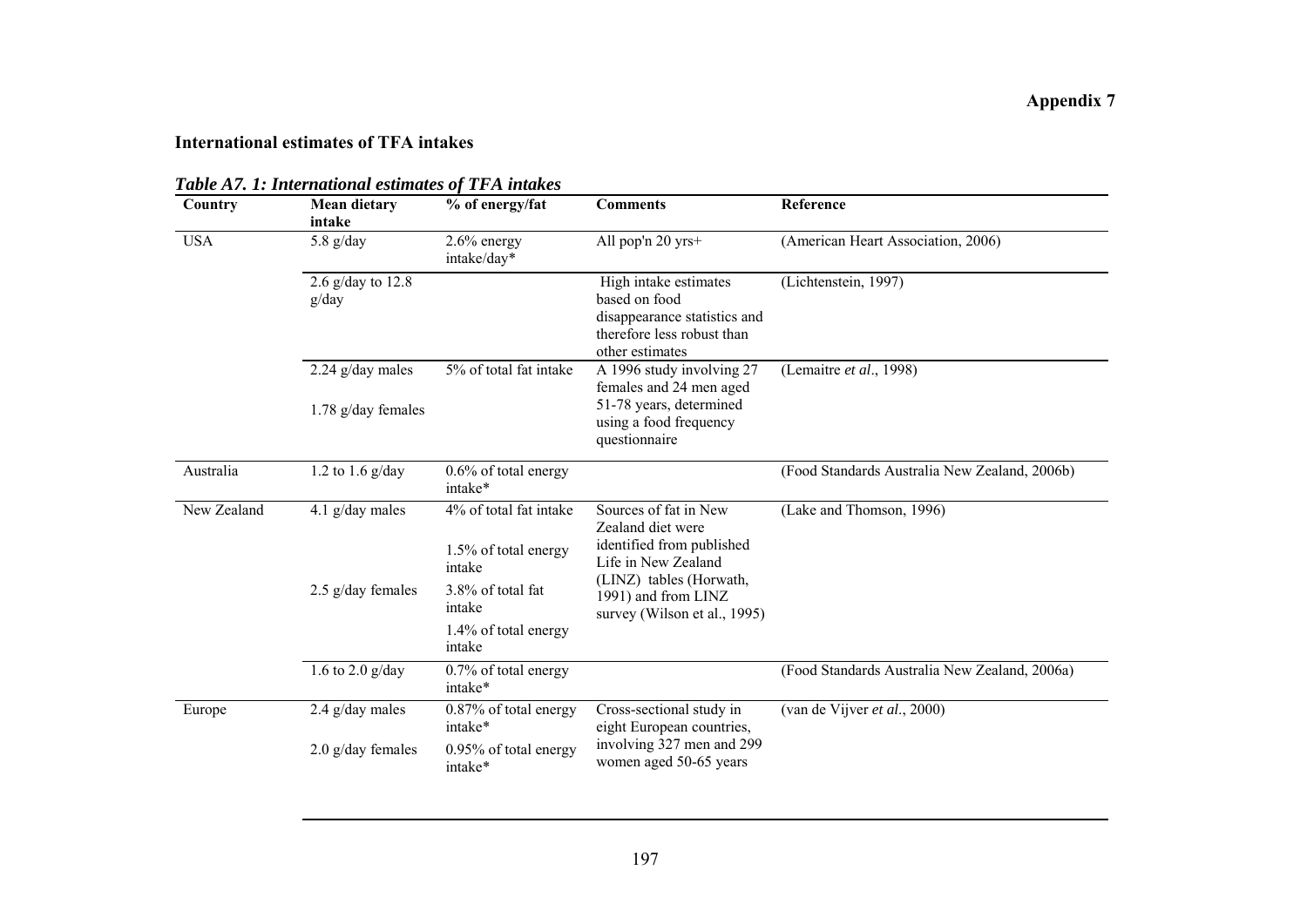# **Appendix 7**

| Country        | <b>Mean dietary</b><br>intake      | % of energy/fat                                      | <b>Comments</b>                                                                                                                                                                                                                                                                                                      | Reference                                               |
|----------------|------------------------------------|------------------------------------------------------|----------------------------------------------------------------------------------------------------------------------------------------------------------------------------------------------------------------------------------------------------------------------------------------------------------------------|---------------------------------------------------------|
|                |                                    | 0.5-2.1% of total<br>energy intake - males           | Mean daily intakes for 14<br>different countries in the<br>EU (excluding Ireland)                                                                                                                                                                                                                                    | (Foods standards Authority of Ireland Website,<br>2006) |
|                |                                    | $0.8 - 1.9\%$ of total<br>energy intake -<br>females |                                                                                                                                                                                                                                                                                                                      |                                                         |
| United Kingdom | 5.6 g/day males<br>4 g/day females | No estimate provided                                 | Using data from the<br>1986/87 Dietary and<br>Nutritional Survey of<br>British Adults (7-day<br>weighed dietary record),<br>involving 1087 males and<br>1110 females aged 16-64<br>years excluding pregnant<br>women                                                                                                 | (Food Standards Agency Website, 1987)                   |
| Canada         | $8.4$ g/day                        | No estimate provided                                 | Estimates were determined<br>on the basis of fat and<br>calories intakes reported in<br>the 1990 Nova Scotia<br>Dietary Survey along with<br>the assumption that trans<br>fatty acids were 10.4% of<br>the total dietary fat.<br>Estimates ranged from 5.2<br>g/day for elderly women to<br>12.5 $g/d$ for young men | (Ratnayake and Chen 1995)                               |
|                | 1.4 to $25.4$ g/day                | No estimate provided                                 |                                                                                                                                                                                                                                                                                                                      | (Innis et al 1999)                                      |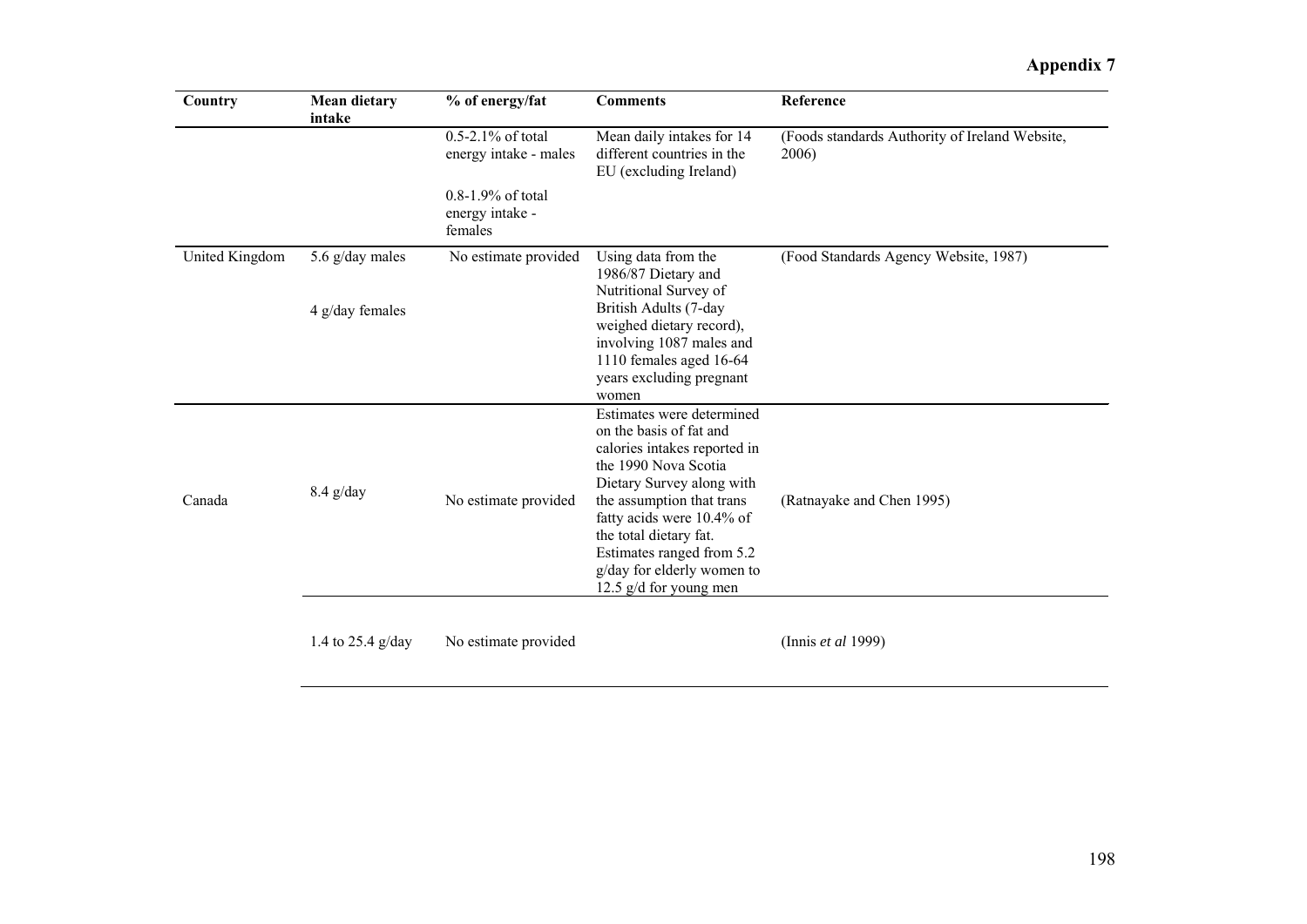# **Appendix 7**

| Country | <b>Mean dietary</b><br>intake                                                                   | % of energy/fat               | <b>Comments</b>                                                                                                                                                                                                                                                                                                                             | Reference                    |
|---------|-------------------------------------------------------------------------------------------------|-------------------------------|---------------------------------------------------------------------------------------------------------------------------------------------------------------------------------------------------------------------------------------------------------------------------------------------------------------------------------------------|------------------------------|
|         | 3.8 to 3.4 g/day                                                                                | No estimate provided          | Cross-sectional prospective<br>study of healthy, pregnant<br>women in Vancouver,<br>Canada, values for trans fat<br>intake that were somewhat<br>less than the previous<br>estimates for the Canadian<br>diet. Values of 3.8 and 3.4<br>g/d person were reported<br>for women in the first<br>semester and third<br>semester, respectively. | (Innis 2002)                 |
|         | $4.9$ g/day                                                                                     | $2.2\%$ energy<br>intake/day* | From dietary intake data<br>from nutrition surveys<br>conducted in Ontario,<br>Manitoba, British<br>Columbia and Quebec.<br>Values for various age<br>groups and sexes are given<br>in the Task Force Report                                                                                                                                | (Health Canada 2005)         |
| Denmark | $2.6$ g/day males<br>and females 19-64<br>years<br>(approximately<br>half from ruminant<br>fat) | $1.0\%$ energy<br>intake/day* | National food consumption<br>data matched with<br>laboratory analysis of<br>major foods                                                                                                                                                                                                                                                     | (Stender and Dyerberg, 2003) |

\*% daily energy intake from TFA used to compare to WHO TFA goal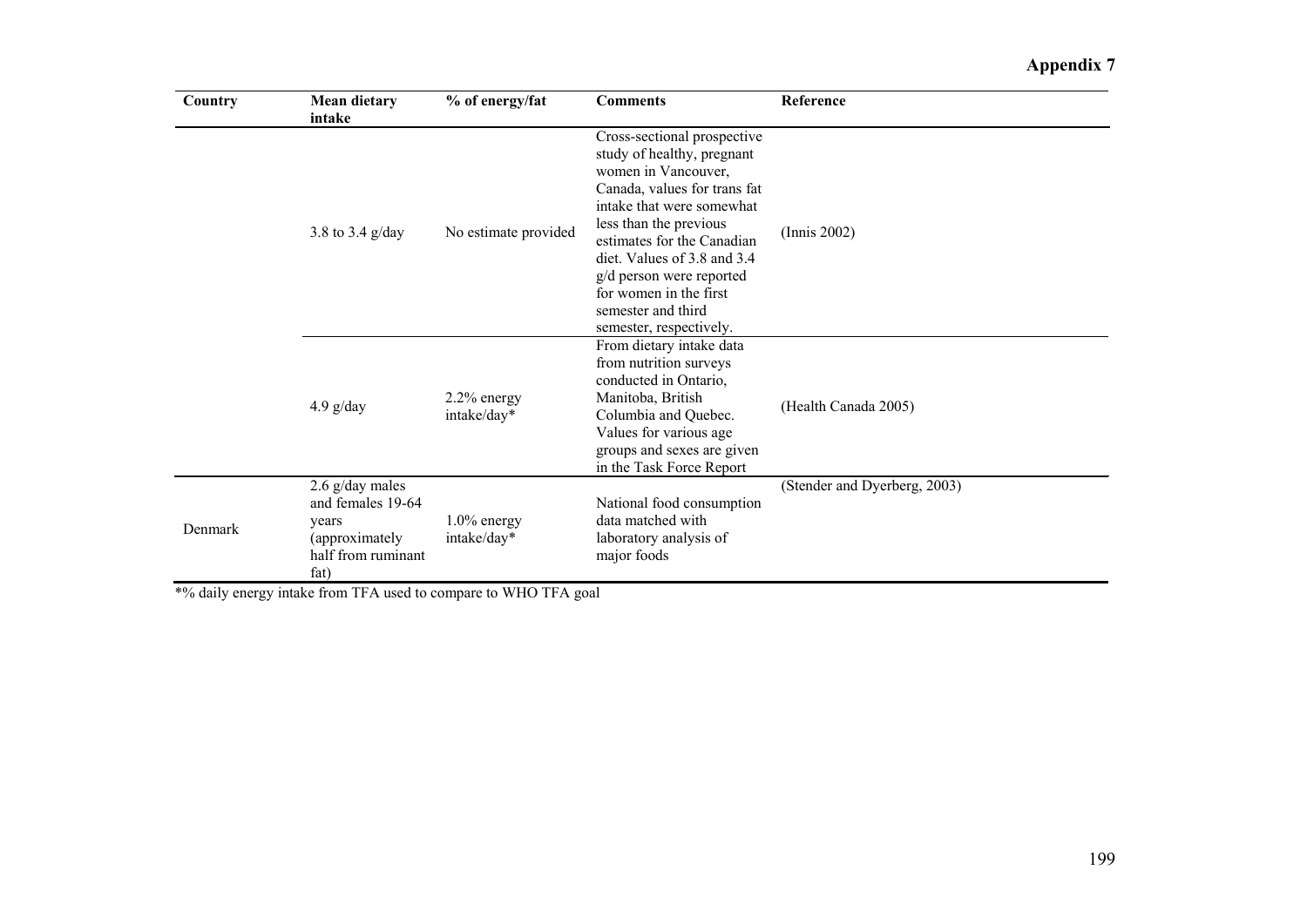#### **RISK ASSESSMENT**

### REVIEW REPORT

TRANS FATTY ACIDS IN THE NEW ZEALAND AND AUSTRALIAN FOOD SUPPLY

#### *1. Key Risk Assessment Questions of the Review*

There are six key questions requiring investigation as part of this review:

- 1. What is the relationship between TFA intake, biomarkers of disease, and outcomes of public health significance?
- 2. Are there differences in health effects according to ruminant or manufactured TFA?
- 3. Compared to the health impact of TFA, what is the impact of SFA on biomarkers and outcomes of CHD?
- 4. What are the present intakes and dietary sources of TFA in Australia and New Zealand? Are there population groups with intakes of TFA well above average levels in the general population? Which sectors of the food industry are the major contributors to TFA in the Australian and New Zealand diets?
- 5. What is the potential reduction in TFA intake in Australia and New Zealand?
- 6. What is the potential reduction in health risk from such a reduction in TFA intake?

#### *2. Summary*

A risk assessment of the dietary intake of TFA for the Australian and New Zealand populations was undertaken based on the estimated dietary intake.

There has been much debate in the literature regarding the link between dietary intake of TFA and adverse health outcomes. The most consistent and robust evidence linking TFA intake with an adverse health outcome is its adverse effect on blood lipid profile, specifically TFA appear to raise LDL levels. A small number of cohort studies also show an association with TFA intake and risk of heart disease. A joint review was undertaken by the FAO/WHO of dietary factors associated with cardiovascular disease, a collective term for diseases of the heart and arteries that includes CHD. The evidence for an adverse effect of TFA intake on risk for cardiovascular disease led the authors of the report to recommend population nutrient intake goals of less than 1% energy from TFA (Anon, 2003). Mean TFA intakes in Australia and New Zealand are below 1% intake, but this does not preclude the possibility of health benefits from further reductions in intake particularly in people with intakes above the mean.

The effect of TFA on blood lipids was given as a primary scientific reason in Danish, Canadian and U.S. reviews to support reducing population TFA intakes, resulting in regulatory action in these countries. Pre-regulation TFA intakes in North America were considerably higher than current estimates in Australia and New Zealand, however, Denmark took action to reduce TFA in the Danish food supply with mean TFA intakes of 1% dietary energy (Stender and Dyerberg, 2003), a level much closer to intakes in Australia and New Zealand (*Figure 7*).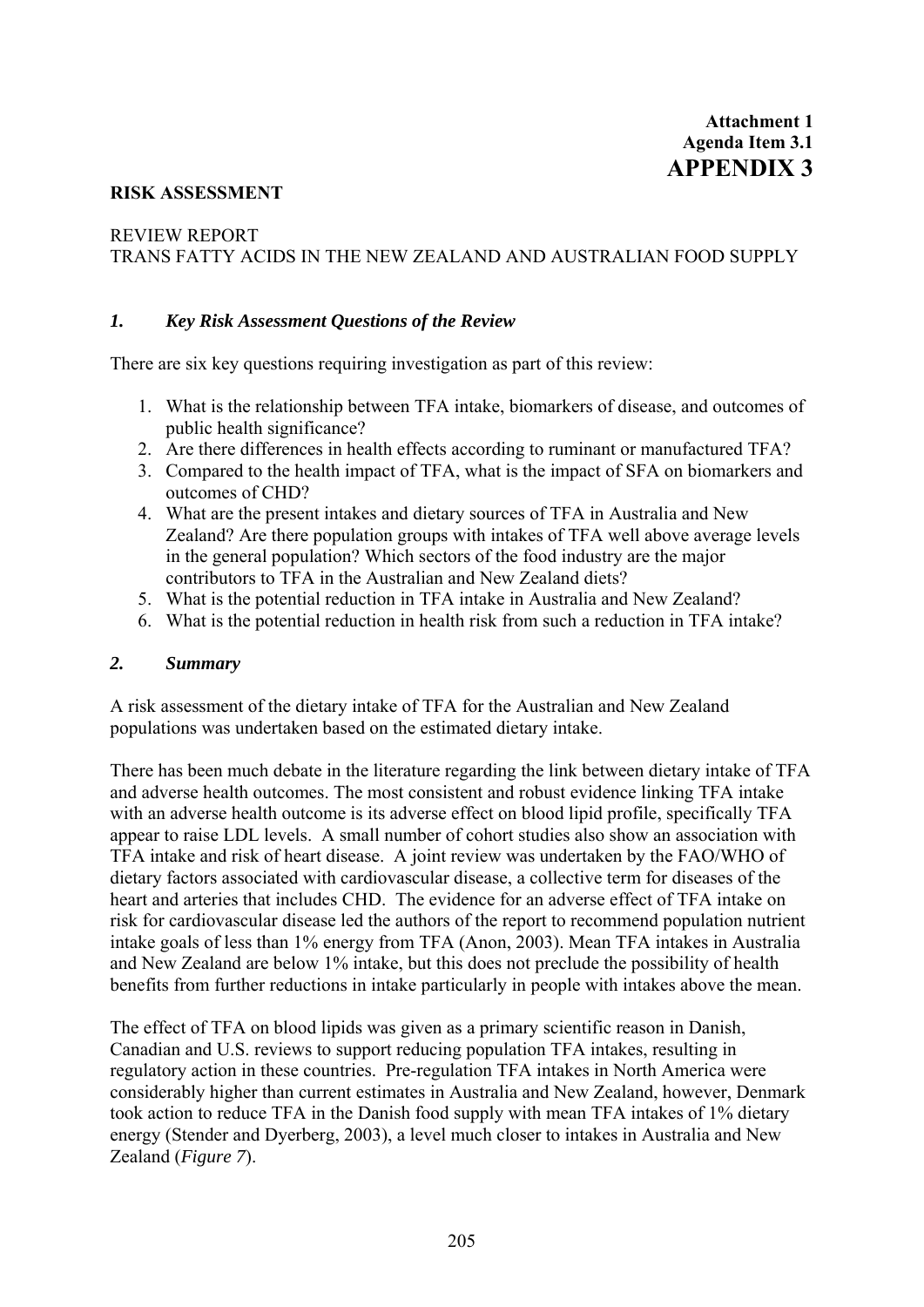Arguments have been put forward to suggest that ruminant-derived TFA may have differential health effects compared with TFA formed during the manufacturing of partially hydrogenated edible oils. However, the profile of the TFA content of ruminant fat is related to the diet of the animals (see Appendix 1). Further, the TFA profile of partially hydrogenated vegetable oil is also likely to vary between countries owing to preference for different oils. Therefore, while it is reasonable to presume that studies showing differential effects of individual TFA are comparable between countries, the relevance of studies of fatty acid mixtures (e.g. butter versus margarine) between countries is more uncertain. In the absence of any definitive evidence for differential effects on heart disease risk factors, the recommendation to reduce saturated fat intake, and hence animal fats including ruminantderived TFA, is still relevant.

The evidence base that could be used to compare the effect on biomarkers or health outcomes of consuming ruminant or manufactured TFA is inadequate to allow firm conclusions to be made. The North American Institute of Medicine cautioned against trying to eliminate TFA from diets by avoiding meat and dairy foods because this would have undesirable effects on other dietary components (2002).

Evidence for TFA having a more adverse effect on blood lipids compared with SFA on an equal energy basis is compelling. This is consistent with data from a prospective cohort study showing that replacement of 2% energy from TFA with *cis*-unsaturated fatty acids was equivalent, in terms of CHD risk reduction, with replacement of 5% energy from SFA with *cis*-unsaturated fatty acids (Hu et al., 1997).

Dietary intakes of TFA including ruminant and industrial sources are approximately 0.6% and 0.7% of dietary energy intake in Australia and New Zealand, respectively (*Figure 7*). There is the potential for reducing TFA intakes from manufactured edible oils which account for approximately one-third and one-half of total TFA intakes in Australia and New Zealand, respectively (*Table 1*). Replacing high fat dairy foods with low fat alternatives would also reduce TFA intake as a consequence.

Dietary intakes of TFA from both ruminant and manufactured sources combined are approximately 0.6% and 0.7% of dietary energy intake in Australia and New Zealand, respectively. Whether intakes of this magnitude are associated with excess risk of CHD are unknown because the Australian and New Zealand intakes occur at the lower end of the TFA intake distribution found to be associated with CHD events in prospective studies (Ascherio *et al*., 1996; Pietinen *et al*., 1997; Oomen *et al*., 2001; Oh *et al*., 2005; Xu *et al*., 2006). The Institute of Medicine took the view that there is a positive linear trend between TFA intake and total and LDL cholesterol concentration, and therefore an increased risk of CHD (Institute of Medicine, 2002). This seemed reasonable given that the mean TFA intakes in North America are around  $2 - 3\%$  of dietary energy, a range over which changes in blood lipids have been found (Judd *et al*., 1994; Judd *et al*., 1998; Lichtenstein *et al*., 1999). However, there is a paucity of evidence to show that blood lipids change with reductions in TFA intakes of 0.3 – 0.4% energy, ie: reductions in TFA intake potentially achievable in Australia and New Zealand.

Nevertheless, there may be a health benefit if TFA intakes in Australia and New Zealand were reduced. Although it has been suggested that TFA are adversely associated with some forms of cancer, type 2 diabetes, age-related macular degeneration, and early development, the most comprehensive evidence in support of a health benefit is a possible reduction in CHD events.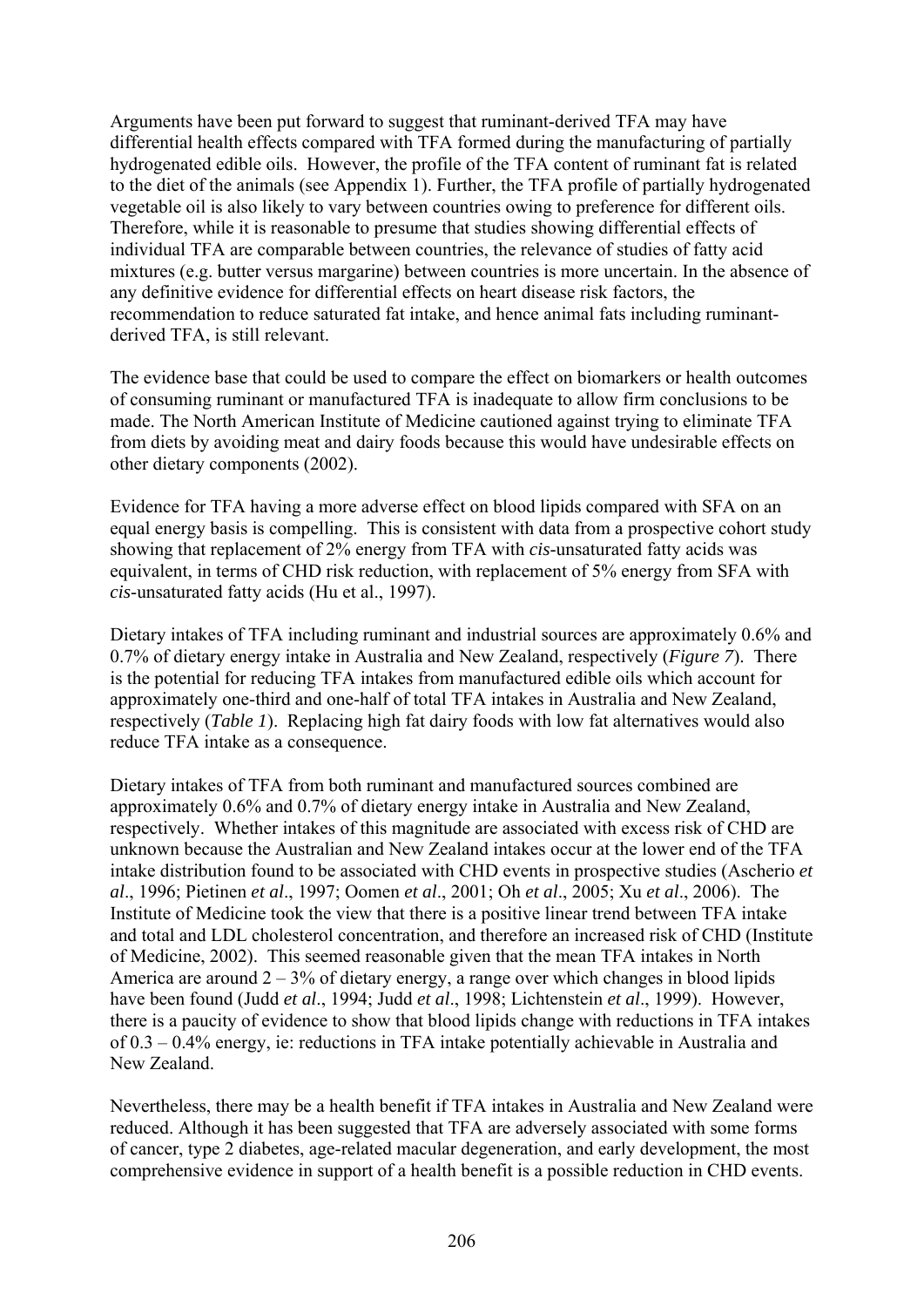The benefit would be greatest if partially hydrogenated vegetable oils were largely replaced in the food supply using carbohydrate or *cis* unsaturated fatty acids as alternative energy sources.

Replacing carbohydrate in the diet with an isoenergetic amount of TFA adversely raises total and LDL-C concentrations. The evidence from dietary intervention trials, summarised in a systematic review, is consistent and compelling (Mensink *et al*., 2003). Replacement of *cis* fatty acids with isoenergetic amounts of TFA adversely raises the LDL:HDL cholesterol ratio. In a systematic review, a linear dose-response between percentage energy intake from TFA and change in LDL:HDL cholesterol was found with no evidence of a diminishing or threshold effect (Ascherio *et al*., 1999). The evidence for a dose-response effect is consistent, at least for TFA intakes in excess of 3% energy intake.

Because of the uncertainty as to whether the blood lipid dose-response effect occurs at low levels of TFA intake, and because associations with CHD incidence are unknown at low intakes, it is not possible to estimate the true extent of disease risk reduction that would occur in Australia and New Zealand if the TFA ingestion in the populations was reduced below already low intakes.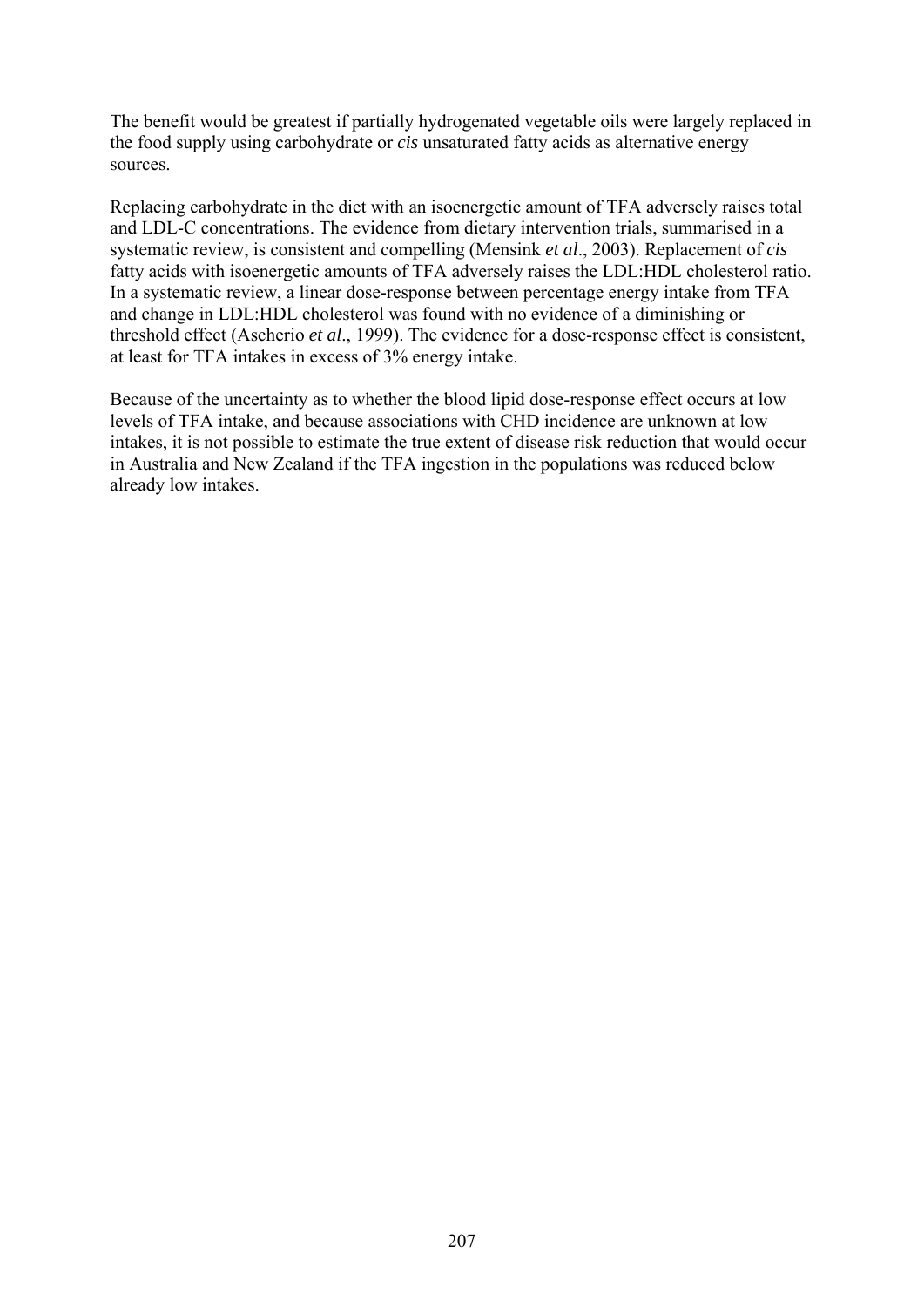#### *3. Risk Assessment*

# **What is the relationship between TFA intake, biomarkers of disease, and outcomes of public health significance?**

An adverse effect on blood lipids is regarded as a primary mechanism whereby TFA increases CHD risk. The evidence from eight dietary intervention trials, summarised in a systematic review, is consistent (Mensink *et al*., 2003): exchanging carbohydrate in the diet with an equal amount of energy predominantly from manufactured *trans* monounsaturated fatty acids raises total and LDL-cholesterol but has no effect on HDL-cholesterol concentrations. In a more recent meta-analysis that included data from 12 studies, exchanging *cis* mono- and polyunsaturated fatty acids with TFA was found to raise LDL and lower HDL cholesterol concentrations (Mozaffarian *et al*., 2006). Ascherio et al examined the effect of exchanging *cis* unsaturated fatty acids for isoenergetic amounts of TFA on LDL:HDL cholesterol ratio. In a systematic review of dietary intervention studies, a linear dose-response between percentage energy intake from TFA and change in LDL:HDL cholesterol was found with no evidence of a diminishing or threshold effect (Ascherio *et al*., 1999). The evidence for this effect is compelling, at least for TFA intakes in excess of 3% energy intake.

Most of the dietary comparisons involved fatty acid exchanges of greater than 2% energy. Two studies examined the effects on blood lipids when TFA was exchanged at energy intakes between 1 and 2% (Judd *et al*., 1998; Tricon *et al*., 2006). The results were consistent with the studies using higher levels of intakes, but it is also possible that there is a threshold of TFA intake below which total and LDL cholesterol concentrations, and the LDL:HDL cholesterol ratio are unaffected. Thus, there is limited evidence for a dose-response between changes in blood lipid concentrations and TFA intakes at low levels. Greater confidence in the nature of the dose-response would be gained if it could be confirmed from other studies that changes in blood lipids occurred with small changes in TFA intakes.

Prospective studies provide the strongest epidemiological evidence relating TFA intake to risk of CHD. Three out of five studies show increasing incidence of CHD, defined as a non-fatal myocardial infarction or death due to CHD, with increasing TFA intakes (Pietinen *et al.,* 1997; Oomen *et al.,* 2001; Oh *et al.,* 2005). A pooled analysis of the Alpha-Tocopherol, Beta-Carotene Cancer Prevention Study (Pietinen *et al*., 1997); The Zutphen Elderly Study (Oomen *et al*., 2001); The Nurses Health Study (Oh *et al*., 2005); and The Health Professionals Follow-up Study (Ascherio *et al*., 1996), showed that substitution of 2% energy from carbohydrates with 2% energy from TFA is associated with a 23% increased risk of CHD (relative risk 1.23; 95% confidence interval 1.11, 1.37) (Mozaffarian *et al*., 2006). In one of the trials, the Alpha-tocopherol Beta-carotene Cancer Prevention Study, the relative risk of CHD was only elevated in men whose median intake of TFA was more than 2% of daily energy intake (RR 1.43; 95% CI: 1.12, 1.84) (Pietinen *et al*., 1997). The authors suggested that there may be a level of TFA intake below which there is no elevated risk. If a threshold does exist, the level of intake at which this might occur is not clear. An increased risk of CHD was found in women consuming less than 2% daily energy as TFA in the Nurses Health Study (Oh *et al*., 2005). In the Health Professionals Follow-up Study, an elevated risk of fatal CHD was found in men consuming a median intake of TFA of 2.2 g compared with a comparison group whose mean intake was 1.5 g TFA per day (RR 1.63; 95% CI: 1.01, 2.62) (Ascherio *et al*., 1996). Based on the mean energy intake of men in the study, intakes of 1.5 and 2.2 g TFA would correspond to proportional intakes of daily energy of 0.7% and 1%,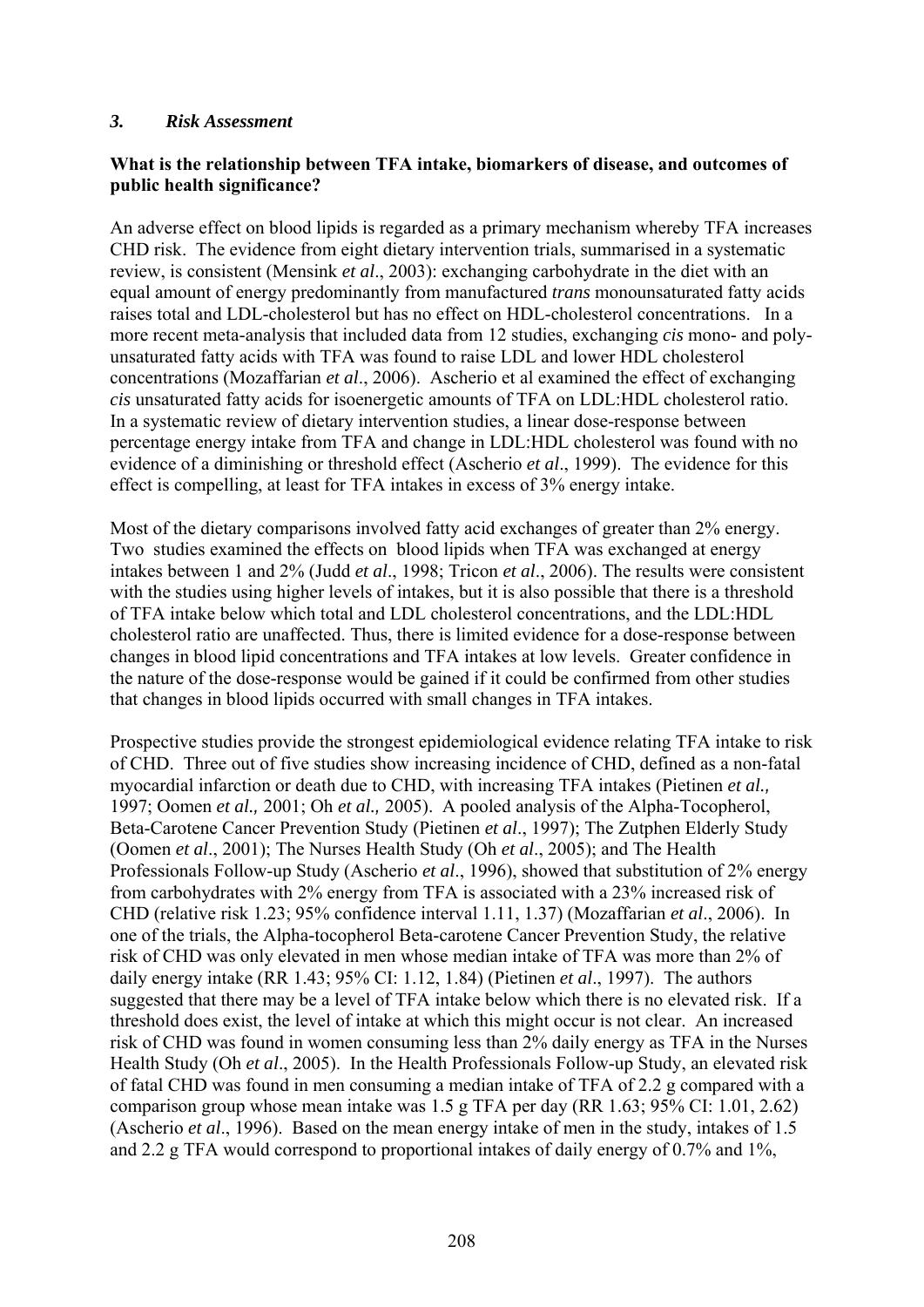respectively. No study has included a comparison group comprising people who consumed zero TFA.

The findings of one cohort study, published after the meta-analysis, did not show an increased incidence of CHD with increasing intakes of TFA (Xu *et al*., 2006). Participants were 2938 American Indians enrolled into the Strong Heart Study. It is unlikely that the range of intake in this study was too narrow for an effect to be seen because the median intakes of TFA among people in the lowest or above the highest quartile of intake were 0.9% and 3.9% of energy respectively. This is larger than the 2% difference used by Mozzafarian et al as the basis for calculation in their meta-analysis (Mozaffarian *et al.,* 2006). The reason for the lack of association between TFA intake and CHD incidence in this trial, when other studies found an effect, is unknown. It is likely that inclusion of the Strong Heart Study in a pooled analysis, such as that conducted by Mozzafarian et al., would have little effect on the risk estimates because of the small sample size compared with some of the other cohort studies. Thus, the conclusion reached by Mozzafarian and colleagues that the weight of evidence from prospective studies suggests a detrimental effect of TFA intake on CHD would stand. However, explaining inconsistencies in outcomes among the studies is important.

Some evidence for adverse effects of TFA intake on health other than CHD has been reported. A positive relationship between TFA intake and risk of developing type 2 diabetes was found in one prospective cohort study, with no association found in two other studies (Salmeron *et al*., 2001; Meyer *et al*., 2001; van Dam *et al*., 2002). Associations between dietary intake of TFA and breast cancer have either been adverse or neutral (Voorrips *et al*., 2002; Kim *et al*., 2006). Infants are exposed to TFA *in utero* at concentrations reflecting maternal TFA intake (Innis, 2006). However, the evidence base that could be used to examine effects of TFA exposure in early life is limited. TFA intake was found to be associated with age-related macular degeneration during follow-up in 261 elderly North American patients already diagnosed with the condition (Seddon *et al*., 2003). In the Blue Mountains Eye Study in Australia, TFA intake was found to be negatively associated with incident age-related maculopathy (Chua *et al*., 2006).

To date, the most consistent and extensive dataset linking TFA intake with an adverse health outcome is its association with CHD morbidity and mortality.

# **Are there differences in health effects according to ruminant or manufactured TFA?**

Individual *trans* fatty acids present in the milk and meat of ruminant animals are largely the same as those produced in the industrial process of partial hydrogenation, although the two sources are likely to differ in their fatty acid profiles. The predominant TFA in both sources are *trans* octadecanoic acids (C18:1t). Typically, ruminant TFA has a large proportion of *trans* vaccenic acid (C18:1 ∆11t) whereas partially hydrogenated vegetable oils contain C18:1t isomers with a more even distribution in the range C18:1 ∆6-14.

The data examining whether ruminant-derived TFA have a similar or different effect on blood lipids than do manufactured TFA is sparse. This is partly due to the variable nature of the proportion and type of TFA and further compounded by the studies showing that the TFA profile of dairy fat depends on how the animals are fed. Hence it would be possible that studies conducted in different countries could find apparently conflicting results owing to differences in animal husbandry.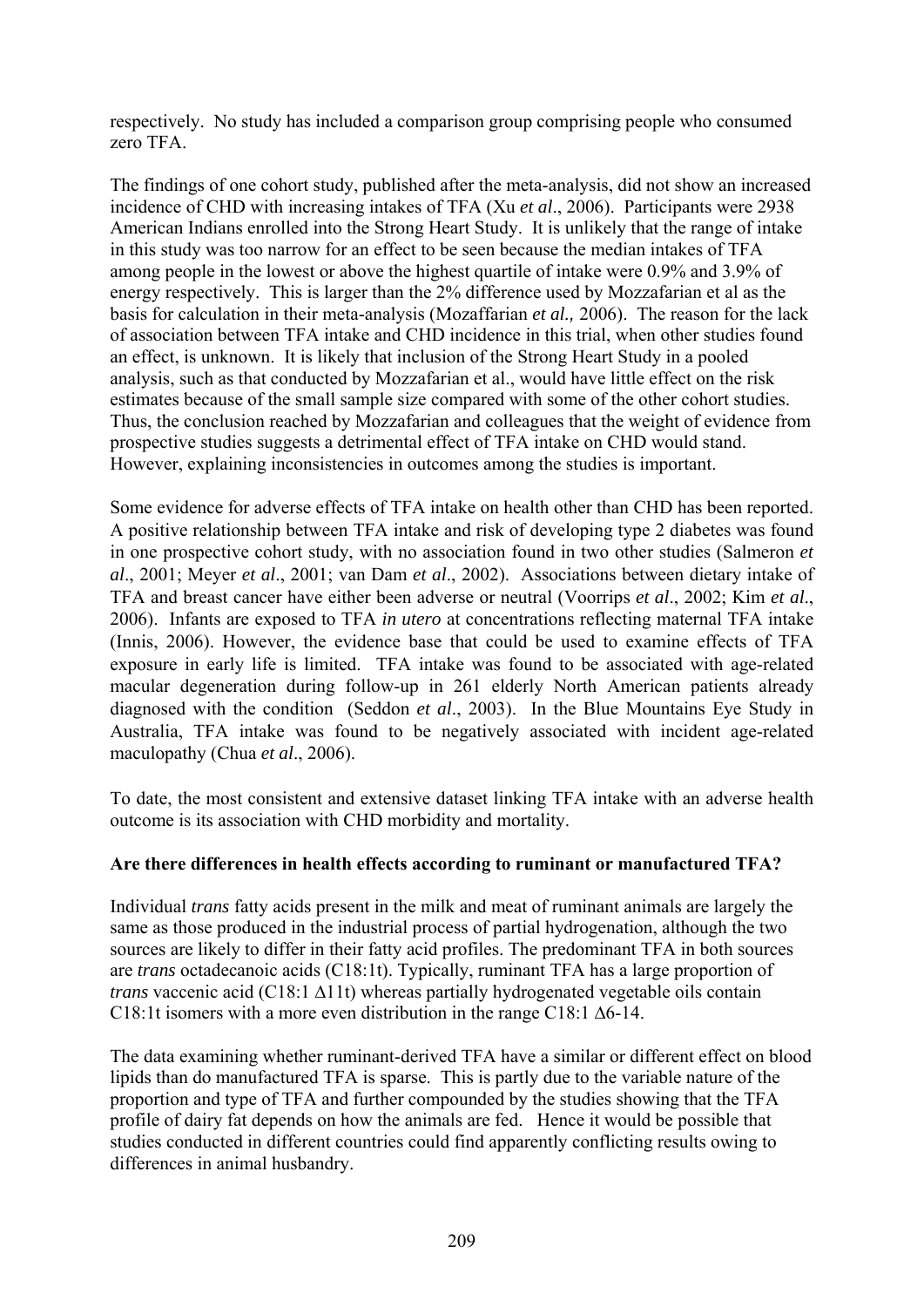In Australia, adipose tissue *trans* vaccenic acid, found in both manufactured and ruminant fats, was an independent predictor of myocardial infarction (Clifton *et al.,* 2004). Trans 18:2 fatty acids found in small amounts in non-hydrogenated refined oils, partially hydrogenated oils, and dairy are associated with higher risks of fatal ischaemic heart disease and sudden cardiac death (Lemaitre *et al*., 2002; Lemaitre *et al*., 2006). Mixtures of conjugated linoleic acid (CLA: for example 18:2 cis-9,trans-11 and trans-10,cis-12), present in small amounts in ruminant fats, have been used in supplementation trials. Doses of CLA well in excess of those found in a typical diet were found to have beneficial, neutral, or adverse effects on various biomarkers (Kelley *et al*., 2001; Benito *et al*., 2001; Noone *et al*., 2002; Riserus *et al*., 2002; Riserus *et al*., 2004). Associations between usual dietary intakes of CLA and breast cancer are contradictory (Aro *et al*., 2000; Voorrips *et al*., 2002; Rissanen *et al*., 2003).

Epidemiological studies show that associations with risk of CHD are not different for total, manufactured or ruminant-derived TFA intakes up to 2.5 g per day (Weggemans *et al*., 2004). Ruminant-derived TFA intakes are not normally consumed in excess of this amount. The mean (SD) intake of ruminant TFA by adults in the Zutphen Elderly Study was 0.7% (0.2), corresponding to an absolute intake of around 1.7 g per day (Oomen *et al*., 2001). In the Alpha-tocopherol Beta-carotene Cancer Prevention Study, 90% of the participants consumed less than 2.5 g per day TFA of animal origin (Pietinen *et al.,* 1997).

#### **Compared to the health impact of TFA, what is the impact of SFA on biomarkers and outcomes of coronary heart disease?**

TFA and SFA both have an adverse effect on blood lipids by raising total and LDL cholesterol concentrations (Mensink *et al.,* 2003). Currently, the best estimate is that replacement of 1% energy from carbohydrates with 1% energy from SFA or TFA raise total cholesterol concentrations by 0.036 mmol/L (95% CI: 0.029, 0.043) and 0.040 mmol/L (0.020, 0.060), respectively. Thus, the magnitude of change of total cholesterol concentrations is similar whether SFA or TFA replace dietary energy from carbohydrates. On the other hand, replacing carbohydrate with individual SFA tends to raise HDL cholesterol, whereas TFA have no effect. A consequence of this differential effect on cholesterol fractions is that TFA tends to adversely raise the total:HDL and LDL:HDL ratios compared with SFA. Based on the results of a systematic review, it was estimated that the LDL:HDL cholesterol ratio was raised approximately twice as much by TFA than by SFA on an equal energy basis (Ascherio *et al.,* 1999). Nevertheless, there is limited data that directly compares the effect of TFA and SFA within the same study. Where direct comparisons have been made between TFA and SFA, there is heterogeneity in the size of the difference in the LDL:HDL cholesterol ratio. However, data from the studies included in the meta-analysis were consistent in showing a more adverse effect on the ratio when TFA were consumed compared to when SFA were consumed (Mensink and Katan, 1990; Zock and Katan, 1992; Nestel *et al*., 1992; Judd *et al.,* 1994; Sundram *et al*., 1997).

TFA raise lipoprotein(a) concentrations when substituted for SFA (Mensink and Katan 1990; Nestel *et al.,* 1992; Almendingen *et al*., 1995; Sundram *et al.,* 1997; Aro *et al*., 1997; Clevidence *et al*., 1997; Lichtenstein *et al.,* 1999). TFA also raise fasting triacylglycerol concentrations more so than SFA (Mensink and Katan 1990; Zock and Katan 1992; Nestel *et al.,* 1992; Lichtenstein *et al*., 1993; Judd *et al.,* 1994; Sundram *et al.,* 1997; Lichtenstein *et al.,* 1999).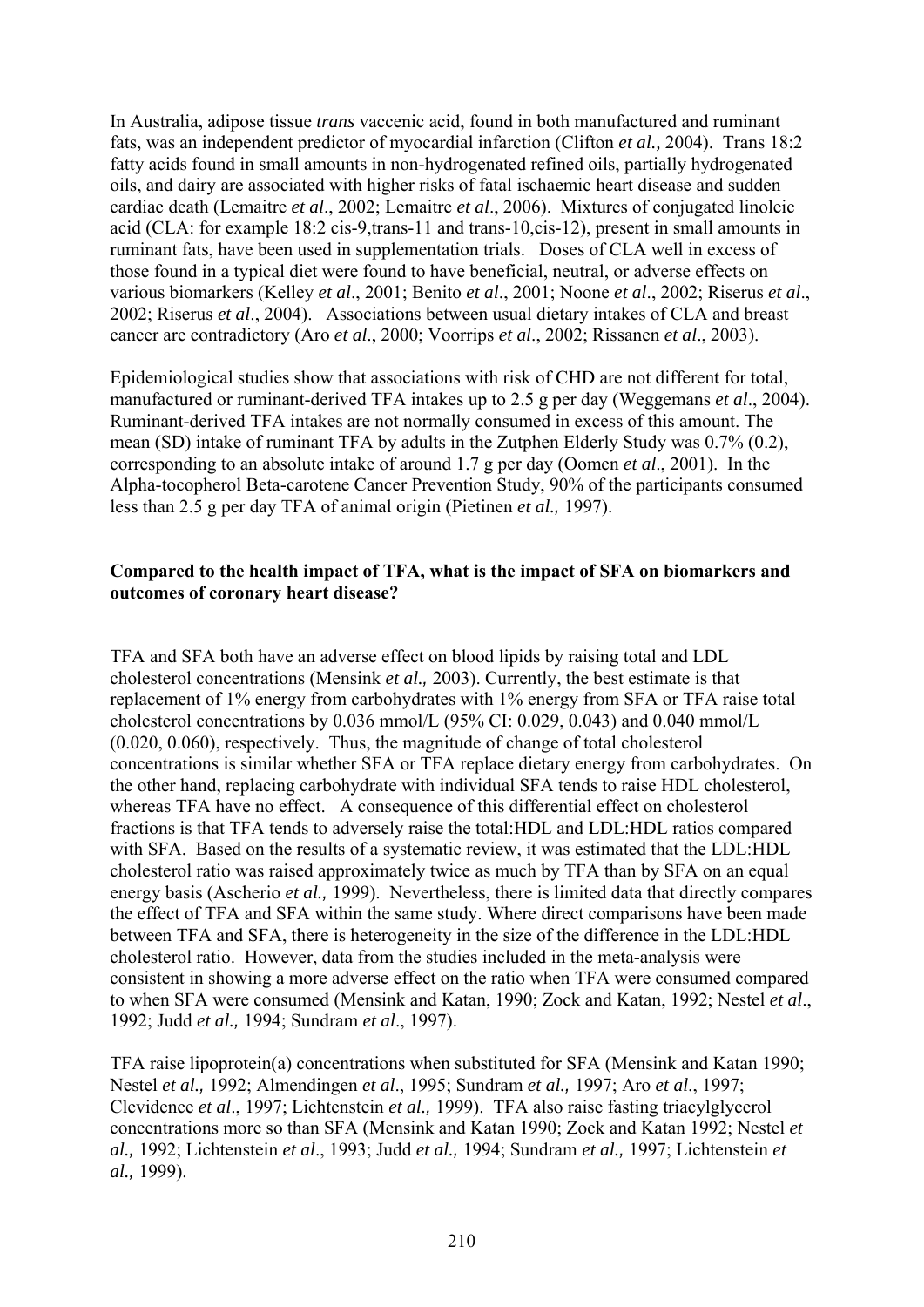Only one study has compared the effect of TFA and SFA on heart disease outcomes. In the Nurses Health Study, replacing 5% of energy from SFA with energy from *cis* unsaturated fatty acids was associated with a 42% lower risk of CHD, compared with a 53% lower risk if 2% TFA were replaced in the same way. In this study, lowering TFA intake had a greater effect on reducing risk of CHD than SFA on a per gram basis (Hu *et al.,* 1997).

Thus, there is compelling evidence that TFA have a more adverse effect on blood lipids and lipoproteins compared with SFA on an equal energy basis. The only prospective cohort study examining this effect also reports that per gram, TFA is a more potent risk factor for CHD than SFA.

#### **What are the present intakes and dietary sources of TFA in Australia and New Zealand? Are there population groups with intakes of TFA well above average levels in the general population? Which sectors of the food industry are the major contributors to TFA in the Australian and New Zealand diets?**

The percentage total energy intake from TFA in New Zealand adults aged 15 y and above is 0.7%. This proportional intake is consistent among the age brackets of  $15 - 19$  y,  $20 - 44$  y, and 45 y and above. The mean TFA intake of Māori and Pacific Island people (a combined group analysis) was also estimated to be 0.7% of energy.

In Australia, the percentage total energy intake from TFA is 0.6% for age groups  $2 - 4$  y,  $5 12 y$ ,  $13 - 19 y$ ,  $20 - 44 y$ , and  $45 y$  and above. The current best estimate of absolute TFA intakes in Australia and New Zealand are shown in *Table A 1*.

 $M = 11$  ( $1$ )

|                                     | Nean make (g per day) |             |  |  |
|-------------------------------------|-----------------------|-------------|--|--|
| Age                                 | Australia             | New Zealand |  |  |
| $13 - 19$ y (AUS)<br>$15 - 19$ (NZ) | 1.6                   | 2.0         |  |  |
| $20 - 44$ y                         | 1.5                   | 1.8         |  |  |
| 45 y or older                       | 1.2                   | 1.6         |  |  |

*Table A 1* Intakes of TFA

Source: Appendix 4 of Attachment 2 of this report

TFA intakes tended to be lower in Australia than in New Zealand. In both countries there was a trend for mean TFA intakes to be highest through the teenage years and declining into adulthood. The Australian survey included data for young children. The mean TFA intakes for  $2 - 4$  and  $5 - 12$  year olds were 1.1 and 1.4 g per day, respectively.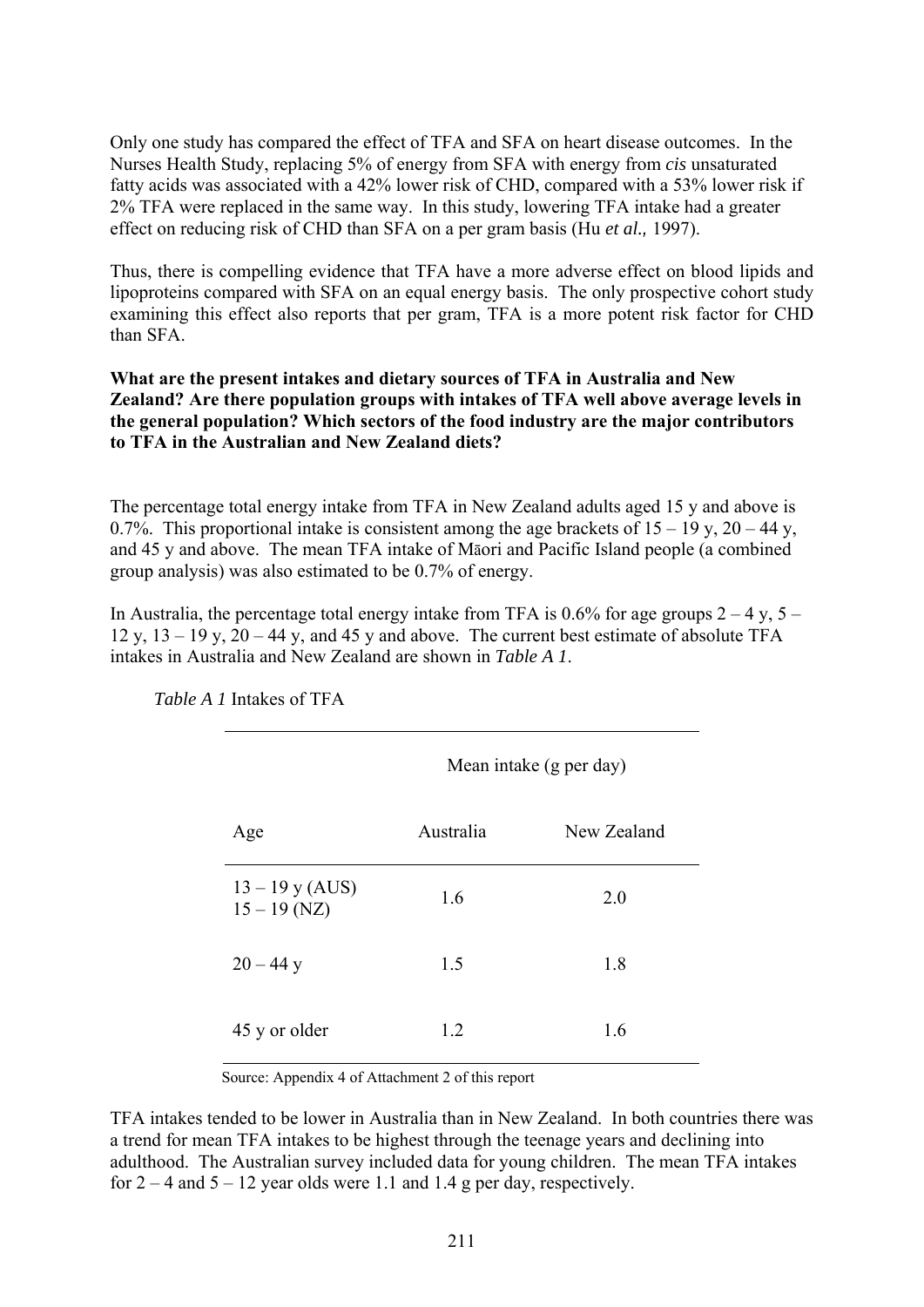In Australia, 24% of dietary TFA were attributed solely to foods containing manufactured TFA. Some 16% of TFA came from foods containing a mixture of manufactured and naturally-occurring TFA, for example cheesecake. The remainder (60%) was of nonmanufactured origin that included TFA from ruminant sources (dairy and meat from ruminant animals), and TFA from non-ruminant sources (eg: eggs, chicken, pork). In New Zealand, the proportions of manufactured, mixed source, and non-manufactured TFAs were 46%, 13%, and 41%, respectively.

A reasonable estimate for the intake of manufactured TFA in Australia is around one third total TFA (ie: 0.2% energy), and around one half total TFA in New Zealand (ie: 0.35%).

Quantitatively, the mean amounts of TFA derived from dairy and meat are similar between Australia and New Zealand at around  $0.6 - 0.7$  g per day among age groups 15 y and above. Major sources of non-ruminant TFA are fats and oils, baked products, snack foods and confectionery.

There are limitations to the methods used to determine dietary TFA intakes in Australia and New Zealand including underreporting associated with 24-hour recalls (Gibson, 2005) and a limitation on the numbers of foods analysed for their TFA contents. Assumptions used in TFA intake estimates are discussed in Attachment 2.

# **What is the potential reduction in TFA intake in Australia and New Zealand?**

The potential for reducing TFA intakes from manufactured sources would be approximately one-third and one-half of total TFA intakes in Australia and New Zealand, respectively. Complete removal of TFA of manufactured origin could not be achieved because some TFA formation occurs during the industrial process of oil deodorization. Some TFA formation is also likely to occur during high temperature cooking with vegetable oils containing polyunsaturated fatty acids. Reductions in intakes of ruminant sources of TFA could be achieved if people chose low fat dairy products and lean meats.

# **What is the potential reduction in health risk from such a reduction in TFA intake?**

The most convincing evidence for health benefits associated with reducing TFA intake is for a reduction in preventable CHD events. There may be added advantages to reducing TFA in the food supply if definitive evidence linking TFA with diabetes, cancer or early development were to emerge.

The potential for reducing CHD events has been calculated using pooled data from four major prospective studies. Two of these studies, the Health Professionals Follow-up Study and the Nurses Health Study (Ascherio *et al.,* 1996; Oh *et al.,* 2005) were carried out in North America, whilst the other two studies took place in Finland (The Alpha-Tocopherol, Beta-Carotene Cancer Prevention Study) (Pietinen *et al.,* 1997) and Holland (The Zutphen Elderly Study) (Oomen *et al.,* 2001). It was estimated that replacement of 1% energy from TFA with carbohydrate would reduce preventable CHD events by around 10% (Mozaffarian *et al*., 2006). This estimate was increased somewhat if TFA were replaced with *cis* unsaturated fatty acids. The findings of one cohort study, published after the meta-analysis, did not show an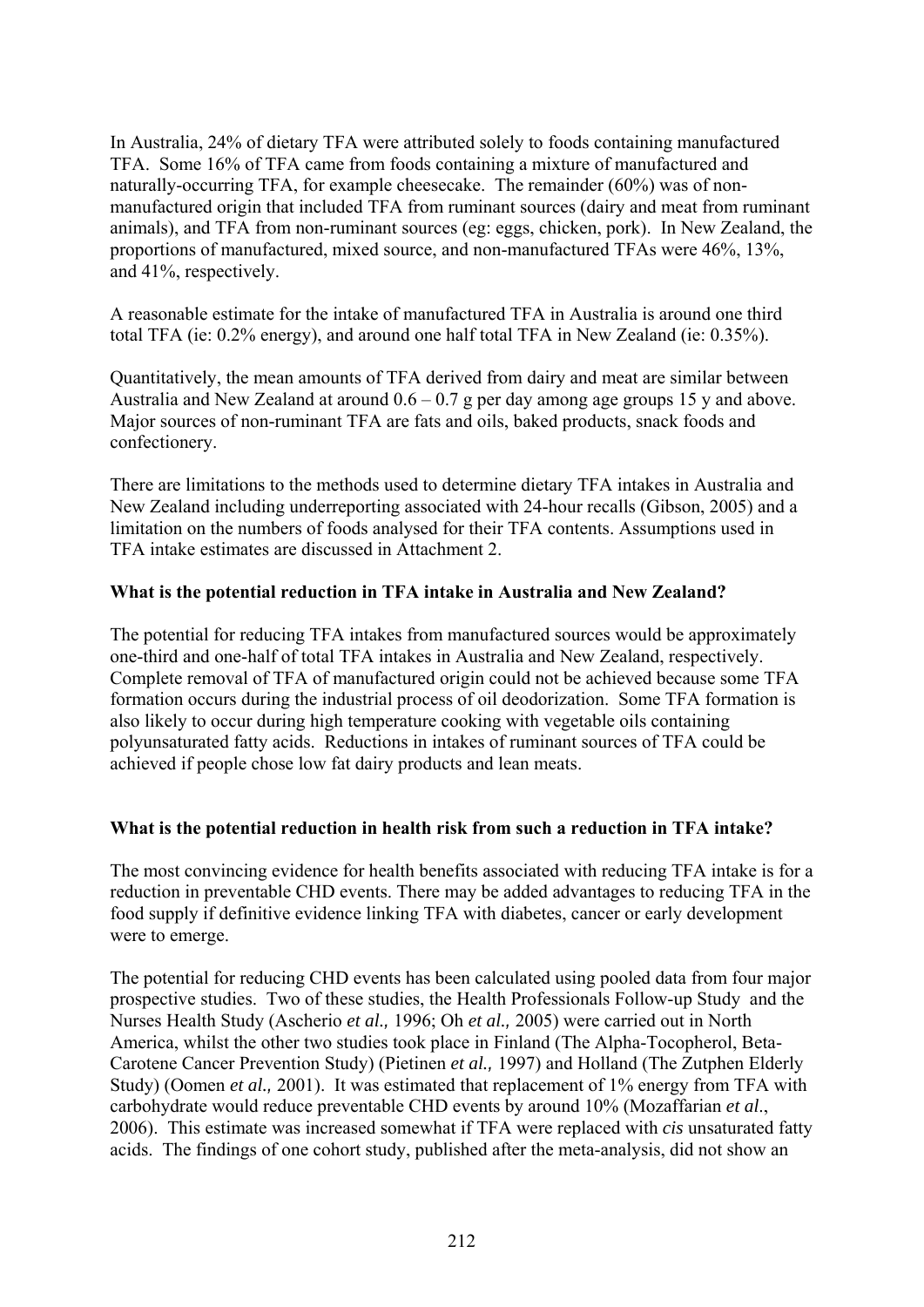increased incidence of CHD with increasing intakes of TFA and its inclusion in the metaanalysis would have tended to lessen the estimate (Xu *et al*., 2006).

Even so, using data from these prospective studies to estimate benefits of reduced TFA intakes in Australia and New Zealand requires certain assumptions to be made. One difference is that TFA intakes in Australia and New Zealand are generally lower than those found in the North American and European cohorts. Thus, an extrapolation of the Mozzafarian et al data would be required using assumptions that there is a linear relationship between relative risk of CHD and TFA intake and that there is no threshold below which TFA pose no risk. Thus, estimates of CHD reduction would be speculative because of the lack of direct evidence relating CHD events to relatively small reductions in TFA intakes.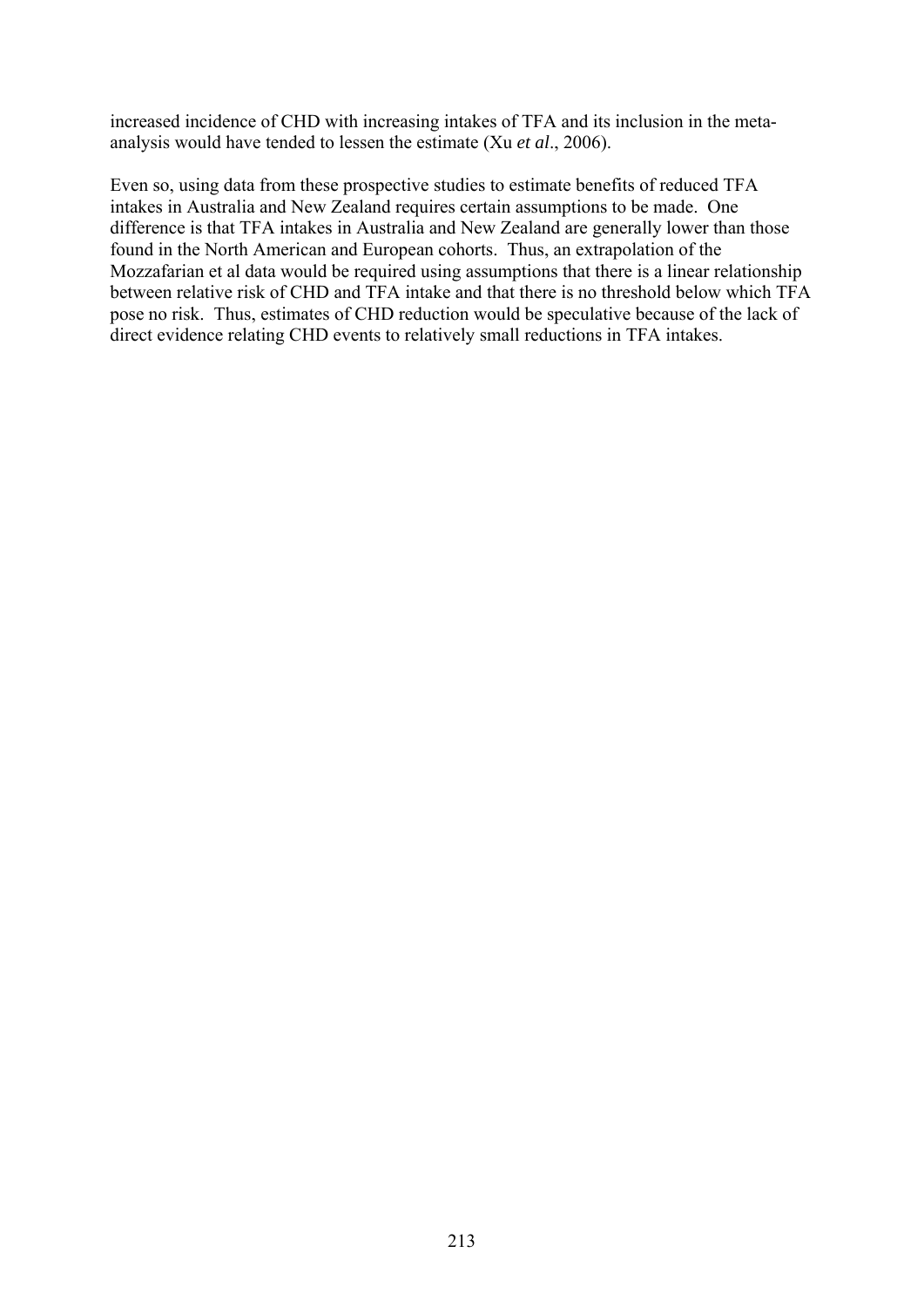# *References*

Almendingen, K., Jordal, O., Kierulf, P., Sandstad, B. and Pedersen, J.I. (1995) Effects of partially hydrogenated fish oil, partially hydrogenated soybean oil, and butter on serum lipoproteins and Lp[a] in men. *J.Lipid Res.* 36(6):1370-1384.

Anon (2003) *Diet, nutrition and the prevention of chronic diseases: report of a joint WHO/FAO expert consultation, Geneva, 28 January -- 1 February 2002. WHO Technical Report Series 916*.

Aro, A., Jauhiainen, M., Partanen, R., Salminen, I. and Mutanen, M. (1997) Stearic acid, trans fatty acids, and dairy fat: effects on serum and lipoprotein lipids, apolipoproteins, lipoprotein(a), and lipid transfer proteins in healthy subjects. *Am.J.Clin.Nutr.* 65(5):1419- 1426.

Aro, A., Mannisto, S., Salminen, I., Ovaskainen, M.L., Kataja, V. and Uusitupa, M. (2000) Inverse association between dietary and serum conjugated linoleic acid and risk of breast cancer in postmenopausal women. *Nutr.Cancer* 38(2):151-157.

Ascherio, A., Katan, M.B., Zock, P.L., Stampfer, M.J. and Willett, W.C. (1999) Trans fatty acids and coronary heart disease. *N.Engl.J.Med.* 340(25):1994-1998.

Ascherio, A., Rimm, E.B., Giovannucci, E.L., Spiegelman, D., Stampfer, M. and Willett, W.C. (1996) Dietary fat and risk of coronary heart disease in men: cohort follow up study in the United States. *BMJ* 313(7049):84-90.

Benito, P., Nelson, G.J., Kelley, D.S., Bartolini, G., Schmidt, P.C. and Simon, V. (2001) The effect of conjugated linoleic acid on plasma lipoproteins and tissue fatty acid composition in humans. *Lipids* 36(3):229-236.

Chua, B., Flood, V., Rochtchina, E., Wang, J.J., Smith, W. and Mitchell, P. (2006) Dietary fatty acids and the 5-year incidence of age-related maculopathy. *Arch.Ophthalmol.*  124(7):981-986.

Clevidence, B.A., Judd, J.T., Schaefer, E.J., Jenner, J.L., Lichtenstein, A.H., Muesing, R.A., Wittes, J. and Sunkin, M.E. (1997) Plasma lipoprotein (a) levels in men and women consuming diets enriched in saturated, cis-, or trans-monounsaturated fatty acids. *Arterioscler.Thromb.Vasc.Biol.* 17(9):1657-1661.

Clifton, P.M., Keogh, J.B. and Noakes, M. (2004) Trans fatty acids in adipose tissue and the food supply are associated with myocardial infarction. *J.Nutr.* 134(4):874-879.

Hu, F.B., Stampfer, M.J., Manson, J.E., Rimm, E., Colditz, G.A., Rosner, B.A., Hennekens, C.H. and Willett, W.C. (1997) Dietary fat intake and the risk of coronary heart disease in women. *N.Engl.J.Med.* 337(21):1491-1499.

Innis, S.M. (2006) Trans fatty intakes during pregnancy, infancy and early childhood. *Atheroscler.Suppl* 7(2):17-20.

Institute of Medicine (2002) *Letter report on dietary reference intakes for trans fatty acids*. National Acadamy of Sciences.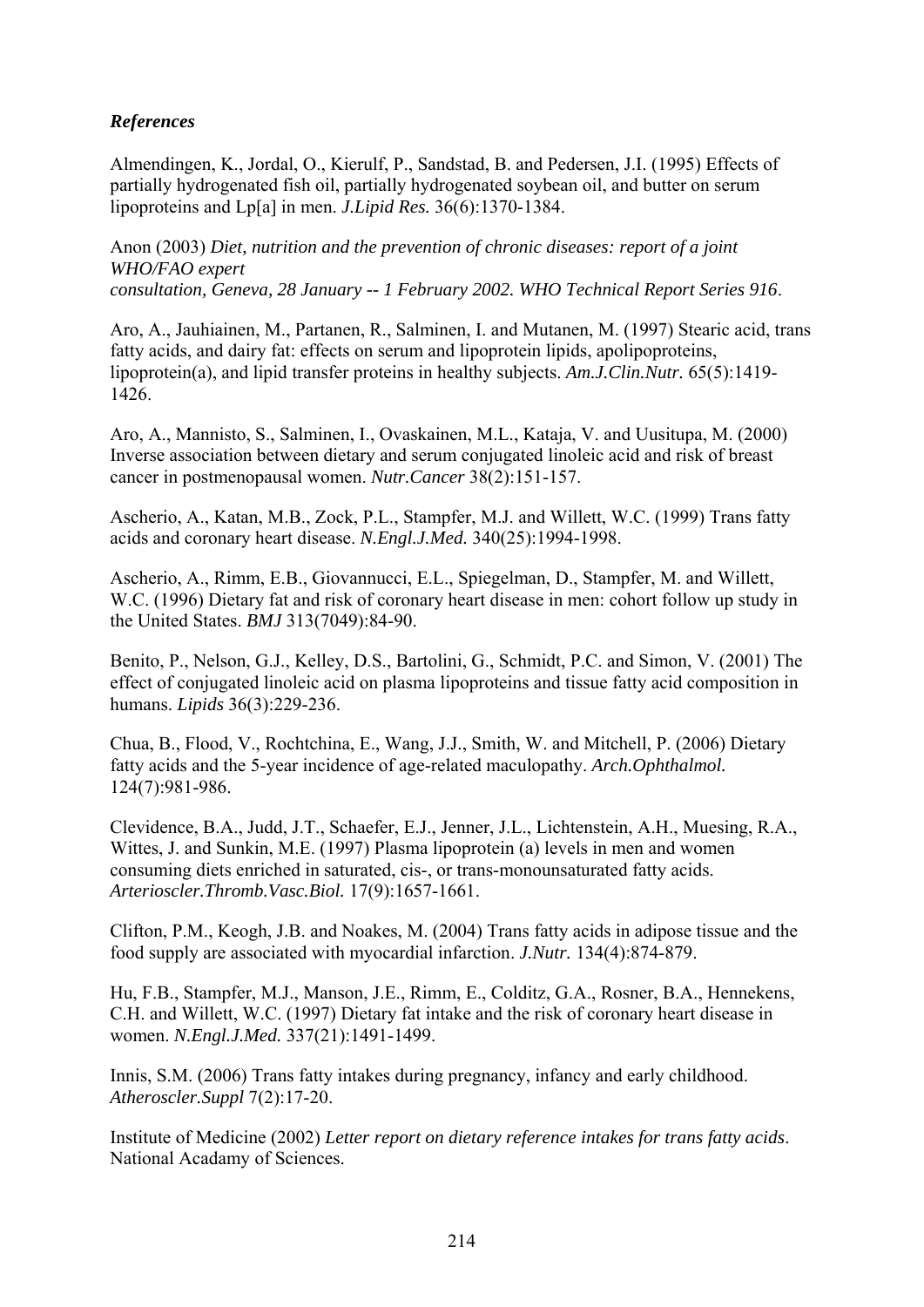Judd, J.T., Baer, D.J., Clevidence, B.A., Muesing, R.A., Chen, S.C., Weststrate, J.A., Meijer, G.W., Wittes, J., Lichtenstein, A.H., Vilella-Bach, M. and Schaefer, E.J. (1998) Effects of margarine compared with those of butter on blood lipid profiles related to cardiovascular disease risk factors in normolipemic adults fed controlled diets. *Am.J.Clin.Nutr.* 68(4):768- 777.

Judd, J.T., Clevidence, B.A., Muesing, R.A., Wittes, J., Sunkin, M.E. and Podczasy, J.J. (1994) Dietary trans fatty acids: effects on plasma lipids and lipoproteins of healthy men and women. *Am.J.Clin.Nutr.* 59(4):861-868.

Kelley, D.S., Simon, V.A., Taylor, P.C., Rudolph, I.L., Benito, P., Nelson, G.J., Mackey, B.E. and Erickson, K.L. (2001) Dietary supplementation with conjugated linoleic acid increased its concentration in human peripheral blood mononuclear cells, but did not alter their function. *Lipids* 36(7):669-674.

Kim, E.H., Willett, W.C., Colditz, G.A., Hankinson, S.E., Stampfer, M.J., Hunter, D.J., Rosner, B. and Holmes, M.D. (2006) Dietary Fat and Risk of Postmenopausal Breast Cancer in a 20-year Follow-up. *Am.J.Epidemiol.* 

Lemaitre, R.N., King, I.B., Mozaffarian, D., Sotoodehnia, N., Rea, T.D., Kuller, L.H., Tracy, R.P. and Siscovick, D.S. (2006) Plasma phospholipid trans fatty acids, fatal ischemic heart disease, and sudden cardiac death in older adults: the cardiovascular health study. *Circulation*  114(3):209-215.

Lemaitre, R.N., King, I.B., Raghunathan, T.E., Pearce, R.M., Weinmann, S., Knopp, R.H., Copass, M.K., Cobb, L.A. and Siscovick, D.S. (2002) Cell membrane trans-fatty acids and the risk of primary cardiac arrest. *Circulation* 105(6):697-701.

Lichtenstein, A.H., Ausman, L.M., Carrasco, W., Jenner, J.L., Ordovas, J.M. and Schaefer, E.J. (1993) Hydrogenation impairs the hypolipidemic effect of corn oil in humans. Hydrogenation, trans fatty acids, and plasma lipids. *Arterioscler.Thromb.* 13(2):154-161.

Lichtenstein, A.H., Ausman, L.M., Jalbert, S.M. and Schaefer, E.J. (1999) Effects of different forms of dietary hydrogenated fats on serum lipoprotein cholesterol levels. *N.Engl.J.Med.*  340(25):1933-1940.

Mensink, R.P. and Katan, M.B. (1990) Effect of dietary trans fatty acids on high-density and low-density lipoprotein cholesterol levels in healthy subjects. *N.Engl.J.Med.* 323(7):439-445.

Mensink, R.P., Zock, P.L., Kester, A.D. and Katan, M.B. (2003) Effects of dietary fatty acids and carbohydrates on the ratio of serum total to HDL cholesterol and on serum lipids and apolipoproteins: a meta-analysis of 60 controlled trials. *Am.J.Clin.Nutr.* 77(5):1146-1155.

Meyer, K.A., Kushi, L.H., Jacobs, D.R., Jr. and Folsom, A.R. (2001) Dietary fat and incidence of type 2 diabetes in older Iowa women. *Diabetes Care* 24(9):1528-1535.

Mozaffarian, D., Katan, M.B., Ascherio, A., Stampfer, M.J. and Willett, W.C. (2006) Trans fatty acids and cardiovascular disease. *N.Engl.J.Med.* 354(15):1601-1613.

Nestel, P., Noakes, M., Belling, B., McArthur, R., Clifton, P., Janus, E. and Abbey, M. (1992) Plasma lipoprotein lipid and Lp[a] changes with substitution of elaidic acid for oleic acid in the diet. *J.Lipid Res.* 33(7):1029-1036.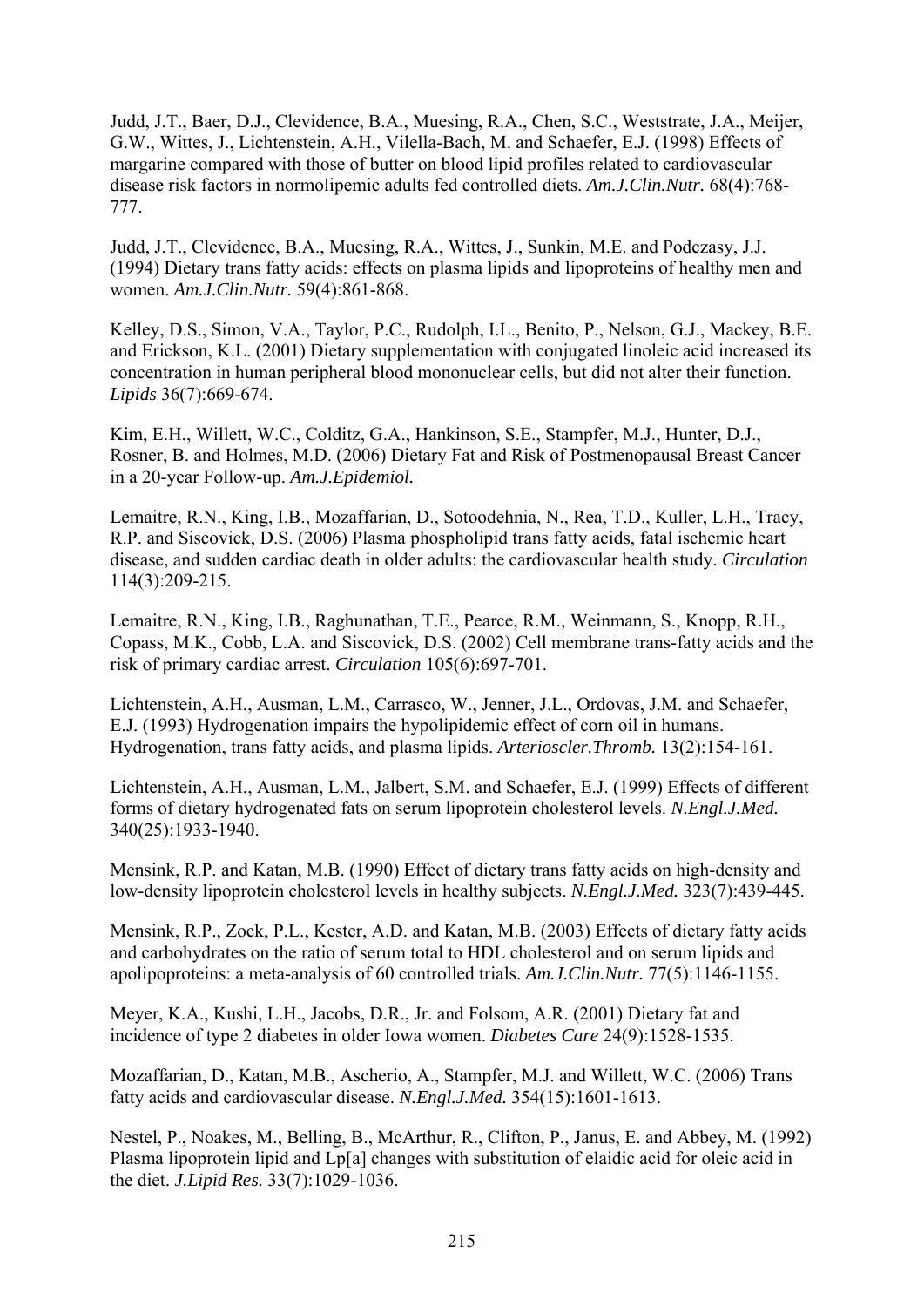Noone, E.J., Roche, H.M., Nugent, A.P. and Gibney, M.J. (2002) The effect of dietary supplementation using isomeric blends of conjugated linoleic acid on lipid metabolism in healthy human subjects. *Br.J.Nutr.* 88(3):243-251.

Oh, K., Hu, F.B., Manson, J.E., Stampfer, M.J. and Willett, W.C. (2005) Dietary fat intake and risk of coronary heart disease in women: 20 years of follow-up of the nurses' health study. *Am.J.Epidemiol.* 161(7):672-679.

Oomen, C.M., Ocke, M.C., Feskens, E.J., van Erp-Baart, M.A., Kok, F.J. and Kromhout, D. (2001) Association between trans fatty acid intake and 10-year risk of coronary heart disease in the Zutphen Elderly Study: a prospective population-based study. *Lancet* 357(9258):746- 751.

Pietinen, P., Ascherio, A., Korhonen, P., Hartman, A.M., Willett, W.C., Albanes, D. and Virtamo, J. (1997) Intake of fatty acids and risk of coronary heart disease in a cohort of Finnish men. The Alpha-Tocopherol, Beta-Carotene Cancer Prevention Study. *Am.J.Epidemiol.* 145(10):876-887.

Riserus, U., Arner, P., Brismar, K. and Vessby, B. (2002) Treatment with dietary trans10cis12 conjugated linoleic acid causes isomer-specific insulin resistance in obese men with the metabolic syndrome. *Diabetes Care* 25(9):1516-1521.

Riserus, U., Vessby, B., Arnlov, J. and Basu, S. (2004) Effects of cis-9,trans-11 conjugated linoleic acid supplementation on insulin sensitivity, lipid peroxidation, and proinflammatory markers in obese men. *Am.J.Clin.Nutr.* 80(2):279-283.

Rissanen, H., Knekt, P., Jarvinen, R., Salminen, I. and Hakulinen, T. (2003) Serum fatty acids and breast cancer incidence. *Nutr.Cancer* 45(2):168-175.

Salmeron, J., Hu, F.B., Manson, J.E., Stampfer, M.J., Colditz, G.A., Rimm, E.B. and Willett, W.C. (2001) Dietary fat intake and risk of type 2 diabetes in women. *Am.J.Clin.Nutr.*  73(6):1019-1026.

Seddon, J.M., Cote, J. and Rosner, B. (2003) Progression of age-related macular degeneration: association with dietary fat, transunsaturated fat, nuts, and fish intake. *Arch.Ophthalmol.* 121(12):1728-1737.

Stender, S. and Dyerberg, J. (2003) *A report from the Danish Nutrition Council: The influence of trans fatty acids on health; fourth edition*.

Sundram, K., Ismail, A., Hayes, K.C., Jeyamalar, R. and Pathmanathan, R. (1997) Trans (elaidic) fatty acids adversely affect the lipoprotein profile relative to specific saturated fatty acids in humans. *J.Nutr.* 127(3):514S-520S.

Tricon, S., Burdge, G.C., Jones, E.L., Russell, J.J., El-Khazen, S., Moretti, E., Hall, W.L., Gerry, A.B., Leake, D.S., Grimble, R.F., Williams, C.M., Calder, P.C. and Yaqoob, P. (2006) Effects of dairy products naturally enriched with cis-9,trans-11 conjugated linoleic acid on the blood lipid profile in healthy middle-aged men. *Am.J.Clin.Nutr.* 83(4):744-753.

van Dam, R.M., Willett, W.C., Rimm, E.B., Stampfer, M.J. and Hu, F.B. (2002) Dietary fat and meat intake in relation to risk of type 2 diabetes in men. *Diabetes Care* 25(3):417-424.